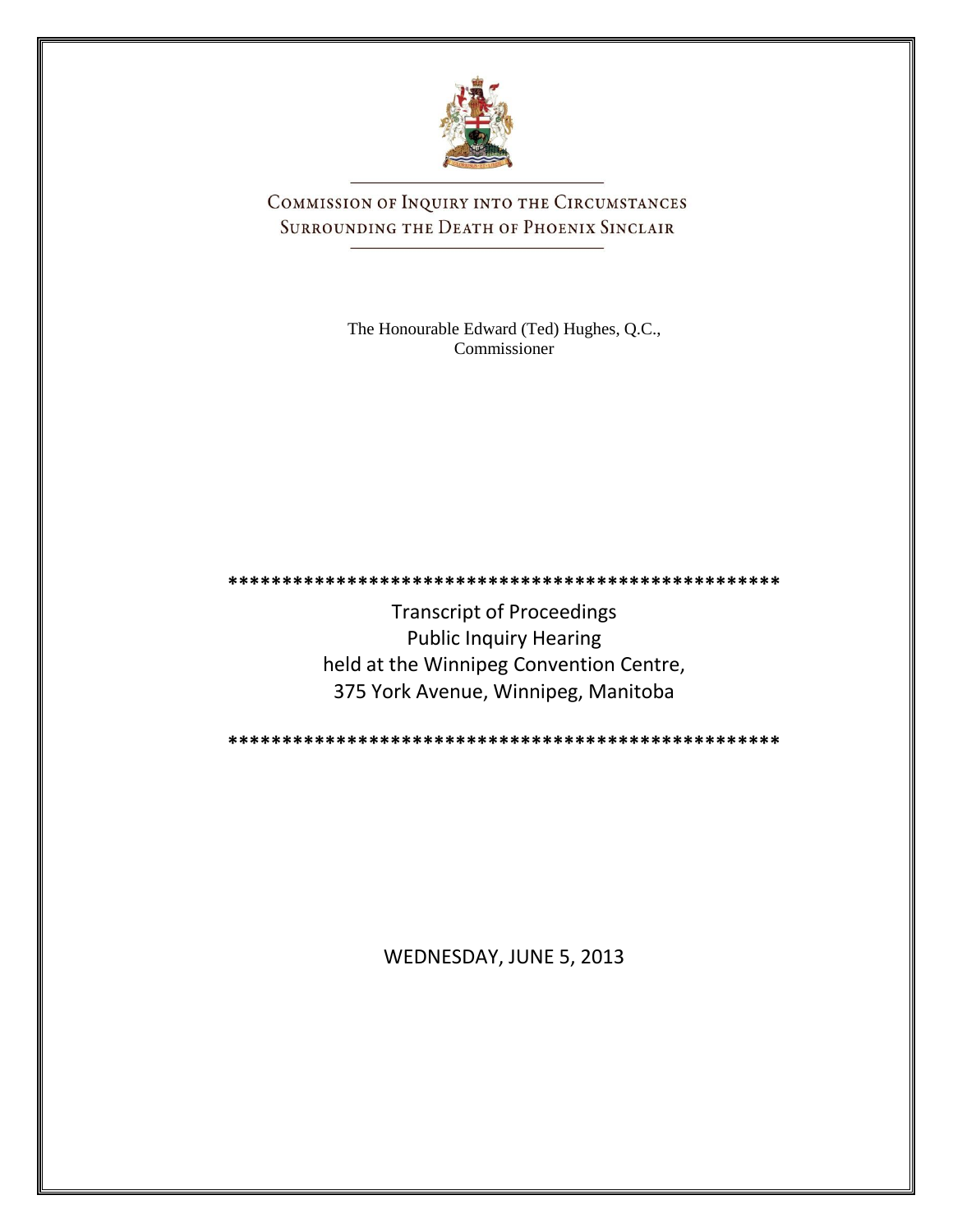### APPEARANCES

**MS. S. WALSH,** Commission Counsel **MR. D. OLSON,** Senior Associate Counsel **MS. K. DYCK**, Associate Commission Counsel **MR. R. MASCARENHAS**, Associate Commission Counsel

**MR. G. MCKINNON,** for Department of Family Services and Labour

**MS. L. HARRIS,** for General Child and Family Services Authority

**MR. S. SCARCELLO,** for First Nations of Northern Manitoba Child and Family Services Authority, First Nations of Southern Manitoba Child and Family Services Authority, and Child and Family All Nation Coordinated Response Network

**MR. J. GINDIN** and **MR. D. IRELAND,** for Mr. Nelson Draper Steve Sinclair and Ms. Kimberly-Ann Edwards

**MR. J. FUNKE,** for Assembly of Manitoba Chiefs and Southern Chiefs Organization Inc.

**MS. M. VERSACE**, for University of Manitoba, Faculty of Social Work

**MR. W. HAIGHT**, for Manitoba Métis Federation and Métis Child and Family Services Authority Inc.

**MR. D. PHILLIPS**, for Aboriginal Council of Winnipeg Inc.

**MS. C. DUNN**, for Ka Ni Kanichihk Inc.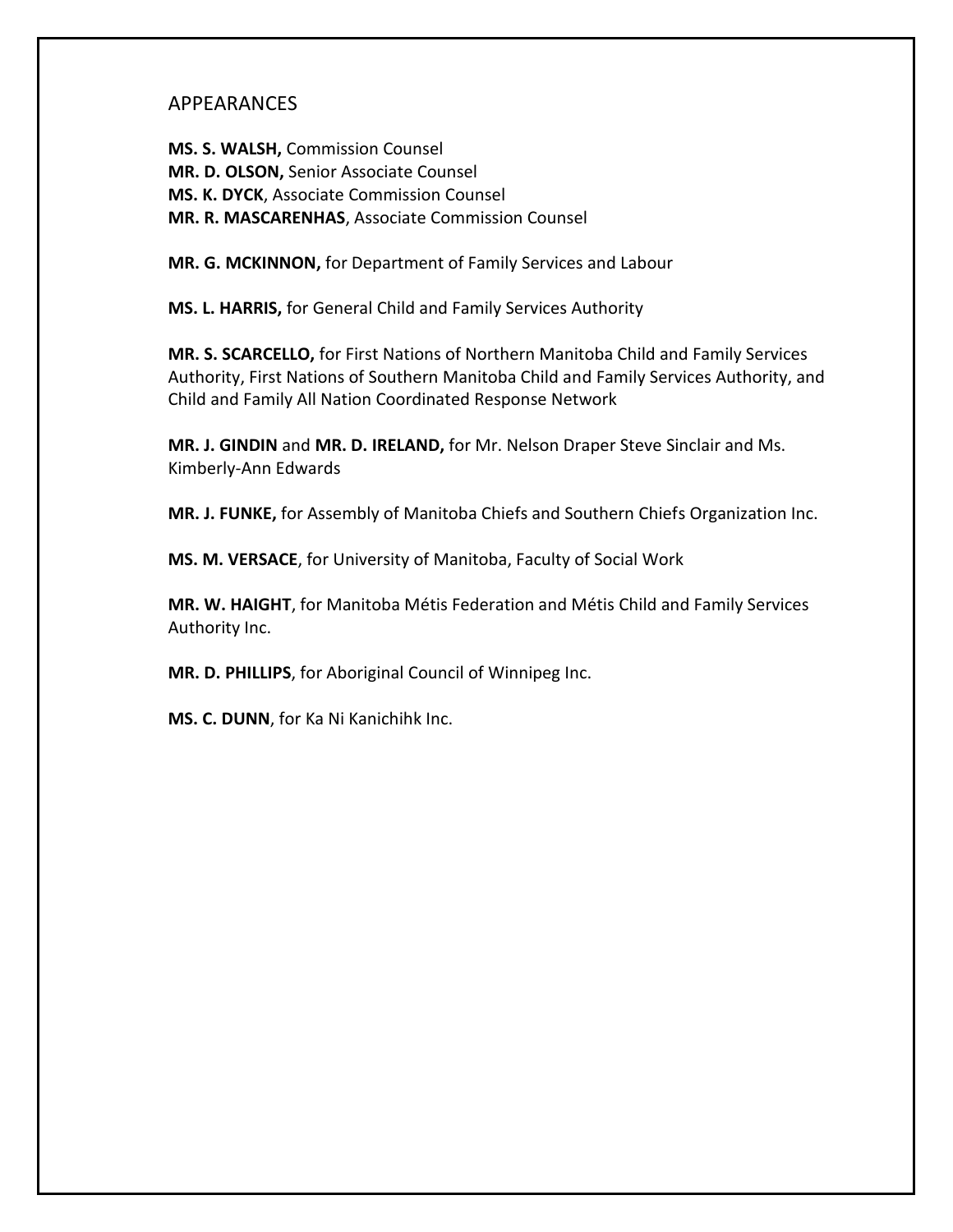# **INDEX**

# **WITNESSES**:

MARNI DIANE BROWNELL

| Direct Examination | (Walsh)     | 6    |
|--------------------|-------------|------|
| Cross-Examination  | (McKinnon)  | 97   |
| Cross-Examination  | (Scarcello) | 103  |
| Cross-Examination  | (Dunn)      | 108  |
| Re-Examination     | (Walsh)     | 11 O |

**Page**

LESLIE LORRAINE SPILLETT

| Direct Examination | (Dunn)  | 118 |
|--------------------|---------|-----|
| Cross-Examination  | (Walsh) | 185 |

# **EXHIBITS**:

|     | 138 Curriculum Vitae of Marni D. Brownell,<br>April 2013                                                                                                                                 | $\mathbf{2}$ |
|-----|------------------------------------------------------------------------------------------------------------------------------------------------------------------------------------------|--------------|
| 139 | Children in Care and Child Maltreatment<br>in Manitoba: What does research from the<br>Manitoba Centre for Health Policy tell us,<br>and where do we go from here?, by Marni<br>Brownell | 2            |
| 140 | Academic and social outcomes for high-risk<br>youths in Manitoba, Canadian Journal of<br>Education, 2010                                                                                 | 3            |
| 141 | Evaluation of the Healthy Baby Program,<br>November 2010                                                                                                                                 | 3            |
| 142 | How are Manitoba's children doing?,<br>October 2012                                                                                                                                      | 4            |
| 143 | Child Maltreatment: Variation in Trends<br>and Policies in Six Developed Countries,<br>The Lancet, 2012                                                                                  | 4            |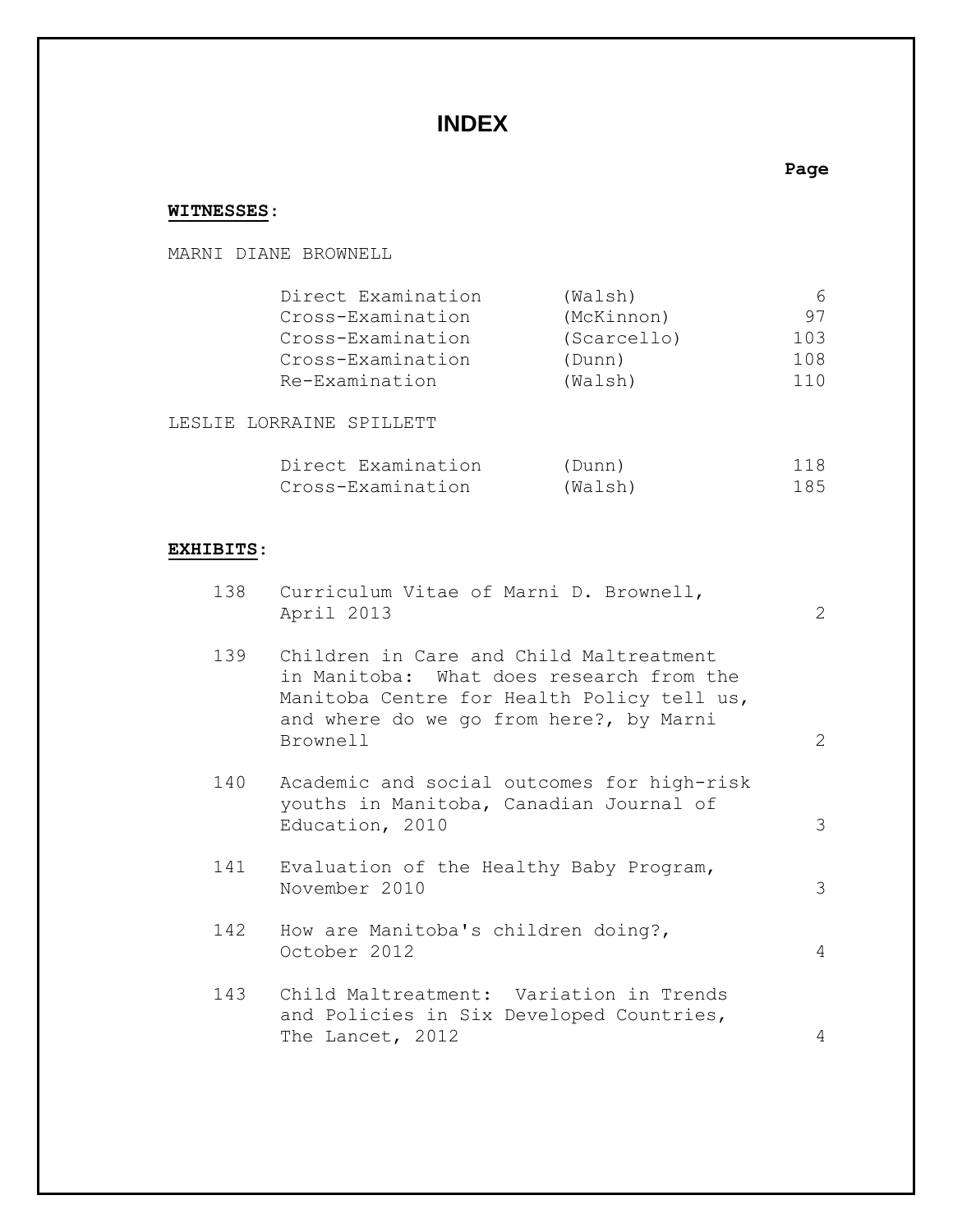## **EXHIBITS (Continued)**:

| 144 | The Early Development Instrument in<br>Manitoba: Linking socioeconomic adversity<br>and biological vulnerability at birth to<br>children's outcomes at age 5, May 2012                                                                        | 5   |
|-----|-----------------------------------------------------------------------------------------------------------------------------------------------------------------------------------------------------------------------------------------------|-----|
| 145 | Next steps in the provincial evaluation<br>of the Baby First program: Measuring early<br>impacts on outcomes associated with child<br>maltreatment, October 2007                                                                              | 5   |
| 146 | Witness Summary of Leslie Spillett                                                                                                                                                                                                            | 115 |
| 147 | Standing Our Ground: Ka Ni Kanichihk Inc.<br>Tenth Annual Report, 2011-2012                                                                                                                                                                   | 115 |
| 148 | Ka Ni Kanichihk Inc. 2013-2014 organiza-<br>tional budget as of April 2, 2013, and<br>Financial Statements dated March 31, 2012                                                                                                               | 116 |
| 149 | Cultural Continuity as a Hedge Against<br>Suicide in Canada's First Nations, by<br>Michael Chandler and Christopher Lalonde                                                                                                                   | 116 |
| 150 | Jumping Through Hoops: A Manitoba Study<br>Examining The Experiences and Reflections<br>of Aboriginal Mothers Involved with Child<br>Welfare and Legal Systems Respecting Child<br>Protection Matters, by Marlyn Bennett,<br><b>July 2008</b> | 117 |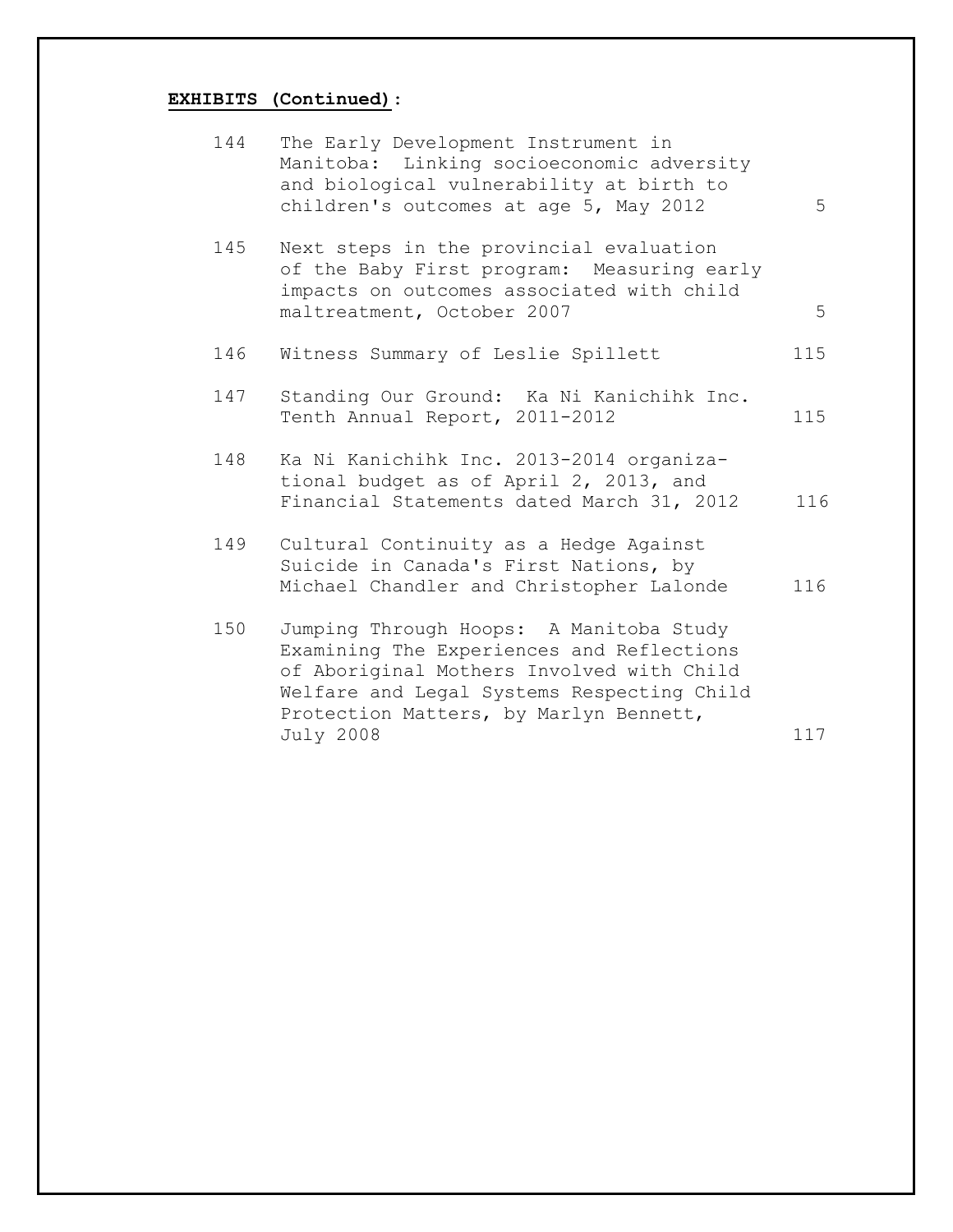1 JUNE 5, 2013

| 2           | PROCEEDINGS CONTINUED FROM JUNE 4, 2013                 |
|-------------|---------------------------------------------------------|
| 3           |                                                         |
| 4           | THE COMMISSIONER: Good morning.                         |
| 5           | MS. WALSH: Good morning, Mr. Commissioner.              |
| 6           | THE COMMISSIONER: All right, Ms. Walsh?                 |
| 7           | MS. WALSH: Thank you, Mr. Commissioner.                 |
| 8           | Today we are hearing from Marni Brownell, who is        |
| $\mathsf 9$ | the last of the three witnesses who prepared reports in |
| 10          | this phase specifically for the Commission.             |
| 11          | If we could have the witness sworn in, please?          |
| 12          | THE CLERK: If you could just stand for a moment?        |
| 13          | THE WITNESS: Um-hum.                                    |
| 14          | THE CLERK: Would you rather swear on the Bible          |
| 15          | or affirm without the Bible?                            |
| 16          | THE WITNESS: I'll affirm without the Bible.             |
| 17          | THE CLERK: Okay. State your full name to the            |
| 18          | court, then.                                            |
| 19          | THE WITNESS: Marni Diane Brownell.                      |
| 20          | THE CLERK: And spell me your first name.                |
| 21          | THE WITNESS: M-A-R-N-I.                                 |
| 22          | THE CLERK: And your middle name, please.                |
| 23          | THE WITNESS: Diane, D-I-A-N-E.                          |
| 24          | THE CLERK: And your last name.                          |
| 25          | THE WITNESS: Brownell, B-R-O-W-N-E-L-L.                 |

 $- 1 -$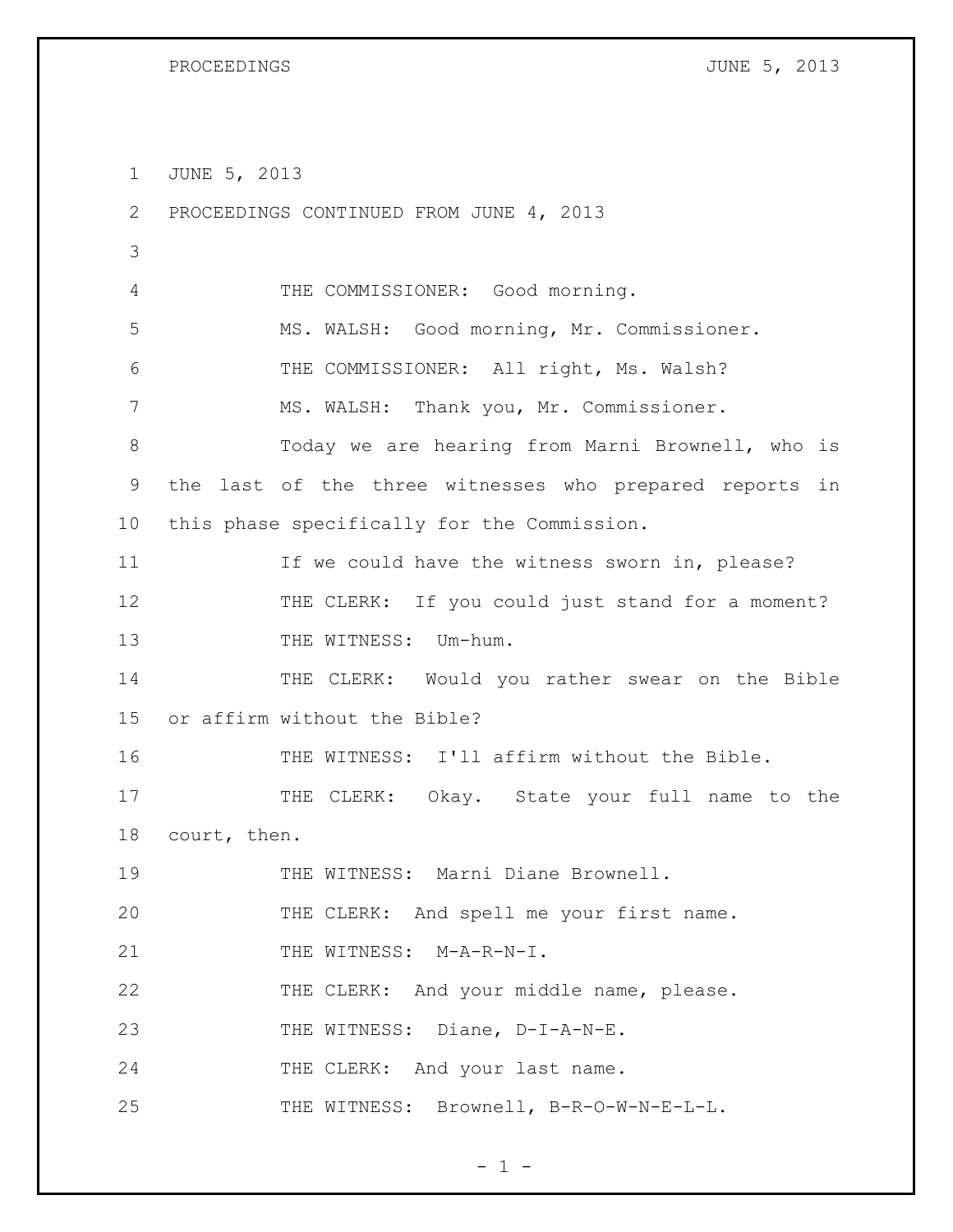1 THE CLERK: Thank you. **MARNI DIANE BROWNELL**, sworn, testified as follows: 6 THE CLERK: Thank you. You may have a seat. 7 MS. WALSH: Starting with the relevant exhibits, then, Mr. Commissioner, first is Dr. Brownell's CV. 9 THE COMMISSIONER: Yes. MS. WALSH: Which will be Exhibit 138. 11 THE CLERK: Exhibit 138. 12 THE COMMISSIONER: Right. **EXHIBIT 138: CURRICULUM VITAE OF MARNI D. BROWNELL, APRIL 2013** MS. WALSH: Next is the paper that Dr. Brownell prepared for the Commission, entitled, Children in Care and Child Maltreatment in Manitoba: What does research from the Manitoba Centre for Health Policy tell us, and where do we go from here? 22 THE COMMISSIONER: Yes. 23 THE CLERK: Exhibit 139. **EXHIBIT 139: CHILDREN IN CARE AND** 

 $- 2 -$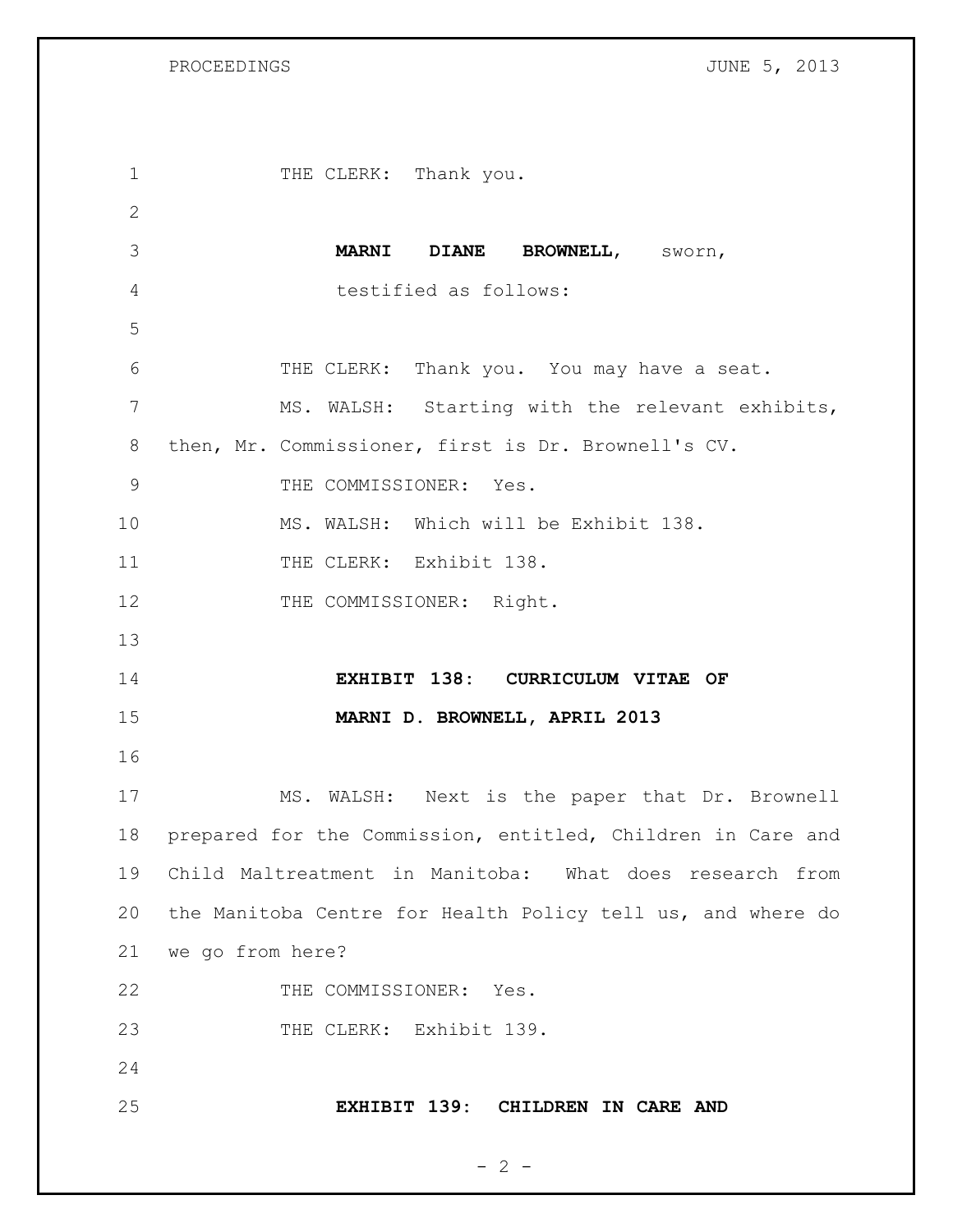PROCEEDINGS **FROCEEDINGS CONSERVERS PROCEEDINGS** 

 **CHILD MALTREATMENT IN MANITOBA: WHAT DOES RESEARCH FROM THE MANITOBA CENTRE FOR HEALTH POLICY TELL US, AND WHERE DO WE GO FROM HERE?, BY MARNI BROWNELL** MS. WALSH: Exhibit 140 will be a paper entitled, Academic and social outcomes for high-risk youths in Manitoba. 10 THE CLERK: Exhibit 140. 11 THE COMMISSIONER: One-forty. **EXHIBIT 140: ACADEMIC AND SOCIAL OUTCOMES FOR HIGH-RISK YOUTHS IN MANITOBA, CANADIAN JOURNAL OF EDUCATION, 2010**  MS. WALSH: The next exhibit is called the Evaluation of the Healthy Baby Program, November 2010. THE CLERK: Exhibit 141. 21 THE COMMISSIONER: One forty-one. **EXHIBIT 141: EVALUATION OF THE HEALTHY BABY PROGRAM, NOVEMBER 2010**

 $- 3 -$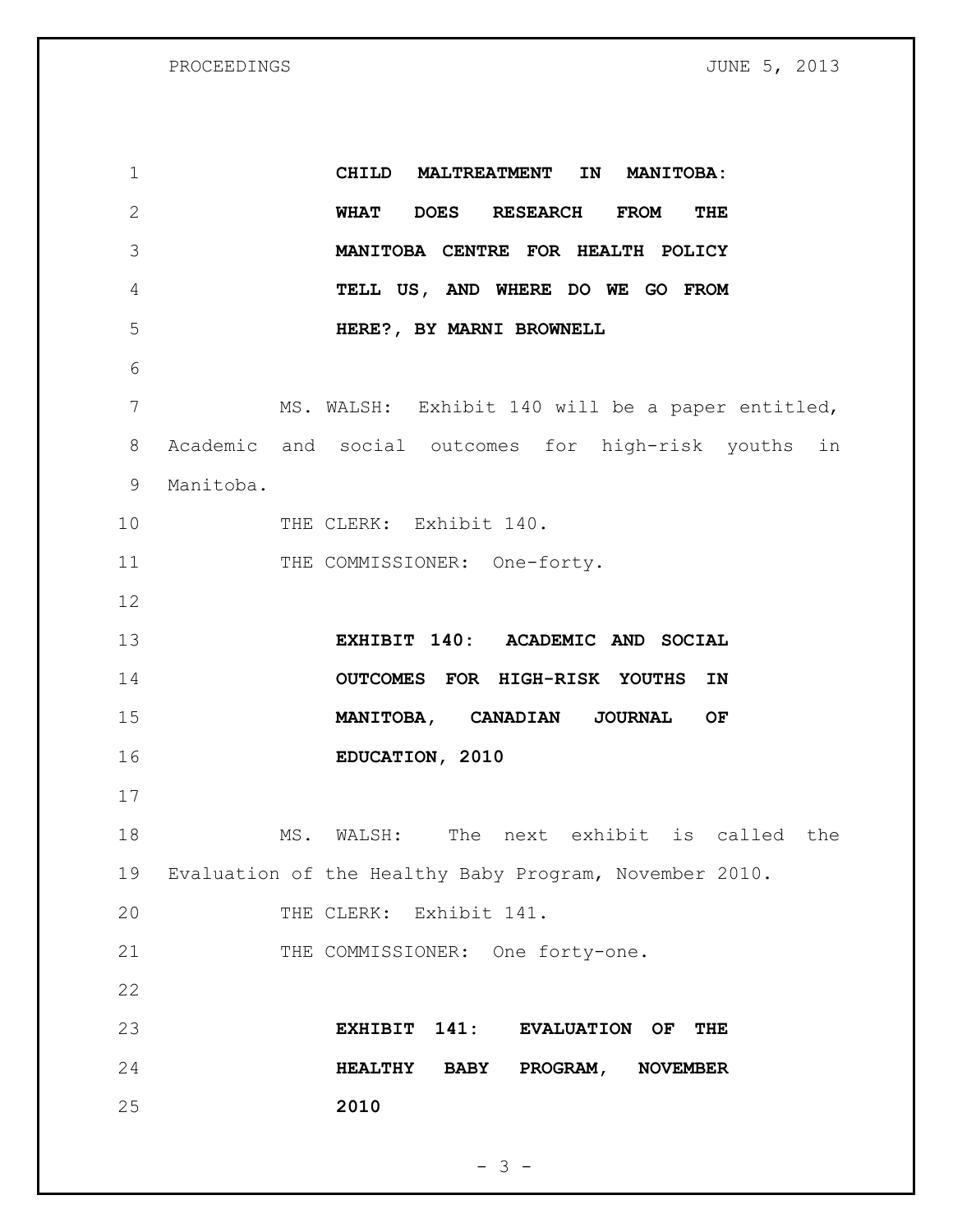PROCEEDINGS **DESCRIPTIONS** JUNE 5, 2013

 MS. WALSH: The next exhibit is entitled, How are Manitoba's children doing?, a report prepared in October of 2012. 5 THE CLERK: Exhibit 142. **EXHIBIT 142: HOW ARE MANITOBA'S CHILDREN DOING?, OCTOBER 2012** MS. WALSH: The next exhibit is a copy of an article entitled, Child Maltreatment: Variation in Trends and Policies in Six Developed Countries, published in The Lancet in 2012. 14 THE CLERK: Exhibit 143. **EXHIBIT 143: CHILD MALTREATMENT: VARIATION IN TRENDS AND POLICIES IN SIX DEVELOPED COUNTRIES, THE LANCET, 2012** MS. WALSH: The next exhibit is entitled, The Early Development Instrument in Manitoba, published -- 23 THE COMMISSIONER: Early Development, what? MS. WALSH: Instrument, EDI, in Manitoba. That's the short title. Its full title is, Linking socioeconomic

 $- 4 -$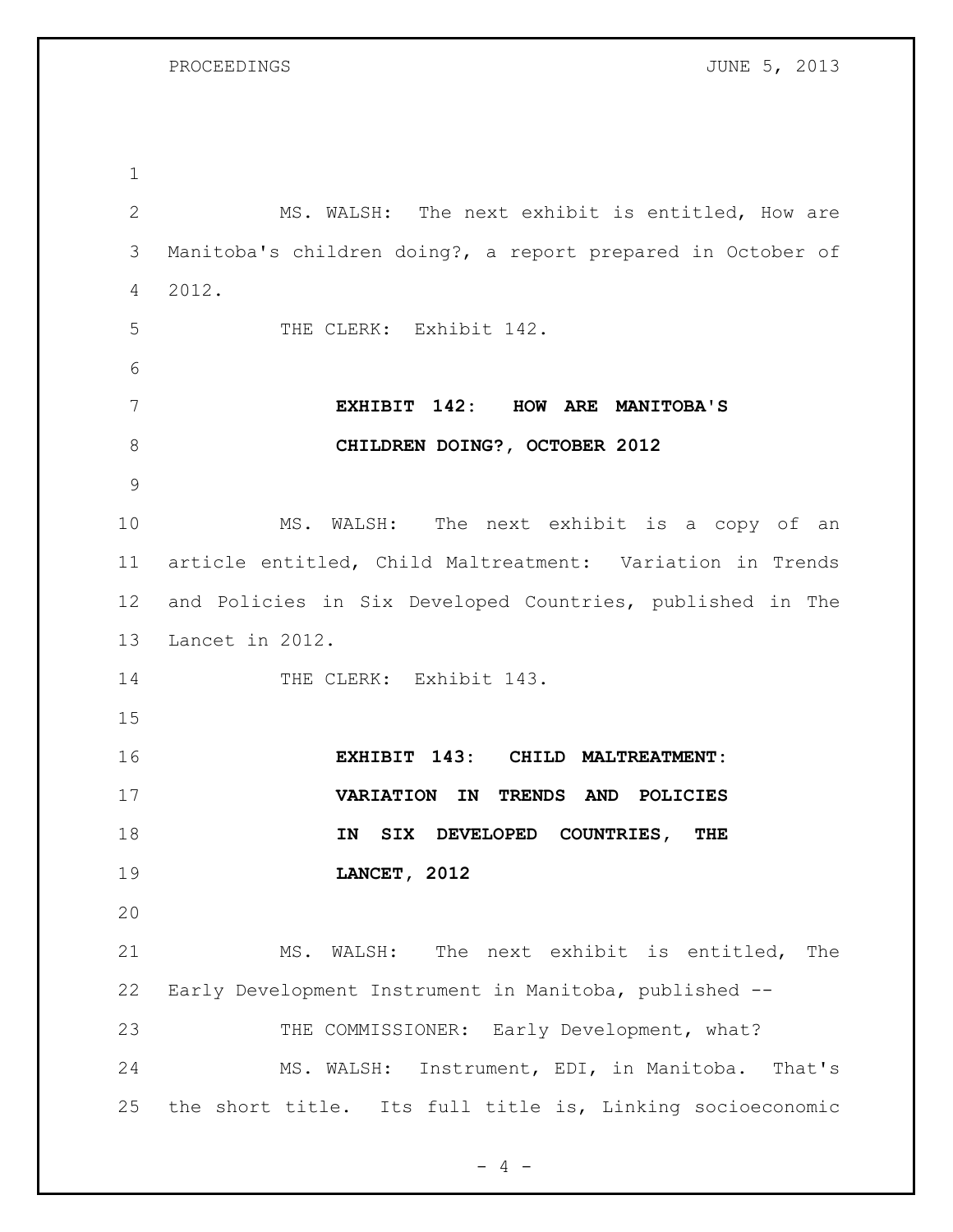adversity and biological vulnerability at birth to children's outcomes at age 5, published in May 2012. THE COMMISSIONER: One forty-four. THE CLERK: One forty-four. **EXHIBIT 144: THE EARLY DEVELOPMENT INSTRUMENT IN MANITOBA: LINKING SOCIOECONOMIC ADVERSITY AND BIOLOGICAL VULNERABILITY AT BIRTH TO CHILDREN'S OUTCOMES AT AGE 5, MAY 2012** MS. WALSH: And finally, an evaluation from October 2007 called, Next steps in the provincial evaluation of the Baby First program: Measuring early impacts on outcomes associated with child maltreatment. 18 THE CLERK: Exhibit 145. 19 THE COMMISSIONER: One forty-five? 20 THE CLERK: Correct. **EXHIBIT 145: NEXT STEPS IN THE PROVINCIAL EVALUATION OF THE BABY FIRST PROGRAM: MEASURING EARLY** 

 $-5 -$ 

**IMPACTS ON OUTCOMES ASSOCIATED**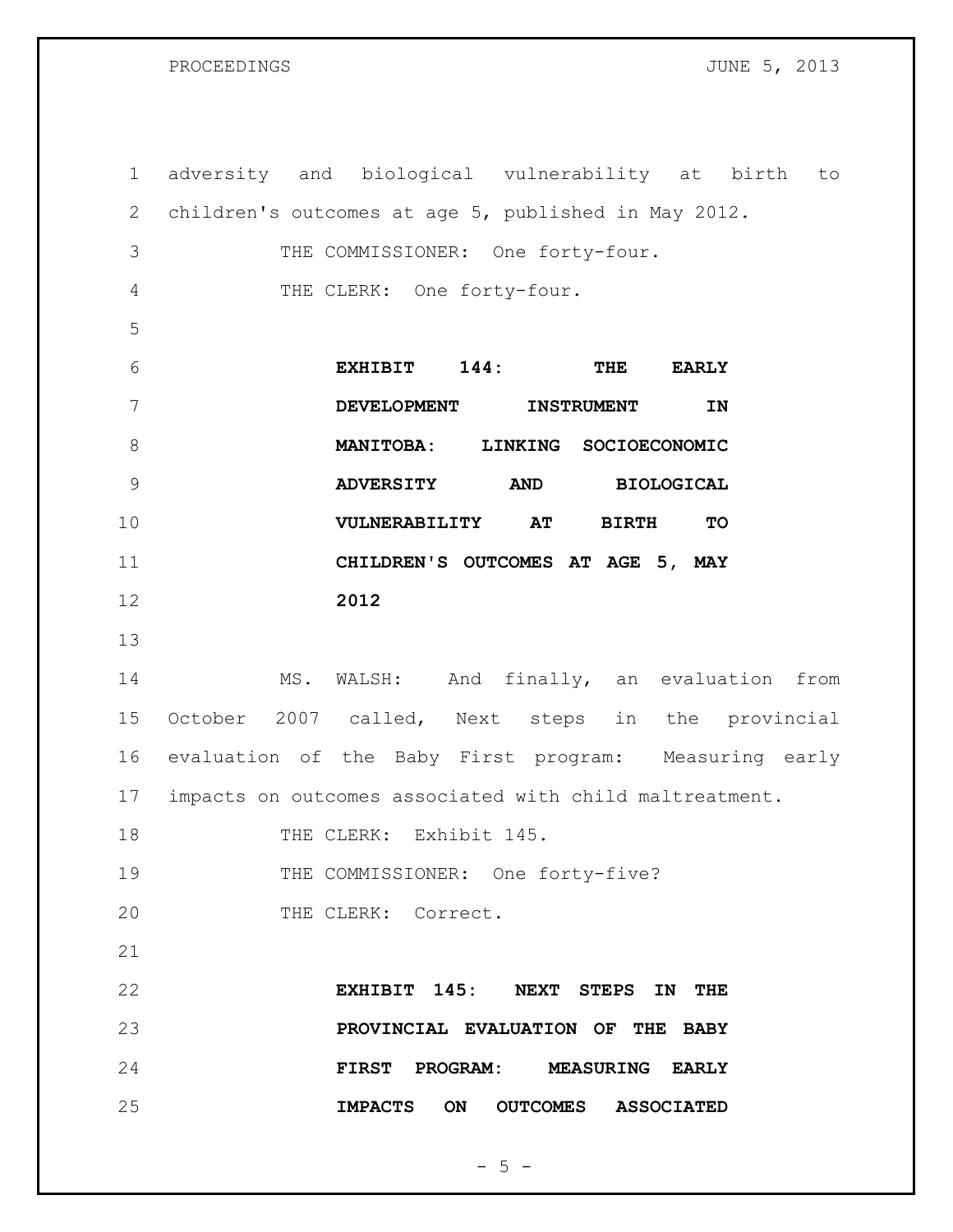**WITH CHILD MALTREATMENT, OCTOBER 2007** THE CLERK: One thirty-eight to 145. THE COMMISSIONER: Thank you. DIRECT EXAMINATION BY MS. WALSH: Q Starting then with your background, Dr. Brownell, you have been a senior research scientist at the Manitoba Centre for Health Policy for over 20 years. A Yes. 12 Q And we will -- after we've gone through your, your CV, we'll come back to have you tell us what the Manitoba Centre for Health Policy is. You are an associate professor in community health science at the Faculty of Medicine at University of Manitoba? A Yes. Q You have held that position since 1991? A Well, I've been associate for -- I started out as an assistant professor and then was promoted to associate. I can't remember exactly the year, but probably about seven years ago. Q Okay. You also worked, in 1990, as a school psychologist in the Child Guidance Clinic in Winnipeg.

$$
-6-
$$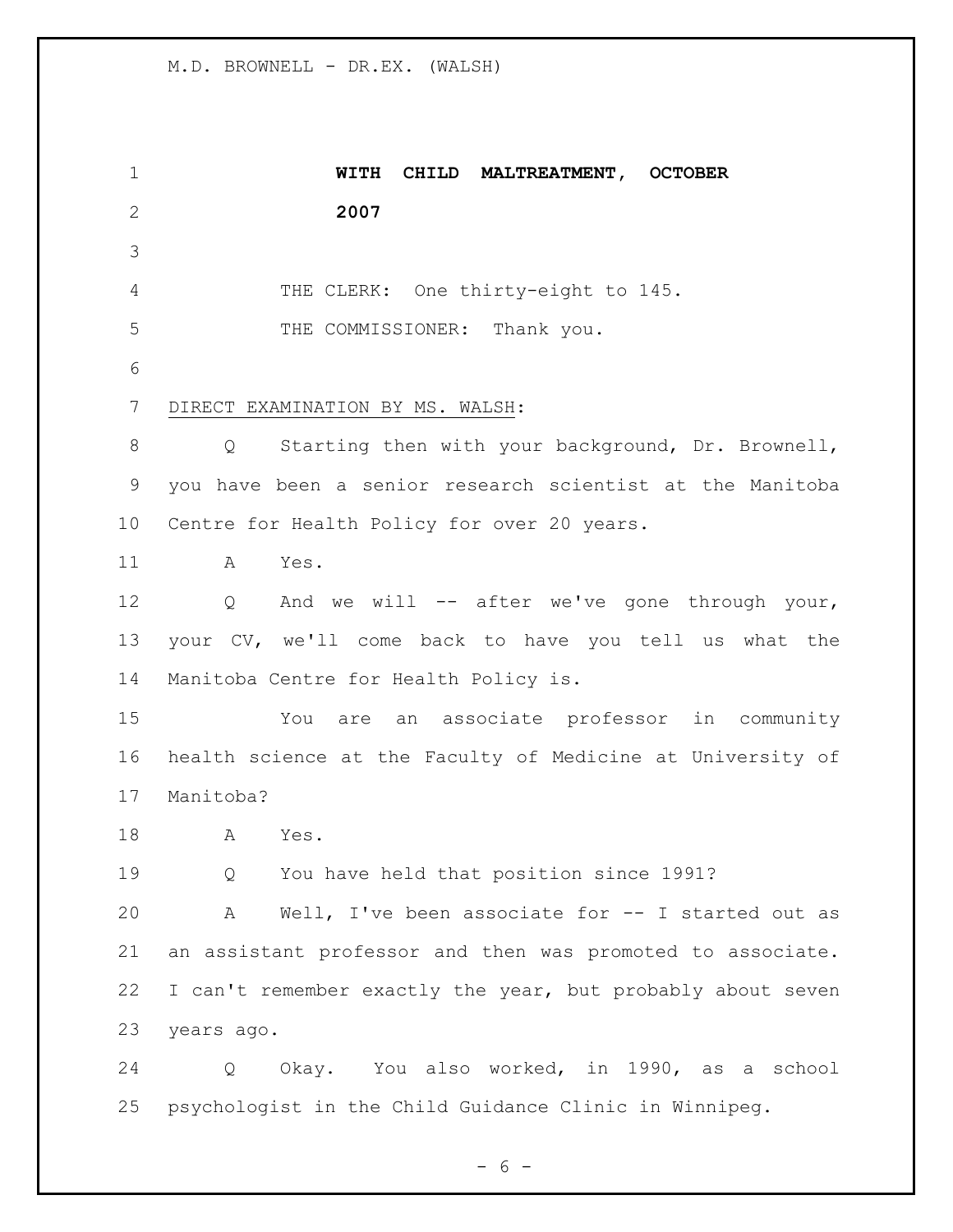A Yes.

| $\overline{2}$ | You have your Bachelor of Arts from the<br>Q                          |
|----------------|-----------------------------------------------------------------------|
| 3              | University of Winnipeg; you received your master's<br>in              |
| 4              | psychology from the University of Toronto.                            |
| 5              | Yes.<br>A                                                             |
| 6              | And in 1991, you earned your Ph.D. in psychology<br>$Q \qquad \qquad$ |
| 7              | from the University of Manitoba.                                      |
| 8              | Yes, I did.<br>A                                                      |
| $\mathsf 9$    | You have been awarded a number of research<br>Q                       |
| 10             | grants. Of relevance to the Commission are grants for                 |
| 11             | research relating to the following: Identification of                 |
| 12             | Factors and Supports that Contribute to the Educational               |
| 13             | Success of Students in Foster Care; Childhood social                  |
| 14             | factors in development -- each of those was in 2012 --                |
| 15             | Um-hum.<br>A                                                          |
| 16             | Q -- Utilization of Health, Education and Social                      |
| 17             | Services by Manitoba First Nations Children with FASD;                |
| 18             | PATHS Equity for children: A program of research into what            |
| 19             | works to reduce the gap for Manitoba's children; Towards              |
| 20             | Flourishing: Improving the Mental Health of New Mothers               |
| 21             | and Families in Manitoba's Families First Home Visiting               |
| 22             | Program. You researched and published How are Manitoba's              |
| 23             | Children Doing? in 2010 and, of course, we're going to --             |
| 24             | we've entered into evidence as an exhibit the most recent             |
| 25             | version of, of how Manitoba's children are doing from 2012            |

- 7 -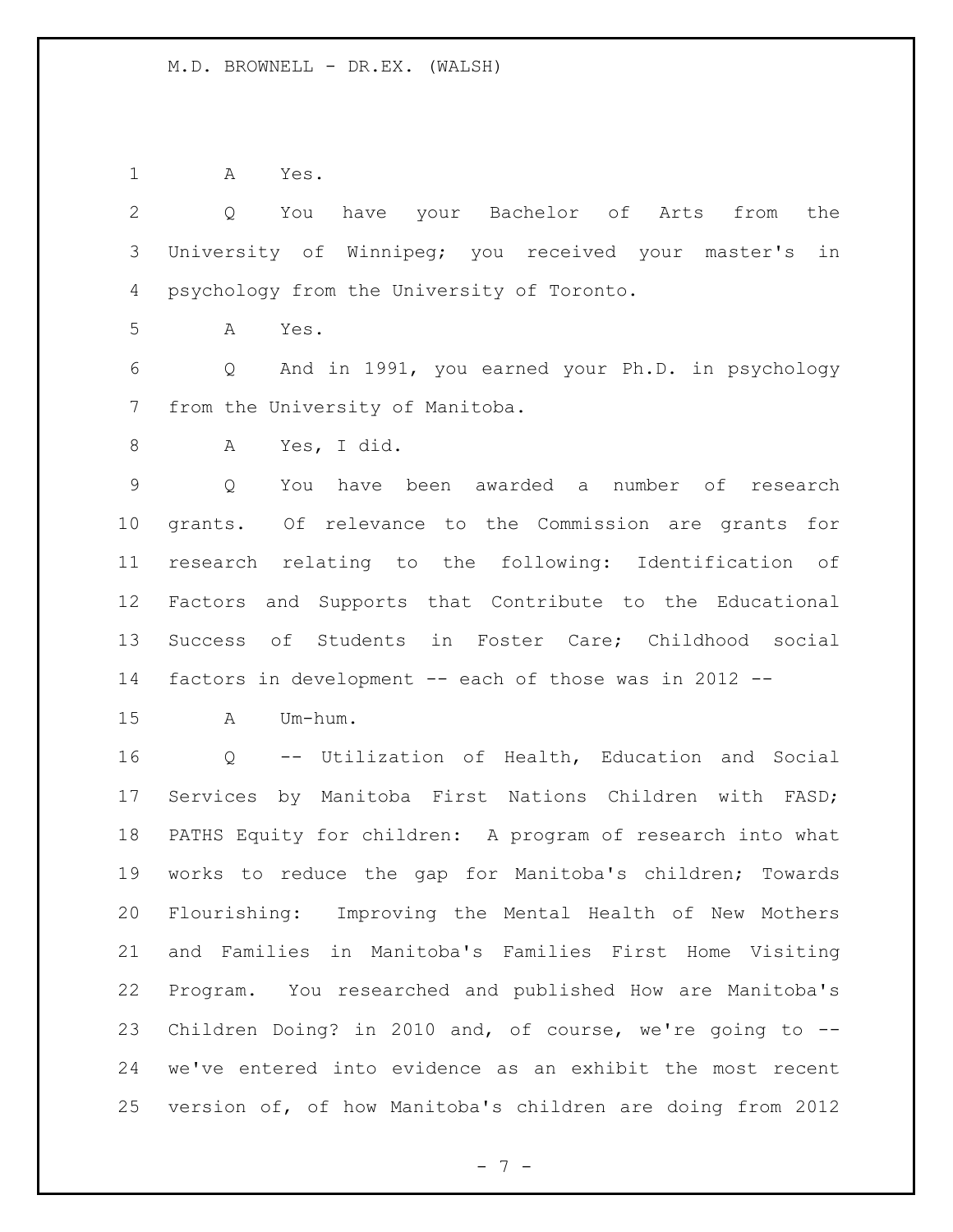1 and  $we'll$   $-$ 

A Yes.

 Q -- go through that. Your research grants have also covered topics such as: Health Inequalities in Manitoba: Is the socioeconomic gap widening or lessening; and The Early Development Instrument.

 You've published papers in a number of peer- reviewed journals, and your CV shows an extensive range of publications, but to identify a few of them, the article published in 2012 in The Lancet which we've marked as Exhibit 143, Child Maltreatment: Variations in Trends and Policies in Six Developed Countries; Evaluation of a newborn screen for predicting out-of-home placement, in the journal, Child Maltreatment; Suicide and suicide attempts in children and adolescents in the child welfare system, published in the Canadian Medical Association Journal; and, Academic and social outcomes for high-risk youths in Manitoba, published in the Canadian Journal of Education in 2010, and that's our Exhibit 140.

 Other publications include, again, documents that we've marked as Exhibit 141 through 145: The Evaluation of the Healthy Baby Program; How Are Manitoba's Children Doing?, in 2012 or as of 2012; The Early Development Instrument; and an evaluation of the Baby First program.

You're nodding. You have to, you have to

 $- 8 -$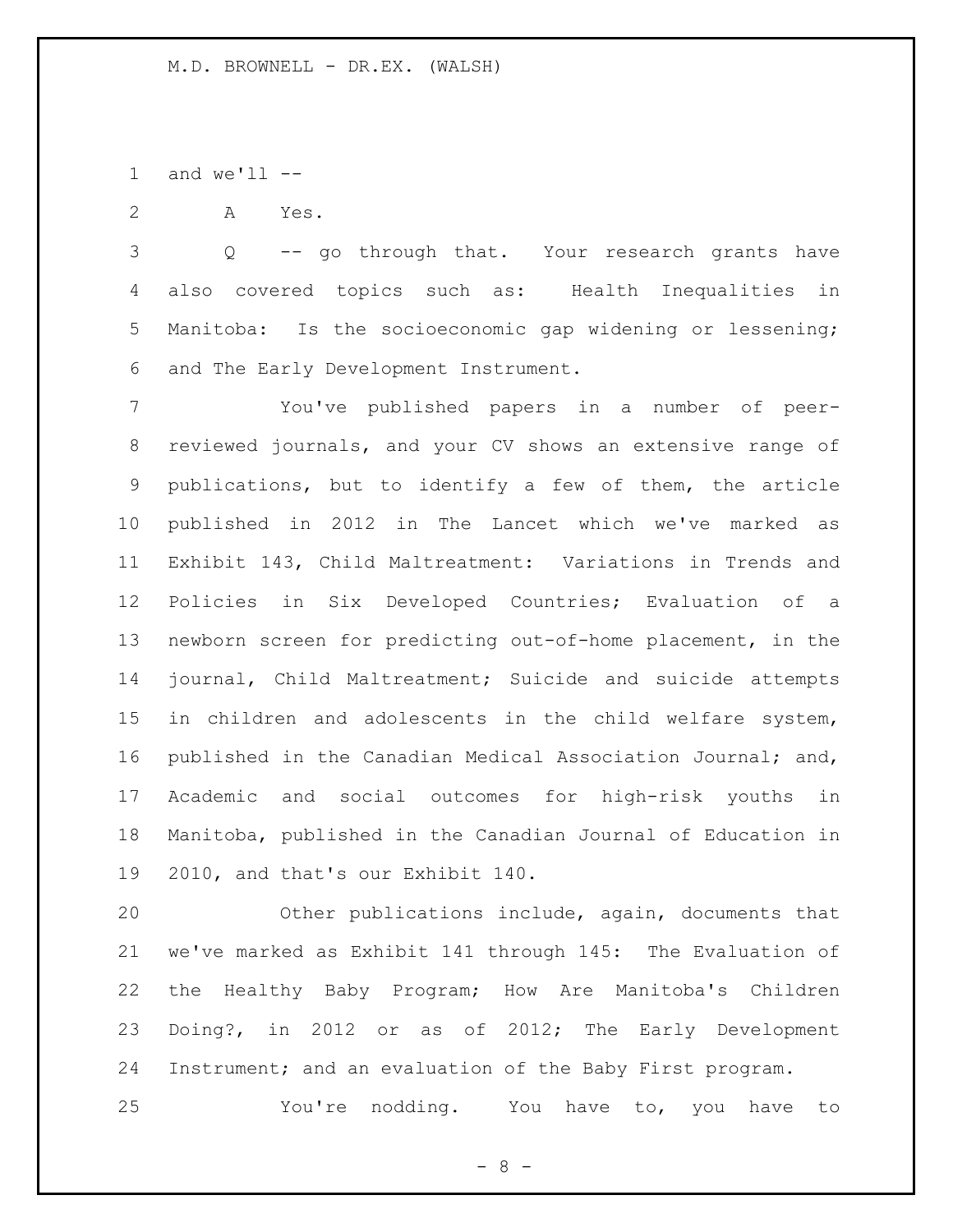vocalize something in order for the -- A Yes.  $3 \qquad Q \qquad -- \text{ the record --}$  A Yes. Q -- to pick it up. Thank you. Your teaching experience includes courses on epidemiology at the University of Manitoba Faculty of Medicine? A Yes. Q And psychology, both at the University of Winnipeg and the University of Manitoba? A Yes. Q You sit on a number of committees. You're a member of the Child Data Centre Development Project Advisory Group in Alberta? A Yes, I am. Q You're a member of the Health Care Access Research and Developmental Disabilities Advisory Board for the Centre for Addiction and Mental Health in Ontario? A Yes. Q You're a member of the Pan-Canadian Early Development Instrument Academic Group? A Yes. Q A member of the Manitoba Institute for Child Health?

 $-9 -$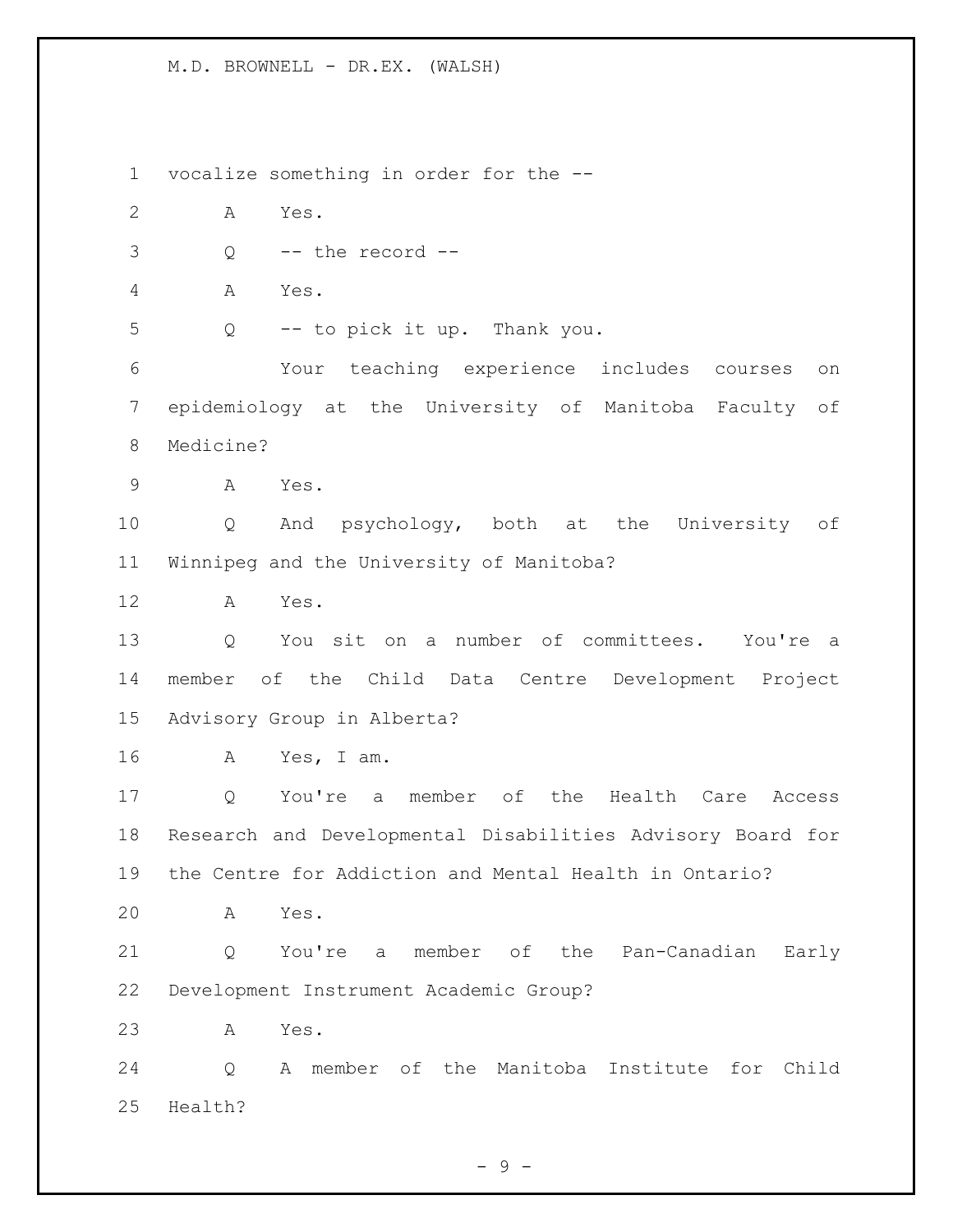A Yes.

 Q A member of the Forum for Early Child Development Monitoring --

A Yes.

 Q -- of the Canadian Association for Health Policy and Services Research?

A Yes.

 Q And a member of the College of Reviewers for the Canada Research Chairs Program.

A Yes.

 Q You've also presented papers on a number of occasions. Again, there's a numerous list in your CV, but just to identify a few of them of relevance to this Inquiry, you have presented a paper to the First Annual Knowledge Exchange between the Manitoba Centre for Health Policy and the Manitoba Government in December of 2012, specifically the paper, How are Manitoba's Children Doing?

A Yes.

 Q You presented the same paper to the Maternal and Child Health Conference, Leadership to Action --

A Yes.

 Q -- in Winnipeg. And you also presented that paper to the Annual Maternal -- Manual -- Manitoba Centre for Health Policy Rural and Northern Healthcare Workshop -- A Yes.

 $- 10 -$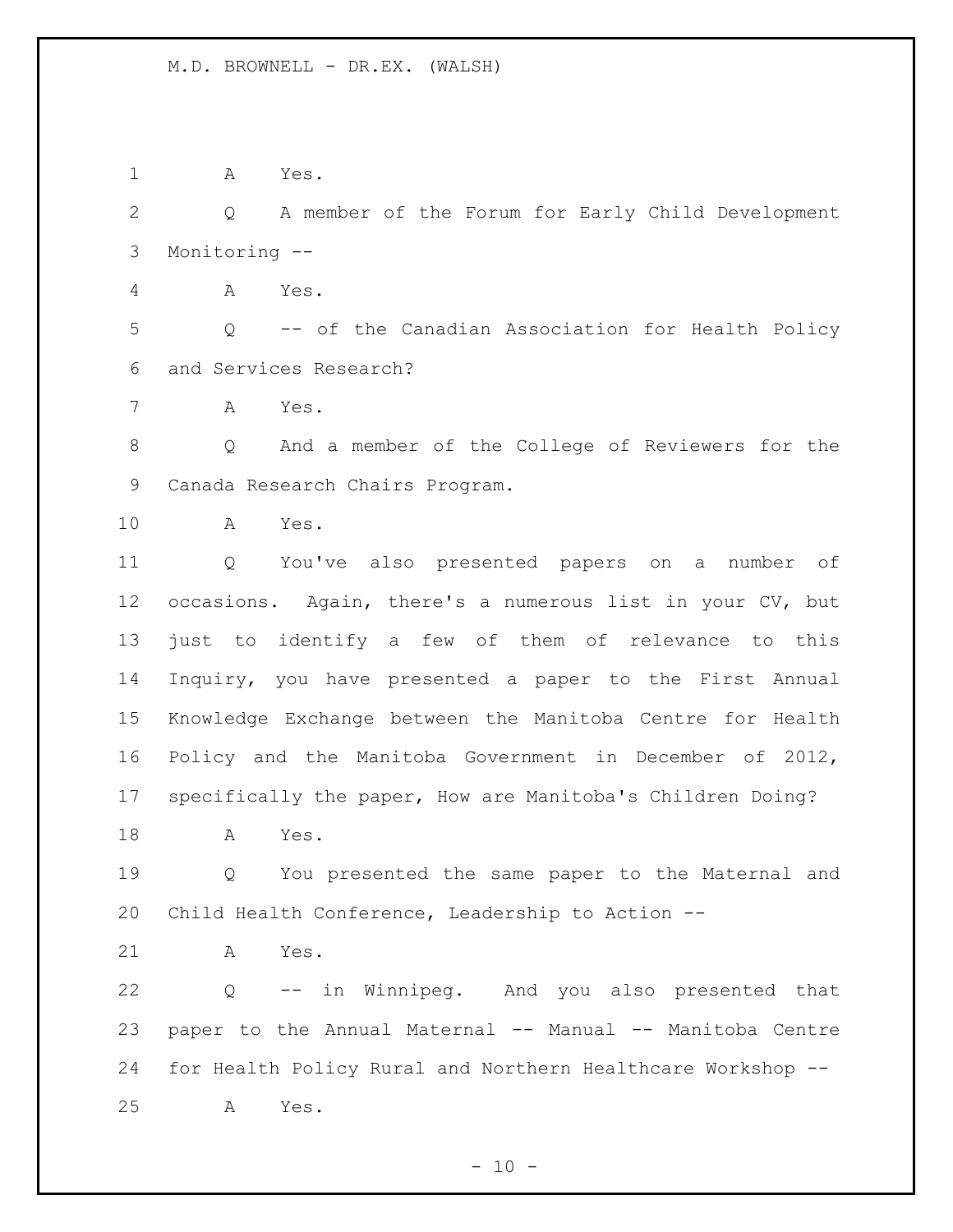Q -- as an invited speaker? And you presented that paper in a briefing to the Manitoba Healthy Child Committee of Cabinet. A Yes, that was just prior to the release of the report, yeah. Q Okay. And you have briefed the Manitoba 7 Department of Health -- A Yes. Q -- on that paper? In 2011, you briefed the, the Premier's Advisory Council on Education, Poverty, and Citizenship with respect to a paper called, An opportunity for monitoring early child development? A Yes. Q And you presented a paper to the United Way of Winnipeg cabinet meeting called, Investing in at-risk kids: The path to increased productivity and decreased social costs. A Yes. Q And those are just a few of the presentations that you've made to various funding bodies and to the provincial and municipal governments. A Yes. Q You prepared a paper or a report for this

A I did.

Commission --

 $- 11 -$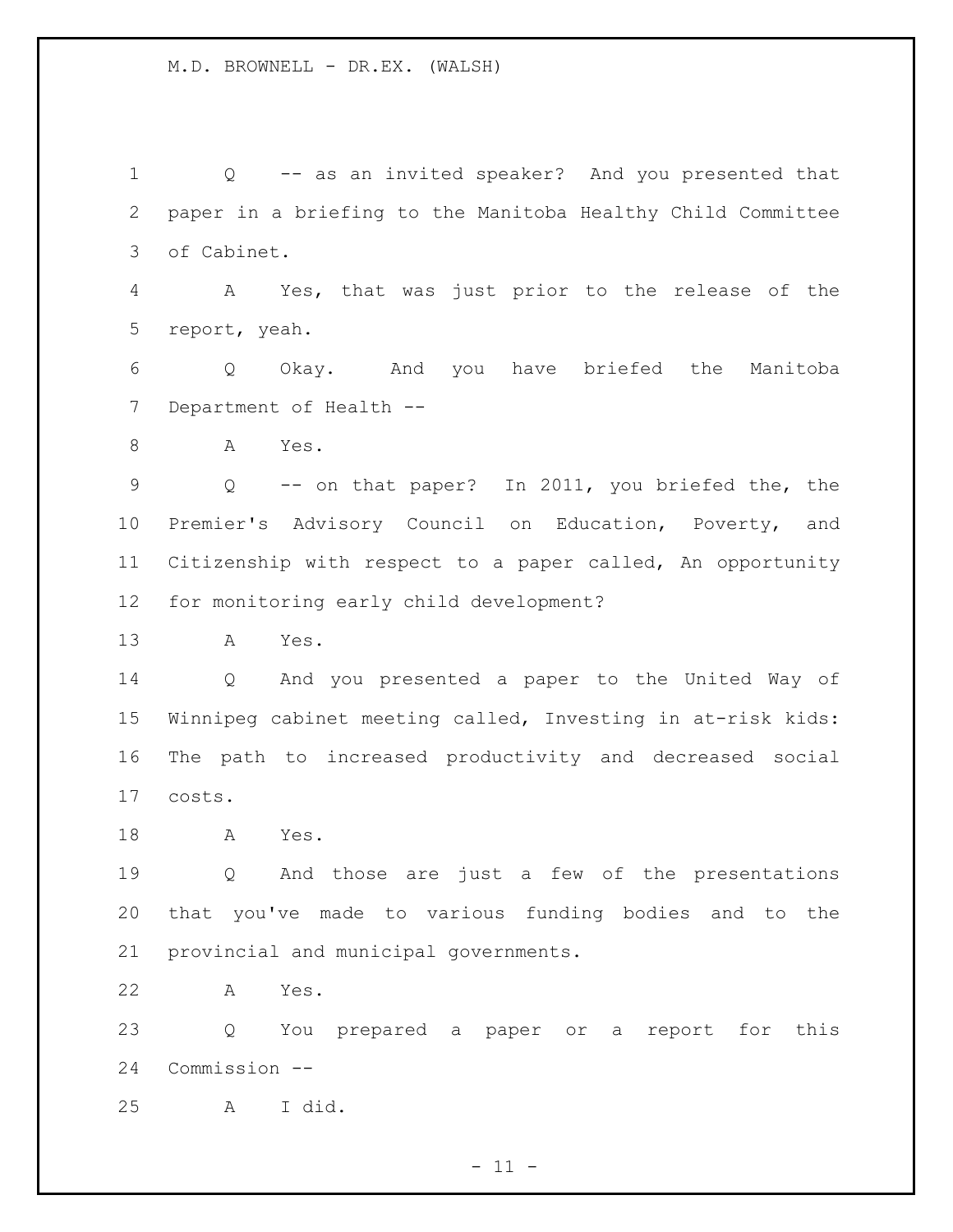Q -- entitled, Children in care and child maltreatment in Manitoba: What does the research from the Manitoba Centre for Health Policy tell us, and where do we go from here? A Yes. MS. WALSH: And that's been marked as Exhibit 139, Mr. Commissioner. 8 THE COMMISSIONER: Correct. BY MS. WALSH: Q Now, the paper is based on a number of things, including the research that we just outlined -- A Yes. Q -- that you have prepared, and it's also based on research that -- other research that you have done. A Yes. 17 Q And research that others have done. A Yes. Q And you have identified in the paper wherever you have referenced an authority, whether one that you participated in or one published by someone else. A Yes. Q And much of the research has included looking at data relating to children in care in Manitoba. A Yes.

 $- 12 -$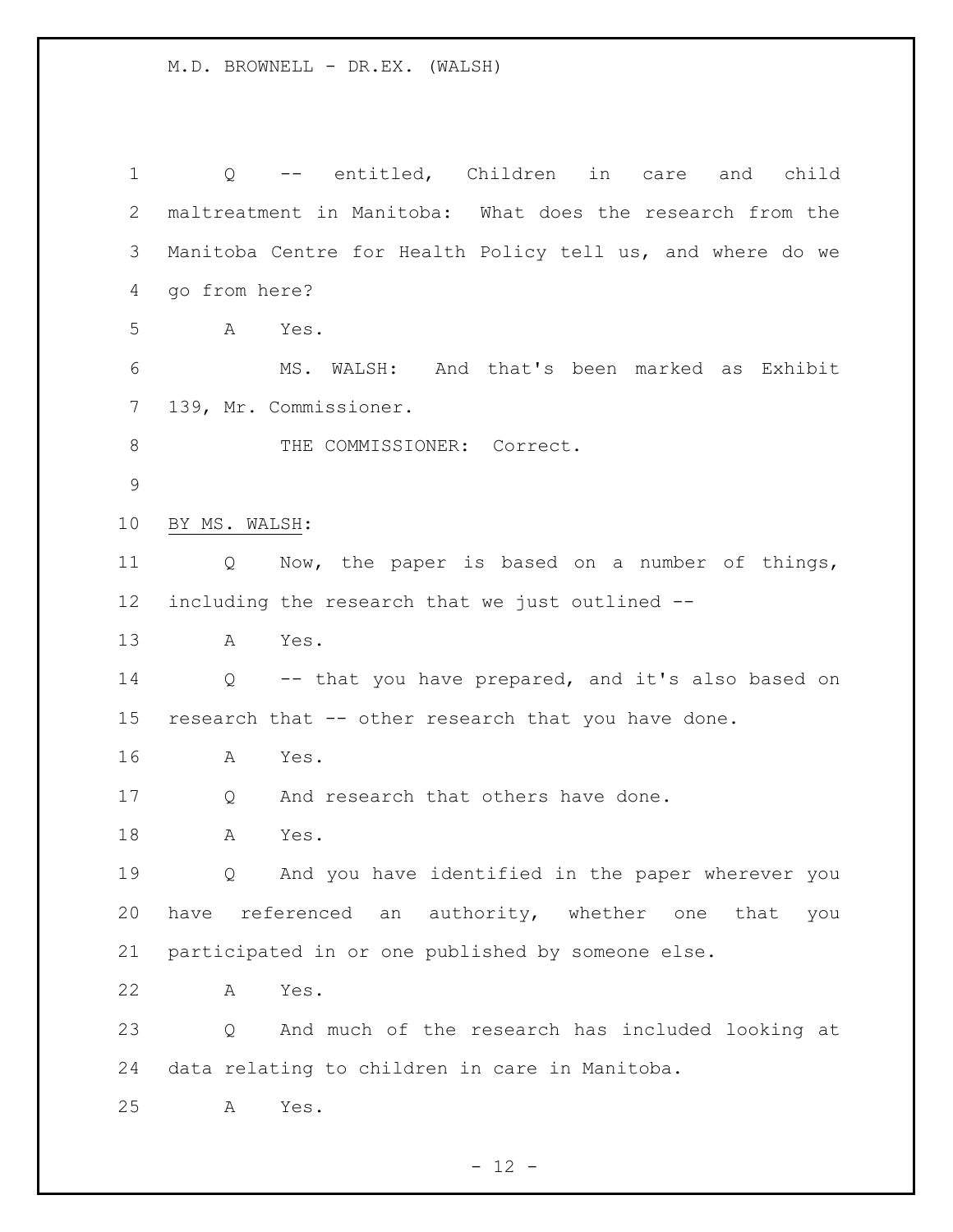1 Q Is it fair to say that your research has been -- and, and to -- and can be used, to a large extent, to develop policies and programs to better protect children in Manitoba?

 A Yes. I think, you know, when we do our research we see it as providing evidence to inform policy making, yes.

 Q And, in fact, you -- the research that you've done through the Manitoba Centre for Health Policy has in many instances been requested by the Government of Manitoba.

A Yes.

 Q Tell us, please, what the Manitoba Centre for Health Policy is.

 A Okay. The Manitoba Centre for Health Policy is a research unit. We're in the department of community health sciences, and that's in the Faculty of Medicine at the University of Manitoba, and we focus on doing research on already collected data. So we have a repository of datasets. There's somewhere in the order of 60 to 70 different datasets in our repository and they're, they're made up of administrative data, survey data, registry data, and clinical data.

 And if you don't know what administrative data is, it's just datasets that have been gathered to

 $- 13 -$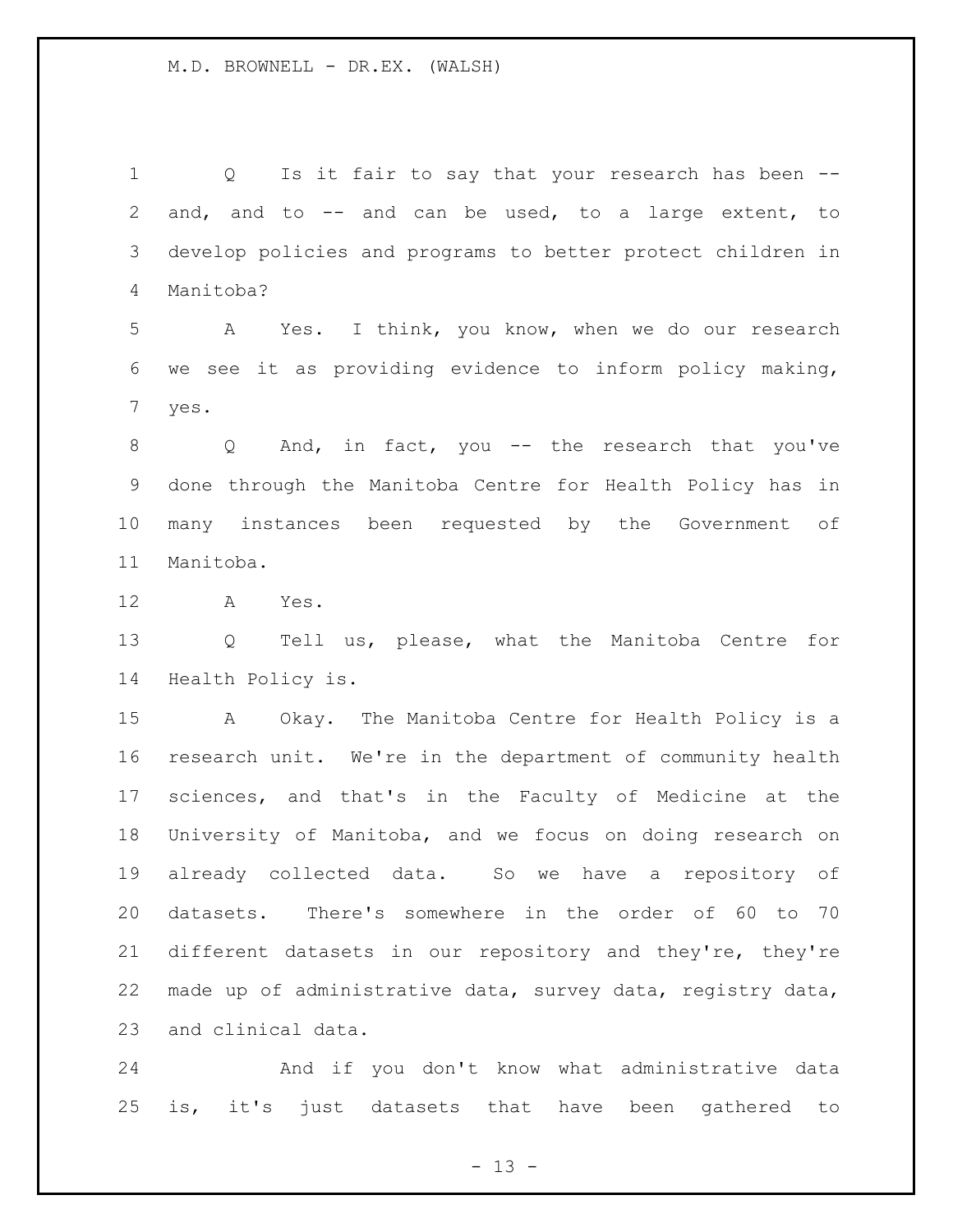administer a system. So, for example, physician claims are, are kept in order to pay physicians but they also have a lot of rich information that's very useful for research, so when anyone visits a physician, a physician makes a claim so that he or she can get paid, but they also record what they saw the patient for, who the patient was, and that information provides a lot of rich information in terms of knowing physician -- you know, who's visiting the physician and for what.

 So we have this collection of, of datasets at, at the Manitoba Centre for Health Policy. The centre started in 1991 as a, as a research centre, although the research that has been going on at the centre was going on long before that, since the mid-seventies when Noralou and Les Roos arrived in Manitoba.

16 But probably about 10 or 15 years ago -- it has up until 10 or 15 years ago been very focused on health policy and, and health services utilization, but about 10 or 15 years ago, with the recognition that health is much more than health care -- it's not health care that makes us healthy, it's many other things outside the health care system -- we began exploring looking at other kinds of administrative databases. So beyond health we looked at education data, social services data, and program data from Healthy Child Manitoba. So we bring all those pieces of

 $- 14 -$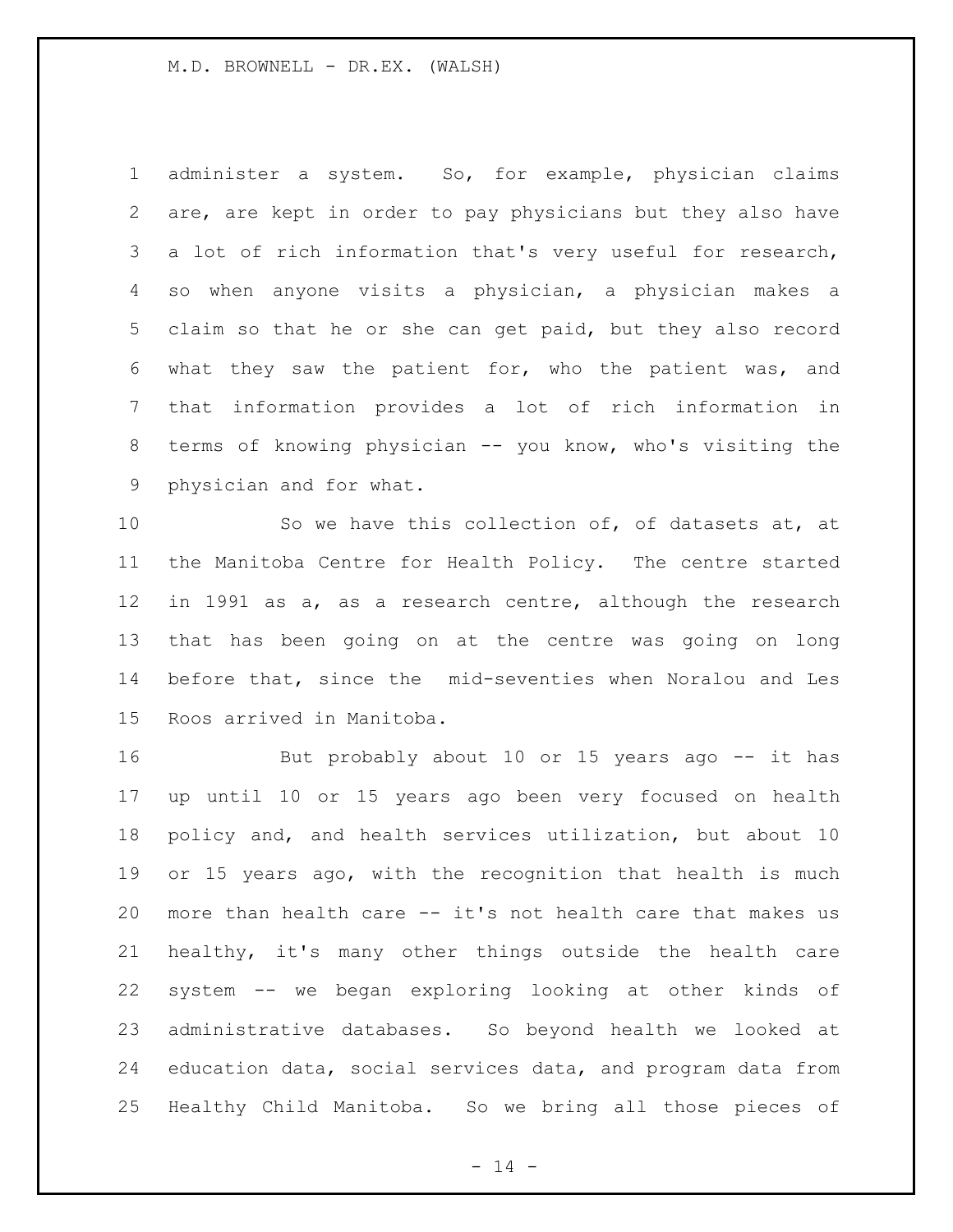information together in order to, to study not only health care patterns but service utilization patterns and, and try to look at health -- the health of Manitobans.

 I should also mention that all the data that we work with is what we call anonymized, so it's, it's encrypted. There's no names or addresses on these datasets, but we do have a scrambled identifier. It's scrambled before it comes to us and that allows us to link across the databases. So although we don't know who an individual is, we can link an individual's information on their education, on their social services, on their health services, so it is a very powerful tool for research.

 Q And you say in your paper that the database allows you to conduct intersectoral research --

A Yes.

Q -- across --

A Yeah.

Q -- health, education, social services.

19 A Absolutely, yes.

Q And what's the importance of that?

 A Well, as I say, there's, there's much more to health than health care, and by being able to look at these other different pieces -- the use of social services or how a child is doing in school -- gives us a broader picture of health, particularly for children.

 $- 15 -$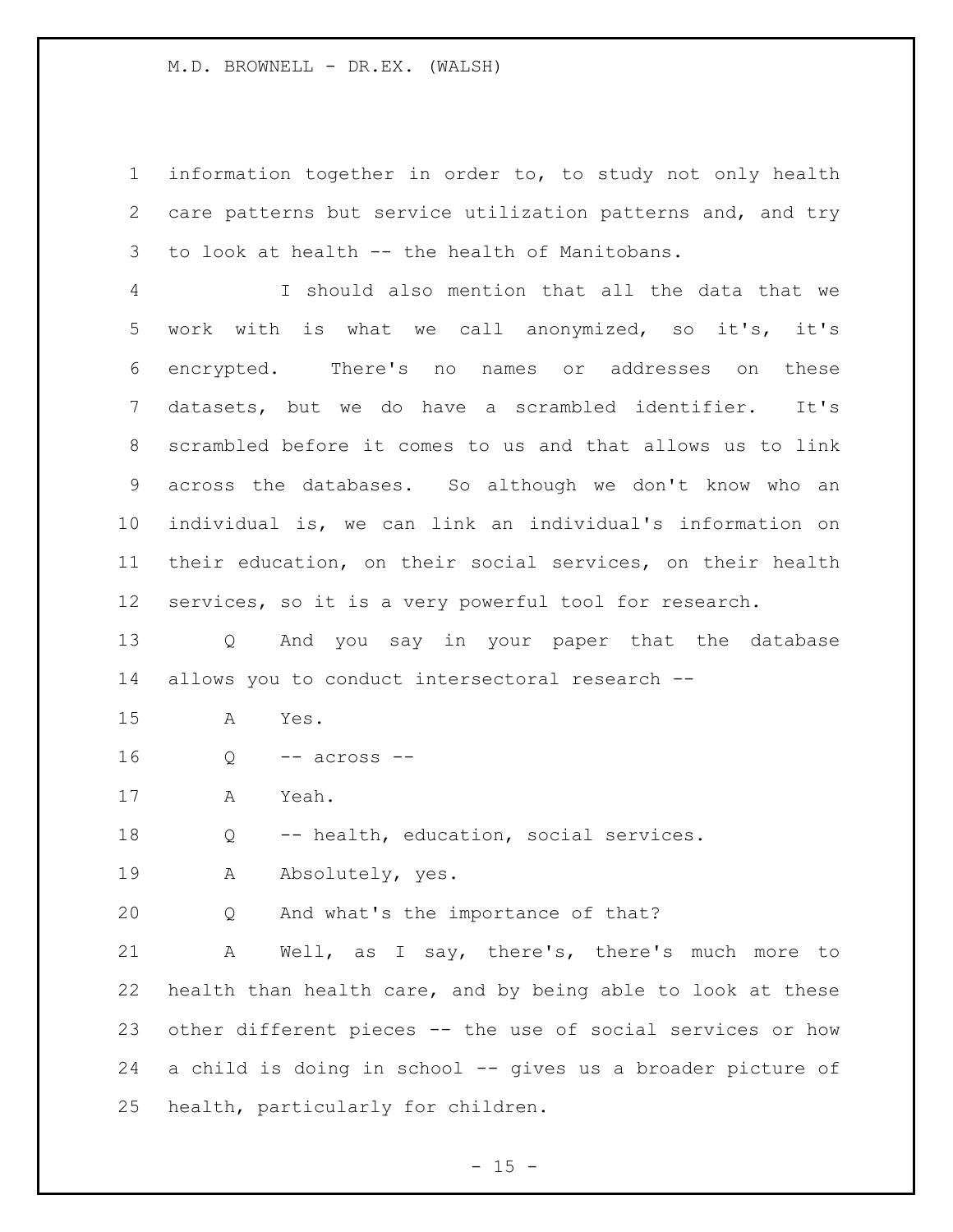When I first began in this area when we were strictly looking at health outcomes, and coming from a background of developmental psychology, there wasn't a lot I could do with child health because children, thankfully, are generally healthy, so a lot of people who work in this area focus on, on the elderly because there's a lot of action in the health care system with the elderly. With kids, there's not so much.

 But as we broaden, we know that it's not that there's not a lot going on with kids, it just doesn't necessarily show up in the health care system. So if we can look at their educational outcomes, if we can look at the social services that they're using, that their family's using, it gives us a broader picture of the health of Manitobans.

 Q Does the database give you access to the data in Child and Family Services CFSIS --

- A Yes, yeah.
- Q -- system?

 A Probably, I think, around 2003 we acquired the CFSIS data -- the Child, Child and Family Services information system data. Again, it was anonymized so we don't know -- we don't have any names or addresses for the individuals in CFSIS, but there was a scrambled identifier attached so that we could attach that to our health and to

 $- 16 -$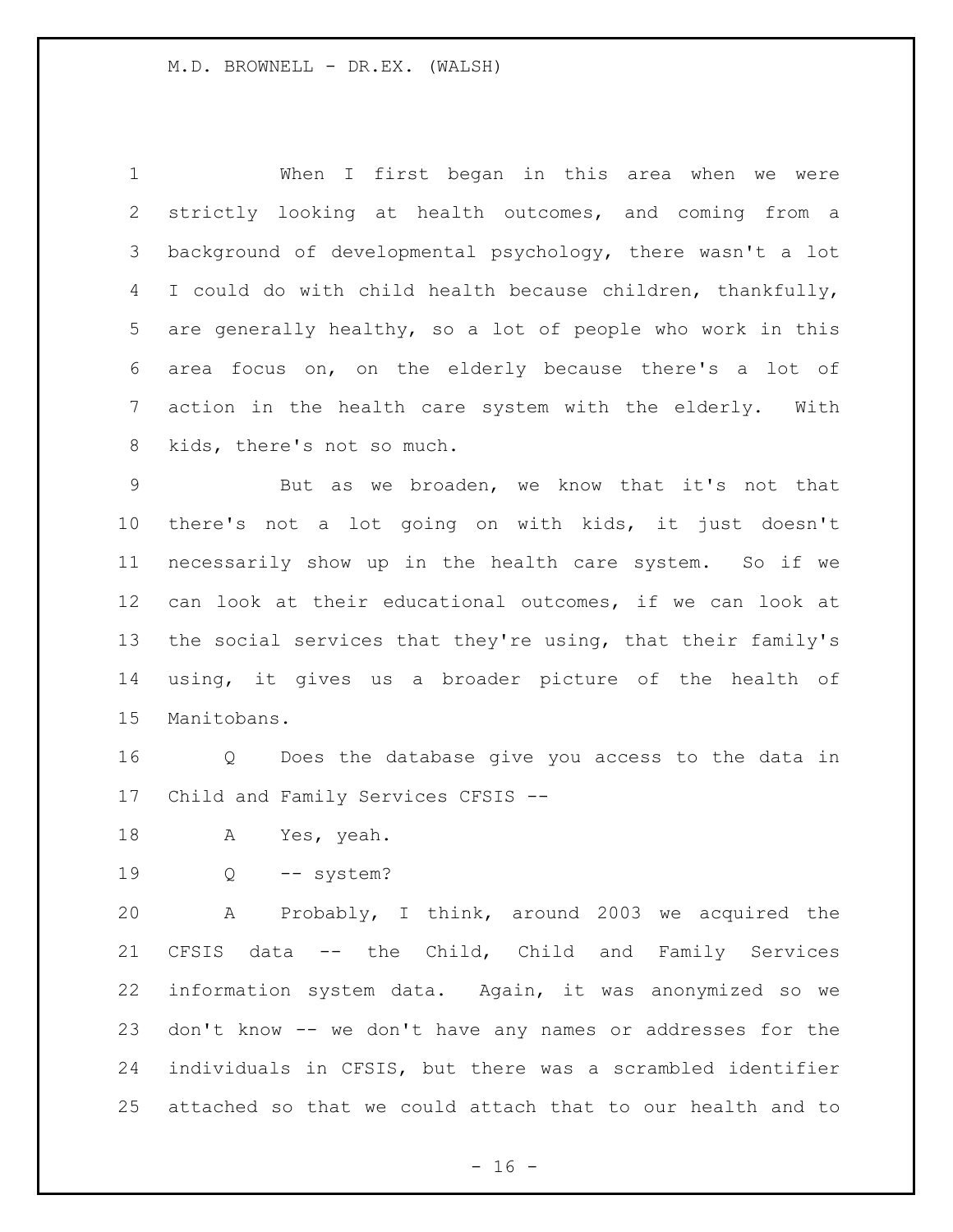our other databases.

 Q And we have throughout the course of, of this Inquiry heard that there have been various challenges in putting data into CFSIS. Is that something that you're aware of?

 A Absolutely. When we first began working with these data -- whenever we get a new dataset, it takes us usually a few years just to get -- I mean, these are large, large databases with over a million records and, you know, just trying to sort out what the variables are and what's meaningful, what's not meaningful, where there's missing data.

 So we began working with the CFSIS data, I think, around 2003, 2004, and we had data going back to 1992. And so we started looking at it and we saw, wow, you know, look it, there's this huge increase in, in all these services 17 going on, has that actually happened? So we -- whenever we get a new database we sit down with the data providers and work closely with them so we understand the data, and it became apparent -- or they told us that in the early years not all the agencies were reporting to CFSIS so we weren't capturing all the information so that's why we saw this increase. It wasn't actually that all these services were increasing; it was just over time there was a better capture. So there was some work done by, actually, Harvey

- 17 -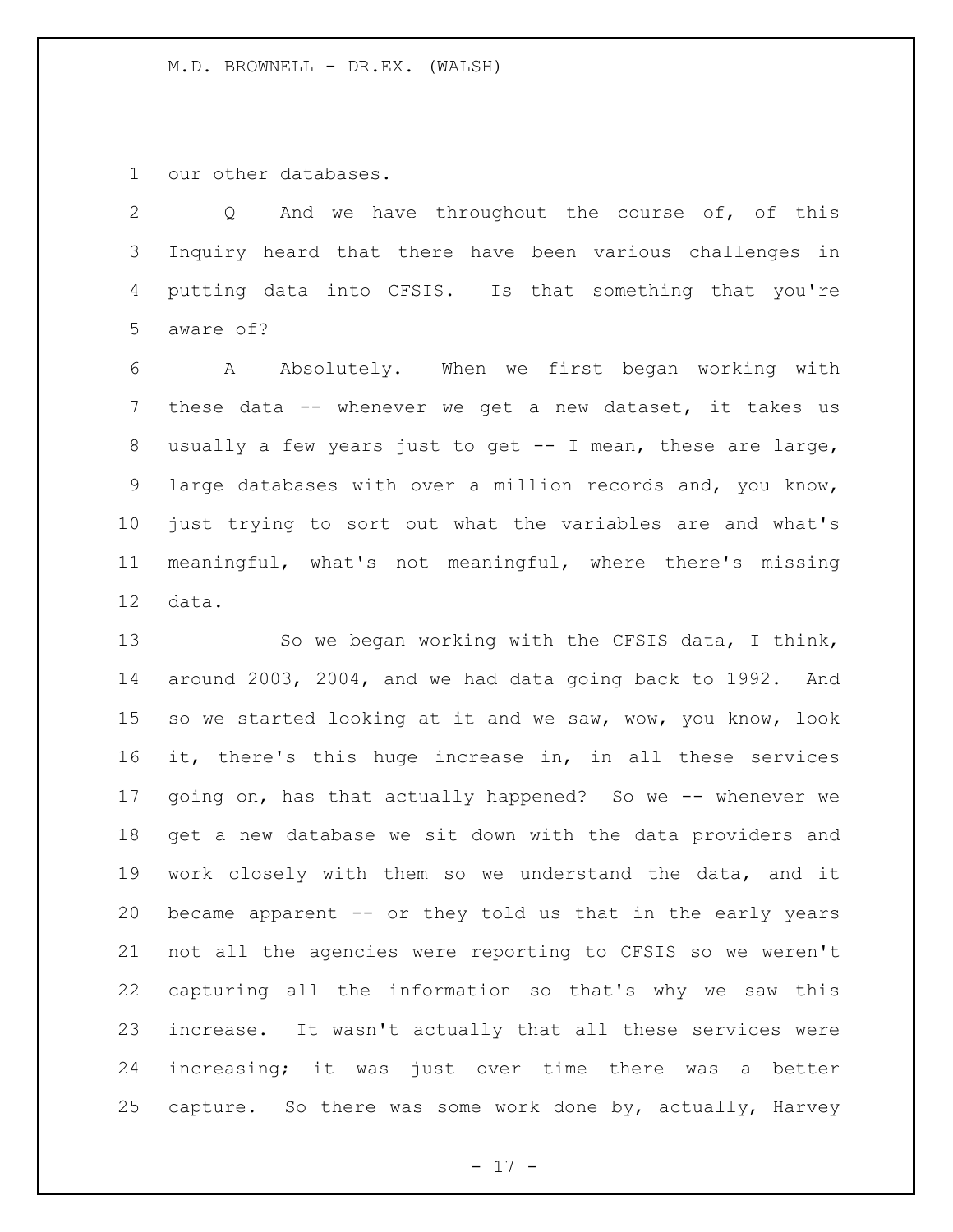Stevens, probably about ten years ago, looking at when the CFSIS data was actually capturing most of the cases, and probably around 2000, it was pretty good at capturing most of the cases.

 Then we noticed in our own research, actually in the, the report that you mentioned, How are Manitoba's children doing, that came out last fall, that when we were looking at the prevalence of kids in care -- that's basically the percentage of kids at any one time who are in care or who have been in care -- what we noticed was there was a drop in the most recent years, particularly for the north. And when we discussed this with people from Child and Family Services, they felt that it was with the devolution in -- some of the agencies in the north were having difficulty entering information into the CFSIS database, that we heard reports or they had heard reports that, you know, they'd get partway entered and their internet connection would die and all the information would be lost.

 So we really -- you can actually see that in our report. There's this drop in the most recent time period and we know that that's not the case that, you know, the number of kids in care or the number of families receiving services has actually dropped. So there has been less capture of the data, particularly from northern agencies, I

 $- 18 -$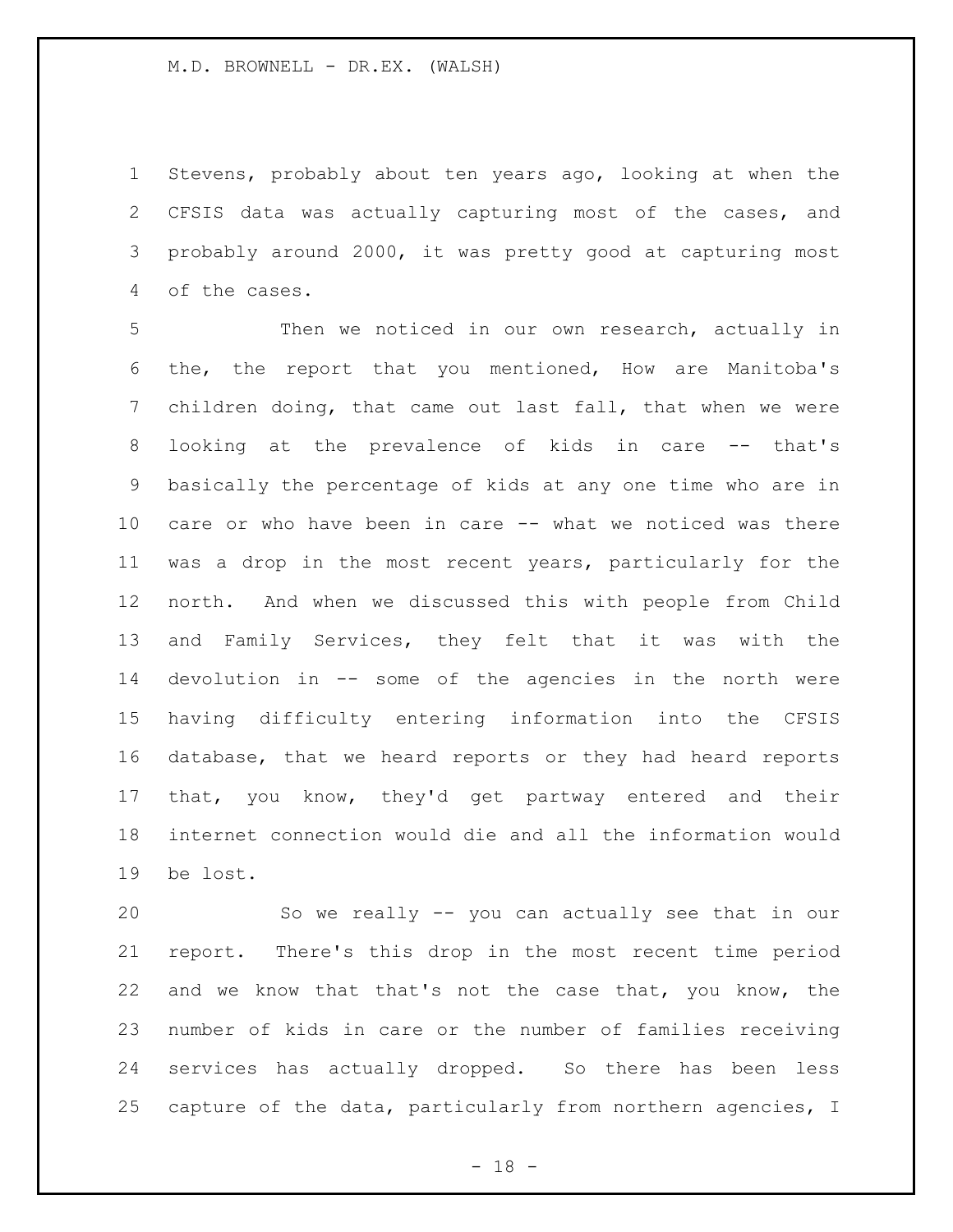1 believe --

2 THE COMMISSIONER: But --3 THE WITNESS: -- for the most recent years. 4 THE COMMISSIONER: -- notwithstanding the 5 anonymity, which I understand -- 6 THE WITNESS: Yes. 7 THE COMMISSIONER: -- can you relate history 8 about a family on -- that you got on one database to that 9 same family on another? 10 THE WITNESS: Yes, yes, yeah. 11 THE COMMISSIONER: So you, you can make that 12 link -- 13 THE WITNESS: We can. 14 THE COMMISSIONER: -- through the system. 15 THE WITNESS: We can, definitely, yeah. And we 16 have. 17 THE COMMISSIONER: Yeah. 18 THE WITNESS: Um-hum. 19 20 BY MS. WALSH: 21 Q Now, starting at page 3 of your report, you say 22 that at the, the centre -- and when I say the centre, I 23 mean the -- 24 A Yes. 25 Q -- Manitoba Centre --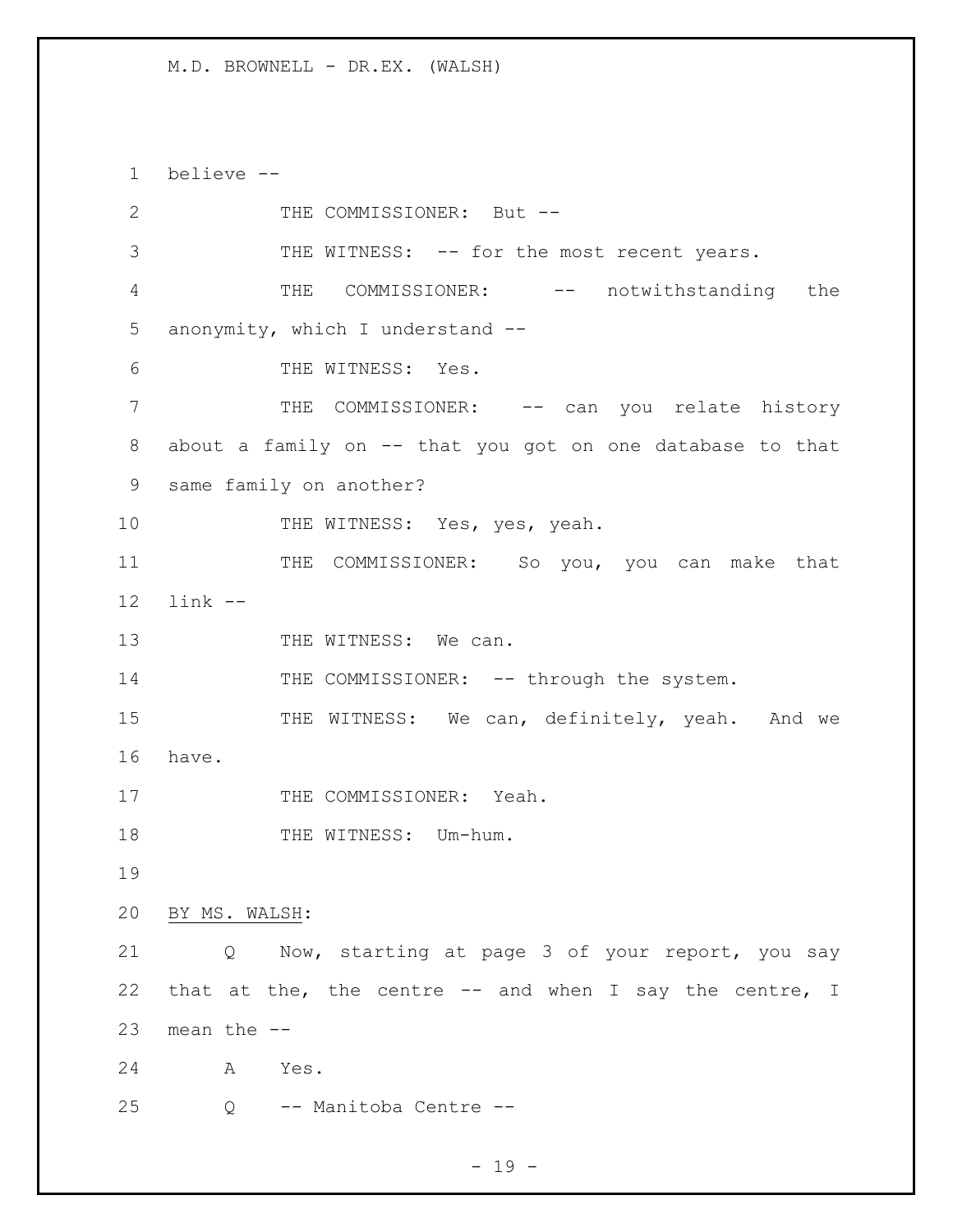A Yeah. Q -- for Health Policy: "[You] used data in the Repository to study the outcomes for children in care (also referred to as foster care and out-of-home **placement**)." And that's the study that we've marked as Exhibit 140, the academic and social outcome study. A Um-hum. Q So tell us what that study was looking at and take us through -- A Okay. So just sort of as some background or lead-in to that study, when we, when we look at health outcomes -- usually when we look at most outcomes in the work we do at the centre, because we're trying to look more at the social determinants of health, we very often break things down by socioeconomic status. So we're able to look at area-level social-economic status, and report after report after report at the, at the centre, at MCHP, Manitoba Centre for Health Policy, has shown that with each increase in socioeconomic status you get an increase in, in better outcomes, whether it's health outcomes, educational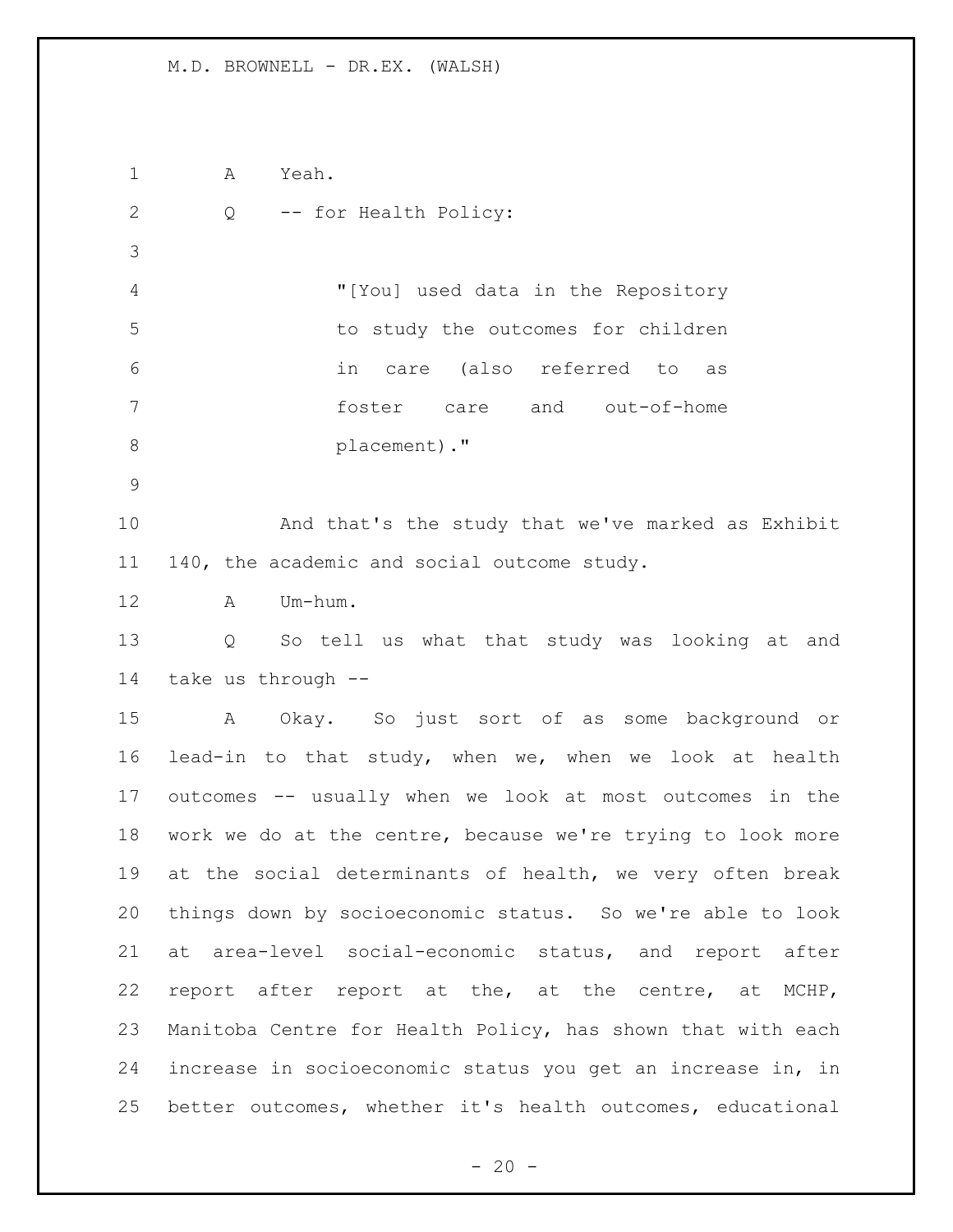outcomes, social outcomes.

 So for this particular study we, we had already established that, in fact, one of the first studies we did sort of outside the health care realm was looking at educational outcomes by socioeconomic status. So we had established, again, that not only was there this gradient, this increase in better outcomes with each increase in socioeconomic status in health outcomes, but we were able to demonstrate it with our data with the educational outcomes by looking at high school completion, grade three standard tests, grade 12 standard tests.

12 So in the process of doing that, we began thinking that there's probably other risk factors besides socioeconomic status, so a couple that we -- because we were able to link these datasets together, some of the characteristics we were able to look at as risk factors for poor outcomes were deep poverty, which we measured by kids living in families receiving income assistance, whether or not a child was in a family where the mother was a teen when she had her first child.

21 So some other research that we had done -- I mean, there's a lot of research out there on, on kids of teen moms, and there's also research -- probably less research, but some research out there about if, if a mother is a teen when she has her first child, then all her

 $- 21 -$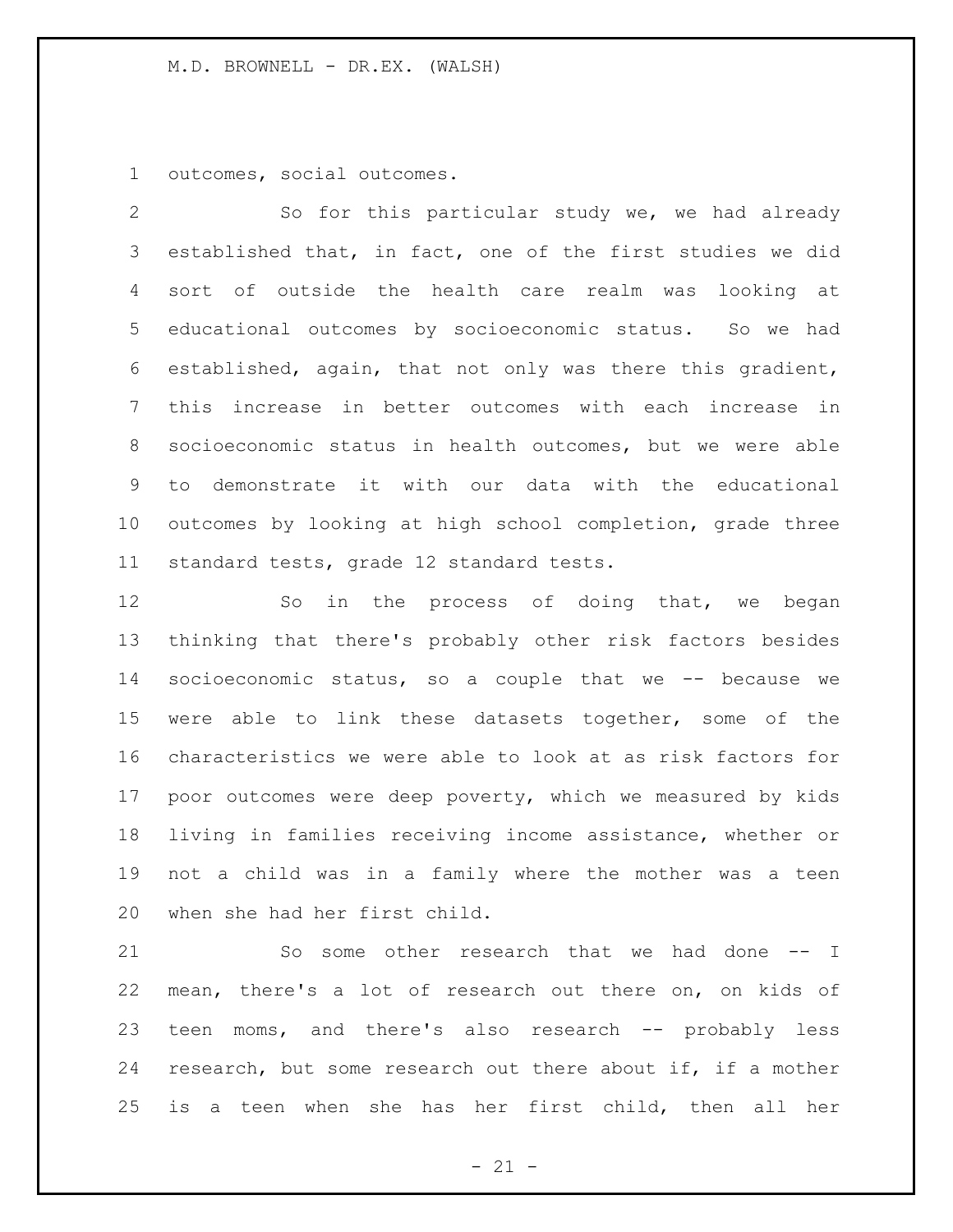subsequent children are at the same risk as if she was still a teen when she had them. So she may be 25 when she has her third child, but if she had her first child when she was 17 or 18, that child that she has at 25 is at the same level of risk as if she had it at 18. So we thought, 6 thought that was an interesting characteristic to look at, so that was the second characteristic. And the third characteristic we looked at was kids who were involved in child welfare services, because there's a lot of research to suggest that their outcomes were poor as well.

 So in this particular paper we looked at four different outcomes for kids with these -- one, two, or three of these characteristics that I've, I've identified, 14 and the outcomes we looked at were in school -- when, when they were in high school, whether or not they earned eight or more credits in grade nine because we've -- there is research to suggest that that's a predictor of how a child is going to do in the rest of high school.

 We also looked at the high school graduation rates and we do that by following -- we start by looking at sort of a cohort of kids in grade nine and then we follow them for seven years. They should graduate within four, but we give them an extra few because in, in our discussions with people from the Department of Education and elsewhere, they said, you know, some kids do take

 $- 22 -$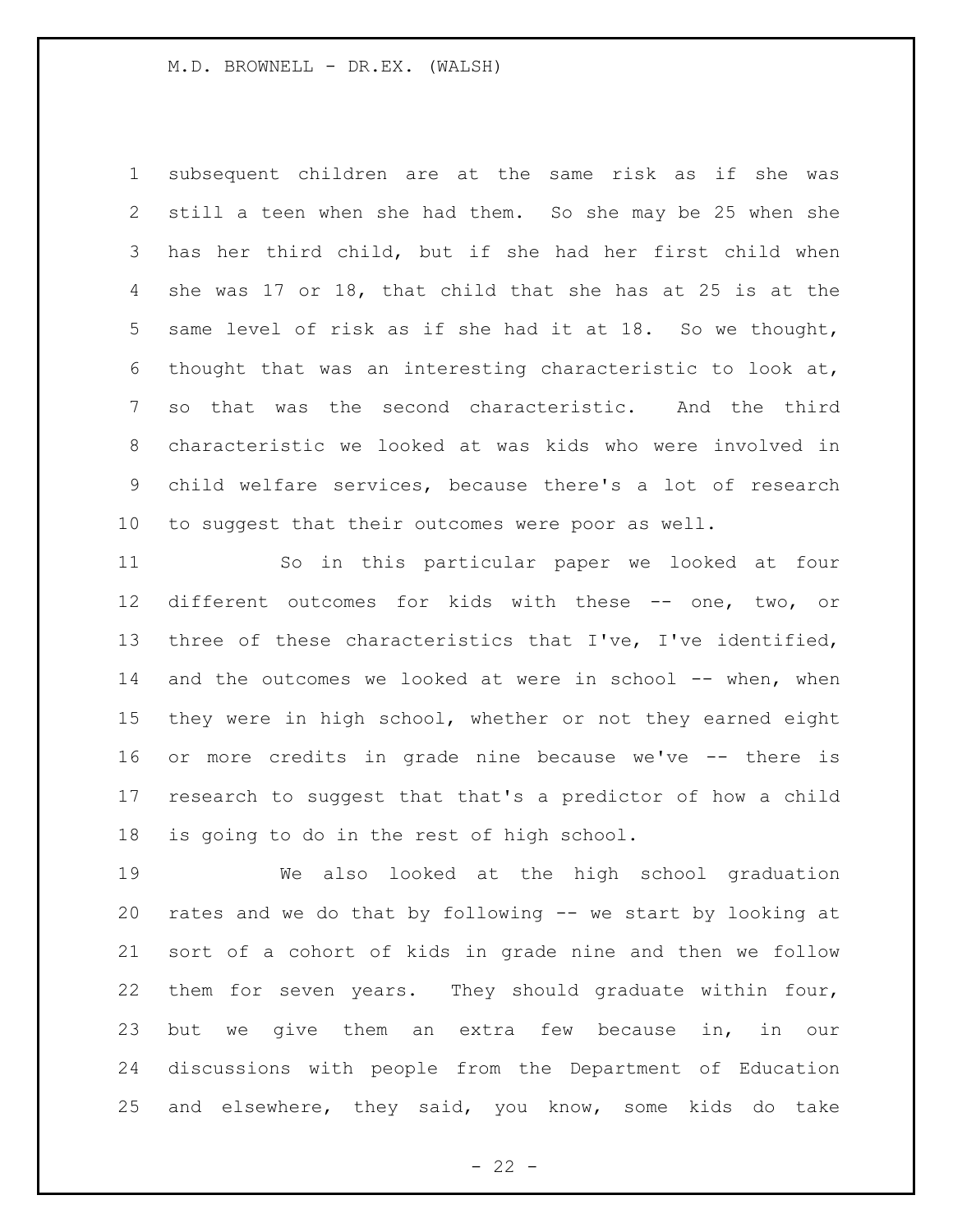longer to finish school.

| $\overline{2}$  | And then we also looked at a couple social                  |
|-----------------|-------------------------------------------------------------|
| $\mathfrak{Z}$  | outcomes. We looked at whether or not when these youths     |
| 4               | became adults, when they were 18 and 19, whether they,      |
| 5               | themselves, went on income assistance, and we used that     |
| 6               | sort of as a measure of social engagement because these     |
| $7\phantom{.0}$ | kids then are not going on in school, they're not employed, |
| 8               | so it's really a measure of less engagement than, than      |
| 9               | perhaps is optimal.                                         |
| 10              | And then the fourth outcome we looked at in this            |
| 11              | paper was whether or not the girls or the, the young women  |
| 12              | became teen moms themselves.                                |
| 13              | So those were the outcomes we looked at, and we             |
| 14              | found that kids with only one of the characteristics,       |
| 15              | whether it was they were a kid from a teen mom or whether   |
| 16              | they were a child from a family on income assistance, or    |
| 17              | whether they were a child in child welfare service --       |
| 18              | involved with child welfare services, their outcomes were   |
| 19              | much poorer than kids who didn't have any of those          |
| 20              | characteristics so they were less likely to have the eight  |
| 21              | or more credits, they were less likely to complete high     |
| 22              | school, more likely to be on income assistance, and more    |
| 23              | likely to become -- the girls were more likely to become    |
| 24              | teen moms themselves.                                       |

Q So let me just stop you there.

- 23 -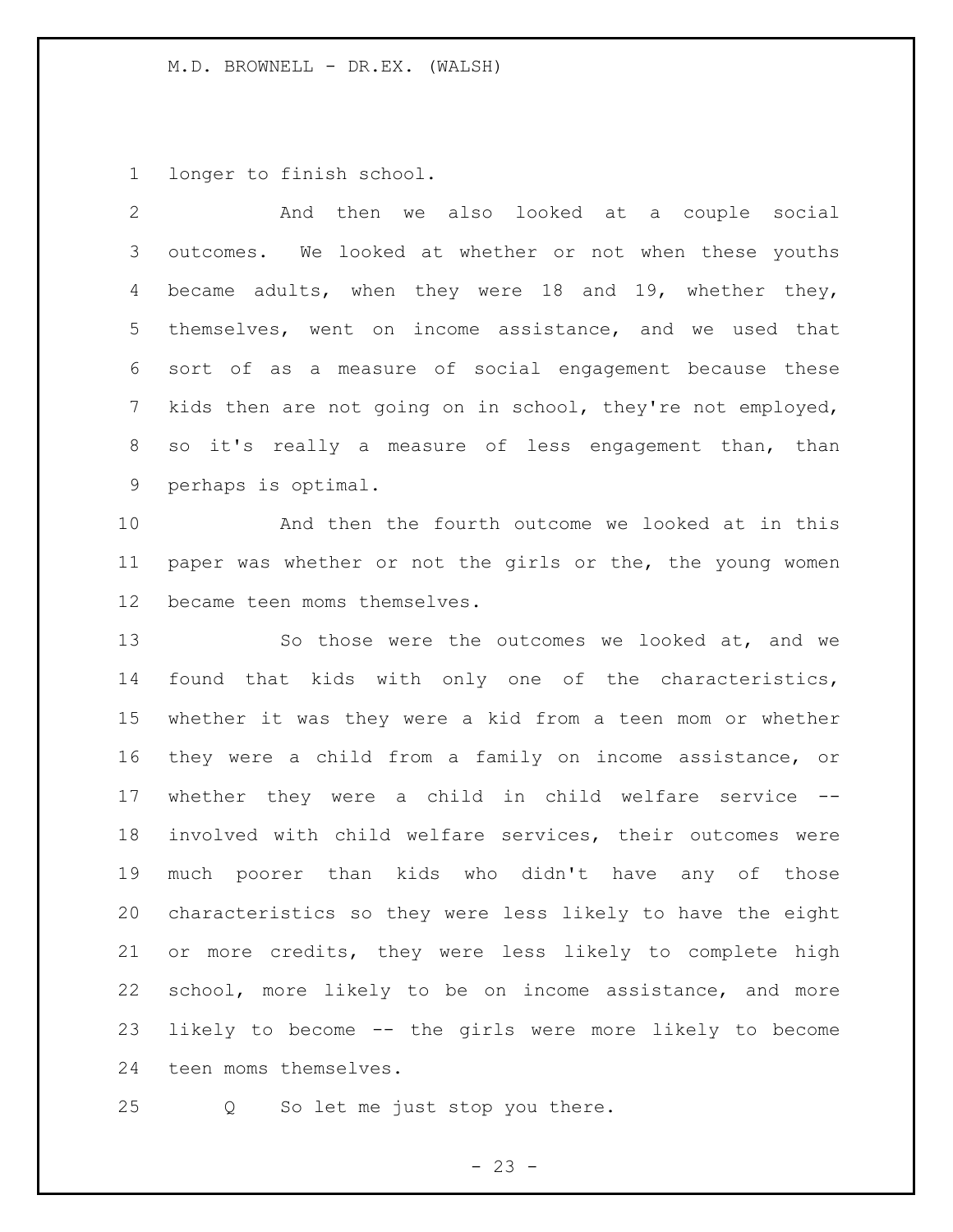A Yeah. Q So, so the, the, the study looked at three markers -- A Yeah. Q -- as risk factors: the poverty identified by being on social assistance, teenage mothers, and being involved with the Child and Family Services system -- A Yeah. Q -- and then you looked at four different outcomes -- A Yes. Q -- the high school completion, completion of so many credits by grade nine, whether as adults they went on to be on social assistance -- A Yes. Q -- and whether the women were -- or girls became teenage mothers themselves. A Yes, yeah. Q Okay. And so you started with the results of the first. The first of the results, you said that having one of the three risk identifications had certain impact on all of those -- A Yes, yeah. 24 Q -- outcomes? A Yeah. So basically poorer outcomes than if you

 $- 24 -$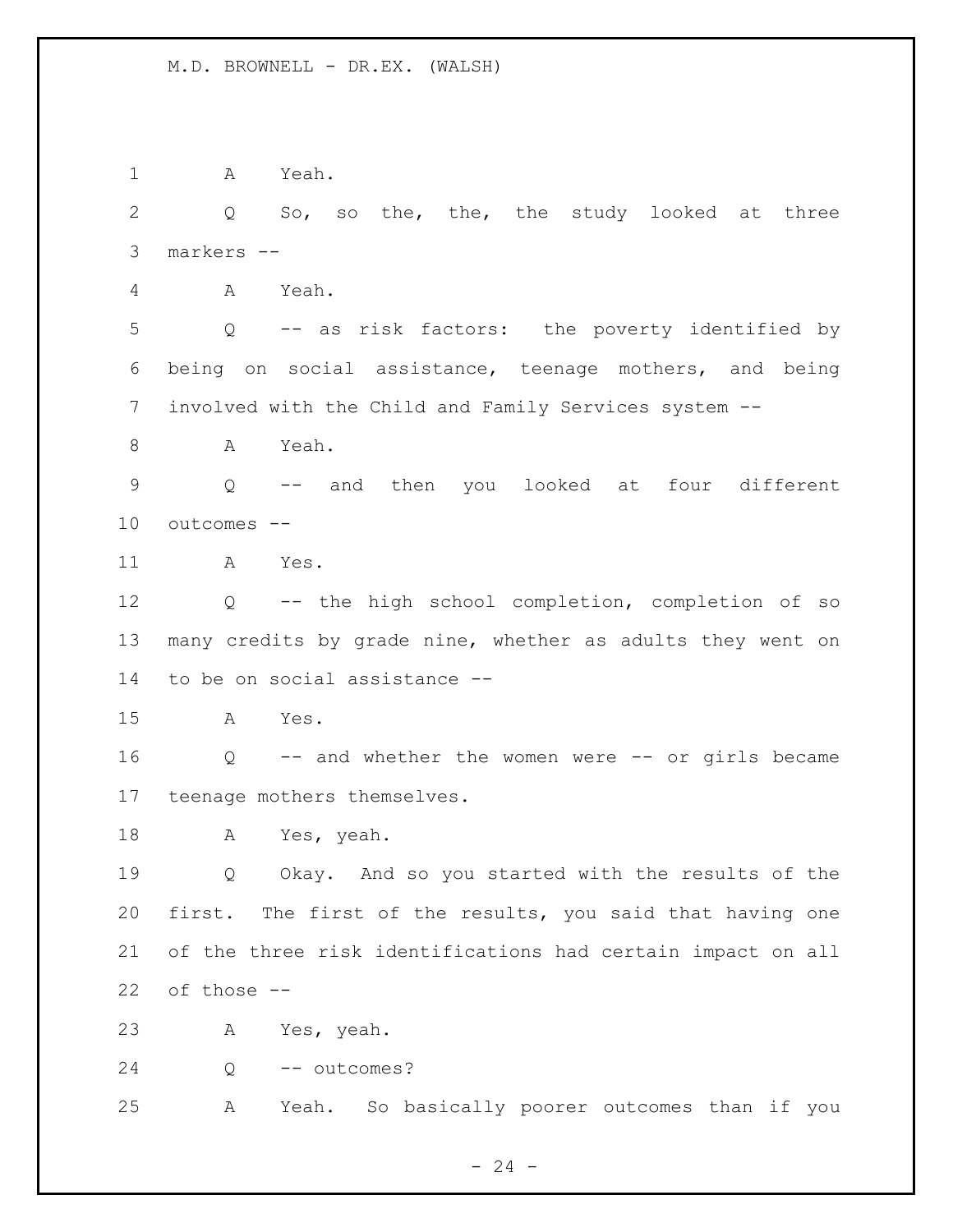didn't have any of those characteristics.

Q Okay. Carry on.

3 A And then if you had two risk factors -- any two of those risk factors, you were even more at risk. So you were less likely to complete high school than even a child who had one risk factor, more likely to become a teen mom than a child who had only one risk factor, and so on.

8 And then if you had all three risk factors, that was really the worst case scenario. In fact, the youths with all three of the risk factors, only about 15 percent of them were completing high school and I think it was about a third of them became teen moms themselves. So, so it was like the risks were cumulative. The more risks you had, the -- or the more of those characteristics you had, the greater risk you were for poor outcomes.

16 And I should also mention, you know, when we first started presenting this information, people said, Well, they're all the same kids, right? You know, the kids living in poverty are the ones with teen moms or the ones involved in child welfare services. And although there is some overlap, it's certainly not complete. I think of all the kids with any one of those characteristics -- about a fifth of them have all three, so there's lots of kids with just one, lots of kids with just two. But also perhaps of interest to this Commission is that almost one in three

 $- 25 -$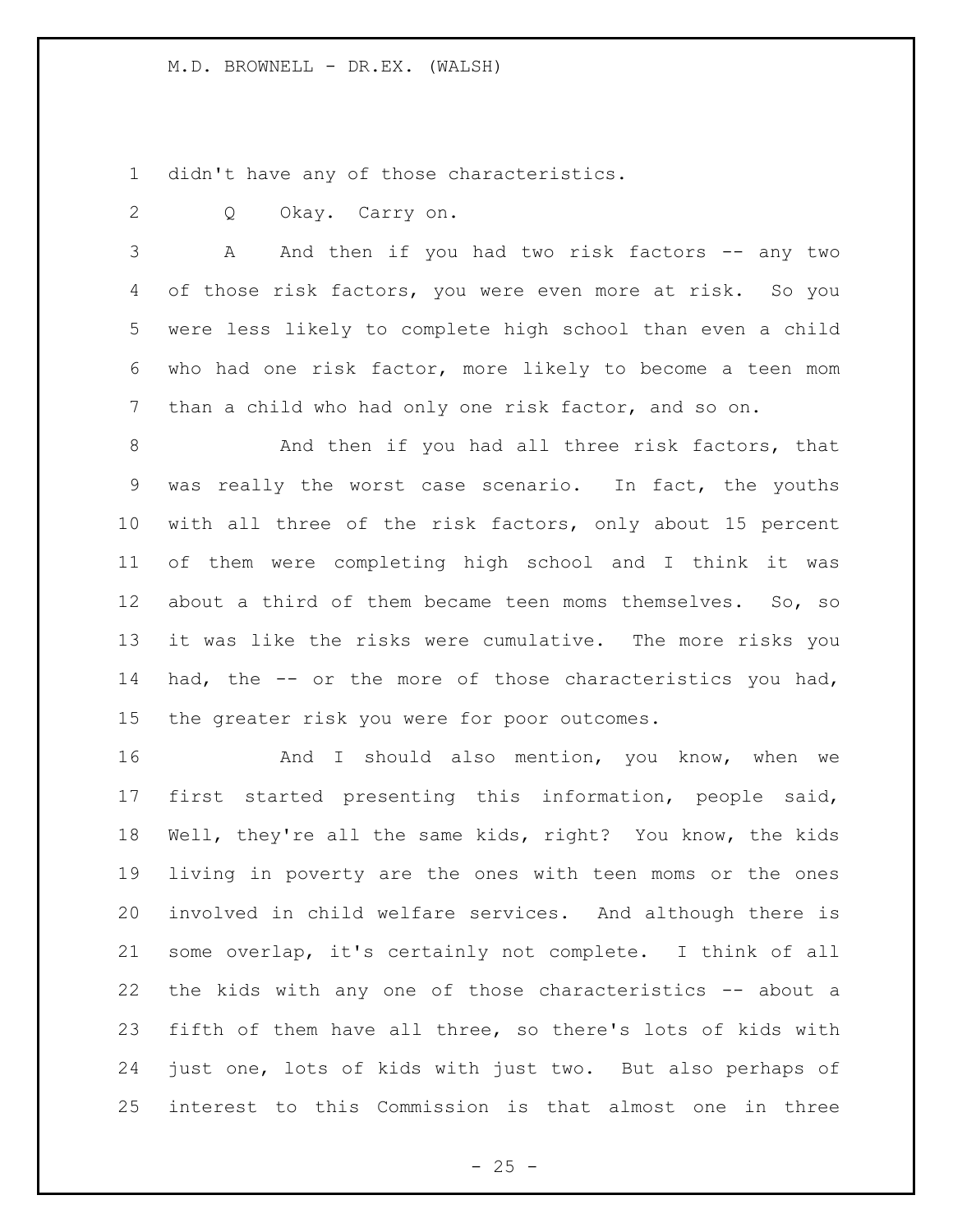Winnipeg kids has at least one of those risk factors that -- or characteristics that put them at risk for poor outcomes.

Q And that's as of 2012?

 A Probably the last time we ran that was 2010 with -- we, we -- when we ran it for this paper, it was probably around 2008, but then we re-ran that analysis when we were working on the EDI report --

Q Okay, thank you.

A -- which is Exhibit 144.

 Q Then at the top of, of page 5 of your report, you indicate that in doing this study you controlled for other influences associated with risk factors. Tell us about that, please.

 A Yeah, of course, you know, whenever you're making a comparison, those kids with none of these characteristics compared to kids with one or two or three of these characteristics, we know that we can't control for everything, and so beyond these characteristics that we're measuring, there may be other differences with these kids.

 So we know that age makes a difference. The, the older you are -- it's kind of like the Malcolm Gladwell 23 stuff. If you're born in January, usually that -- it sort of diminishes by high school, but kids in school, the kids born in January and February tend to do better than the

 $- 26 -$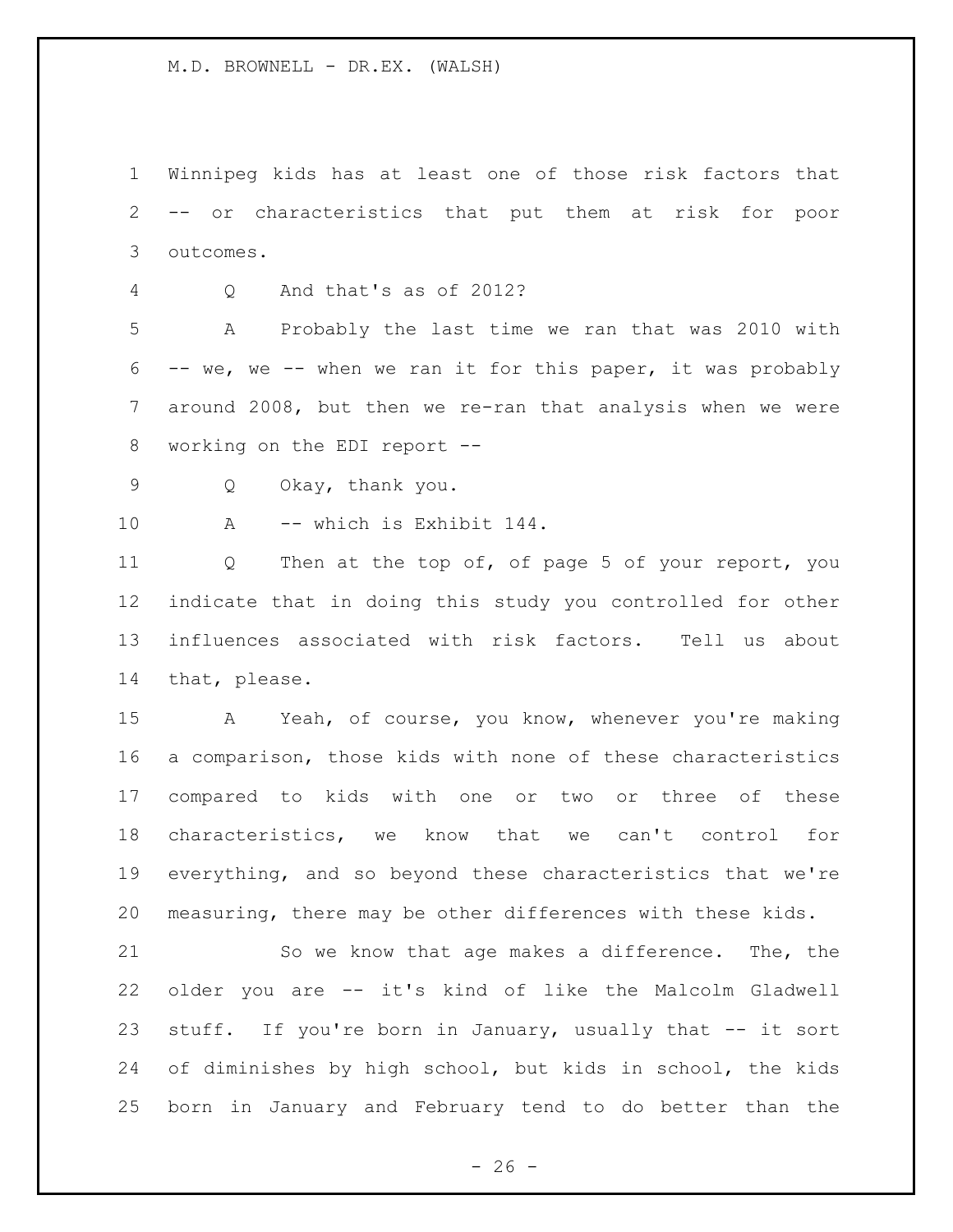kids born in November and December just because developmentally they're not as far advanced.

 So we, we adjust for things like age, we adjusted for things like area-level socioeconomic status, whether or not the mom was married -- I'd have to look at some of these -- the area-level percent of aboriginal residents, whether or not the children had an intellectual disability. All kinds of factors that may have influenced those outcomes, we adjusted for, and even once all those adjustments were made, we still had the same pattern of results that no risk factors was better than one, one was better than two, and two was better than three.

 Q Thank you. The paper identifies -- at page 823, it talks about an "intractable cycle of risk and disadvantage for youths at risk." What do you mean by that?

 A Well, what we meant by that was looking at some 18 of our, some of our outcomes. One of the outcomes was 19 whether or not as, as -- once these children or youths turn adults themselves, once they become 18 and 19, whether or not they, themselves, go on income assistance, and we found that there was a higher risk of that, and for the girls we measured it at 15 to 19, whether or not they became teen moms themselves, and there was a higher risk.

So it almost is this vicious cycle that those

- 27 -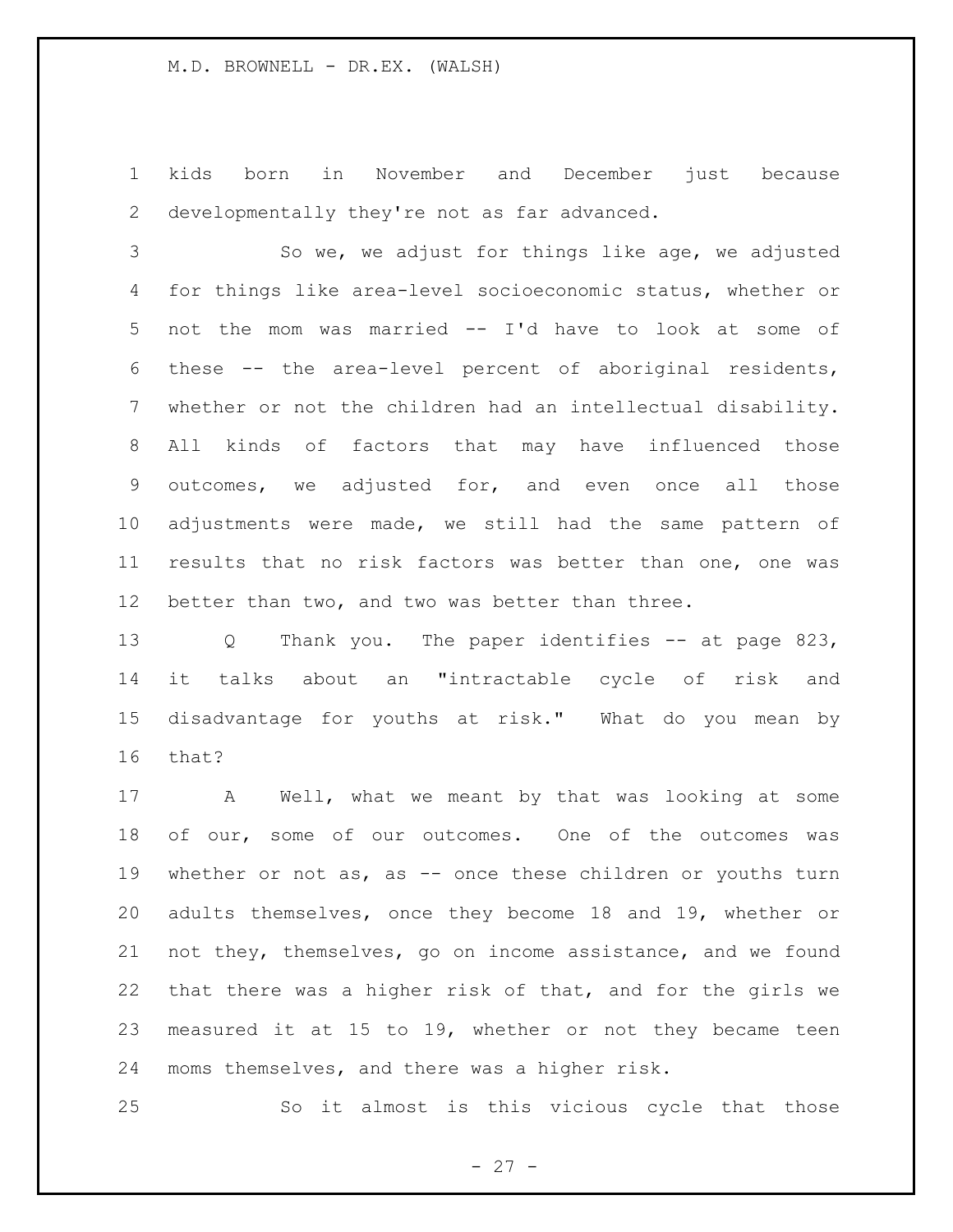kids who were born to teen moms, or those kids who live in extreme poverty, or those kids involved in child welfare services, go on to be more likely to be on income assistance themselves, they're more likely to be young parents themselves, and the whole cycle starts again because then their children are experiencing those same risks.

 Q You also talk about cumulative risk. What does that mean?

 A The cumulative risk is just what I was referring to. Rather than just when we have one risk factor or one 12 of those characteristics, you're better off than having two of the characteristics, and so on, and we know that, that the more risks a child has or the more of these, I guess, characteristics that put them at risk, the more likely they 16 are to, to experience the poor outcomes.

 Q Now, the paper identifies that, that the three risk factors, for instance, that you studied, those are not causes of the outcomes that you found in your research. Is, is that fair?

21 THE COMMISSIONER: Now, are you dealing with Exhibit 139 or 140?

 MS. WALSH: I'm, I'm going back and forth, because Exhibit 139, the paper, is referring to a number of these studies --

 $- 28 -$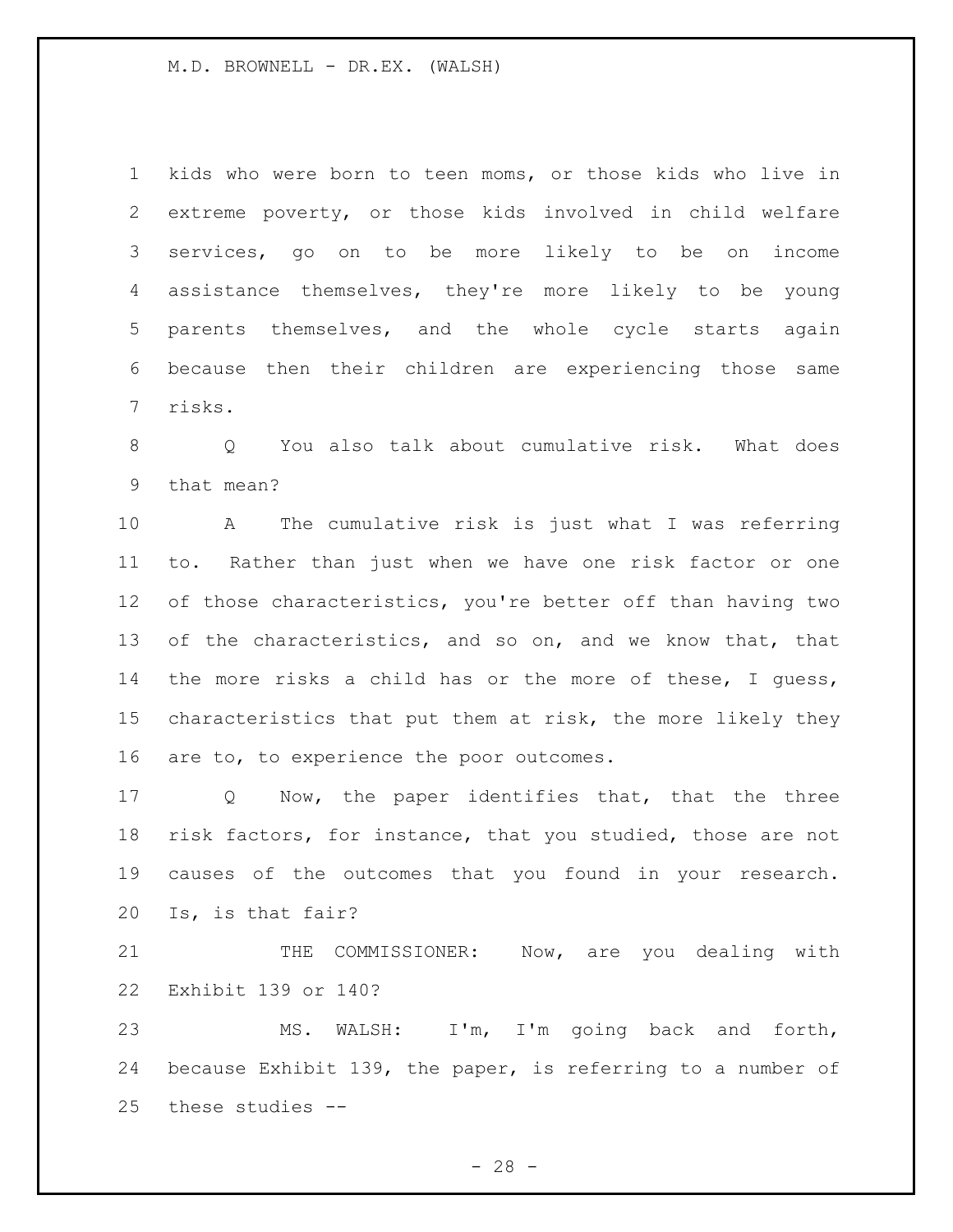1 THE COMMISSIONER: Oh. MS. WALSH: -- and the study that we're dealing with right now is, is 140, Mr. Commissioner. THE COMMISSIONER: I see. MS. WALSH: But I think if you stick with, with the witness's paper, that you'll be able to follow along. THE COMMISSIONER: So are you on page 5 of her paper? MS. WALSH: I am. 10 THE COMMISSIONER: Yes, okay. 11 MS. WALSH: Sorry. 12 THE COMMISSIONER: It's all right. 13 THE WITNESS: So you were saying that these -- the, the risk factors we've identified are not the causes of the outcomes? BY MS. WALSH: Q Right. A To a certain extent, I'd say that. I mean, certainly being on income assistance isn't a cause of doing poorly. It's a marker, though, for poverty, and I would definitely say that poverty is a cause of the outcomes. Likewise, being a teen mom, there's nothing, you know, really, that says that a teen mom is going to be not as good a mom as, as an older mom, except that she also is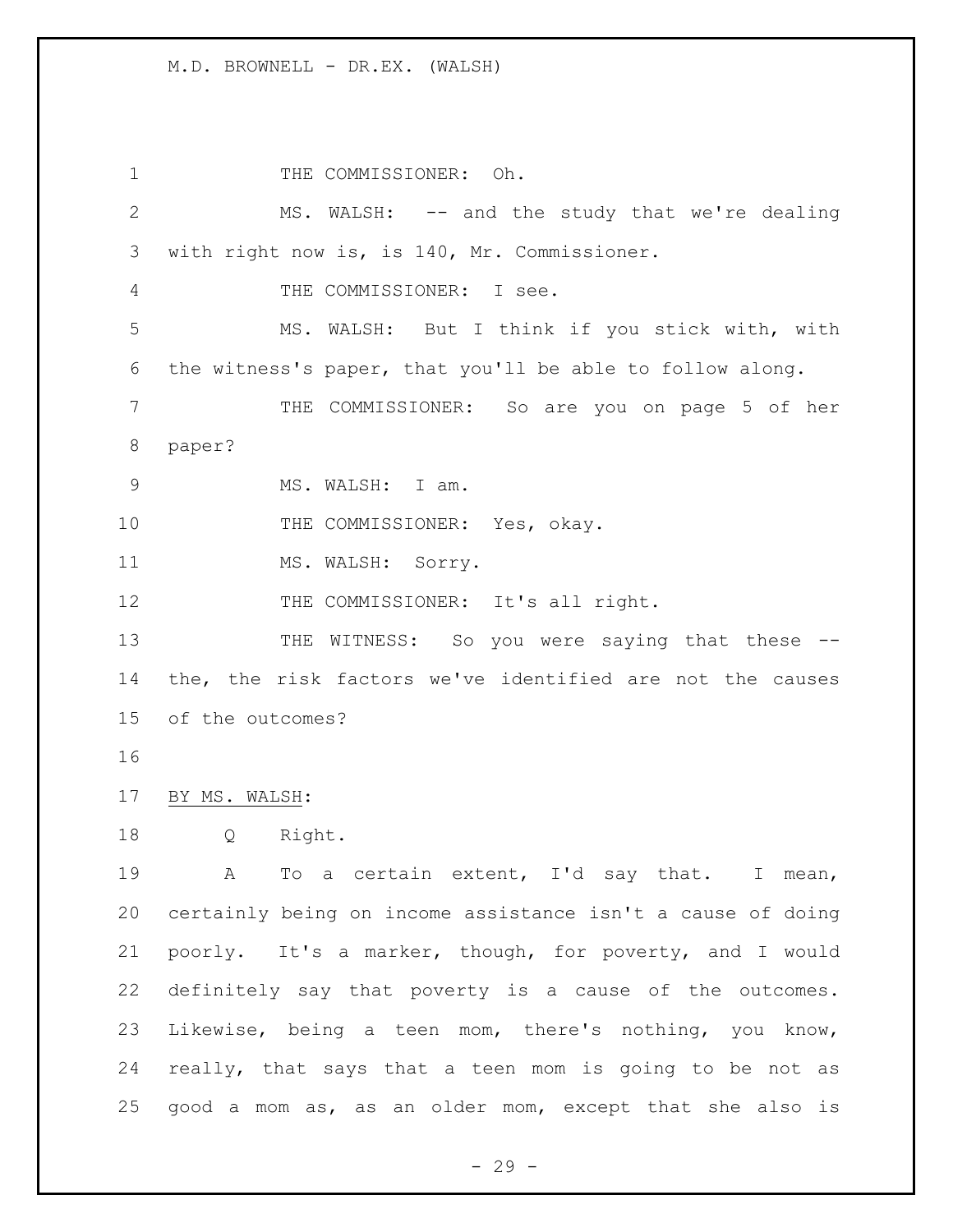more likely to live in poverty, she's more likely to not complete her education, and we know that maternal education is a, is a strong predictor of how kids do. Likewise, being involved in Child and Family Services, it's a marker for challenges in a family, so whether the child has experienced neglect or maltreatment, and those kinds of things are definitely causes of poor outcomes.

8 Q In terms of, of the study, were you able to identify whether the outcomes were -- the result for the children in care were as a result of being in care or the risk factors that led them into being in care.

 A Yeah, no, we aren't able to identify that, and there's, to my knowledge, very little research that has been able to identify that because whenever you look at a child in care, we know from our own research and others' research, their, their outcomes tend to be very poor, but we really don't know whether it's being in care or what led them to be in care. We know that neglect and, and, and abuse can do a lot of damage to a child and those are often the reasons why children are put into care. So --

 Q So if that's the case, what's the importance of looking at the kind of things that you did in, in this study that you've discussed?

 A Well, I think it's important at least to identify the extent of the problem because until we start

 $- 30 -$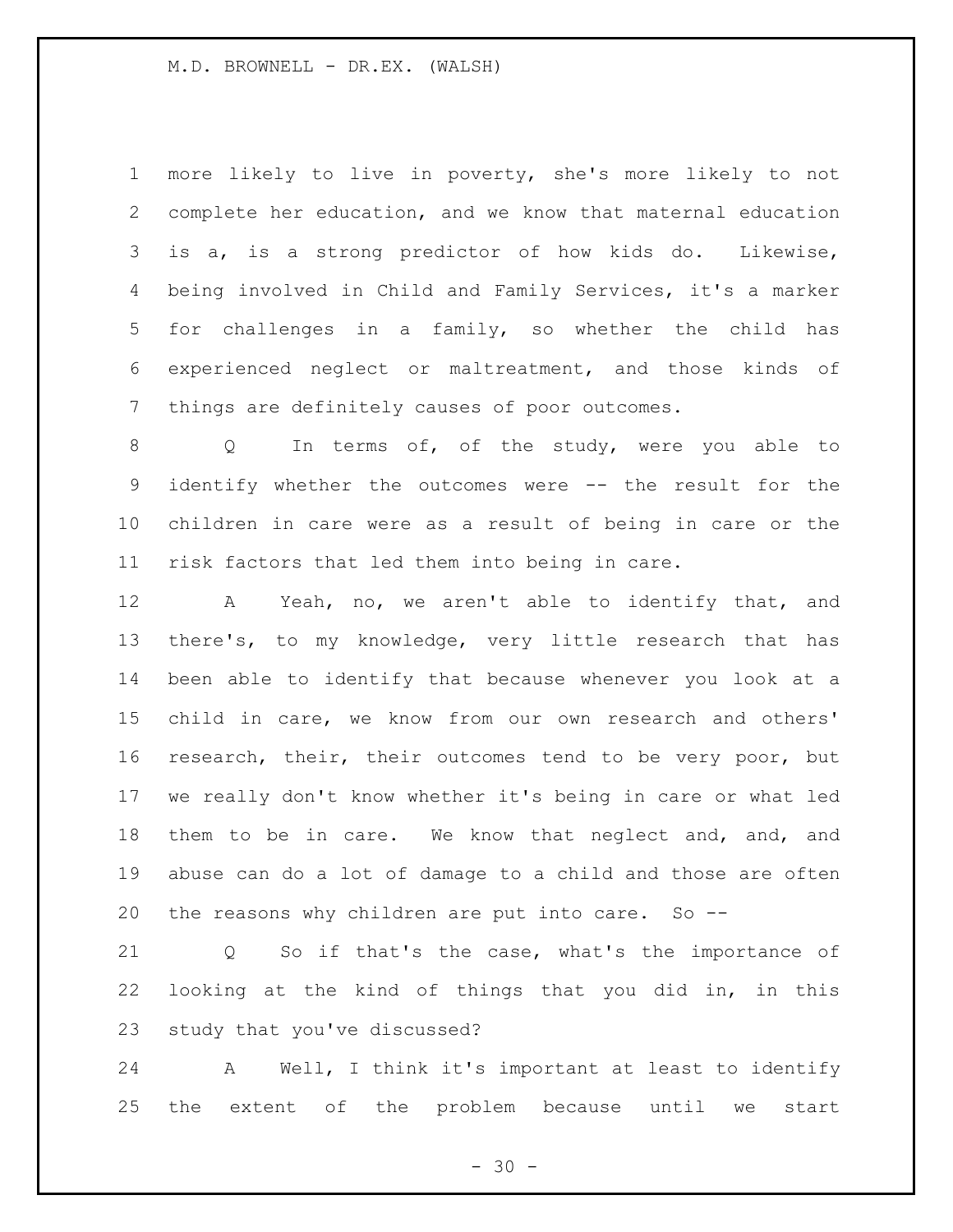identifying that, people aren't aware that these, these issues may exist. So, you know, to say that one in three kids has at least one of these risk factors, I think is a, is a bit of a, you know -- I think even as researchers we kind of went, wow, that's a lot of kids at risk. So if nothing else, it quantifies the problem and puts a number to it, and then once you attach numbers to something, it -- there's actually a quote we use. I think it's: Once you attach numbers to something it makes them real. It makes the issue real. So I think that's -- you know, it does provide that evidence that demonstrates the, the magnitude of the problem.

 Q And in your paper we'll come to finally your recommendations for initiatives or, or steps to take to, to deal with outcomes but, very briefly, what can be done based on, on the research that you've done, to create opportunities for better outcomes for children?

 A Well, I mean, a lot of the research points to not 19 only having supports in schools -- in, in this particular paper, the academic and social outcomes of -- whatever the rest of the title is --

Q Exhibit 140, yes.

 A Yes. In this particular paper, we were focusing on teenagers and, of course, it's important to have programs in school to try and keep, keep teenagers engaged

 $- 31 -$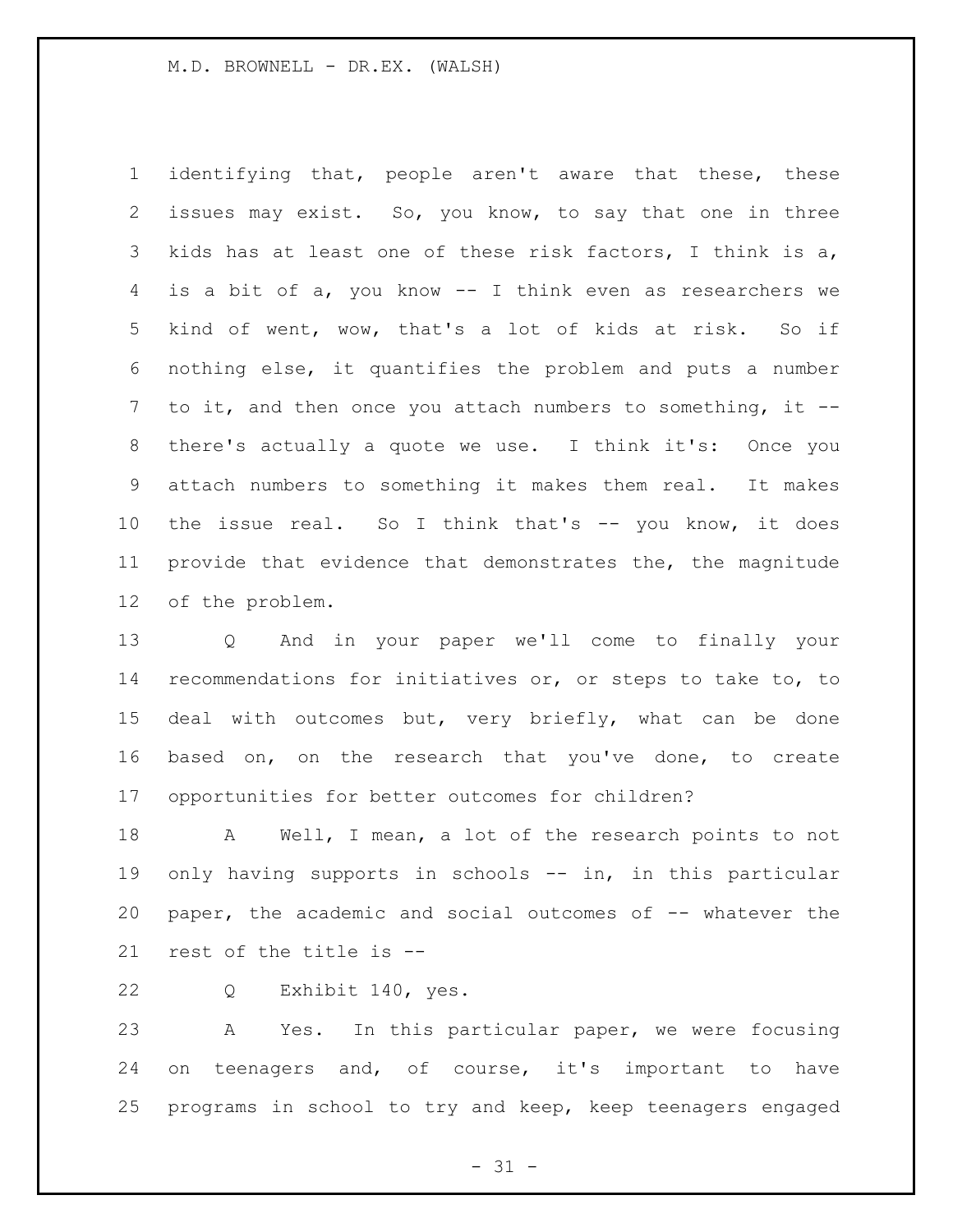in school, to keep them learning in school, to help them in school, but much of the research says that if you wait till then, it's, it's getting a little late in the game, that some of these kids will already be disengaged from school, that, that you've lost them already.

 And I hate to say that because, you know, there's no ever hopeless cases, but the research suggests that the earlier you start, the more success you're going to have. So, you know, if we can identify that kids living in poverty or kids involved in Child and Family Services or kids of teen moms are at risk from the get-go, then -- and provide supports, then that's going to -- it'll give you a bigger bang for your buck, that preventing some of the problems that eventually we see in high school will, will pay off in the long run.

 Q And we're going to discuss that some more as we --

18 A Okay.

 Q -- go through the paper. The, the research that you did in, in this paper, the academic outcomes, that wasn't new research. It was specific to Manitoba, but, but it wasn't new research --

A No.

Q -- is that fair to say?

A Yes, that's very fair to say. There -- in fact,

- 32 -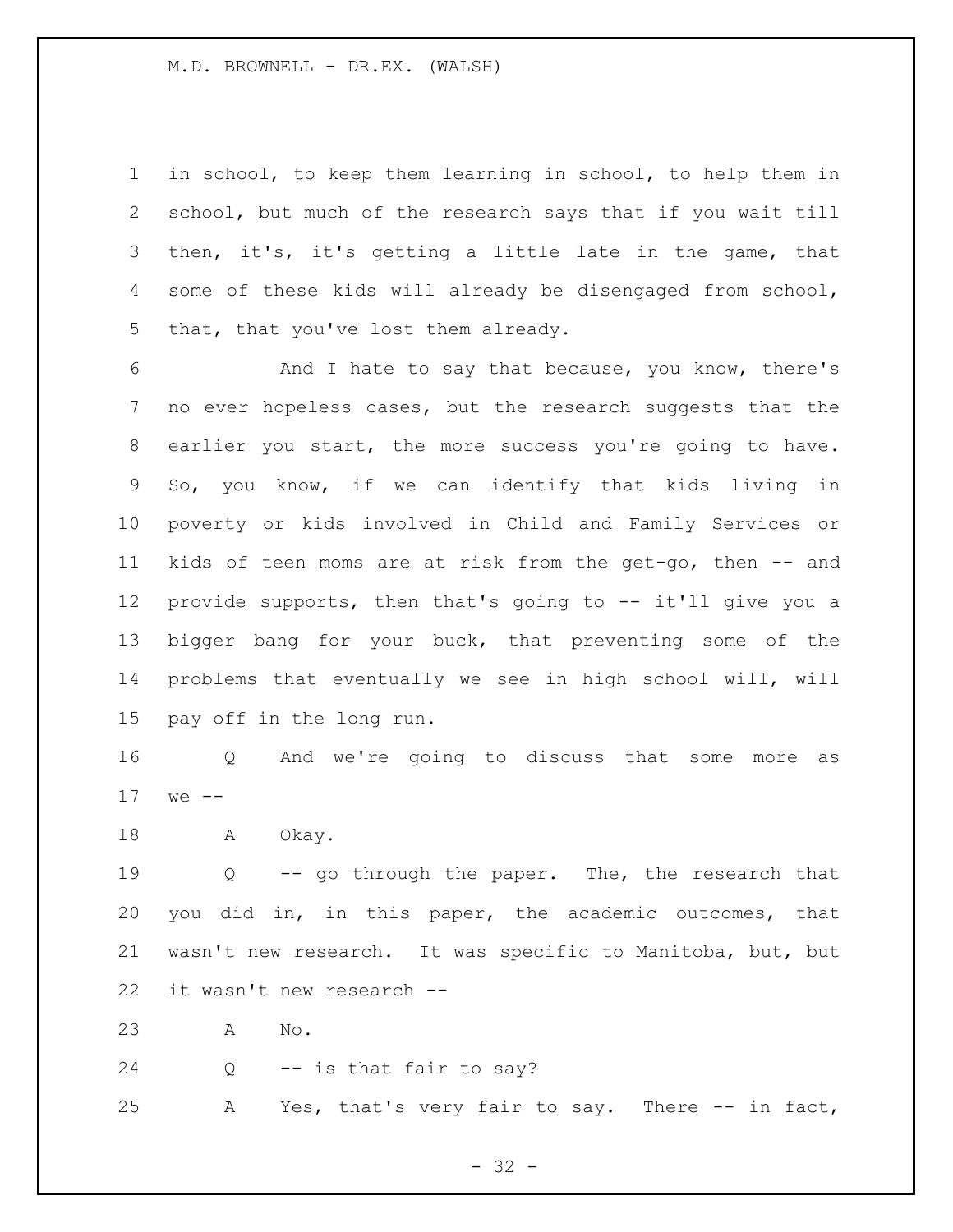we did a literature search as part of this paper, looking at those three characteristics -- being a child of a teen mom, being involved in child welfare services, and living in poverty -- and there's plenty of research out there to demonstrate that those are the kinds of characteristics that put kids at risk of doing poorly. So, yeah, no, it wasn't, it wasn't new.

 Q And on -- in the second paragraph on page 5 you refer to the results of, of other studies done by others, going back to the seventies, which demonstrate that poorer outcomes for children in care --

A Yeah.

13 Q -- have been found, for instance.

A Yes. Yeah.

Q So that --

A Yeah, things like grade --

17 Q -- that's not new.

A No, it's not new, no.

 Q Would it be fair to say that when you're dealing with outcomes for children -- and I think you've identified this to a certain extent -- there's a certain time sensitivity to addressing the issues?

 A Yes, yeah. Some people say there's critical periods, that, you know, if you don't get kids by a certain time, all is lost. I wouldn't go that -- so, so -- that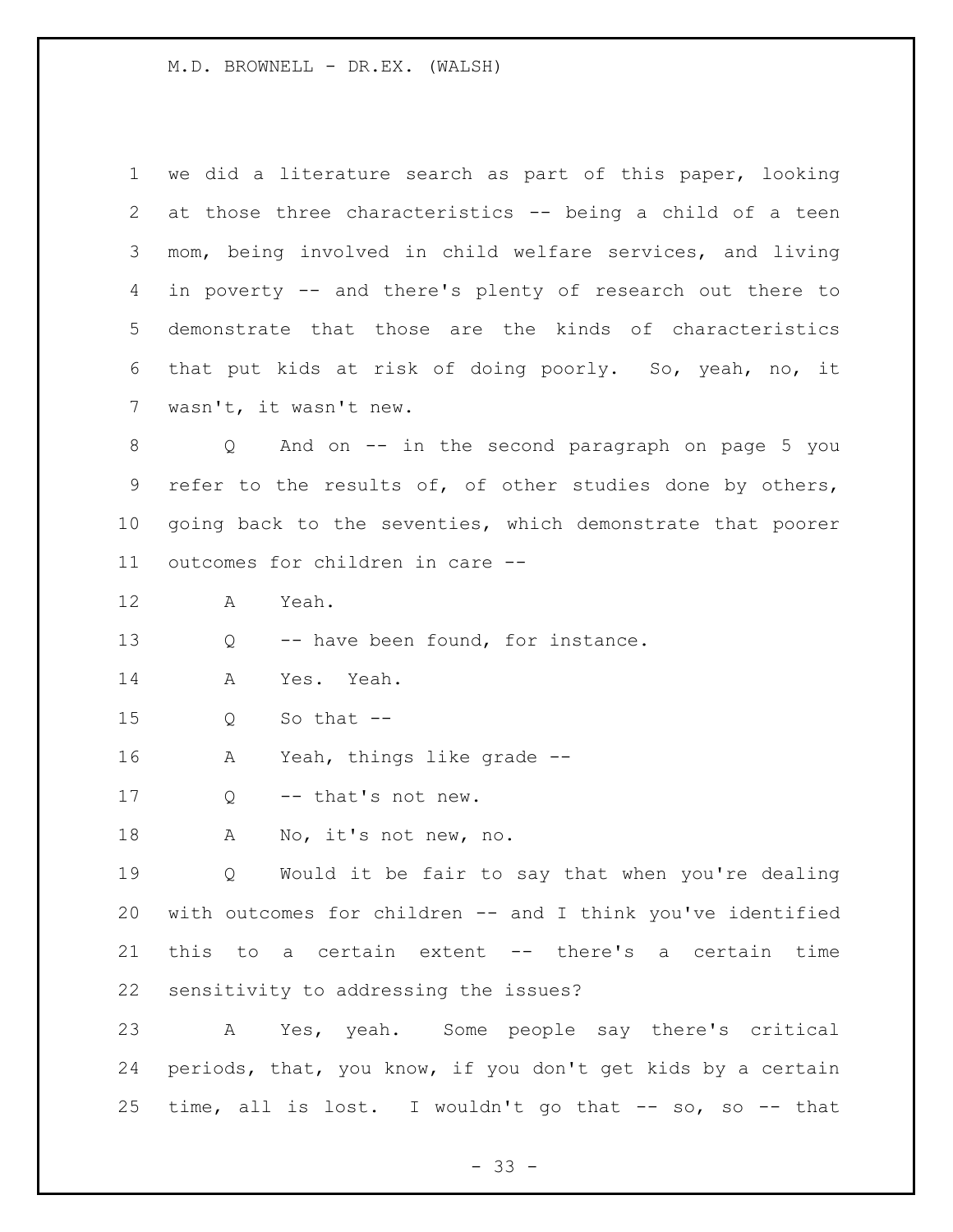far but, certainly, there are sensitive periods when it's -- you're -- as I say, you're going to get a bigger bang for your buck. You're more likely to have better outcomes if you implement interventions much earlier in a child's life. Kids are much more malleable at that point. Brain development is still going on, social development, all these things, and it's much easier to, I think, circumvent these problems if you put your interventions or supports early on rather than waiting till the problems show up.

 Q And childhood itself is, is a finite period of time.

A It certainly is.

 Q At page 6 of your paper, you refer to other outcomes that you have studied. The Manitoba Child Health Atlas is not a document that we've entered into evidence, but that's something that you were involved with?

A Yes.

 Q Tell us about some of the other outcomes that you looked at for children in care --

A Yeah.

21 Q -- beyond education and --

 A In, in, in the atlas we were able to look at kids in care compared to kids not in care, and look at their hospitalization rates. So, you know, kids of the same age, we were comparing, and hospitalization rates for kids who

 $- 34 -$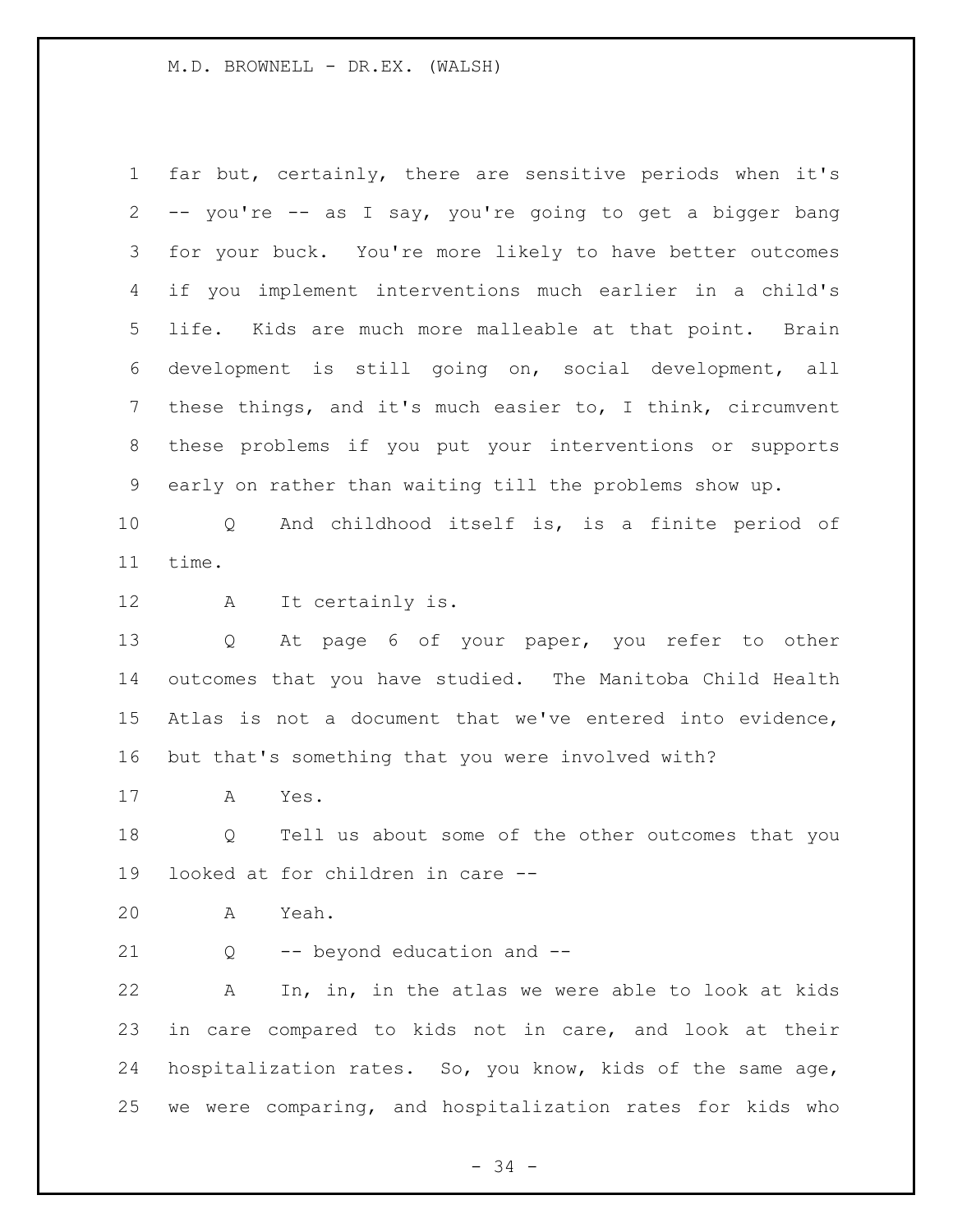are in care at any point, they didn't necessarily have to be in care at the time we were analyzing, but they had to be at any point in the -- over a certain time period that we were looking at. They were three times more likely to be hospitalized, and for some types of hospitalizations it was much, much higher. For example, for mental health disorders, they had ten times the hospitalization rates.

 Q Then you refer to two studies that were done by a child psychiatrist in, in Manitoba, one comparing rates of hospitalization, physician visits, suicide attempts, and suicides by children, comparing children in care to children who were not in care.

A Yes.

Q And what did that study find?

 A That study found that there were -- there was a much higher rate of suicides, there was a much higher rate 17 of suicide attempts, much higher rate of hospitalizations, and much higher rate of physician visits for the kids in care compared to the kids not in care.

 Q And then on page 7, the second study looked at -- 21 A It's actually the same study, just --

Q Ah.

A -- part of the -- yes.

 Q Thank you. Looked at the same outcomes for children in care before and after being in care --

 $- 35 -$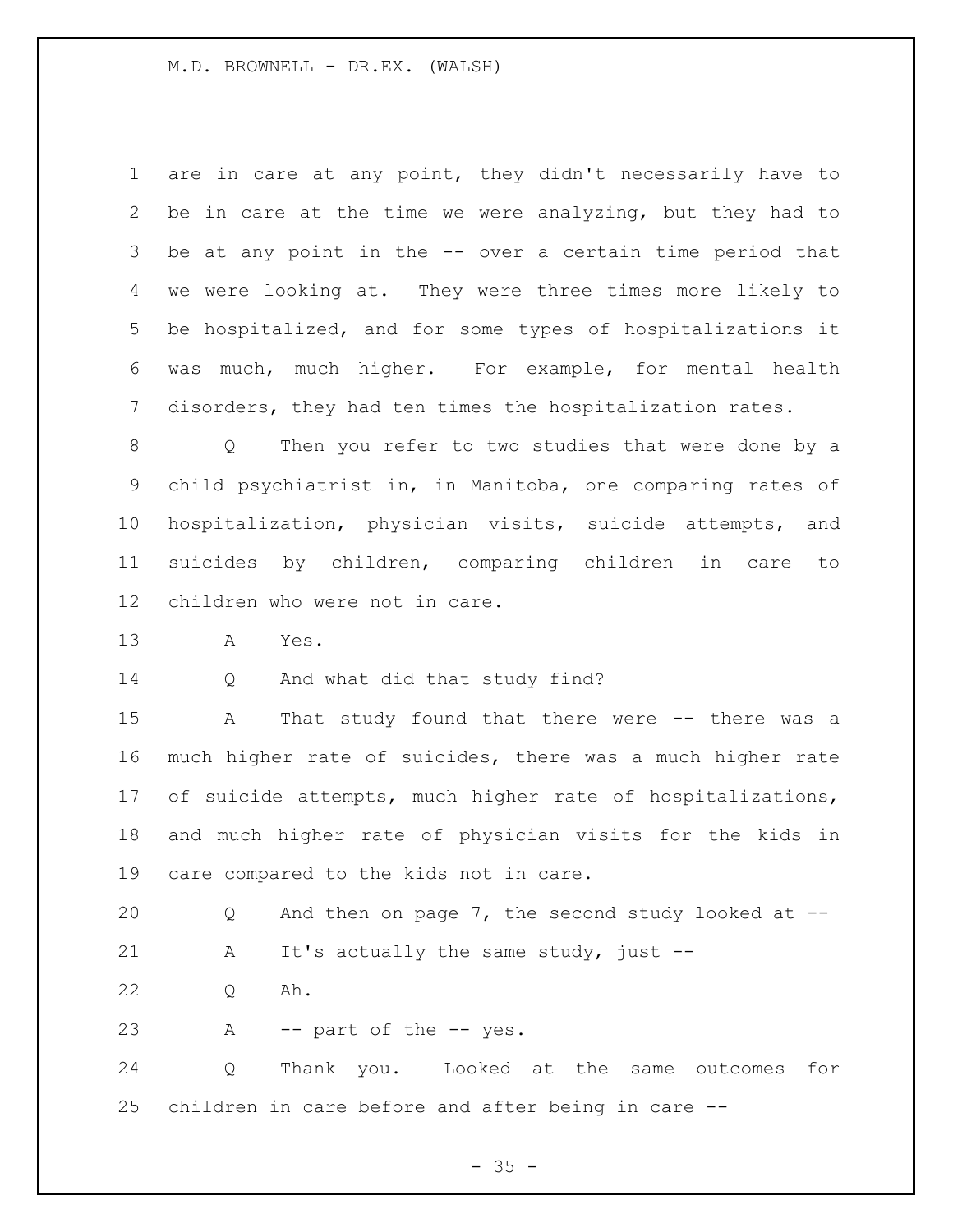A Yes.

 Q -- and, and that found some interesting results. If you could --

- A Yeah.
- 
- 5 Q -- talk about that.

 A That was actually one of the few studies that's followed the same children, so they looked at these -- the same kids. They looked at them before they went into care and they looked at them after they went into care, and they -- we looked at them before they went into care and after, after they went into care. And what we found, we looked at hospitalizations, suicide attempts -- I'm afraid there's an error in the, in the paper; I forgot to put in the word "attempts" -- but we looked at suicide attempts, hospitalizations, and physician visits in the two years prior to the child going into care and then the two years after, and there actually was a reduction in the two years after compared to the years before, for those same kids in suicide attempts, hospitalizations, and physician visits.

 Q So how do you explain that, given your other studies about outcomes for children in care?

 A Well, I would point out that those kids in care, they still have much higher rates than the general population so they're going to have much higher rates of suicide attempts, they're going to have much higher rates

 $- 36 -$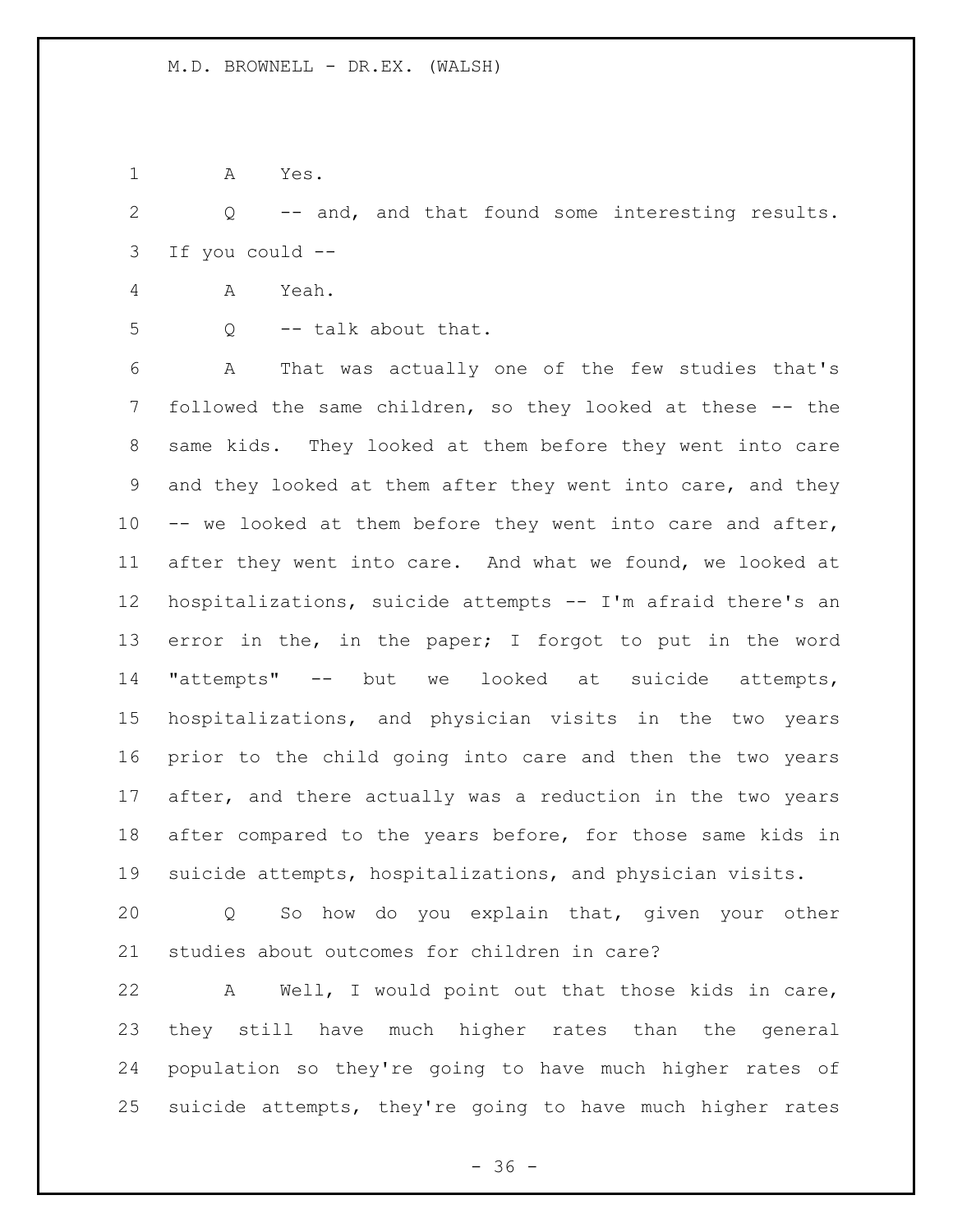of hospitalizations, and they're going to have much higher rates of physician visits. But compared to how they were doing before, there's, there's, there's really a couple possible reasons. One is suicide attempts and -- or hospitalizations for suicide attempts and hospitalizations in general for kids and physician visits for kids have come down over time, so part of that might just be the passage of time because we're looking at a before period and after period. Hopefully that makes sense.

10 But another piece of it is that, you know, these kids were getting attention that they may not have been before they went into care, and that may have reduced -- you know, perhaps they were getting the mental health 14 services they need -- they needed, and so they're -- those, those are my two explanations for the reduction. But as I say, it doesn't mean that those kids are doing better than they would have been if they never had to go into care in the first place.

 Q Thank you. Then you go on at page 7 to say that it's important to know how many children in Manitoba are affected as the result of being in care, if you're going to, to make policy. So what -- just outline those findings.

 A Yeah, well, some, some of the work that we've done, you know, looking at the prevalence of kids in care,

- 37 -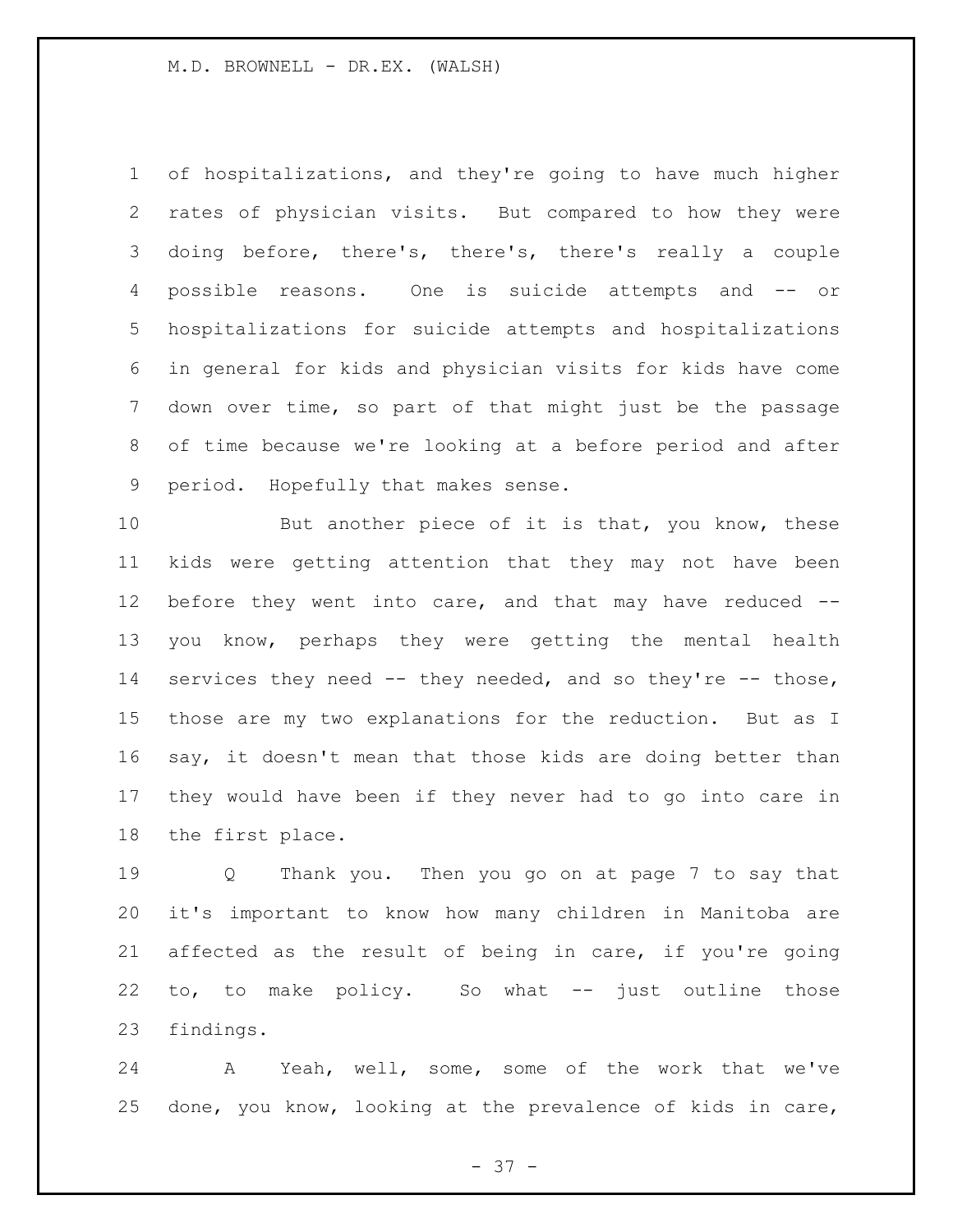we've done -- we did it in the Child Health Atlas that came out in 2008, and we looked at it again in 2012. I have to admit when we did it in 2008 what we did, because we were, you know, it was -- when we were doing the analysis for that atlas that came out in 2008, the CFSIS data was fairly new to us and so, as I said before, we worked carefully with Child and Family Services and we would compare our results to their results to make sure we were getting the right numbers.

 What I never did was look across different places. So, you know, as a researcher working in Manitoba I was very focused in Manitoba. I had the opportunity a couple years ago to work on an international team, on a paper looking at some measures of child maltreatments and some sort of hard indicators of child maltreatment, and one of them was out-of-home placements. And that was the first time I actually sort of took a step back and said, Okay, how does Manitoba fit into the rest of the world?

 And I have to admit when I was working on this paper and we were all working on the same outcomes, and we would get together on these conference calls at all sorts of weird times because it was people from Australia and the UK and -- but we would get together and talk about our results, and when I first started telling what we were finding for our numbers of kids in out-of-home care in

- 38 -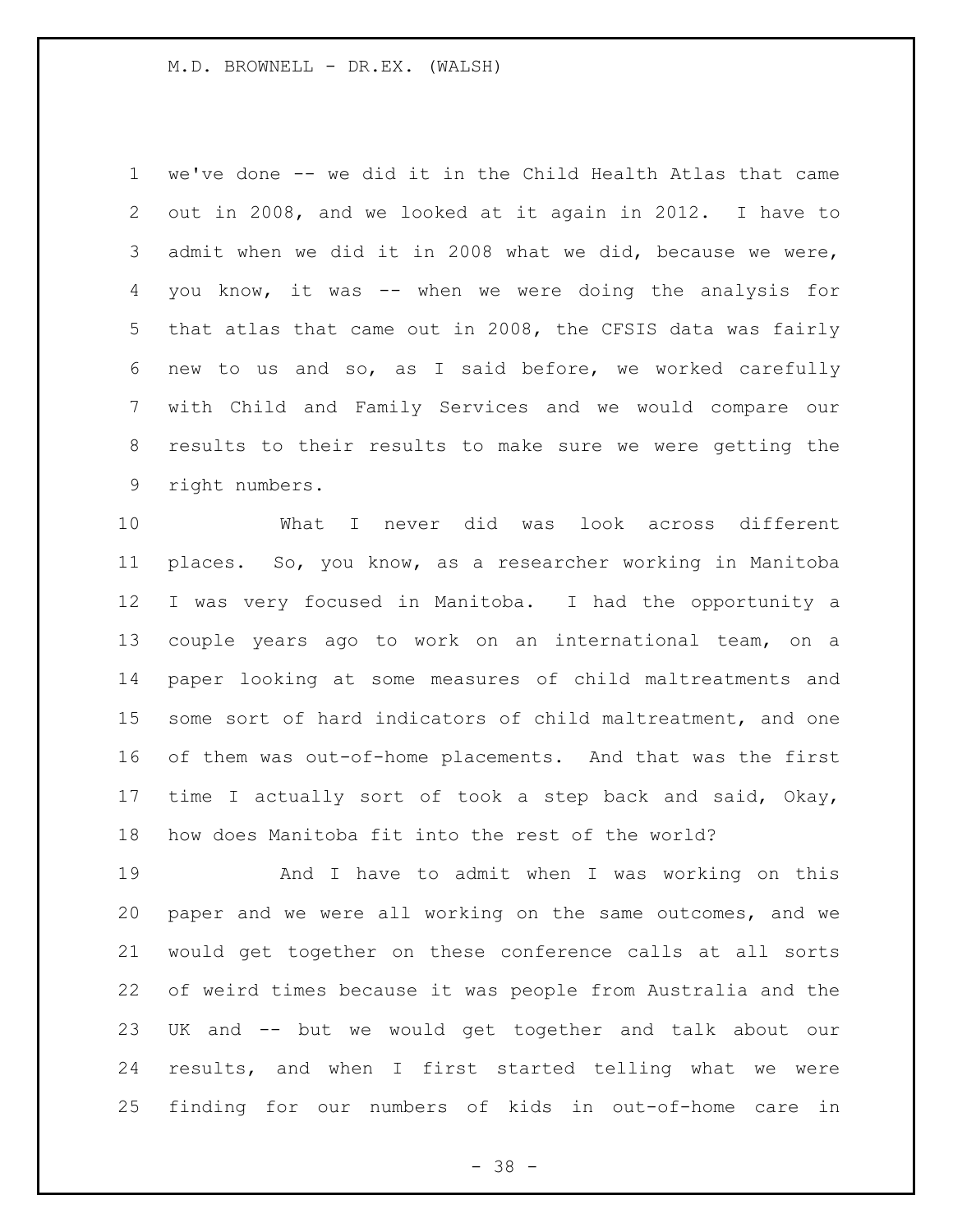Manitoba they said, Marni, you're making a mistake, there's no way your rates are that high. And I said, Okay, you know, we'll go back and check.

 And so I'd go back to the analyst, and checked and checked, and so then I began delving into some, some national and international statistics and was fairly floored to find out that Manitoba has some of the highest rates -- and I think you heard that last week in testimony -- of kids in care in the world, ten times higher than our comparison group in Australia. So it was a real eye opening experience for me.

 Q And you say in your paper that by the age of seven, 7.5 percent of Manitoba children have been in care at some time in their lives?

 A Yes. That's quite astounding compared to other places, too.

 Q And, and in saying that latter aspect, you're citing the article that, that --

A Yes.

 Q -- you wrote, co-authored, that was published in The Lancet, which --

 A Yeah, and I believe -- and, you know, I'd actually have to look in there, but I think in Australia they were able to -- there was only two places where we were able to do some real detailed analysis of kids in care

- 39 -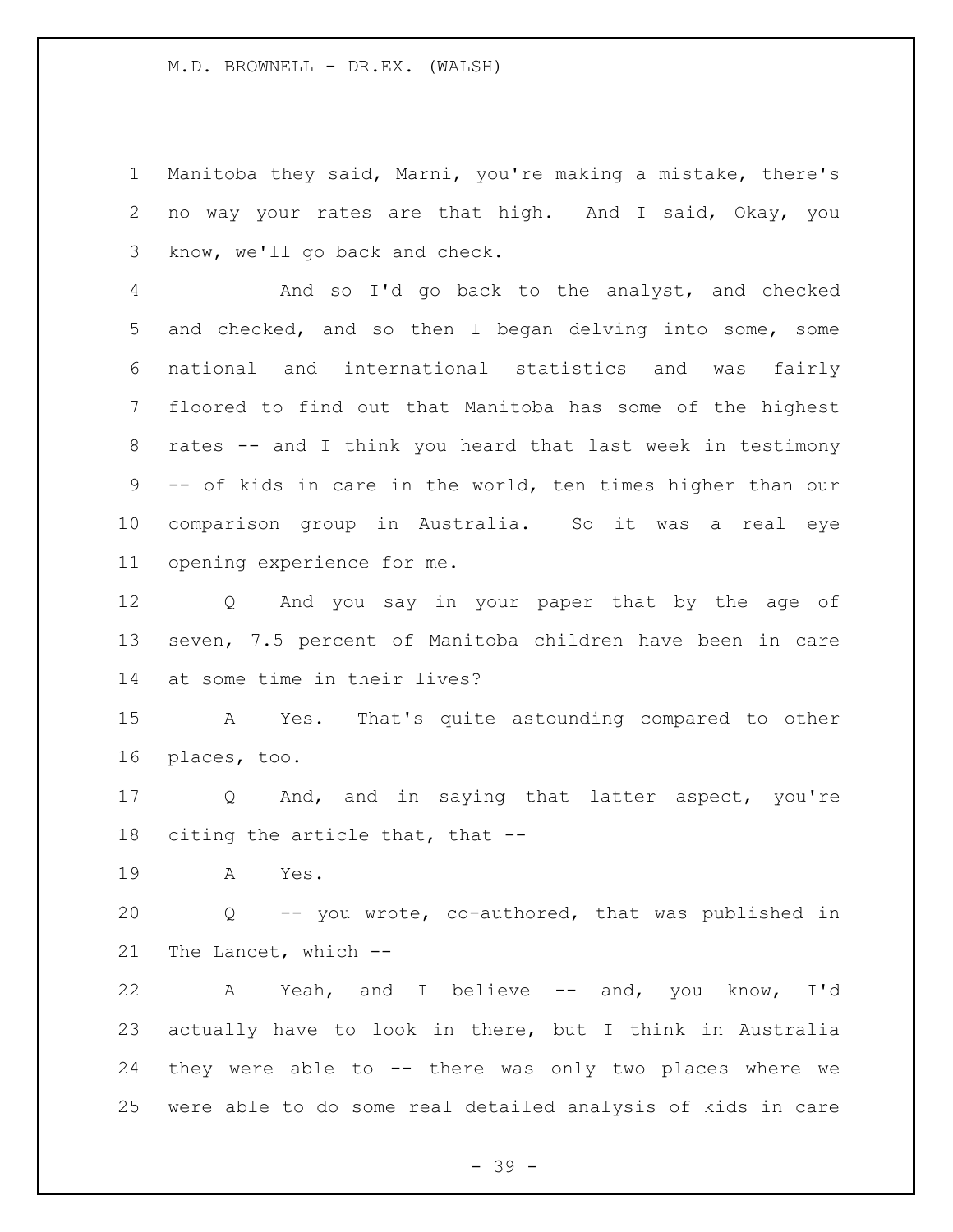| $\mathbf 1$ | and linking them to some of the other datasets.<br>So       |
|-------------|-------------------------------------------------------------|
| 2           | Australia also was able to look over time, to look at, you  |
| 3           | know, by the age of seven or by $-$ and I think by the age  |
| 4           | of seven, theirs was less than one percent but I would have |
| 5           | to double-check in The Lancet article to see, but it was    |
| 6           | much, much lower than Manitoba's cumulative prevalence.     |
| 7           | You go on to say that:<br>Q                                 |
| 8           |                                                             |
| $\mathsf 9$ | " not all children in Manitoba                              |
| 10          | [geographically] are at the same                            |
| 11          | risk of going into care."                                   |
| 12          |                                                             |
| 13          | What did you find about that?                               |
| 14          | Well, that comes from, you know, our previous<br>A          |
| 15          | atlas in 2008 as well as our most recent How are Manitoba's |
| 16          | Children Doing, 2012, where we look not only at overall     |
| 17          | Manitoba rates of kids in care, but then we break things    |
| 18          | down by region and also by area-level socioeconomic status. |
| 19          | So by region, generally we find kids in the north are at    |
| 20          | greater risk of going into care, with the exception in this |
| 21          | most recent report we did see that drop, but we think       |
| 22          | that's more a data capture issue than, than, actually, you  |
| 23          | know, fewer kids in care in the north. And, and actually,   |
| 24          | I think if you looked at the Child and Family Services      |
| 25          | annual reports you would find that kids served by agencies  |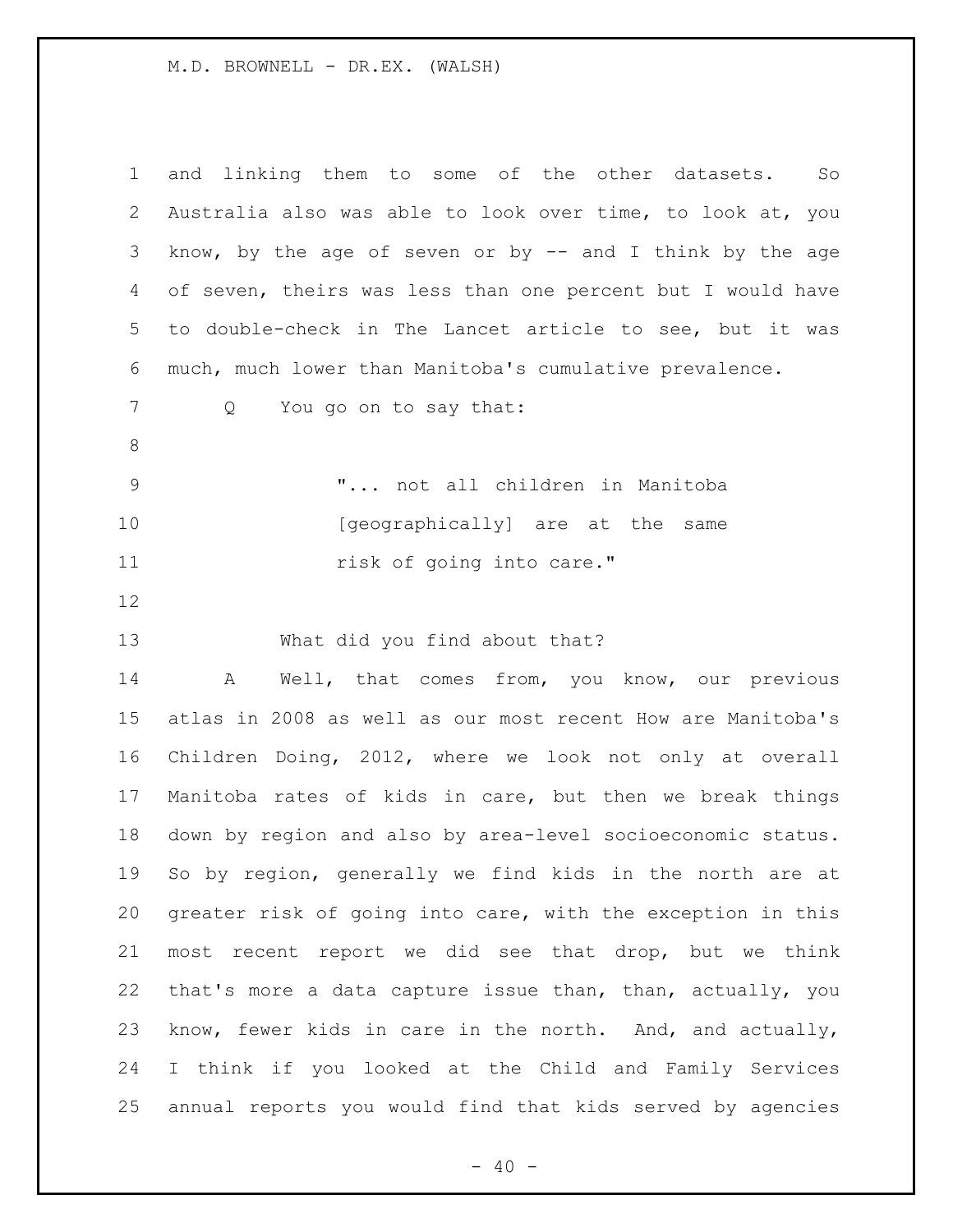in the north, there's, there's probably higher rates.

 But we also -- even where there aren't data capture issues, when we look at Winnipeg we find that kids in the lowest socioeconomic status areas, 14 percent of them end up in care compared to less than one percent. I think it's less than half a percent from the highest income areas, so it certainly isn't an equal opportunity service. Q And, of course, we've seen the prevalence of aboriginal children in care. A Yes, yes. Q And you note that in your paper as well. 12 A I note that in the paper. We haven't actually done any research on that ourselves, but there's plenty of evidence. You know, even just looking at the, the annual report -- if you look at the Child and Family Services annual report in 2010, you can do the calculation, and I think at that time it was 87 percent of the kids in care are aboriginal, and we know that 87 percent of the kids in Manitoba are not aboriginal so it's very out of proportion to the population.

 Q And then you go on -- I'm at page 9 of your paper -- to say that:

 "Given the generally poorer outcomes experienced by children

 $- 41 -$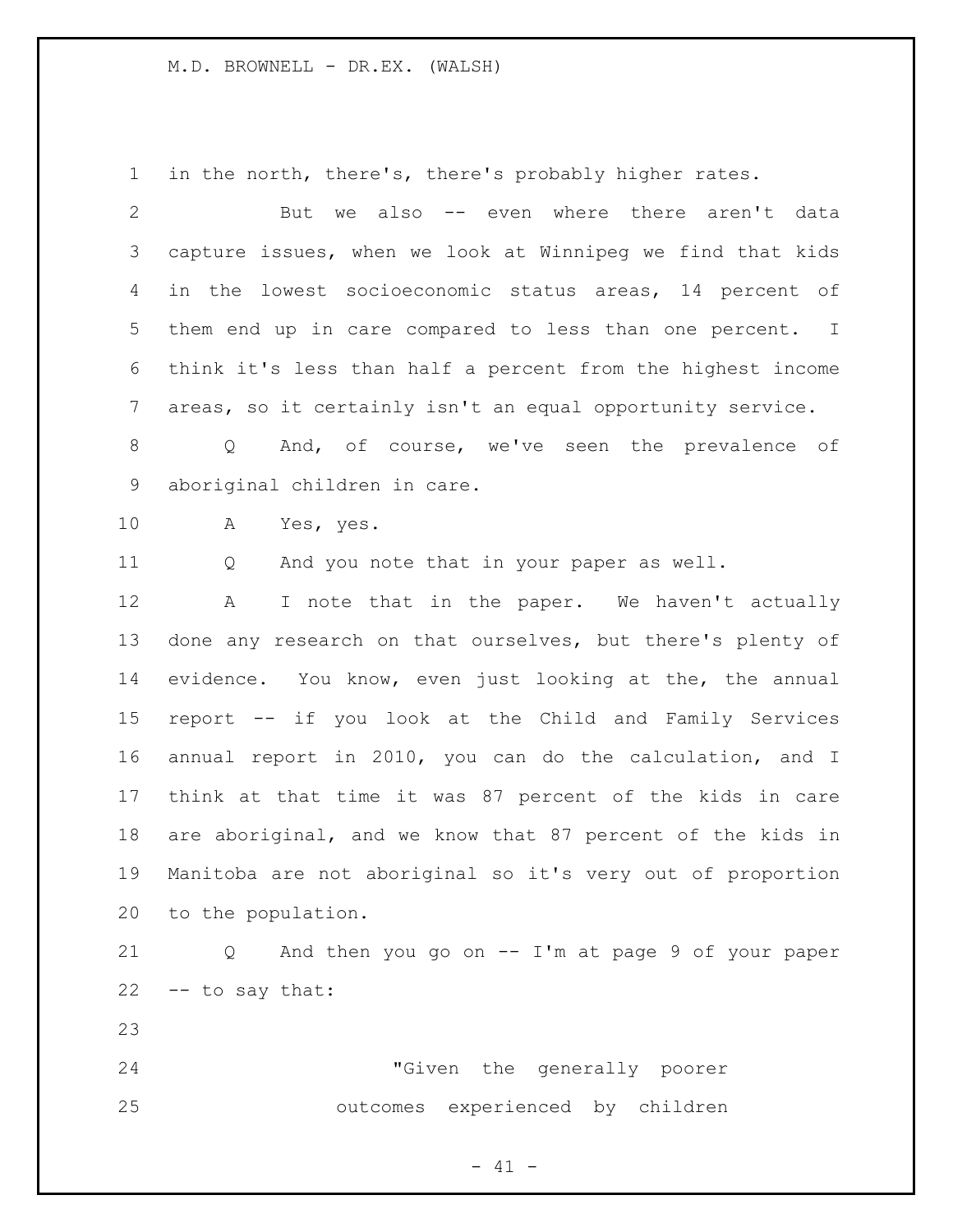in care [as discussed], having high rates of out-of-home placements is of concern." A Um-hum. Q What, what is the concern there and how does that relate to the research that has or has not been done? 8 A Well, we really don't -- I mean, we know that the outcomes are poor for these kids, and as I said, we don't know what the outcomes would be if we had other kinds of interventions, but I think that in itself is a bit of a surprise. 13 And, and just to relate another story about this, this international team I was on, on one of our conference calls we were talking, our -- the lead author on this report was Ruth Gilbert from the UK who's, who's very well known in the area of child maltreatment, and she was tossing around ideas saying, you know, these are some of the recommendations I'm going to make in the paper. And she said, I'm going to recommend that we do a randomized control trial of kids in care. And I'll tell you, there was just a collective gasp from everybody on the phone, like, Ruth, we can't do that, that's playing with kids' lives, you know, that's gambling with their outcomes. And she said, We're already gambling with their outcomes

 $- 42 -$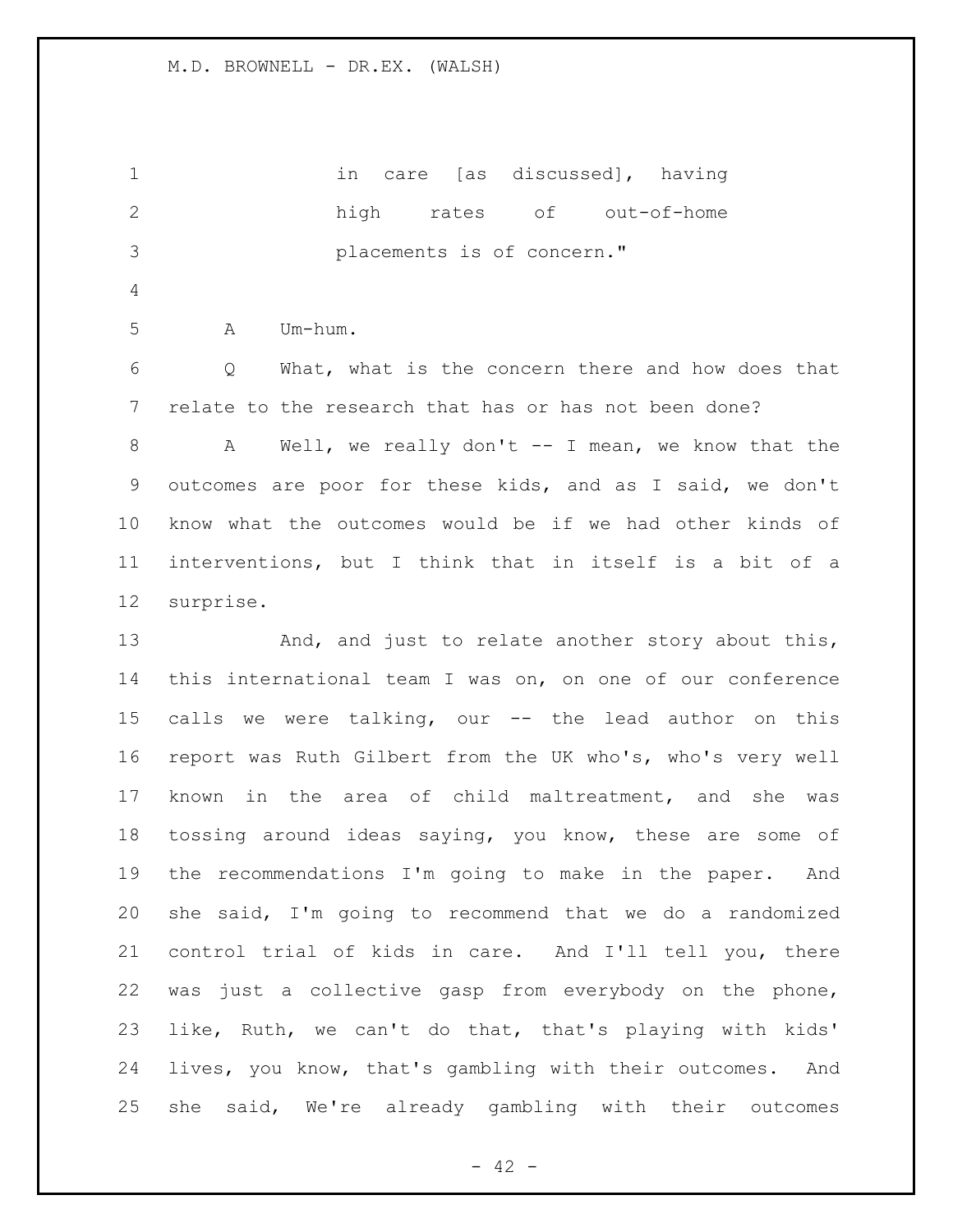because we're using this intervention, taking kids into care without knowing -- without having any evidence of whether it's going to result in the best outcomes for these kids. So that was another eye opening for me and, you know, whether a randomized control trial is the way to go, it is certainly an interesting recommendation. Q So that's where, at page 9, you say that: "What this means is that thousands of Manitoba children are being **placed** in care each year, with little evidence that this intervention is effective and will **15** result in the best possible 16 outcomes for the children." 

 A Right. We really don't know. We really don't know if that's the best way to deal with kids who are experiencing neglect and abuse and, and some of the other reasons that are leading them, them into care. So we don't know whether that's going to result in the best outcomes or whether intensive home interventions are going to result in 24 the best outcomes. We -- nobody knows because they actually haven't done the study comparing the two different

 $- 43 -$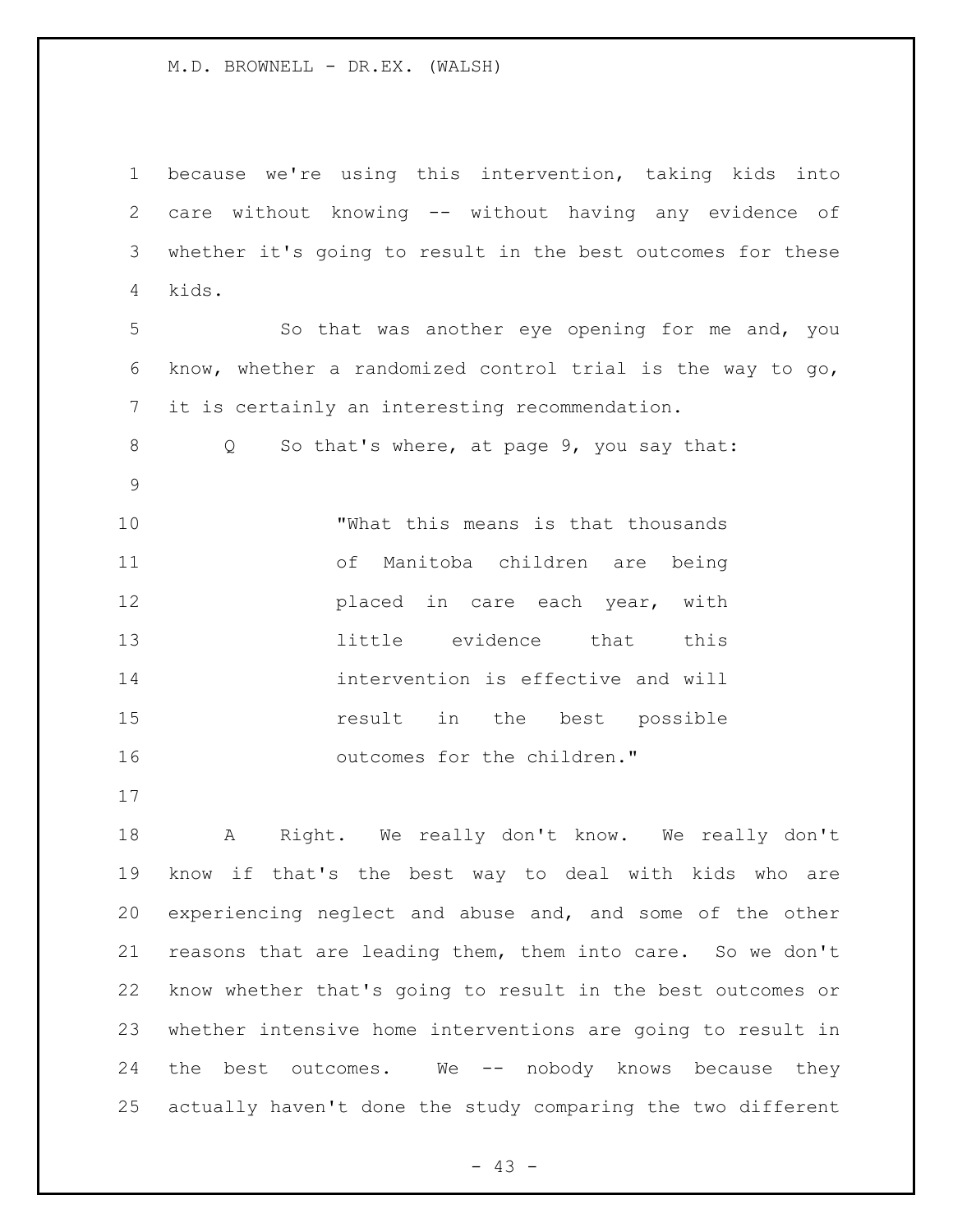approaches.

| $\mathbf{2}$   | THE COMMISSIONER: That is, taking them into care            |
|----------------|-------------------------------------------------------------|
| 3              | or leaving them in their home environment with supports?    |
| 4              | THE WITNESS: Yes. Yeah, we -- exactly. So a                 |
| 5              | study hasn't been done where we compare, you know, sort of  |
| 6              | randomly assigned kids to whether they're going to go into  |
| $7\phantom{.}$ | care and -- or whether they're going to stay in that family |
| 8              | with intensive home supports.                               |
| $\mathsf 9$    |                                                             |
| 10             | BY MS. WALSH:                                               |
| 11             | And then you go on, still at page 9, to say:<br>Q           |
| 12             |                                                             |
| 13             | "In at least some instances, out-                           |
| 14             | of-home placements may actually                             |
| 15             | indicate inadequate funding for                             |
| 16             | preventive or supportive                                    |
| 17             | interventions that would allow the                          |
| 18             | child to remain in the home "                               |
| 19             |                                                             |
| 20             | There simply is not the evidence to                         |
| 21             | A Not the evidence to -- sorry, could you                   |
| 22             | Well, when you make that statement, what, what<br>Q         |
| 23             | are you referencing?                                        |
| 24             | A Well, I think that just is, is referencing that           |
| 25             | there's, there's only limited funds, and so if we're        |

- 44 -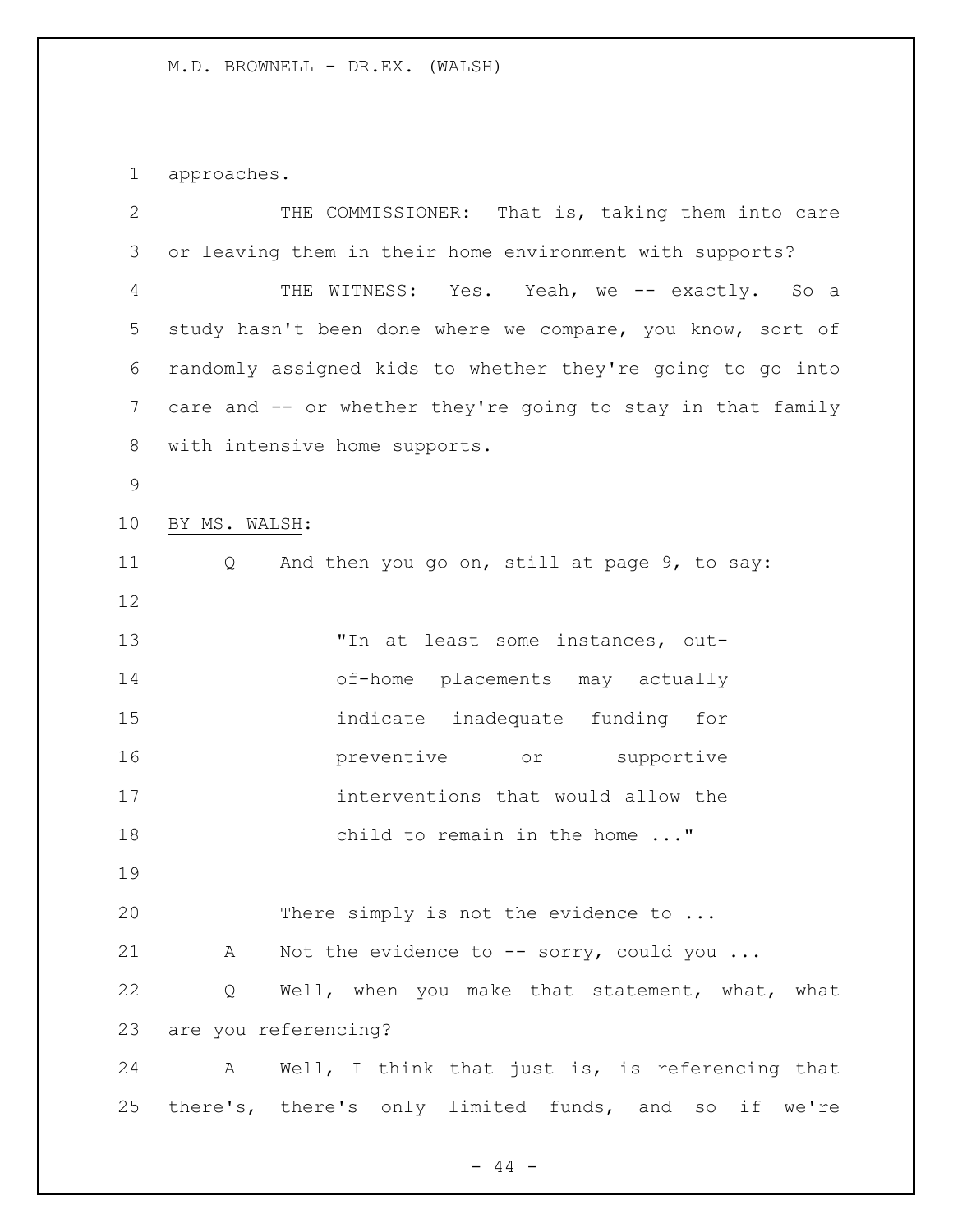putting funds -- more and more funds into out-of-home care, there may be fewer funds for prevention services. It's just  $-$  Q And that that -- A -- kind of logical. Q -- may be the reason for the increase in out-of-7 home placements, the inadequate --8 A Definitely, yeah. Q The, the lack of funding for preventive -- 10 A Well, and then that -- Q -- supports. A -- becomes kind of a circle, too, right? The more you take out of prevention to put into, to in-home care -- or out-of-home care, sorry, the less there is for prevention, and then there's going to be more kids who need to go into out-of-home care. Q And you also say: "The large number of children in care in Manitoba also raises questions about the sustainability of providing high quality foster care." A Yeah. My understanding is there's something like

 $- 45 -$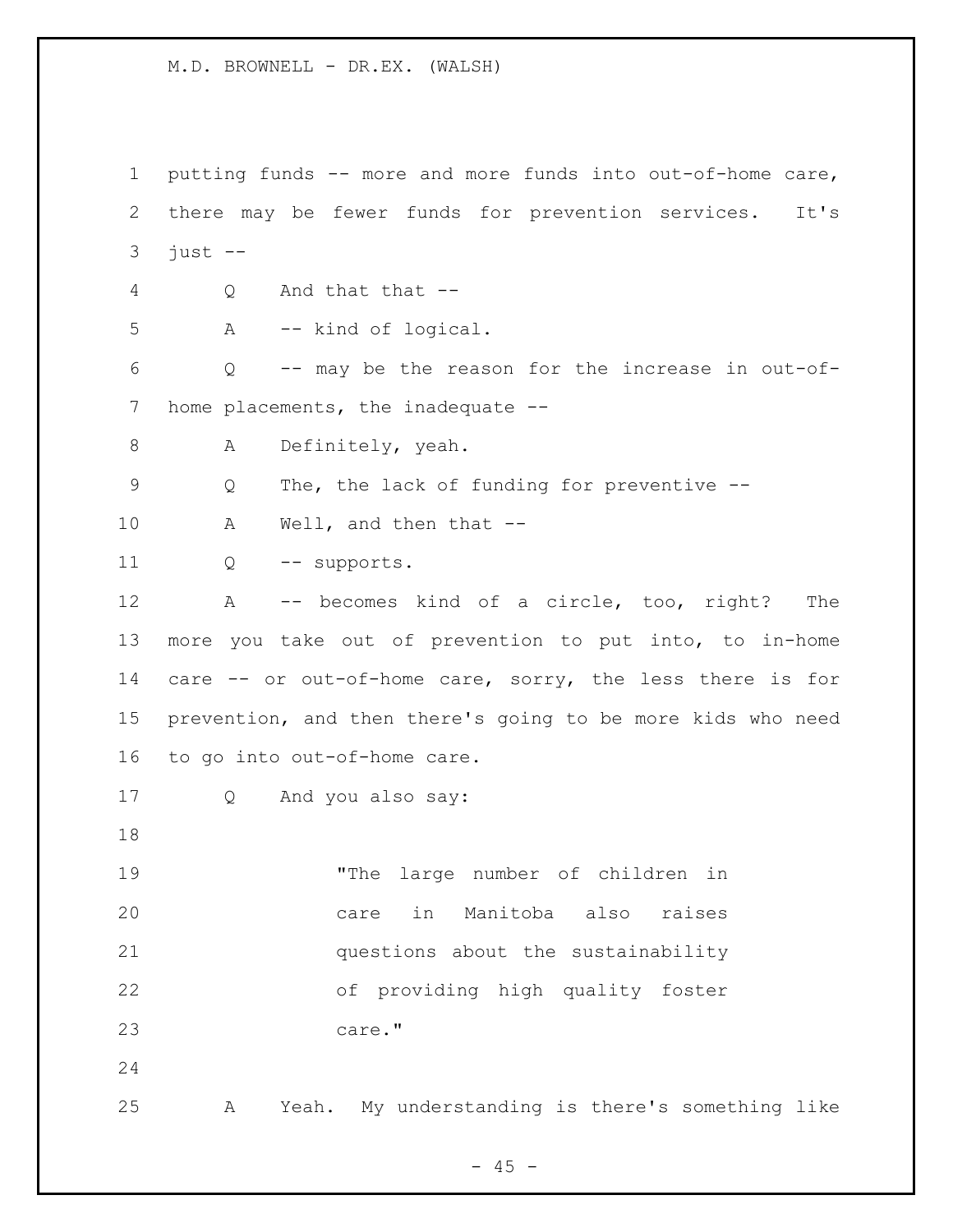10,000 kids in, in care in Manitoba right now and, to me, I find it hard to believe that there can be that many quality out-of-home placements. Q And, and you also cite the authority of others in making that statement. A Yeah, that was actually Ruth Gilbert, again, who, who suggested that in the paper, that it's unsustainable. 8 THE COMMISSIONER: Before you go to the next --9 MS. WALSH: Yes. THE COMMISSIONER: -- section, which I gather you're about to do -- 12 MS. WALSH: Yes. 13 THE COMMISSIONER: -- just going back to the paragraph in the middle of page 8 where you talked about the variance dependent upon the neighbourhood. 16 THE WITNESS: Yes. 17 THE COMMISSIONER: Then that last statistic you give of 85 percent, you, you draw that from something published by Manitoba Family Services and Consumer Affairs in 2011? THE WITNESS: Yeah, that was from their annual report. In, in each of their annual reports they have a table in the child protection section of the, the report, that, that indicates the number of kids in care and whether or not they're Inuit, Métis, non-status -- there's a number

 $- 46 -$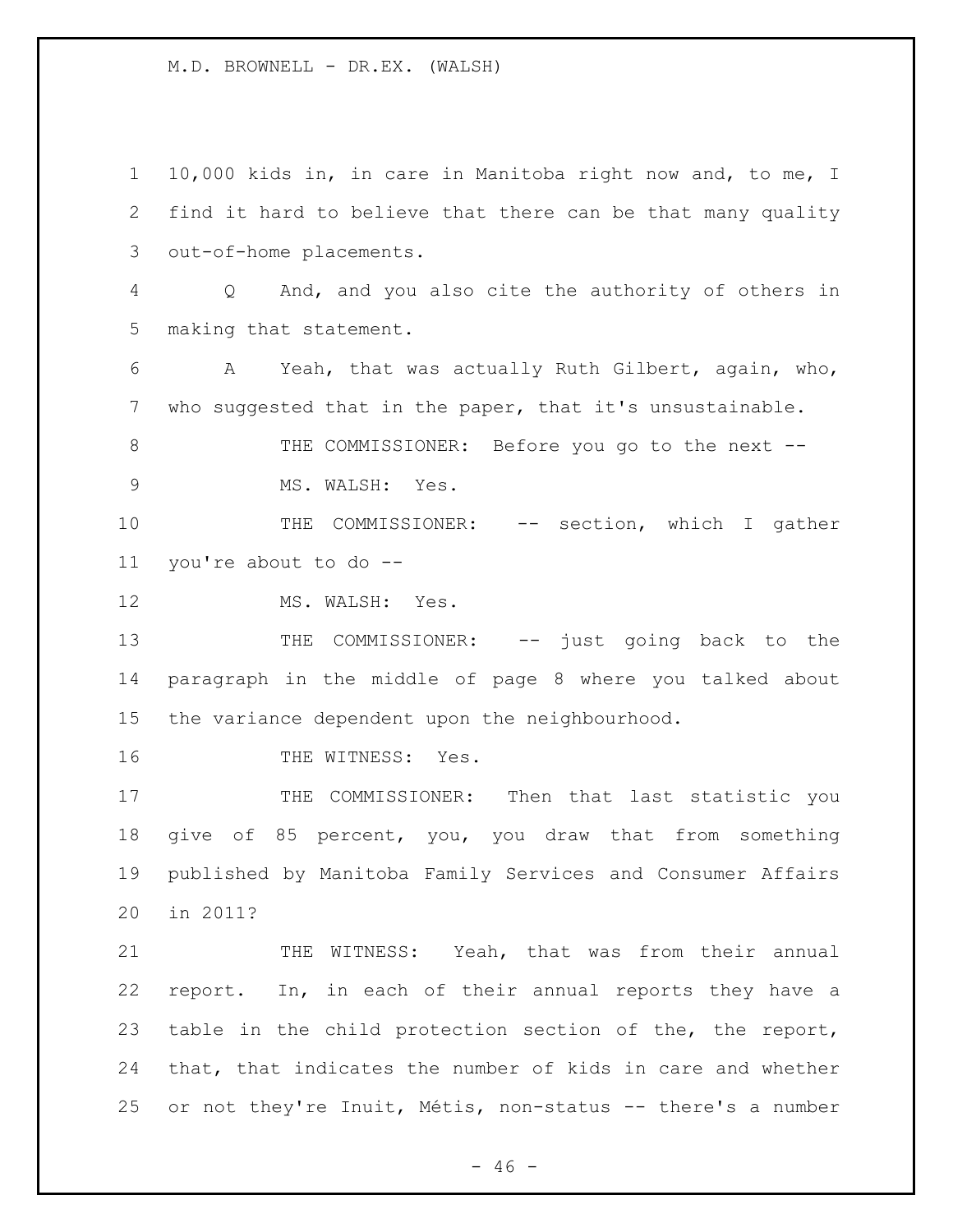of categories of aboriginal -- and then non-aboriginal, and it's quite easy to just take those numbers and figure out the percent of kids in care who are aboriginal. THE COMMISSIONER: And Manitoba Family Services and Consumer Affairs, at that time at least, was a department of government bearing that name. THE WITNESS: Yes, and now they're Family Services and Labour. 9 THE COMMISSIONER: Yes. 10 THE WITNESS: Yeah. MS. WALSH: And, Mr. Commissioner, many months ago we did enter into evidence the annual reports that the witness is referring to and documents that the department had very kindly prepared for the Commission, showing the numbers of children in care and the percentage of children who were aboriginal. That is consistent with, with Dr. Brownell's statement. THE COMMISSIONER: And that's what's being identified here. MS. WALSH: Yes. 21 THE COMMISSIONER: All right. BY MS. WALSH: Q So going back to page 9, Dr. Brownell, when you said:

 $- 47 -$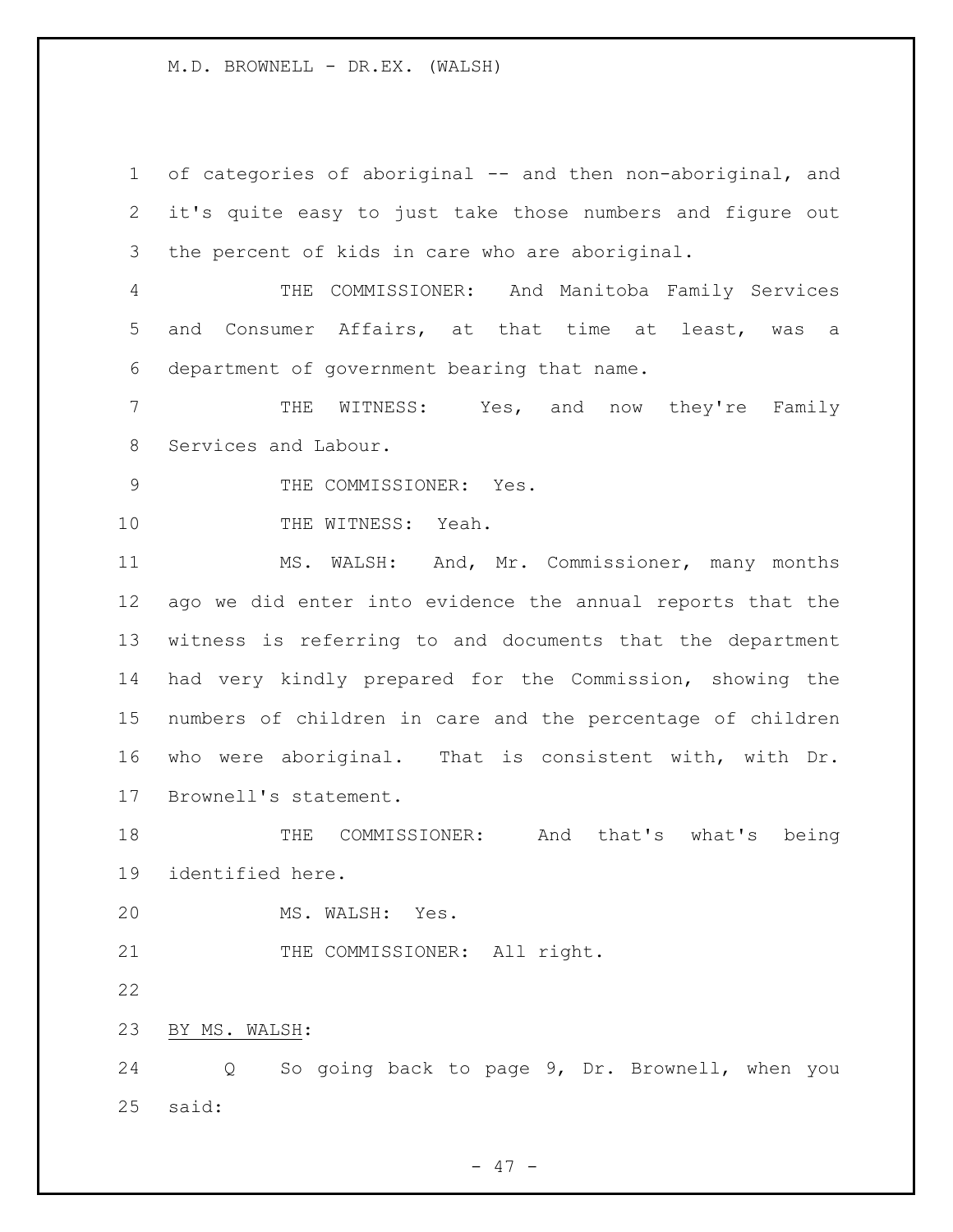"In at least some instances, out- of-home placements may actually indicate inadequate funding for preventive or supportive interventions that would allow the child to remain in the home, rather than being an option of last resort after these other interventions have been tried and failed",

 then you go on to talk about a public health approach to child maltreatment. So tell us about that, please.

 A Yeah, and here I'm, I'm citing from others' work, particularly Melissa O'Donnell from Australia, but also Ruth Gilbert has written on this subject as well. And the public health approach is really taking a prevention 19 approach to, to child maltreatment and, theoretically, that would reduce the need for taking kids into care if we could reduce maltreatment in the first place. And by taking a public health approach, there's, there's really, sort of three levels of prevention. There's primary prevention, secondary prevention, and tertiary prevention, and in, in the area of public health we often refer to these as

- 48 -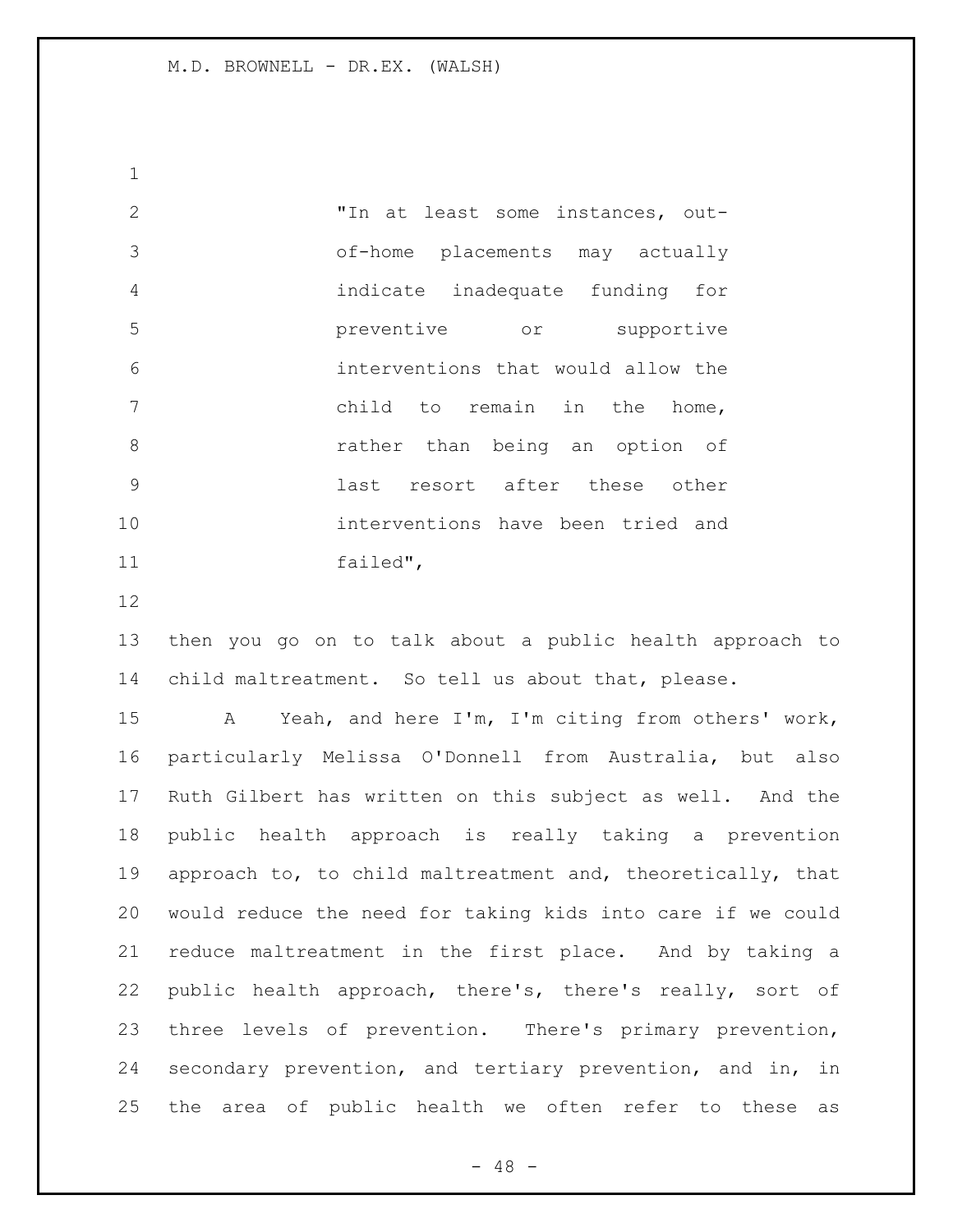upstream, midstream, and downstream.

 And if I could just sort of explain what that means to us in an analogy, what we talk about when we're teaching public health to students is that we, we use the example of this very treacherous highway where there's a cliff and cars keep driving off the cliff.

 And a downstream approach, we, you know, ask students, you know, what would be the approach to, to prevent this kind of thing? If you were going to take a downstream approach you would build a hospital at the bottom of the cliff, and everybody always laughs and says, How ridiculous. But many of our approaches are downstream. We wait till something's happened and then we react.

 A midstream approach might be to put a sign saying, Watch out for that sharp bend around the cliff. Now, that's going to prevent some from going off a cliff, but not everyone.

18 The upstream approach would be, why not build a better road or why not put a big fence there so that people aren't going off the cliff. So it's preventive. It's really getting at ways to prevent everybody from experiencing the poor outcome. And so this is what O'Donnell and, and Gilbert have proposed, to use this, this public health approach to child maltreatment to try and prevent it from happening in the first place.

- 49 -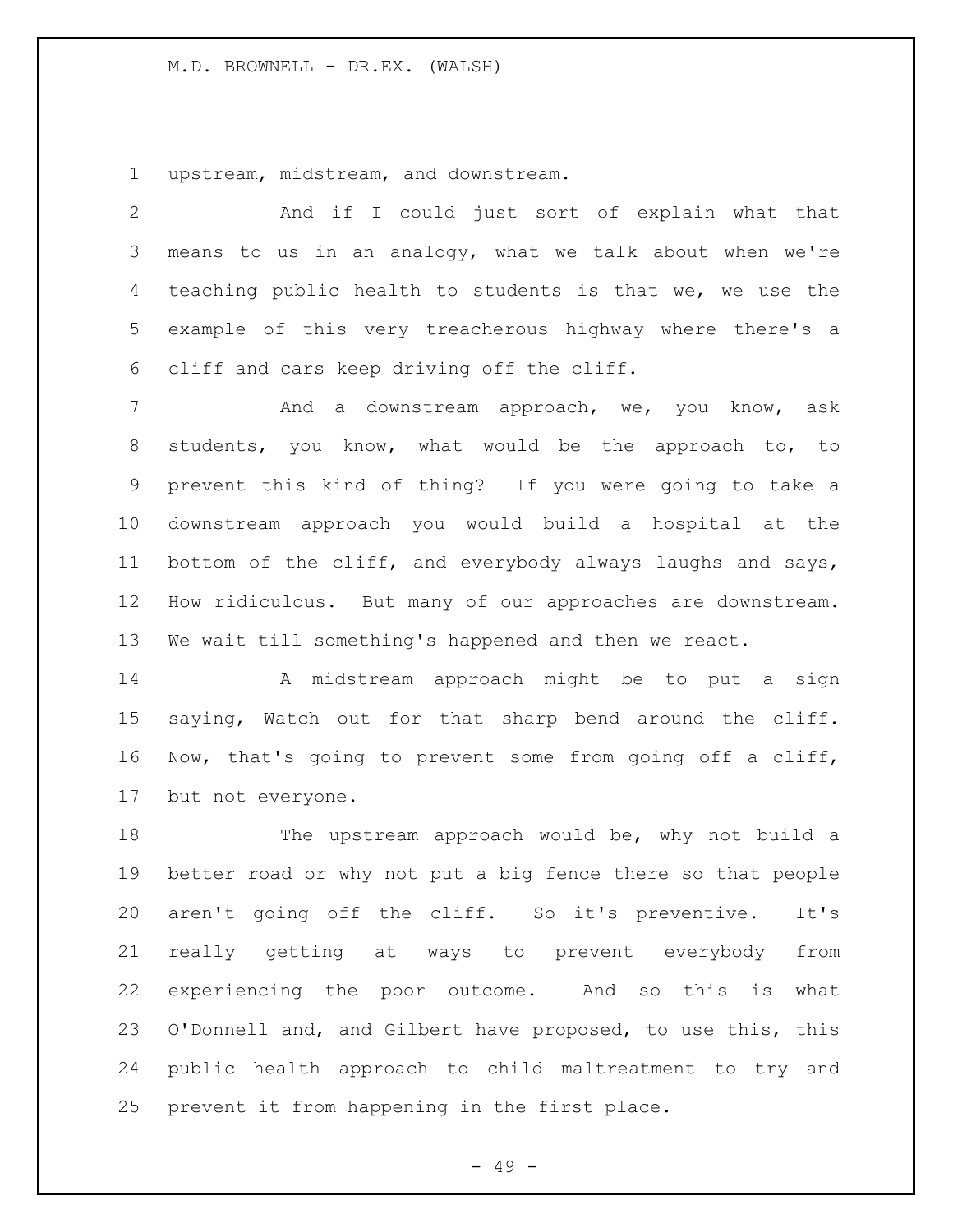Q In the paper at page 10 you say, talk -- in the health care field, that: "While all three approaches or strategies are necessary in promoting health, there has been a disproportionate emphasis on downstream approaches, as opposed to whole population upstream approaches." 12 And then you go on to say that: "The same can be said for child welfare ..." A Yeah. 18 Q Can you just tell us about that, where that comes from? A Well, I think in terms of health we know that a lot of the money goes into hospitals and, and treating people once they're very ill, and much less money goes into preventing those illnesses from happening in the first place. And I think the same can be said about the child welfare system, that there's a lot of effort at the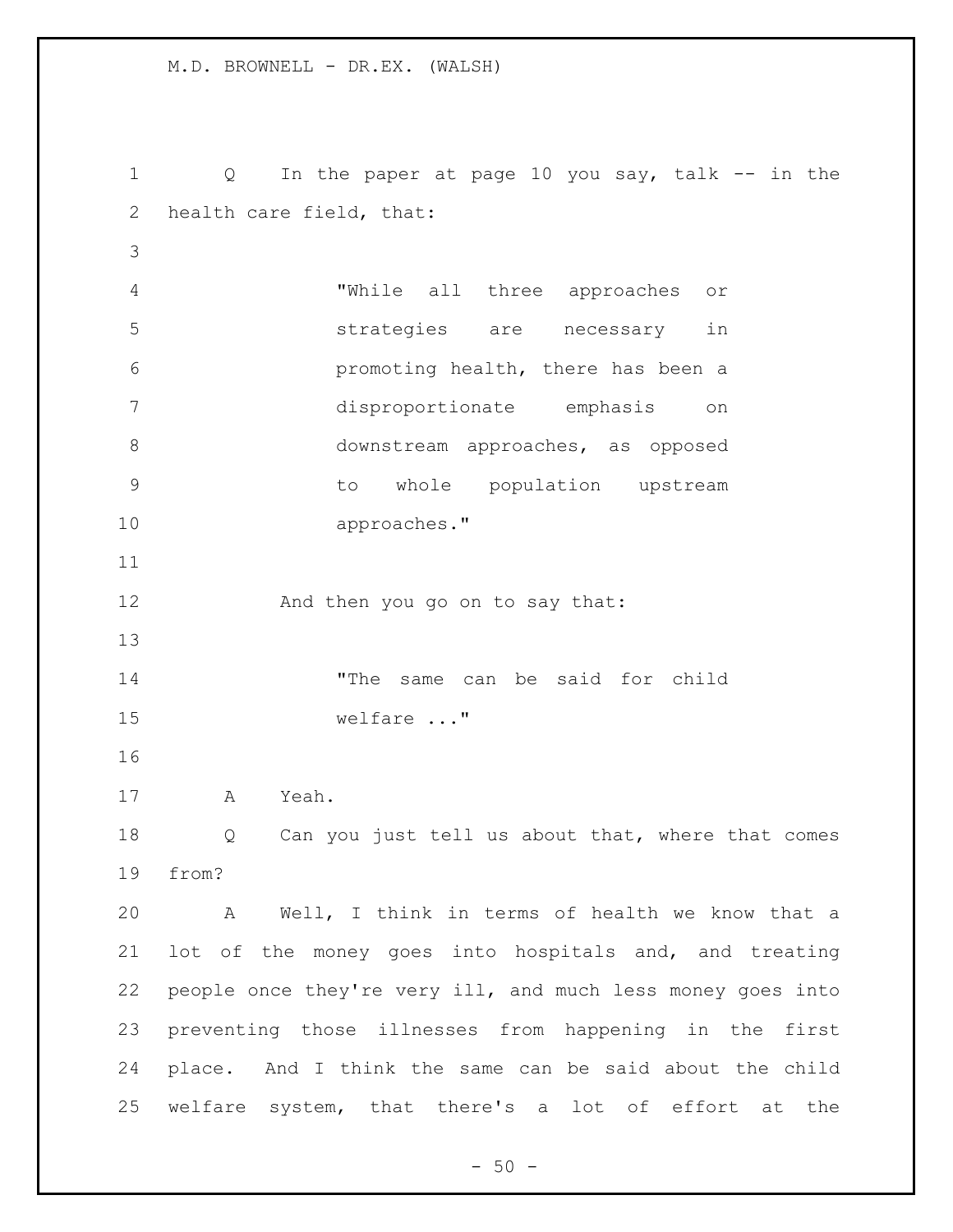downstream end of things. Once kids have experienced abuse, once kids have experienced neglect, that's when we jump into action and, and put all sorts of services into, to whether it's out-of-home care, whatever the services are, and I think far fewer services are going into the upstream, the trying to prevent child maltreatment from happening in the first place.

 Q And are universal prevention and upstream the -- what, what's the relationship between those two concepts or terms?

 A Well, upstream generally is a universal so you're going to get the whole population. And that's really important from a public health approach because -- to child maltreatment, because we really don't know everyone who's being maltreated. We know the, the literature tells us or the research -- the scientific research tells us that only a fraction of the kids who are maltreated will come to the attention of authorities.

19 and I don't know whether Nico Trocmé referred to this last week, but he does refer to it in his papers, that, that what comes to the attention of the authorities is really the tip of the iceberg and there's all sorts of maltreatment that will never come to the attention of the authorities. So if you only treat those who come to the attention, you're, you're not -- you're going to miss

 $-51 -$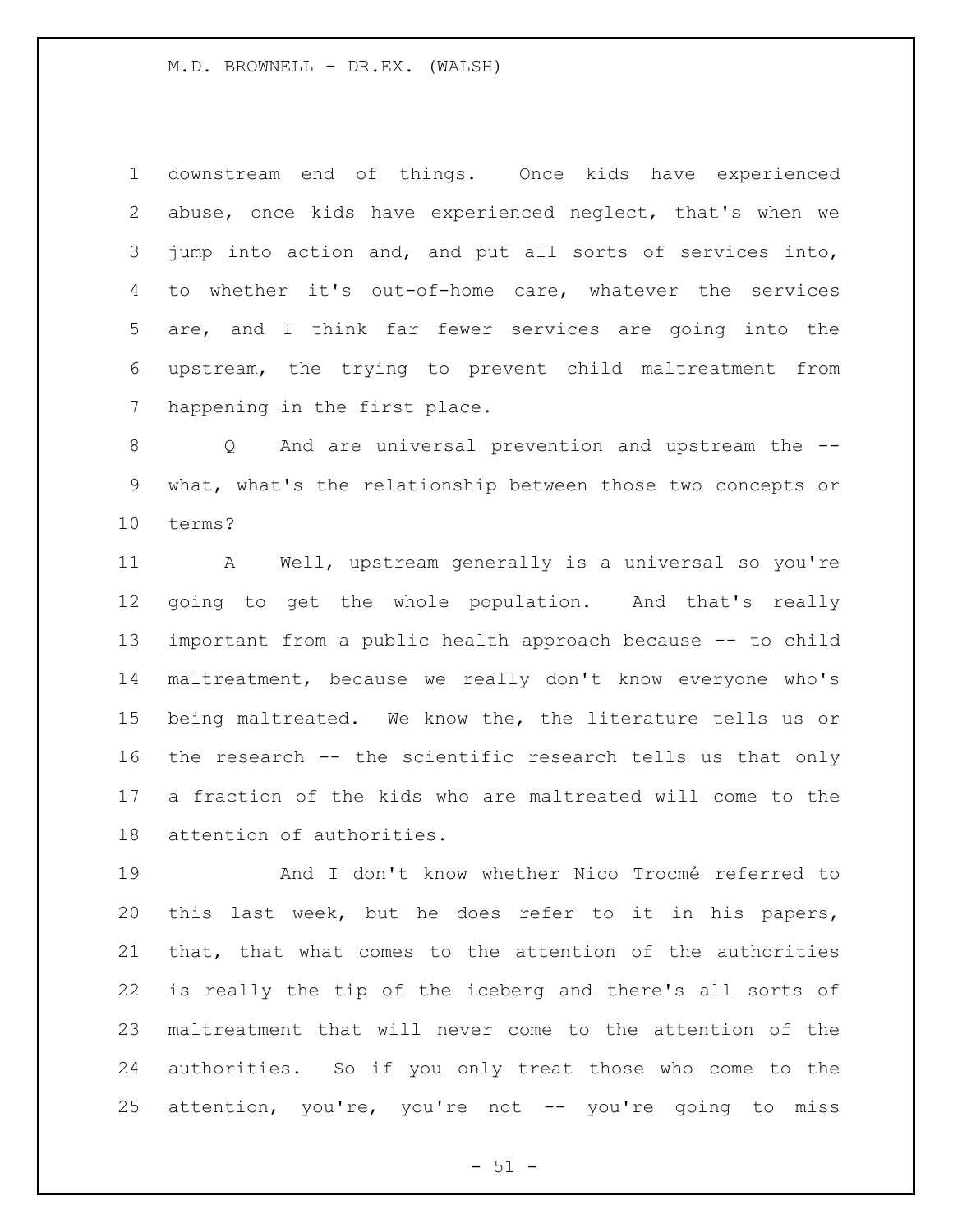those, or if you only target those -- whereas a universal approach will get all those sort of underneath the surface 3 that we don't ever see but we know are going on and, and causing damage to kids.

 Q So that's the significance of a universal approach.

- A Yes, definitely.
- 8 Q Or one of them.

A Yeah.

 Q Then on page 10 you go on to say that in order to understand how a public health approach to child maltreatment would work, it is important to understand what the factors are that lead to abuse and neglect, and --

A Yes.

 Q -- and you go back to citing a study from 1993. So what are the factors that need to be looked at?

 A Well, there's all sorts of factors that have been identified -- and as you say, it goes back to 1993, so we've known about these for a long time -- that put a child at risk for being maltreated -- and they, they run from being characteristics of the child, himself or herself, to characteristics in the family, characteristics of the community, and characteristics in society, so you can identify them at those different levels.

And so characteristics of a child would include

 $- 52 -$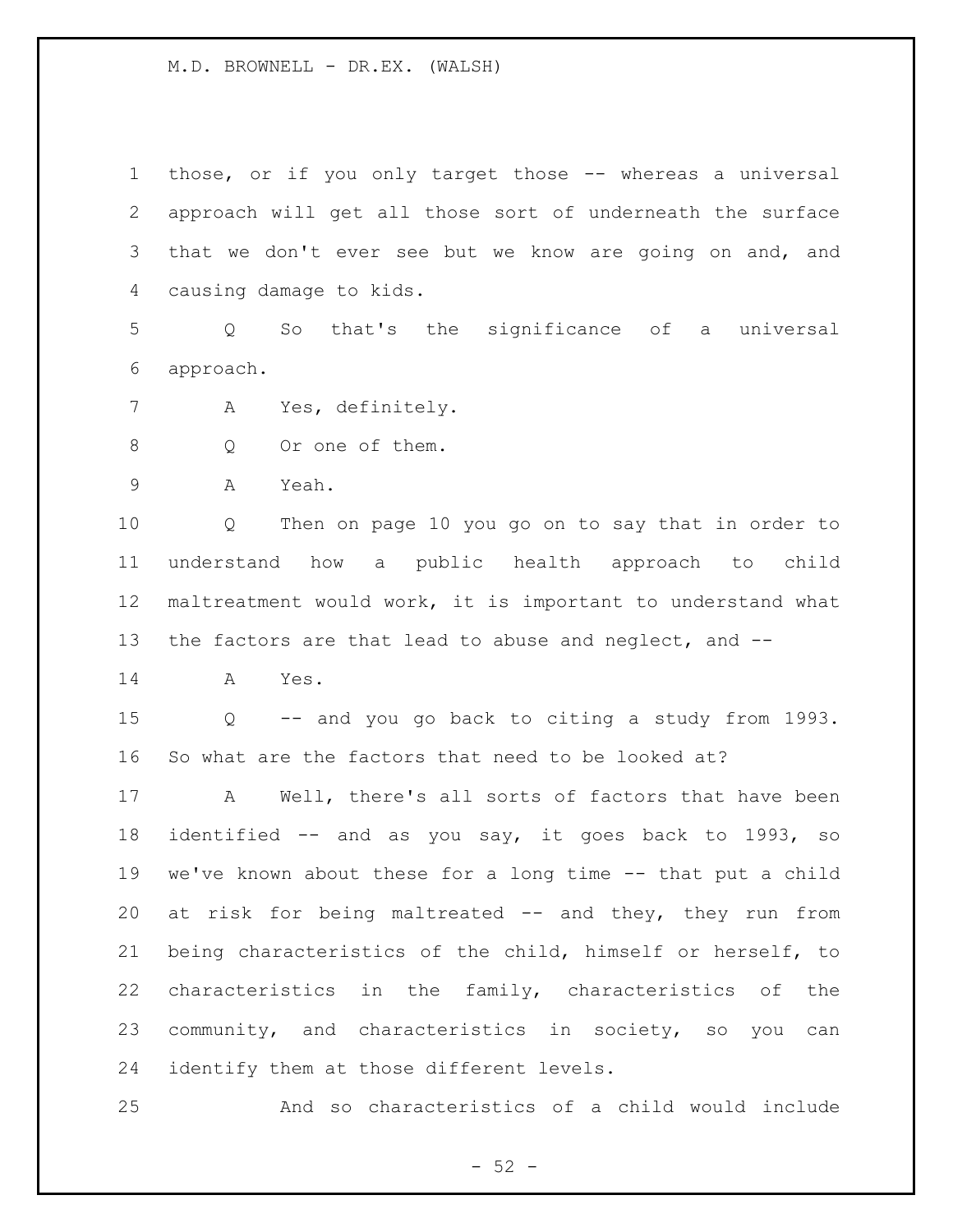things like we know that kids with disabilities are more likely to be maltreated, we know that kids with difficult temperaments are more likely to be maltreated, kids with low birth weight, for whatever reason, are more likely to be maltreated, and that might be related to they might have more difficult temperaments or, or they may have some disabilities.

 In terms of the family level, certainly poverty is a really big one. Really can't read a paper on, on what causes maltreatment without hearing the word poverty. Teen parenting, we know is related to, to maltreatment. Lone parent status or parents without social support. Whether there's intimate partner violence. Those are some of the family characteristics.

 Then at a community level, neighbourhood cohesion and social cohesion. You know, neighbourhoods that look after each other, there's much less maltreatment. Neighbourhoods where people are isolated and not connected, maltreatment does tend to, to increase. Poor housing conditions, of course, are, are a risk factor.

 And then at the sort of broader society level, there's economic conditions. When there's an economic downturn we know levels of maltreatment will go up at times. And, you know, even our attitudes towards physical punishment have an impact on, on maltreatment rates.

 $-53 -$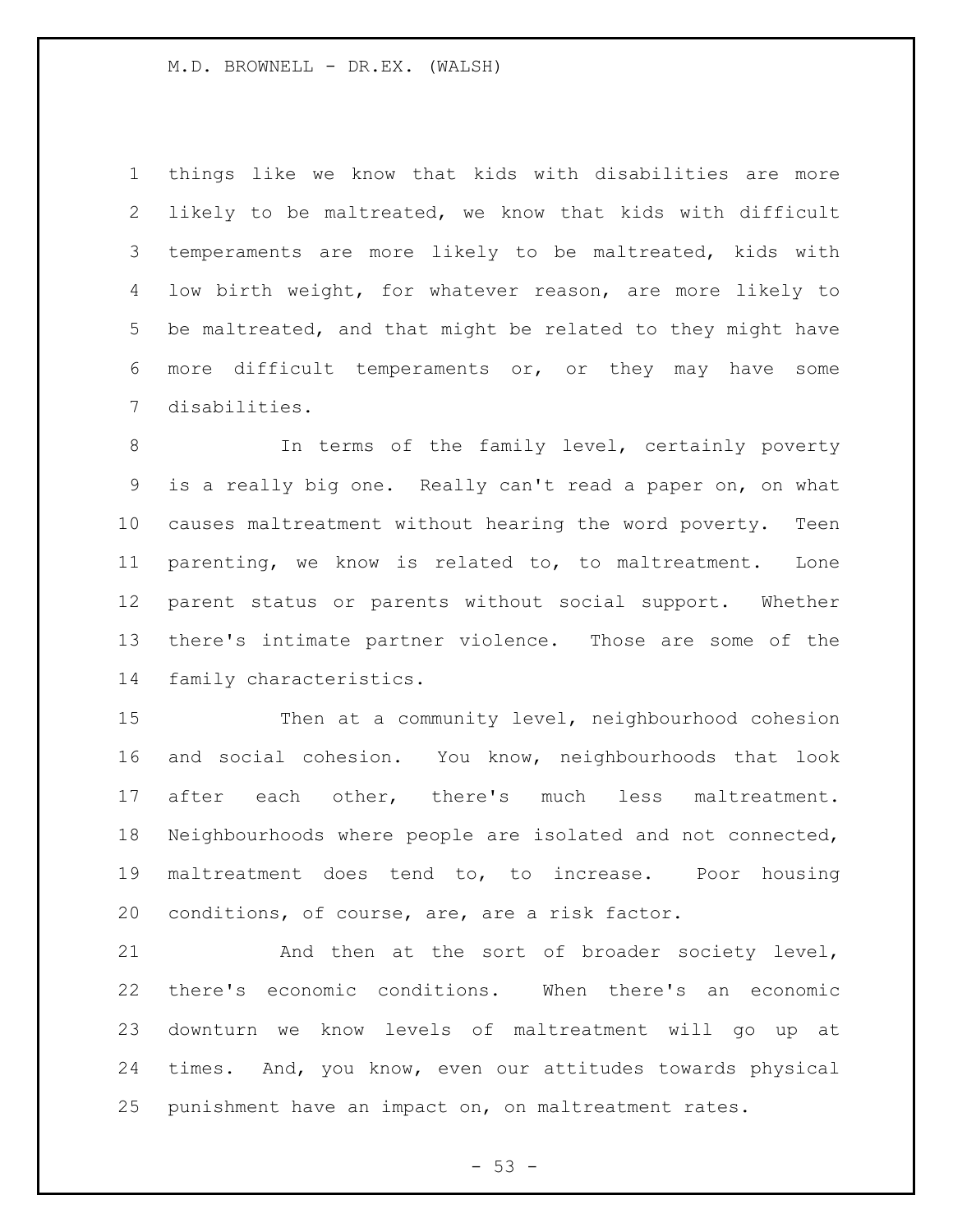1 Q Towards the bottom of page 11, you note that -- you talk about, "What are the arguments in favor of a public health approach?", and I think you've already identified the significance of a universal prevention approach that would then capture those children who never come to the attention of, of -- A Right. Q -- child welfare authorities. What else? A Well, the other thing that's pointed out that I've already talked a bit about is that the way the approach works now dealing with maltreatment and identifying maltreatment, it leads to a chronically 13 overburdened system because there -- you know, unless you're preventing it, the maltreatment will continue. And the examples we've given in Manitoba where you have 10,000 kids in care, that, that's an overburdened system, I would think, yeah. Q Certainly, that's consistent with the evidence

we've heard from many, many workers --

A Yes.

Q -- involved --

A Um-hum.

 Q -- in the system. You refer to a third argument at page --

A Yes.

- 54 -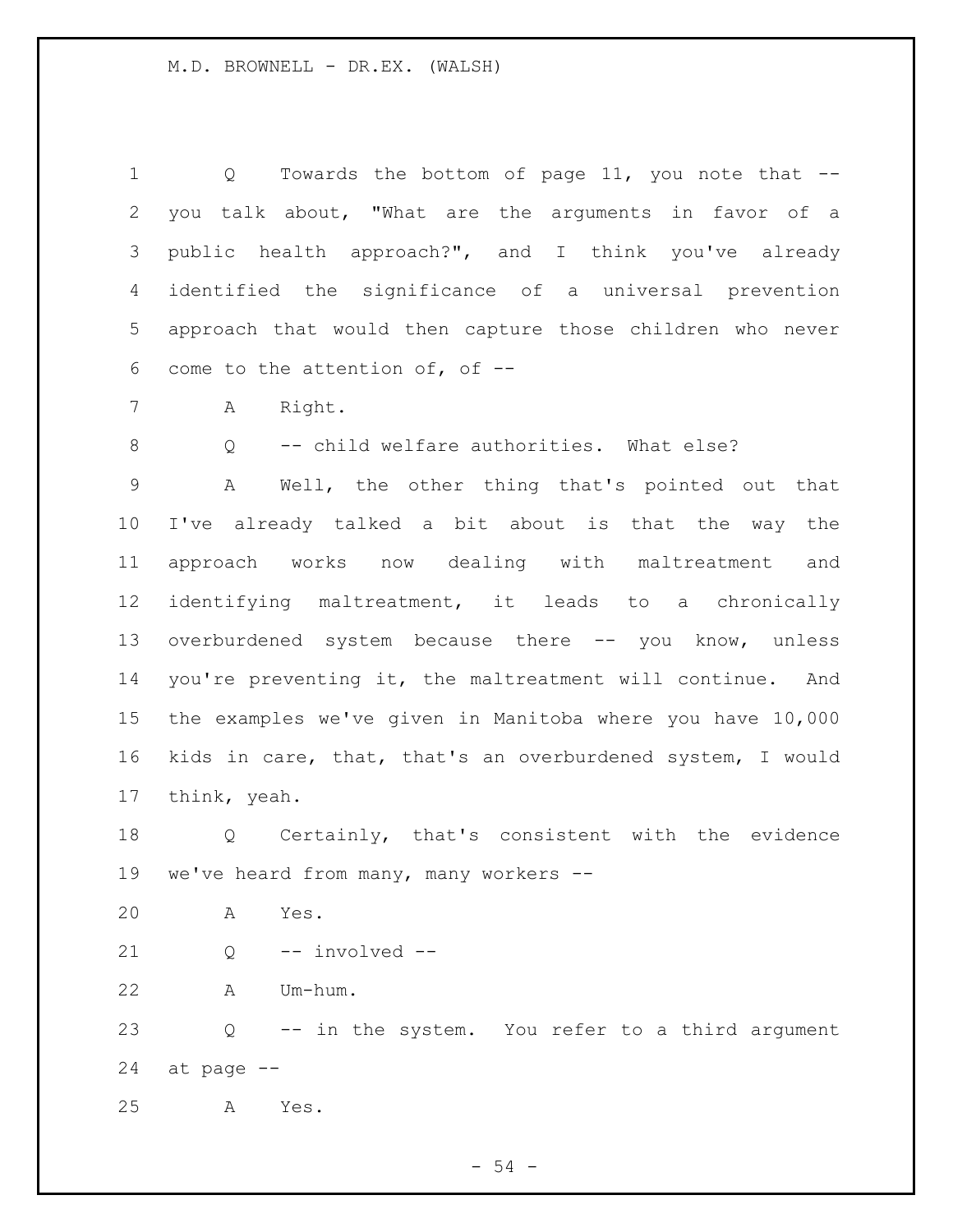- 1 Q -- 13 of the paper.
- 2 A The economic argument.
- Q Yes.

A Yeah.

 Q So please take some time with that because, of course, that's always an issue.

 A Right. Right. Well, it, it kind of goes with the saying, An ounce of prevention is worth a pound of cure. We know that if we can prevent things from happening in the first place, it's going to pay off in the long run. And although the interventions to, to prevent things may 12 seem costly, they really end up saving much more than they cost, it just is, I guess, an initial outplay of, of cash, but in the long run. And there's plenty of evidence, not just in maltreatment but in, in other outcomes. There's quite a famous study -- and I think perhaps Kerry McCuaig may have talked about this last week, but the Perry Preschool Project --

Q Yes.

 A -- where -- it's, it's famous because it was scientifically rigorous, but also because they followed these kids into their forties. And so what the study did was they randomly assigned -- and that's where the scientific rigour comes in because they just, you know, almost like flipping a coin, you go in this group and you

 $- 55 -$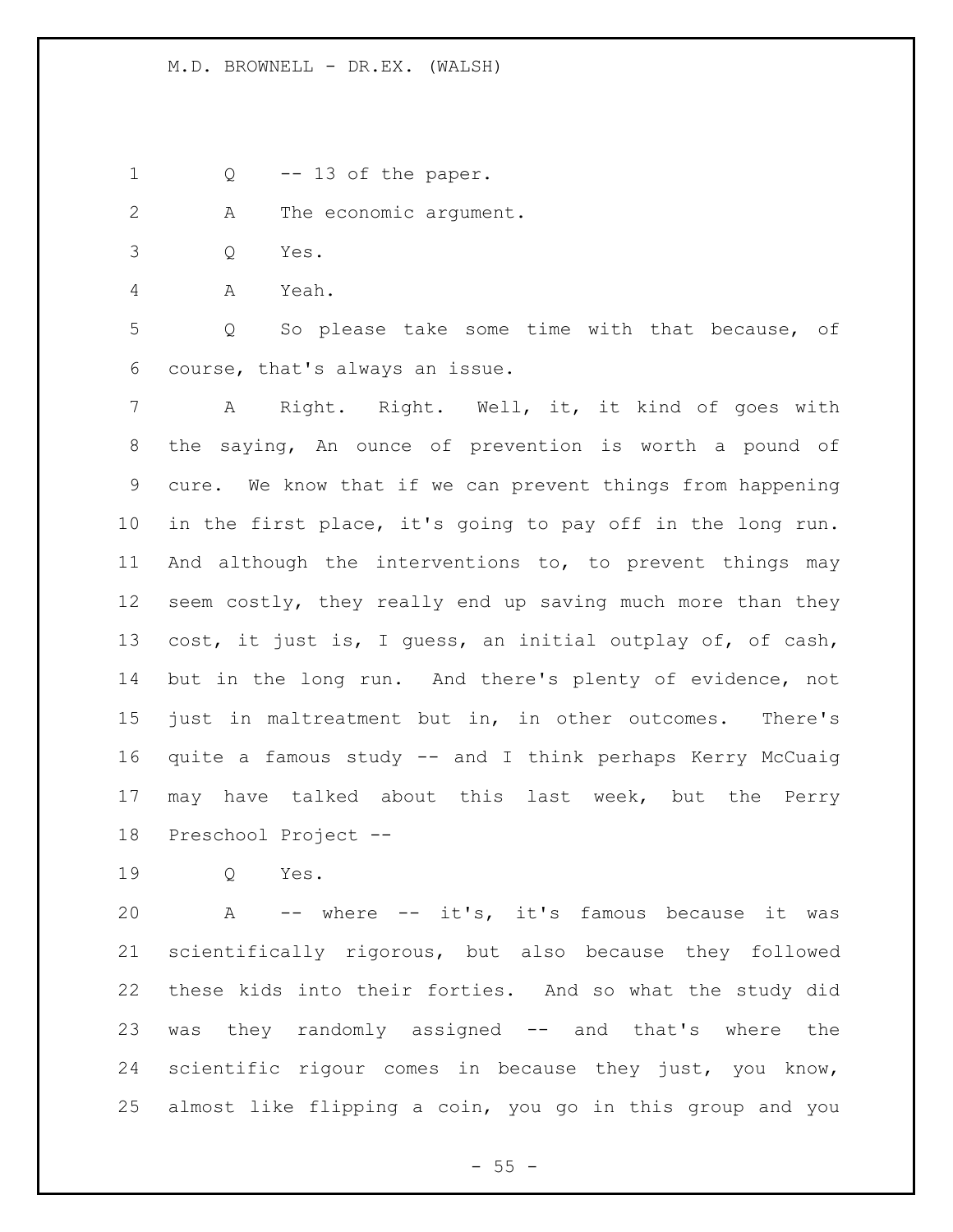go in that group, so that assures your groups are similar to start with.

 And one half of the kids got this Perry Preschool, this intensive preschool programming, and the other half didn't, and then they followed these kids for many, many years. And what we find is that the kids who were in the intensive preschool programming -- and it also involved home visiting, which is a really important component, component, involving the, the families. But not only did they do better in school and were more likely to graduate, but long term, they were less likely to be incarcerated, they were more likely to have higher paying jobs, less likely to be unemployed, more likely to be married, more likely to own their own home.

 So you can see there's all sorts of economic benefits and, in fact, there have been some very bright economists who have worked over the years trying to calculate the cost-benefit ratio and I think at this point it's -- you know, for every dollar spent on that program, they've saved \$16 in terms of future incarcerations, unemployment, people on income assistance, involvement with child welfare. So it pays off big time. It's -- I don't know many returns on your investment that you get \$16 for every dollar you invested.

Q And as you identified, children are the future

 $- 56 -$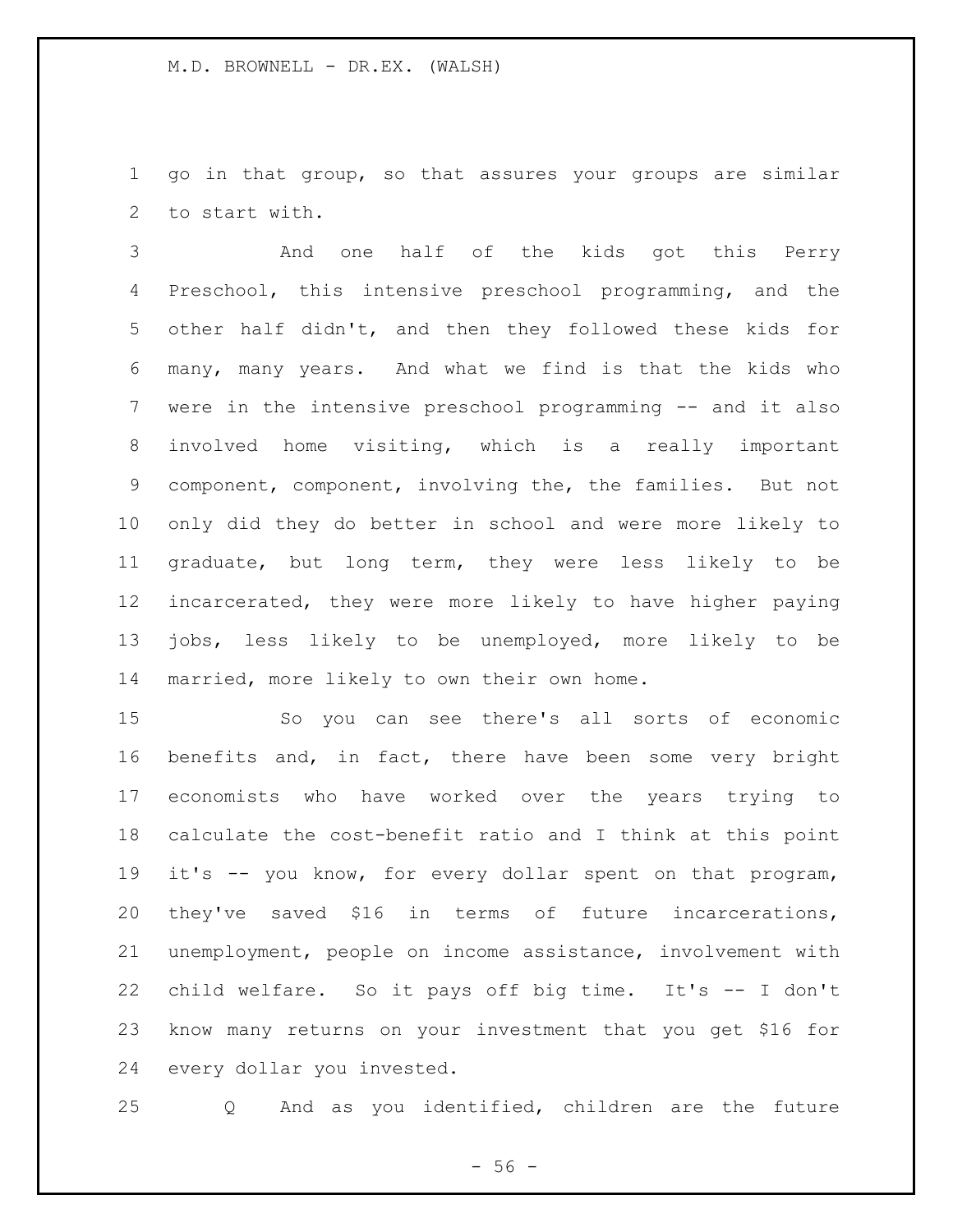workforce.

| $\overline{2}$ | Absolutely, yes. Um-hum. Yeah. And, I mean,<br>A            |
|----------------|-------------------------------------------------------------|
| 3              | we, we sort of have a choice because if we let the poor or  |
| 4              | people who are at risk -- if we don't help them to complete |
| 5              | high school, you know, if we don't give them the supports   |
| 6              | they need to, to be contributing members of society, then   |
| 7              | they will be more likely to be on income assistance or      |
| 8              | unemployment, and so rather than contributing to the        |
| $\mathsf 9$    | workforce, they will be taking away from the economy.       |
| 10             | In fact, at the bottom of page 13 of your paper<br>Q        |
| 11             | you say that:                                               |
| 12             |                                                             |
| 13             | "While arguments that involve                               |
| 14             | economic<br>savings are<br>always                           |
| 15             | appealing, society has a moral                              |
| 16             | obligation to protect children                              |
| 17             | from abuse and neglect in the                               |
| 18             | first place."                                               |
| 19             |                                                             |
| 20             | And, and you cite a number of studies. Talk a little bit    |
| 21             | about that statement, please.                               |
| 22             | Well, hopefully it won't come as any surprise<br>A          |
| 23             | that we have a moral obligation to protect children, but we |
| 24             | also -- you know, we, we as a nation signed the United      |
| 25             | Nations Conventions on the Rights of the Child which says   |

- 57 -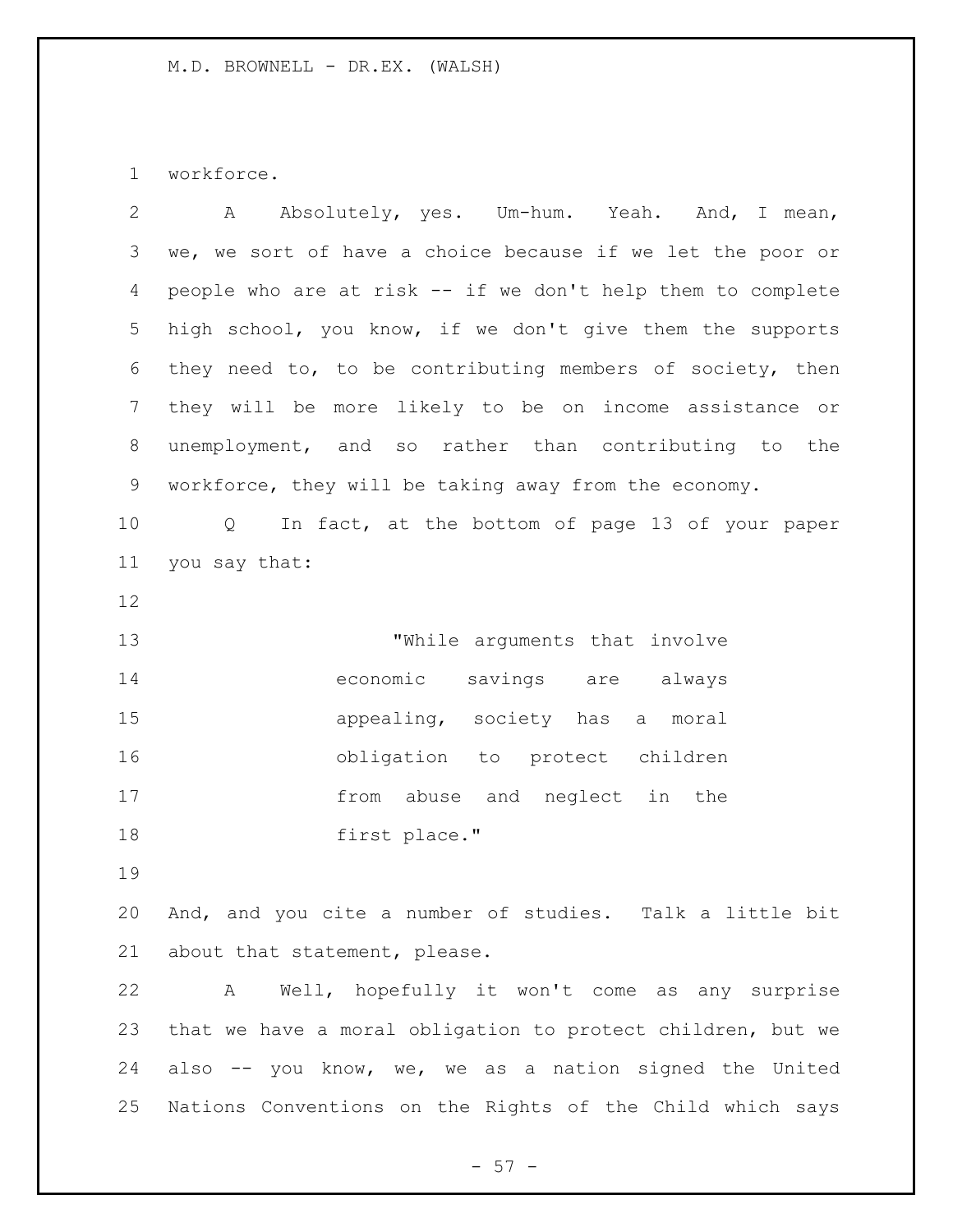that we are taking that moral obligation to protect children. And protecting children and providing children with what they need to really optimize their potential means also supporting parents. So I, I believe that there's -- you know, it's, it's a moral obligation, and because we've signed this convention, it's a legal obligation as well.

 Q At page 14 of the paper, you talk some more about that and you say that the public health approach to preventing child maltreatment and the rights based approach can be complimentary. What do you mean by that?

 A Well, absolutely. By, by providing the supports and the interventions that are necessary to prevent maltreatment, which is the public health approach, then we are providing that moral obligation that we're providing what, what families and, and children need to have the best possible outcomes.

 Q You also, in your paper, refer to the research that's been published by Dr. Cindy Blackstock, who testified here some weeks ago with respect to aboriginal children who are disproportionately represented in the child welfare system and, and the calls that she makes for enhancement of family supports --

A Yes.

Q -- consistent with the rights set out in the UN

 $- 58 -$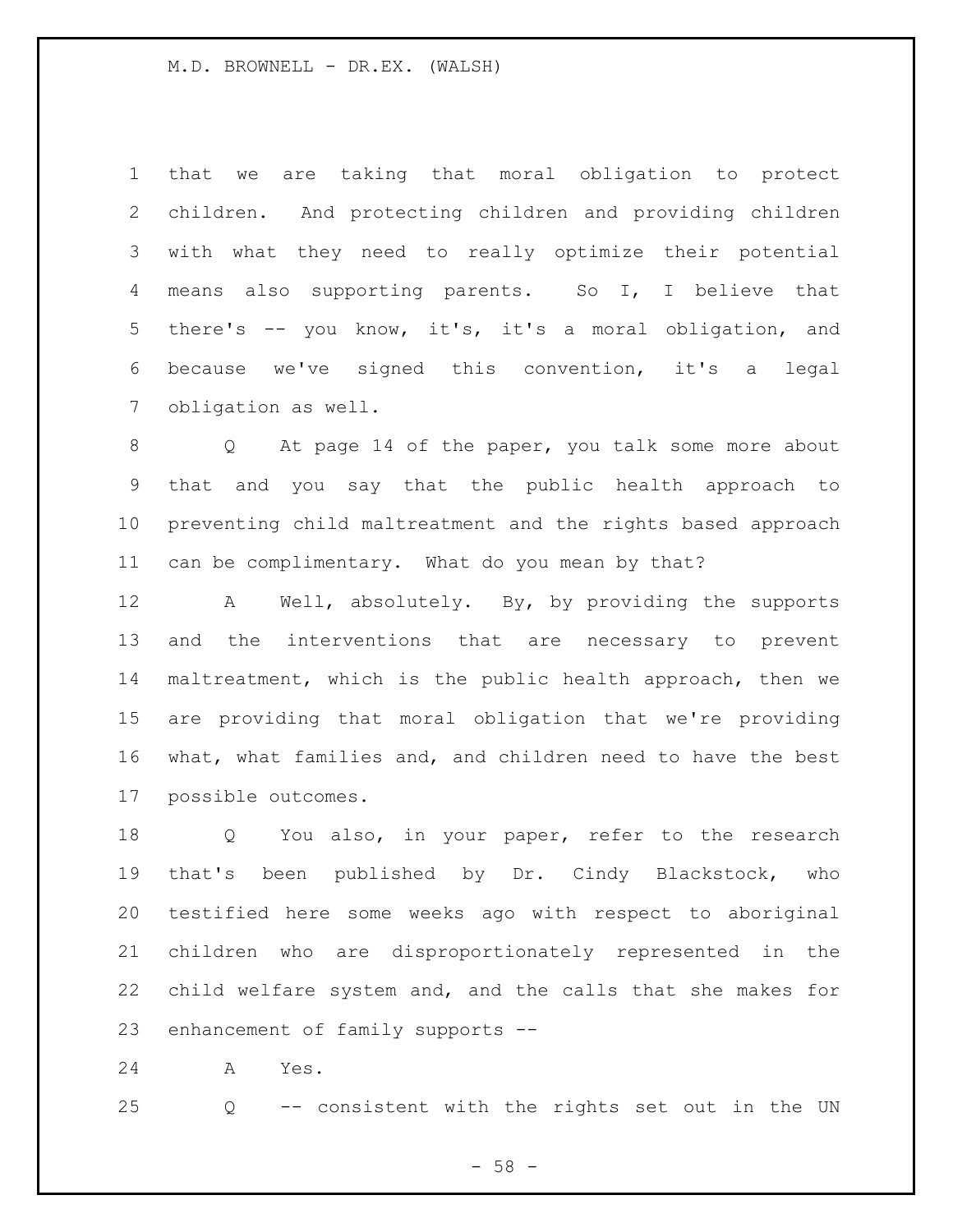Convention on the Rights of the Child.

 A Right. Right. And pointing out that very often the reason that children -- aboriginal children in Manitoba 4 are taken into care are for reasons of neglect, and those are, are strongly related to poverty and poor housing and the kinds of social conditions that, really, we should be preventing from happening. Q And before we get to, to the conclusions in your paper, I want to review the paper that you presented -- prepared for the Commission. A Yes. Q I wanted to review a couple of the other reports that we've entered into evidence. MS. WALSH: Now, Mr. Commissioner, I don't know -- because we're, we're switching topics a little bit, if you'd like to take the morning break at this point or if, if you want to carry on? 18 THE COMMISSIONER: No, that's fine, if --19 MS. WALSH: Can carry on? THE COMMISSIONER: Yeah. 21 MS. WALSH: Okay. 22 THE COMMISSIONER: No, no. MS. WALSH: We'll take a break? 24 THE COMMISSIONER: If you're suggesting a break --

- 59 -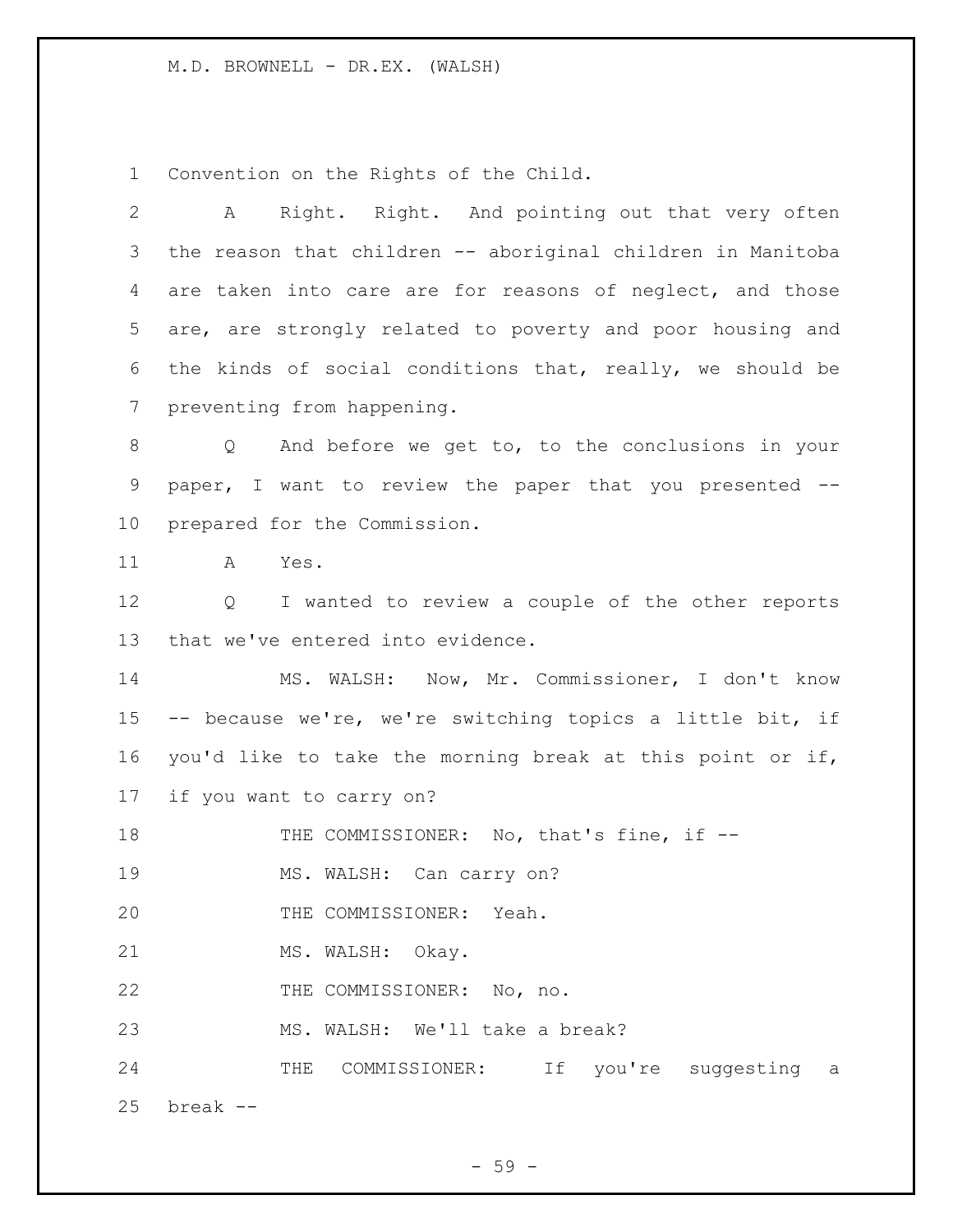1 MS. WALSH: Yes. 2 THE COMMISSIONER: -- you know best when it suits. MS. WALSH: I think probably this would be a good time, then. THE COMMISSIONER: All right. We'll take a 15- minute break now, then. 8 MS. WALSH: Thank you. (BRIEF RECESS) BY MS. WALSH: Q Now, Dr. Brownell, as I said, before we come to the, the recommendations in the paper that you presented for the Commission, I wanted to take a few minutes to go through some of the recent evaluations that you've done of Manitoba children. Looking first at the document that we've marked as Exhibit 142, entitled, How are Manitoba's Children Doing? A Yes. Q Now, what -- who commissioned this report and tell us a little bit about how it came about. A Okay. Just a little more background about the Manitoba Centre for Health Policy, then. We get probably close to half of our funding from the Manitoba government,

 $- 60 -$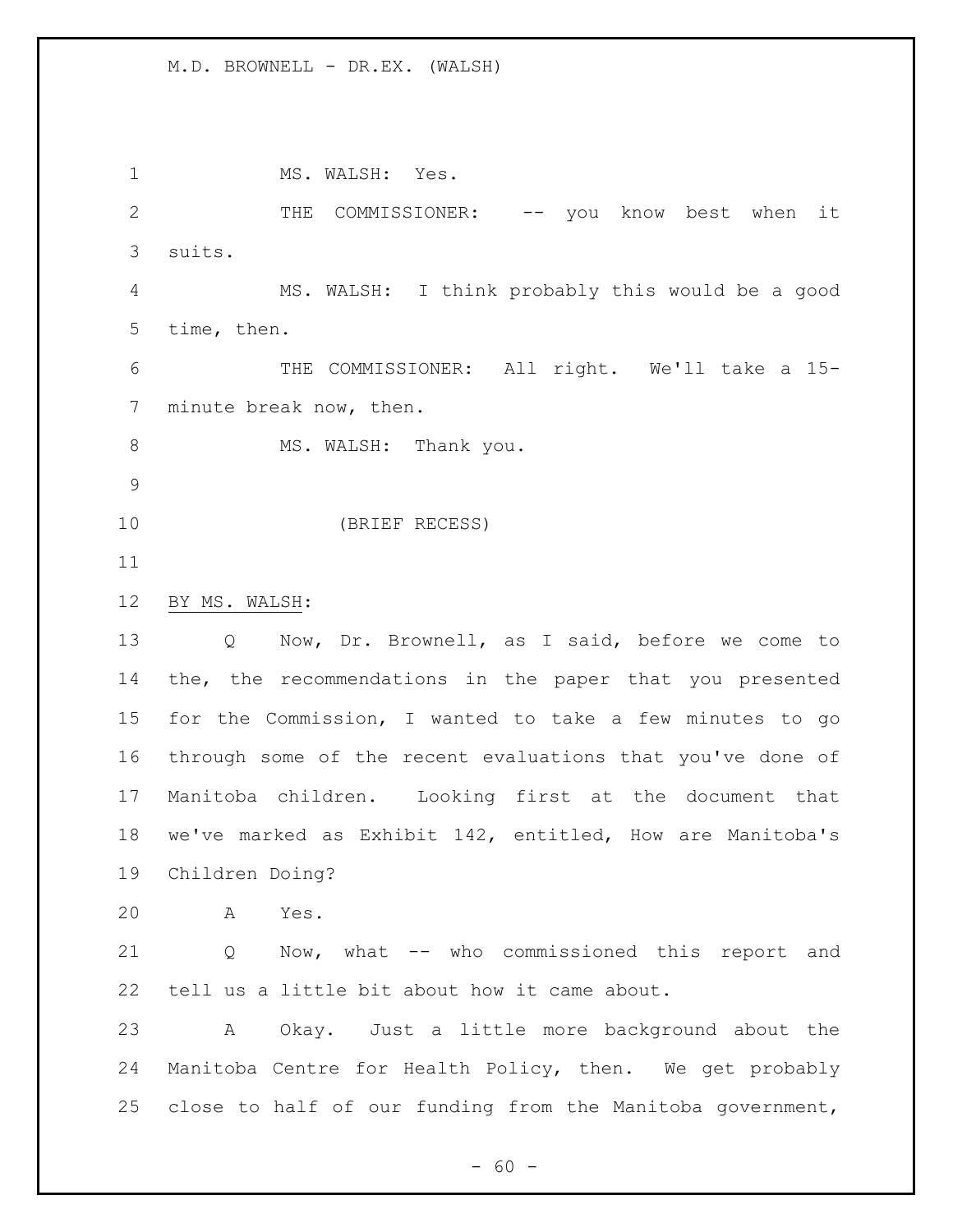and just over half of our funding from independent grants. So in return for the funding from the Manitoba government, we do five major projects a year. Those are large reports, usually take about two years to complete. And for the last several years, one of those, one of those five, every year, is identified through the Healthy Child Committee of Cabinet. So they decide as a group sort of a general topic, and then we work on the specifics of the project.

 Q So is, is this paper -- How are Manitoba's children doing, is this one of the reports that was commissioned by the Healthy Child Committee of Cabinet?

 A It is. It is, and it was commissioned to, to kind of be a companion report to the five-year Healthy Child Manitoba report, so every five years Healthy Child Manitoba is legislated to, to produce a report on the status of Manitoba's children, and it made sense for us to, to look at the pieces that we could with our data repository for that report.

 Q So if we turn to page 269 of the report, that takes us right to the summary and recommendations.

21 A And my copy ends at 99 in the binder.

 Q Oh. That's not good, but it's on the screen in front of you.

A Okay, good.

Q And --

 $- 61 -$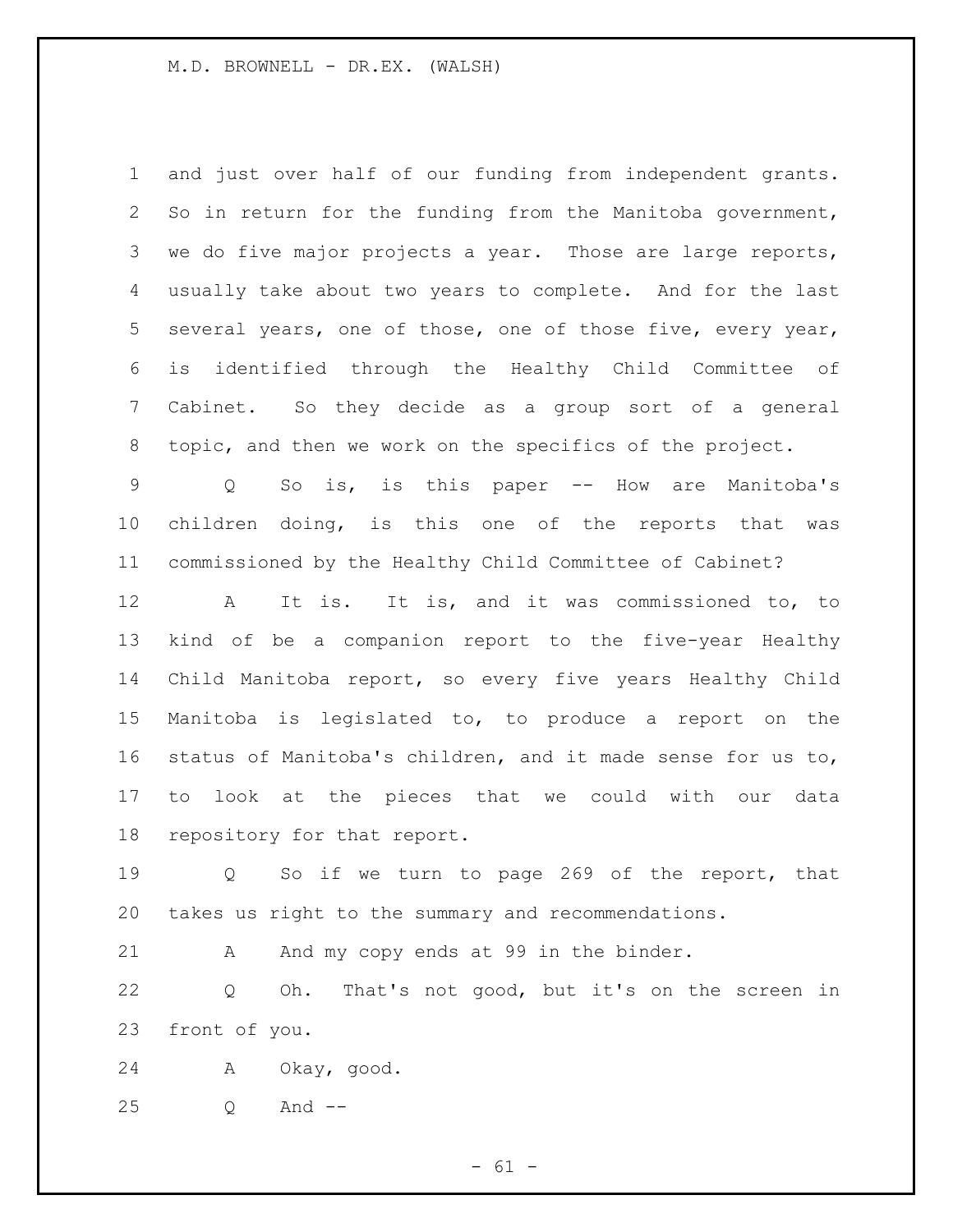1 A And I've got the, the executive summary up, too, so ... Q Okay. So the very first paragraph, you indicate that: "There is a wealth of information in this report on indicators of child health and well-being of use to planners and decision-makers at 10 the regional and provincial levels **11** [and that your] hope is that the information in this report will provide a useful tool in the effort to improve the health and well-being of Manitoba children." A Yes. Q Who worked on this report? A We had a team of scientists working on this report and -- do you want me to name all of them or -- Q Where did they come from? Were they all -- A Oh. Q -- from the Centre for Health Policy? A They're all associated with the Manitoba Centre for Health Policy. Rob Santos, who's, who's here, is an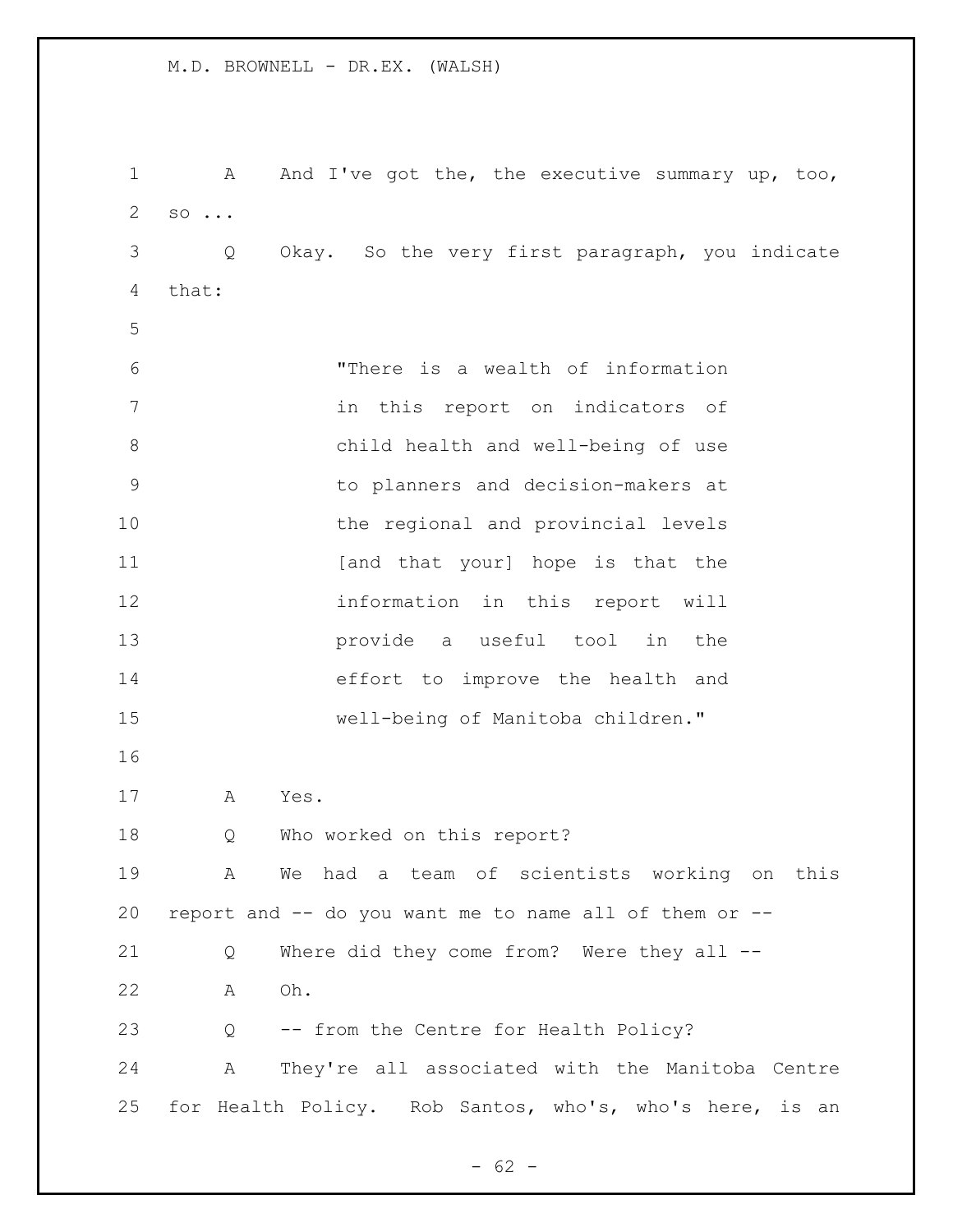associate scientist, I think, of the Manitoba Centre for Health Policy; I think that's the title we have. But he also is -- works at Healthy Child Manitoba as well. Q And we're going to hear from him -- A Yes. Q -- tomorrow. A Um-hum. Q And then you go on -- MS. WALSH: I'm at page 269, Mr. Commissioner. THE COMMISSIONER: Well, this is Exhibit 142. 11 MS. WALSH: Yes. 12 THE COMMISSIONER: Well, the pages are all in -- they're in the nineties. Some -- they don't go beyond page 105, what I've got. MS. WALSH: Oh, dear. Madam Clerk, have you got an exhibit that goes beyond that? 17 THE COMMISSIONER: Well, maybe, maybe I can listen, and read it afterwards. MS. WALSH: Well, we'll have to make sure that, that the full document is entered into evidence, so we'll do that this afternoon. THE COMMISSIONER: Yeah, the, the table of contents certainly shows Chapter 7 at page 269. MS. WALSH: Yes, it does exist. 25 THE COMMISSIONER: But what I've got only goes up

- 63 -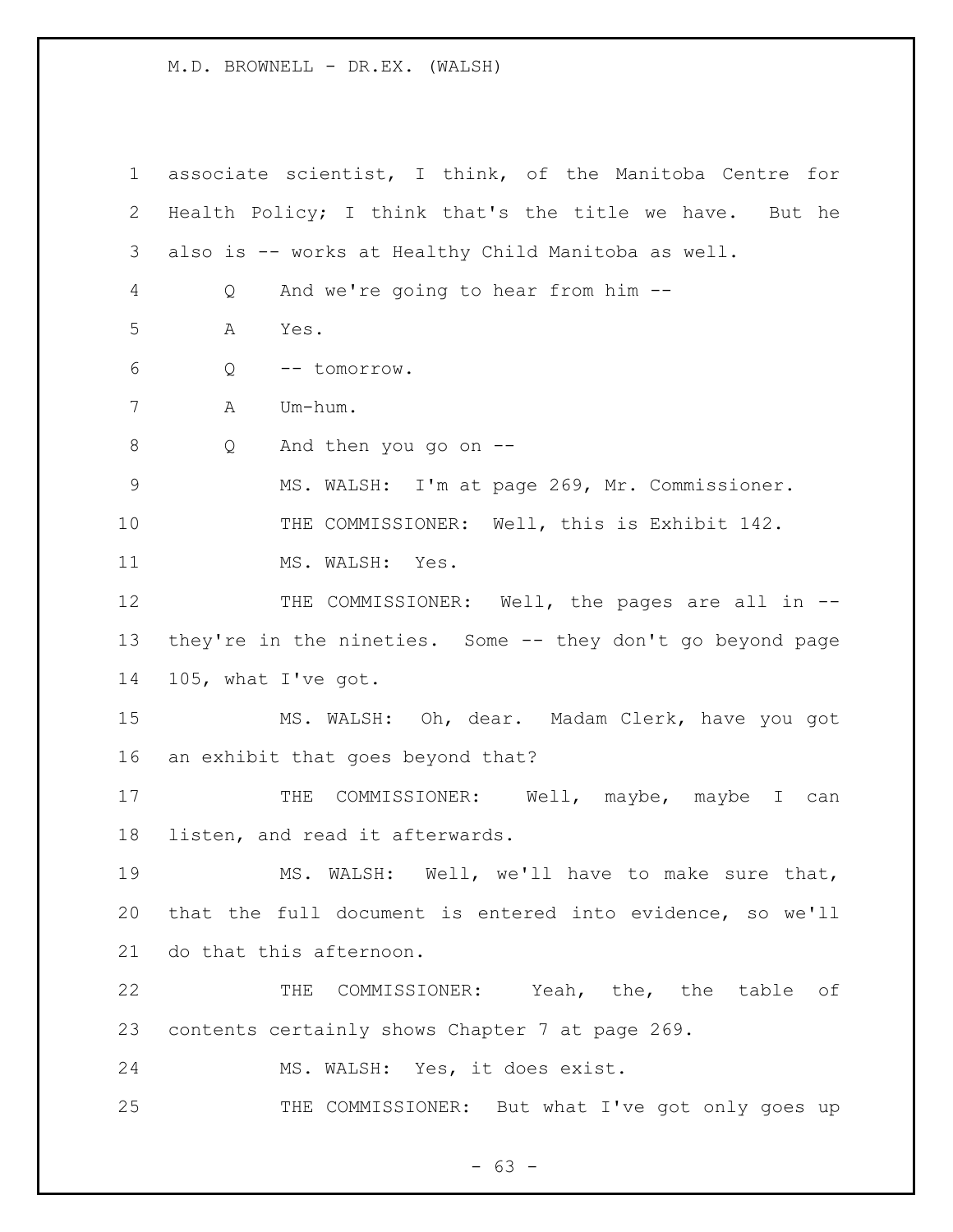to 102.

| 2           | THE WITNESS: Me, too.                                    |
|-------------|----------------------------------------------------------|
| 3           | MS. WALSH: Okay.                                         |
| 4           | THE COMMISSIONER: Same as you.                           |
| 5           | THE WITNESS: Yeah.                                       |
| 6           | MS. WALSH: Well, we'll talk to the, the staff            |
| 7           | and make sure that we get the full document entered into |
| 8           | evidence.                                                |
| $\mathsf 9$ | THE COMMISSIONER: In, in the meantime we have it         |
| 10          | on the screen.                                           |
| 11          | MS. WALSH: Yes.                                          |
| 12          | THE COMMISSIONER: So that should be satisfactory         |
| 13          | for now.                                                 |
| 14          | MS. WALSH: Okay, good. Thank you.                        |
| 15          | THE COMMISSIONER: I'll, I'll follow --                   |
| 16          | THE WITNESS: I thought maybe that was a message          |
| 17          | that I was writing too much.                             |
| 18          | MS. WALSH: No.                                           |
| 19          |                                                          |
| 20          | BY MS. WALSH:                                            |
| 21          | And then you go on to say:<br>Q                          |
| 22          |                                                          |
| 23          | "While it is difficult<br>to                             |
| 24          | summarize the information in the                         |
| 25          | report, a consistent and pervasive                       |

- 64 -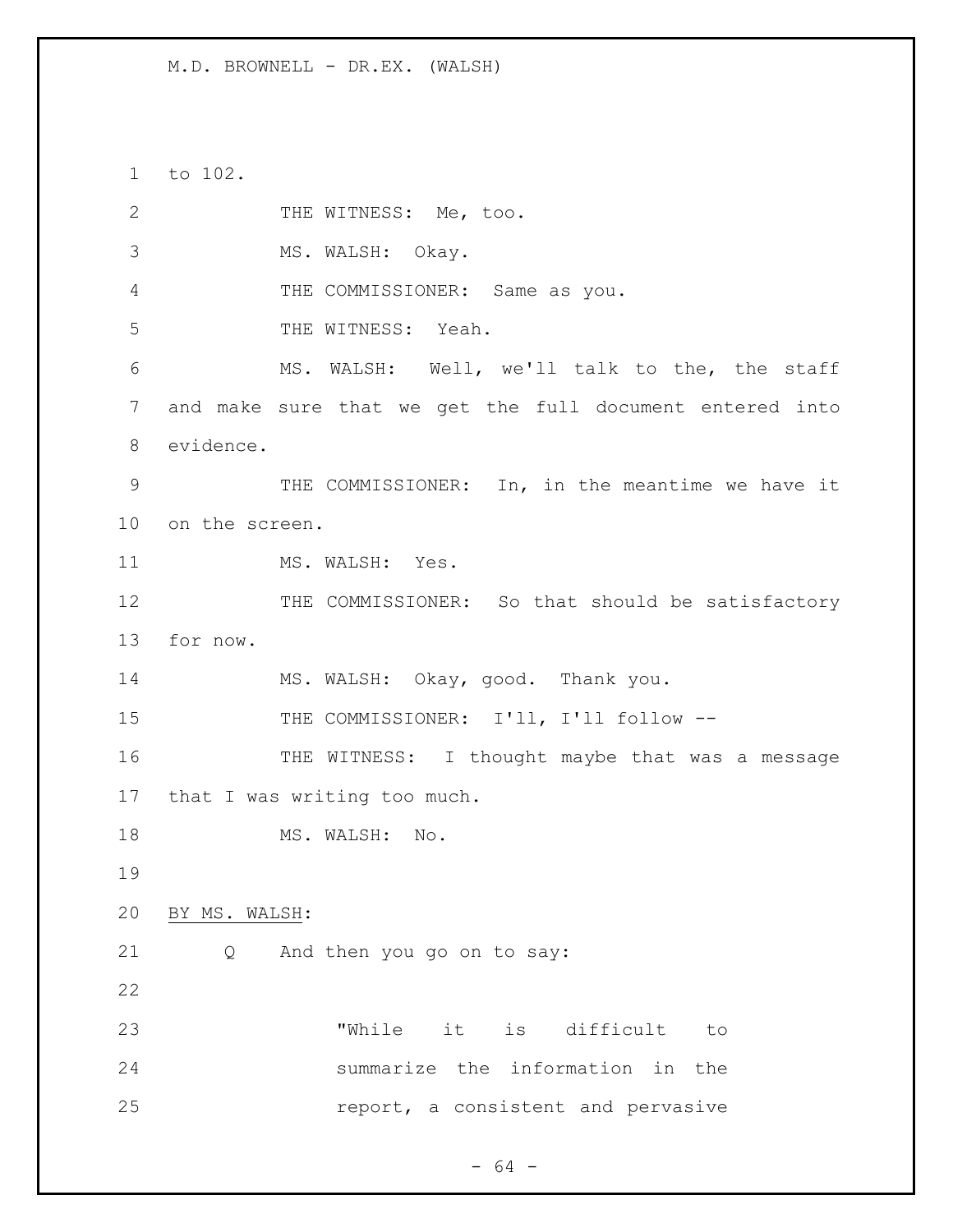1 theme running through many indicators is the inequity" -- A Yes. Q "... of health and well-being associated with socioeconomic 8 status--simply put, area-level income is strongly related to 10 multiple child outcomes, with lower incomes associated with poorer outcomes in physical and 13 mental health, safety and 14 security, successful learning, and social engagement and 16 responsibility." A Yes. And I would point out that this isn't the first report where we've said the exact same thing. Well, maybe not the exact same thing, but the, the importance of the income inequality and the socioeconomic inequality. Q So the findings in this report are consistent with the findings made by you in other reports -- A Many other reports. Q -- that you've done?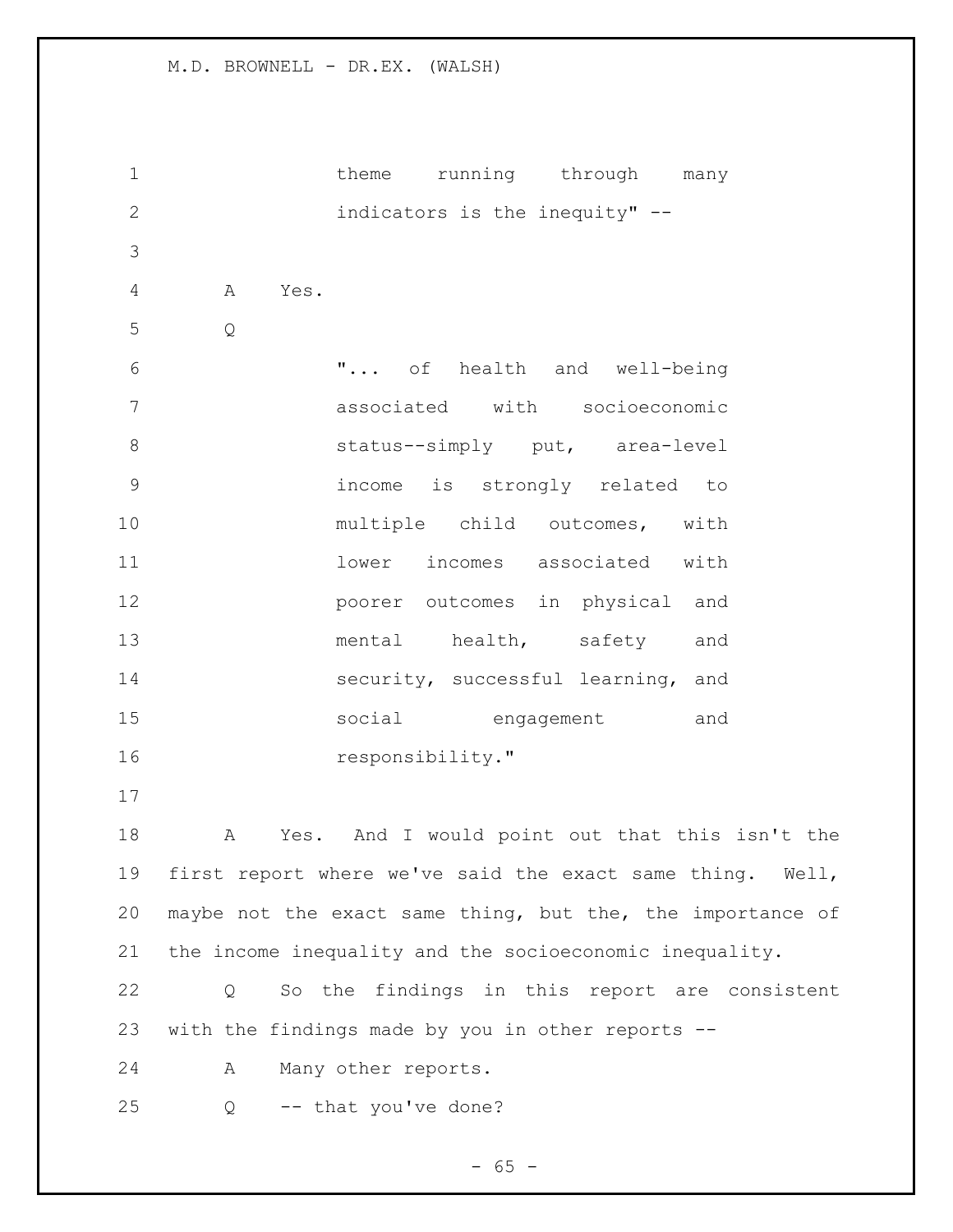A Yes.

Q And by others.

 A Yeah. Definitely. Um-hum. And I think further on, although I don't have it here, we say with an exclamation mark this is not new news. This is not new information. It's, it's known.

7 Q And why are you stressing that?

 A Because I think sometimes we start to feel, as academics, like we're broken records. We keep saying over and over again we have to pay attention to socioeconomic inequalities, we have to pay attention to socioeconomic inequalities. We say it again and again, and yet somehow it doesn't get translated into, into policy.

 Q Okay. And so then -- and still dealing with the summary of findings, if we can scroll down a bit, you cover physical health, emotional health, and then towards the 17 bottom of the page, safety and security.

A Yes.

Q And there you say that:

 "Nearly all the measures of safety and security showed high degrees of inequity" --

A Um-hum.

 $- 66 -$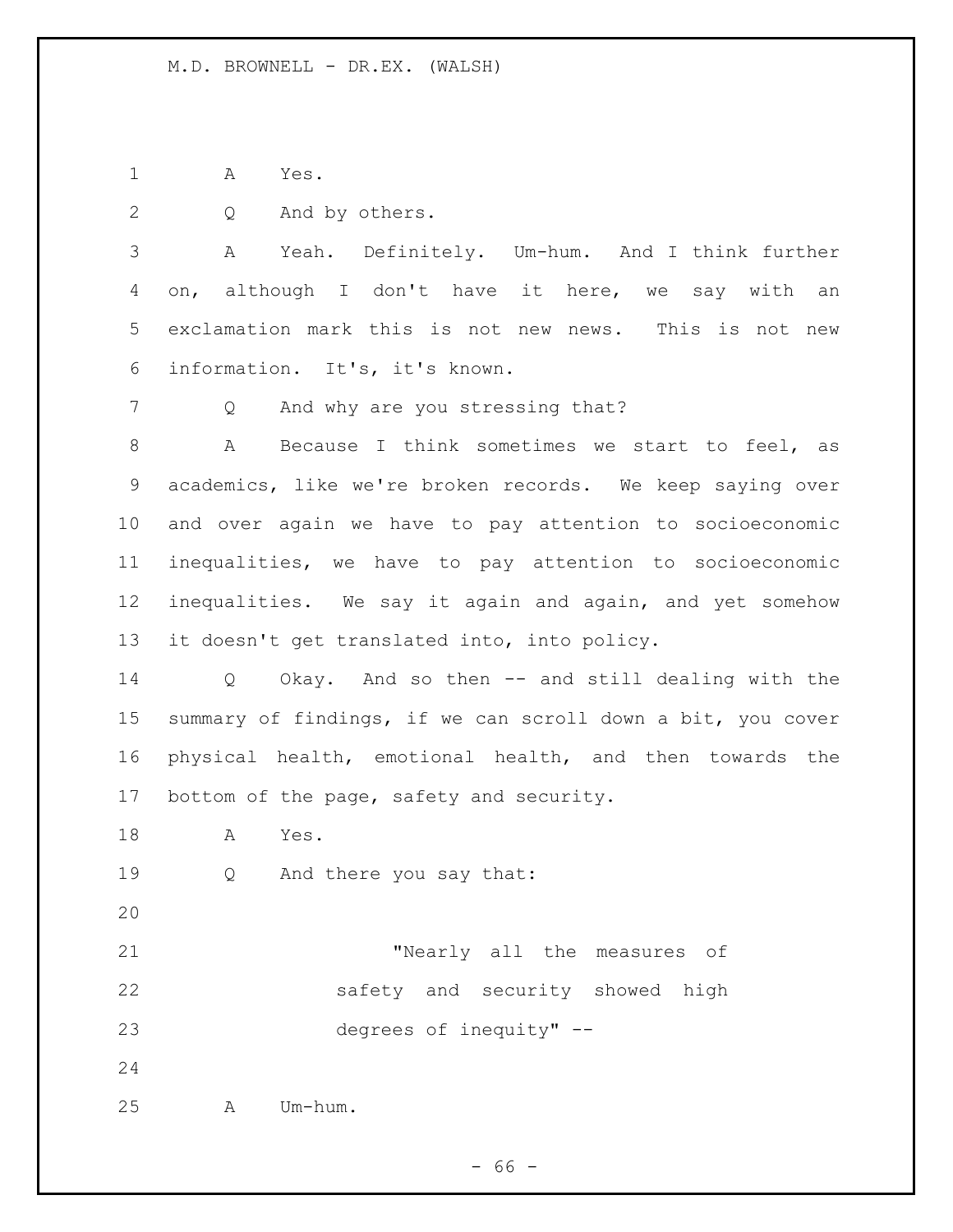Q "... confirming the need for targeted strategies within universal programs aimed at injury prevention. There is a high degree of inequity in children in care, and this inequity increased 8 over the study period in rural areas." 11 Then you also comment that: "Although not examined in this **report**, there is a disproportionate representation of 16 Aboriginal children in care ... 17 [and that] the large number of children in care in Manitoba ... **19 raises** questions about the sustainability of providing high quality foster care in some communities ... and underscores 23 the importance of ensuring effective prevention and support services are available to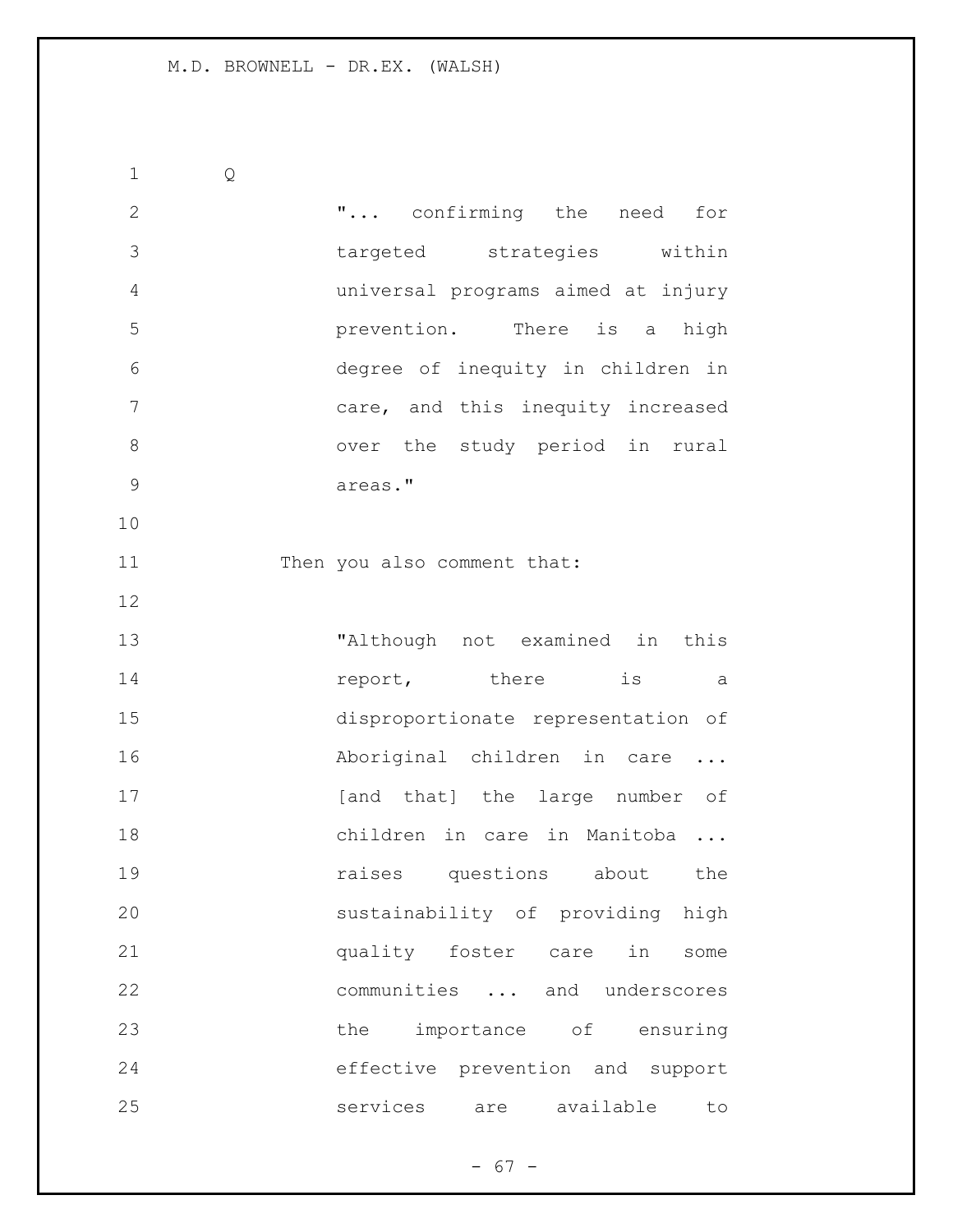families." A Right, um-hum. Q And this is, this is what you found in, in the study that you did in 2010 on academic and -- A Yes. Q -- social outcomes. A Yeah. Um-hum. Q And other studies. A Um-hum. Q Now if we go to the next page, 270, you have recommendations, and you talk about short and long-term strategies to address health inequities. So if you can just summarize what the recommendations there deal with? A Yeah, you know, again, I think we're, we're 16 talking about the same story, that there are these health inequities, that we find them when -- whether we look at diabetes, whether we look at chronic health conditions, whether we look at kids, whether we look at adults in middle age, whether we look at the elderly, you do find these, these inequities. And so there are strategies available that can be used. There was a report a few years ago put out by the World Health Organization led by Sir Michael Marmot, and he talked about an approach called proportionate universality,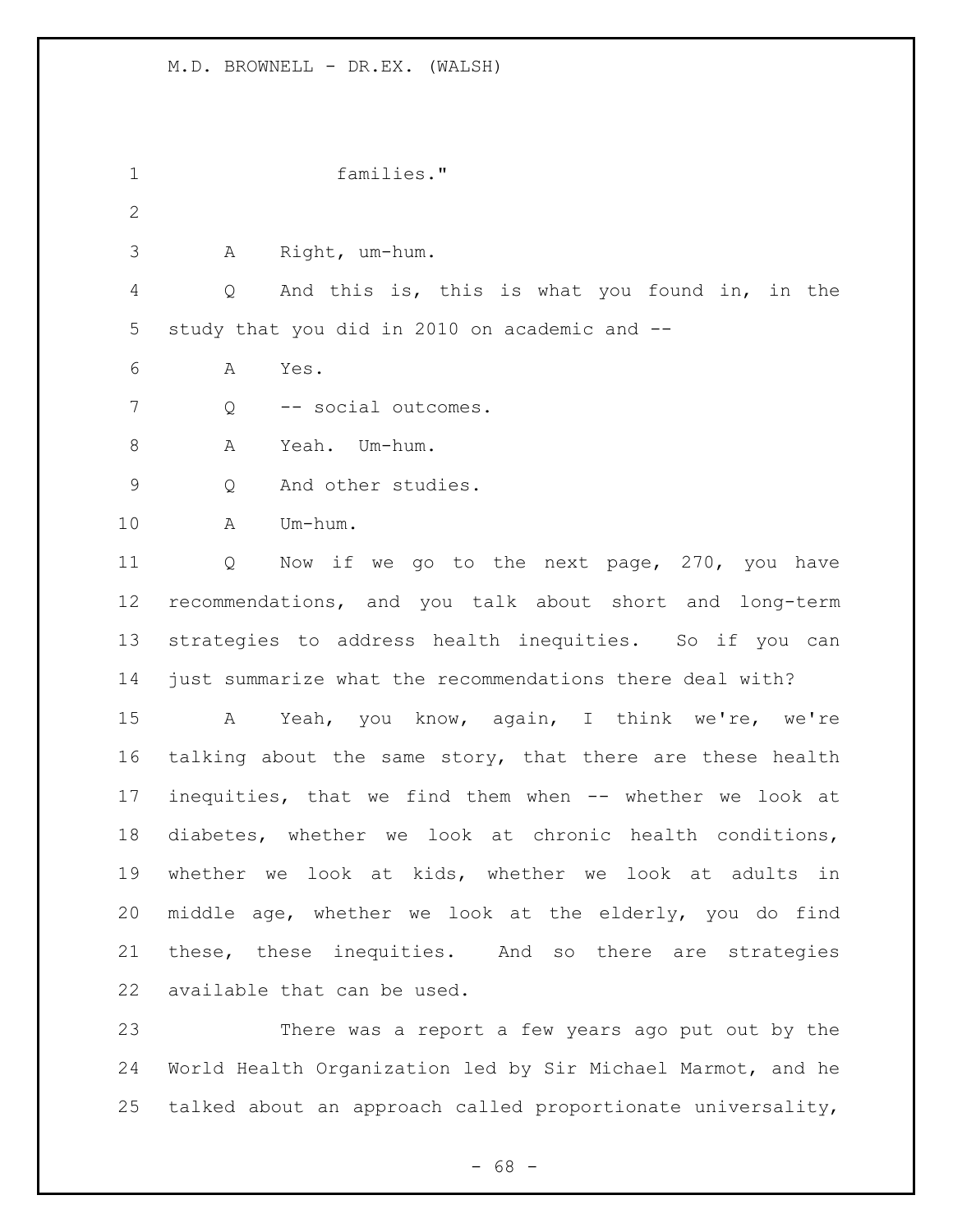I think --

Q What is that?

 A -- or universalism. And that -- he's saying it is important to have universal programs, he's, he's stating that, but also that they're going to have to be geared proportionately to those who need them most. So it's almost like targeting within a universal program. So you provide services universally to whoever needs them, but you recognize that those at the greatest risk are going to need some targeted intensive supports. 11 Q Then on the next page you say ... MS. WALSH: If we could go to the next page, please? BY MS. WALSH: Q "Programs that Address Health Behaviours and the Broader Living Conditions that Contribute to Poor 20 Health." And you say in the last sentence of that paragraph, that: "Programs must ... address the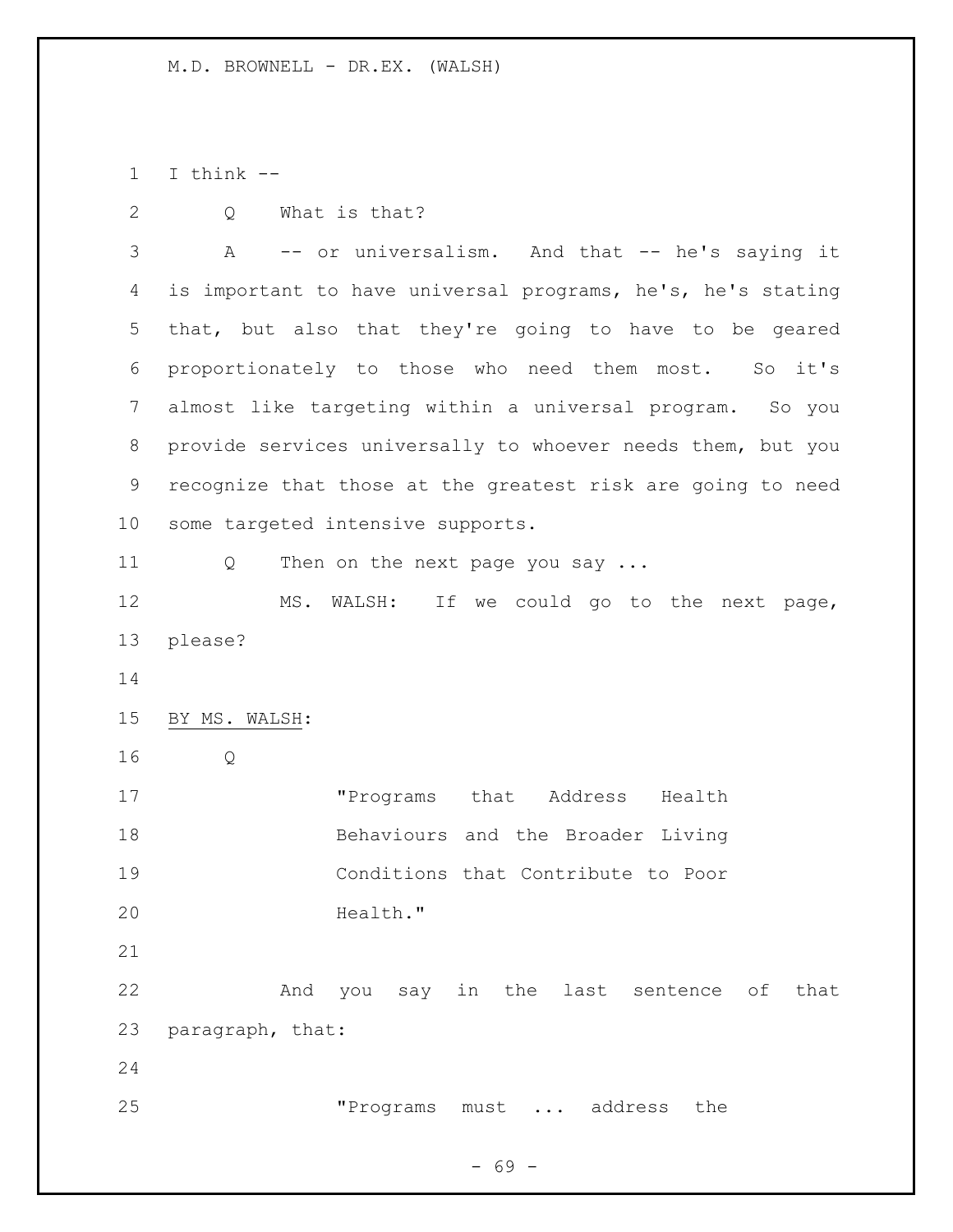broader living conditions and social circumstances that contribute to poor health, such as unemployment, poor housing, food insecurity, and parental mental health."

 A Yeah, I think there we were really trying to make the point. I mean, very often people say, well, if you just eat better, and if you just exercise, and if you just take care of yourself, you'll be healthy. But that's not true if you're living in poor housing and you have poor social conditions. So although it's very important to have very health behaviours, you need to look at the broader social context and, and improve some of the social factors that are contributing to poor health.

 Q And these recommendations that are set out in the paper, How are Manitoba's children doing, they're aimed at?

A Policy makers.

Q Okay.

 A In Health, in the Healthy Child Committee of Cabinet.

Q In child welfare?

A Yeah.

Q In education?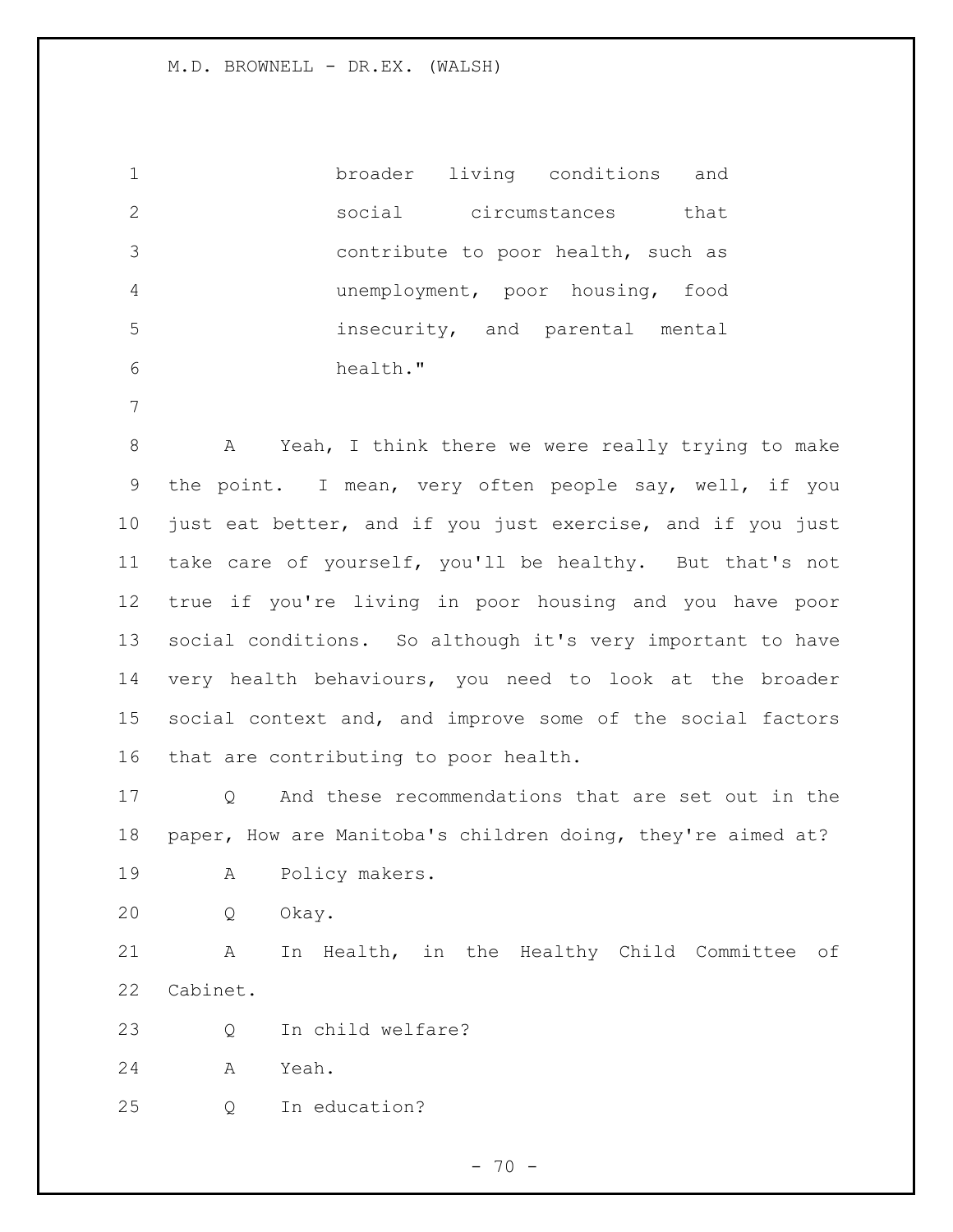A Well, they're part of the Healthy Child Committee of Cabinet, yeah, education, welfare, justice, um-hum. Q All aimed at -- A Aboriginal affairs. Q -- at -- with the goal of, of improving outcomes for children in Manitoba. A Yes, definitely. Q Scrolling down, you talk about integrated service delivery for children and youth. What are you talking about there? A Well, there is some evidence -- and I, and I think you probably heard -- MS. WALSH: We could scroll down, please. BY MS. WALSH: Q Sorry to interrupt you. I just wanted -- A That's okay. 18 Q Since nobody has the hard copy except for me ... A There, there is evidence that rather than having to go from one place to another for your services and supports, that if, if services can be integrated, sort of a seamless service delivery, it's much more effective. I say here the one-stop shop. So very often families living with challenges, they're dealing with more than one service agency and -- whether it's income assistance, whether it's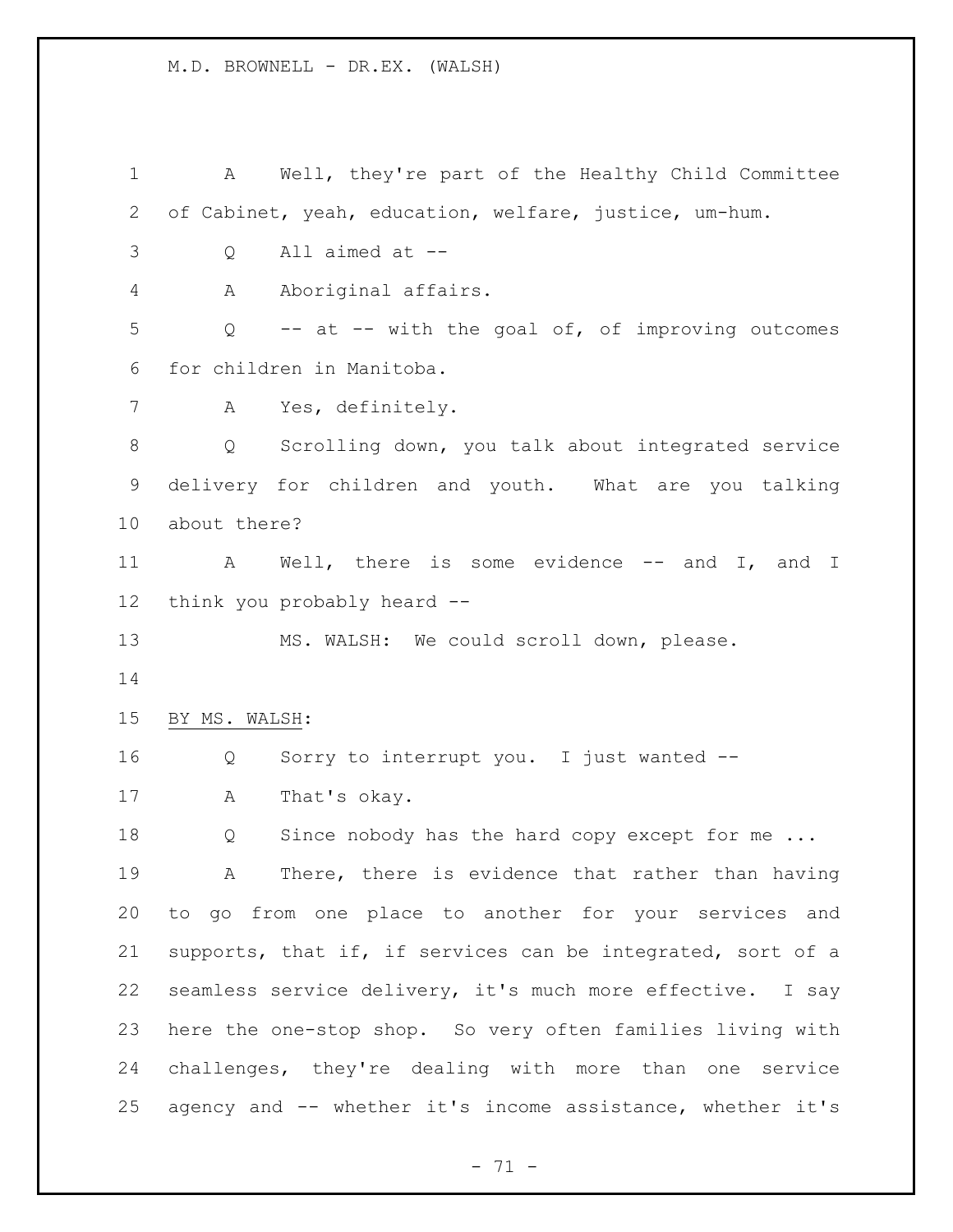Child and Family Services -- to have those all coordinated so that they're not running around trying to get all their services, can be, can be a great advantage.

 And I have to say just as an anecdote, I recently did a poverty simulation by United Way where you're, you're given a role to play and you have a certain amount of time to collect all the, all the things you need, the, the food, the housing, to, to make your budget work, and most of us who were part of that ended up neglecting our children trying to just get our needs met by getting the food we needed, by, by ensuring we had appropriate housing, and there just wasn't enough time to properly take care of our children. So part of that, you know, that hub model, that one-stop shop is so that everything can be together so it makes it easier for those families facing those challenges.

 Q And included in that you talk about other programs, regulated child care, parenting classes, that sort of thing, as well?

A Yes.

 Q And that it does not need to be limited to families with young children, that teenagers need services, and, and recreational facilities.

A Absolutely, absolutely, yeah.

Q Okay. And at the end you say: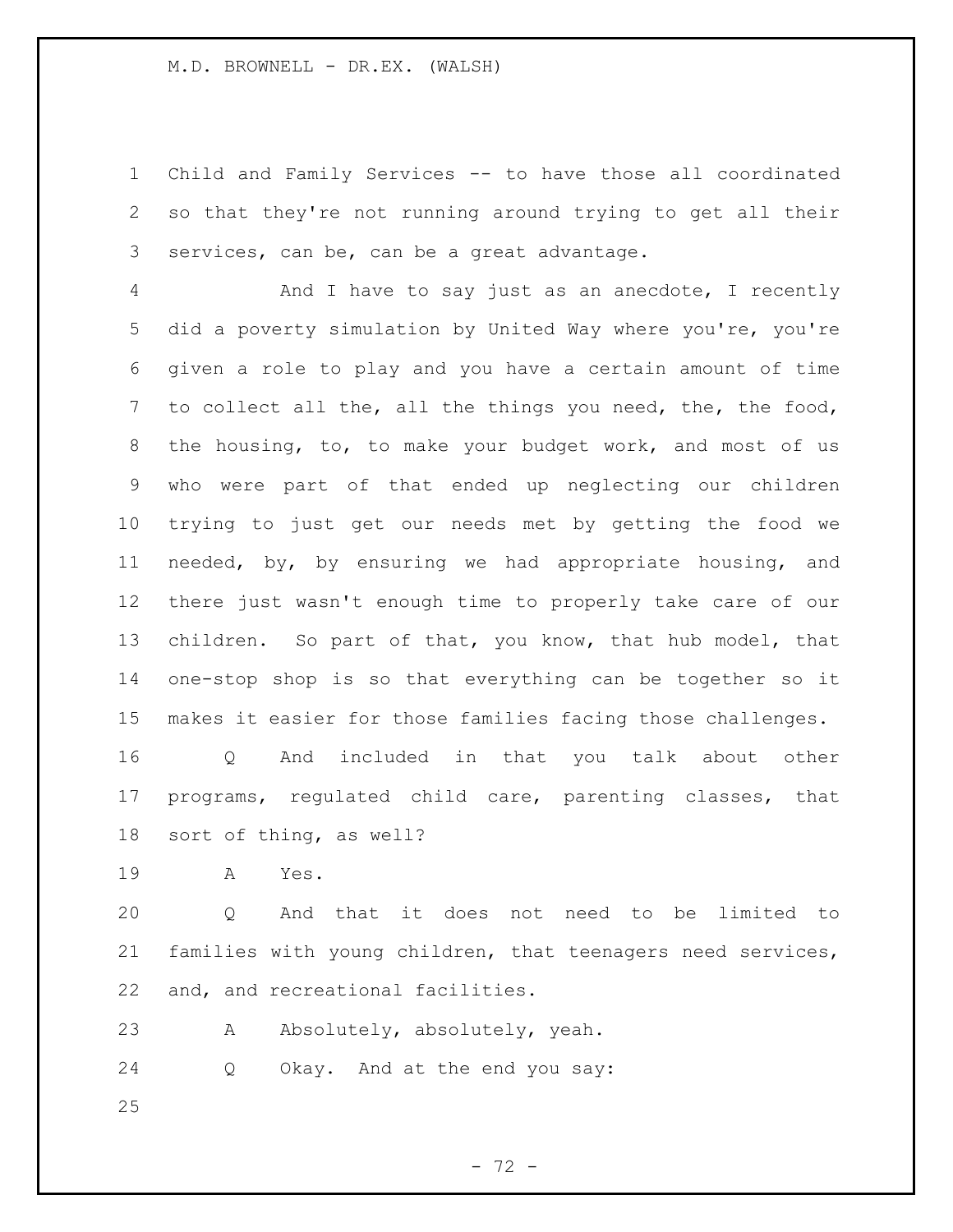"Integrating these services would help to ensure that children and families facing challenges do not fall through the cracks and instead receive the services and supports they require."

8 A Yes. Yeah, because, you know, very often these families are the, the ones who are using multiple services and, and sometimes they may not know about certain supports that are available to them.

12 Q If we turn to the next page, you talk about addressing the needs of aboriginal children. If you could discuss that, please.

 A Yeah, and we, we say right, right there in the, the recommendations that we didn't look specifically at aboriginal children. Because of the way our data is set up and, and the permissions -- the level of permissions that we need to go through, it just wasn't feasible to look at for this study. But there is plenty of research to show that aboriginal children are at a disadvantage, partly because of the, the cultural devaluation, because of the poverty, because of the legacy of the residential schools. But we know the outcomes are poor. The mortality rates -- the infant mortality rates for, for kids, aboriginal kids,

- 73 -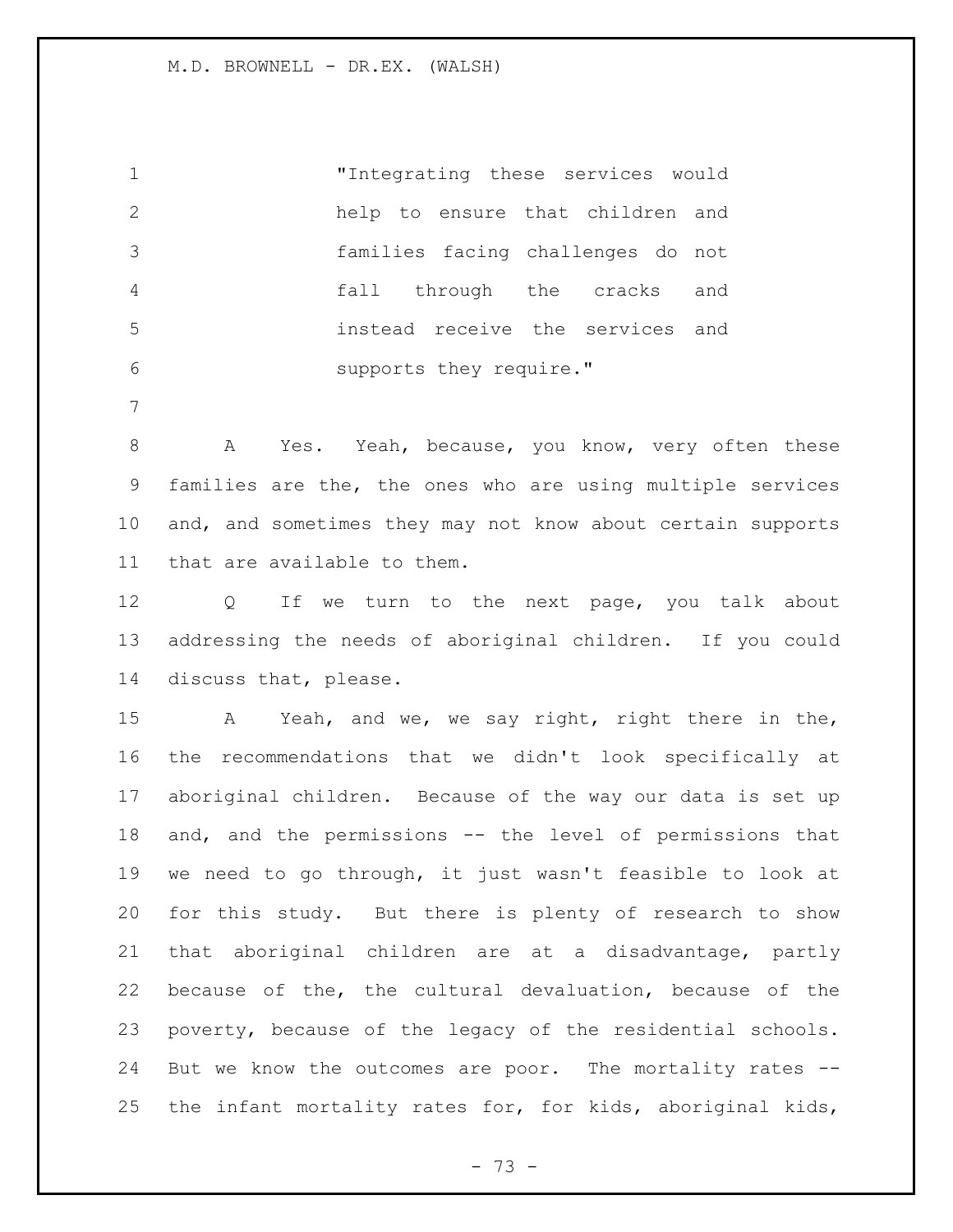are much higher. Mortality rates, even once they're beyond infancy, health problems, academic outcomes, there's plenty of research to suggest that aboriginal children are at a particular risk because of some of the social factors that we've, we've discussed.

 Q Anything else from this report that you wanted to highlight?

 A I think a couple things. We were looking at some academic trajectories and I -- you know, I don't want to go into a lot of detail but very often we know that if a child enters school already behind, they're going to fall further 12 behind and often stay behind, and so that, you know, really puts the emphasis on, on, on putting interventions even before kids get to school.

 But one of the things we learned in this report was that those trajectories aren't written in stone and, and some kids will change. So they might enter school already behind, but by grade three they're doing fine, which is a good news story and says interventions can work.

 And I think the other point I'd like to make from this, this study, you know, we did some very complex modelling -- which I, I won't bore you with the details -- but what we found was there are a number of factors that contribute to success in school. You know, even as far as breastfeeding. Lots of different things. But most of

- 74 -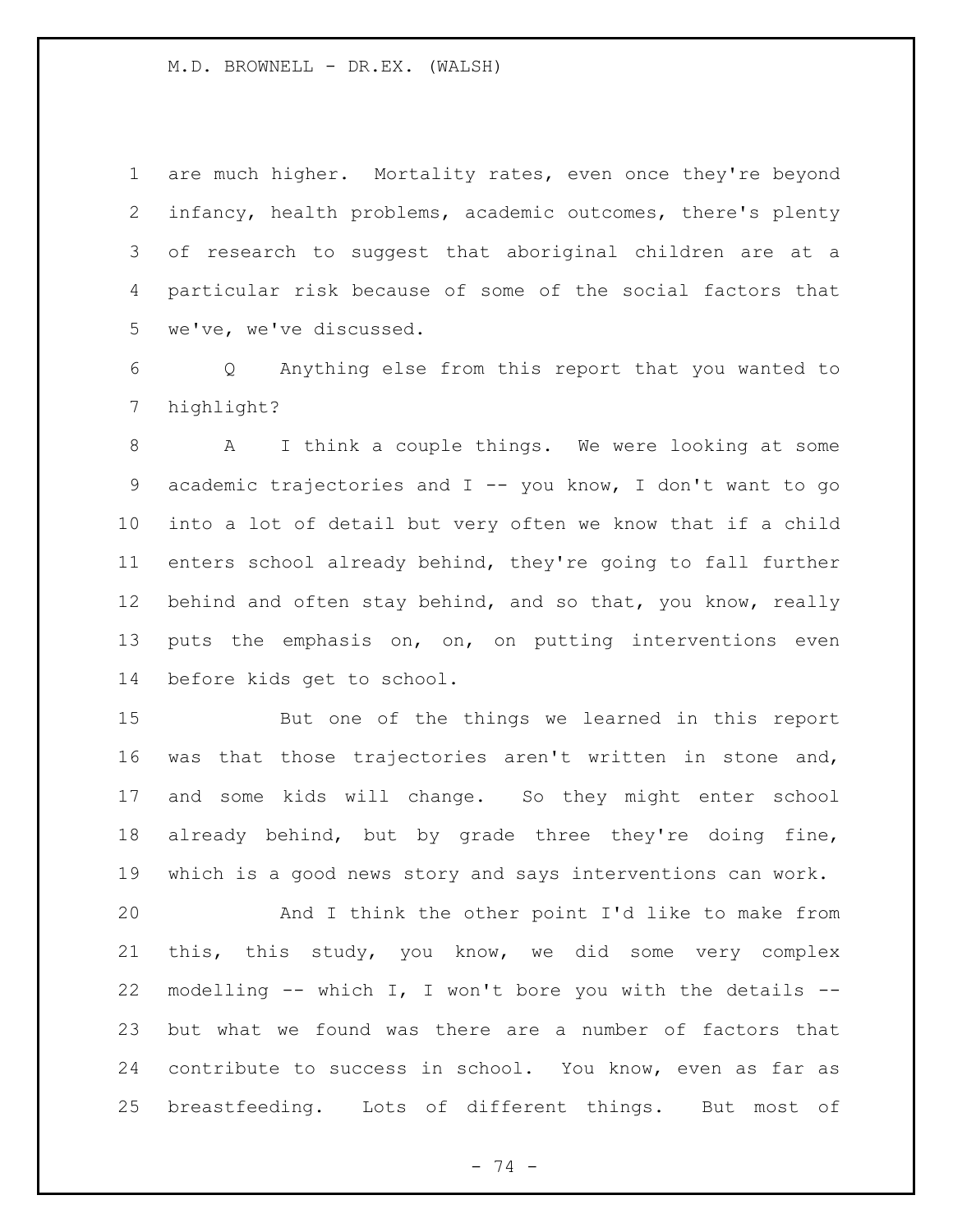those are swamped by socioeconomic status. Socioeconomic status is the big story and, you know, you can do things to try and increase breastfeeding, you can do things to try and reduce smoking during pregnancy, all sorts of components you can look at are going to make -- have an impact on how kids do at school, but they're not going to have anywhere near the impact if we can change socioeconomic status, if we can reduce inequities and, and lift kids out of poverty. 10 0 And is that news? 11 A No. No, it's not news. Q And you're going to talk about some of the recommendations to address that -- A Um-hum. Q -- when we come back to your paper. Let's look at Exhibit 144. It's the next report. MS. WALSH: Hopefully, Mr. Commissioner, you have the entire report in this instance, and you, too, Dr. Brownell. 20 THE COMMISSIONER: Well, what I have here -- MS. WALSH: It's a small, it's a small report, so it looks like you might have the whole thing. 23 THE COMMISSIONER: I have 126 pages. 24 THE WITNESS: I think that's it. MS. WALSH: Okay.

 $- 75 -$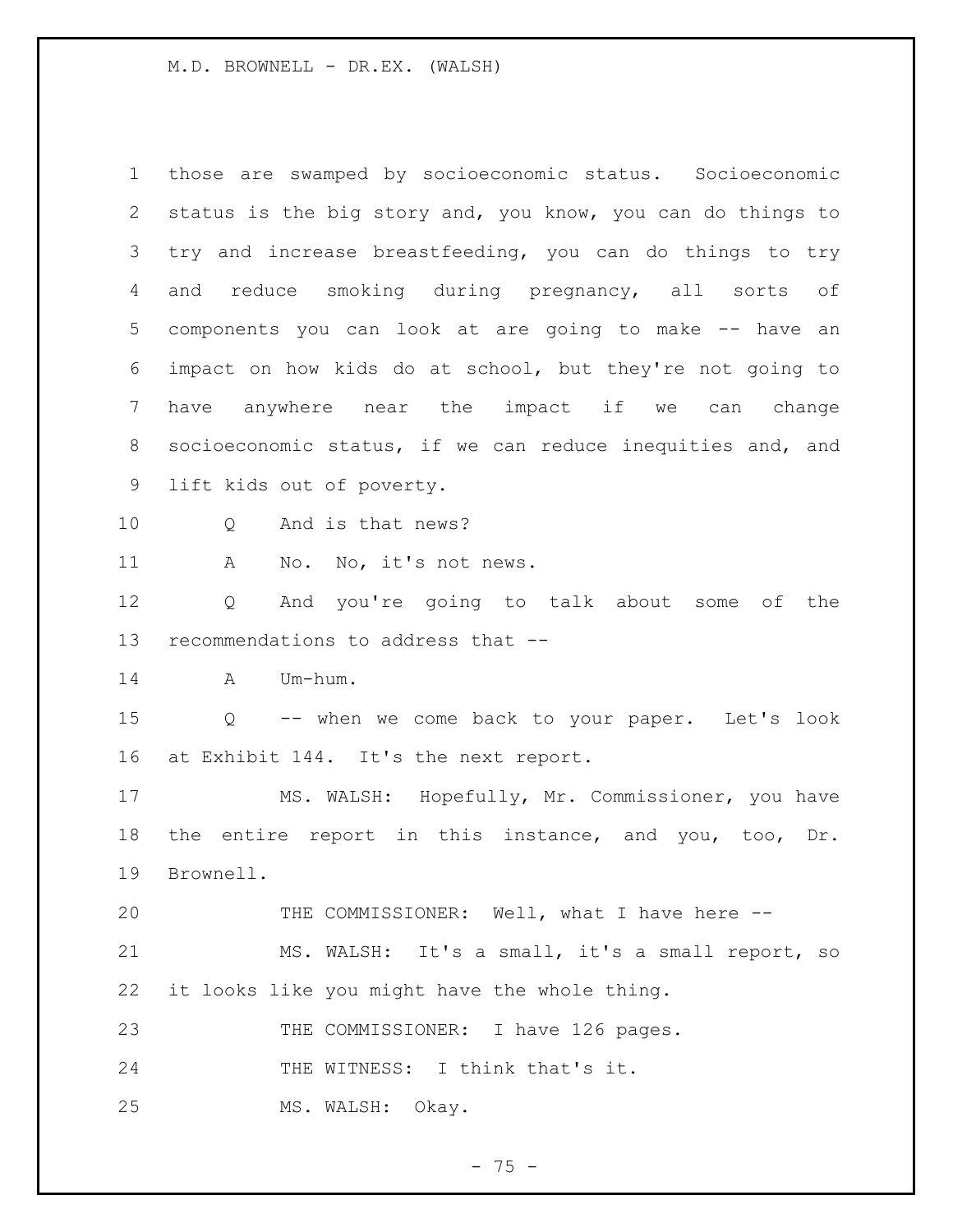1 THE WITNESS: Yeah.

MS. WALSH: Good.

BY MS. WALSH:

 Q So tell us what this report was about. What is the EDI and what was studied?

 A Okay, the EDI is the early development instrument, and it's a population measure, a population level measure of basically how kids are doing when they enter school. So it's not a measure of how they're doing in school, it's kind of a measure of what happened before they got to school. And it measures developmental health along five domains: physical health, emotional health, social development, cognitive and language, and then general knowledge and communication. So it's not just looking at their cognitive skills, but really a broad range of, of development.

 It's a measure that the kindergarten teacher fills out on the child, usually around February or March of the school year, and it's not, as I say, so they can say, Well, gee, how well have we taught this kid from the time they entered school, but they do it at that time so the teacher knows the child well enough so that he or she can assess them on -- it's over a hundred items. And so that's what the EDI is.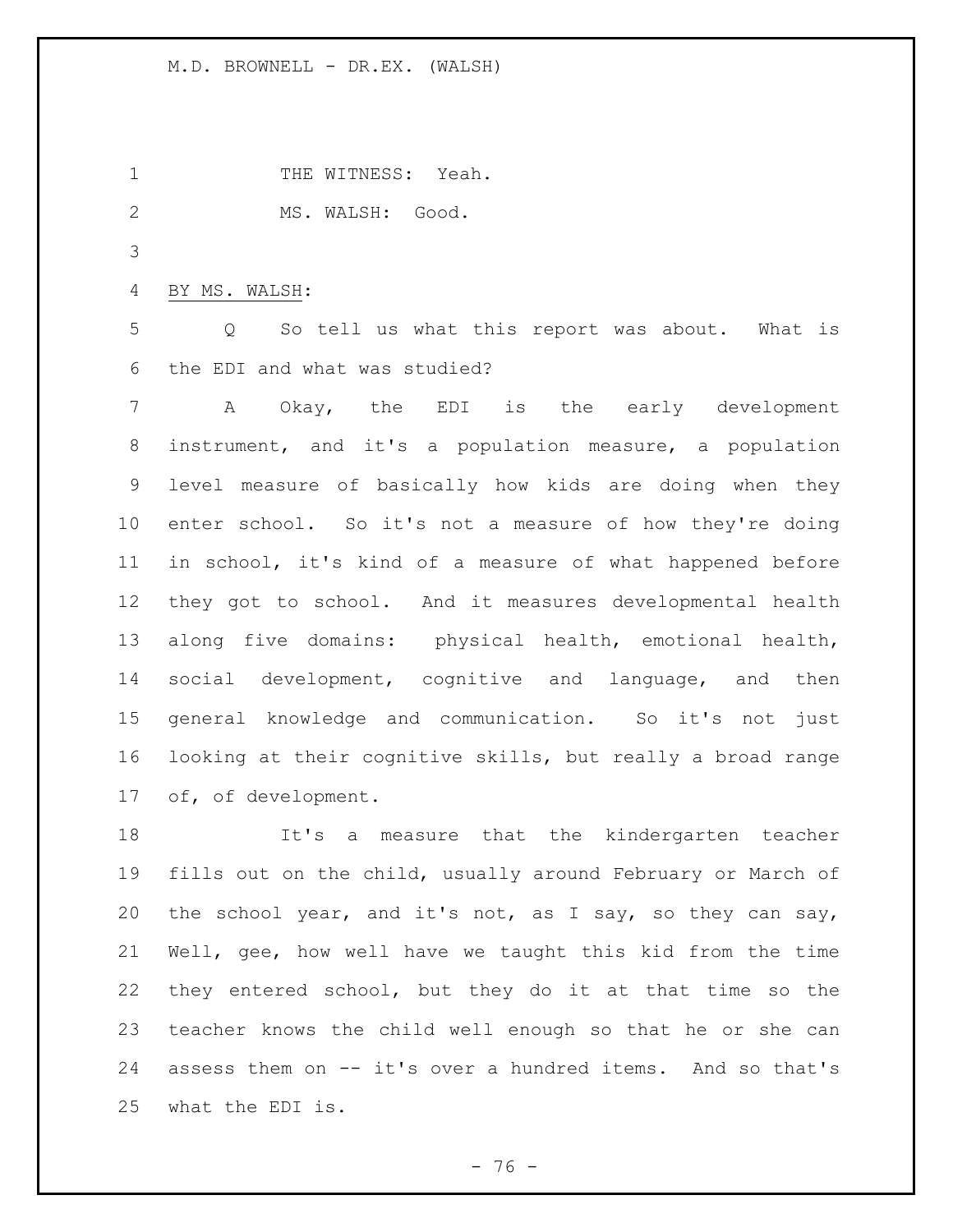It actually is administered every two years in Manitoba, province-wide, in the public schools and now in some of the, the First Nations schools as well, I believe. And I, I can see Jan Sanderson and Rob Santos sitting back there, and they know far more about this than me. But it also is administered in many places in Canada. B.C. does it, Alberta does it, Saskatchewan. Many provinces use the EDI as the population measure of how, how we're doing with kids in the early, early years. So that's what it is. In this study that was actually led by Dr. Rob Santos, we looked -- we were really looking at three basic things. We were looking at, you know, how does the EDI vary across a geographic region; we were looking at whether -- what factors influence how a kid does when he or she 16 enters school; and we were looking at my -- the three risk factors that I talked about earlier, the -- what happens to kids who have a mom who's a teen when she's first giving birth, families who are involved in Child and Family Services, and families living in deep poverty measured by income assistance.

 So in this study we just took it much earlier. Rather than measuring in high school, we measured those characteristics, the impact on kids entering school. So that's what the study was about.

- 77 -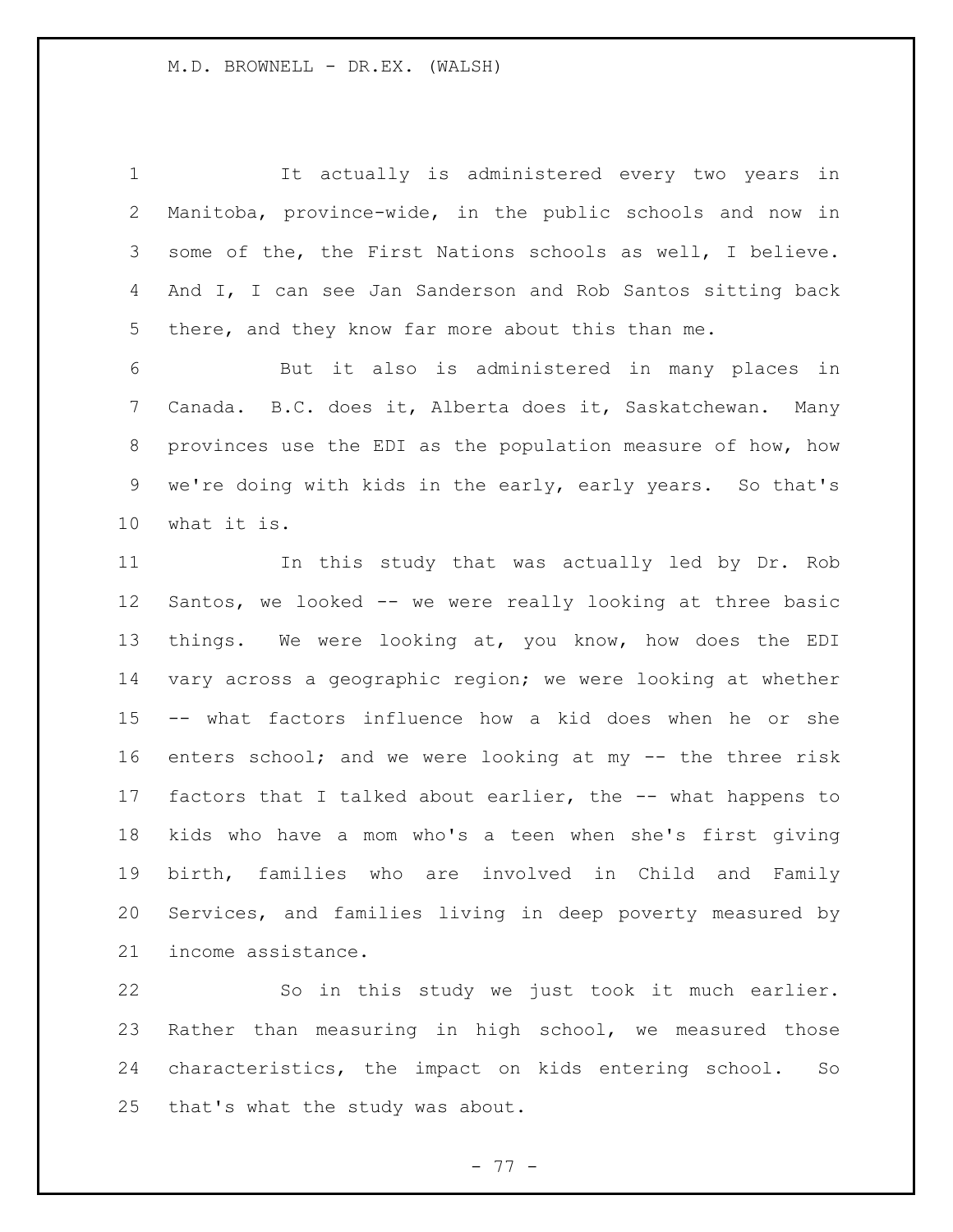Q Okay, thank you. The study was published at the end of just this past year. A The beginning, May. Q Oh, in May, okay. A May, May -- yeah, about a year ago. Q 2012. A Yeah. Q Okay. And those research questions that you identified, those are found near the beginning at Roman numeral 15 of the report. So I think you've got -- there you go. There are the three research questions: "Socioeconomic adversity and children's vulnerability at age five: How does the prevalence of children's EDI outcomes at age five differ by the [socioeconomic **Status** Status of their communities?" A Um-hum. Q And when you say communities, what are you referring to? A Well, we do things by geography, and even when we're looking at socioeconomic status, we don't have in our data an individual level measure of socioeconomic status so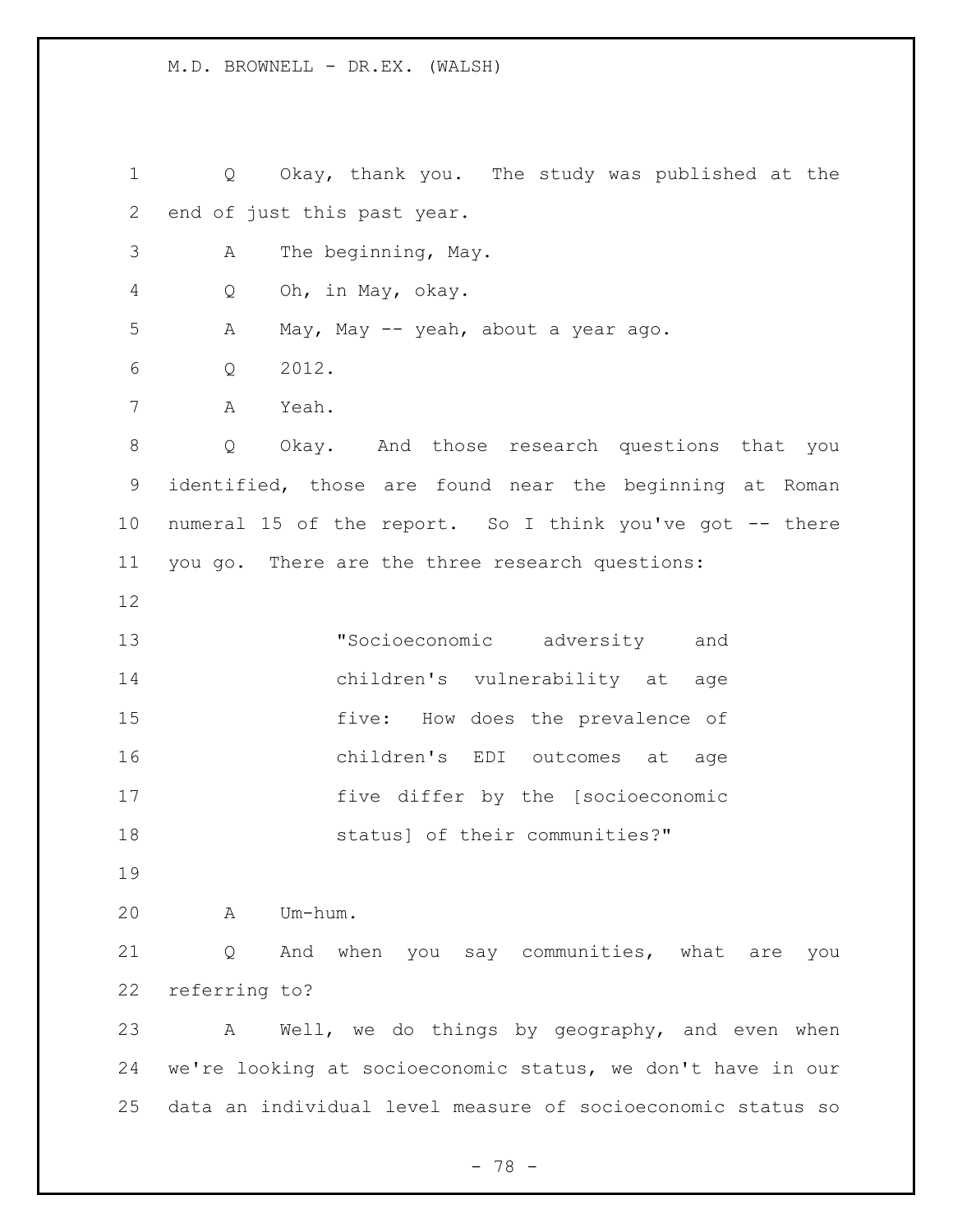we do it at a community level. So we're not saying that that child in particular has a low socioeconomic status family, but they live in an area or the lowest socioeconomic status area. Q So does that refer to areas within the City of Winnipeg, with -- or within the province -- A Both. Q -- or both? A Both. Q Both. A Yeah. Q Okay. A Yeah, and we look at it separately for urban areas, which we consider Winnipeg and Brandon, and then all the rest of the province. Q Then you, you set our your key findings towards 17 the bottom of the page. So what were your, your key findings? A The key findings -- well, this, this was the first report where we're able to look this early in, in a child's sort of school career or school trajectory. Some of the other research I've talked about earlier, we, we focused a lot of high school outcomes for kids because that's the kind of information that we had to look at. But with the EDI coming into, to our repository, we were able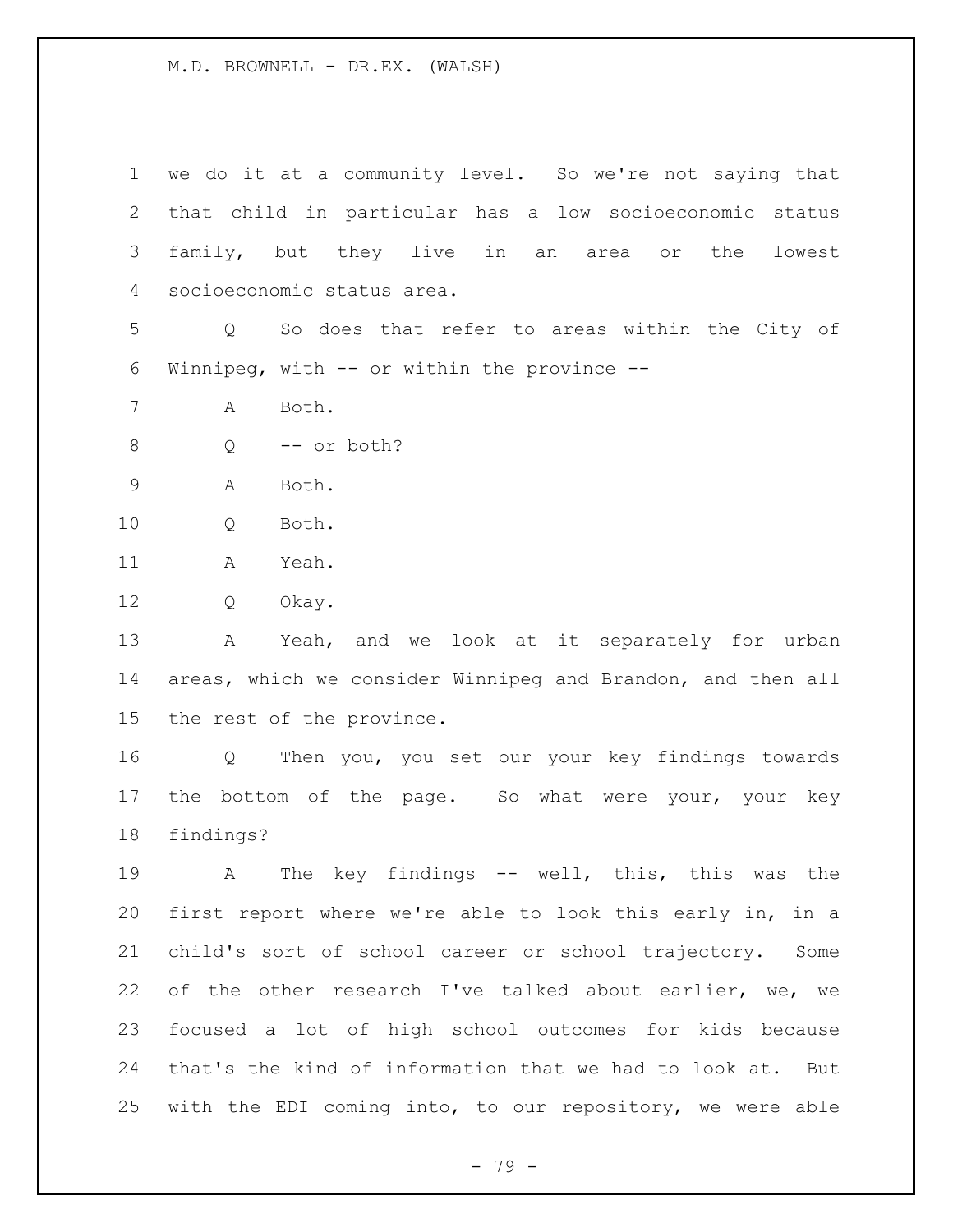to look at when kids entered school.

 We knew, of course, that in high school there were the socioeconomic inequalities, that, you know, the, the higher your socioeconomic status the better you did in school, and this was confirmed that, that socioeconomic gradient is there when kids enter school.

 Q Okay. And the three groups of children that, that you'd looked at in previous studies, what was the finding there?

 A The finding there was very similar to what we found when we looked at these kids in high school, that kids with none of the risk factors or the characteristics were the best off when compared to the kids with the characteristics. Kids with one were better off than kids with two of those risk factors, and, and so on.

 But it was interesting because we found that it wasn't as steep as what we find in high school, so it's almost like things accumulate over, over the -- a child's school career. There are inequities when they enter school, but they seem to, to get a little wider as kids go through school.

 Q And so what's the significance of that? A Again, I think it points to, you know, the earlier we can intervene, the more impact -- the greater impact it will have.

 $- 80 -$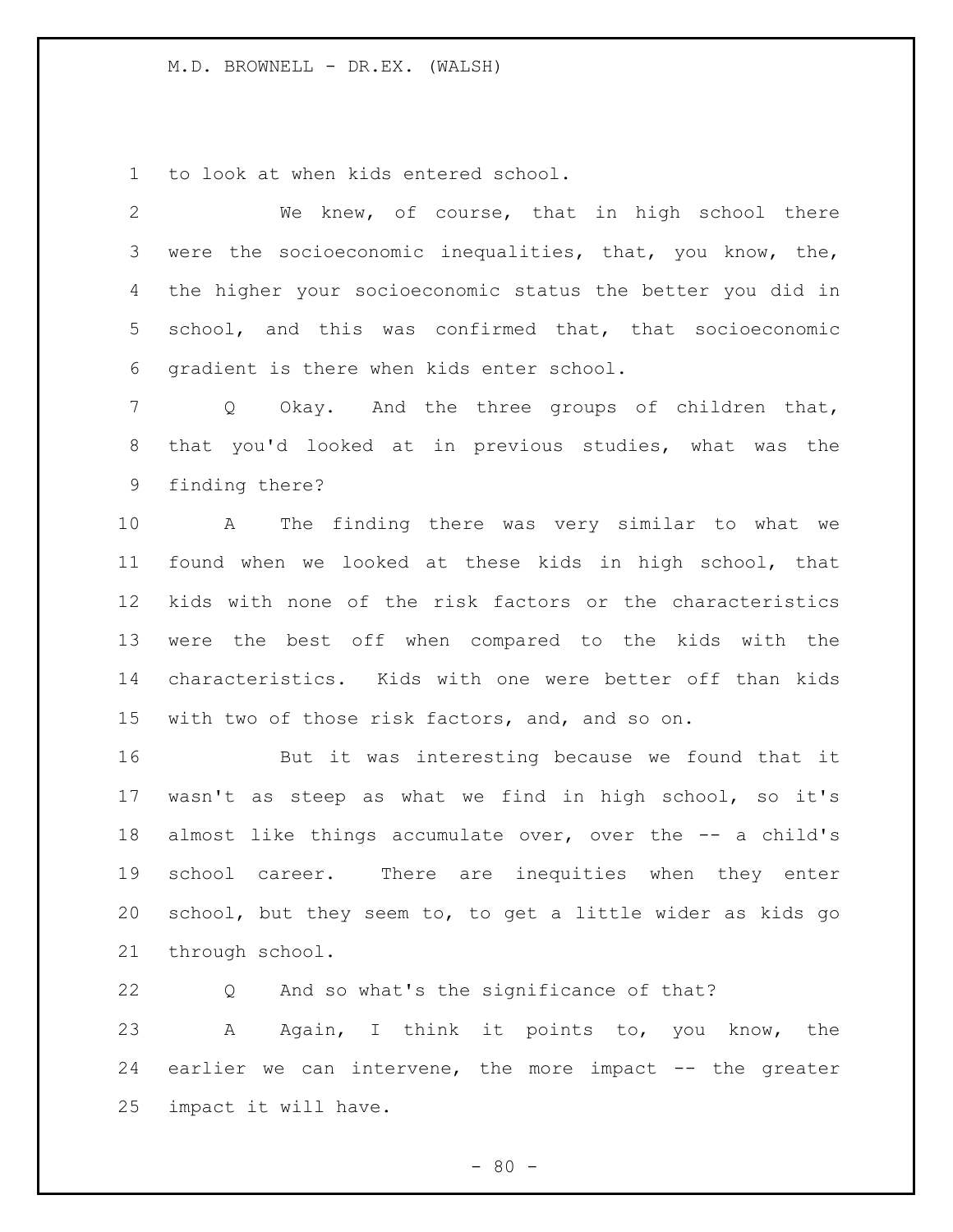Q Now, the children that you looked at in this study were born in 2000 or 2001. A 2000 and 2001, yes. Q What's of interest there is, of course, that's Phoenix Sinclair's cohort. A Cohort, um-hum. Um-hum. Q And so when you say, lower down under the key implications, that: "The findings indicate that early developmental vulnerability is overrepresented in three subgroups of children: those born 14 to teen moms, living in families on [income assistance], or in CFS," those factors -- A That was -- Q -- all applied to Phoenix and her family. A Right. Right. So she would have been one of those kids with the highest risks and, you know, one of the kids when we looked at high school, the 15 percent of them are completing high school. Just over 15 percent. Q And then you say: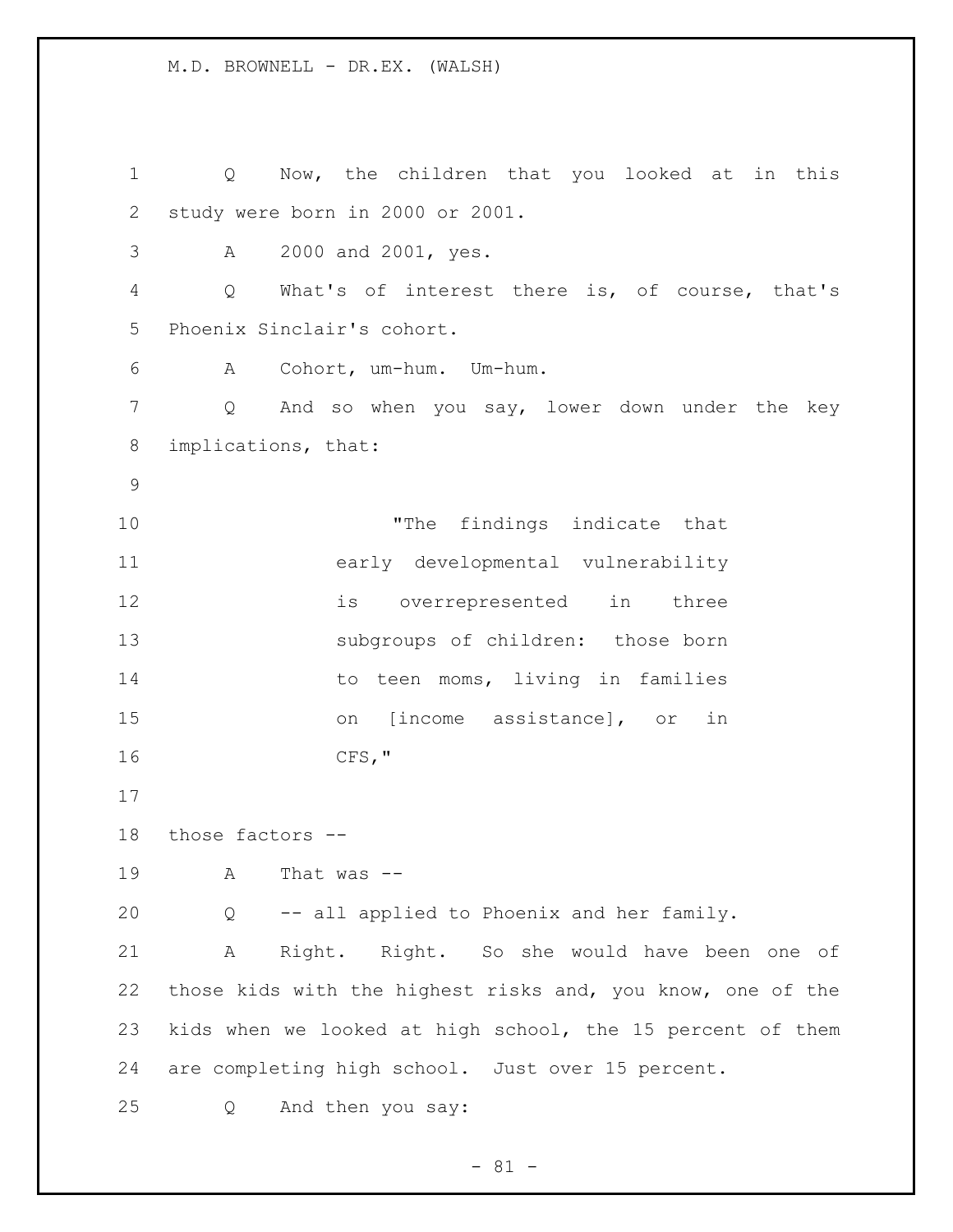"The major implication of this report is that significant additional attention and investment in early childhood development ... is needed ..."

8 A Yeah. And that's, again, just going to -- one of the findings in this report was that early biological vulnerability, and we measured that by health at birth and health in the preschool period, health at birth being things like whether or not they were low birth weight, whether they were pre-term, and then illnesses in preschool. Those factors have an impact on how kids are 15 doing when they enter school, and so obviously if, if factors at birth are, are going to affect how you're doing at school then, then we have to make sure that kids are born not premature, that they're not low birth weight. And so you can take that one step further and say we have to invest, even before kids are born, prenatally, so that we know that it's going to be a health birth so that we know that these kids aren't going to be biologically vulnerable.

 Q And then you identify ten specific early childhood development strategies that deserve consideration

- 82 -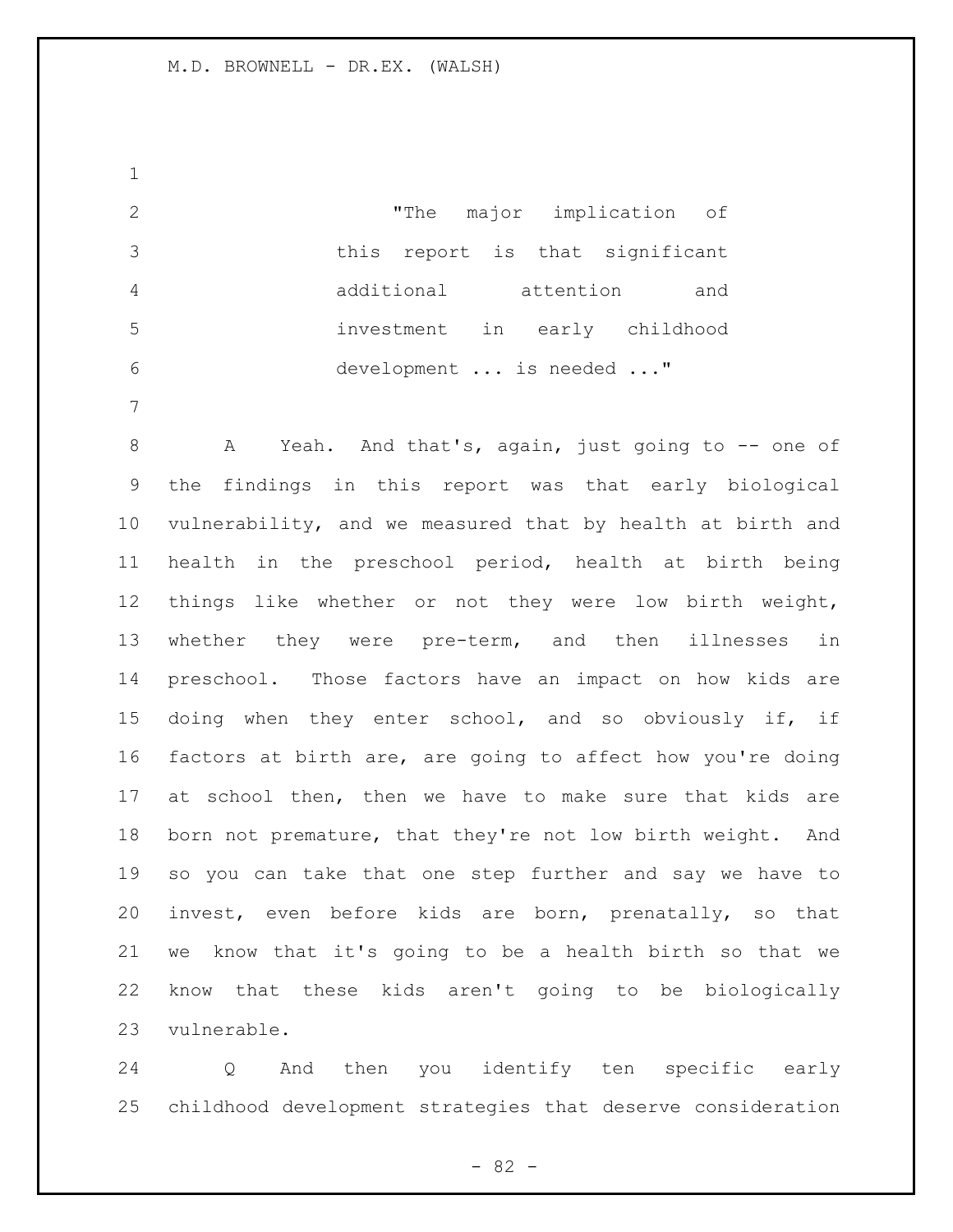in building the best policy mix for Manitoba, and those start at, well, at page 45, and the actual recommendations start at page 48. So starting at page 45, you do set out your summary and conclusions and your key findings.

A Yeah.

Q Which --

A Do you want me to go through those?

Q Just very briefly.

 A Okay. So, you know, basically, the key findings that we've already said, that the socioeconomic inequalities begin early, and so the earlier that we can 12 start tackling those, the, the more effect that we're going to have. Early life matters -- what I just said, that biological vulnerability -- so we have to pay attention to the prenatal period, and even the preconception period because there's lots of evidence to suggest that a -- you know, if a woman becomes pregnant when she's malnourished or, or not particularly healthy, that obviously is going to impact the, the development of the fetus. And then, of course, we talked about the three at-risk groups already.

 Q And so there what you say is that the 2000 and 2001 population birth cohorts which included Phoenix were conceived, born, and reared in an era of growing socioeconomic inequality over time in terms of the risk factors, and within and between regions in the province.

- 83 -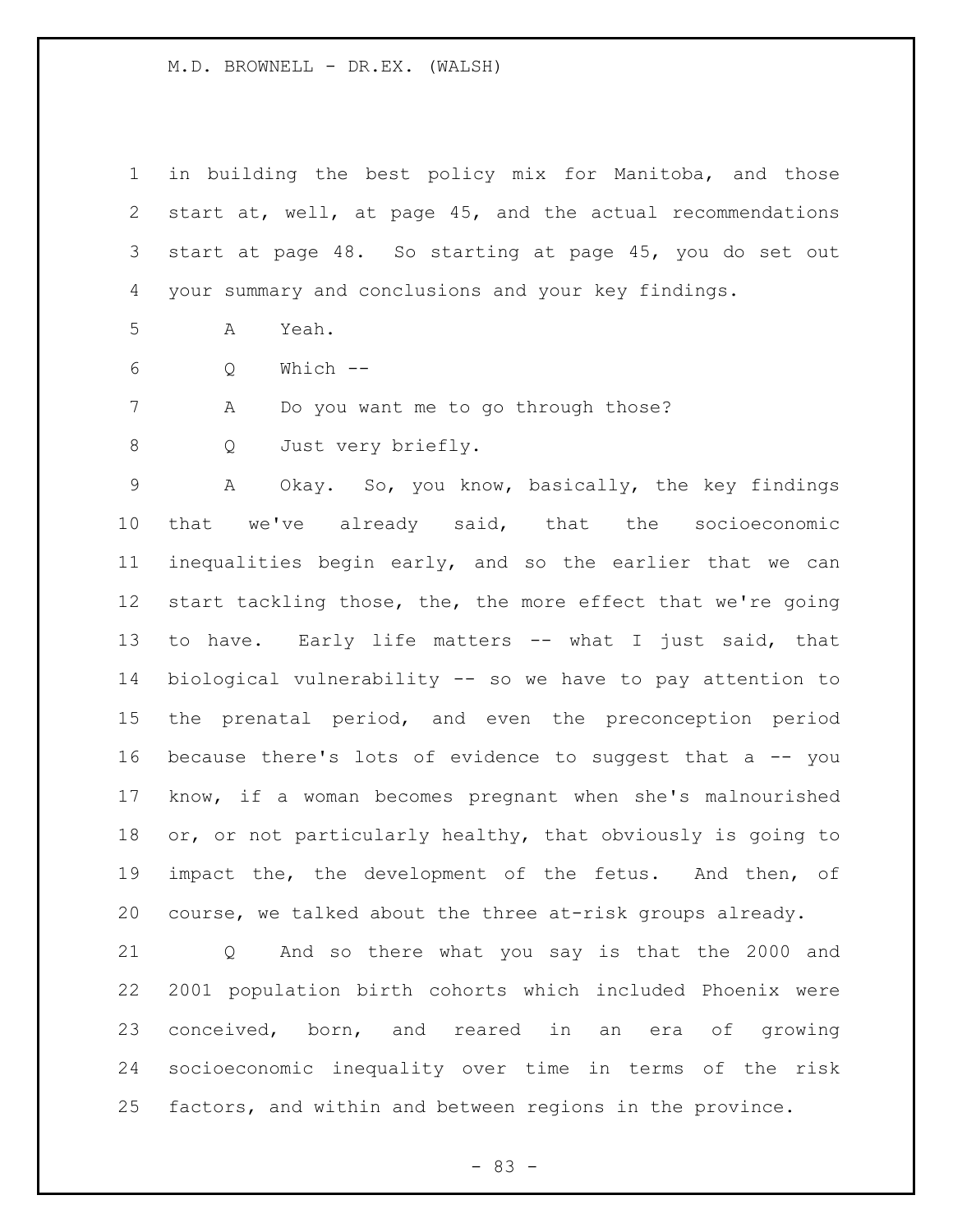A Yeah. Yeah. And actually one of the interesting things we found in that report sort of comparing to the earlier report we talked about, when I talked about the overlap of risk factors and the number of kids with risk factors, we actually found that it was slightly higher when measured in this more recent time period than when we measured it for the earlier report. So if anything, more kids have one of those characteristics than when we did our earlier study. Q And then that, of course, relates to your findings about the cumulative effect of those -- A Yeah. Q -- of having those risk factors. A Yes. Q So if we go to page 48, listing your recommendations, this just follows on what you've said: "[To] target multiple risk factors 19 for the most at-risk families." A Yes. Q And is what you're, you're discussing there, could that be described as, as a holistic approach to targeting risk factors? A Definitely, definitely. And I think, also, it

- 84 -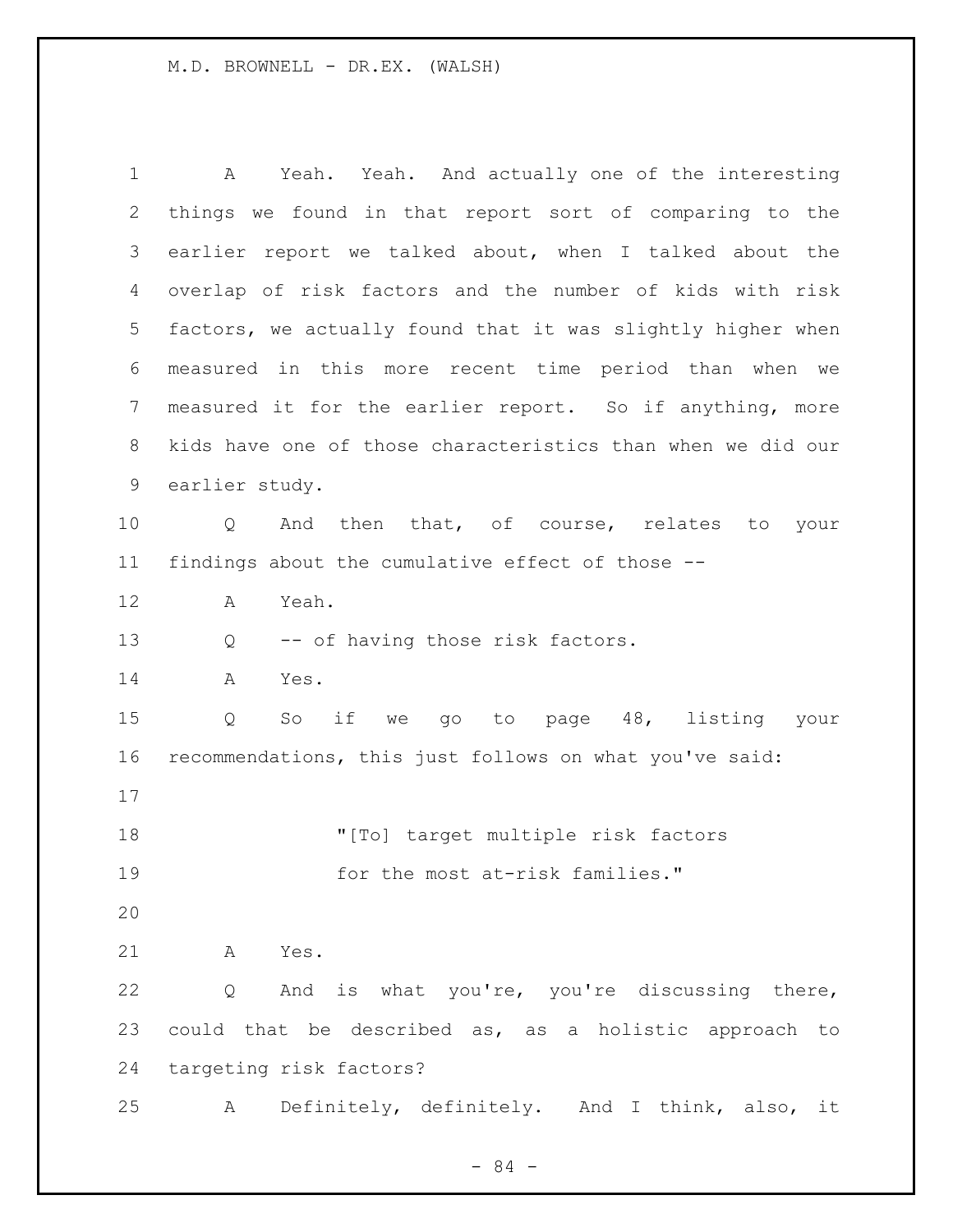underscores the fact that there's no real easy solutions. Some of these families have multiple problems, and we can't expect to just provide, say, one program or one support and 4 all the problems are going to go away. These are, these are multiply challenged families and it's going to take multiple interventions.

 Q And without going through all of the recommendations, are your recommendations aimed in any way at children who are not living in socioeconomic disadvantage?

 A Oh, yes. I mean, it's not all just about the poor versus the non-poor. As I alluded to throughout the morning, there is this socioeconomic gradient, so with every increase in socioeconomic status you get an increase in positive outcome. So it's not just that the poor are doing worse than everybody else, but even if you went two steps up to the middle -- say we were looking at five socioeconomic classes, those that we would consider middle socioeconomic status, they're certainly doing better than those in the two classes below them, but not as good as in the two above. So each step up the ladder increases positive outcomes. And so this is why there's been a lot of emphasis on reducing that gradient, sort of reducing the gap between the, the poorest and the richest so that there's more equity.

 $-85 -$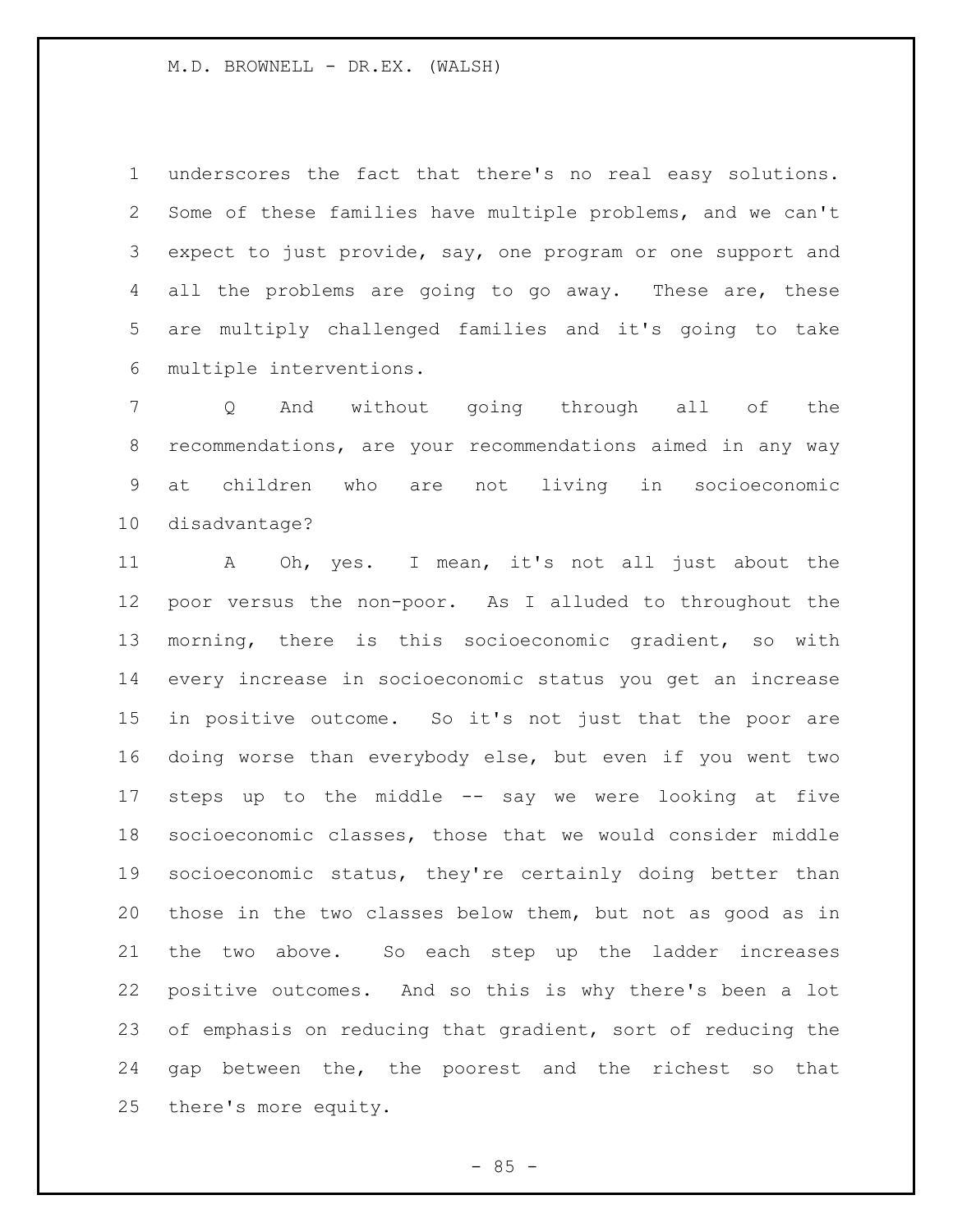1 0 So how is that done?

 A How is that done? That is a great question. You know, part of it is through policies, taxation policies. There is actually a whole book written about how inequity is bad for our health and those societies where -- that are more unequal in terms of, you know, the gap between the very poorest and the very richest. Even those who are well off don't do as well because of that inequity in that society. So those societies -- those countries that have greater inequities, their overall health is much poorer than those societies that have a lot more equity.

 How is it done? You know, I would leave that to, to people a lot more economically versed than I am, but I know there are ways that -- and this book does provide some suggestions in terms of taxation policies ensuring that, you know, those at the very top of the spectrum aren't making 400 times what the average worker is making, greater minimum wage, guaranteed annual income, things like that.

 Q At page 50, you talk about -- one of the recommendations is:

 "[The] cost–effective [Early Child Development] strategies from the available scientific evidence base."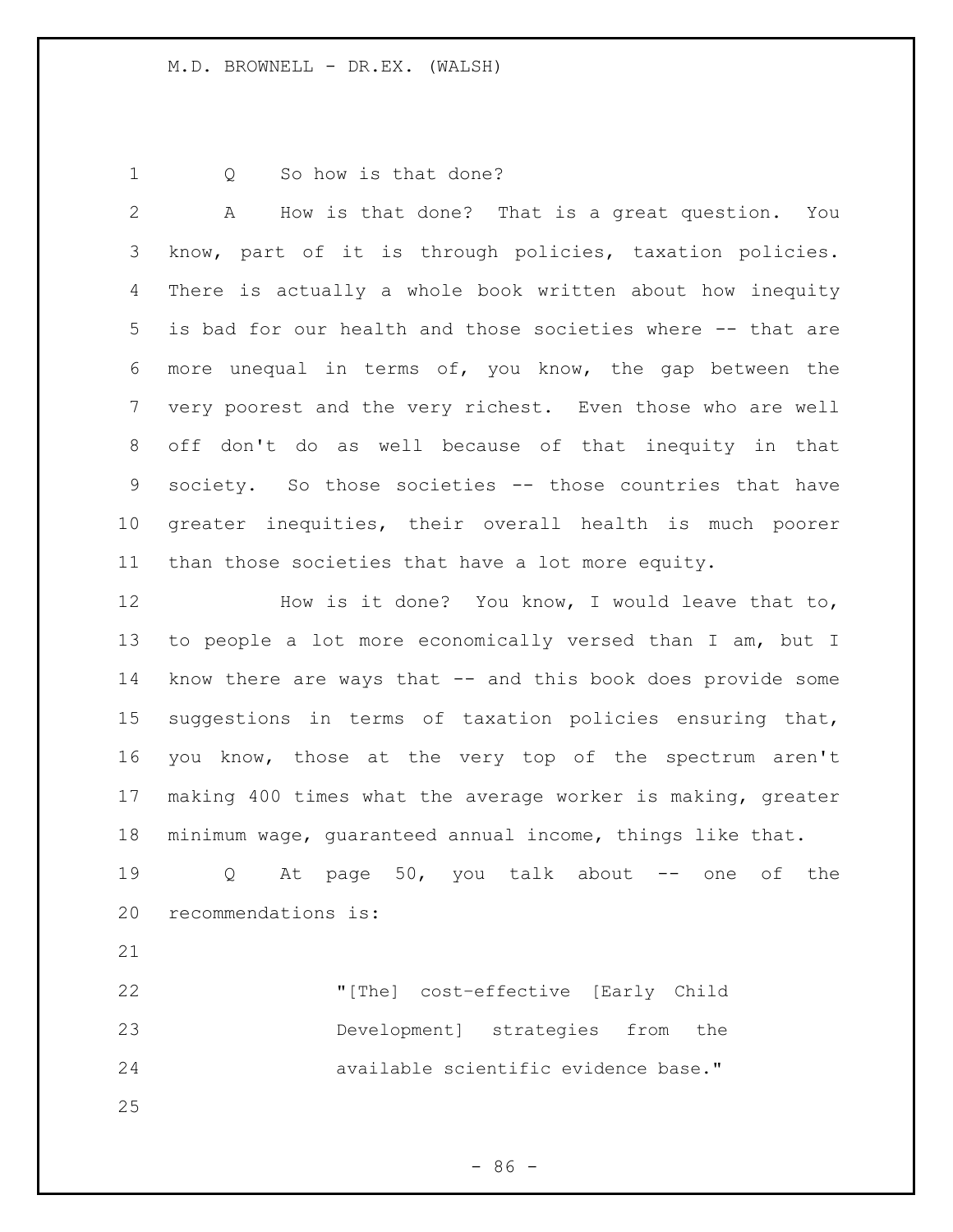1 and as you've shown us, there's quite an extensive scientific evidence base. A Yes. Q And number 6 there: "Provision of sufficient socioeconomic resources during 8 early childhood" -- And there you give examples such as -- A Yeah. Q -- parental leave, income supports, housing supports, food security. A Yes. Q And so would it be fair to say those are things that are aimed at narrowing the gap -- 17 A Absolutely. Q Okay. 19 A Absolutely. And, and things that certain countries do much better than, than Canada does. Q You also, at number 10 on the next page, refer to -- not just you, but the report says: "Provision of scientifically established, high–quality early

- 87 -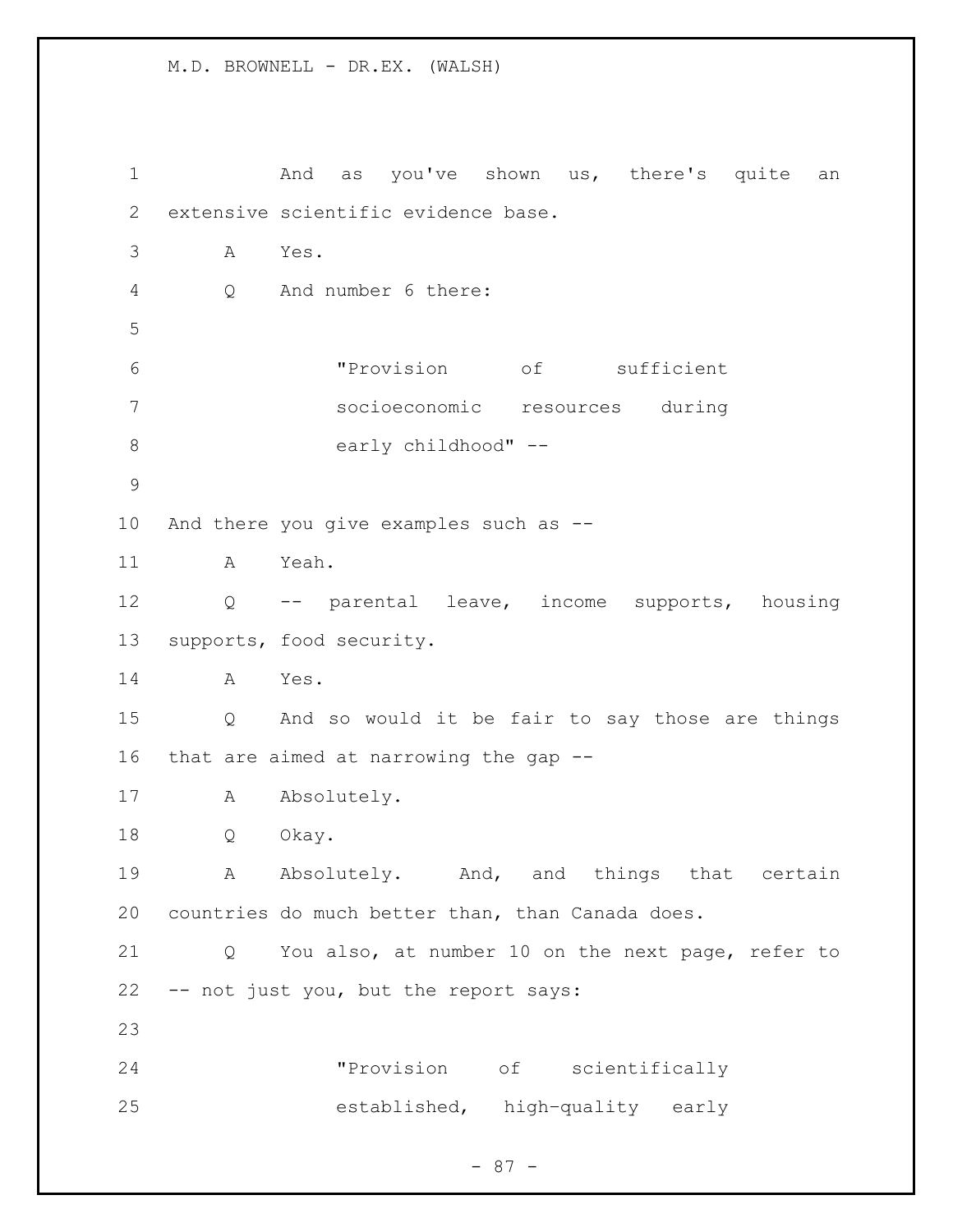**1** learning and care, such as the Carolina Abecedarian program." A Yes. And the Abecedarian program is, is similar, though not the same, than the program I talked about earlier, the, the Perry Preschool Program. So it's intensive supports at a preschool level involving the family. There's other programs as well. There's a program called the Chicago Child Parent Centres. Lots of evidence, particularly from the States, that when we have programs like that, that are high quality, those delivering the program have adequate training, the parents are involved, and the child is, is stimulated to learn, they, they have great results. Q And last week we heard from Carolyn Young, who is the director of the Manidoo Centre, where they are running a project funded by the government -- A Um-hum. Q -- delivering services on the Abecedarian model. A Which is great. Q On page 53, the last page of the, the summary, you -- the study points that: 

"Nationally and internationally,

- 88 -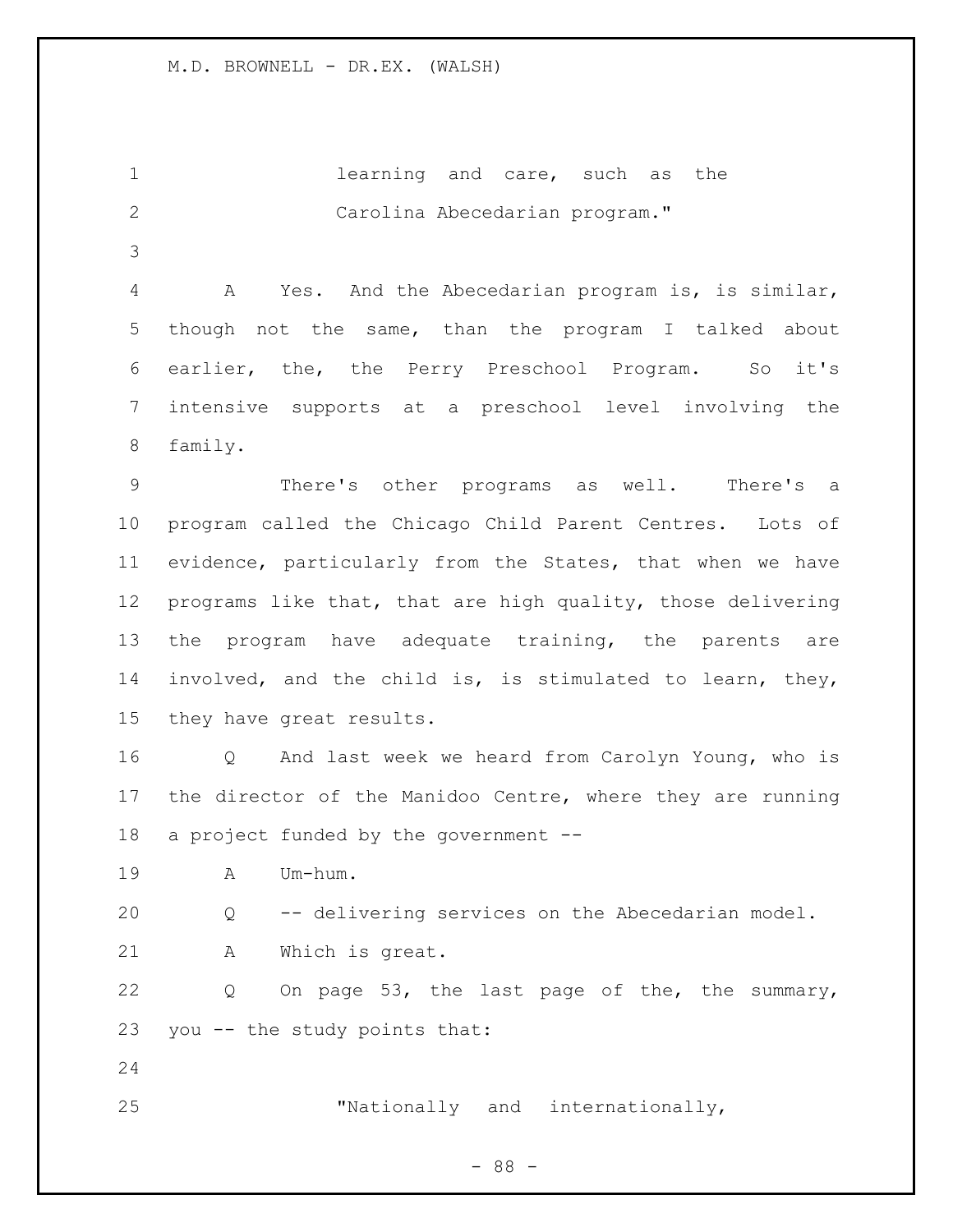Manitoba is recognized as being unique in its scientific and intersectoral policy potential." And you go on to say that ... You, you reference closing the gap between what we know and what we do. A Um-hum. 8 Q What do you mean by that? A Well, partly what we've been pointing out, that, you know, there are lots of studies out there, these are things that we know, that these are things that we've heard 12 about for years and years and years, and yet we -- I mean, we certainly are doing some of them. As you pointed out, there's that Abecedarian program. There are some wonderful programs in Manitoba. And I would also point out that when I present findings from our research in other places in Canada, I'm told that Manitoba is the envy, often, of other provinces because we have this intersectoral committee, the Healthy Child Committee of Cabinet, and we have the Healthy Child Manitoba, so there is a group that's focusing specifically on kids and trying to improve things for kids. My feeling is that we don't have enough resources being put into that to, to make a -- I mean, obviously we

- 89 -

are making some difference, but if we want to make a large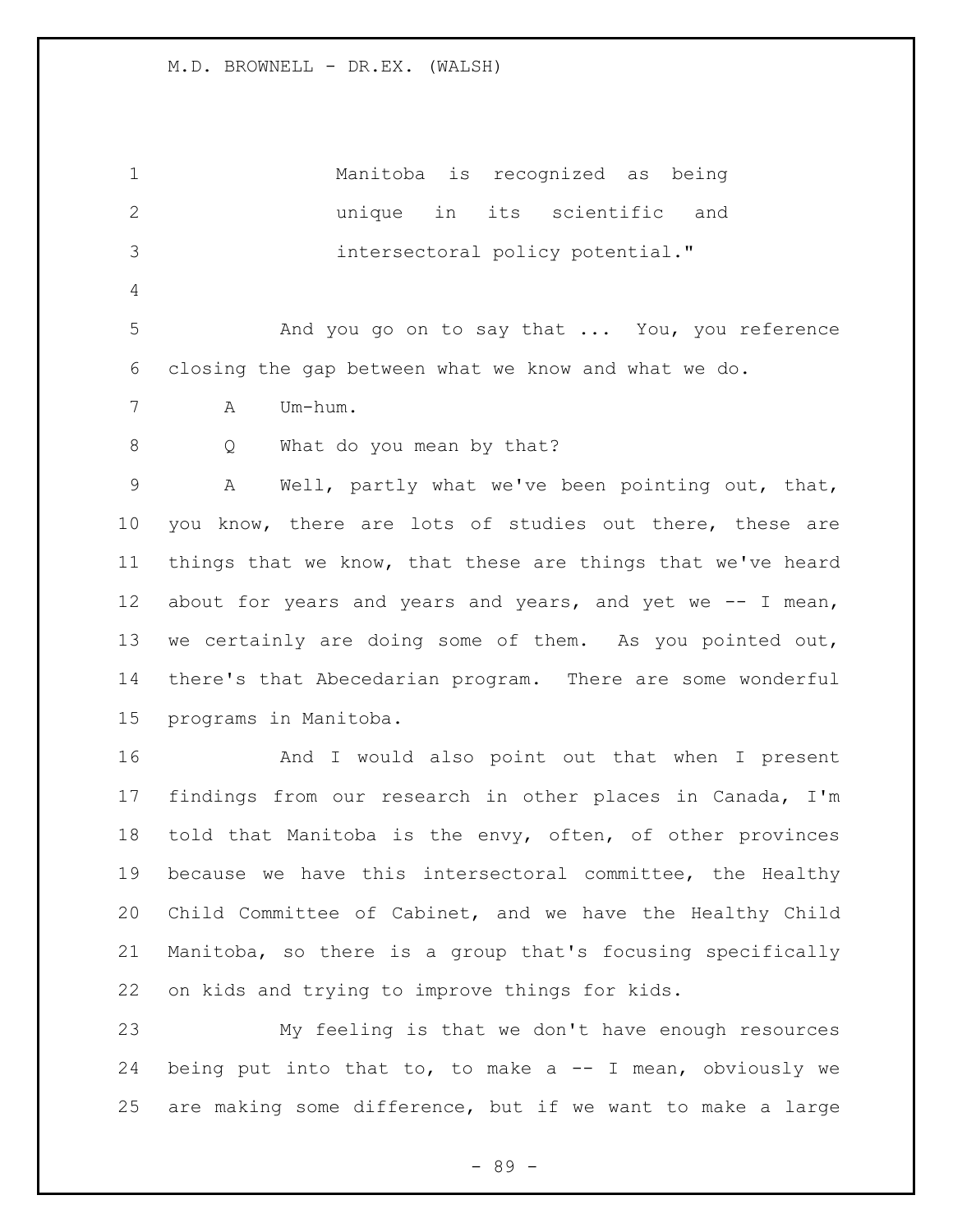difference, we have to put more resources into that early childhood period, more resources and, and focus into that early childhood period. Q And that is essentially what the report concludes by saying, that: "While Manitoba has made considerable progress in recent years ..., considerable additional **public** support and political will" -- 13 A Absolutely. Q **"...** are needed to significantly increase evidence–based action for Manitoba's youngest children." A Yes, um-hum. Q Which takes us back to the paper that you've prepared for the Commission. Your conclusions start at page 15. We can go back to that paper, which was Exhibit 139, please. Now, you start off by making a comment about the type of response that is often seen to a tragedy such as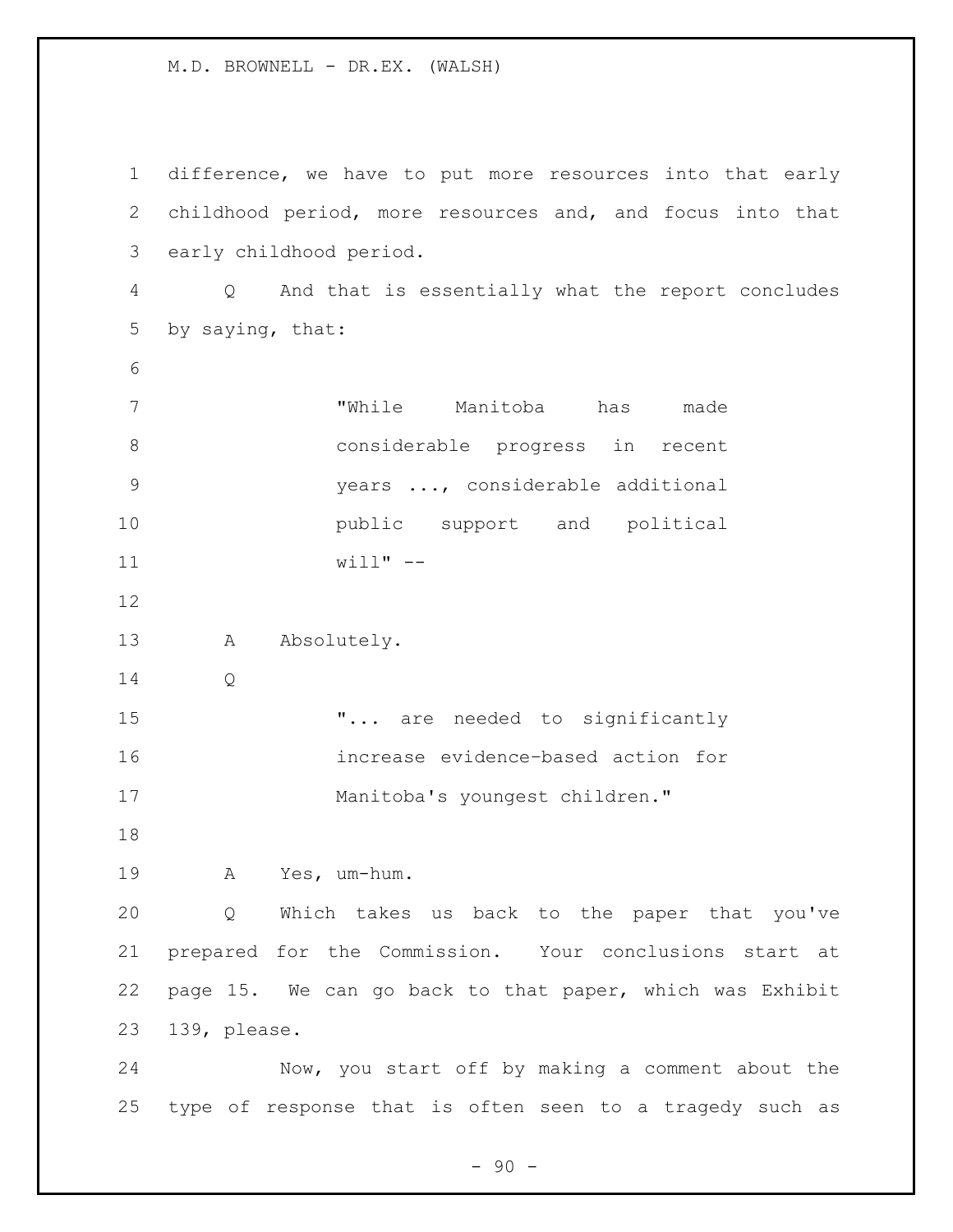the one that this Commission has looked at. Tell us 2 about  $--$ 

- A Yes.
- Q -- your comments there.

 A Yeah. I've said that it's a knee-jerk response and I'm certainly not the first person to say that. In fact, in, in The Lancet paper we, we referred to earlier, Ruth Gilbert wrote exactly that, that, you know, very often there's a knee-jerk response to high profile and very tragic deaths like, like the one of Phoenix, but it's important for us not to lose sight of the, the whole prevention and universal focus that I've been talking about, and not to form policy based on that very tragic -- that one very tragic case.

15 And we know it's not, it's not the only case, but if we form policy based on those cases, then basically we'll end up taking more and more kids into care and as, as we talked about through the morning, that sort of takes away funds from prevention services and I think that it's the prevention services that are going to make the big difference in, in child maltreatment.

 Q So then your paper discusses what these prevention services and interventions could look like. If you'll just take us through those, please?

A Sure. And here we're going back to the -- you

 $-91 -$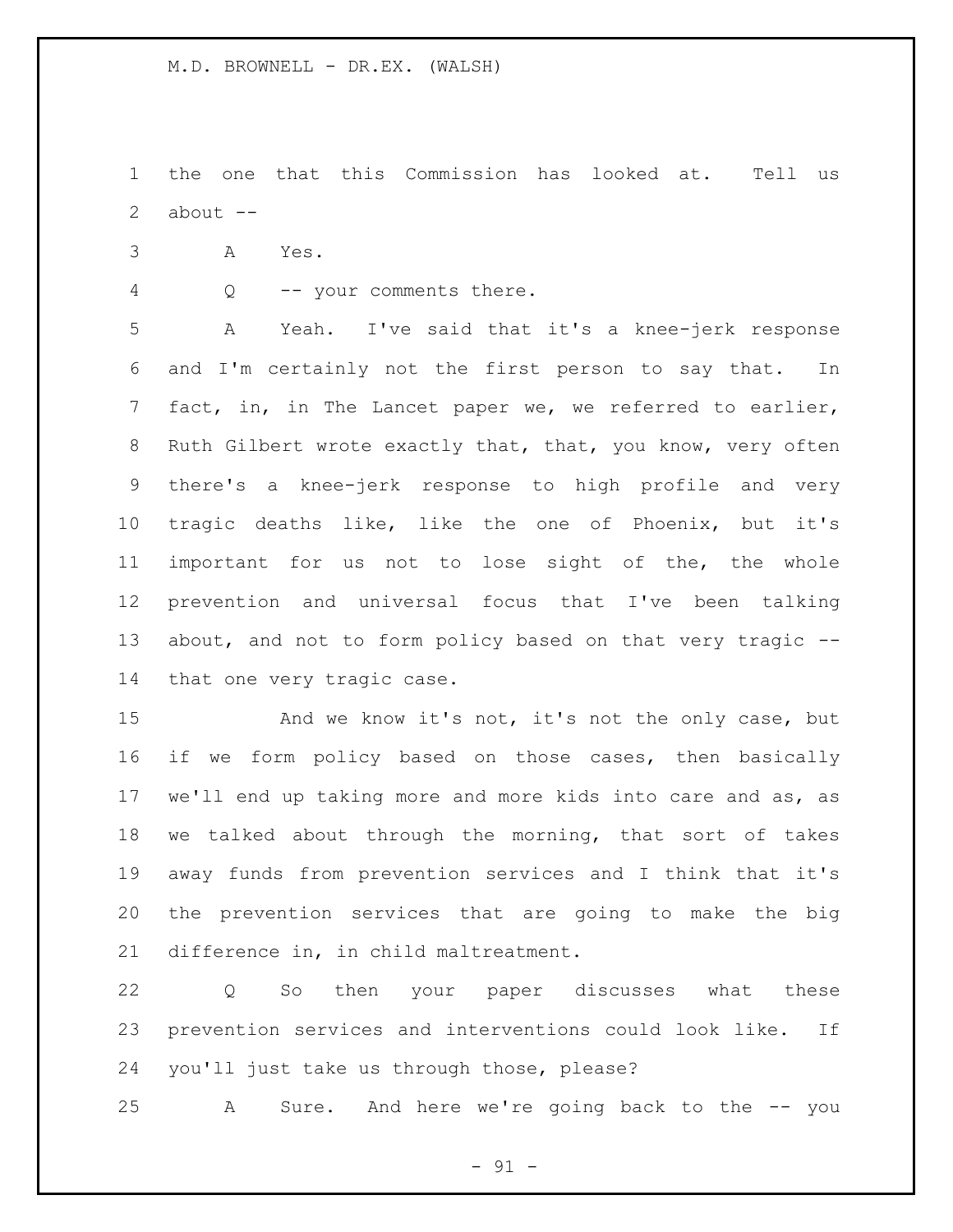know, that primary and secondary and tertiary prevention, or what I talked about, the upstream and, and midstream and downstream. And some of the upstream policies, I mean, those are very broad, much broader policies, the universal programs, but even things like legislation against corporal punishment goes a long way in reducing child abuse; extended parental leave programs, so parents have time to, to spend with their kids; ensuring that they have access to, to quality low-cost childcare and other early learning environments; and also, as I talked about, trying to reduce that gap between the rich and the poor because it's not just about those living in poverty but it's the, the differences between those living in poverty and those who 14 are very, very wealthy. So reducing that gap.

 I've mentioned here guaranteed annual income. There are universal parenting programs, and there's one operating in, in Manitoba now, the Triple P, the Positive Parenting Program that comes originally from Australia, and it has been demonstrated in, I believe it was North Carolina or South Carolina -- one of the Carolinas -- at a population level to reduce child maltreatment. So that's a very positive step. So those are some of the, the universal and, and upstream preventive programs that can be put in place.

Midstream approaches would be things like

- 92 -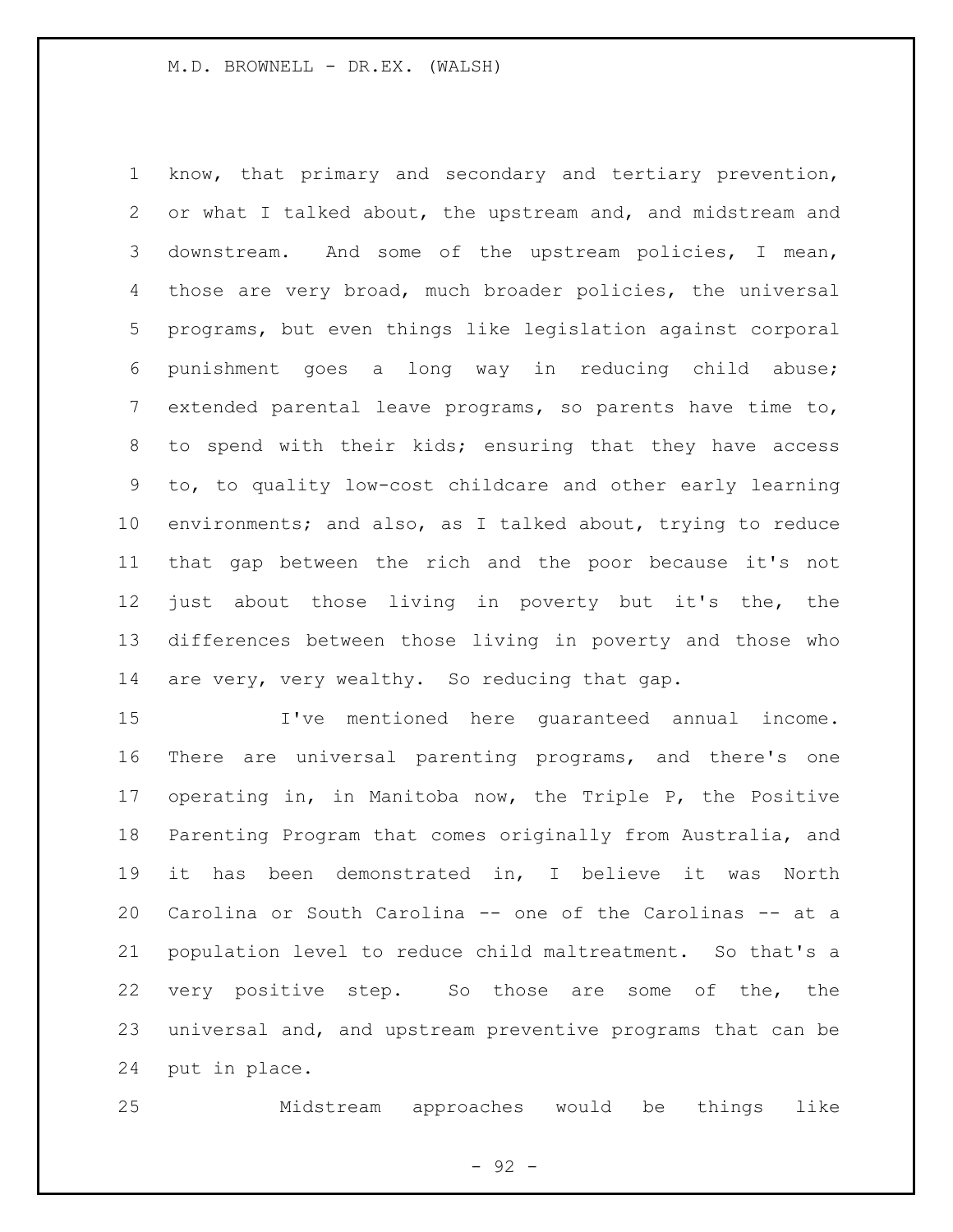targeted home visiting. There's a lot of research -- and I think you heard about it, either from Kerry or from somebody else last week, there's the David Olds studies in 4 the States, the nurse home visiting, where nurses go into the homes of those who are at risk for maltreating their children or at risk of, of other poor outcomes for kids. And there's this intensive home visiting that starts before the baby's born and continues once, once the, the child is born, just helping the parents learn how to properly parent.

 There's the need for mental health strategies. We know a lot of what contributes to, to child maltreatment involves parental mental health issues. We also know that mental health services are -- the need for mental health services is greater than what's being supplied.

 And obviously, if there's domestic violence in the home, programs to, to address that because that's very damaging to kids, as well.

19 And then, you know, it would be wonderful to say that if we implemented all these things there would never be another child maltreated, but I think that's quite implausible, that there will always be cases of severe maltreatment like we've heard about in, in, in this inquiry. And so in that case, you know, if the, if the prevention services have not been effective, then I think

- 93 -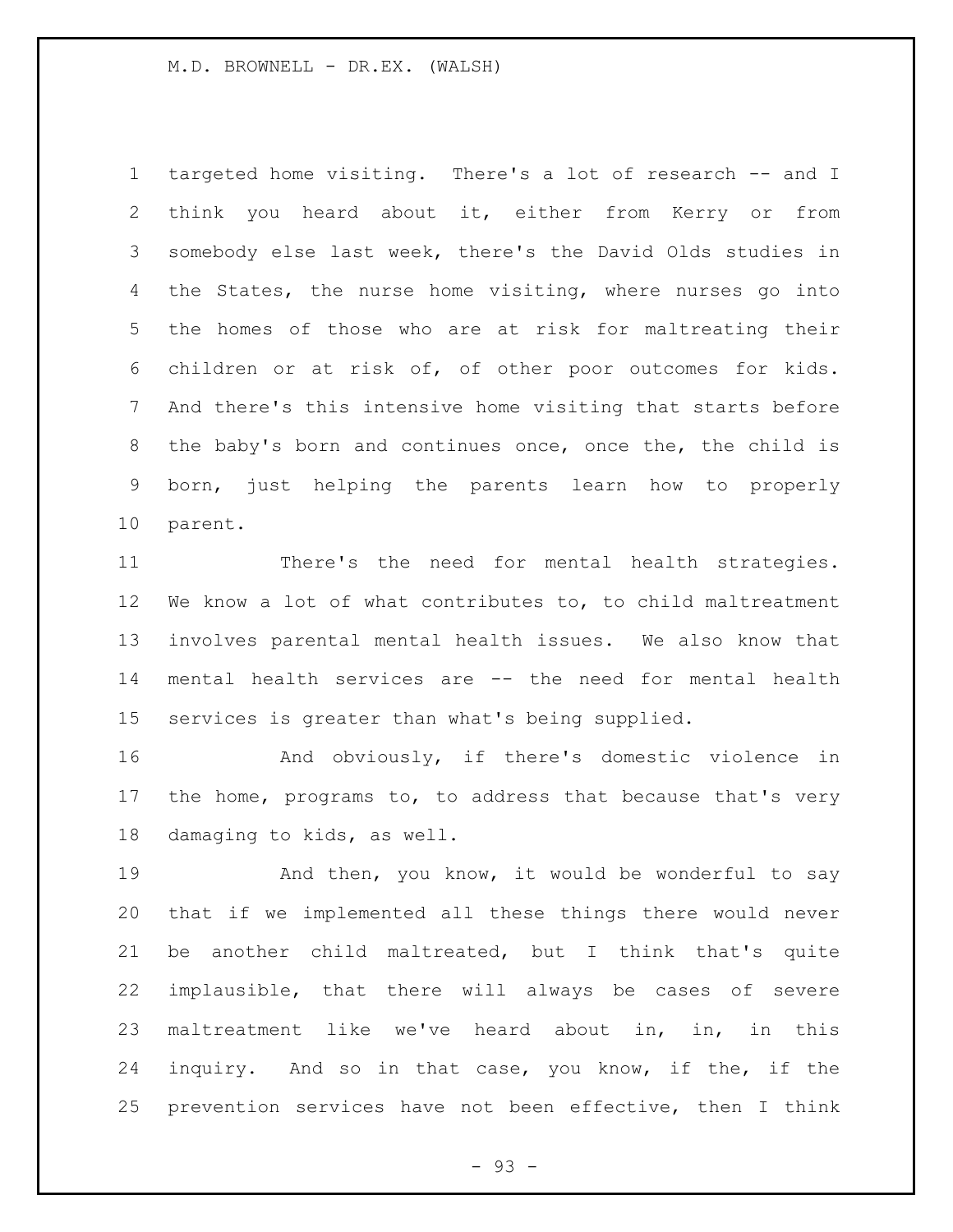there will be the need in some cases to, to protect children, whether that means removing them from the family or whether that means putting intensive supports into the home.

 I've heard about programs or, or pilots where rather than removing the kid, they place a worker into the 7 home, because very often these parents -- it's not that they don't want to be good parents but they don't now how to be good parents. They weren't parented well. They were perhaps in foster care and shuffled from one family to another and never, never learned how to parent properly. And so by putting a worker in the home not only does the worker parent the child well, but the worker parents the parents and the parents learn to parent, and I think that's, that's very important.

Q You end up by saying that:

**"...** it is important that the decisions on how to treat severe child maltreatment" --

 Where you have this downstream or tertiary response, it's important to ensure that:

"[They are] based on the best

- 94 -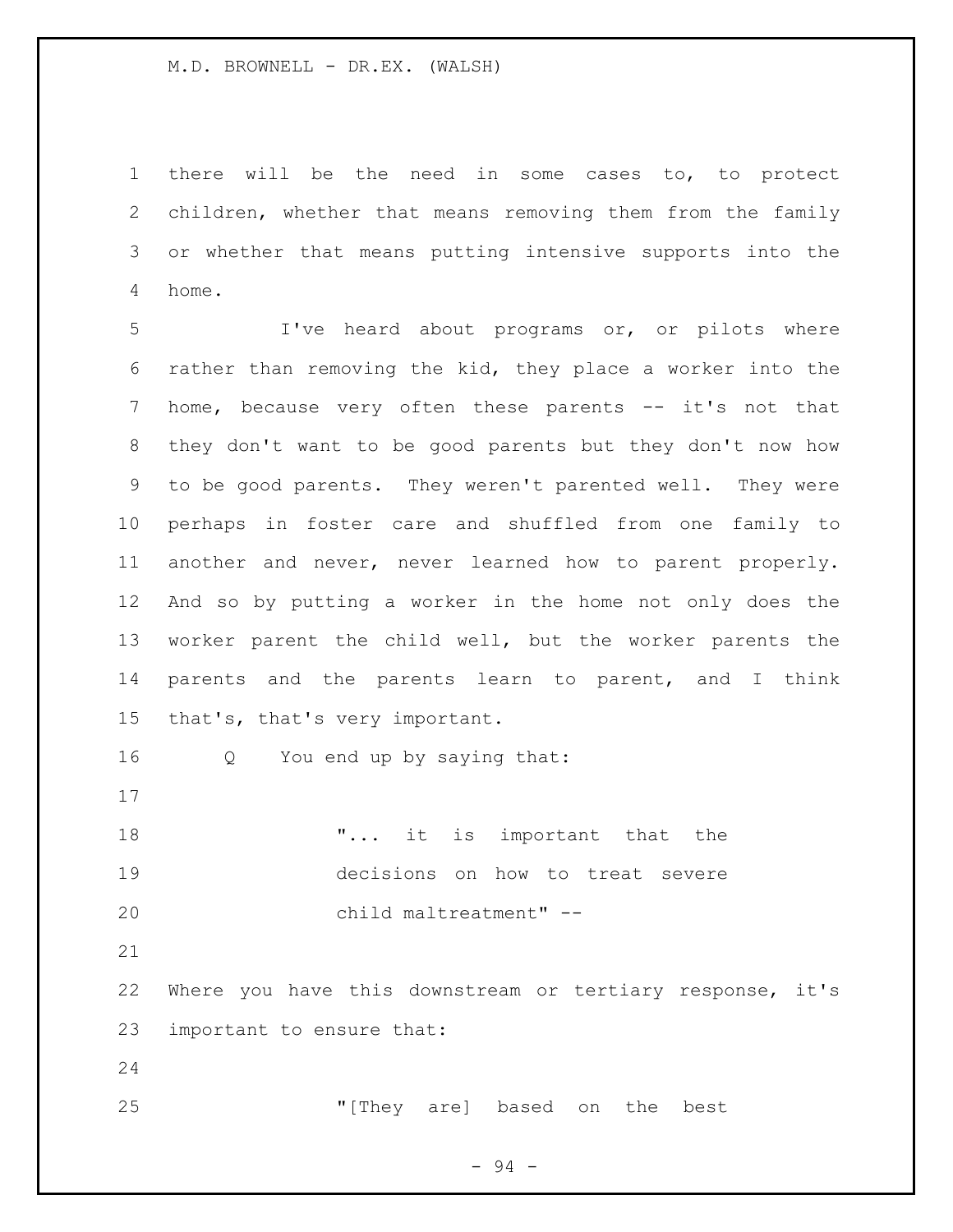possible evidence for effective 2 care and outcomes." And does that take us back to what you said at -- A It does. Q -- the beginning of the morning? A Yes, yeah. And whether, you know, because there hasn't been -- there isn't much, if any, scientific evidence to say whether those kinds of intensive in-home supports are better or worse than removing a child from their family. We really don't know. We don't have the evidence and we should be, we should be developing that evidence. Q You do have evidence that shows that prevention efforts -- A Yes. Q -- promote good outcomes. A Yes, absolutely. Tons of evidence. Q And so finally, let me ask you this: You have, as, as you've shown, done extensive research looking at how Manitoba's children are doing for many years, and you've studied and evaluated many of the programs that are being delivered to children and families in Manitoba, many of which you've said are very good programs. Based on your research, if we continue with the status quo, what do you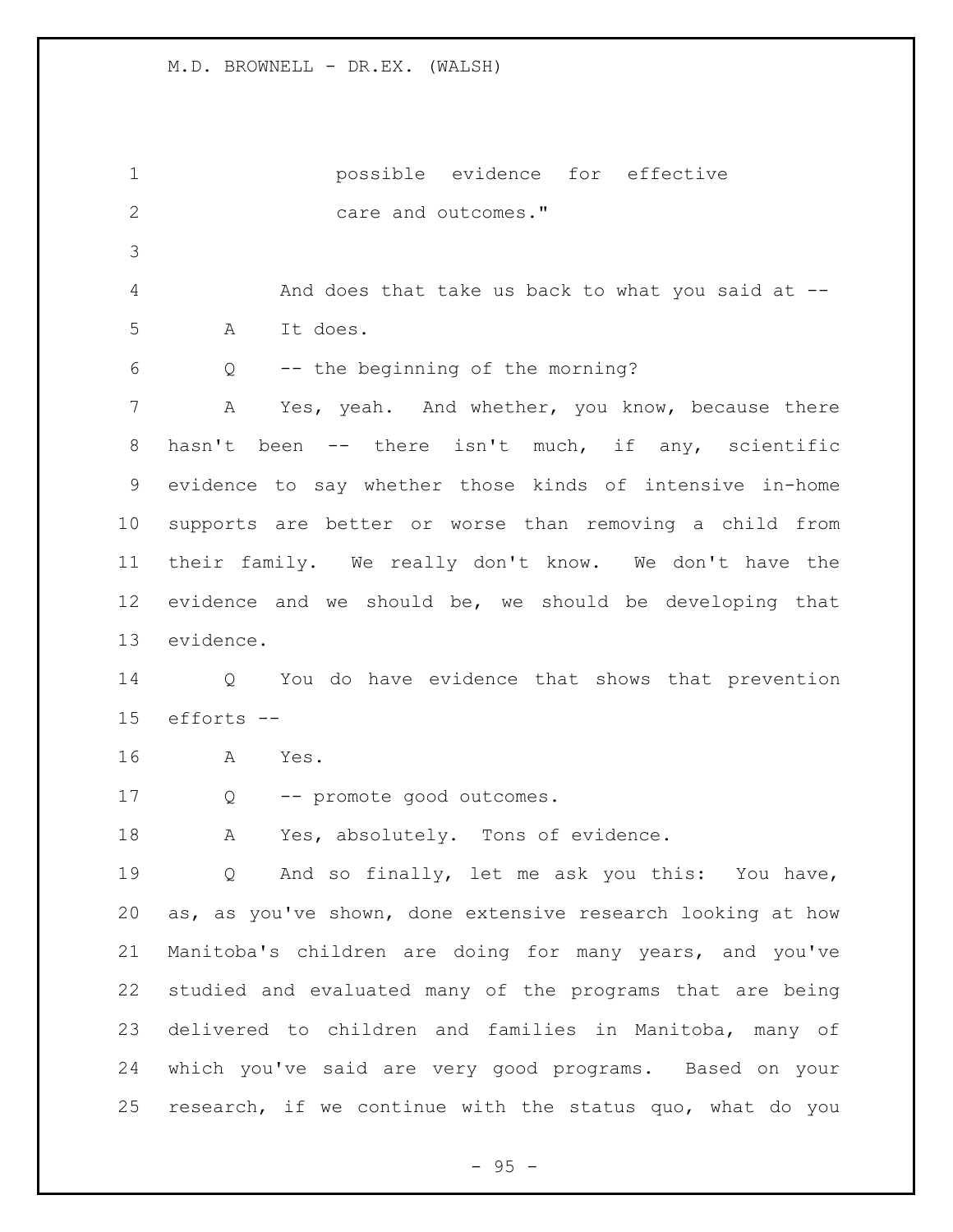expect the results of your future research on how Manitoba's children are doing will look like?

 A If we continue with the status quo, I think we'll see little pockets of improvements. Just like I talked about, you know, you can have -- one component is, is going to make a difference here and one component is going to make a difference there. But at a population level, I think it's, it's going to be very tough to see any major changes and major improvements in, in outcomes for kids.

 You know, having said that, in our, in our report, How are Manitoba's children doing, we did see some improvements over time. So all the time, you know, all the efforts are slowly increasing the health of Manitoba's children, but I think if we want to make a large impact, then we have to have some large thinking.

 Q And that would be starting at the policy level. A That would be starting at the policy level, absolutely.

 MS. WALSH: Thank you, Dr. Brownell. Those are my questions.

21 THE WITNESS: You're welcome.

 THE COMMISSIONER: All right. Mr. McKinnon? MR. MCKINNON: For the record, Mr. Commissioner, my name is Gordon McKinnon.

 $-96 -$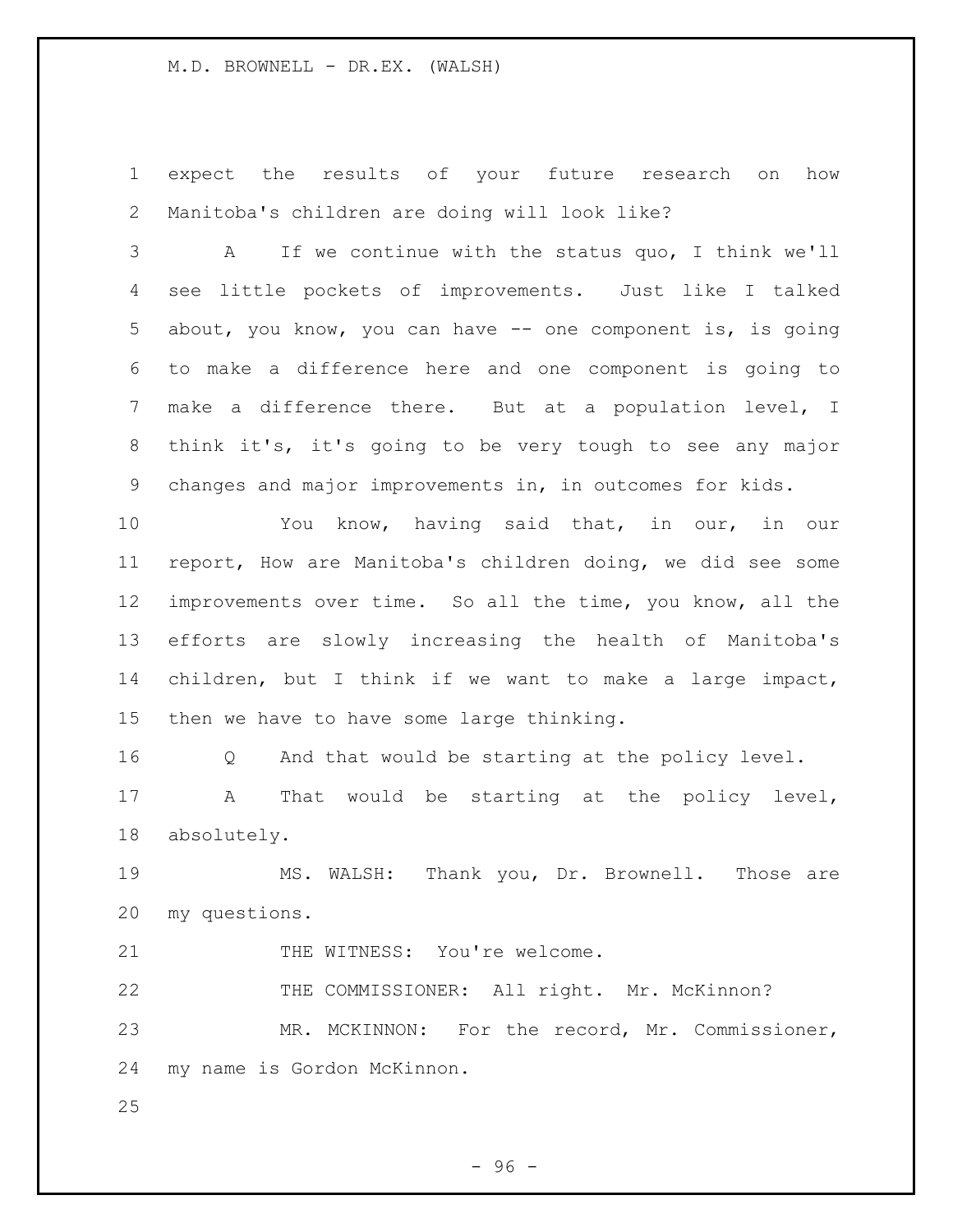M.D. BROWNELL - CR-EX. (MCKINNON) JUNE 5, 2013

CROSS-EXAMINATION BY MR. MCKINNON:

 Q Dr. Brownell, I'm the lawyer for the department and Winnipeg CFS, and I just wanted to explore one issue with you. A Sure. Q Excuse me while I find my notes. As you know, we're here dealing with a specific case -- A Yes. Q -- in the context of Phoenix Sinclair, and some of your evidence -- and, and you were talking about risk factors, sometimes referred to as markers. If we look back at the facts of this particular case, we would find that the mother of Phoenix Sinclair, Samantha Kematch, fit all 15 three of your risk factors. She had -- she came from deep poverty, she was on -- A Um-hum. Q -- EIA; she, herself, was a child who had been raised in care; and she was a teen mother with her first pregnancy. So she meets all three of your risk factors. And we've heard evidence from a number of experts about, you know, solutions to poverty issues, and there tend to be economic solutions in job creation and that sort of thing, and we've heard a fair bit of evidence about what to do to try to keep children out of CFS from coming into care.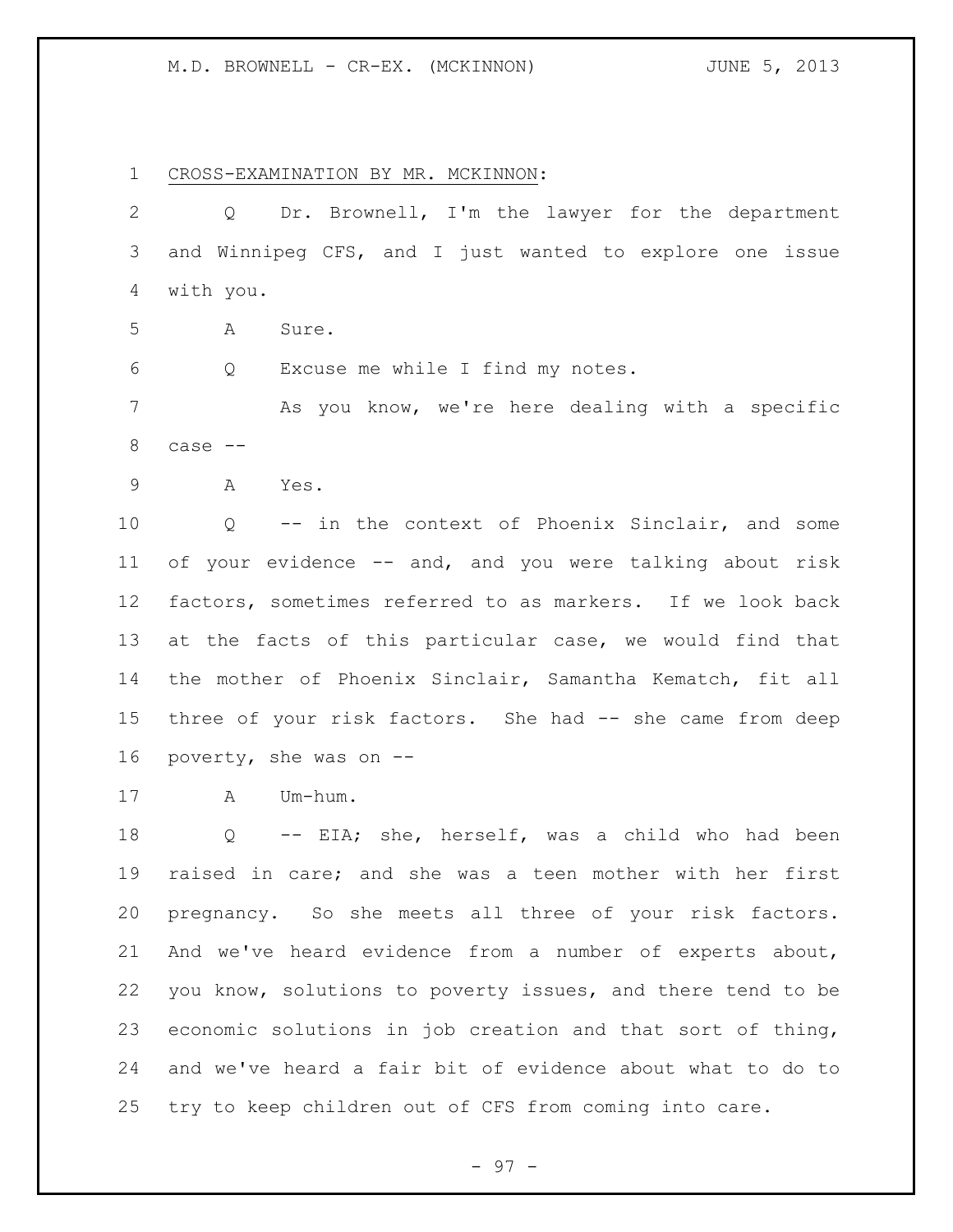What we haven't heard anything about, which I'm going to invite you to speak a little about, is what can be done about the issue of teen pregnancy and teen mothers, which is the third of your three risk factors, obviously, a significant one.

A Um-hum.

 Q So really just two questions and I'll, I'll let you speak about it. Question number one is, you know, whether you would agree that that, that teen pregnancy often leads to a cycle, that is, that the, the teen mom is more likely to end up on EIA, more likely to end up dependent upon that source of income, and therefore more likely to be in poverty, so the cycle that, that comes from teen pregnancy.

 And then second question, what can be done to break that particular cycle, the teen pregnancy problem.

 And, and so I'm leaving it open -- a wide open question, but just thinking that that issue deserves a bit more exploration at this Inquiry.

 A Absolutely. Preventing teen pregnancy, I mean, it's a big, big issue. There are lots of programs, some with great success, some not so great success. One of the interesting things we found with our research, when we first started looking at outcomes for teen moms and outcomes for kids of teen moms and looking at educational

- 98 -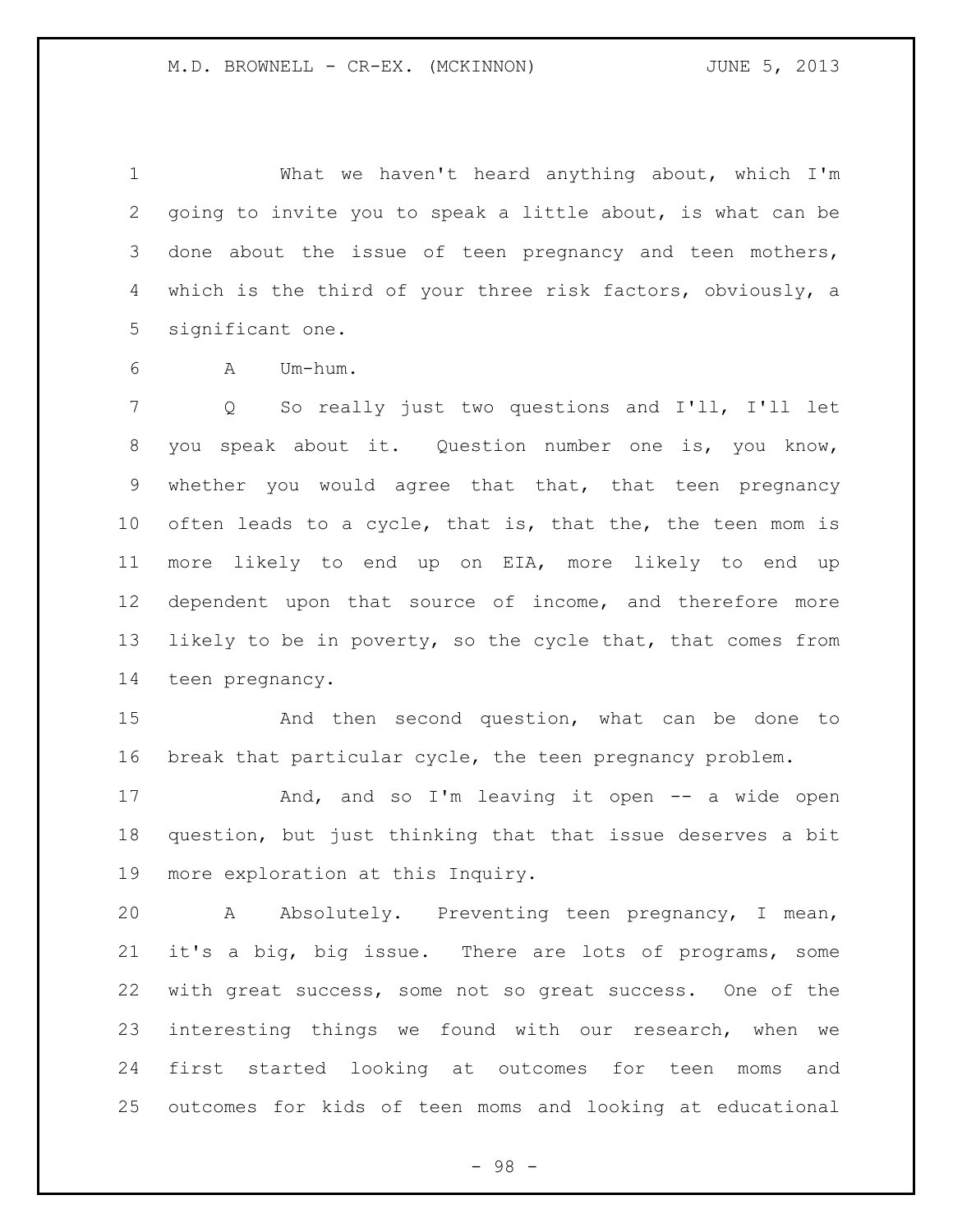M.D. BROWNELL - CR-EX. (MCKINNON) JUNE 5, 2013

 outcomes, I was really interested in looking at sort of what, what's the timeline, how, how things actually progress because we know very often teen moms -- they don't complete high school, and that contributes to that cycle you're talking about because if they don't complete high school, they're less likely to get a good job, they're less likely to make a good income, and so they're going to be reliant on social assistance, they're going -- you know, they're not going to be able to be employed or they're, they're going to have very low-paying jobs if they are employed.

12 So when we started looking at it, we discovered 13 that, you know, it's not always -- and it was my understanding that girls get pregnant, and because they get pregnant, they drop out of school and that begins that cycle. Well, in actual fact, a big chunk of girls who end up getting pregnant, the, the ordering of things is reversed. It's not that they're getting pregnant and dropping out of school; they're dropping out of school and they're getting pregnant. And that, to me, says that, you know, we should be focusing on keeping kids in school and letting them see that they have a future. And that goes 23 back to the whole early childhood -- focus on early childhood.

Some of those programs that we talked about this

- 99 -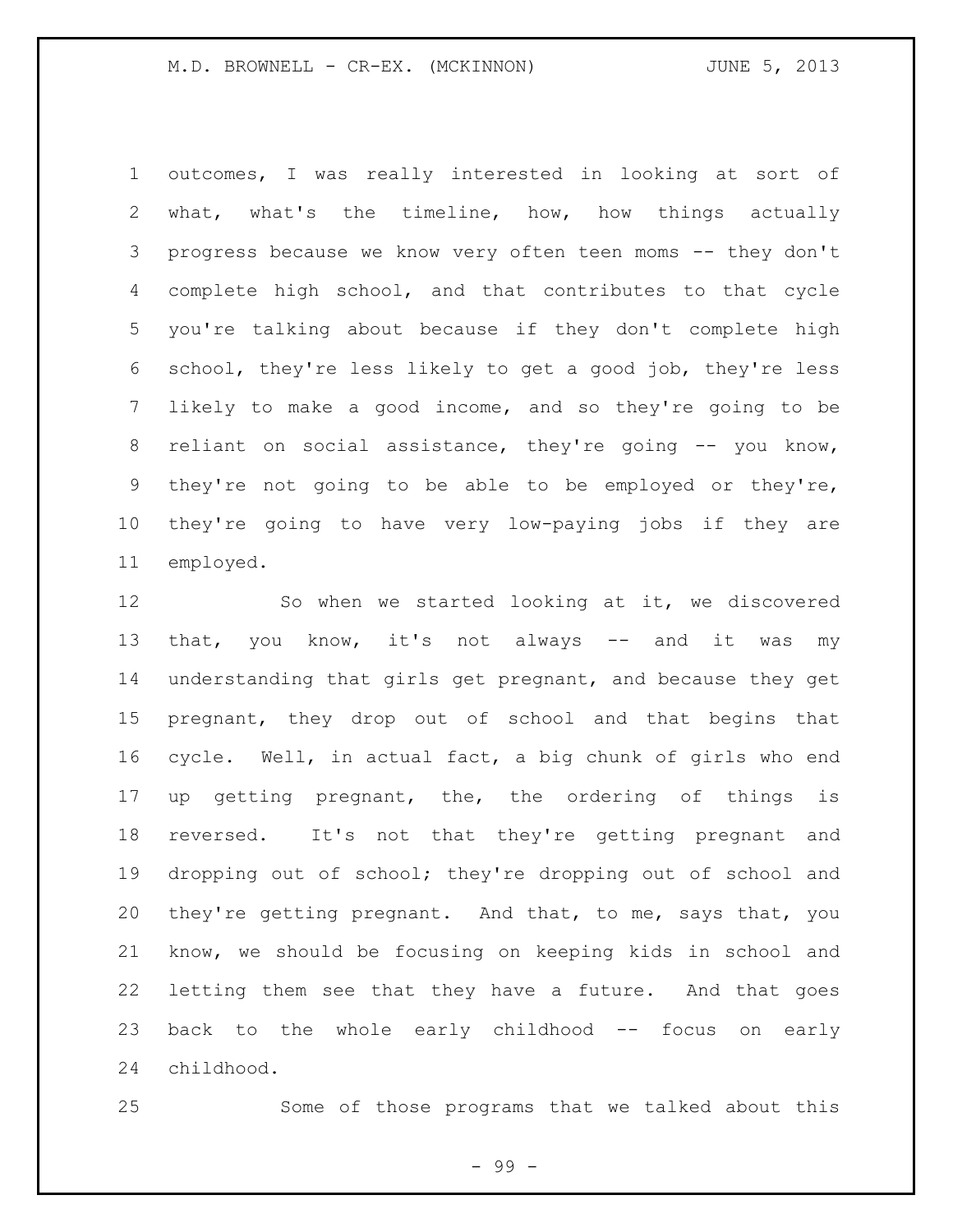morning, the Abecedarian and the, the Perry Preschool, the Chicago Parent Child Centres, have shown that when you have these intensive supports in the preschool period, one of the positive outcomes is down the line it reduces teen pregnancy and, you know, I can only think that that's because these kids -- you know, they're entering school ready to learn, so they become engaged in school, they like school, they see a future for themselves, and so their pregnancy isn't -- pregnancy and, and giving birth as, as a young mom isn't the only option for them. So that, that, to me, is, is part of the solution to breaking that cycle.

 Of course, you know, just like, you know, if we have the best prevention programs in the world, there, there always will be somebody who gets pregnant as a teen and who wants to become a teen mom. So beyond preventing -- I mean, it's very important to do the prevention, but we can't then forget that when we do have teen moms, we need to support those teen moms, and support not just in financial support, but in parenting training, occupational training, providing them with lots of quality childcare options so they can get that training, so they can get a good job.

 So there's, there's really the two components. There's the prevention and there's the support.

 $- 100 -$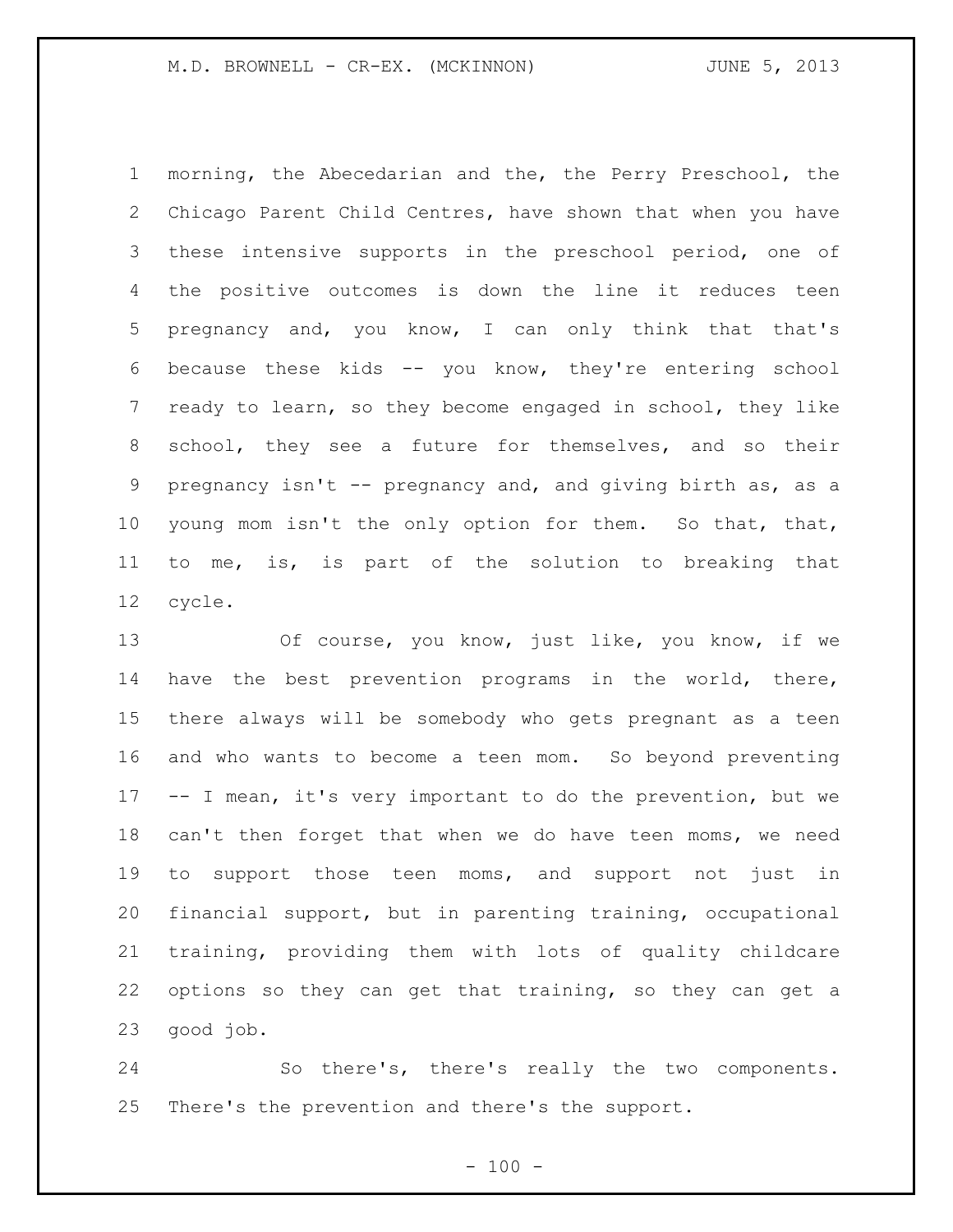Q And, and in terms of the prevention, you mentioned the educational component.

A Um-hum.

 Q Are there any other components to the prevention -- to prevention strategy that we should be thinking about?

 A Oh, sure. I mean, there's obviously a public health component, where teaching girls about contraception, about healthy reproductive health, but that's not going to work if you've got -- that alone isn't going to work if you've got girls who aren't engaged in school and dropping out and aren't in school to get these programs. But, certainly, yes, there, there are other components beyond the education. There's the health component.

 Q And the other thing that you said about this issue which, again, struck a chord because of the evidence that we've heard in this case, is that it's not just the first child. It's when the first child is born, so that even if --

A Um-hum.

 Q -- the second child is born three or four years later, as we saw in this case, and subsequent, the same negative outcomes in your research?

A Yes.

 Q And do you have any data and any information on how frequent that is, that is, that when the first child is

 $- 101 -$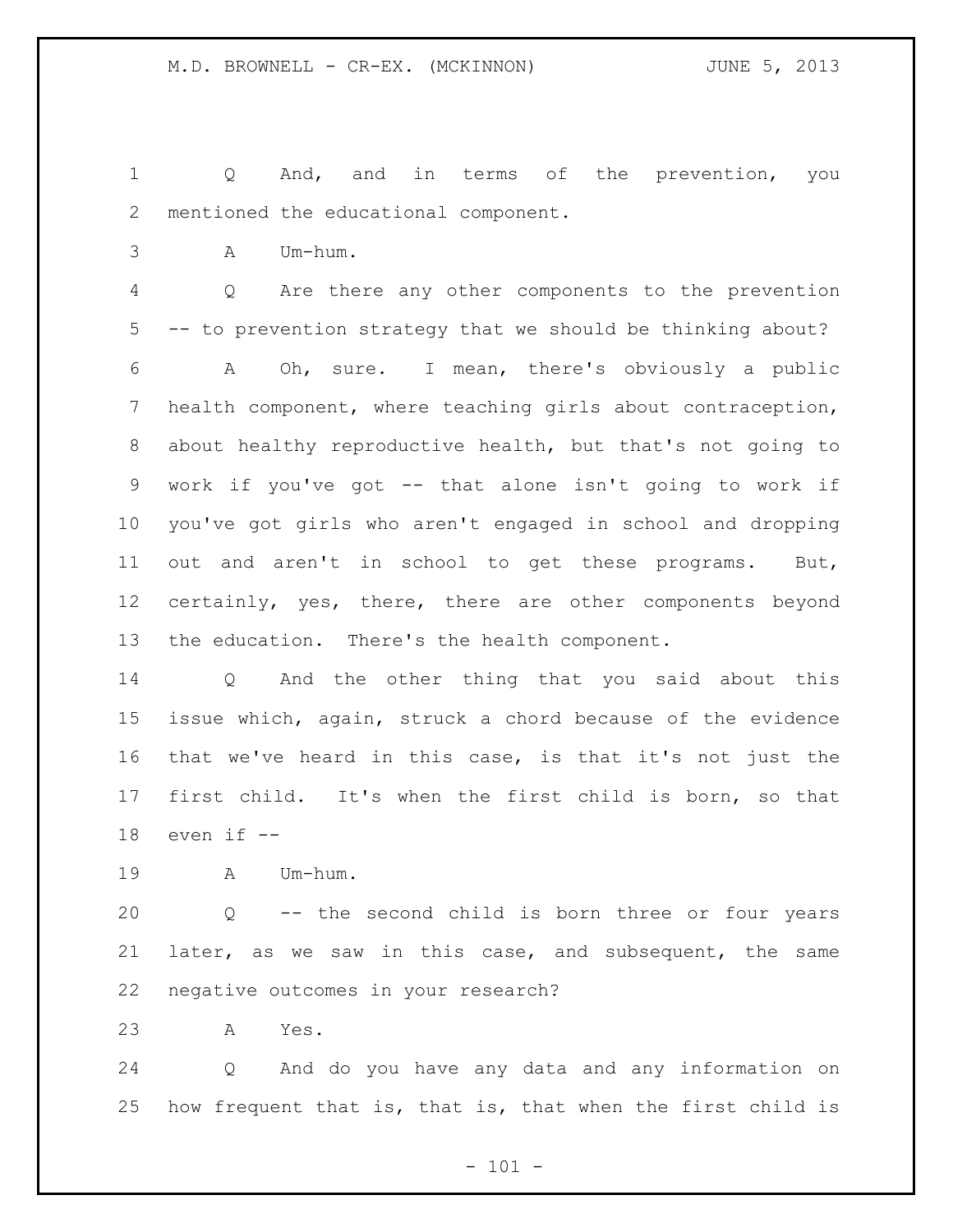born to a teen mom, there are subsequent children born shortly thereafter, year two, three, fours, so that by the time -- I think in this case, by the time the mom was 23 or so she had four children.

A Um-hum.

 Q Do you have any data on that and is that another -- is that a phenomenon that we should be paying attention to?

 A I'm trying to think if we have any data specific to that. What you're asking is are those who, who give birth as teens more likely to have more children, right? A larger number of children than, say, somebody who delays child bearing.

Q And at an early age, as well.

15 A And at -- yeah.

 Q And, and, and the reason I'm asking that is I'm sort of thinking, just, again -- this is anecdotal, but the, the experience that I've had through this case and through others is that it may be with, with a teen mom with one child, some of the prevention -- or some of the educational programs, some of the supports that are available, there's daycare and schools and that sort of 23 thing are realistic, but when you have three or four kids --

A It's much --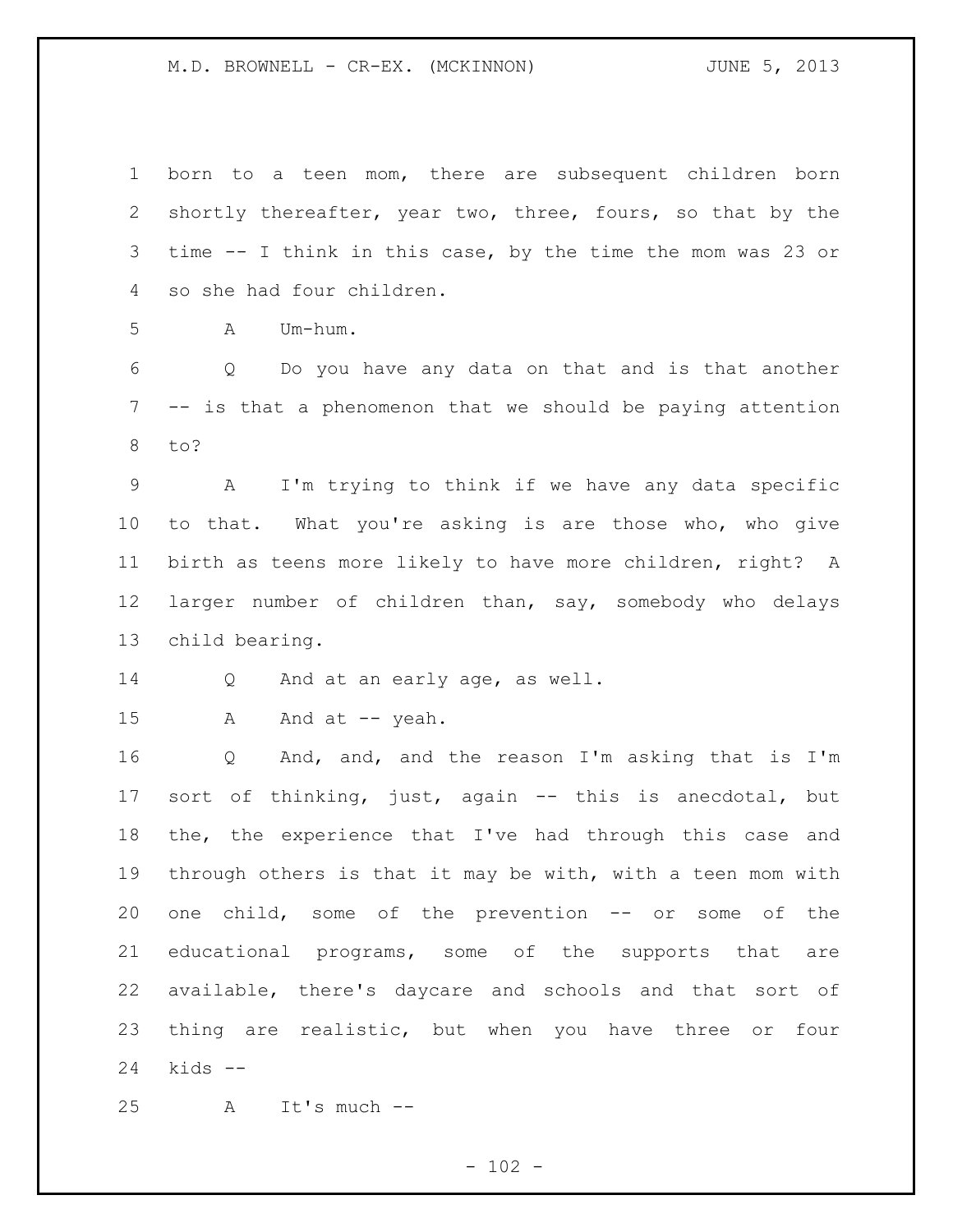M.D. BROWNELL - CR-EX. (MCKINNON) JUNE 5, 2013 M.D. BROWNELL - CR-EX. (SCARCELLO)

Q -- under 24 --

|    | $\forall$ | -- harder to access --        |
|----|-----------|-------------------------------|
|    |           | $Q \leftarrow -i t's very --$ |
|    |           | A -- those service, yeah.     |
| -5 |           | -- difficult to --            |

 A Yeah, I -- our own research, we haven't focused on that, but there certainly is research in, in the, in the field and in the literature that would suggest those very things, that, you know, the younger you start having kids, the more kids you're having, you're going to have more kids at a younger age, and that does make it more difficult for you to access those services. And, and we have actually researched that, that the number of children -- the more children a woman has, the less likely she is to participate in programs like the Healthy Baby community support program.

17 MR. MCKINNON: Okay, thank you. That's helpful.

18 THE WITNESS: You're welcome.

THE COMMISSIONER: Thank you, Mr. McKinnon.

Anyone else? Mr. Scarcello.

CROSS-EXAMINATION BY MR. SCARCELLO:

 Q Good morning, Dr. Brownell. Just give me one moment.

A Sure.

 $- 103 -$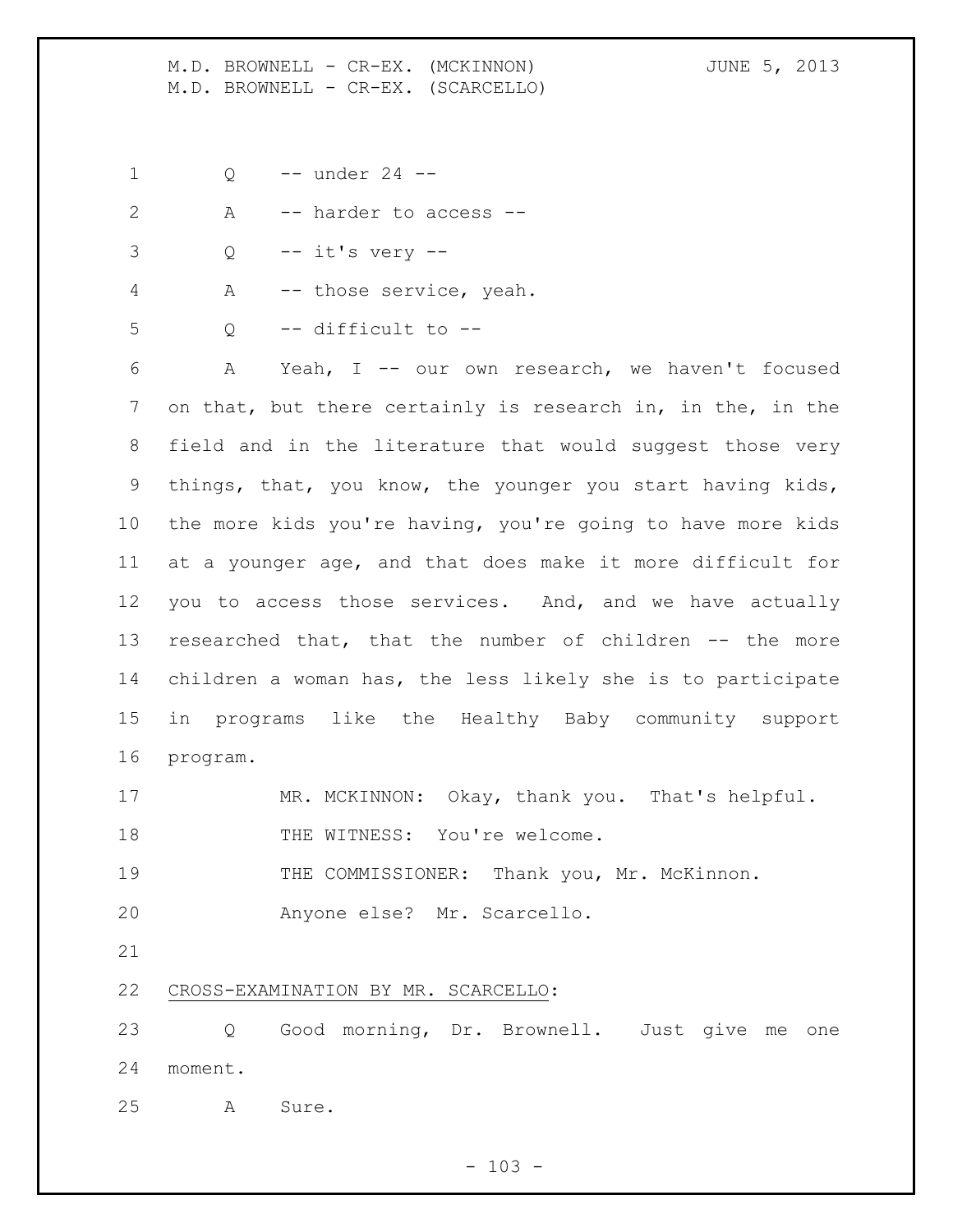Q I represent ANCR and Southern Authority and the Northern Authority, and I just want to get to, to the issue 3 of the upstream, the midstream, and the, and the downstream topic and back to your analogy about the cliff.

 $A$   $Um-h \, \text{um}$ .

 Q That was an interesting one. And I just want to see what you think about where the child welfare system fits into that on a long-term basis. Now, obviously, you're here today advocating for the creation of more upstream programs, and not only the creation, but obviously the funding that's necessary --

A Yes.

 Q -- to, to have those programs last on a long-term basis.

A Yes.

 Q And you also testified about the importance of getting these programs and, and just getting to the kids when they're young, and that will create, you know, the long-lasting effects, and you gave the example of that preschool program, the Perry -- is it called the Perry Preschool?

 A Yeah, the high school Perry Preschool Program. Q Right. And that report showed that when those kids -- and they were, you know, two and three years old, when they were adults, that -- you know, in that next

 $- 104 -$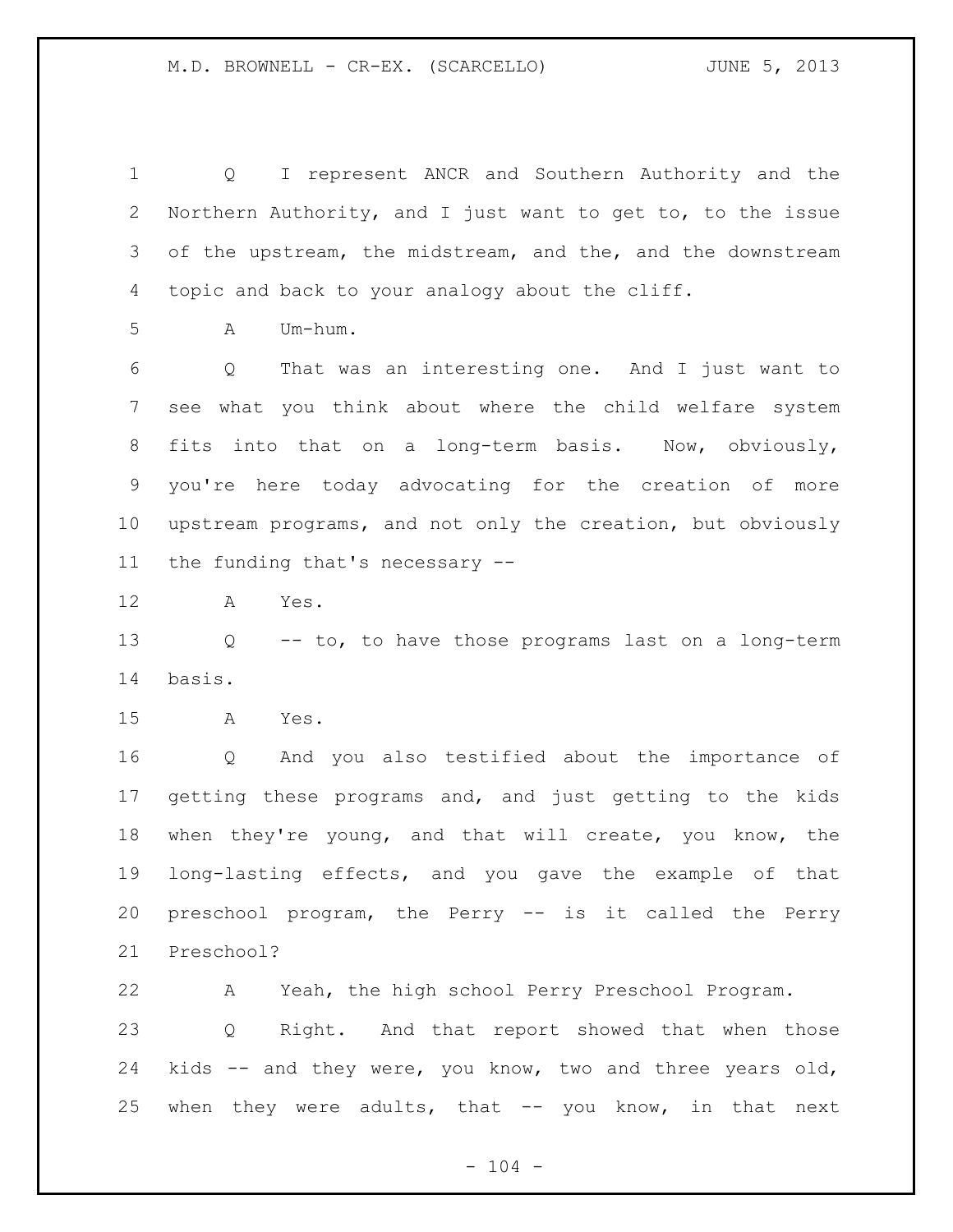M.D. BROWNELL - CR-EX. (SCARCELLO) JUNE 5, 2013

generation, it had positive effects.

 A Yes. Q So these prevention programs were -- they're not going to have always that immediate impact, are they? We're looking at -- A No. Q -- impacts down the road. That's right?

8 A Yes. Q And then getting to your cliff analogy, the idea

is that down the road less kids are falling off the cliff.

11 A Absolutely.

 Q Right? But in the meantime, today, you know, sadly enough, kids still are falling off the cliff and those kids still need to get those child welfare services.

A Yes.

 Q And as this program -- or as these programs take effect, less and less services will be provided. They always will have a role, but the idea is less services in the long term. Do you agree with that?

A Yes, yeah.

 Q So when you're talking about more funding, you're not talking about taking away from helping those kids falling off the cliff today.

A No.

Q You're talking about additional funding.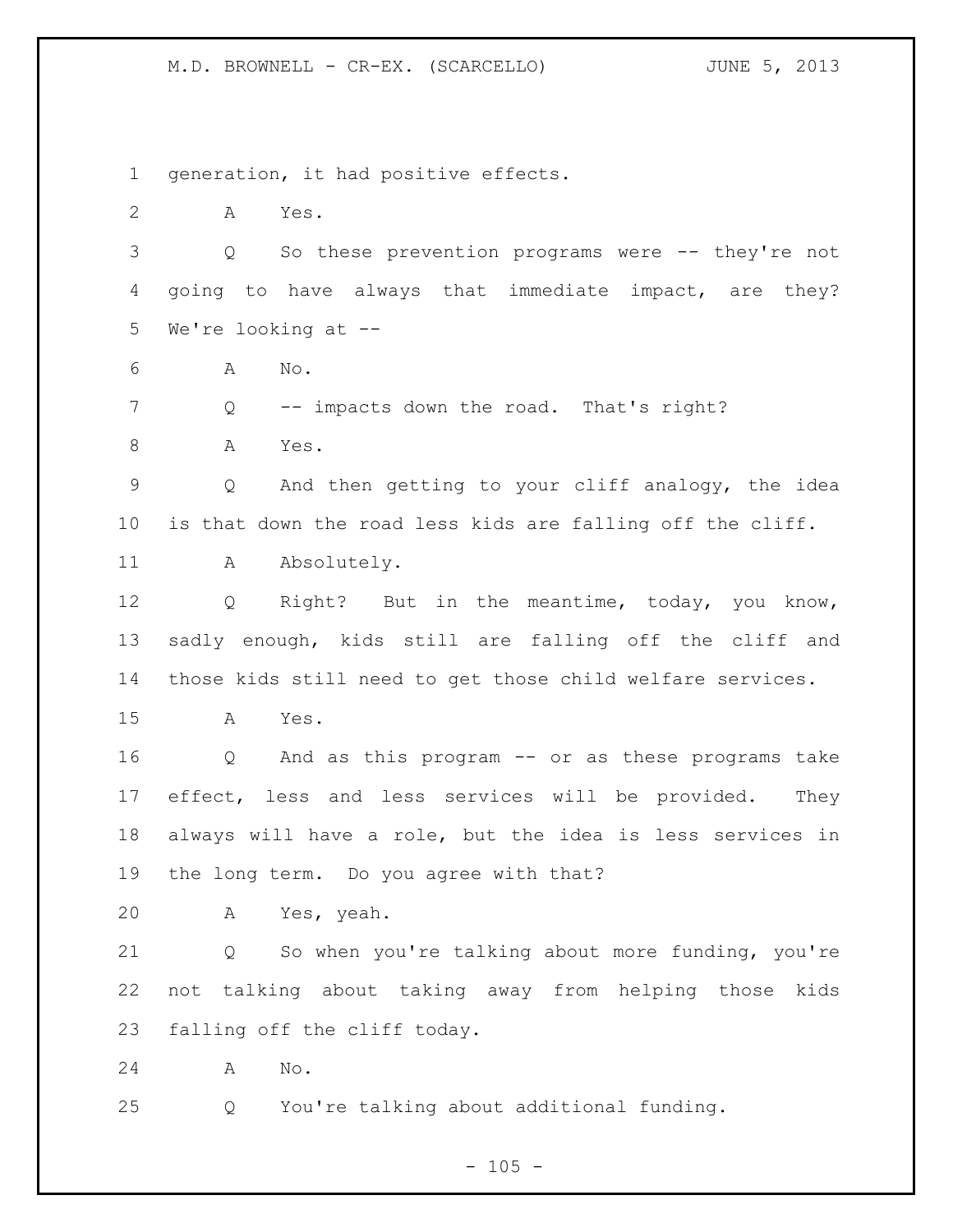A Yes.

| 2  | We need to still help those kids, and there's<br>Q          |
|----|-------------------------------------------------------------|
| 3  | positive things to, to work with them, but in the long term |
| 4  | we need to have more funding, more programs to stop kids    |
| 5  | from falling off the cliff in the future. Is that what      |
| 6  | you're saying?                                              |
| 7  | Α<br>Yes.                                                   |
| 8  | Q<br>Okay. Good.                                            |
| 9  | But I wouldn't necessarily say that those kids<br>Α         |
| 10 | falling off the cliff should necessarily be placed in care. |
| 11 | What I'm saying is we don't know what the best outcomes --  |
| 12 | what will lead to the best outcomes for those kids.         |
| 13 | Right. And it may be that there's more<br>$Q \qquad \qquad$ |
| 14 | interventionist programs --                                 |
| 15 | Yeah.<br>A                                                  |
| 16 | Q -- that can help out, and I think child welfare           |
| 17 | is looking -- there's been evidence of them working on --   |
| 18 | Yeah, and $-$<br>A                                          |
| 19 | $--$ that, and that is $--$<br>Q                            |
| 20 | A I mean, a lot --                                          |
| 21 | -- part of their programs today.<br>Q                       |
| 22 | Yes, and from the Perry Preschool Project, I<br>A           |
| 23 | mean, a lot of ideas -- or some of those examples far down  |
| 24 | the road when the kids are 30, 40, and 50. But in this      |
| 25 | case, I mean, a lot of the kids who end up in care are      |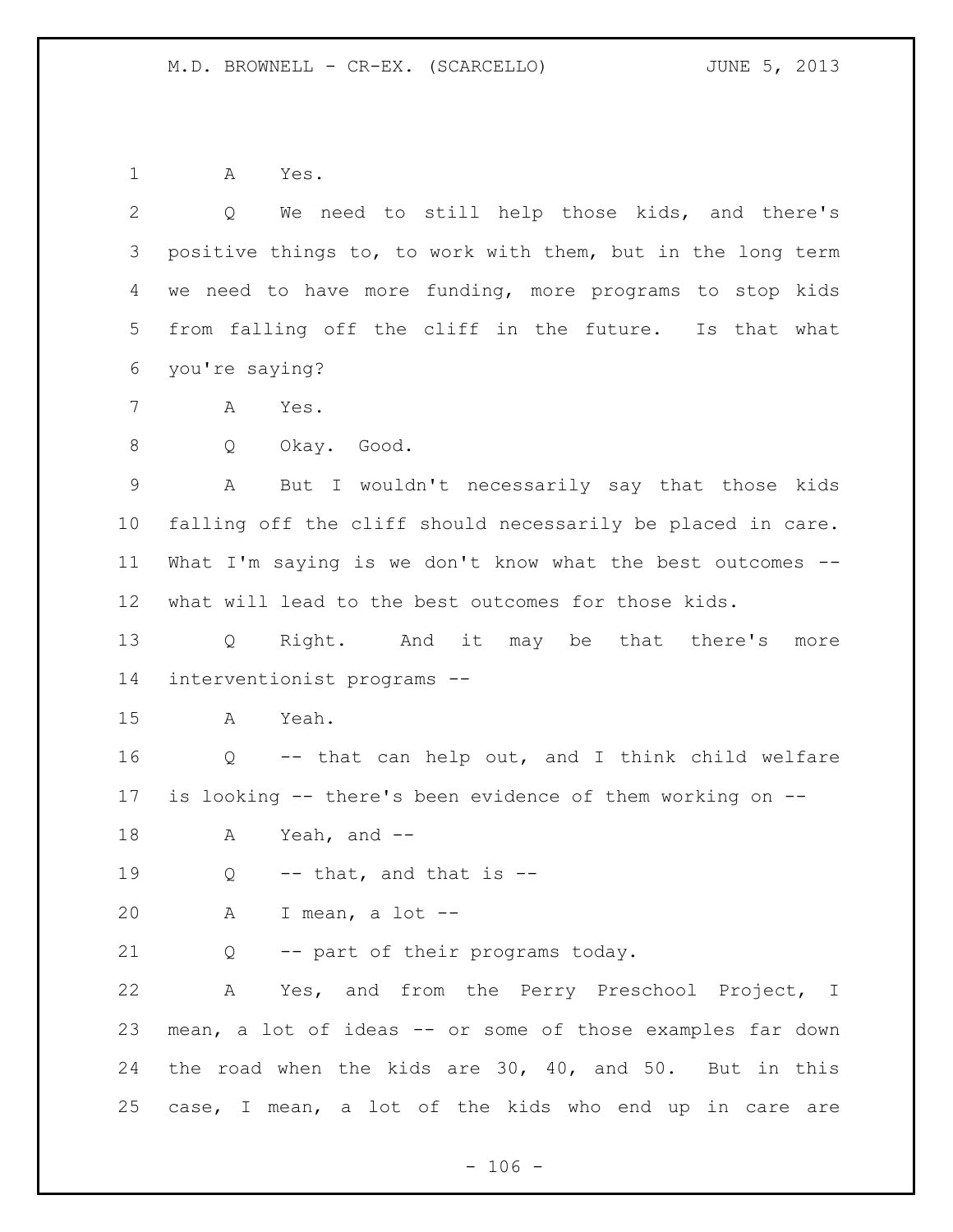M.D. BROWNELL - CR-EX. (SCARCELLO) JUNE 5, 2013

| $\mathbf 1$ |              | infants, so it's -- it, it's kind of contracted. So, you   |
|-------------|--------------|------------------------------------------------------------|
| 2           |              | know, I mean, obviously we are looking for<br>long-term    |
| 3           |              | solutions, but some of them aren't 40 years down the road. |
| 4           |              | Some of them, you know, if the prevention programs are put |
| 5           |              | in place, we could be seeing benefits right away.          |
| 6           | Q            | That's right. So some of them can have effect in           |
| 7           | a shorter -- |                                                            |
| 8           | Α            | Yes.                                                       |
| $\mathsf 9$ | Q            | -- amount of time.                                         |
| 10          | Α            | Yeah.                                                      |
| 11          | Q            | Some will have --                                          |
| 12          | А            | Yeah.                                                      |
| 13          | Q            | -- a great effect --                                       |
| 14          | Α            | But it $--$                                                |
| 15          | Q            | -- down the road.                                          |
| 16          | Α            | It does take a huge investment, yeah, um-hum.              |
| 17          | Q            | Right. Okay.                                               |
| 18          | Α            | Yeah.                                                      |
| 19          |              | MR. SCARCELLO: Good, thank you --                          |
| 20          |              | THE WITNESS: You're welcome.                               |
| 21          |              | MR. SCARCELLO: -- for clarifying that.                     |
| 22          |              | THE COMMISSIONER: Thanks, Mr. Scarcello.                   |
| 23          |              | Anybody else? Ms. Dunn.                                    |
| 24          |              | MS. DUNN: Thank you, Mr. Commissioner.                     |
| 25          |              |                                                            |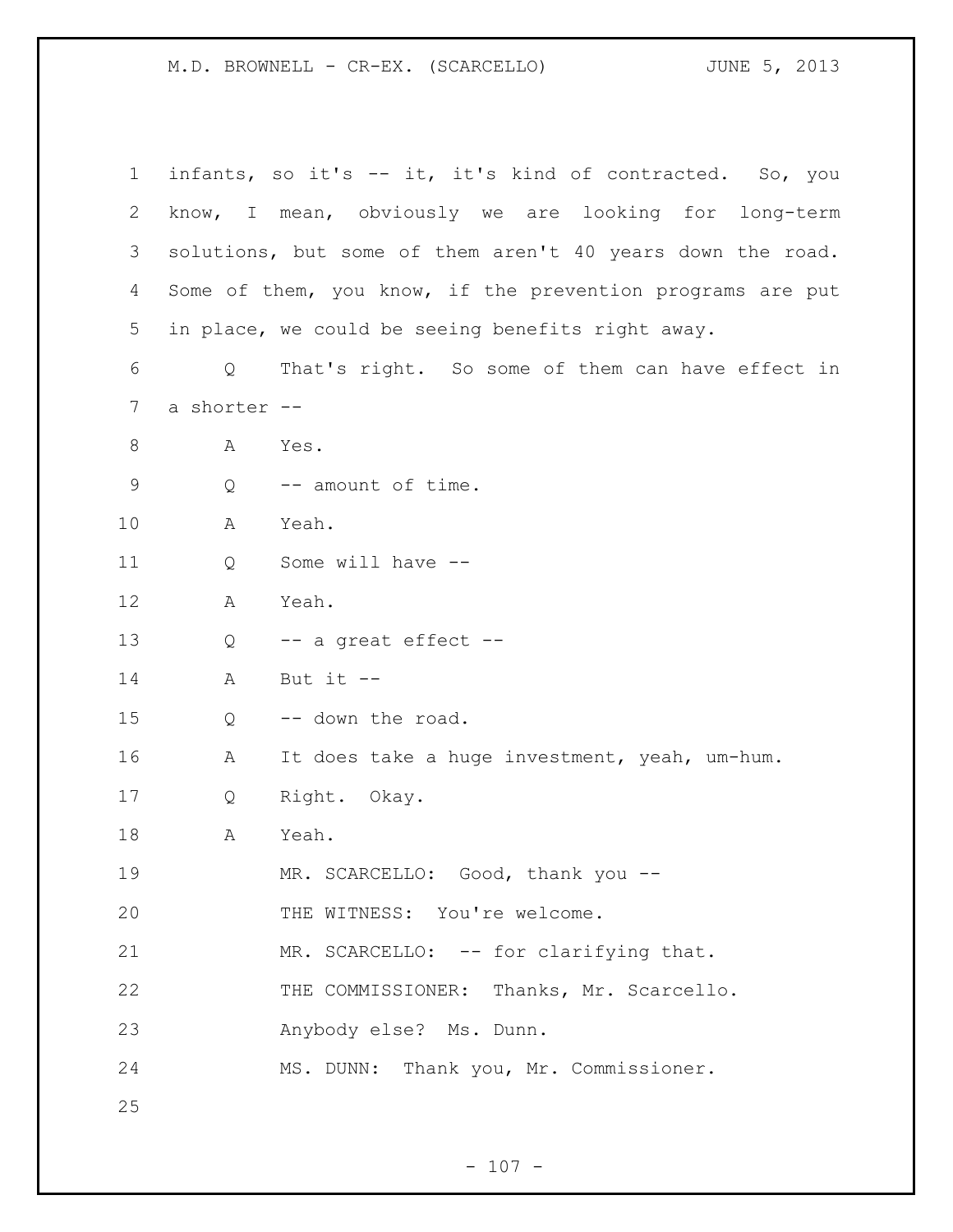M.D. BROWNELL - CR-EX. (DUNN) JUNE 5, 2013

CROSS-EXAMINATION BY MS. DUNN:

| $\overline{2}$  | name is Catherine Dunn, and I'm<br>Doctor, my<br>Q             |
|-----------------|----------------------------------------------------------------|
| 3               | Ni Kanichihk, which is an aboriginal<br>counsel for Ka         |
| 4               | community-based organization here in the City of Winnipeg.     |
| 5               | THE COMMISSIONER: Just put the mic down a bit,                 |
| 6               | will you, please?                                              |
| $7\phantom{.0}$ | MS. DUNN: Can you hear me now, Doctor?                         |
| 8               | THE WITNESS: Yes.                                              |
| $\mathsf 9$     | MS. DUNN: Mr. Commissioner?                                    |
| 10              |                                                                |
| 11              | BY MS. DUNN:                                                   |
| 12              | I just had one question for you, Doctor, and that<br>Q         |
| 13              | really revolves around that rather staggering statistic        |
| 14              | that you stated, that Manitoba seems to have the highest       |
| 15              | number of children in care per capita in the world.<br>Is      |
| 16              | that correct? Did I hear you correctly?                        |
| 17              | Well, we haven't looked everywhere<br>in<br>$\mathbb A$<br>the |
| 18              | world --                                                       |
| 19              | Q<br>Okay.                                                     |
| 20              | A -- but from the six country comparison we did, we            |
| 21              | had the highest rates, and I understand there was some,        |
| 22              | some data presented last week that said Manitoba -- I know     |
| 23              | there are studies that says that Canada has one of the         |
| 24              | highest rates and I know there were statistics presented       |
| 25              | last week that say Manitoba's the highest in Canada, so I      |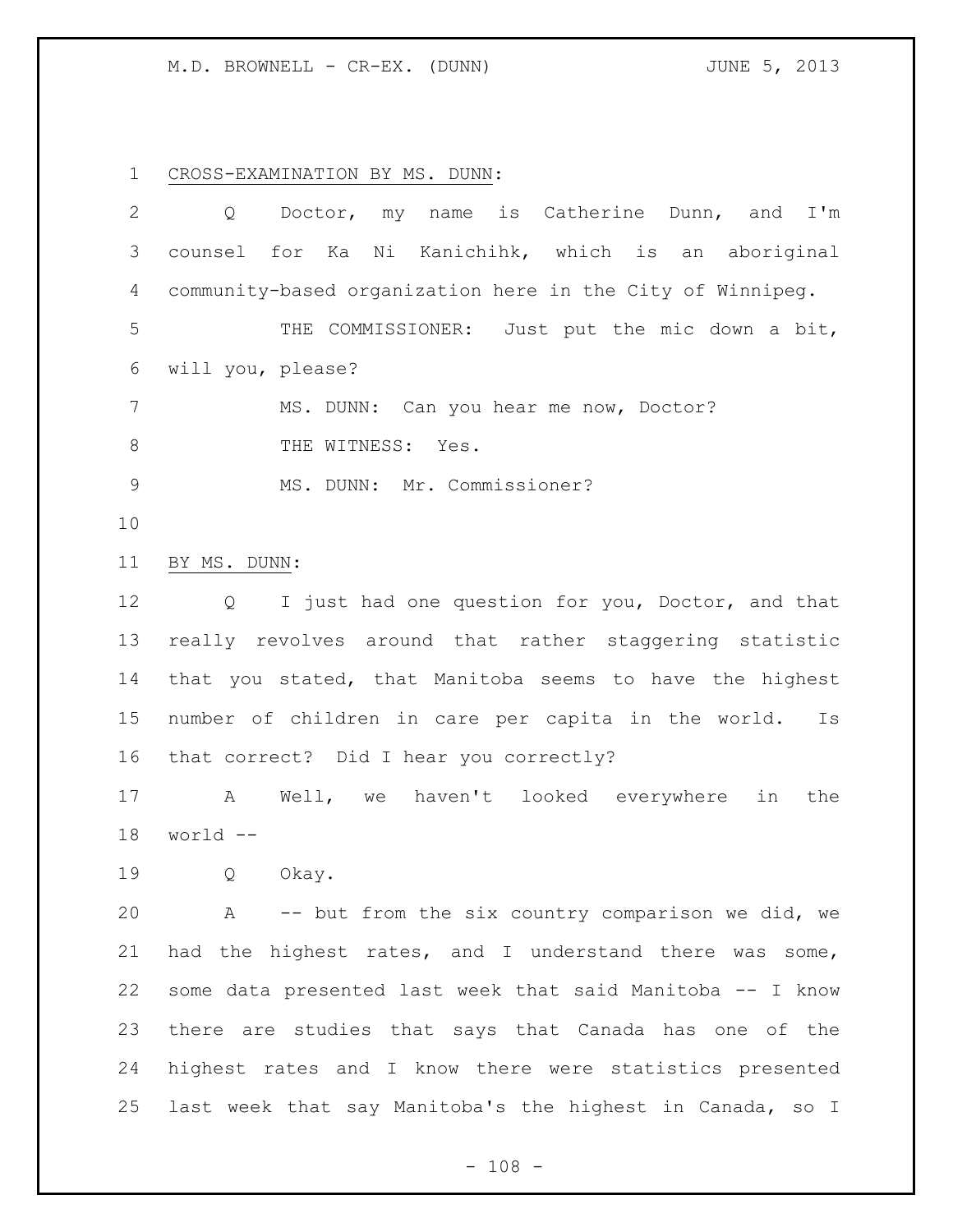think --

Q Okay.

A Um-hum.

 Q So you're not surprised by that statistic, I take it.

A I was when I initially heard it, but ...

 Q Do you have any concept of why that would be, based on your many years of experience in this field, why our province has that kind of statistical number of children in care?

11 A I do not, other than -- there are different approaches that can be taken to child welfare. So from the international study I was involved in, I did learn that not everybody takes the approach that Manitoba or North America takes because, you know, we're not alone in Manitoba.

Q Yes.

 A North America takes a child safety approach so it's sort of child safety at all costs, whereas in a country like Sweden, they take a family welfare approach. Obviously, they're concerned about child safety, but they're concerned about child safety within that family unit. So they would be more likely to put a worker into the home instead of pulling the child out of the home. So it's, it's policies.

Q All right. So --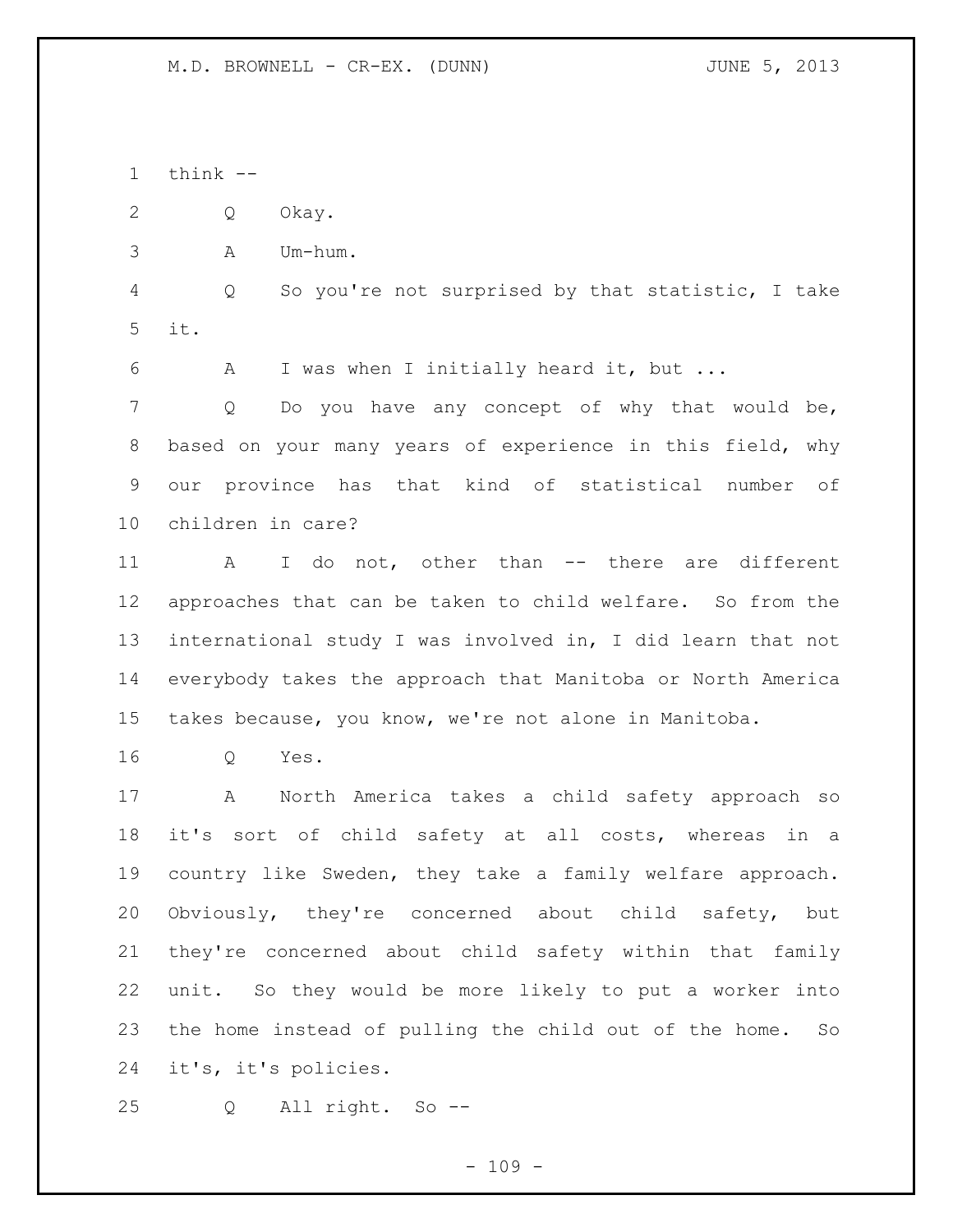M.D. BROWNELL - CR-EX. (DUNN) JUNE 5, 2013 M.D. BROWNELL - RE-EX. (WALSH)

1 A Um-hum.

 Q -- a policy that directs itself exclusively to the safety of children, separate and apart from the family -- A Yes. Q -- and the children, may make a difference in terms of the number of children in care. 8 A Absolutely. You know, if you think of a family like the Phoenix Sinclair case where there were -- was more than one child and more than one child who was taken into care at different times, I mean, if you keep pulling the kids out, the family isn't learning what to do with the next kid. 14 MS. DUNN: Thank you. Those are my questions, doctor. Thank you very much. 16 THE WITNESS: You're welcome. 17 THE COMMISSIONER: Thank you, Ms. Dunn. I take it that's everybody. **Any re-examination, Ms. Walsh?**  MS. WALSH: Just one comment. RE-EXAMINATION BY MS. WALSH: Q Just to, to identify and bring your research back to the facts of, of this case, Phoenix's parents were both themselves children who -- or people who, as children, had

 $- 110 -$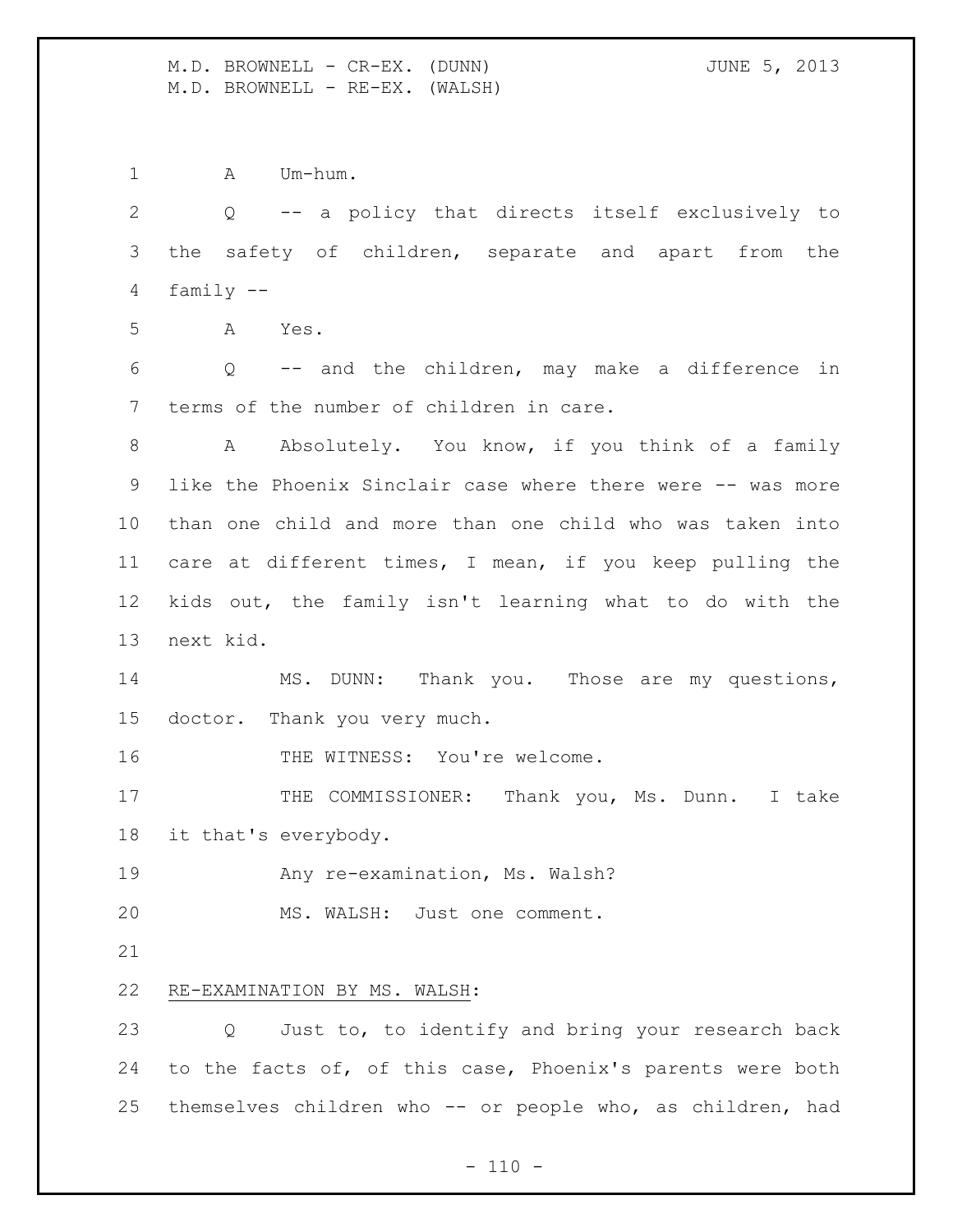M.D. BROWNELL - RE-EX. (WALSH)  $JUNE 5, 2013$ 

 contact with the child welfare system. They had been children in care. Phoenix's mother had her first pregnancy when she was a teenager and both parents were on income assistance. When Phoenix was born, neither of them had completed high school and neither of them was employed.

 The implication, then, from, from the research that you've done and, in particular, the EDI study which is, is of, I think, particular compelling interest because it does study Phoenix's cohort --

A Um-hum.

 Q -- children born in the year that Phoenix was born, the implication, then, is that right at the outset from the time that Phoenix was born, the research that you've done repeatedly would show that Phoenix and her parents at the time of her birth were likely in need of supports.

A Yes.

 Q And then today Phoenix would be 13 and your research has shown similar implications for teenagers.

 A Yes. Um-hum. You know, I've, I've thought about this case a lot as I followed it and, you know, what strikes me as, you know, many people have focused on the 23 mom and, oh, how horrible, you know, what a  $-$  and it certainly was. I mean, there's no denying that Phoenix lived through horrors.

- 111 -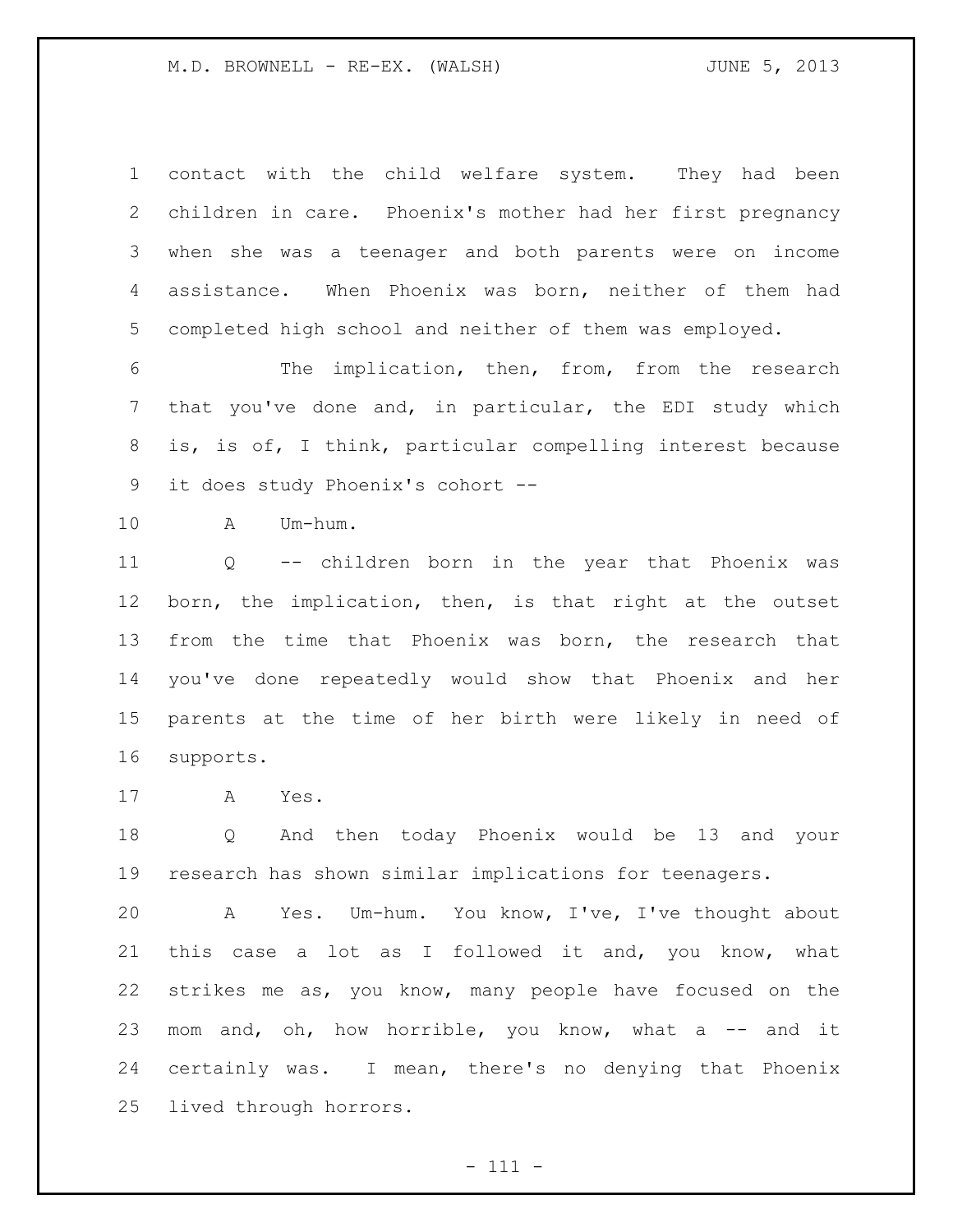1 But if Phoenix had survived, I can't help 2 thinking she would have become a mom like her own mom, 3 without the proper supports. Predicting basic -- based on, 4 on the risk factors, she would have dropped out of school, 5 she would have become a teen mom, her kids probably would 6 have been apprehended at some time, she may have had 7 addiction issues, just because these things tend to be 8 cyclical unless the proper supports and services are put 9 into place. 10 MS. WALSH: Thank you very much. 11 THE WITNESS: You're welcome. 12 THE COMMISSIONER: Well, Dr. Brownell, thank you 13 very much for your participation. 14 THE WITNESS: You're welcome. 15 THE COMMISSIONER: We looked forward to your 16 appearance and are pleased that you were able to give us 17 the time to contribute. 18 THE WITNESS: Thanks. 19 THE COMMISSIONER: That completes your testimony, 20 and thank you. 21 22 (WITNESS EXCUSED) 23 24 THE COMMISSIONER: All right? We're -- we are 25 ready to start the next witness at two o'clock, is that it?

- 112 -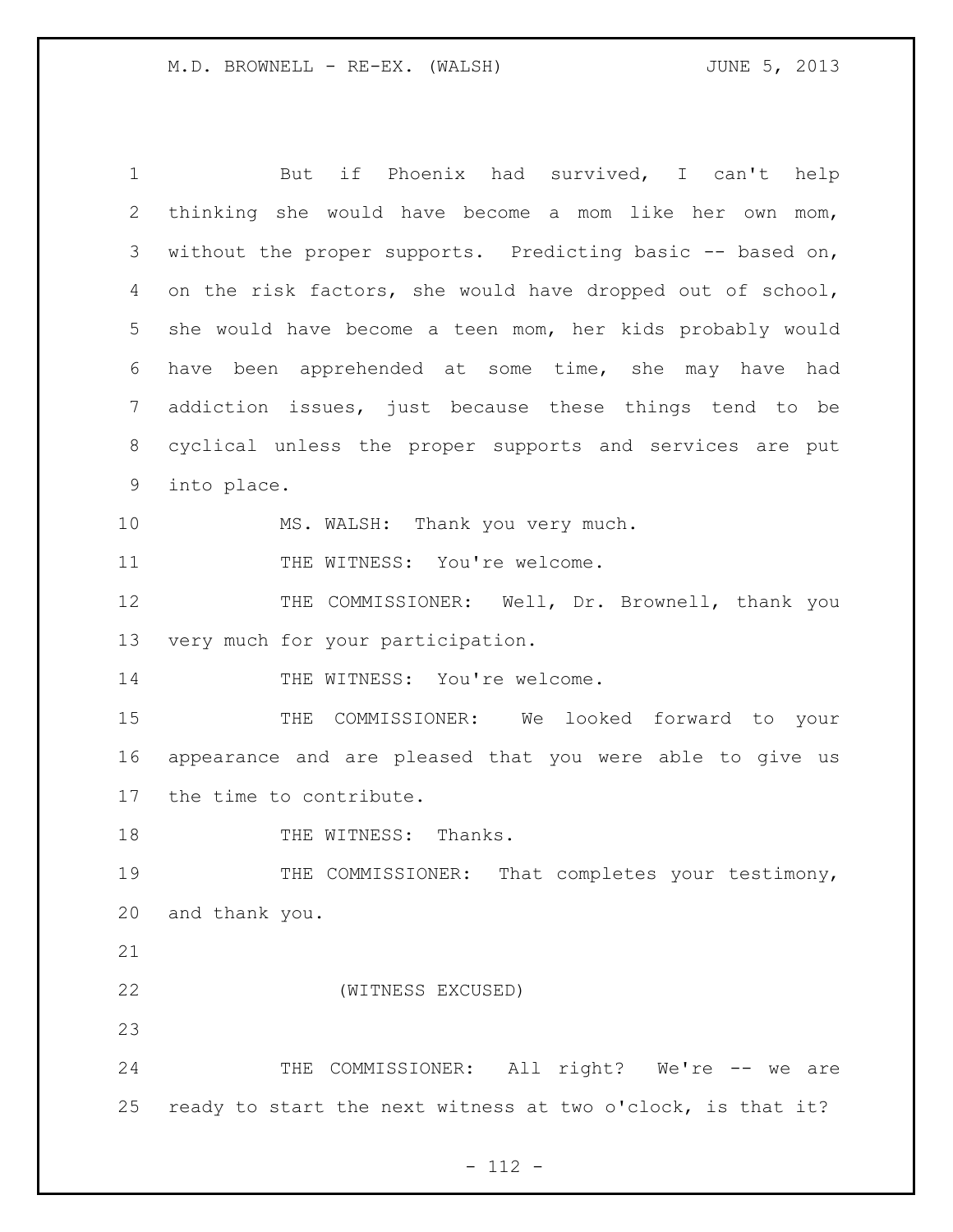PROCEEDINGS **DESCRIPTIONS JUNE 5, 2013** 

1 MS. WALSH: Yes. THE COMMISSIONER: All right. We'll, we'll stand adjourned till two o'clock this afternoon. MS. WALSH: Thank you. (LUNCHEON RECESS) 8 MS. WALSH: Mr. Commissioner, just one thing before Ms. Dunn begins, and -- 10 THE COMMISSIONER: Yes. MS. WALSH: -- that is that we now have the complete document that was filed as Exhibit 142. A copy of it has been put up on your desk, I'm told. 14 THE COMMISSIONER: Oh, yes. MS. WALSH: And so all 342 pages are now properly in evidence. 17 THE COMMISSIONER: Thank you. And so the other one's been removed, I assume. 19 MS. WALSH: Yes. THE COMMISSIONER: Yeah. All right. Thank you. Ms. Dunn. MS. DUNN: Yes, good afternoon, Mr. Commissioner. The next witness is Leslie Spillett, and she is the executive director of the Ka Ni Kanichihk. THE CLERK: Just stand for a moment. I see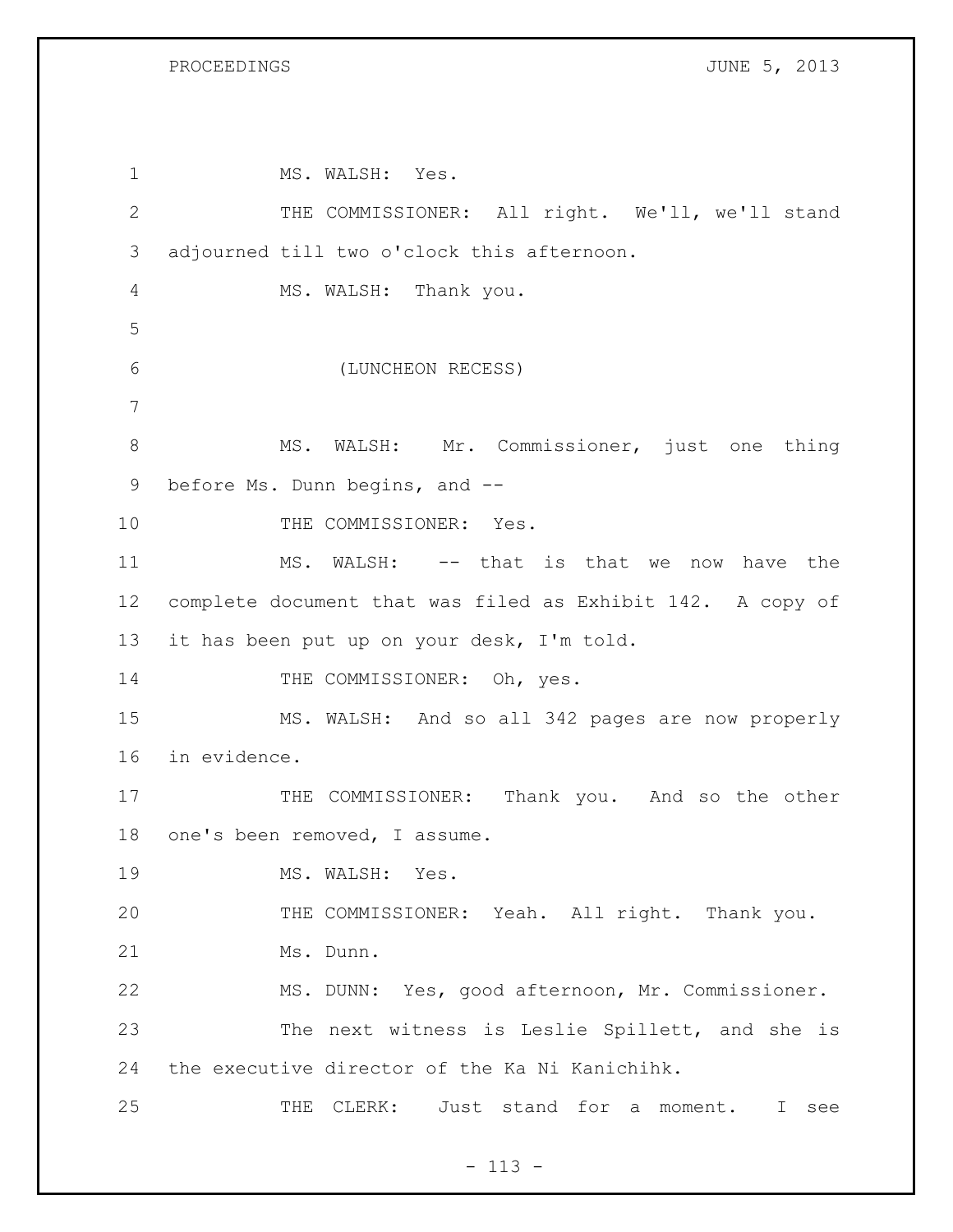PROCEEDINGS **DESCRIPTIONS JUNE 5, 2013** 

 you're holding the eagle feather. You'd like the eagle feather oath? THE WITNESS: Yes. THE CLERK: Yes. Just state your, just state your full name to the court, please. THE WITNESS: Leslie Lorraine Spillett. 7 THE CLERK: And just spell us your first name. 8 THE WITNESS: L-E-S-L-I-E. THE CLERK: And your middle name, please. 10 THE WITNESS: L-O-R-R-A-I-N-E. 11 THE CLERK: And your last name, please. 12 THE WITNESS: S-P-I-L-L-E-T-T. **LESLIE LORRAINE SPILLETT**, promising to tell the truth while 16 holding the Eagle Feather, testified as follows 19 THE CLERK: Thank you. You may be seated. MS. DUNN: Mr. Commissioner, there are a number of documents that we wish to file with respect to Ms. Spillett's evidence. 23 THE COMMISSIONER: All right. MS. DUNN: So I will file them sequentially now before we start with her.

 $- 114 -$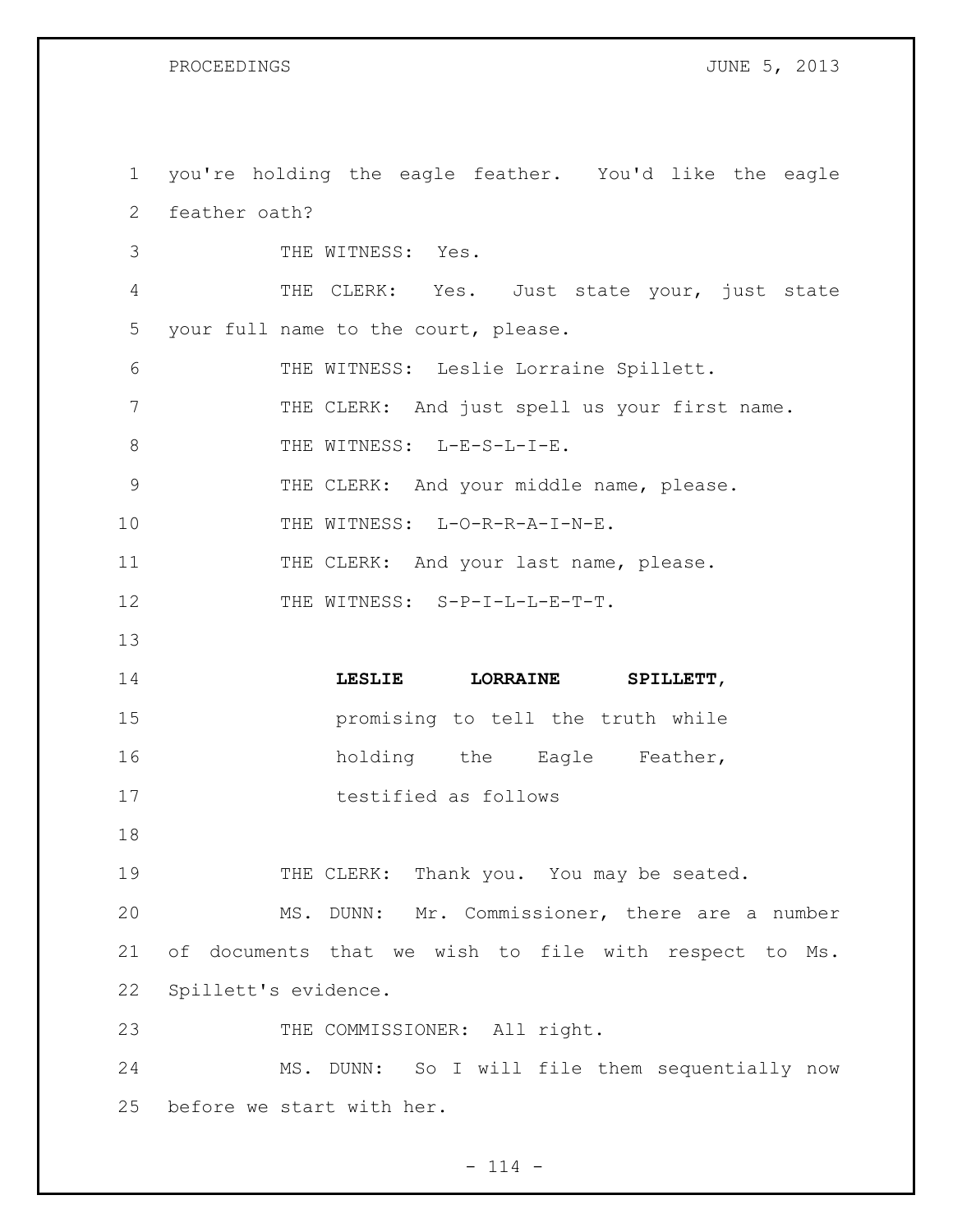PROCEEDINGS **DROCEEDINGS JUNE 5, 2013** 

| 1              | THE COMMISSIONER: All right.                              |
|----------------|-----------------------------------------------------------|
| $\mathbf{2}$   | MS. DUNN: The next exhibit, I believe, is 146,            |
| 3              | and that is a witness summary of Ms. Spillett's testimony |
| $\overline{4}$ | this afternoon.                                           |
| 5              | THE COMMISSIONER: Summary of her testimony.               |
| 6              | MS. DUNN: Yes.                                            |
| 7              | THE COMMISSIONER: Right.                                  |
| $\,8\,$        |                                                           |
| 9              | EXHIBIT 146: WITNESS SUMMARY OF                           |
| 10             | LESLIE SPILLETT                                           |
| 11             |                                                           |
| 12             | MS. DUNN: And I'll just hand these all to the             |
| 13             | clerk when I'm finished.                                  |
| 14             | The exhibit after that would be Exhibit 147.              |
| 15             | That is the tenth annual report for the year 2011-2012,   |
| 16             | called Standing Our Ground, and that is their annual      |
| 17             | report, the organization.                                 |
| 18             | THE CLERK: Exhibit 147?                                   |
| 19             | MS. DUNN: Yes.                                            |
| 20             |                                                           |
| 21             | EXHIBIT 147: STANDING OUR GROUND:                         |
| 22             | KA NI KANICHIHK INC. TENTH ANNUAL                         |
| 23             | REPORT, 2011-2012                                         |
| 24             |                                                           |
| 25             | MS. DUNN: Yes. The next exhibit, which is 148,            |

- 115 -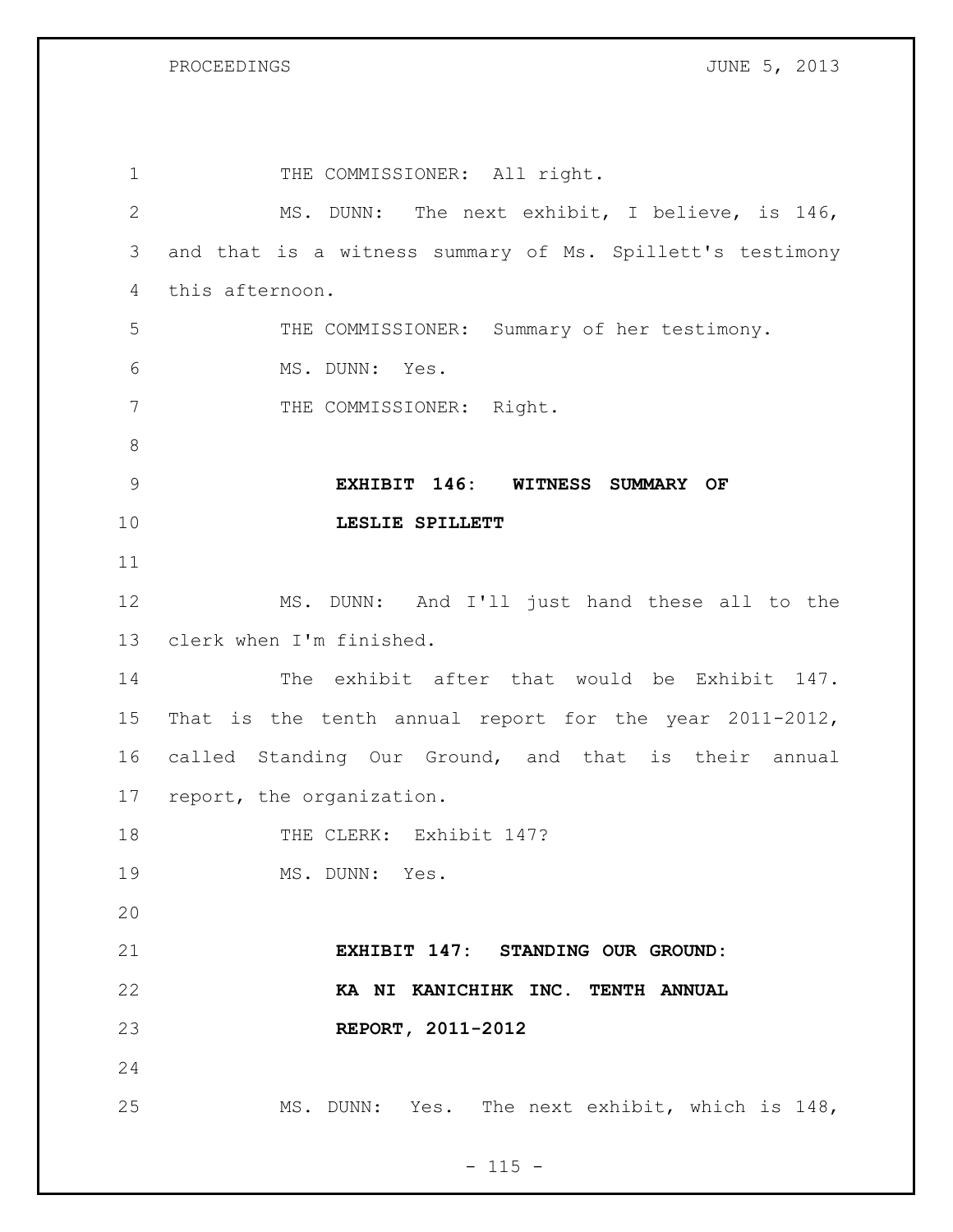PROCEEDINGS **DESCRIPTIONS JUNE 5, 2013** 

 is actually two documents: a single page which sets out the organizational budget for Ka Ni Kanichihk for 2013-2014 and a multipage document representing the board of directors' annual audit. So that would be 148. THE CLERK: Exhibit 148. **EXHIBIT 148: KA NI KANICHIHK INC. 2013-2014 ORGANIZATIONAL BUDGET AS OF APRIL 2, 2013, AND FINANCIAL STATEMENTS DATED MARCH 31, 2012** MS. DUNN: Exhibit 149 is a research piece called Cultural Continuity as a Hedge Against Suicide in Canada's First Nations. That is a reference that Ms. Spillett will make in her evidence. And finally -- 16 THE COMMISSIONER: And who's, who's the research paper by? MS. DUNN: The research paper is by Michael Chandler, C-H-A-N-D-L-E-R, and Christopher Lalonde, L-A-L- O-N-D-E, both of the University of British Columbia. 21 THE COMMISSIONER: Thank you. **EXHIBIT 149: CULTURAL CONTINUITY AS A HEDGE AGAINST SUICIDE IN CANADA'S FIRST NATIONS, BY MICHAEL** 

### $- 116 -$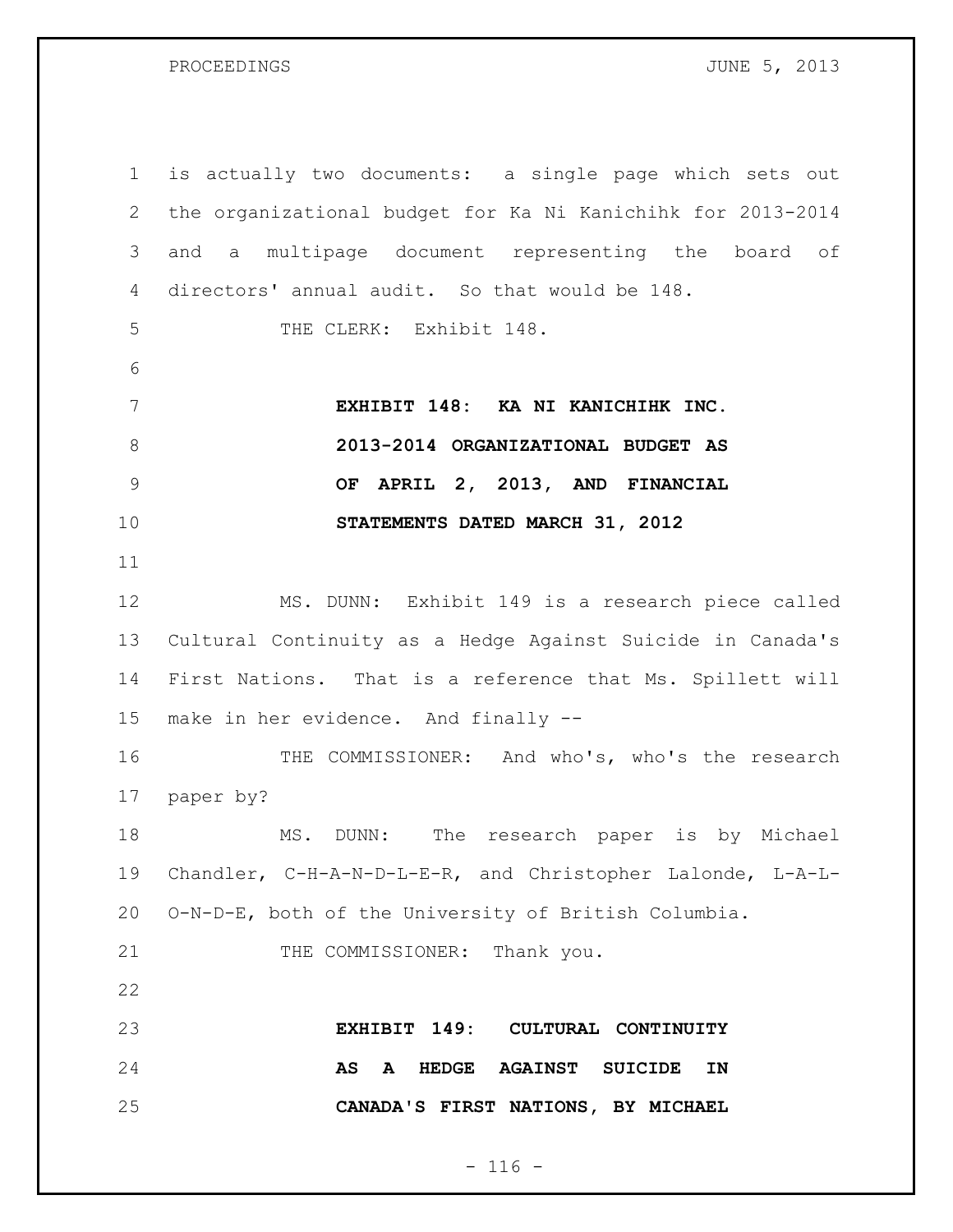## **CHANDLER AND CHRISTOPHER LALONDE**

- MS. DUNN: And finally, Mr. Commissioner, is a report that was commissioned by Ka Ni Kanichihk and the Steering Committee of the Family Court Diversion Project. The full name of the project is, Jumping Through Hoops: A Manitoba Study Examining The Experiences and Reflections of Aboriginal Mothers Involved with Child Welfare and Legal Systems Respecting Child Protection Matters. That is a report that was completed in July 2008, and the principal lead researcher on that project was Marlyn, M-A-R-L-Y-N, Bennett, B-E-N-N-E-T-T, then of the First Nations Child and Family Caring Society of Canada.
- 

 **EXHIBIT 150: JUMPING THROUGH HOOPS: A MANITOBA STUDY EXAMINING THE EXPERIENCES AND REFLECTIONS OF ABORIGINAL MOTHERS INVOLVED WITH CHILD WELFARE AND LEGAL SYSTEMS RESPECTING CHILD PROTECTION MATTERS, BY MARLYN BENNETT, JULY 2008** 

 MS. DUNN: So I'll just enter all of those exhibits now.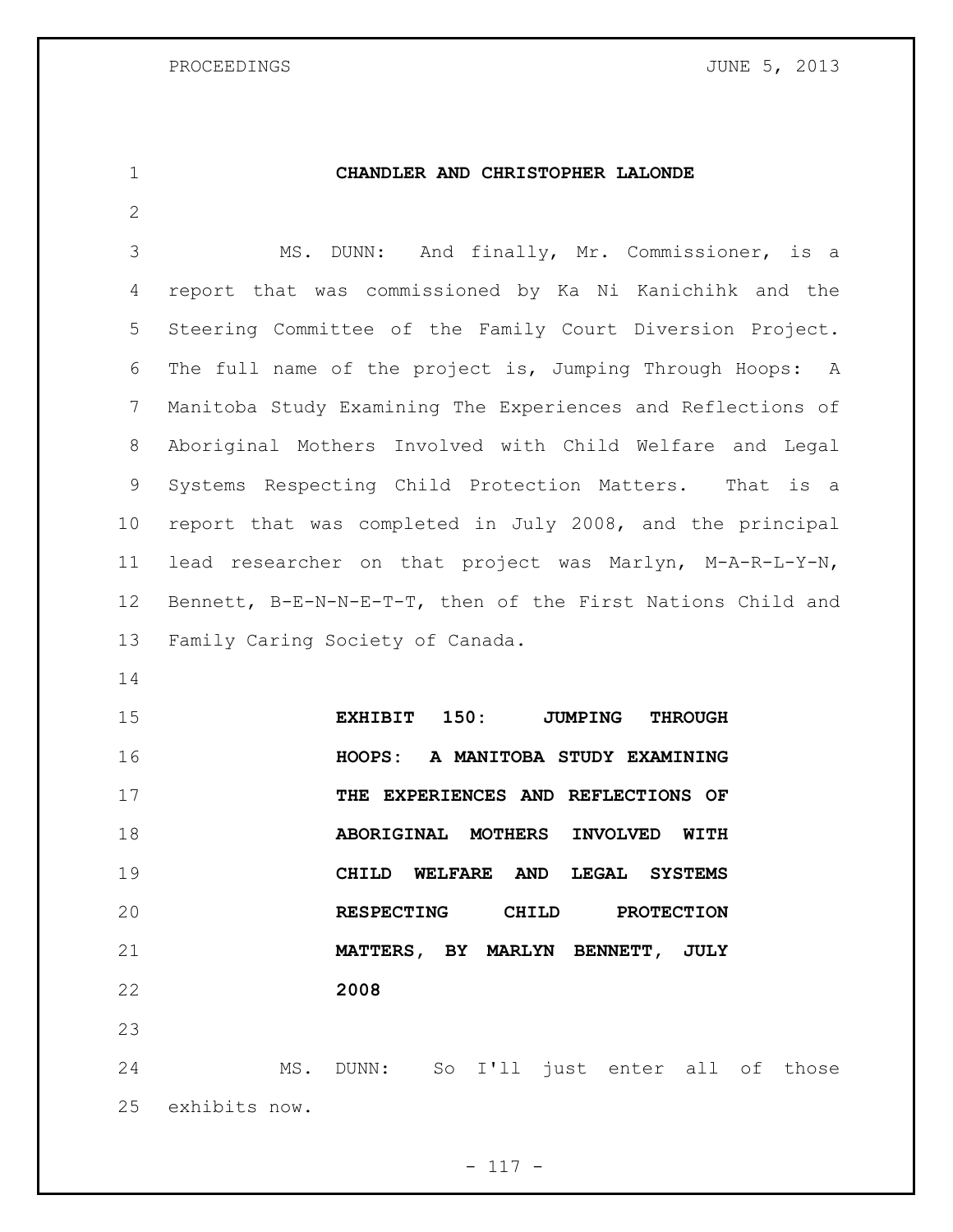1 THE COMMISSIONER: All right. 2 THE CLERK: Exhibits 146 through 150. THE COMMISSIONER: Thank you. DIRECT EXAMINATION BY MS. DUNN: Q Ms. Spillett, I understand that you are a Cree woman; is that correct? 8 A Correct. Q And by way of background, I understand that you are a member of the Cree Nation Bear Clan, correct? A Yes. Q You are, as well, a sundancer and pipe carrier? A Correct. Q You are the founder and executive director of Ka Ni Kanichihk, which -- an organization -- community-based aboriginal organization that was started by yourself in 2002, correct? 18 Among other women, yes. 19 Q Okay. And that is a Cree term, correct? A Yes. Q And what does that mean in English? A It means, literally, those who go forward, but we kind of use those who lead as kind of a shortened version of it. Q All right. You are also a founder and provincial

- 118 -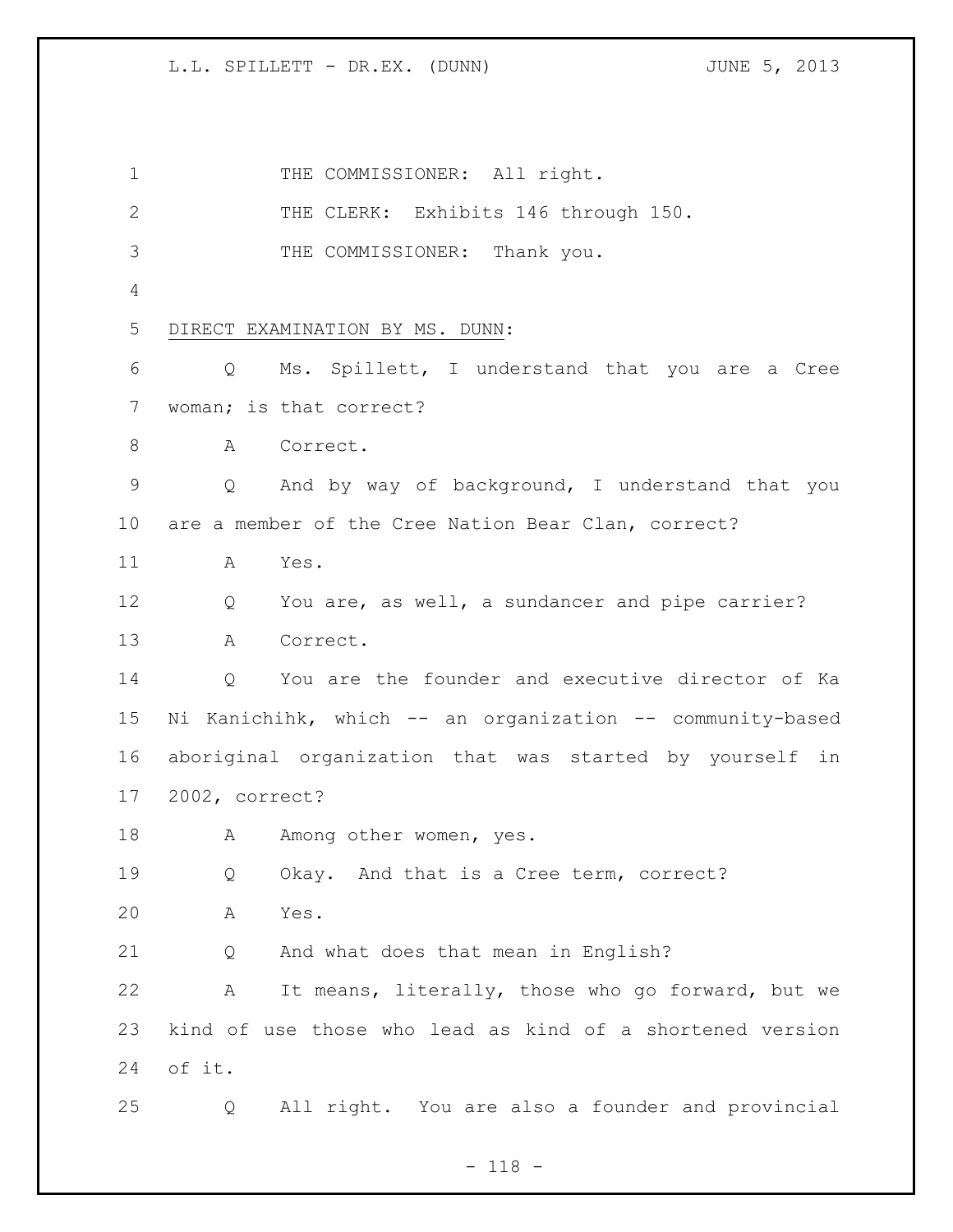president of the Mother of Red Nations Women's Council of Manitoba, which was an organization between 2001 and 2006, correct? A That's correct. Q In addition, you were the clinical director of New Directions for Children, Youth, and Adults between 1997 and 2002. 8 A That's correct. Q You were an aboriginal awareness coordinator at the Health Sciences Centre between 1996 and 1997. 11 A That's correct. Q And as well, a program coordinator at Anishinaabe Oway-Ishi between the years 1990 and 1996? A Yes. Q And for the Commissioner's benefit, what program is that? A For Anishinaabe Oway-Ishi was a pre-employment program for aboriginal youth. It's no longer in existence. Q Okay. THE CLERK: Can you spell the second word, please? MS. DUNN: Yes. O-W-A-Y, hyphen, I-S-H-I, and then Inc. BY MS. DUNN:

 $- 119 -$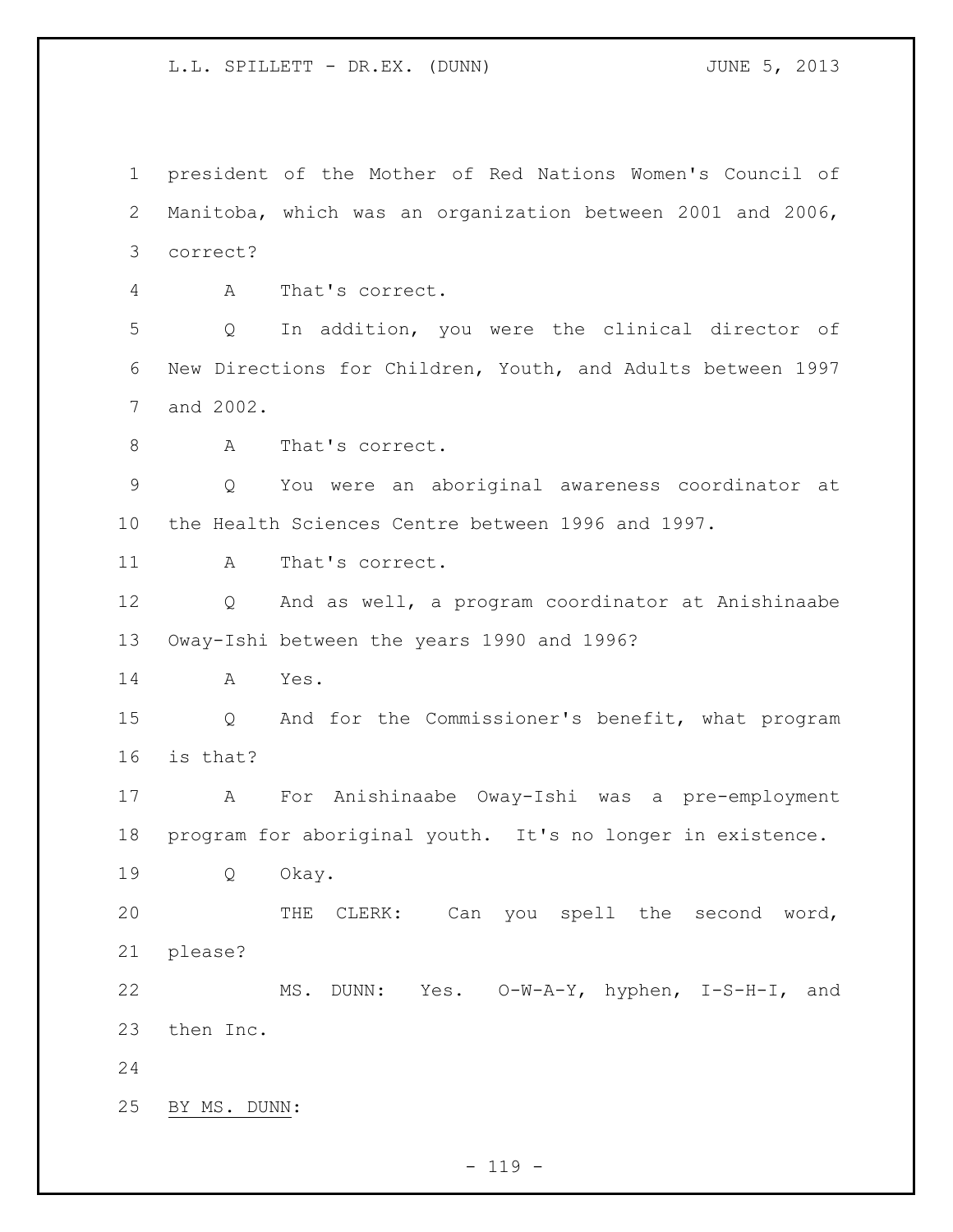1 Q In addition to your -- that background, you have been very involved on various community and volunteer affiliations; is that correct? A That is correct. Q Including the National Aboriginal Health Organization. You've been the board of directors for Native Women's Association of Canada. Is that correct? 8 A That's correct. Q You were on the board of directors for Taking Charge! Inc.? A Yes. Q You were the founder and provincial speaker for the Mother of Red Nations Women's Council of Manitoba? A Yes. Q You were on the board of directors for Assiniboine Credit Union? A Yes. Q You were the founding board of directors of the Aboriginal Centre of Winnipeg? A Correct. 21 0 You were on the board of directors for the Prairie Women's Health Centre of Excellence? A Yes. Q And you were a board of director for Native Employment Services?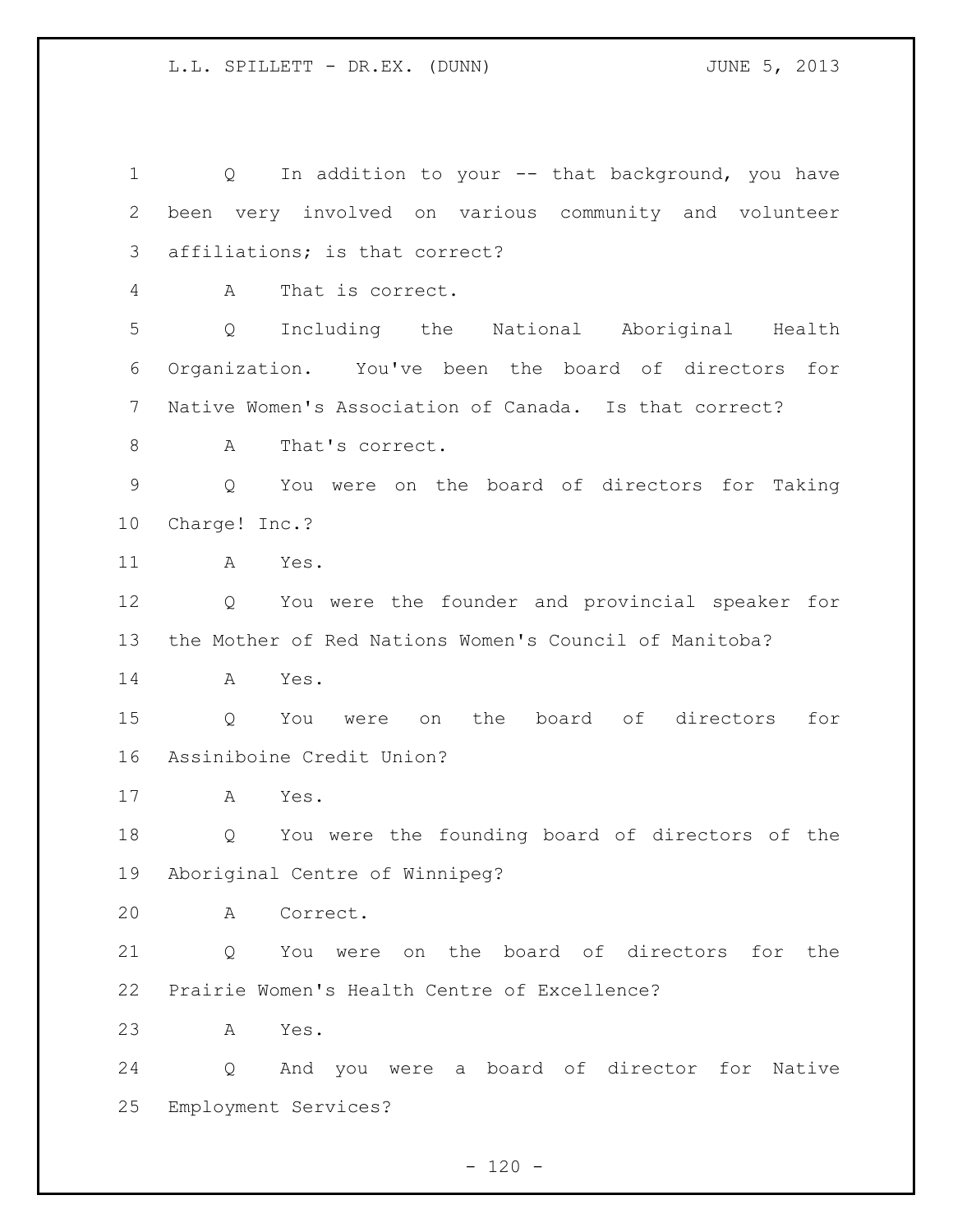A Yes.

 Q A board of director for Community Education Development Association?

A Yes.

 Q And a board of director for the Centre of Excellence for Children's Health?

A Yes.

 Q You were on the National Advisory Committee for the UN World Conference Against Racism?

A Correct.

 Q You are a council member for Circle of Courage. Could you just explain to the Commissioner what that is? A Well, actually, the Circle of Courage was a program that Ka Ni Kanichihk ran for four or five years based on the, the cultural knowledge that was provided by a Dakota -- or Lakota, sorry, gentleman by the name of Dr. Martin Brokenleg, and it was a model of working with reclaiming a traditional knowledge model of working with youth at, at risk of gangs and other criminal behaviour.

Q All right.

21 THE CLERK: Just going to move your mic; there's a bit of an echo when it's that close.

23 THE WITNESS: Okay.

BY MS. DUNN: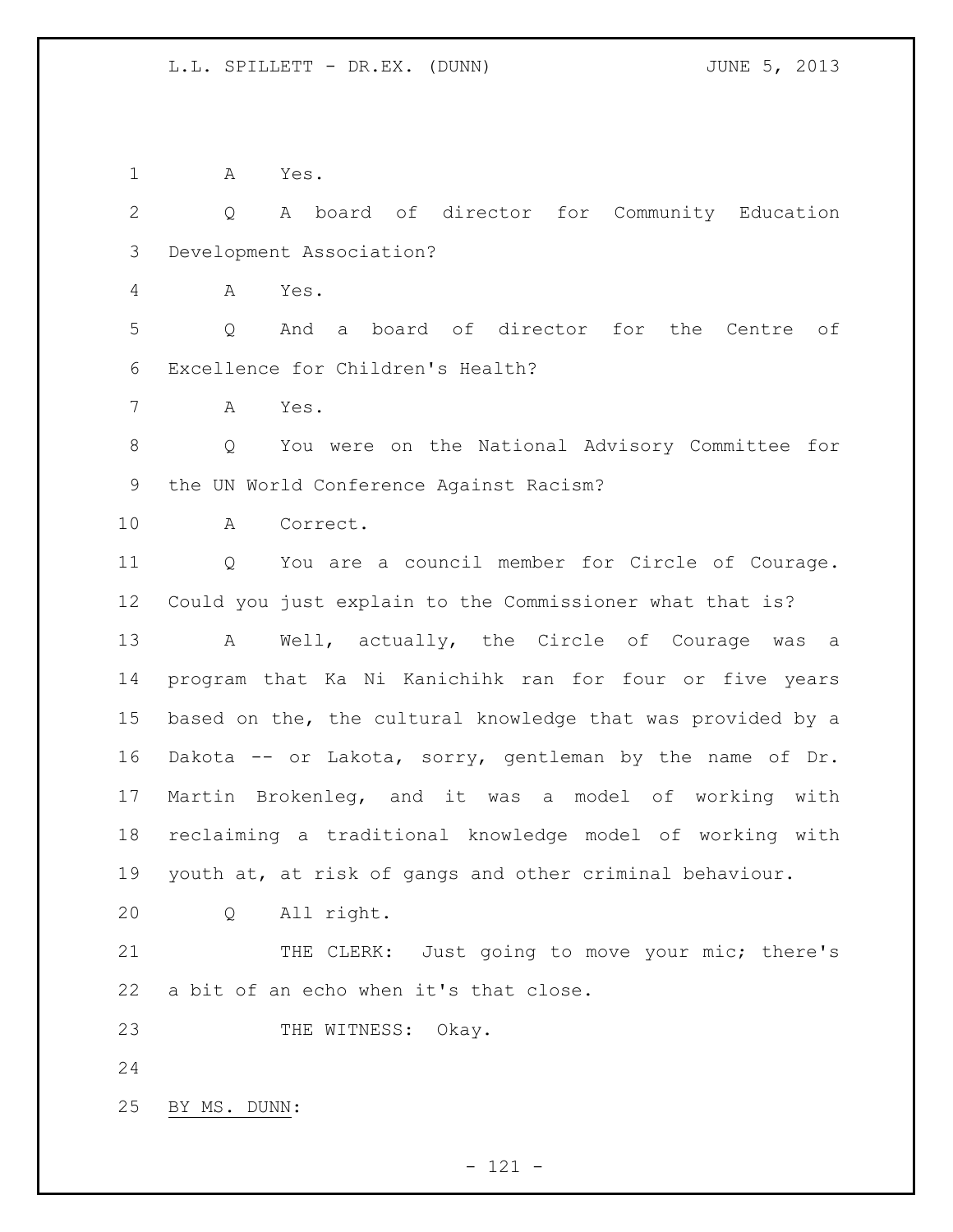1 Q And most recently, Ms. Spillett, you have been appointed by the province to form part of the provincial Winnipeg Police Services board or commission; is that correct?

A Yes, the --

Q And that is an oversight board, I understand.

A That's correct.

 Q And you will commence your duties there as of the 21st of June; is that correct?

A Correct.

 Q All right. Ms. Spillett, I think you had advised me that you wanted to begin your testimony this afternoon to acknowledge Phoenix Sinclair.

 A I do. I do want to acknowledge all of the, the people that have been a part of, of this Inquiry since the beginning, but also to recognize the, the -- and to honour that young -- the spirit of that young woman, and also her family members, including her mother, her birth father, and all those that had, had some connection with her while she was on this -- in this world, because I believe, and one of 21 the reasons that I'm here, is, is that they are all victims 22 of, of, of the, the system that we created.

 Q All right. Now, I want to reference you to your tenth annual report which is, I believe, at the second tab in the documents before you.

 $- 122 -$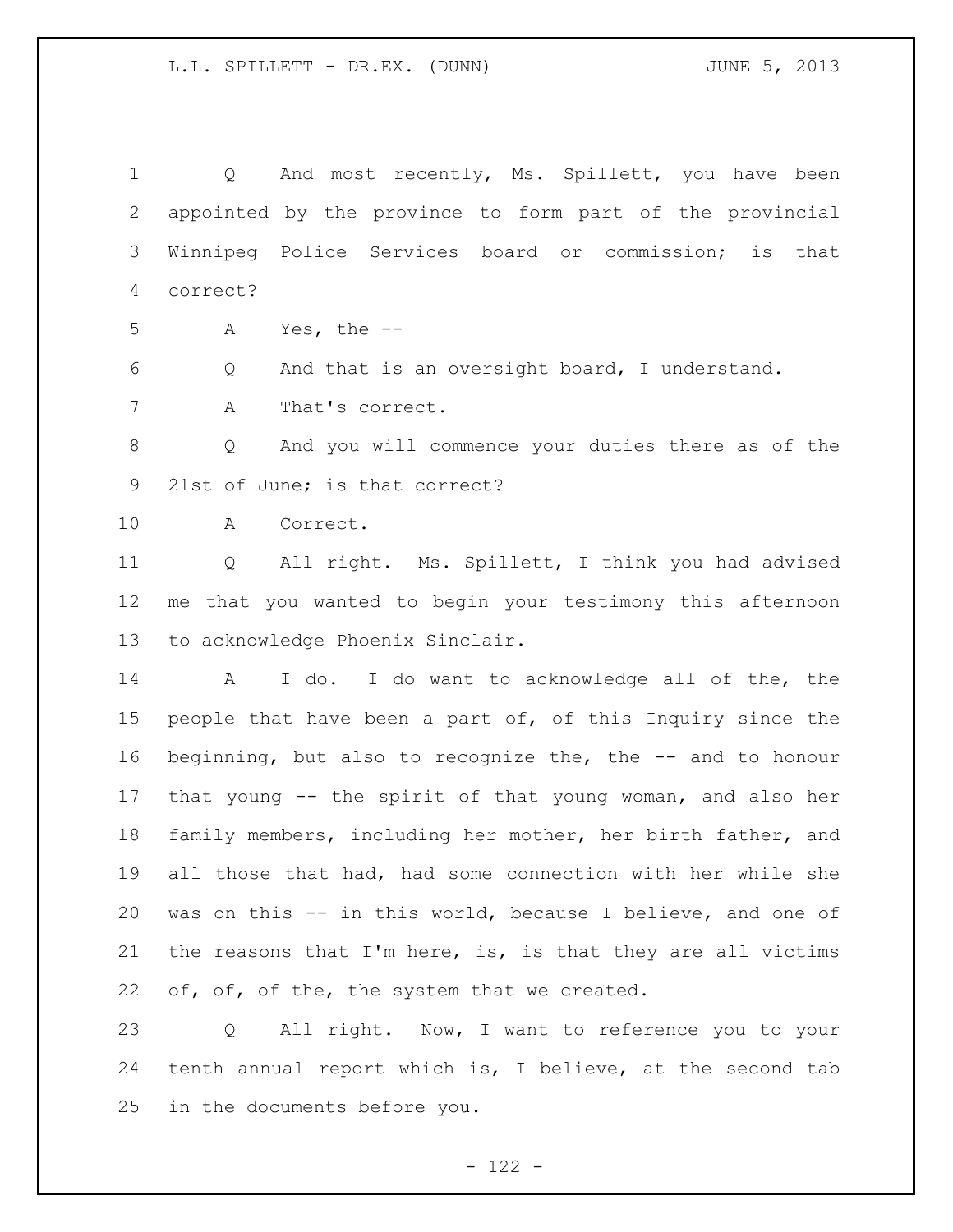THE COMMISSIONER: What exhibit number is that? 2 MS. DUNN: That would be ... THE CLERK: One forty-seven. MS. DUNN: One forty-seven. It's a coloured document looking like this, Mr. Commissioner. 6 THE COMMISSIONER: One forty-six, 149, oh. BY MS. DUNN: Q Ms. Spillett, this document represents the annual report for Ka Ni Kanichihk, does it not? 11 A That's correct. Q Okay. And it also mentions a little bit about what your organization's vision is, and, and purpose is. I'm going to refer you to page 2 of that report, in the first paragraph, sort of the latter part of the paragraph, and it indicates that: "Since those early days back in 2002, Ka Ni Kanichihk's vision has been to honour the spirit of our ancestors and seek their wisdom to guide our peoples back to balance and wellness. Our people have come home. We are self-determining, healthy, happy and

- 123 -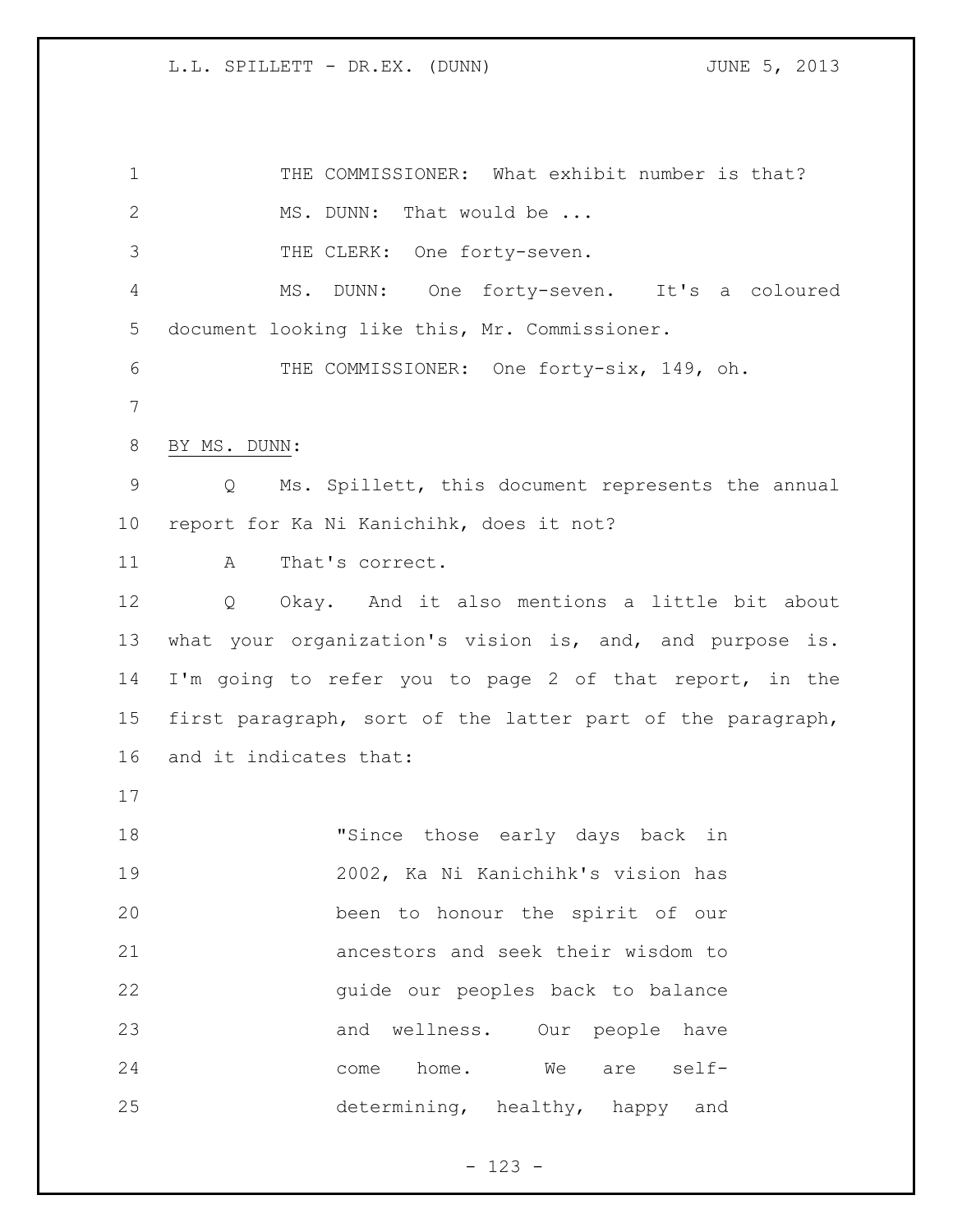respected for our cultural and spiritual strengths and ways of being."

 You could just expand a little bit on what that, what that means to you and to your organization in terms of dealing with your community.

 A Well, essentially it means that indigenous people have significant strength and, and wealth in our culture, and that, that culture and the markers of that culture, even though that they've been somewhat interfered with through the, the historical relationship, we still have a foundation to build a strong sense of identity. And so we, we believe we are, we are -- we operate from a spiritual imperative because that's all -- that's one of the strengths that has, as well, been interfered with, has not been completely destroyed. So we use that, that connection to that spirituality, to that great resource that we have of our, of our, of our culture that, that still exists to this day in spite of the, the history.

 We were just talking about that last night, you know, it was outlawed against -- it was in the Criminal Code of Canada that it was illegal to practise our, our traditions and, and so that -- those are the ancestors. We had people that, that fought to have our right to practise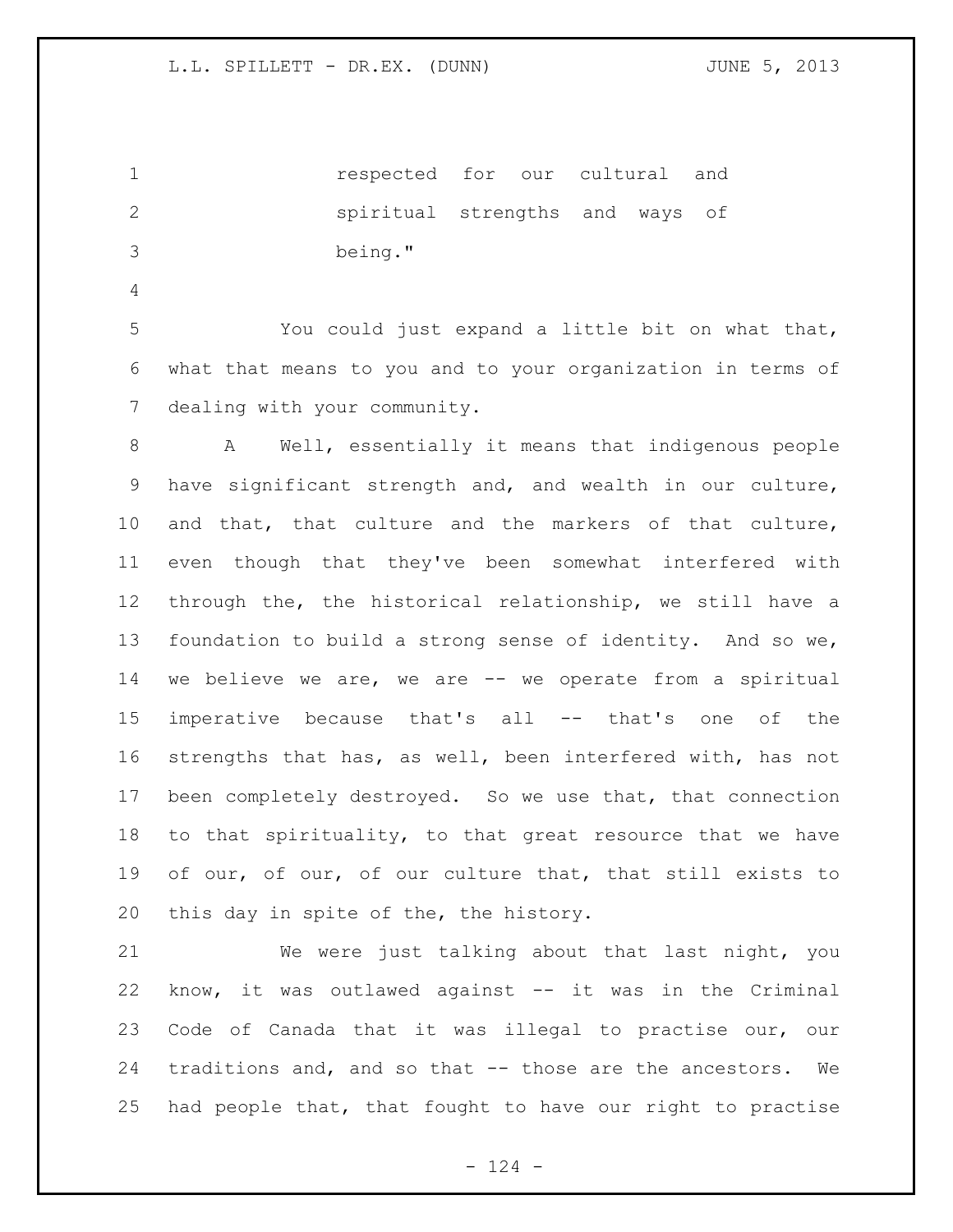our, our spirituality because it is the, the main source of our strength and our wealth.

 And so people identify indigenous people as being problems, that we, we overwhelm every indicator in terms of negative outcomes, but within our spirituality we are rich beyond imagination and that is the focus of our organization. So it's built on the strength, it's founded 8 on the strength of our -- that our ancestors have kept, and we, we believe -- and I believe, because I'm, because I'm -- you know, I function in that, in that realm, I believe that our, our ancestors, our prayers, our, our connections to those, those traditions and the tools or bundles that we, that we still have will take us to another place. This is a temporary situation that we're dealing with here that will take us to another place, that if we have -- if we use what we've been given. So that is how Ka Ni Kanichihk 17 understands that, that vision statement.

18 And, and so just as -- on a very practical level, before we even started one word on a piece of paper in terms of our incorporation documents, we went and put out prayer flags at Manito Ahbee. We asked the creator to guide our development. So it's, it's a spiritual movement at, at, at its roots.

 Q All right. And in your -- page 2 of your annual report, you reference Justice Murray Sinclair who was the

 $- 125 -$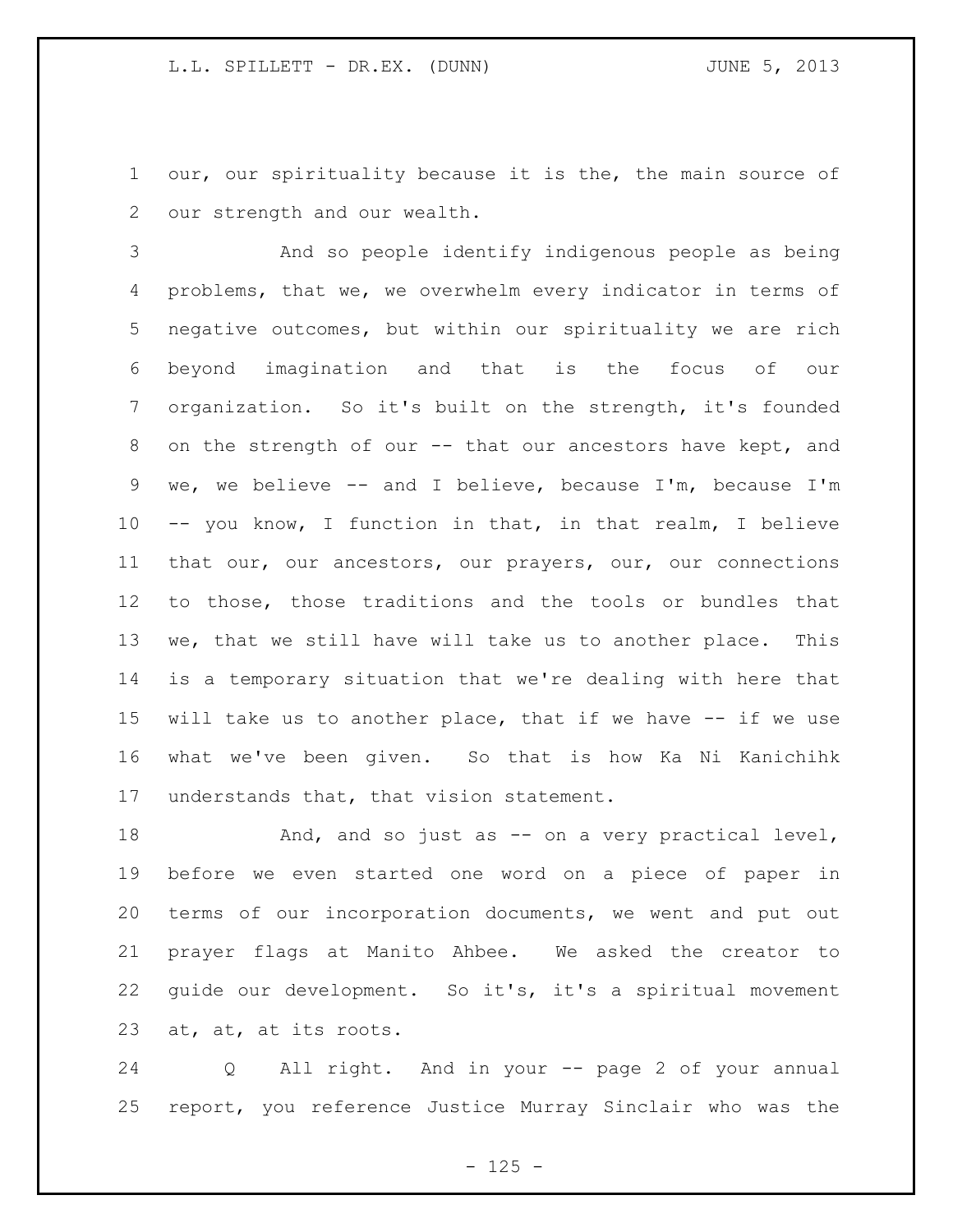keynote speaker at your 2011 annual meeting. And he commented or gave a speech on providing services to youth to provide them with answers to four questions: Who am I? Where did I come from? What is my purpose? And where am I going?

 Can you comment with reference to those four specific questions, what your organization does in answering those questions?

 A Absolutely. And, and of course, Murray Sinclair is a, is a very -- he's an icon in our community, not just in aboriginal community, but all of our communities. And because he, he has answered those questions for himself and 13 I have answered those questions for myself, and we are who we are today because we are able to answer those questions. And, and our, our people are where -- some of our people, not all of our people, are where they're at today because they have a difficult time answering those, those, those fundamental questions.

 So Judge Sinclair -- Justice Sinclair said that if we can support our community to, to look at issues around identity, issues around our history, issues around our -- or our, our connection to our, our spiritual value systems, to those natural laws that our ancestors followed, if we can answer those four fundamental questions and support and lead our, our youth and our women and our

 $- 126 -$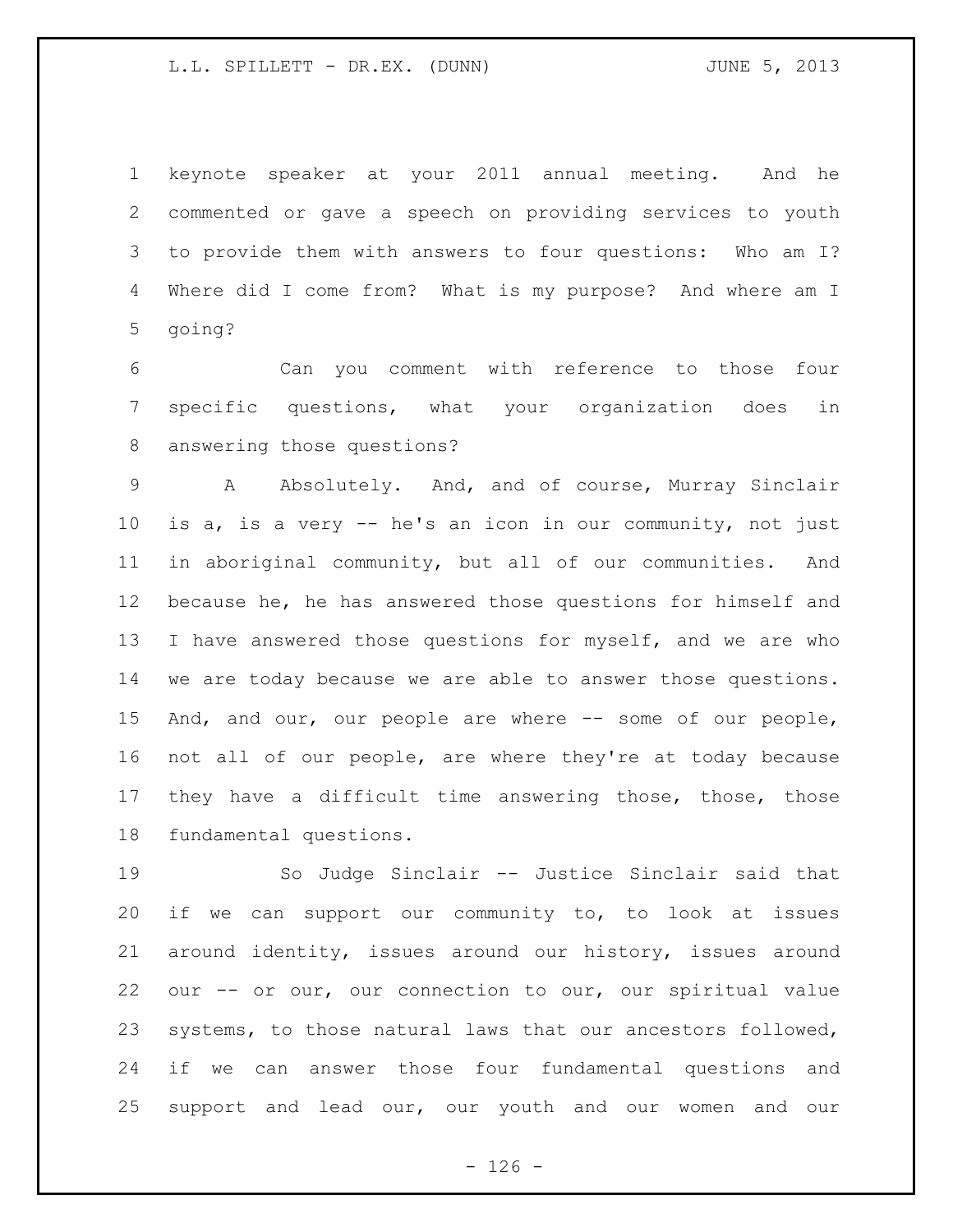families through a process of self-discovery, self- examination, and reclaim those, those, those very important identity markers for themselves and their families, that we're going to be okay, that we -- once we do that, we can do anything. We, we can be judges. We can be, we can be lawyers, we can be, we can be doctors. We can be anything. But we need to, we need to be at a place where we, where we are able to connect at that very, very basic level.

 And all people need this. All people need this connection, not just indigenous people, but we have been the culture that has been most interfered with and I think that is at the very heart of the issues that we are, that we are all here today.

 Q In terms of programming that your organization is, is currently involved with, at pages 3 and 4 of your annual report you mention a number of the programs that you offer through, through your community-based organization, including some education and training programs. The first one that you list is information and office administration assistant. How long a program was that and, and how do you get your people?

 A Yeah, right now we have about 15 programs and, and office in -- office and -- office administration -- I'm saying that wrong -- is one of those programs. It's a 12- month program that we do in partnership with Red River

- 127 -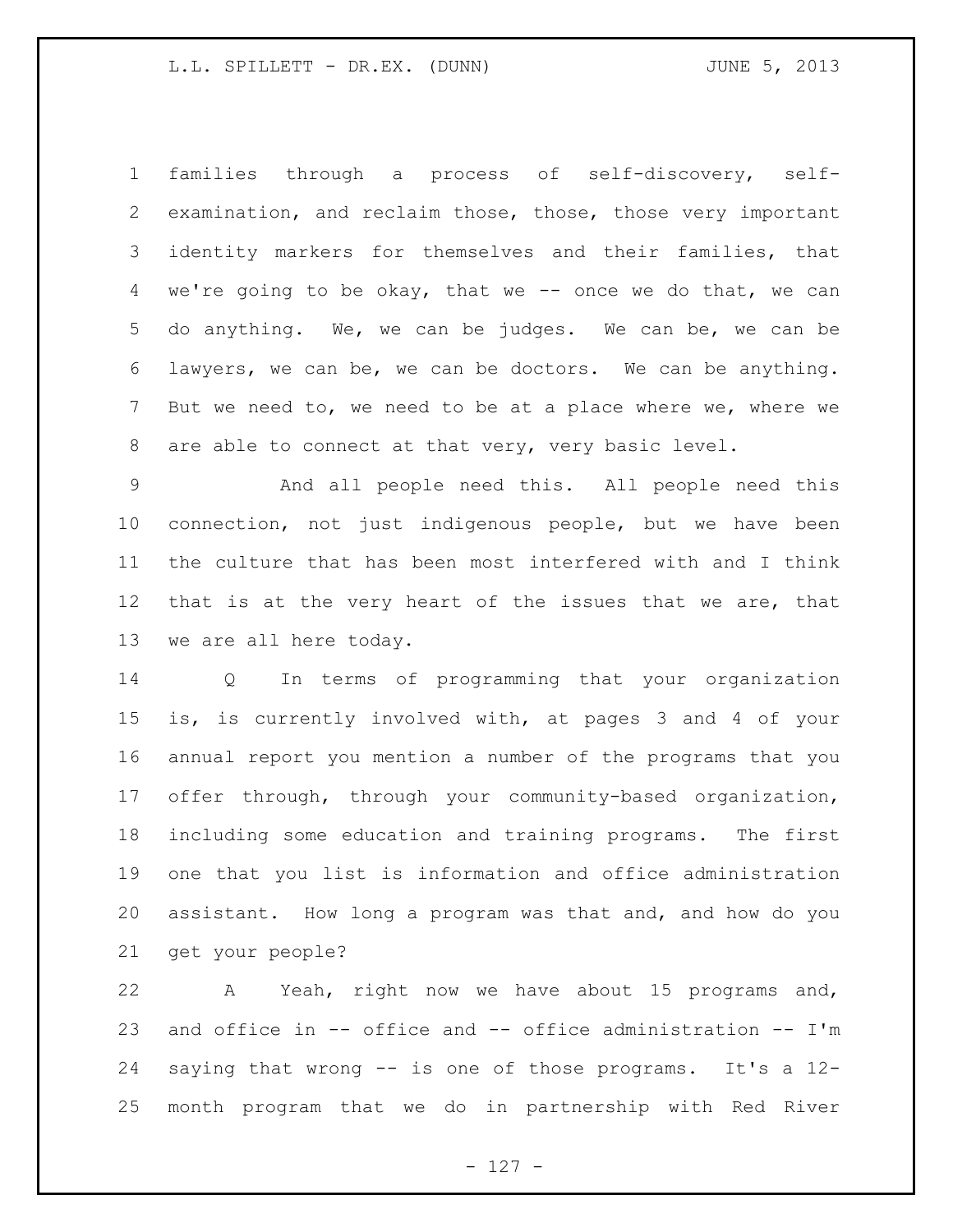College, so it's community-based -- people from the community and it's funded by the Centre for Aboriginal Human Resource Development. So we get referrals from CARD and from the community. It's a one-year program, and so 5 they do  $--$ 

 THE COMMISSIONER: Which program is that? THE WITNESS: It's called office and information -- administrative assistant program, sorry.

9 THE COMMISSIONER: I see it here, yes.

 THE WITNESS: Office and administrative assistant program. And so it's a 12-month program funded, funded by CARD and we follow Red River curriculum. So they do all the things that -- as students that went right directly to Red River would, would participate in, so all the, the Red River curriculum.

16 But they also have the opportunity to, to have another curriculum that is called the Ways of Being curriculum. So that Ways of Being is -- it's essentially 19 an indigenous based life skills course so that -- it's not -- so it's not only about money management. It looks at the historical relationships, it looks at -- we introduce various smudges -- or ceremonies, starting with smudging. People look at -- you know, people use the, the time to reflect on where they come from, essentially to answer the, the, the four questions that we referred to earlier, so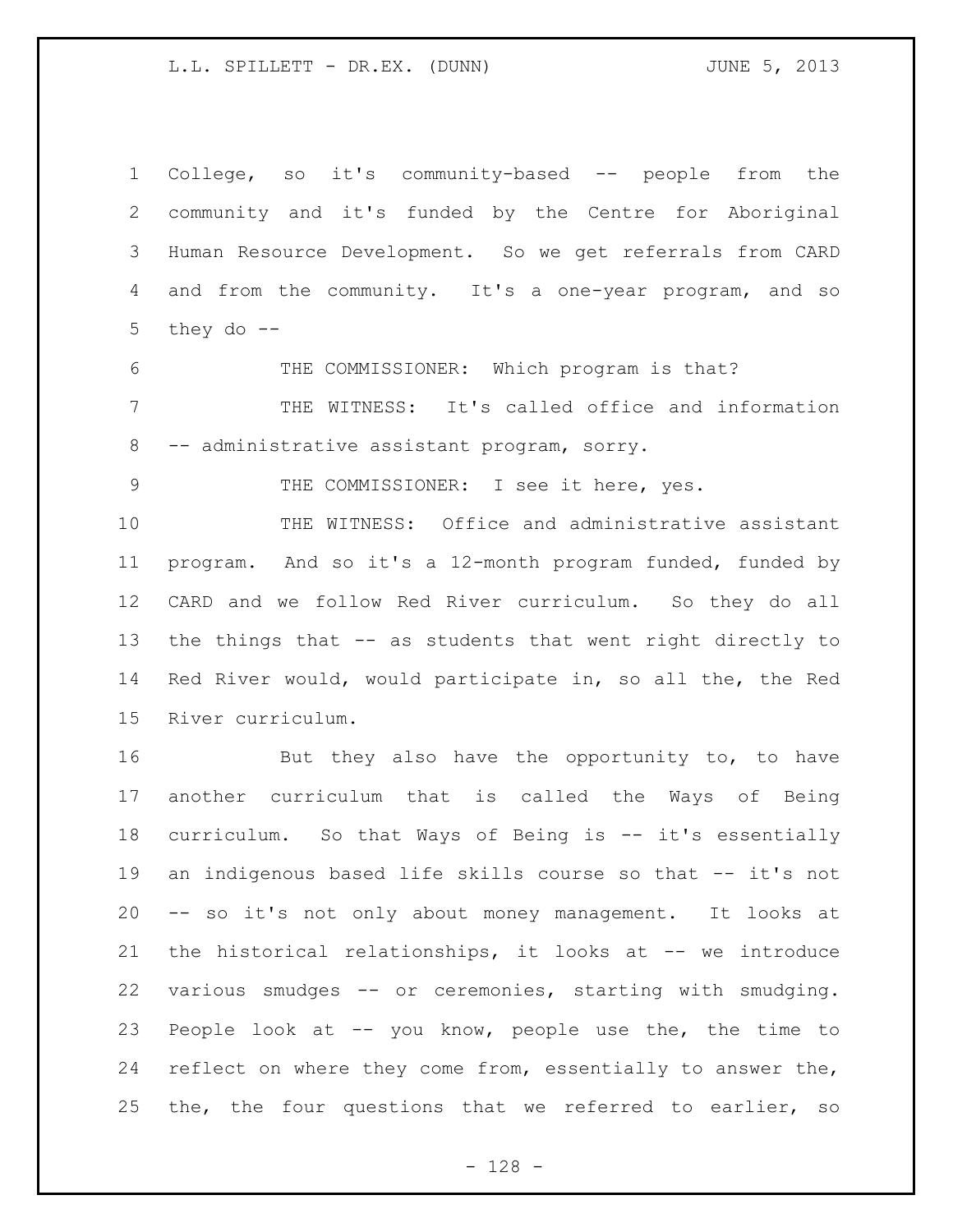| 1           | that they can build a strong foundation, so that they can,             |
|-------------|------------------------------------------------------------------------|
| 2           | they can be powerful, that they can take, they can take                |
| 3           | control over their own lives, that we don't have to be                 |
| 4           | victims and at -- you know, and, you know, we don't have to            |
| 5           | do that. So people become powerful, empowered through both             |
| 6           | those processes, that internal reflective and discovery                |
| 7           | process, and, and also the, the, the curriculum through Red            |
| 8           | River.                                                                 |
| $\mathsf 9$ |                                                                        |
| 10          | BY MS. DUNN:                                                           |
| 11          | And is part of that curriculum actually providing<br>$Q \qquad \qquad$ |
| 12          | academic and cultural information on the<br>impact of                  |
| 13          | colonialism --                                                         |
| 14          | Α<br>Correct.                                                          |
| 15          | -- on the impact of residential schools --<br>Q                        |
| 16          | Α<br>Yes.                                                              |
| 17          | -- on the impact of the sixties scoop?<br>Q                            |
| 18          | Α<br>Yes. We $--$                                                      |
| 19          | And $--$<br>Q                                                          |
| 20          | We do take a look at that history because that's<br>Α                  |
| 21          | a part of that, that question, where, where do I come from.            |
| 22          | Because people need to understand because -- in the system             |
| 23          | there's a lot of victim blaming so people don't really                 |
| 24          | understand if they don't unravel that, that particular                 |
| 25          | historical context, what happened to my mom, what happened             |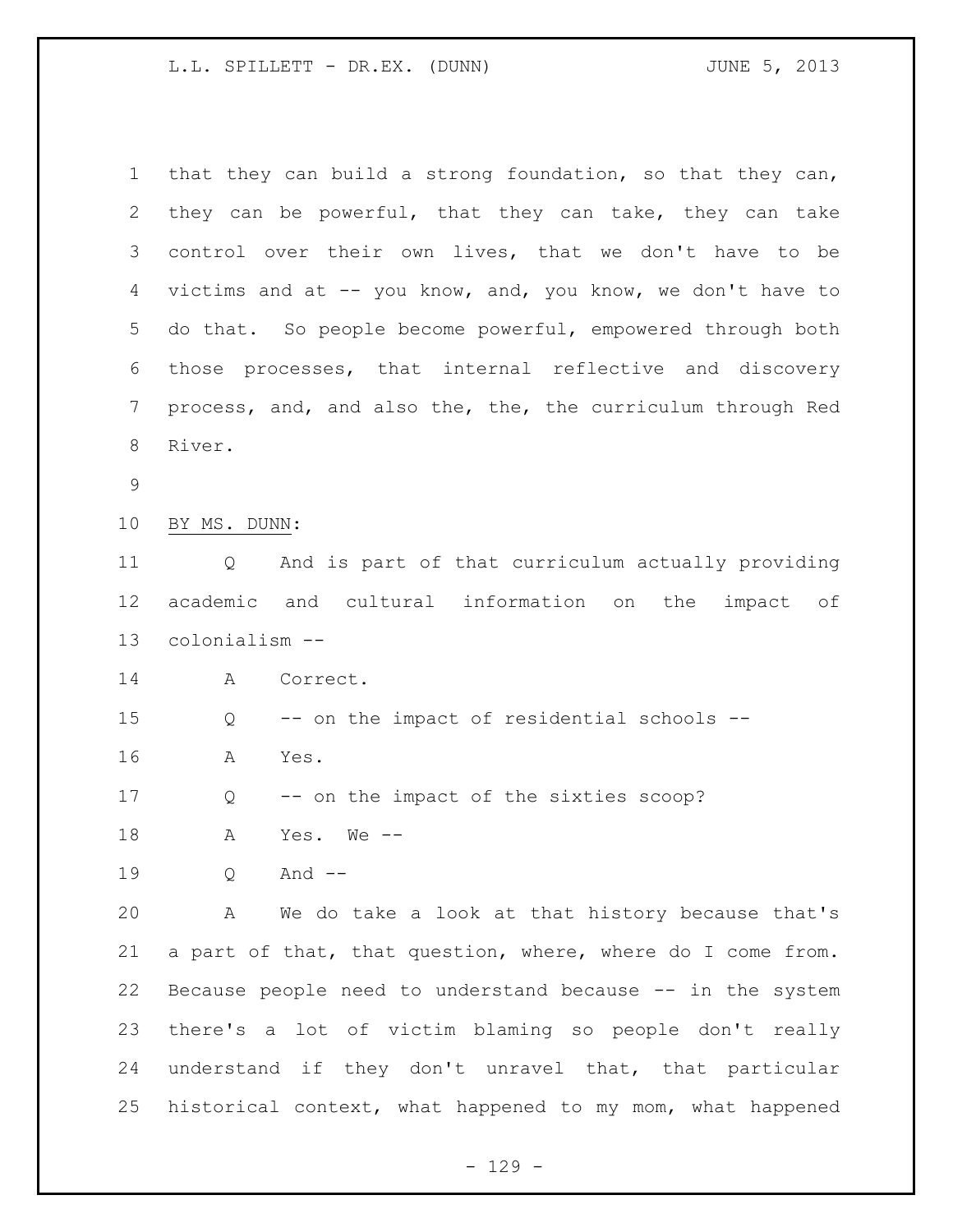to my grandma, what happened to my mushum, what happened to those people, what happened to my family, what happened to my nation.

 There's, there's a, there's, there's a reason those things happened and if you -- and if it's a mystery, if you've never -- if you never examine it and you never have the opportunity to examine it, then all you can do is blame yourself or blame your families. I mean, we have families that, that are, that are shame-based, that are, that are trauma-based, and it's, and it's -- so once you begin to unravel that, they can start to forgive their families, they can start to, to have a different set of relationships with their own family members, and they can -- and also with themselves.

 I mean, it's -- we, we do also blame ourselves and shame ourselves, so we do -- we're able to -- we are able to put that in a particular context and understand it, and not as a way to -- then, to not take responsibility and ownership, but I don't think you can take responsibility and ownership without knowing that particular history.

21 And, and we look at gender -- a gender aspect of it as well because, you know, what happened to women in 23 terms of the violence, the, the, the extreme rates of violence that our families experience, especially women. We, we, we examine that, so we look at, at men and, and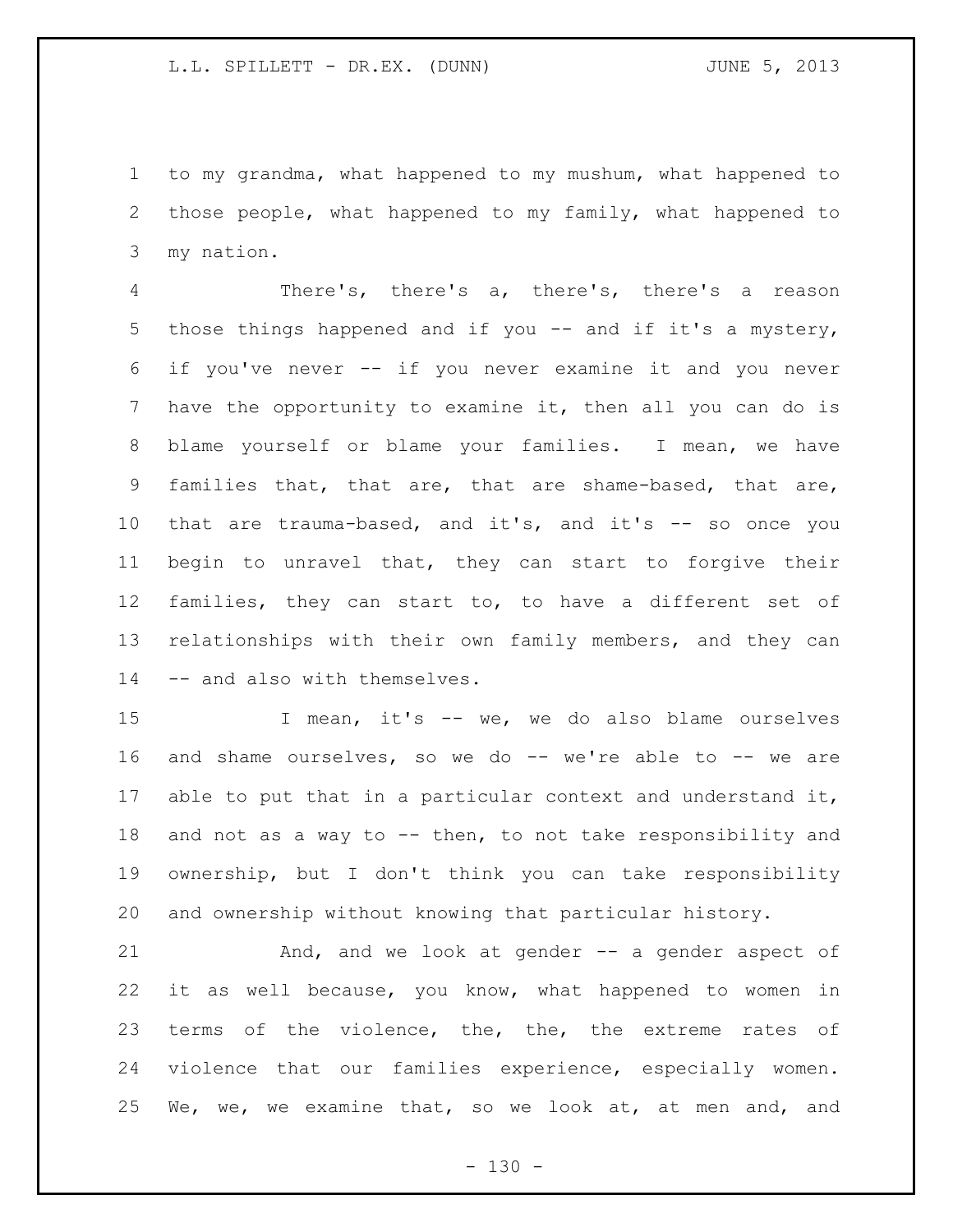how, you know, how their powerlessness has been manifested in terms of extreme hyper-masculinity and, and violence, and we kind of unravel all that stuff in a, in a slow process.

 And, and, really, that's stuff that we -- we're going to take a long time. It's only the beginning of their journey. It's never the end of their journey. So people's journey is, is a lifetime. People learning and unlearning this stuff is really -- our decolonization for ourselves is a lifetime. Healing is a lifetime. It's not an instant -- there's no, there's no magic pill here. It's hard work, it's reflective work, it is -- but it's, but it's good to start it, though, because until you start it, then you're just in a, in a kind of a confusion -- dense confusion that's, that's hard to get out of.

 Q How informed are the students about their history?

 A Um-hum. You know, we know that, that people come. They're, they're hurting. They don't understand. Sometimes they don't, they don't even know the, the cultural context because -- especially if they were raised in child welfare systems. They don't know the cultural 23 context that they're -- who they are. They, they don't know their relatives. Many people -- I mean, I know that there's -- you know, we've, we've -- in, in 2013, and

- 131 -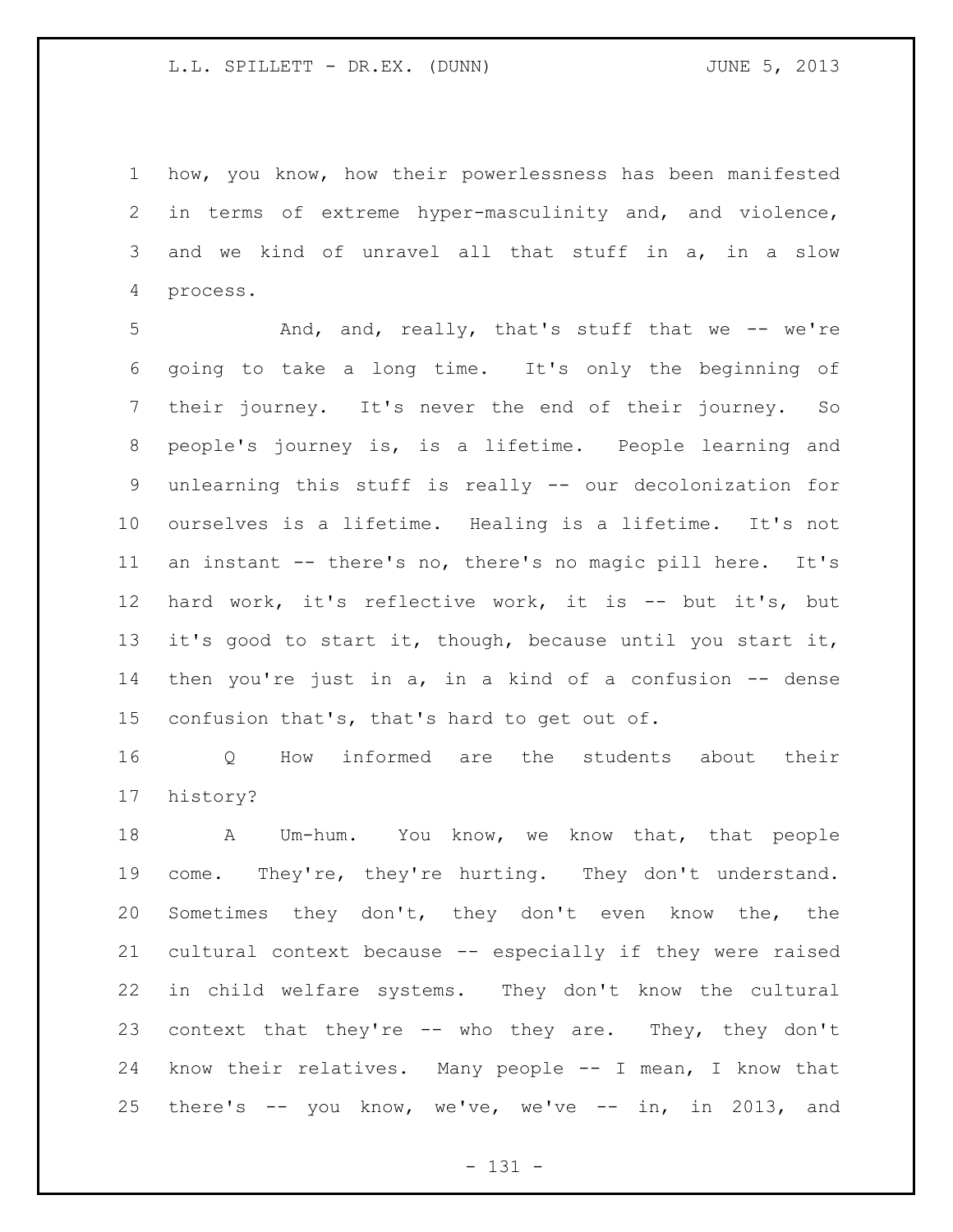there's, there's a -- some, some of our communities are, are very Christian.

3 And, and just let me say as I -- when I'm, when 4 I'm on that, that we never force our culture on anybody. It's absolutely a opportunity for, for people to learn, and we never then try to condemn other person -- another religious experience. If that is the experience that we try to honour all of it. So it's not, you know, just to -- we do focus in on our strength, and honour that and, and, 10 and practise that, but we, we don't force it on anybody. I forgot what the --

Q Okay. You also have --

13 A -- the -- I lost the, the question when I, when I ...

 Q That's fine. You also have another program called honouring gifts. That also is an education and training program. Can you tell us a little bit about that?

 A Yeah, it's more of a career exploration program, so it's work. We work with young single parents, mothers, all, between 18 and 30, and this is a group of people that have had their, their education or training opportunities prematurely ended because of, because of an unplanned pregnancy, or sometimes planned pregnancy. You know, not all pregnancies are unplanned pregnancies.

So that, that -- they -- so it's just to give

- 132 -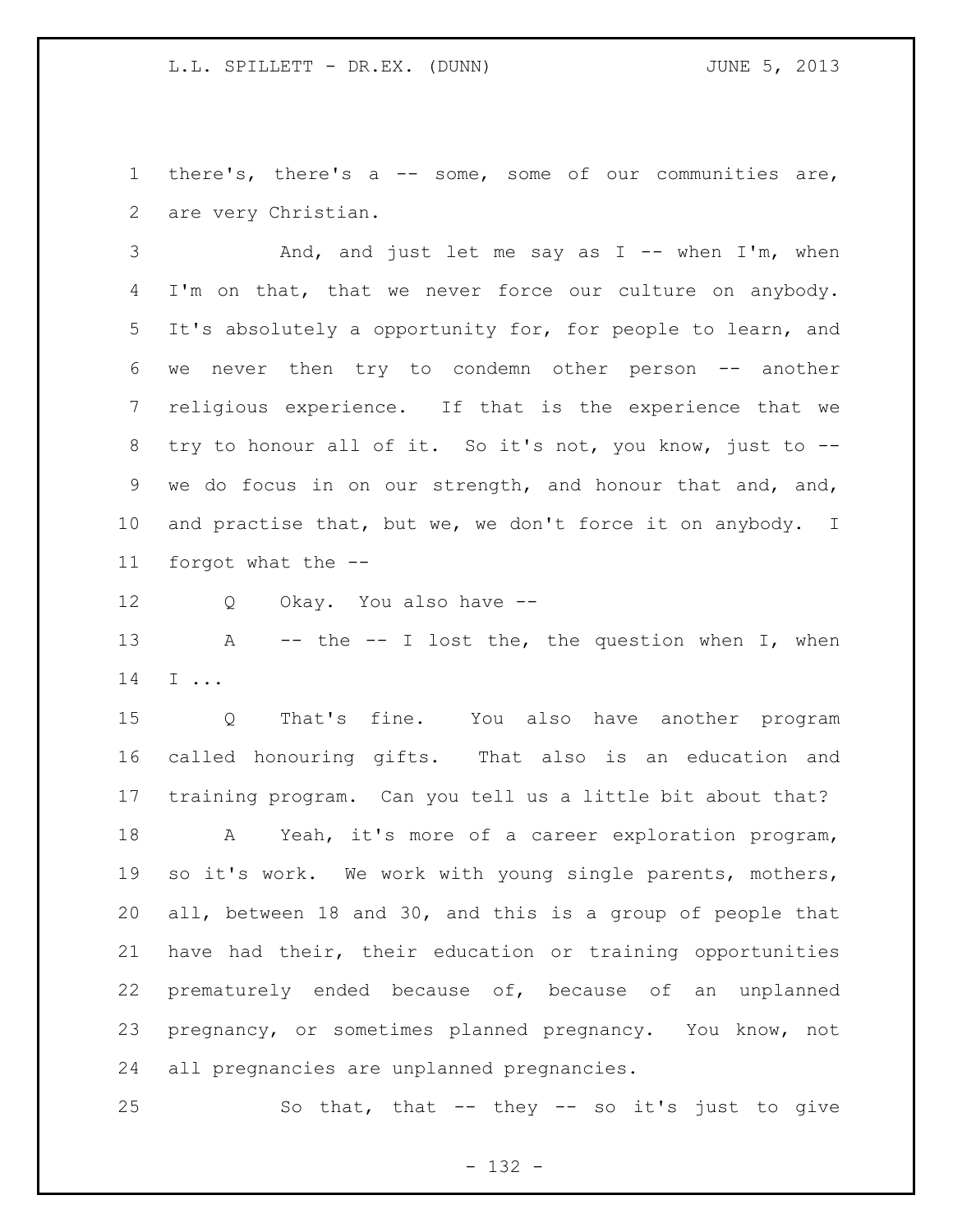them -- and, you know, aboriginal people's experiences with the, with the education system is also -- it's also been difficult. I know that we have very high -- what some people call dropout rates, what I try to -- I, I retextualize as push-out rates. That they, they, they are -- there's, there's only about a 30 percent graduation rate in the city, and I think it's lower in Manitoba, of, of high school graduates.

 So there is -- there -- people in their, their school experience -- not secondary school -- secondary school experience, not post-secondary, early, so it's giving young women an opportunity to explore careers, and at the same time when they're doing that there's always this parallel purpose. There's always exploring careers because we know that we -- that, that in order to have a good life or I know that we -- you probably have heard the terminology that mino piinosowin, that good life. A part of it is knowing how -- you know, how you're going to get your next meal. A part of it is --

Q Before you go on, Ms. Spillett --

A Okay.

 Q -- do you know how to spell that phrase you just  $-$ 

A Mino piinosowin?

Q Yeah.

- 133 -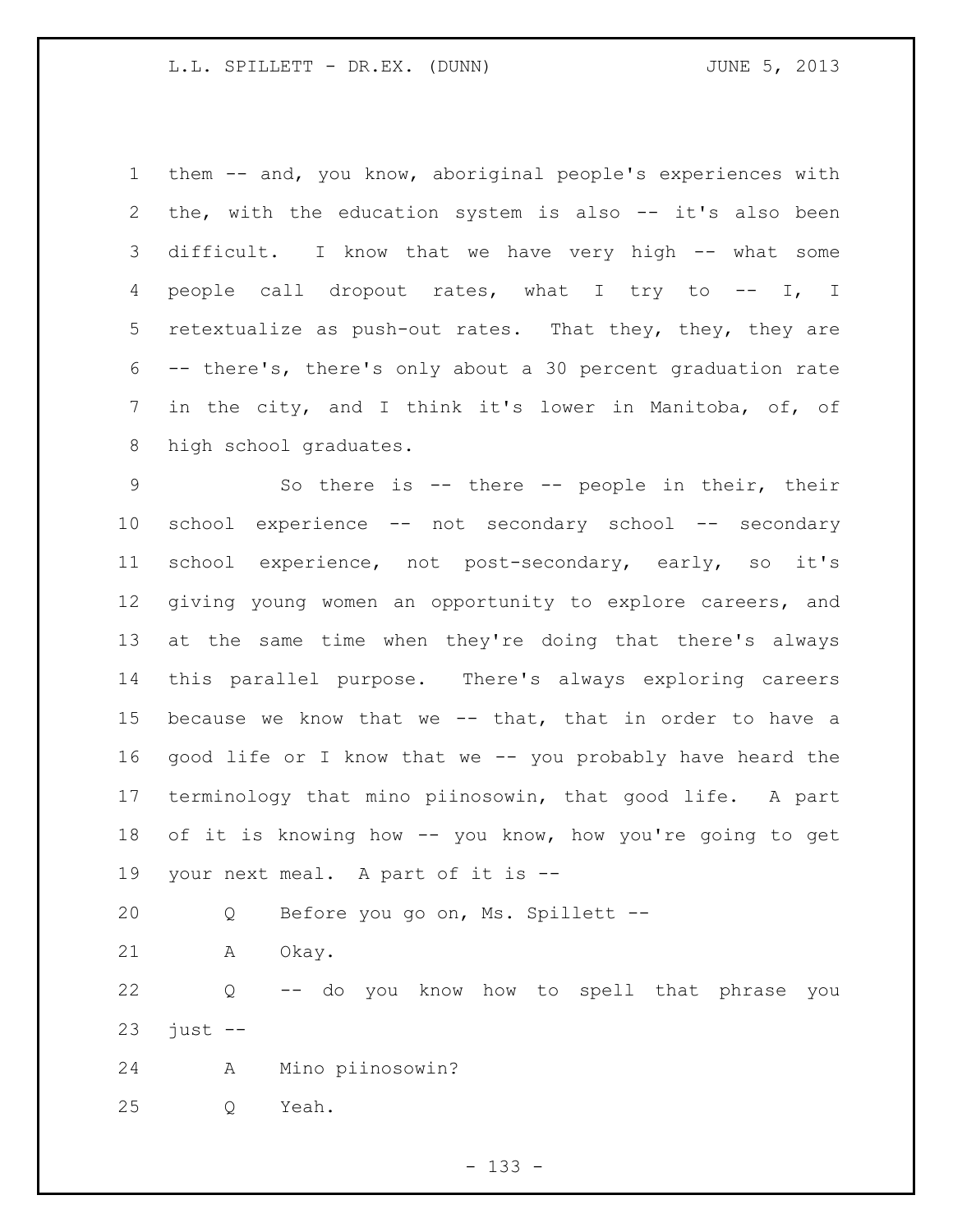1 A It's, it's, it's a -- it's spelled differently, but I spell it M-I-N-O, and that's a word, mino, that's good; life, piinosowin. And I would spell it P-I, P-I-I-N- I -- you know what, I, I'm sorry, Cathy. Geez, you asked a difficult question, but I'll definitely get the -- Q Okay, we'll -- A  $-$  get the  $-$  A -- get the -- A -- spell for -- Q -- the spelling for the clerk. A -- mino piinosowin. Q Sure. A It's kind of like if you phonetically kind of -- Q Yeah. A -- break it down. Q Okay. 17 A And I'm too nervous right now to -- Q Yeah, sorry to interrupt -- 19 A -- to do that. Q -- your train of thought. Go ahead. A Gee. So the, the other part of it is that, that -- so we do the, the, the -- let's call them essential skills, for lack of a better, better word right now, because -- but although the province would look at essential skills differently and, and ours is a little bit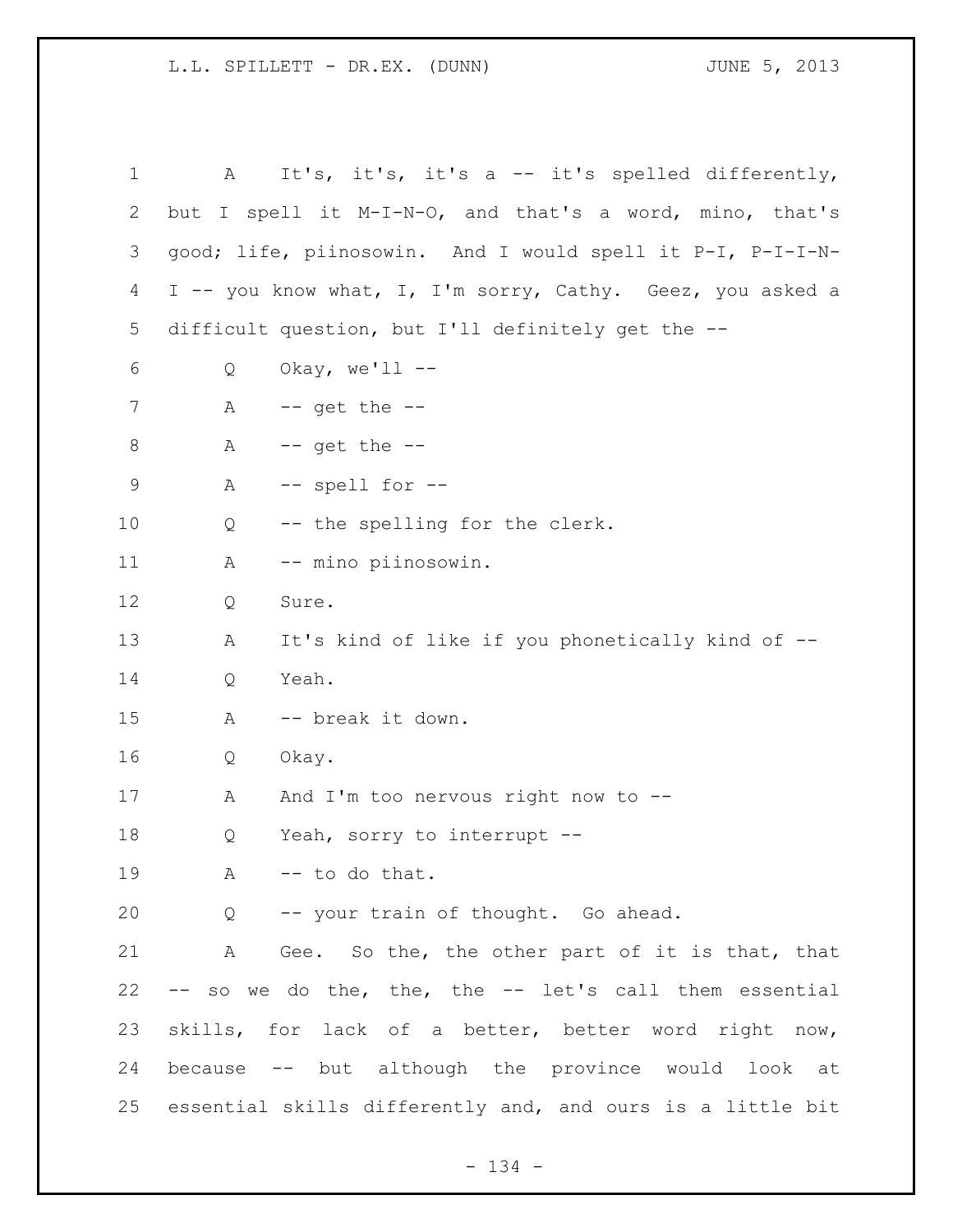more -- I know we're trying to tighten that up as well, but essential skills are communication around, around, around how to get -- how to, how to do an interview, how to find a job, how to, how to, to create a résumé. So it's around career exploration and, and, and trying to find how, how 6 you would  $--$  if, if  $--$  say somebody wanted to be a lawyer, and there's lawyers here, so that we would, we would sit with them and they would know at the end of their nine months with us what steps this -- the one -- the step by step on what it would take for them to go into law and what they would need in terms of education, what they would need in terms of resources, how long it took. They would have a real opportunity to explore that field.

 Sometimes it'd be in childcare. Like, people want a range of, a range of opportunities so that -- and so we do that, that kind of more hard -- not hard, it's not -- that's not the word I want to use, but the more skill specific training.

 We also do the cultural training so that they, they do this very same ways of being -- that, that our -- that all of our programs would, wd, would have an opportunity to, to, to participate in so that they do that indigenous-based life skills as well.

 Q You also have an after school program for girls ages nine to 13; is that correct?

 $- 135 -$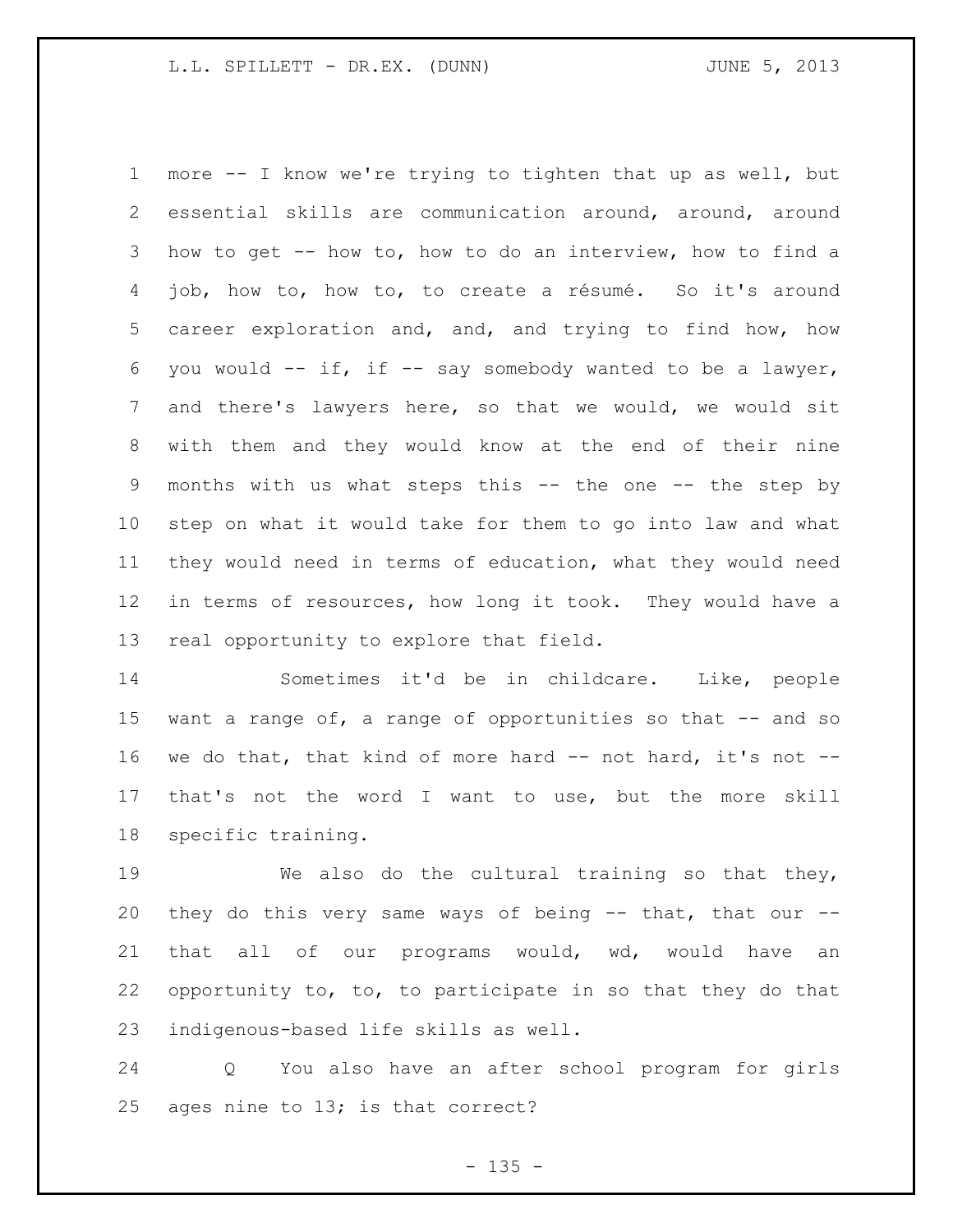A Correct.

Q And --

A That's our Butterflies Club.

Q Right.

 A Yes. And, and that is, you know, that's funded by the Canadian Women's Foundation. That is a, that is a -- just a girls social development. All of our projects look at social development. That's the, that's the work we're in. We're work -- we, we, we invest in people.

 Our work is around social development and so it's -- there's some gender specific program, there's age specific programming that we engage in, and the Butterflies Club is, is specifically for girls that they do -- they learn about their culture, they learn about bullying, they learn how to build, build the skills that they would -- that would make them more resilient to bullying, to racism, to the difficulties that they might, might have, and it also gives them the opportunity to, to, to do recreation, to have opportunities to go to -- like, for example, they go to the ballet once in a while, so that they engage in, in, in a range of activities. And the idea there is to, is to just build girls that have, that have a -- that feel 23 that they, that they have a place of belonging, that they, that they, that they're empowered, that they feel that, that they have a place in this society.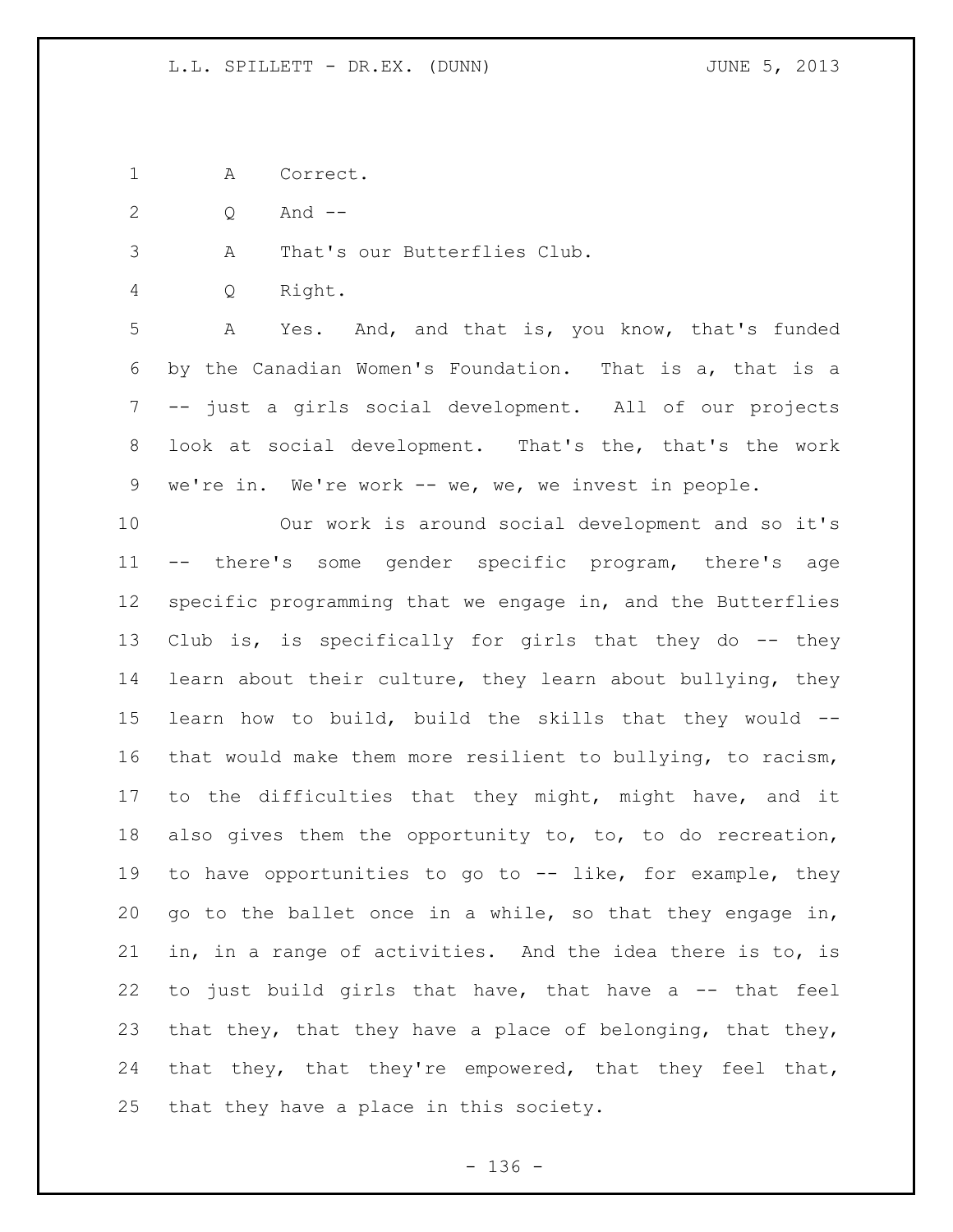Q You also have a program specifically called Empowering Our Little Sisters for, for girls age 10 to 14. A Yes. And unfortunately, you know, one of the things that we struggle with at Ka Ni Kanichihk is the lack of significant and sufficient sustainable funding, so unfortunately that project is one that ended. Q Okay. A It's not being re-funded. Q All right. 10 A And that was, that was just using the powwow as a -- the powwow and the, the beauty and the, the skill building aspects of the powwow to -- it was a mentorship program with moms and their, and their daughters to learn about women's dancing, to make, to make a regalia, and to, and to get honoured and welcomed into the powwow family as 16 a part of the program, and, and at that -- so they're doing that, but they're -- at the same time they're building relationships, they're building trust, they're building community, they're building, they're building identity, they're building all of those, those things that we talked about in terms of those four questions that the Honourable Murray Sinclair had posed.

 Q You have a daycare set up called the Medicine Children's Lodge daycare?

A That's correct.

- 137 -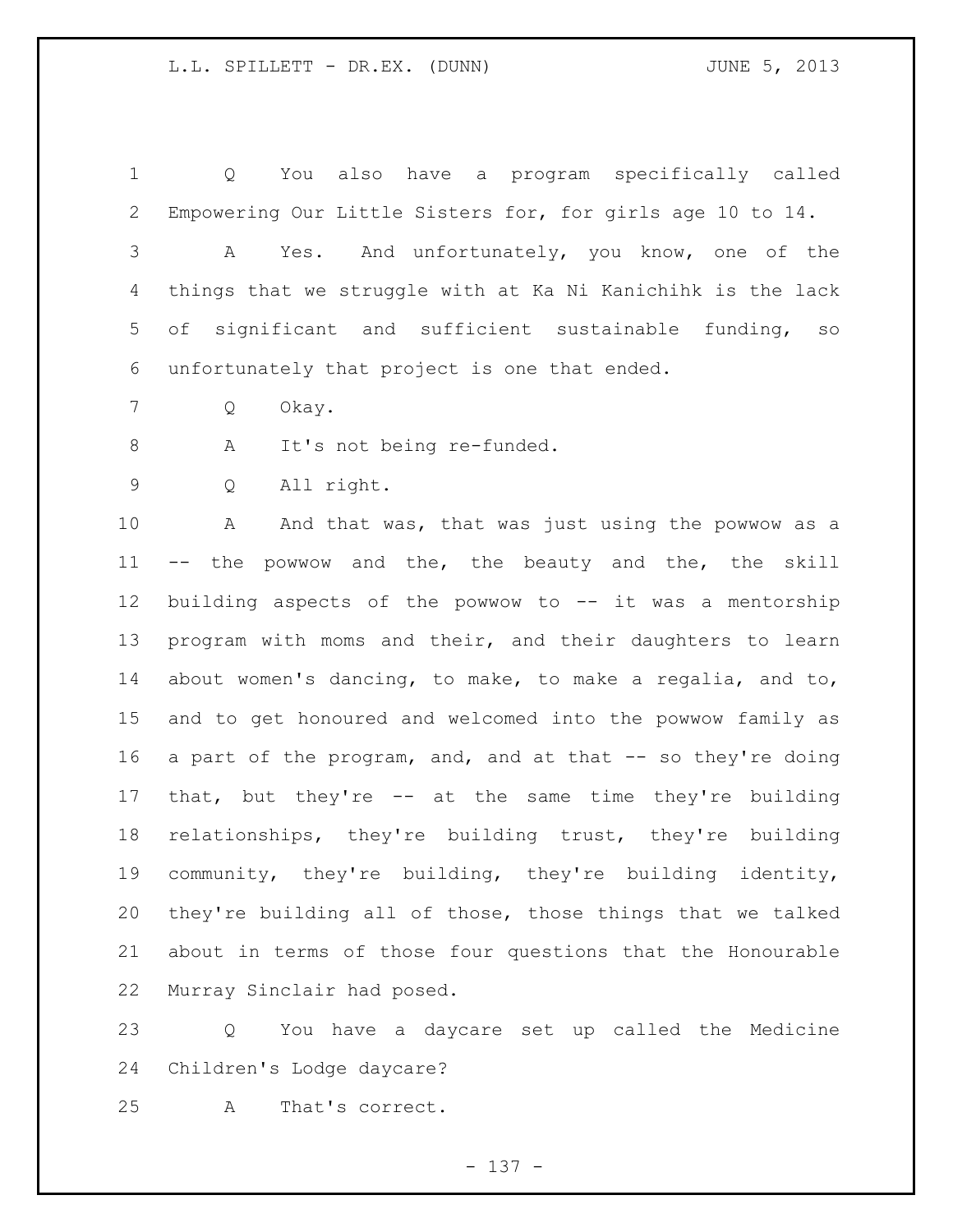Q And that's --

A I just want to also reference --

Q Yes.

 A -- because I think it's important in, in this inquest -- inquiries like this is that -- is to the previous -- and Murray Sinclair did the Aboriginal Justice Inquiry --

Q Right.

9 A -- many years ago, and had we had a -- you know, had we implemented that, that -- the spirit and the recommendation of, of that work more significantly then, I, I think maybe we would be at a different place. We might 13 still be here because, you know, we, we wouldn't -- things wouldn't be perfect, but we may have been at a different place in our development, in our relationship with one another.

17 THE COMMISSIONER: If what had happened?

18 THE WITNESS: If, if the recommendations from the Aboriginal Justice Inquiry had been, had been implemented to the spirit and letter of that, of that Inquiry, and also the RCAP. We would be at a much different place if we listened to our own wisdom.

BY MS. DUNN:

Q You also have some education community support

- 138 -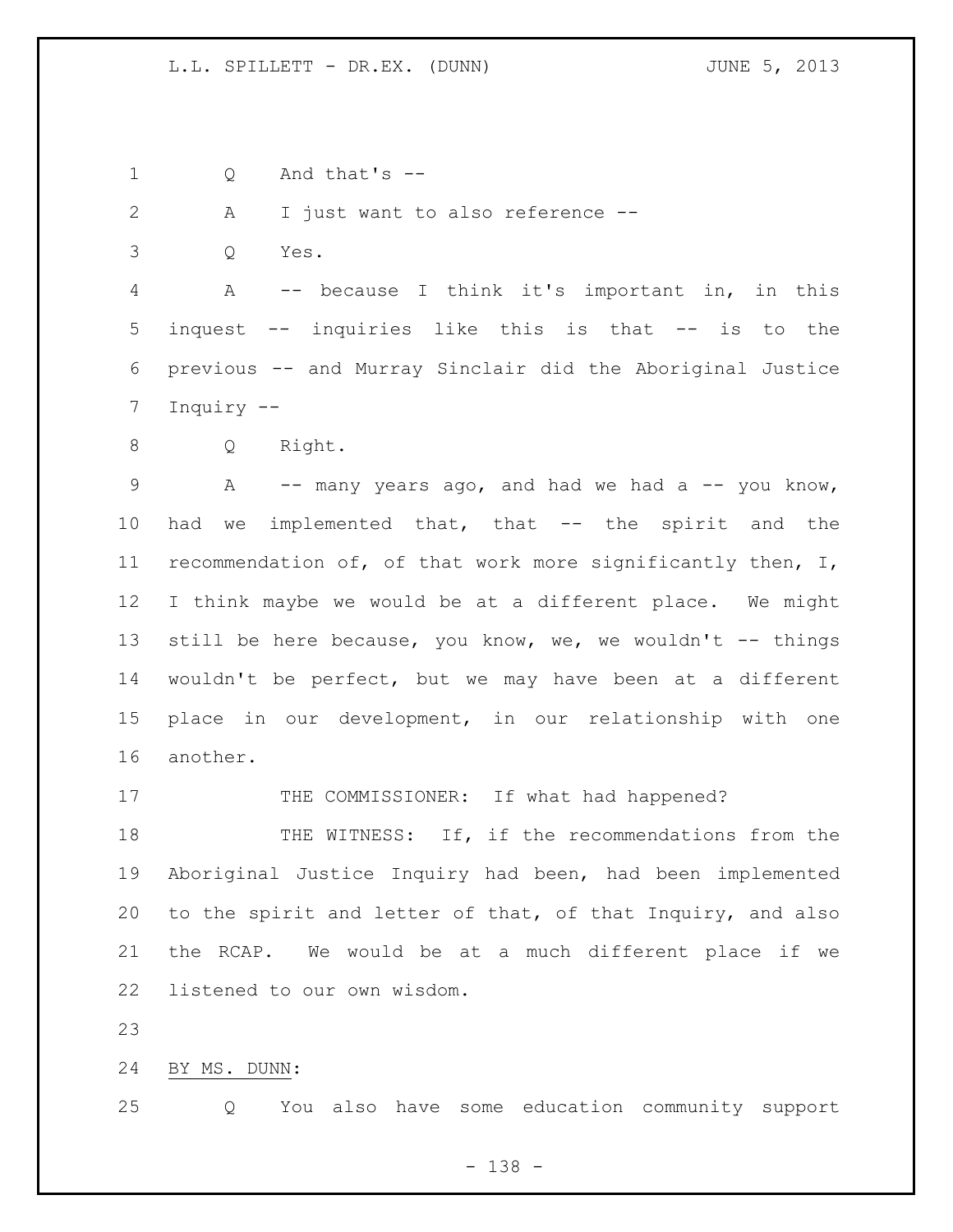programs in terms of elder services and counselling and support services. Could you tell us a little bit about that?

 A Yes. Well, we have a project because -- well, here's, here's the, here's the thing. You know, we're, we're a grassroots community-based organization and we 7 operate south of the, of the tracks, so we, we -- and we, we strategically built our organization at 455 McDermot Avenue because there was a significant indigenous population and the tracks is a real barrier in terms of navigating. Some people in the North End want to stay in the North End and that's, that's very cool, but there's very -- a lack of aboriginal identified and culturally safe services south of the bridge so we strategically located 15 our, our, our main office there. So we're a very, very grassroots organization.

17 So then in, in -- and I've been around, you know, I've -- I'm an old, I'm an older, older woman. I've been around the community for, for 35, 40 years. I was involved in -- prior to -- in, in child welfare, what would we do in child welfare. Prior to the creation of Ma Mawi 25 years ago, 30 years ago, I was advocating for an aboriginal mandated services that was, that was community based, that was, that was, that was invested in the community 25 years ago and so, like, I've been around for a long time.

- 139 -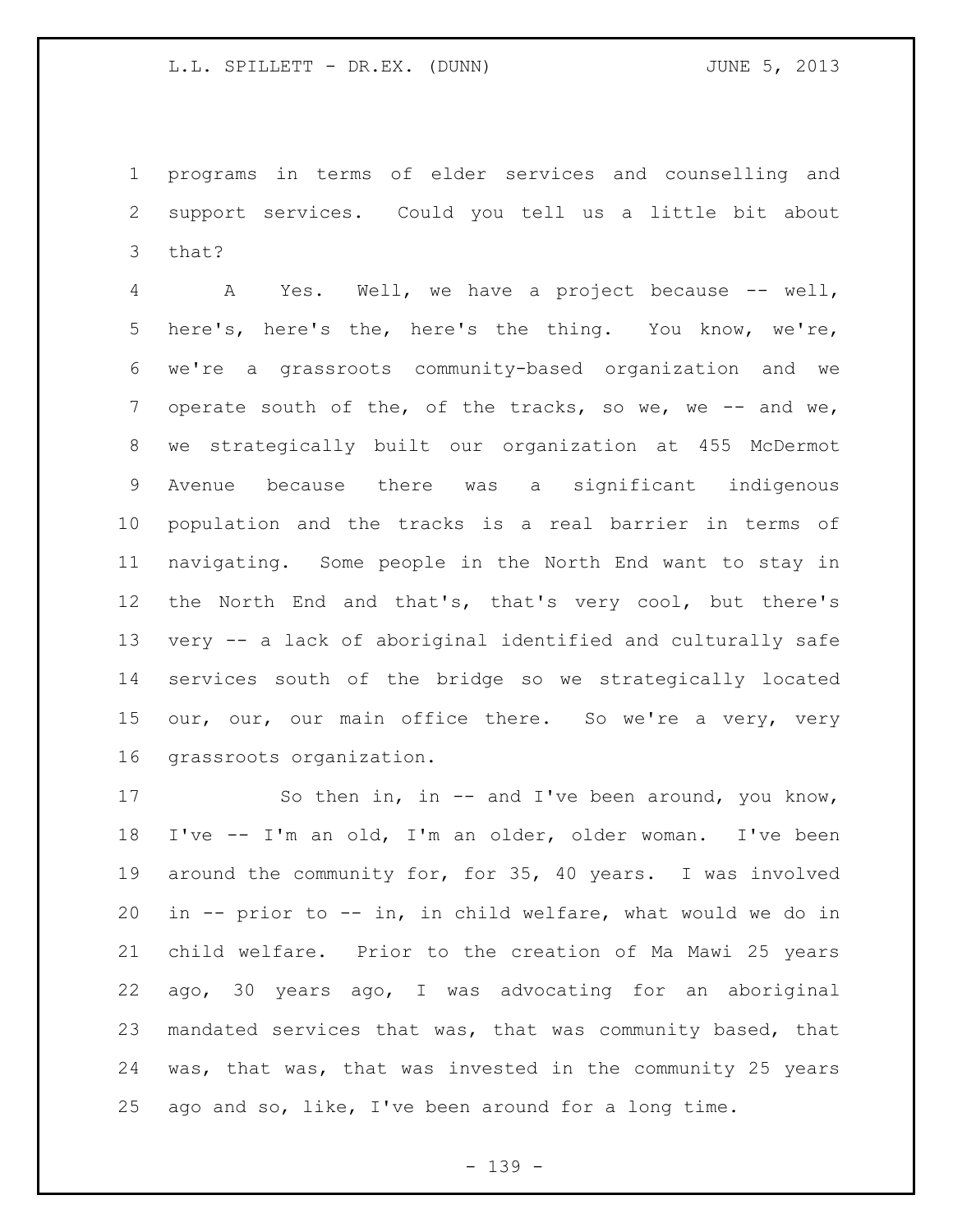1 And in that -- and I'm in the community. I, I go to the ceremonies; I go to the powwows. I, I'm where -- when people die, I'm, I'm there. I've been -- I go to the -- I go to Idle No More. All of the stuff. That's, that's my community. I love my community. And so I, I have been, I have been around for a long time, and people have -- people come to us not because we get funded. We don't get -- many of the -- much of the services that we provide does not get funded by any federal, provincial, municipal, or corporate sector. We just do it because we have the relationships with people in the community.

 So we were -- we've been working with missing and murdered women now since about 2000, 2000, before people even -- really, it wasn't -- was not on the agenda and we were working with those families. We were out at those vigils when they, when they lost their relatives.

 So just recently, in the last two years, we got a little bit of money -- and it's always just a little bit of money to -- it's a huge, it's a huge issue, and it, it's growing, this, this missing and murdered women phenomenon, and, and it just speaks to the structural violence, the racialized and sexualized, sexualized violence of women in our community. And we got a hundred and fifty thousand dollars to start what we called Medicine Bear Elder Support and Counselling Services. So that's, that's been

 $- 140 -$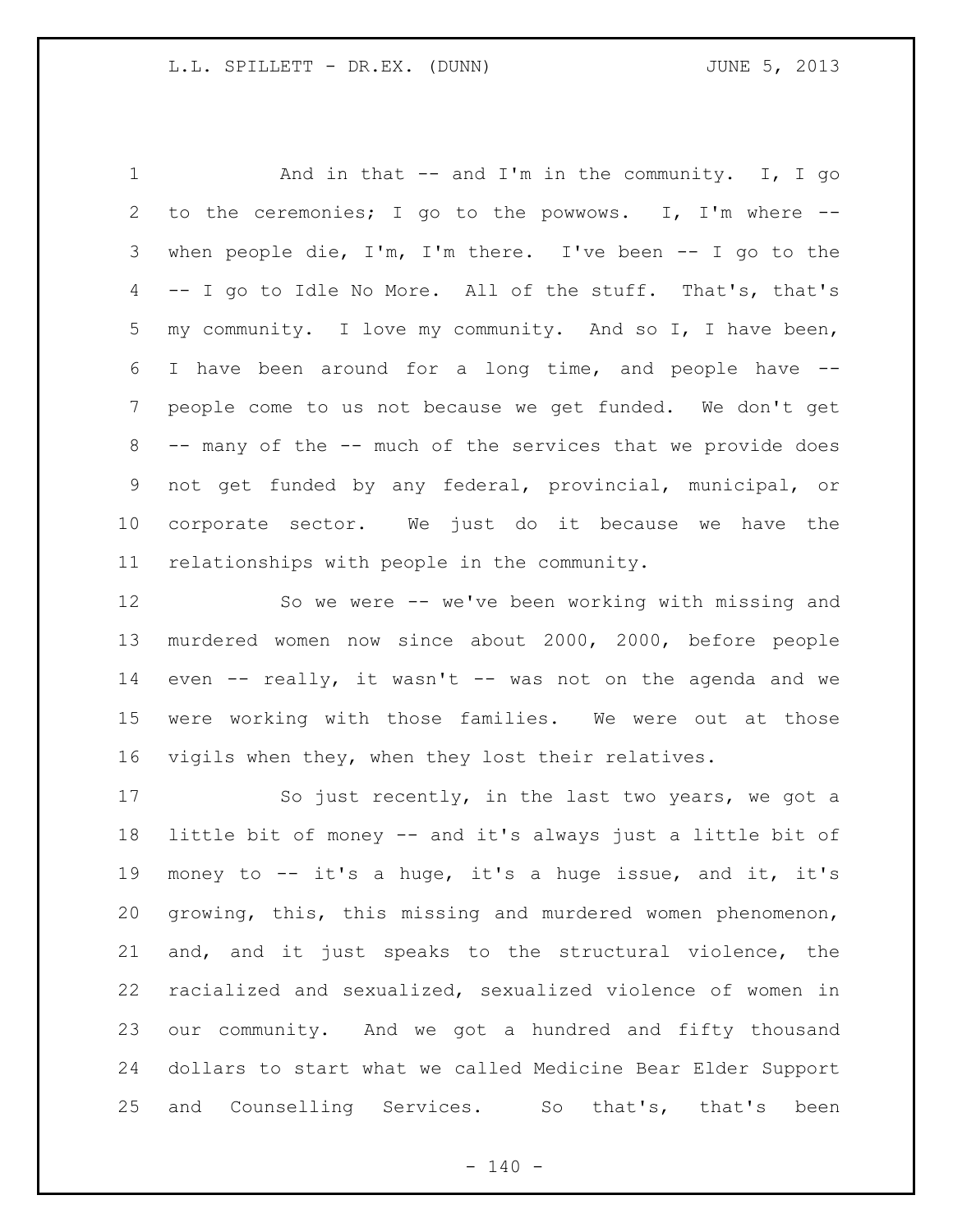operational for just over a year. We just got a little bit of money from Victims Services through the, through the property forfeiture, which I think is very, very brilliant, to, to expand our program a little bit. But it's huge issue, and our -- and, and that's part of the, the struggle that we face as a grassroots community organization.

 Well, we are -- it's, it's natural that our community comes to us because we are there. We are known for this; we -- we're known for our work. And then people come to us but we don't have a lot of structural support to be able to provide the services that they really deserve. We do it off the side of a desk in, in amongst all of the other things that we do, to try to -- to, to do the work that we are actually funded to do, but we do so much more.

 So I guess the point that I'm trying to make is that, that people come to us naturally and so once in a while we have the opportunity to identify small pots of funding. So all of the programs that you're referencing, Cathy, are, are, are programs that are, are -- some of them are federally funded. They're funded one, two, three years. Often turnover is, is on an annual basis and so we, we get -- we -- they, they come to us because we can write very, very good proposals and present a very good case, but federal funding is not sustainable funding. So you're almost like -- with our really young -- we had a gang

- 141 -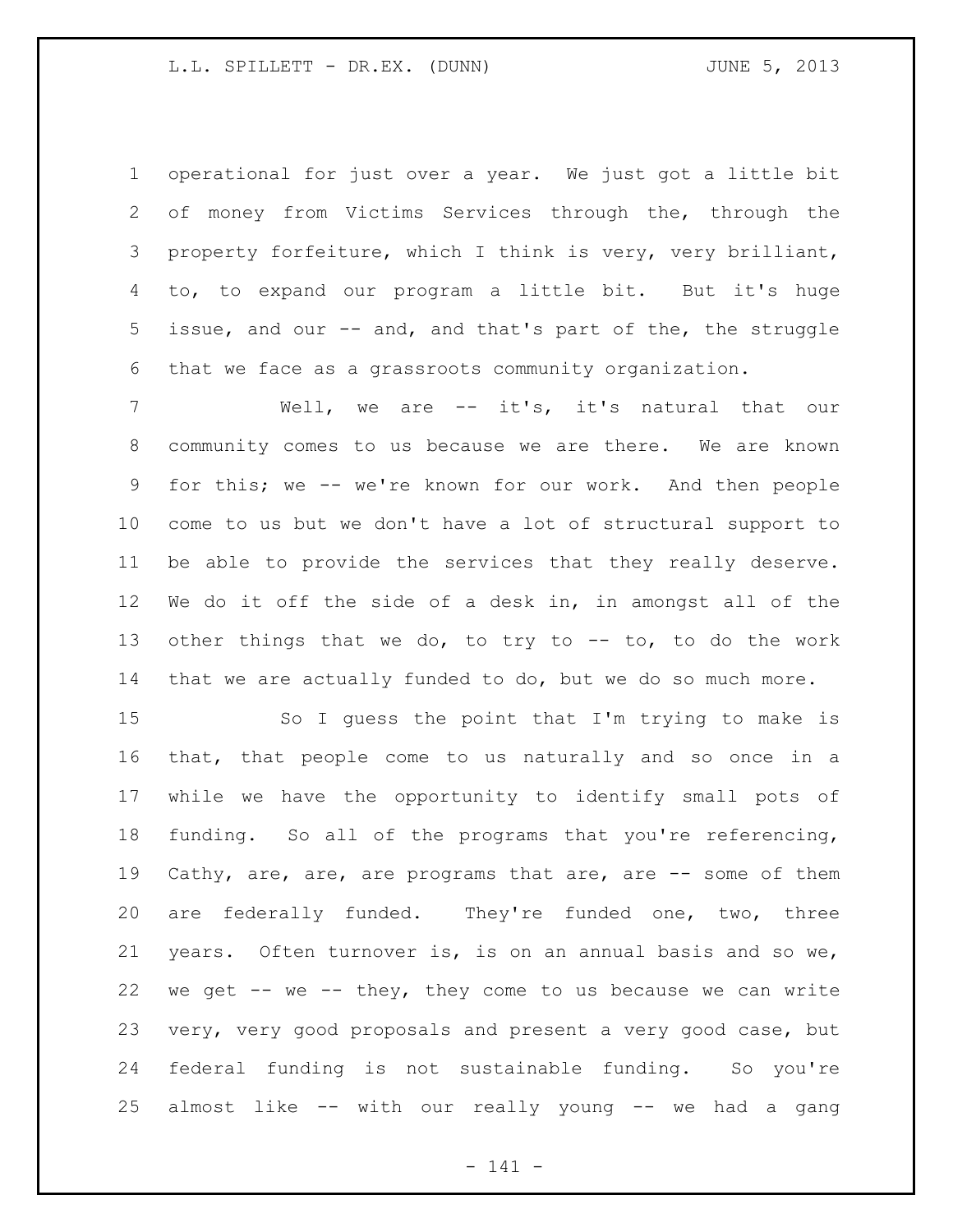project. We called it Circle of Courage, and I referenced that before. We were operational for four years and you almost get, you almost get to the point where you really can start doing some wicked work, good work, and then done, nobody will, nobody will pick it up.

 And just before I came here one of the young men that was in that program for a long time -- and this is what distinguishes us between a grassroots community-based service and maybe one of those more mainstream services, is that the people that we employed within the Circle of Courage -- his name was Curly Mousseau -- and this young man was a part of Circle of Courage as a, as a participant. We never, we never call our, our, our relatives that come there clients; we do not clientize our own people. They come in the door, we're, we're relatives. They're our, they're our, our family. That's kind of a real essential ingredient or element when you distinguish between a mainstream agency where you're always clientized, you're always the, the other, and you're, you're always in need of services. We, we, we recognize people coming in the door. That was my, that was my grandson or my nephew that came in to see us.

 And even though that program ended in March, March 31st, that young man still has a relationship with Curly, his mentor, because it's not about the clock. It's

- 142 -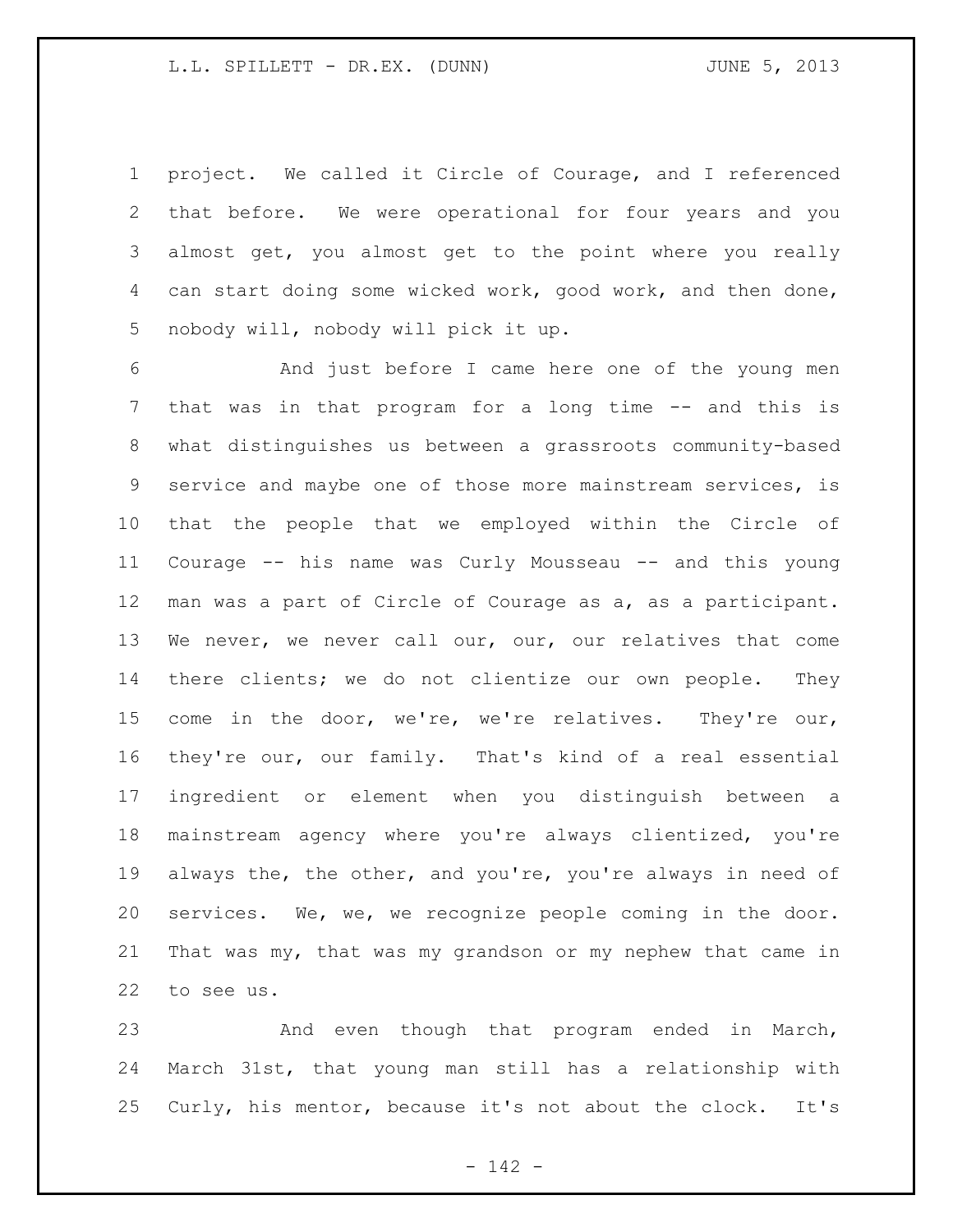not about, you know, the, the wage, the salary. That he still lives down the street from, from this young man and he still has a relationship.

 Money that goes to mainstream services, once the funding ends, the relationship ends. They're not in the community. There's no -- it's not -- there's no natural 7 relationships that develop and, and that's why I am a very, very, very strong advocate of the need.

 I mean, one example -- I mean, and there's hundreds of examples why the, why the provincial government, why, why all of our governments, why we have to shift their paradigm and, and why, you know, why we can do it, why this, this -- we can use this forum as an opportunity to advocate for that, to shift funding from non-aboriginal organizations to aboriginal organizations.

16 16 I think we, we need to take those brave steps now because we don't want to be back here in 20 years, there's 20,000 aboriginal children in child welfare system and we're still asking what the heck is going on. I can -- I am here to say that we believe that, that the answers are within our collective, and they have to be within our collective if we're going to change the dynamic and the relationship that, that, that has caused this in the first place. You can't fix a vehicle that's broken by putting 25 another broken wheel on it; it's just not going to happen.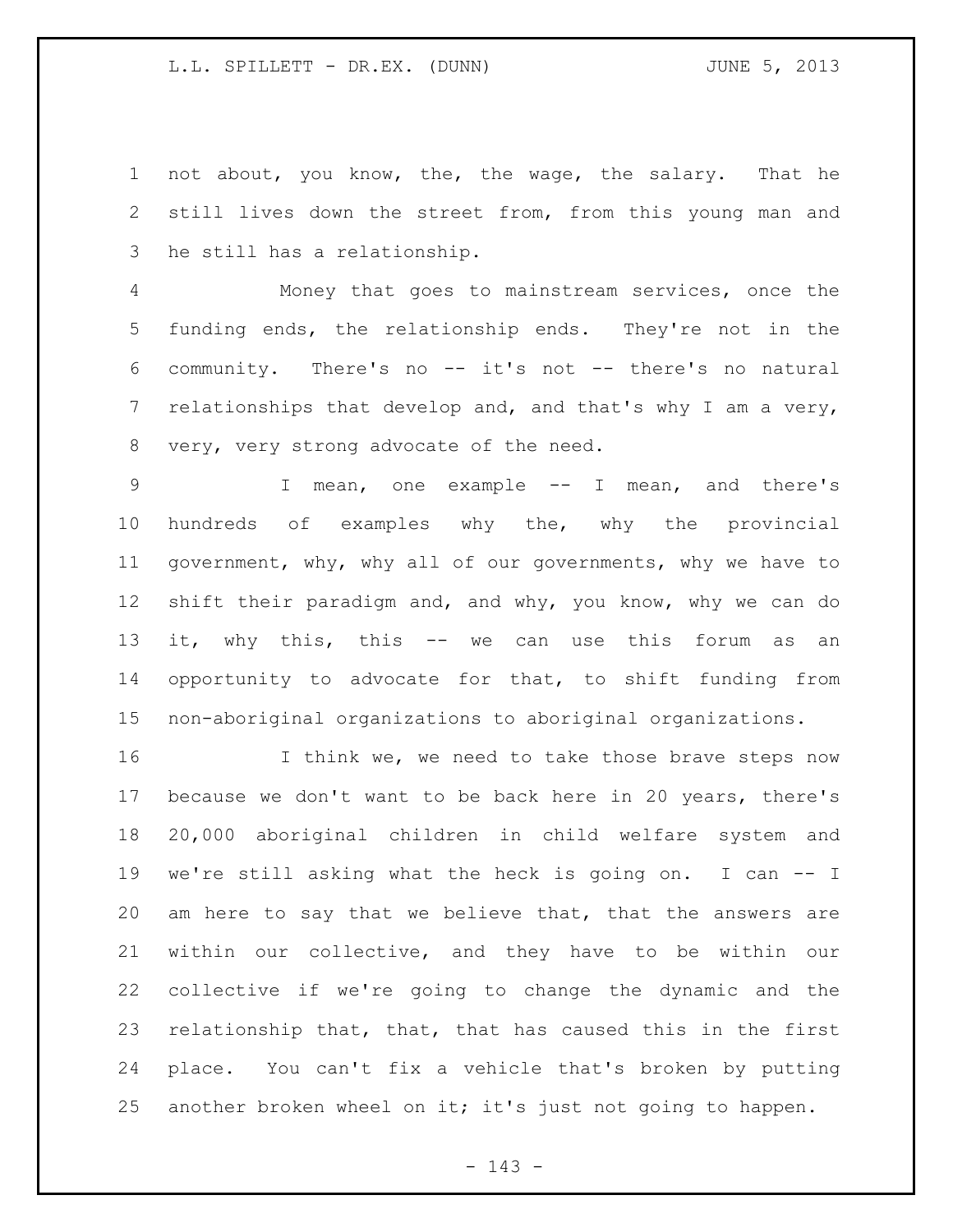So that's why I'm so passionate and I so wanted to be at this, at this inquest -- or Inquiry, because I want, I want things to change. I think we all want things to change in, in a profound way. We just don't know how to do it. I am saying indigenous people deserve enough respect at this time in the development of our relationships to put us in the leadership of our own solutions.

 And I say if we -- we are so disproportionately -- I say we, we dominate all the problems, we dominate child welfare, we dominate the criminal justice system, we dominate the, the poor health outcomes, we dominate all those systems. And unless we dominate the solutions, we are going to continue on the same way. Nothing is going to change. You know --

 THE COMMISSIONER: How, how are you suggesting you go about that?

18 THE WITNESS: How --

THE COMMISSIONER: Or we go about that?

 THE WITNESS: That, that we get, we get to be in 21 charge and that is  $--$  we, we have to change the funding structure of the provincial government to support aboriginal land organization to be able to do the kind of work that we know how to do, and that we know works and that research has demonstrated works.

 $- 144 -$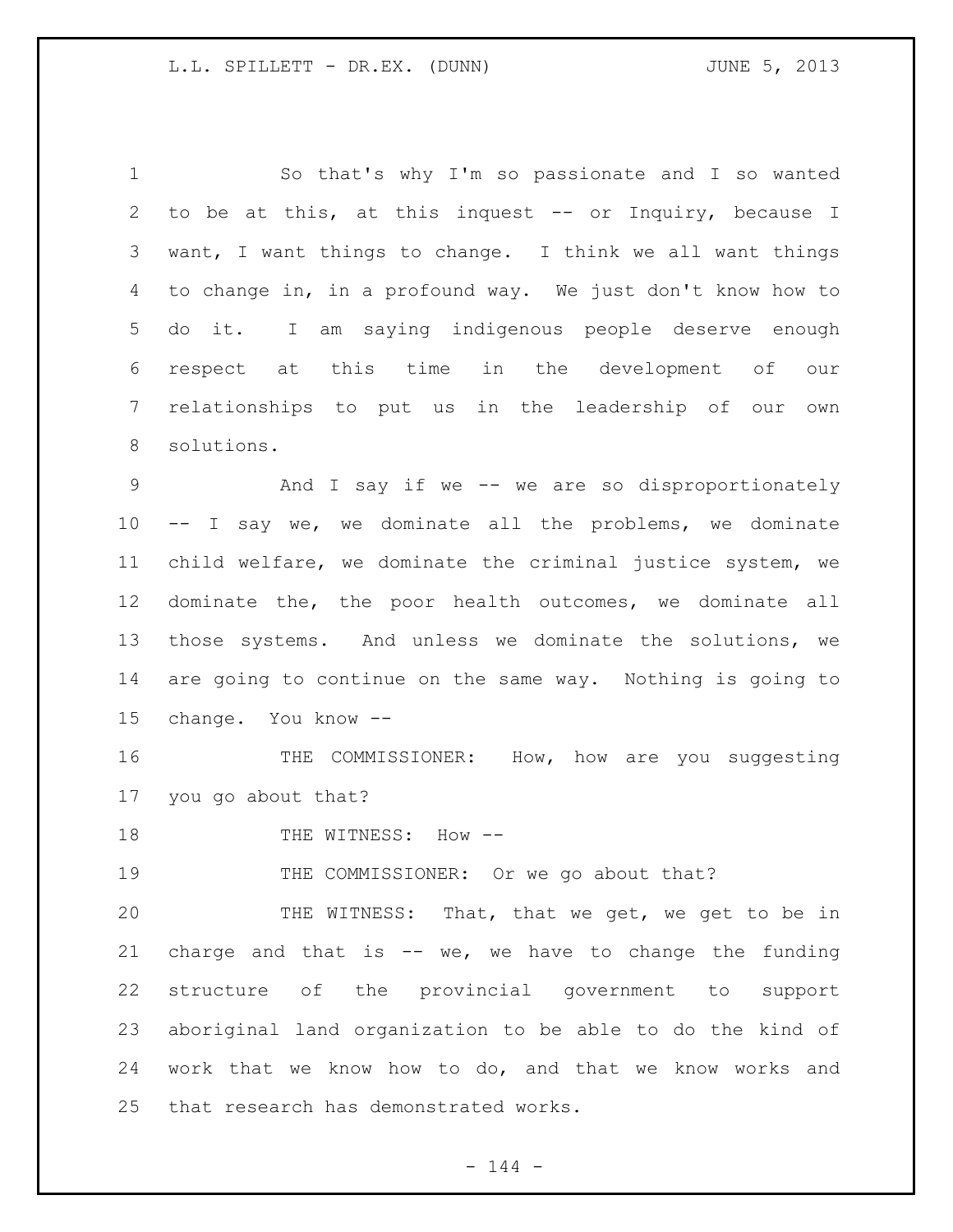1 The, the, the -- two things I'll, I'll share. The, the piece of research that we filed with Drs. Chandler and Lalonde said that what makes the most difference in terms of, of -- in the, in the case of the research, it was the, the, the youth suicide rates amongst First Nations in British Columbia, so that in some First Nations communities the, the youth suicide rates were 800 times the national average. It's a tragedy.

 And even in our, in our city, Mr. Commissioner, that -- our children are killing themselves, they're hanging themselves, they're killing each other. It's -- we are in a crisis situation here.

13 THE COMMISSIONER: All right, I want to hear the solutions.

 THE WITNESS: The solution is that Chalmers and Lalonde -- and this is why there's researched evidence that, that, that validates this. It said that it's not who does the -- it's not what the program is, but who does the program. When First Nations are in charge of their own selves, their own institutions, it makes the biggest difference.

 It's, it's the, the critical element in, in, in determining whether or not -- in, in the case of the, of the study, it was the First Nations communities where suicide rates were 800 times the national average versus

 $- 145 -$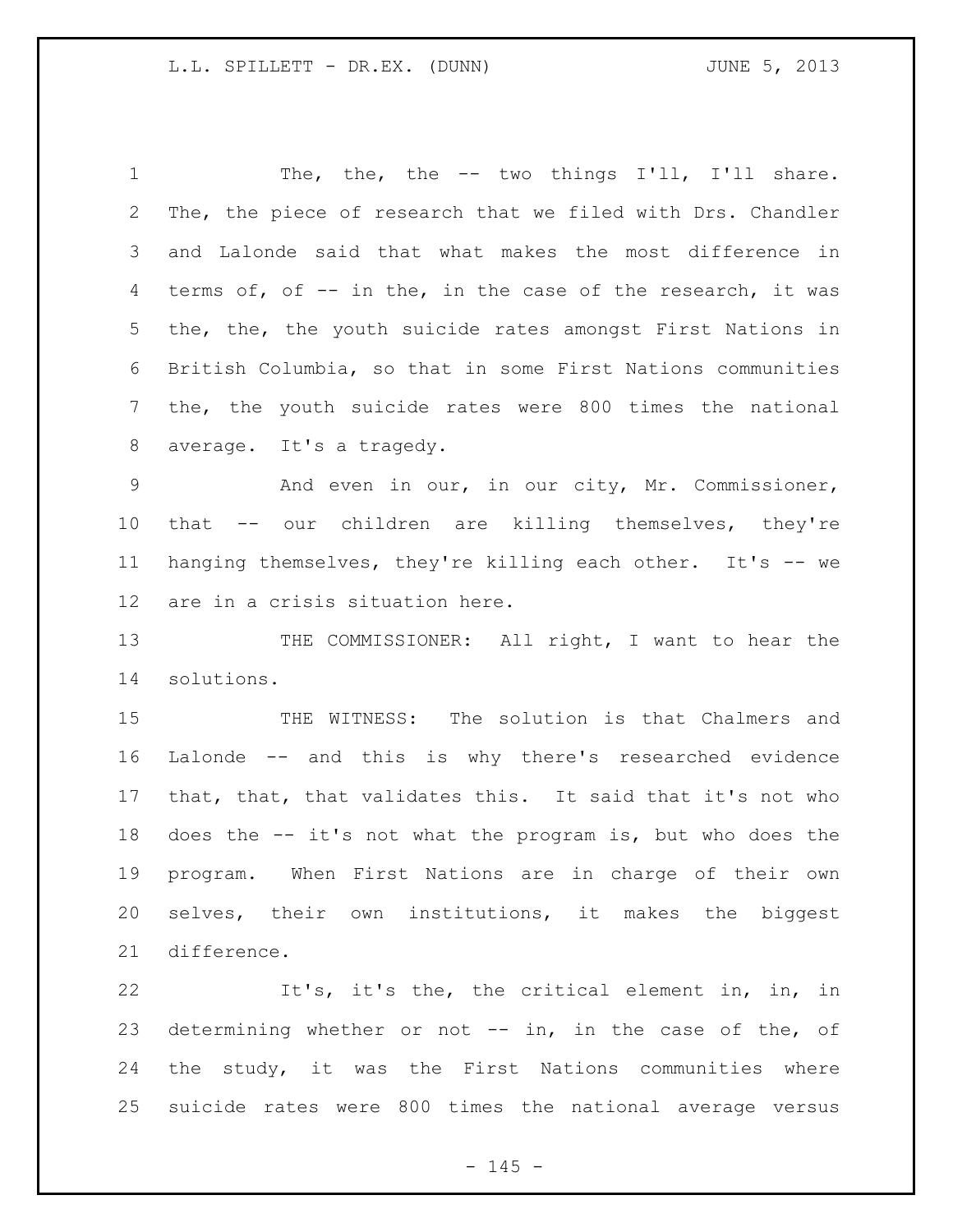communities where suicide rates were virtually unknown. It's in those communities that were in control of their own lives that were at -- that, that were -- that had power -- THE COMMISSIONER: How, how, how are you proposing we go about this -- THE WITNESS: I'm proposing -- 7 THE COMMISSIONER: -- in, in -- here in the --8 THE WITNESS: Yes. 9 THE COMMISSIONER: -- City of Winnipeg. 10 THE WITNESS: I'm proposing that we, that we move towards changing the funding relationship and start, and start building capacity -- or, or continue to build, but enhanced -- in an enhanced way, the capacity of indigenous- led organizations, that to transfer control of our, of our families to aboriginal communities and, and organizations. 16 6 10 And we have organizations that can do it. Ka Ni Kanichihk is not the only organization. We have Ma Mawi, we have Ndinawe, we -- and if we don't have them, we can build them, but we need institutional support. No one does it without institutional support and that's, and that's,

 and, and that's -- it's, it's a funding, it's a funding model.

 And then work -- that we have to work with one another. And, and I know, Cathy, this might be premature, but in our, in our particular research that, that we also

 $- 146 -$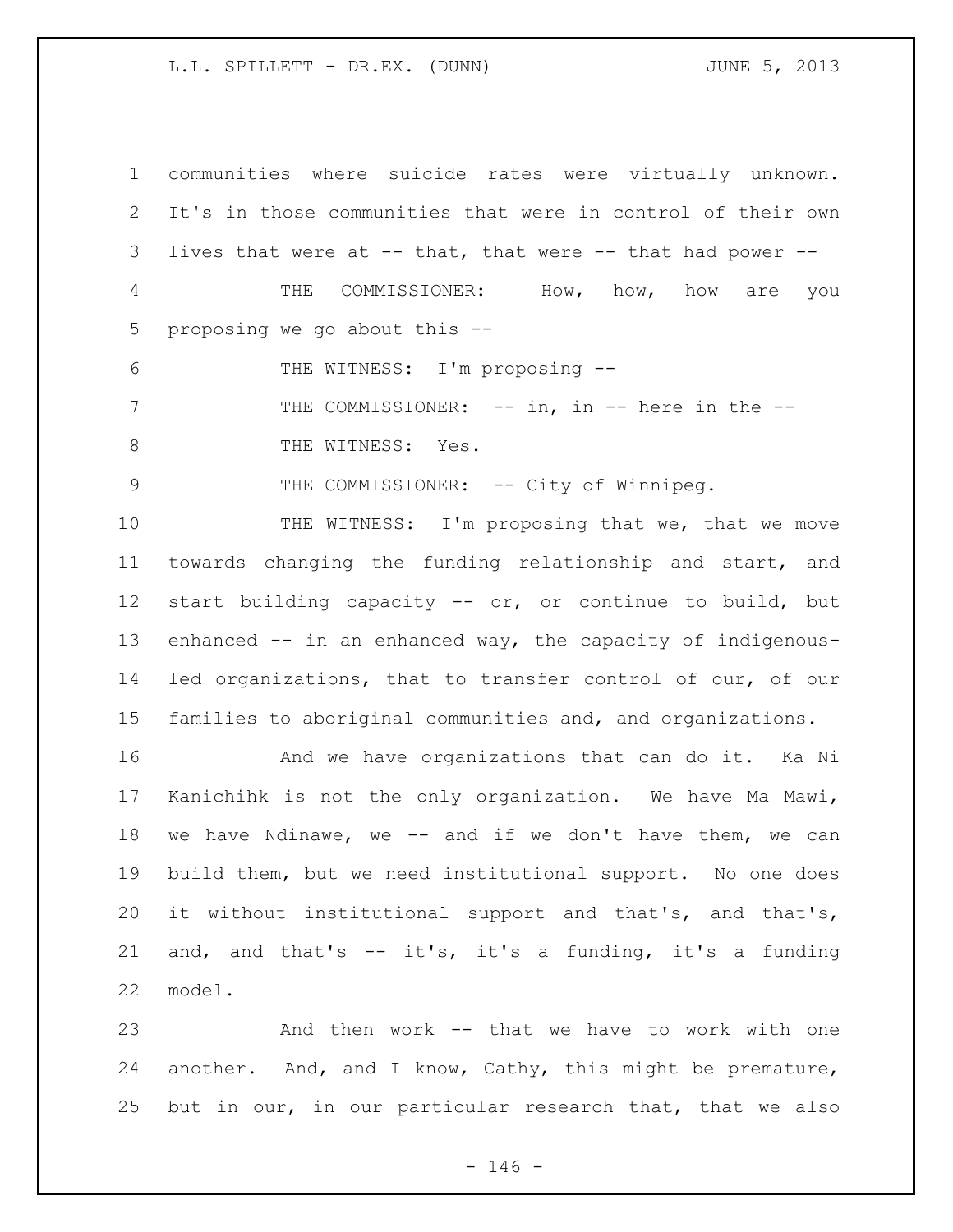filed as evidence, we talked about the, we talked about the need -- one of the recommendations out of that report was the need to, to have an organization that could assist parents who are involved in the child welfare system and with the legal system to navigate those systems, to help them and to, and to be that bridge between the child welfare, legal system and the, and, and the aboriginal 8 family, to, to, to have better -- more positive and more long-term outcomes.

 Because -- so it's institutional. It's programming. It's designing programs that work. And I, I'm -- I think that one of the things that we're seeing 13 here is that we know that, that, that programs that are aboriginal-led, programs that, that utilize the culture as a, as a significant part of their, their practice, have positive outcomes, have good outcomes.

17 THE COMMISSIONER: And what changes, then, are you proposing with respect to the child welfare system in this province, particularly in light of the fact that devolution has occurred.

21 THE WITNESS: Correct. So I mean -- and I'm not -- I want to just put it on the record, I am not an expert in, in the -- in devolution. I mean, at the beginning of that process, I, I advocated for a different structure and that, that's on the record. I presented at a legislative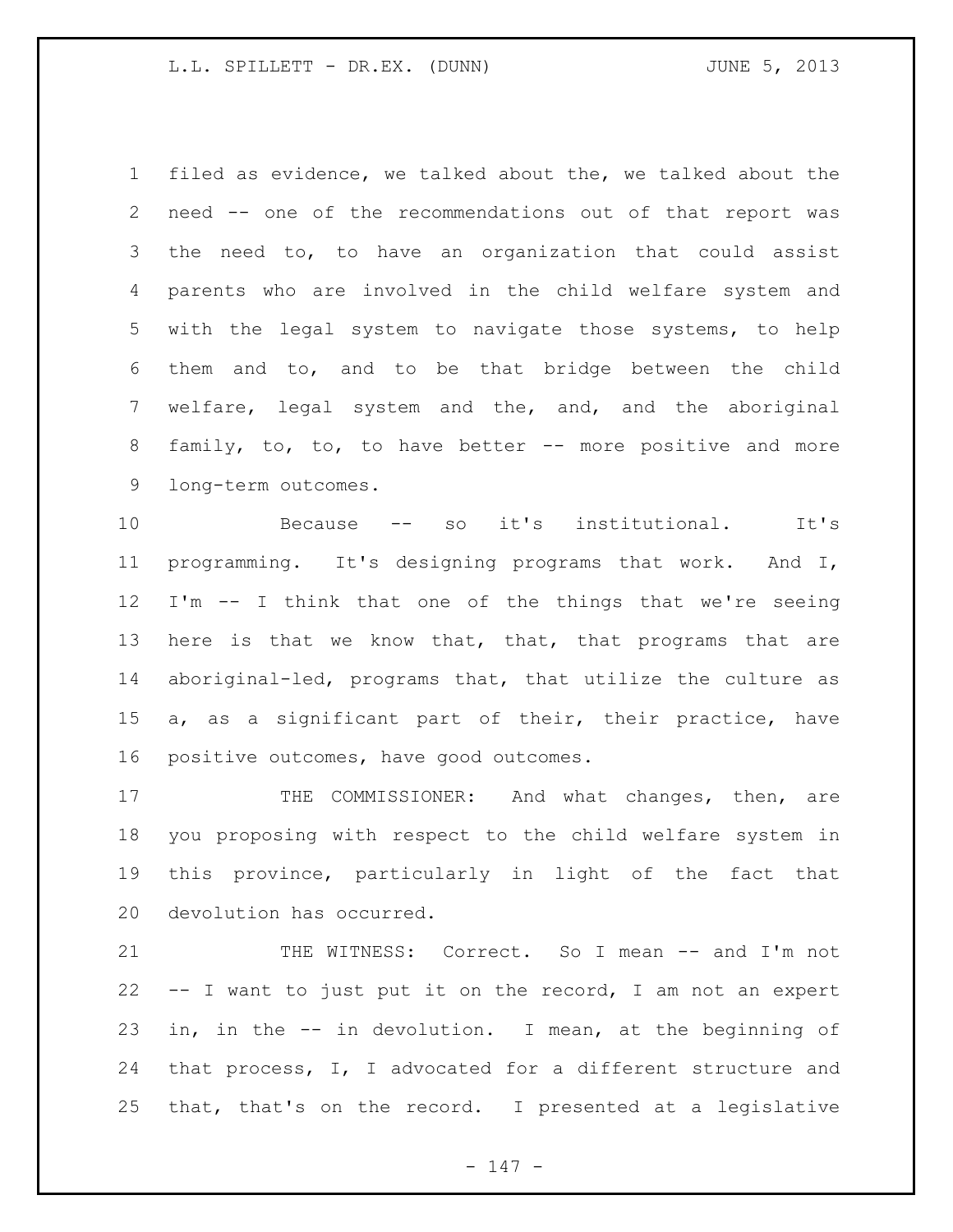hearing when this, this whole devolution process was, was taking place, but that was not what the, what the, the parties at that time wanted to do so we are -- so I'm not, I'm not going to defend it nor am I going to criticize the devolution process. I do not have enough experience.

 What I do know, though, is that our, our children -- since that time, our families have, have become increasingly connected to the child welfare system, so I know that more prevention, more community-based services -- we need to keep people out of those systems.

11 And, and, well, the other thing I, I recognize --12 and I really, really struggle with this and, and I just --13 and the only way I can give you -- you know, talk about it is by sharing examples. We, we work with people that have nothing, that do not know where they're going to sleep, that, that don't -- that, that they're -- or they're living in, in social housing with bedbugs, they don't have enough 18 money, they are the -- they are in, in, in extreme forms of poverty.

 So they can go out, though, and then access services that are therapeutic, that are, that are social development, that are, that are, you know, some training maybe. But, but, but they can't address those fundamental issues that, that the people are living in. So they can't give 20 bucks to do the laundry to get rid of the, to get

- 148 -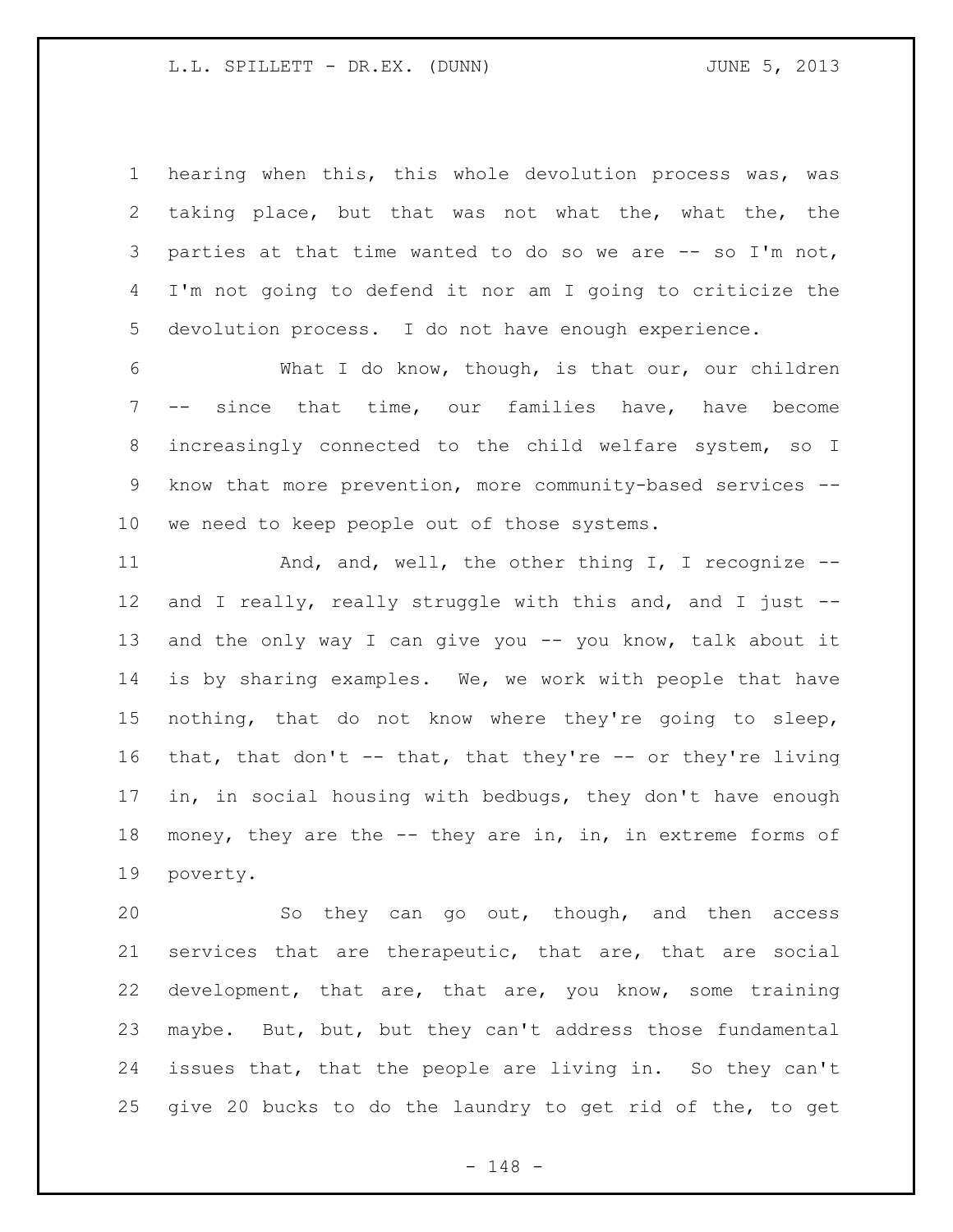rid of the bedbugs. That's not what they do. You know, you can't counsel, you can't do therapy on bedbugs to leave the, the house, eh? They -- you need resources.

 People are entrenched in, in, in the most extreme forms of poverty and yet, you know -- so we, we as a system create the, the condition that then, that then unravels in terms of, of, of systems that come in, then. So then there's lots of, there's lots of resources in child welfare, those systems; there's lots of resources in the criminal justice system. There's lots of resources in those systems, but we can't, we can't -- we need to start, we need to start building. And it's, and it's, and it's not glamorous work, but it's, it's -- it is where you need to start, and that --

BY MS. DUNN:

17 Q So, Ms. Spillett --

18 A -- is where community --

19  $Q \leftarrow$  if I could just  $-$ 

 A -- based organizations start. We start with -- at that very -- those very human needs of, of people -- 22 sorry, Cathy -- and we, we fundraise. We don't -- we -- there's no government that says, Okay, here, Leslie, here's a bunch of money to support community. We fundraise every year so we have small discretionary emergency funds so when

- 149 -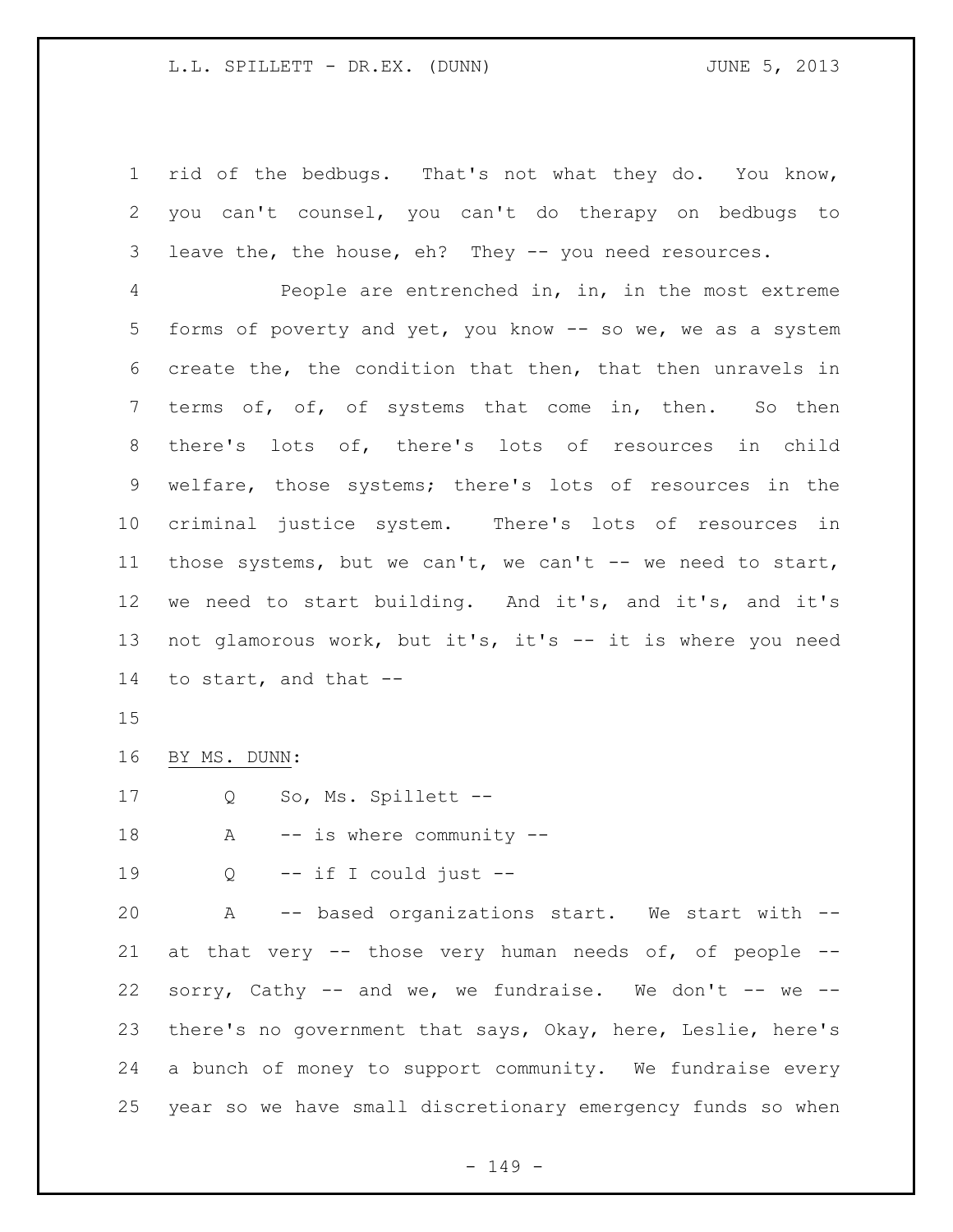that, when that mom comes to me, Leslie, I can have my babies for the weekend and I really want to have my babies 3 for the weekend but I've got bedbugs, I have no -- my sheets are all clean. I've got 20 garbage bags that need to get to the, to the laundromat, can I have 20 bucks. And I give, I give that woman 20 bucks because that's what she needs.

8 She doesn't need therapy -- at that moment, I'm saying. You can't get to therapy unless you address those immediate needs, though. Those are the thing that, that, that -- the differences. That's how, that's how fundamental -- and I -- so I don't want to either criticize 13 or, or, or, or -- the opposite of criticize, but the, the -- what the  $-$ 

# 15 THE COMMISSIONER: Compliment?

 THE WITNESS: Compliment the, the whole differential -- you know, I've had some very, very good, as, as an advocate and I do advocacy weekly on -- with child welfare. There are some wonderful child welfare workers so it's not, it's not -- these -- this is not an individual criticism. These are systemic issues that are -- that we need to address. It's not whether someone is good or bad, or, you know, that is not where this is at.

 It's around support, fundamental, significant, long-term funding, you know, and I -- when I look at New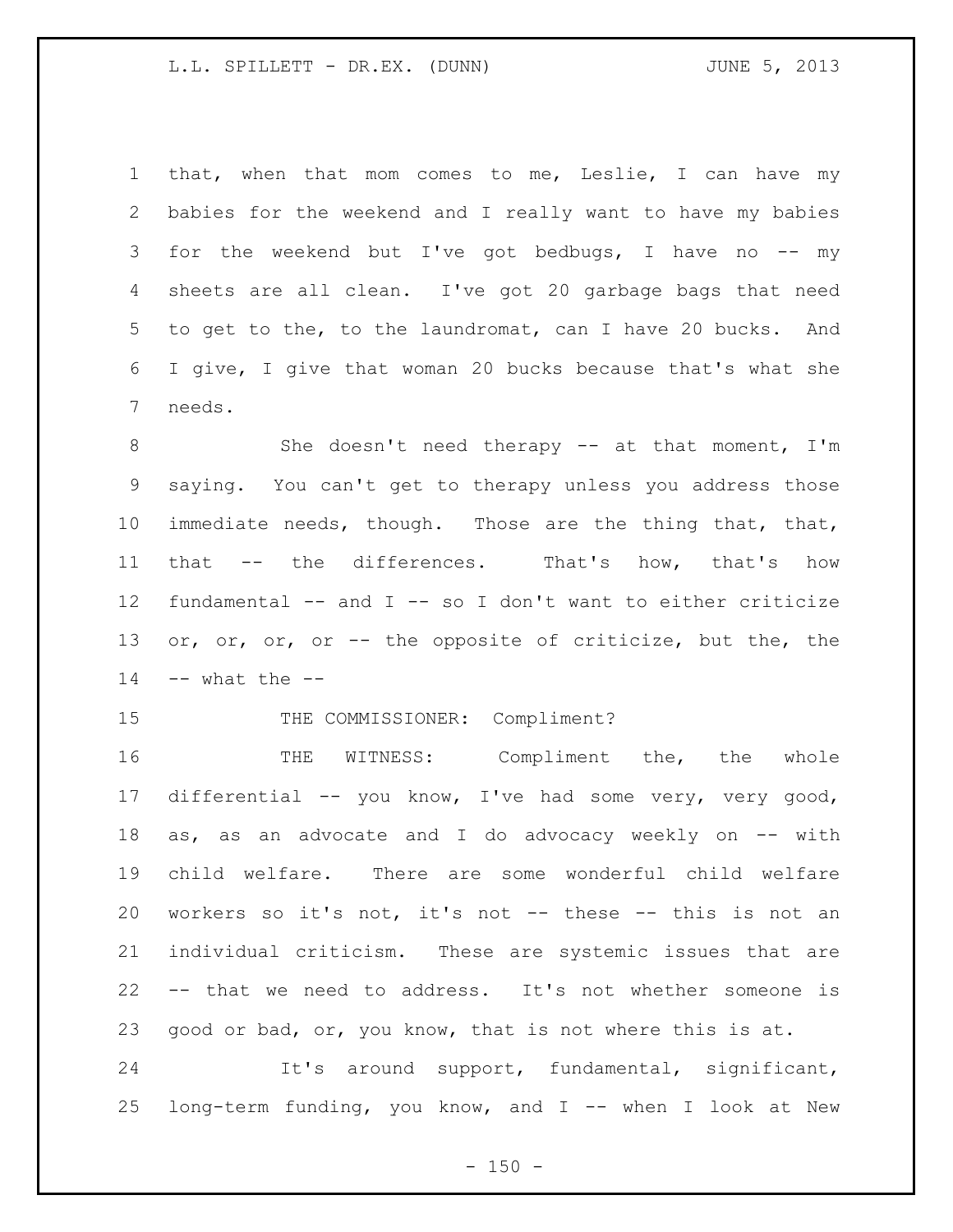Zealand -- and, and I've had the opportunity to, to go to New Zealand three times, it's, it's an amazing place. You step off the plane in Auckland, you see Maori people engaged in every aspect of what would consider -- be, be considered a normal life. So they're there at customs, they're shopping, they're flying, they're -- in the, in the shops, as, as, as staff. They're everywhere. If you step off the plane in Winnipeg, I don't think you can even seen an aboriginal person. Maybe a traveller once in a while. But we're not so evident even though we, we comprise 20 percent of, of Winnipeg's population. To me, that says something. We are shut out here.

 Why is Maori different -- Maori people different in -- and I know that there's historical -- although they're a colonized people as well, but the state of New Zealand recognizes through a system of, of -- a social policy called parallel development that if Maori people are represented in a particular system -- say in this case child welfare system where indigenous people are overrepresented, say we, we dominate, probably 80 to 90 percent -- then in Maori, in, in the -- in New Zealand, the state policy would, would then adjust and look at its, look at its funding -- and, and it's a policy, it's a state policy. So 80 percent of the funding would go to Maori-led organizations to, to, to work on its social development.

 $- 151 -$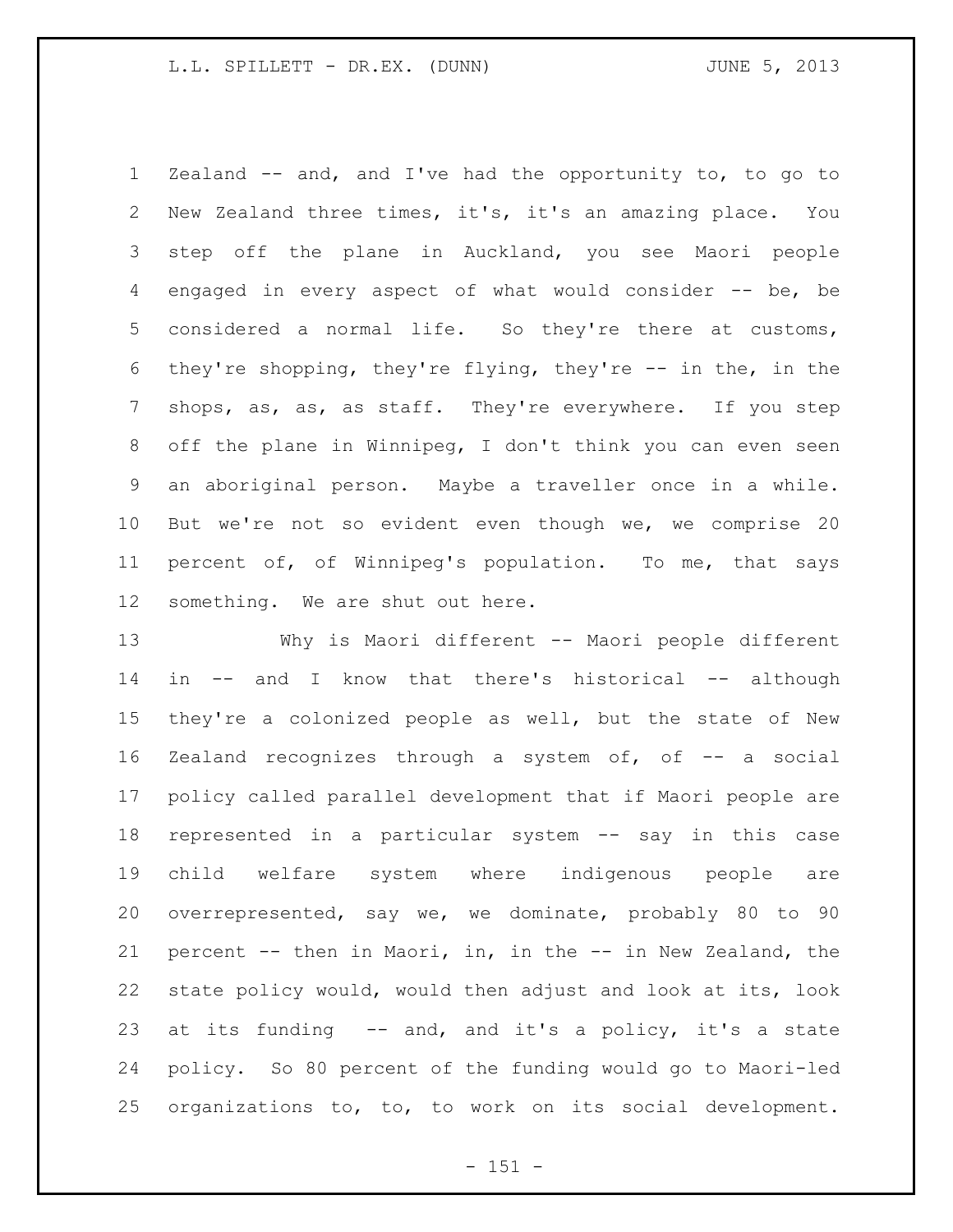It doesn't go to non-Maori organizations to work on Maori development. It goes to Maori organization; it powers Maori people.

 It's, it's, it's a parallel development. It's -- and we have that, too, in our historical memory around the, the Two, Two Row Wampum treaties that some of our ancestors -- that was a treaty process that we -- that you -- that we are in charge of our own social development. We are in charge of our own lives.

 Women, women had a liberation movement. Men didn't lead that liberation movement. Men didn't tell women how to be women; women did that. We deserve the same right.

14 And, and I also want to reference the, the United Nations Declaration on the Rights of Indigenous People. That's not -- that's 25 years in the making that, you know, we've, we've experienced residential schools, we've experienced all of that domination, all of that, all of that power over, all of that ideology that somehow we needed to be fixed, we needed to be -- we, we needed to be engineered in a different way, we need, we needed to be recreated as a people, and look at where it's got us.

 So we, we do know, I believe, in, in -- from the -- from my -- I believe with everything that we've got. Yeah, we'll make mistakes. Who doesn't make mistakes? We,

 $- 152 -$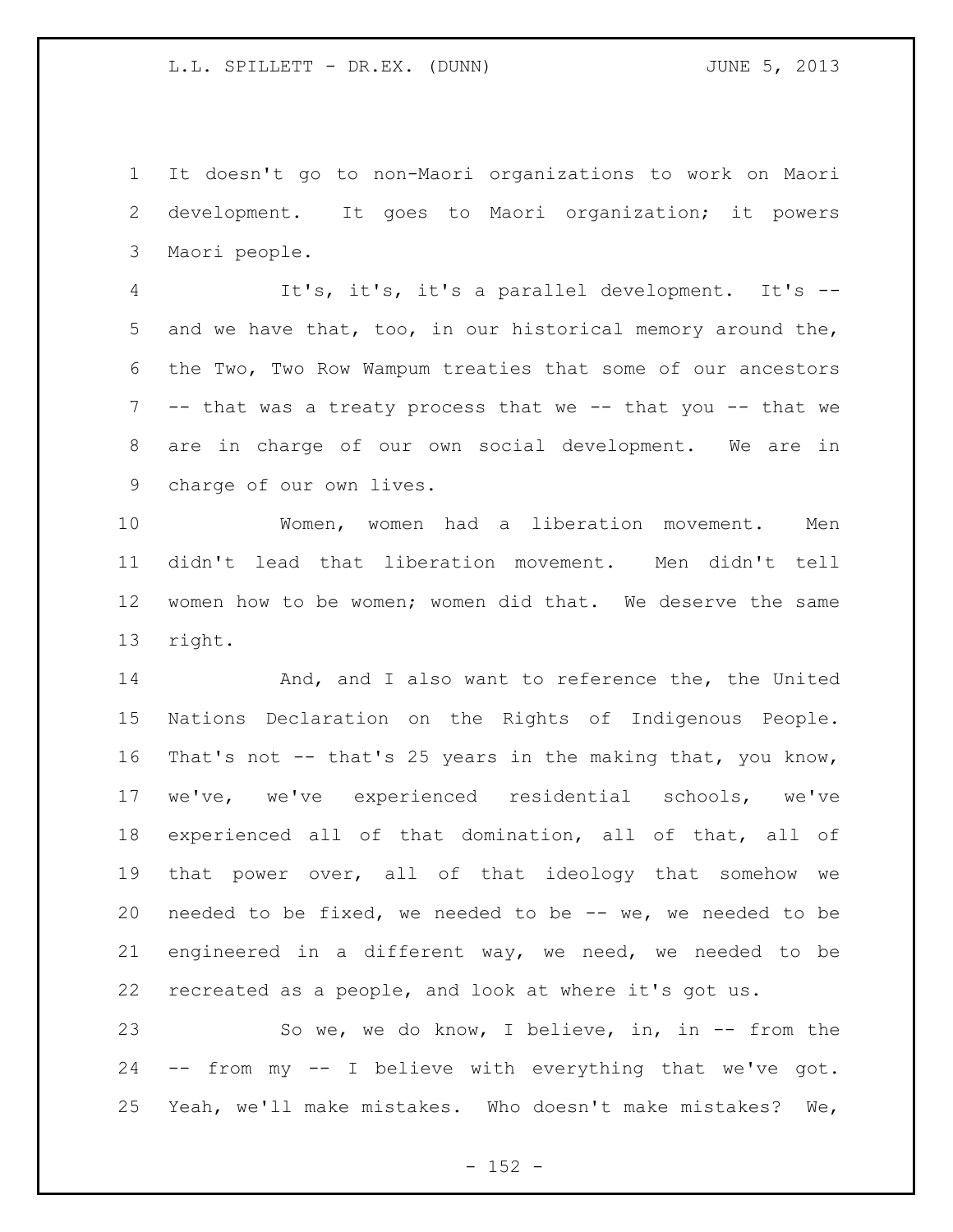we, we -- everybody makes mistakes. You know, we, we, we need to start -- we need to go forward with a different paradigm here that, that, that, that at the, at the foundation of that is that, that, that we need to be a part of -- an equal part of the leaders of our own development, and then things will change. You know, we will, we will, we will -- the colonial relationship will shift. Things will change, I, I guarantee it.

 But -- and if we don't, if we don't do that, we are just going to get more of the same. If the status quo persists into the next generation -- we have now 10,000 children in child welfare, that is 10,000, that is 10,000 13 too many, but it creates the next cycle of, of, of what we -- of more of what we have. It creates just the next cycle.

16 We got to get off of that and, and the -- to me, the antidote is not more of the same or a little bit of a better dosage, a little more dosage if, if the first dosage didn't take. It's, it's, it's empowering indigenous, it's building leadership, it's building capacity. It's that Ka Ni Kanichihk. It's that Ma Mawi Wi Chi Itata. It's that -- it's those, it's those organizations that are the vehicle. Support indigenous leadership, indigenous development. We know what we need.

Our children are coming to us. They're hungry.

 $- 153 -$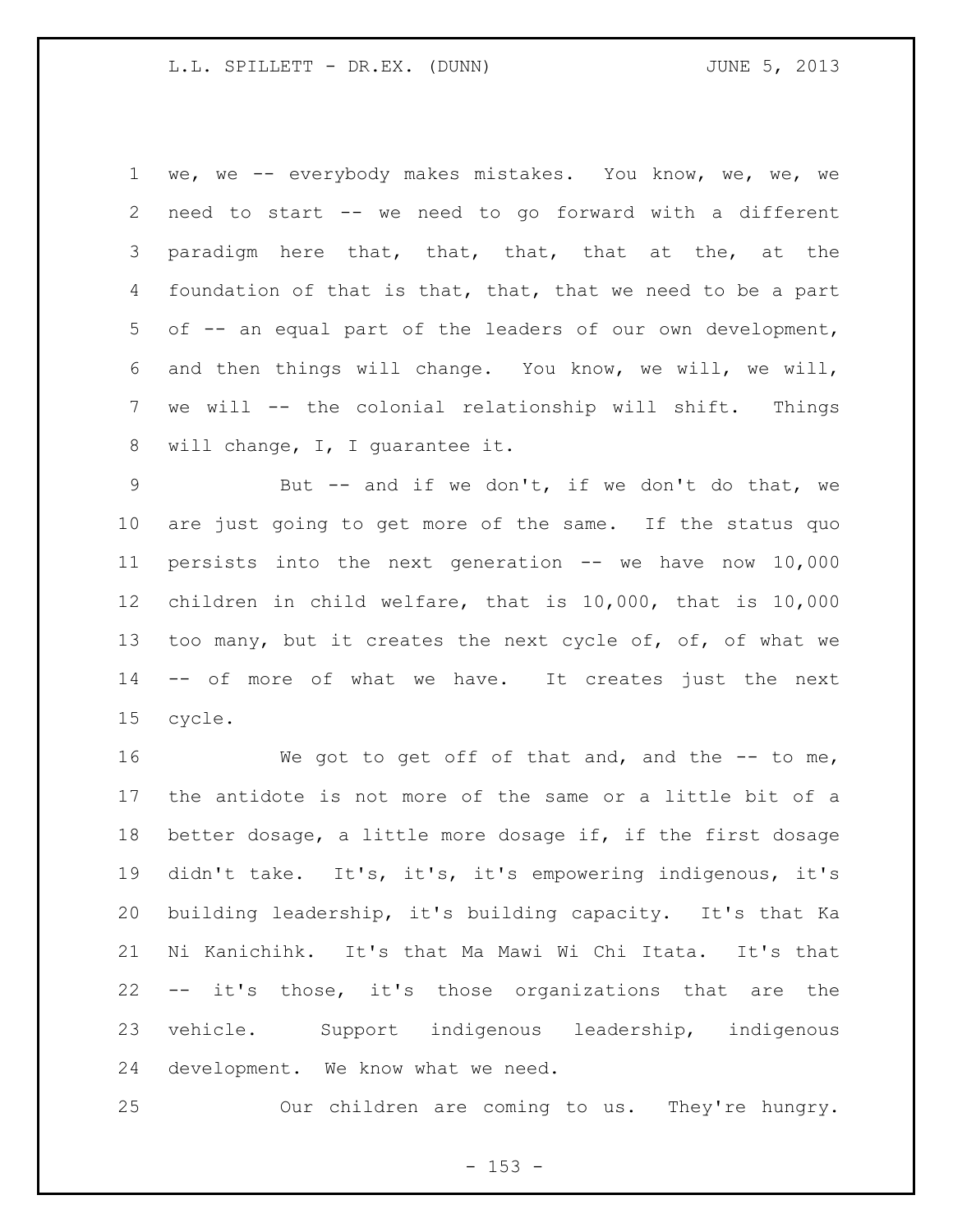They're starving for, for this. I would rather have the resources that, that -- in our community to prevent some of this stuff. There's very few prevention dollars, very few prevention dollars, but our children are locked up in jail. I mean, it's like a -- it's a nightmare, our, our, our children are being jailed, and they, and they be -- they go through the system.

 This is how I conceptualize indigenous children -- not all indigenous children, but a great, a great, a great portion of indigenous children -- and you will relate to this, Commissioner -- is that -- remember the old, the old system of the, of the pinball machine where the little silver ball would be, would be flung out and then that ball would start ricocheting off all kinds of, of, of widgets up there, and they go -- sometimes the widget -- they would, you know, ricochet off it several times. Every time they ricochet off that, they're generating somebody's income.

18 We are an industry here. We are, we are -- they -- and then they ricochet, ricochet, ricochet, sometimes on -- in the same, in the same agency, sometimes, you know, you know -- so that's how I conceptualized our children, 22 and then they fall into the gutter. So the gutter, to me, is jail and, and death.

 If, if -- I wouldn't be here -- I would not be advocating a change if these systems worked, if the

 $- 154 -$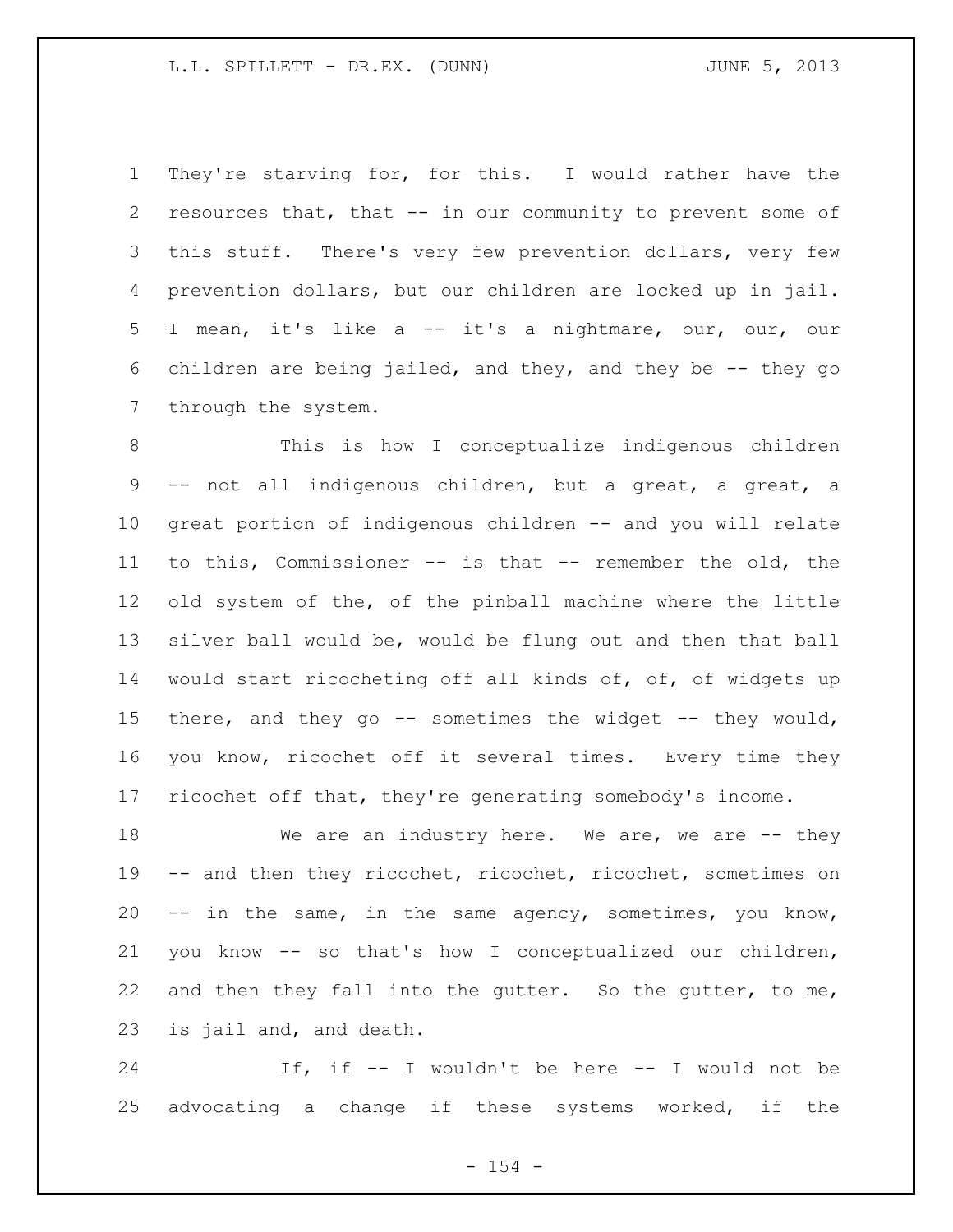outcomes were good, but the outcomes are not good. They, they -- and there's no, and there's no accountability for poor outcomes. Who's asking the questions? Why are our children -- our, our community is asking these questions, but why are our children dying? Why are our women being brutalized? Why are our children incarcerated? Why are our children not be -- not in their families where their -- you know?

 It's, it's -- and, and I, you know, sometimes get exasperated asking these questions, but we need some answers. Where is the accountability here? I am holding 12 the systems accountable, but I'm -- you know, we, we are. Our children are. But the system needs to hold itself accountable. There is a lot of social development dollars going into non-indigenous organizations because they dominate our -- the, the resources, and, and the outcomes, you know, are, are, are very, very small. And when they, 18 when they -- and, and when the outcomes are negative, they don't look at themselves, they look at us. They blame us. The victim blaming starts. It's -- I call it -- it's kind of criminal, in, in, in my, in my, in my opinion.

I know I could go on, but ...

BY MS. DUNN:

Q So cultural self-determination, in your view, is

 $- 155 -$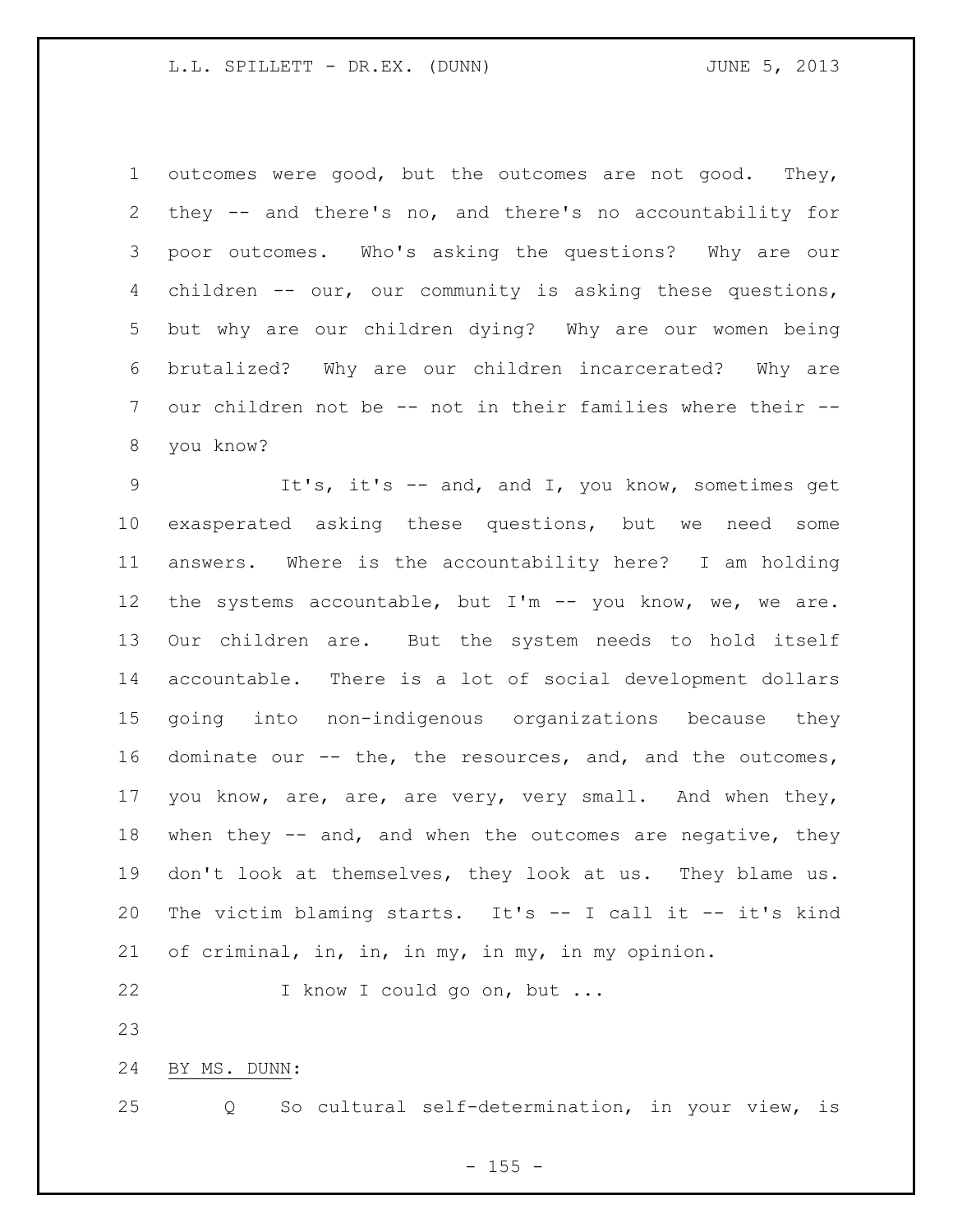the answer to some of these issues that --

- A Yeah.
- Q -- the Commission is --

 A Self-determination, yes. And it's -- but there was a cultural thing. But it also requires -- we can't do that on our own. We -- it requires a paradigm shift from the dominant culture. We are your equals. We know what we need. We know what to do. We're intelligent, capable, powerful people, we -- that have been significantly interfered with as a people.

 We are on the point of genocide. A genocide has happened here. I mean, that's, that's not my words. That's Justice Hamilton's words. A genocide has happened here but, you know, hey, it's, it's just, it's just -- it doesn't get transformed into, okay, if a genocide happened here because we did this, then maybe we shouldn't be doing the same thing, you know, maybe we should do something different. That's, that's what I'm -- I'm thinking that's what -- that's where -- that's, that's where we're at here.

 Q And do you see community based organizations -- aboriginal community based organizations such as yourself, where are you in, in the child welfare plan?

A Yes.

Q Are you --

A Well --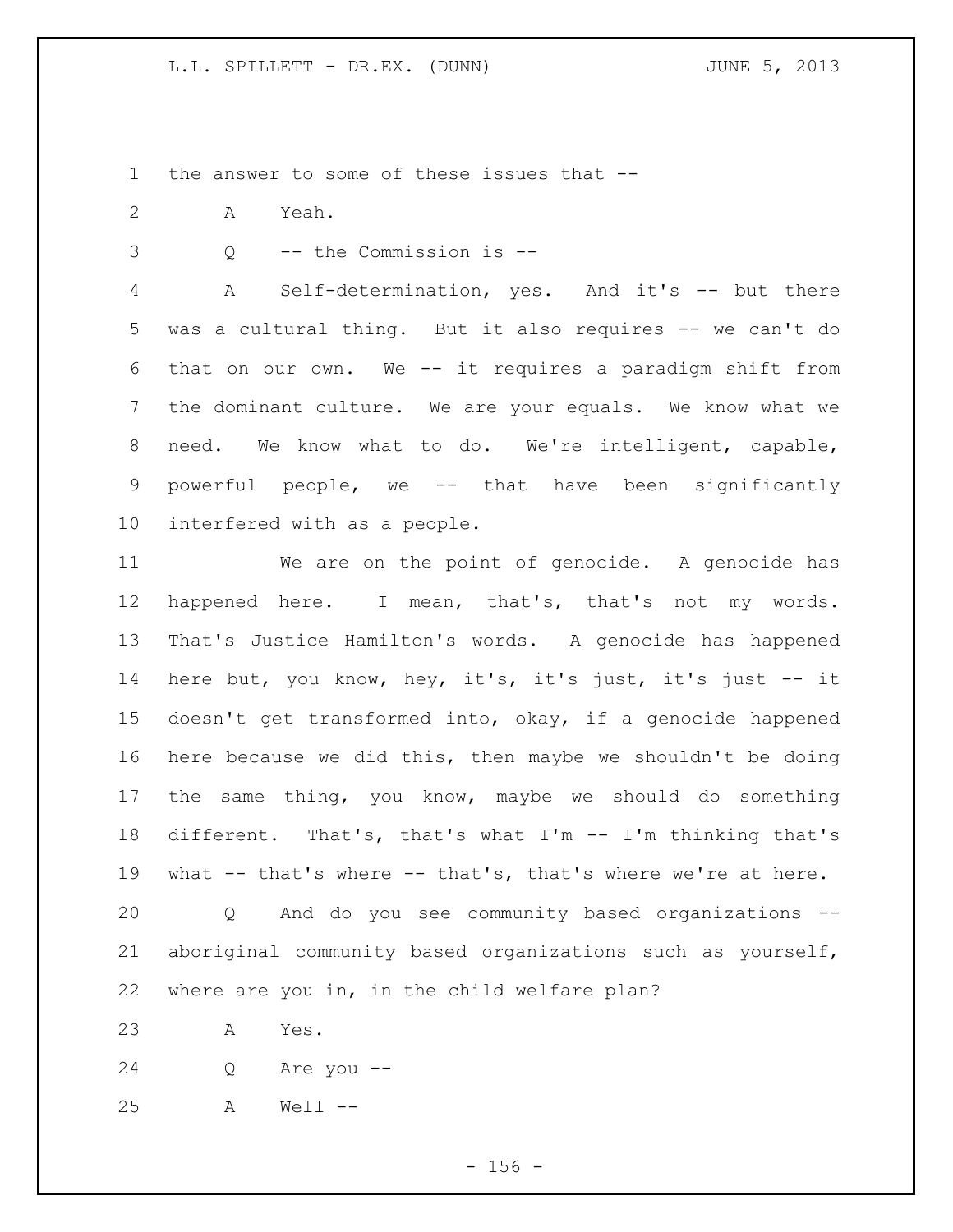Q -- fully engaged, your organization or other organizations? Are you somewhere else? Where, where do you see the community, the aboriginal community in child welfare? A So, well, it's kind of complex. These are -- I'm -- this is very simple -- my, my, my -- what I have to say. These are very complex, multilayered issues. Q Right. A So that in terms of child welfare -- and I know that, that we can speak very truthfully here, that in terms of some aspects of it -- just for an example, Ka Ni Kanichihk, you know, we've, we've -- we're, we're very -- so just looking at it from our little, our little corner of the world, we are a significant part of what, what's called the sexually exploited youth community coalition. We, we part -- it was, it was, it was a group that started as to bring all the, all the community stakeholders together to, to see if we could begin to address the issues around child sexual exploitation and it was because of, of, of a death. I mean, unfortunately, all of these things that come out kind of come out as a result of some tragedy, Tracia, Vanessa, Phoenix among them.

23 So that we, we are, we are at the table. I fought my way to a lot of tables. Some people don't want me at tables because they -- I say things that they don't

- 157 -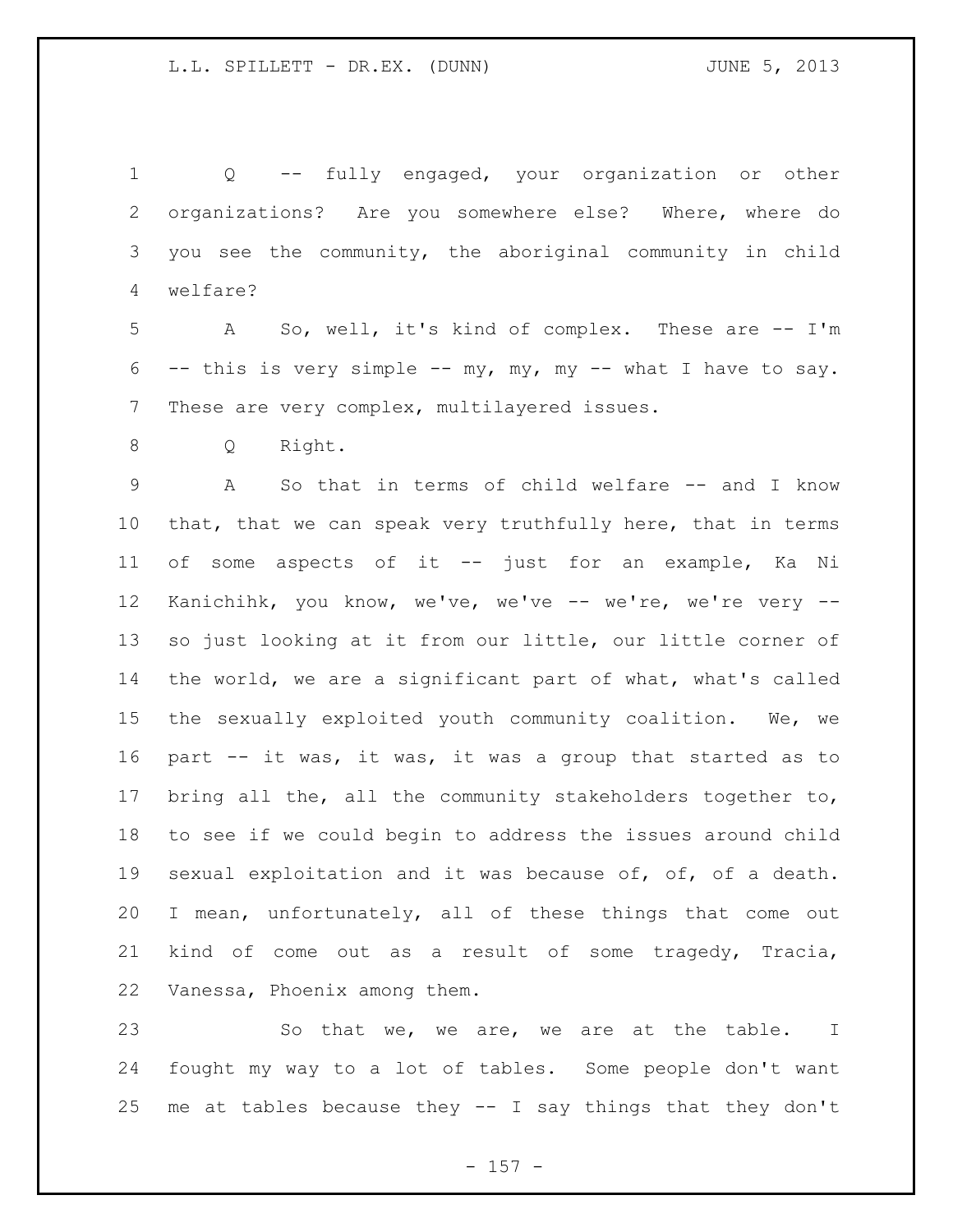like, and I understand that, because when you, when you rattle the power structures, you know, women knew that. Women know, know, know that. When you rattle around the power structure, it, it makes people uncomfortable. I get 5 that. But, but that doesn't mean I can't -- they can't --it can't -- they shouldn't be rattled.

7 So -- but we, we -- and I try to do it in a respectful way. Sometimes I get a little frustrated, but I try to maintain professionalism. We advocate for, for aboriginal-led, culturally-based services for our, our -- again, I, I say the thing -- same thing in every table I'm at. I don't say one thing at one table and another thing at another table. This is my position: We, we have to be 14 in charge of ourselves. That's, that's ...

15 And then in terms of a program, we have -- and I, I have heard this anecdotally and I can share this with you. We have a small program called At Our Relatives' Place, which was -- it -- we are attempting to make it a culturally based foster family. And so we call it At Our Relatives' Place instead of we -- instead of calling the, the foster parents foster parents, we call them aunties and uncles, just to kind of create different discourses, and then, you know, you kind of change discourse to, to have different -- even to -- because, because language is so complex and powerful, as well. So we, we, we use, we use

- 158 -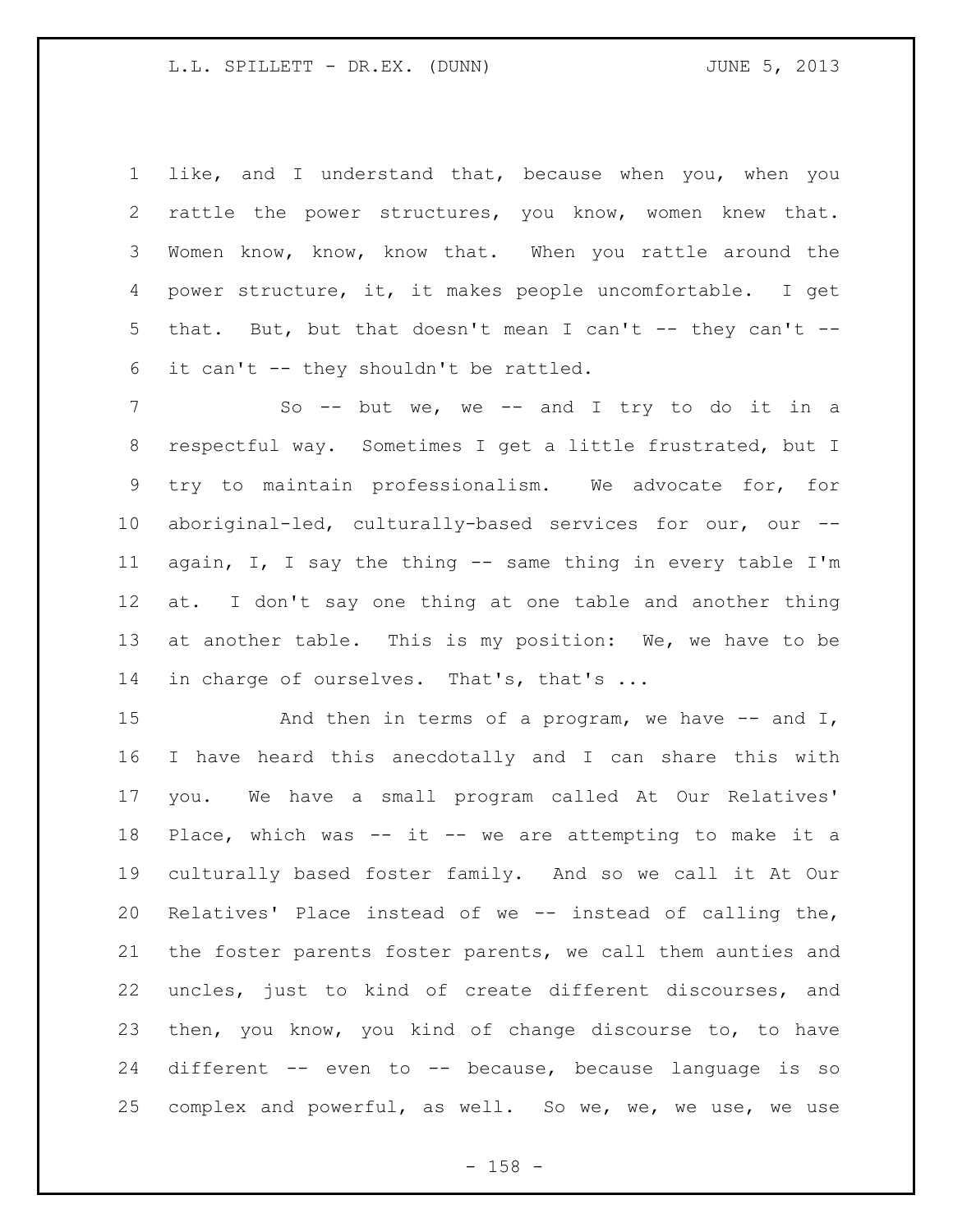the different aunties and uncles to, to describe the foster families.

 We try to encourage and engage birth families because we know that once the child welfare age -- once they age out, they, they often go home. They want to go home. They're, they're -- they need to go home. They run to home. So we try to build in healthy connections with 8 their families where that -- where they're able to. It's, it's children that are, that are the -- that are in -- fairly entrenched in the, in the, in the -- in terms of child exploitation. And, and we get -- we, we do get institutional support from the provincial government for that, but it's, it's, it's a very small part of the whole child welfare, child protection branch funding. It's, it's --

Q Do you feel --

A It's --

 Q -- that the amount of funding you get is disparate to non-aboriginal organizations who might be providing similar services?

21 THE COMMISSIONER: I don't hear you, Ms. Dunn. MS. DUNN: Sorry.

BY MS. DUNN:

Q Do you feel that aboriginal organizations such as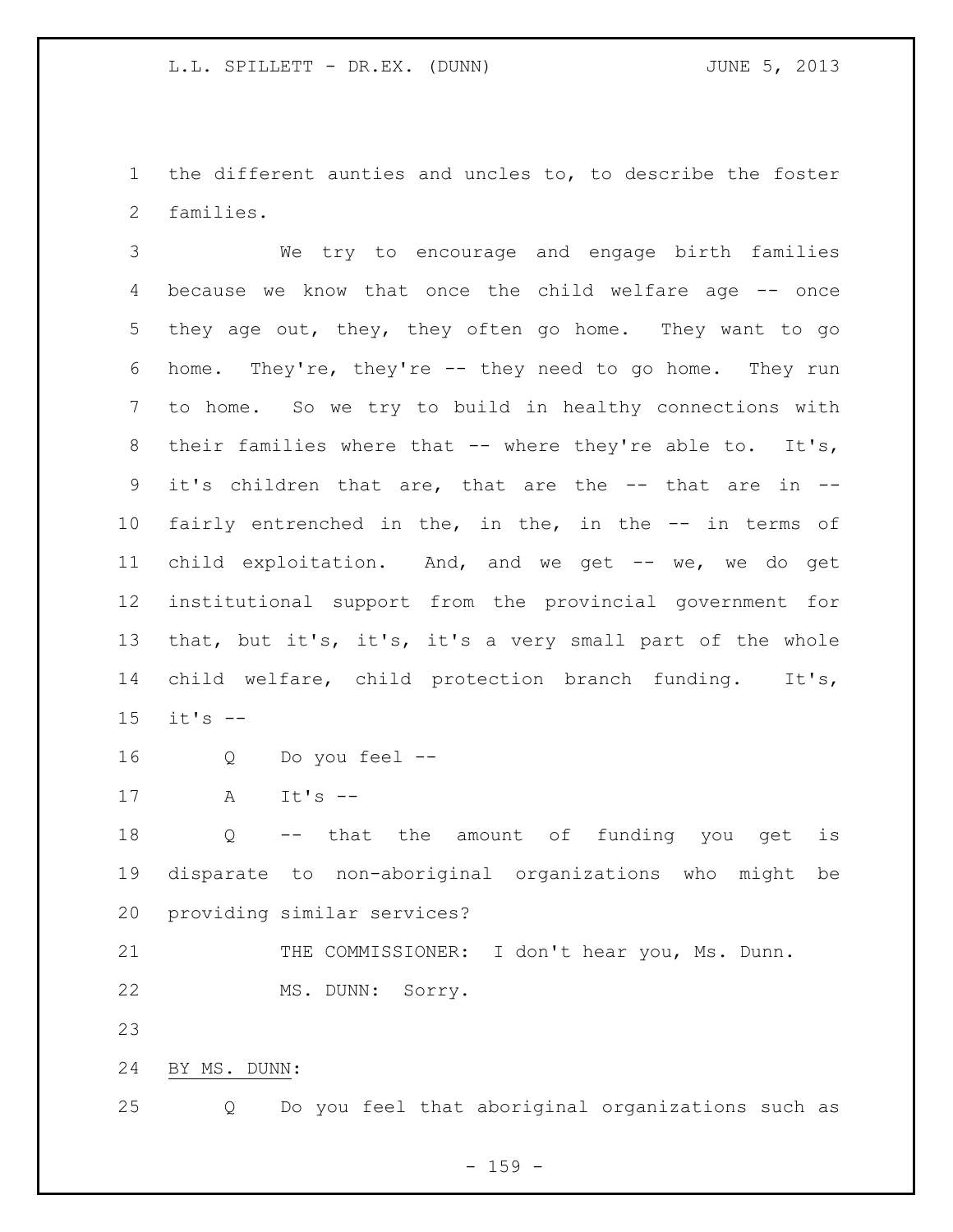yourself receive disparate funding than non-aboriginal organizations? A So -- Q The services that -- A Yeah. Q -- you're providing -- A Yeah. 8 Q -- are culturally based. A Yeah. Q Another non-aboriginal organization may be providing similar services but not necessarily aboriginally run, self-determined proposals such as yourself. A Let me say this: So the funding formula would be similar, but we have, we have one program compared to other -- I mean, there's, there's millions of dollars that go into -- and we -- so we have one program. The, the funding formula would be, would be similar so we wouldn't be -- I'm not -- we wouldn't be discriminated against because we're an aboriginal-led organization to, to do equivalent work, but we, we have one program out of -- and we don't, we don't -- even though, say, in, in this particular case -- this is just, this is just the, the family services and housing, so that we have one program out of a number of programs that, that would, that would be focused on child sexual exploitation.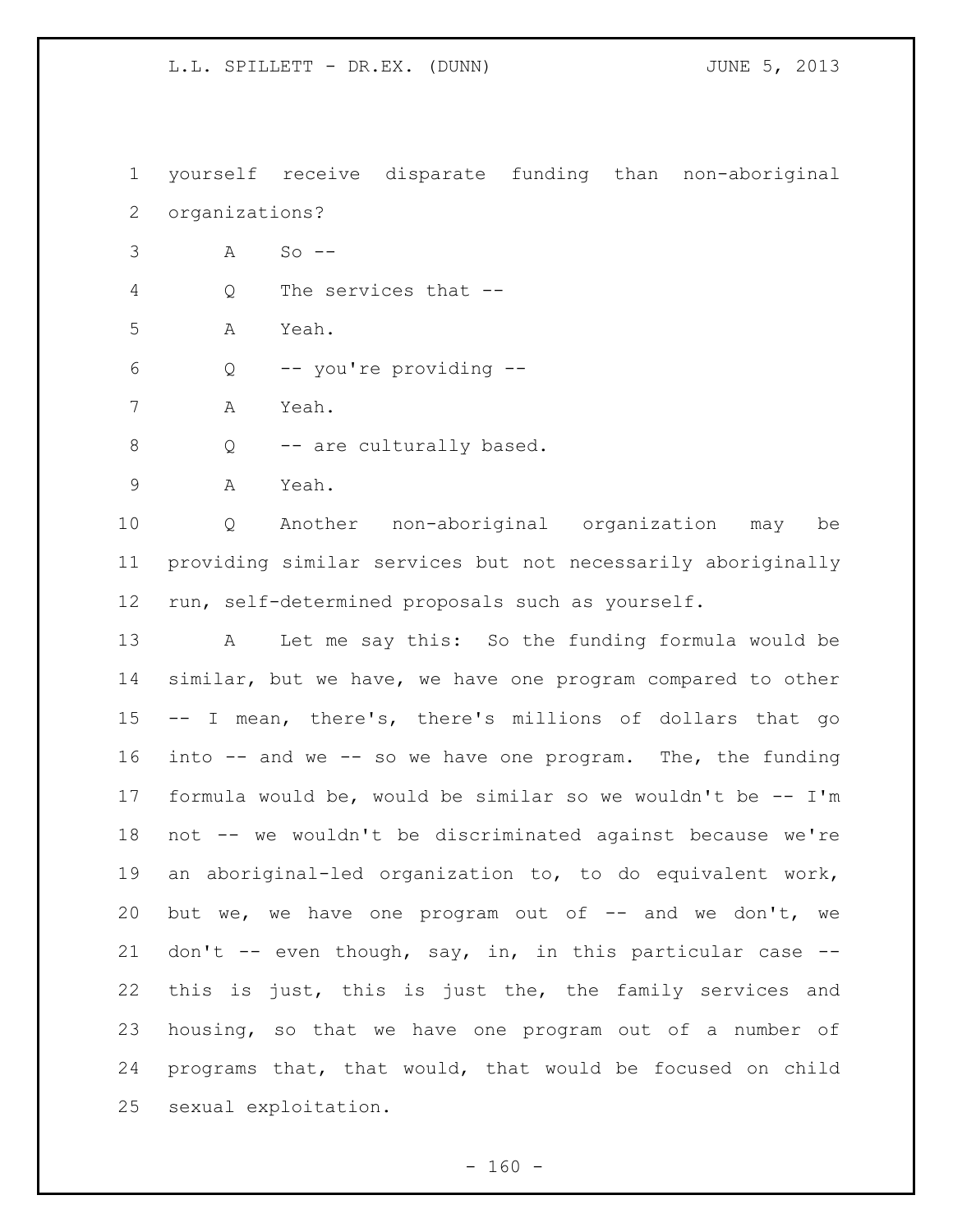So you know the point I'm, I'm making, the funding formula wouldn't be lower than a non-aboriginal organization. It would be -- it would reflect fairly similar formulas.

Q All right.

 A But we -- I'll just give you an example. You know, we, we just did our, we just did our, our service purchase agreement so that there's one master agreement and then there's a number of schedules -- A, B, C, D, E, F, G, H, I, J. Anyways, we, we have schedules 1 to F. We started with 1 to F, or 1 to E, and then we got cut back to 12 F, and then that morning the, the person I was meeting with had gone to another mainstream organization, one of the, the big four -- there's four big mainstream organizations -- and she told me that they ran out of the alphabet in terms of their schedules.

17 So you -- and -- but -- and I know that, that aboriginal people dominate in terms of the, of the, the clientele of those organizations so, in that respect, there's -- yes, there's a lot of -- there's, there's 21 disparity in that way. We do not -- we are not in control of, of our own social development in this province.

 Q Where do you get your own funding from, for the organization?

A Sorry?

- 161 -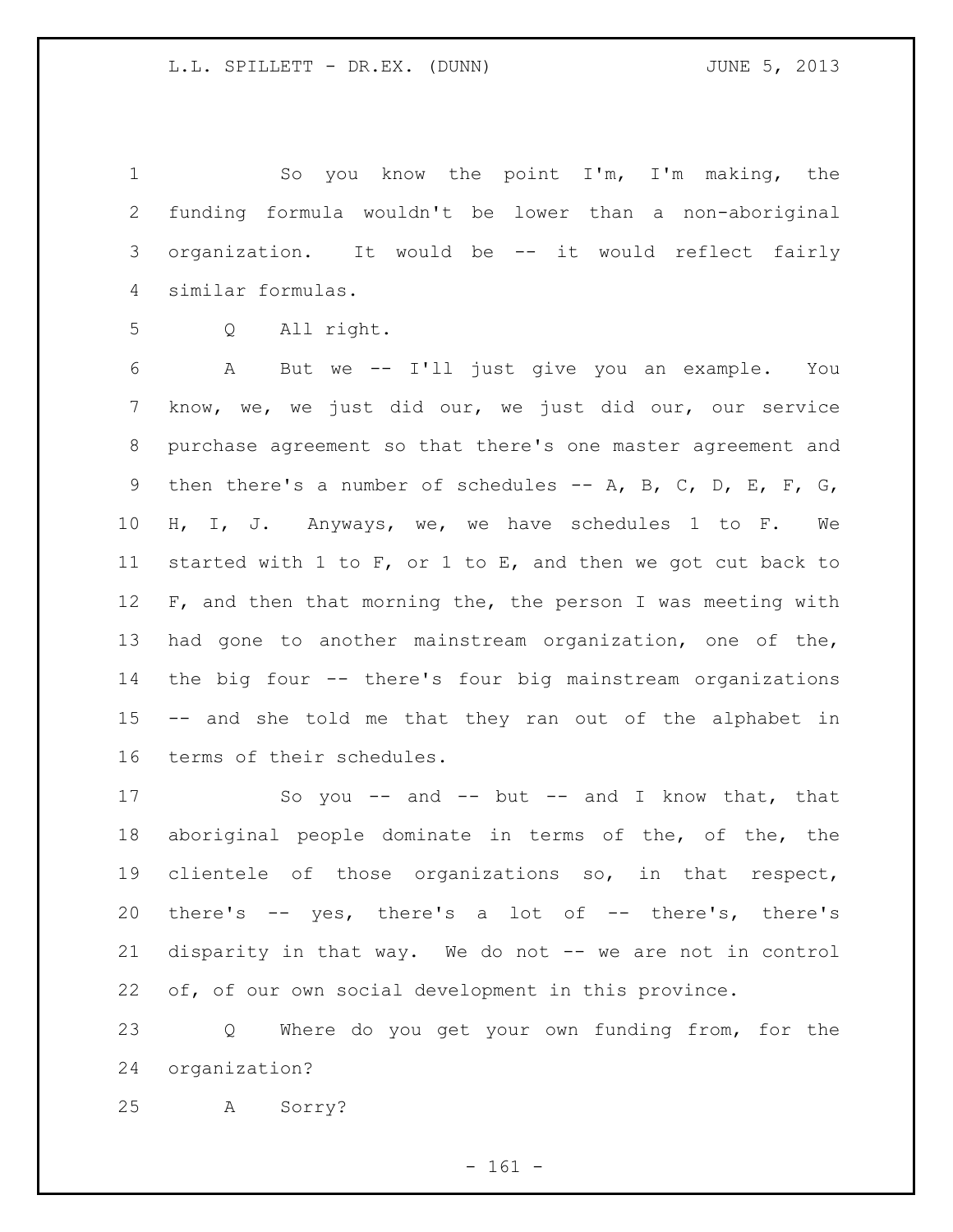Q Where, where do you get your current --

 A We get it from a variety of places. We get a 3 small amount from the United Way or -- well, I mean, maybe it's a small amount, about a hundred and fifty-some thousand now. We get some federal funding, we get some provincial funding, and -- Sorry, I stand corrected, and I know Carolyn will be saying -- or Ms. Loeppky will say, No, they got two programs. We do. We actually have two programs. We've got another program that's funded by child -- the child protection branch at Family Services called Restoring the Sacred, which is trying to keep children who are relocating from northern First Nations and Métis communities -- Q Okay. A -- to the city to go to school -- Q Yeah. A -- so that they would have no high school in their communities and would have to come to the city to go to school, so we do some peer mentorship training program 20 supports for them as well so we have a  $--$  and it's  $--$  again, it's funded. I fought for that program. I fight for our programs, I -- to, to do this work.

Q Okay. Is it --

24 A We shouldn't be -- yeah.

Q Is it fair to say that your funding is partly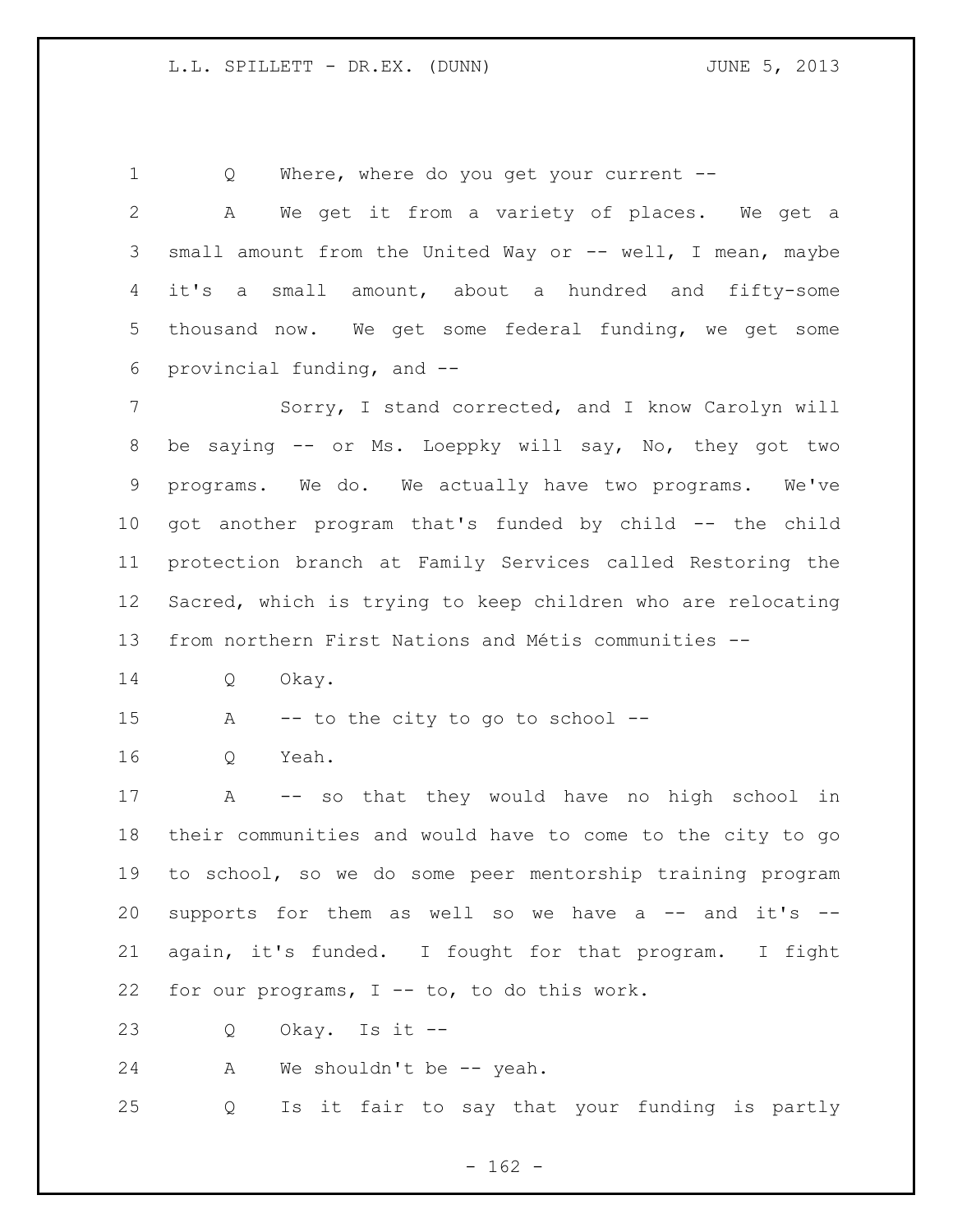from the Government of Canada --

A Correct, but --

Q -- partly from the Province of Manitoba?

A Correct. The --

Q Some --

A The --

Q -- municipal --

8 A The, the federal -- the provincial government, you know, you know, of course, we have to have outcomes. 10 We have to have good outcomes. Oh, my gosh, and I have to stand corrected again, because we have actually three provincially funded projects right now, so stand corrected. I'm correcting myself.

 But a lot of our, a lot of our funding comes from, from the, the federal government and they are one- off, one-off programs. You -- they -- the way they work 17 is, is that they do not fund what they call -- they do not fund programs. The -- after the, the funding agreement, whether it's one year, two years, or three years, once it's over, it's over. You have to do something completely different.

 Even though you're having great outcomes, you have to do something completely different using another model, because they're not looking at long-term. They're looking at more evidence-based stuff. They want to know

- 163 -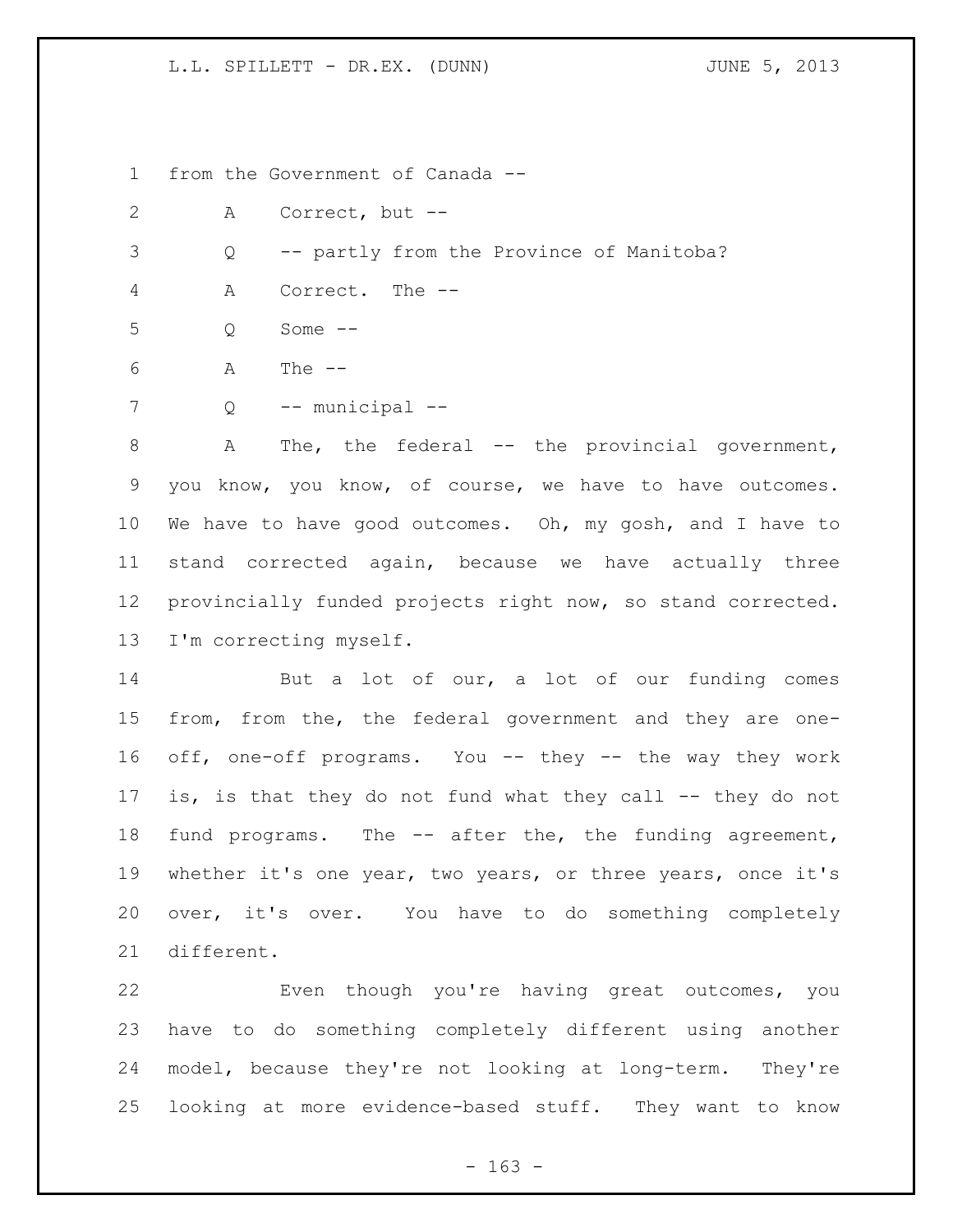what works, and it's just a knowledge gathering exercise rather than a -- you know, they work in prevention, but it's not long-term.

 You have to have long-term intervention here. Long-term. This is -- this didn't happen overnight and it's not going to change overnight, but, but you have to 7 start somewhere, you know. They -- somebody -- sometimes it looks really big but -- and, and it's not going to transfer. Like, you know, some people say, well, perhaps the, the, the transfer to aboriginal-led child welfare happened too quickly. Maybe, maybe it did. But if it had happened 25 years ago when I thought it should be happening, when Ma Mawi was created, again, we would be -- it takes time.

 These things take time. You have to have patience. It has to have resources. It has to have everybody supporting it. We, we, we need, we need everybody to come together to support it. That's how you build success. You know, you don't give people a little bit of money and let them explode. You don't do that. Not, not at this stage of our development. If you -- we need to stick together and do it together, but it needs to happen. You know, it can't be done otherwise.

 Q All right. So one of the programs that Ka Ni Kanichihk became involved in was the program called Jumping

- 164 -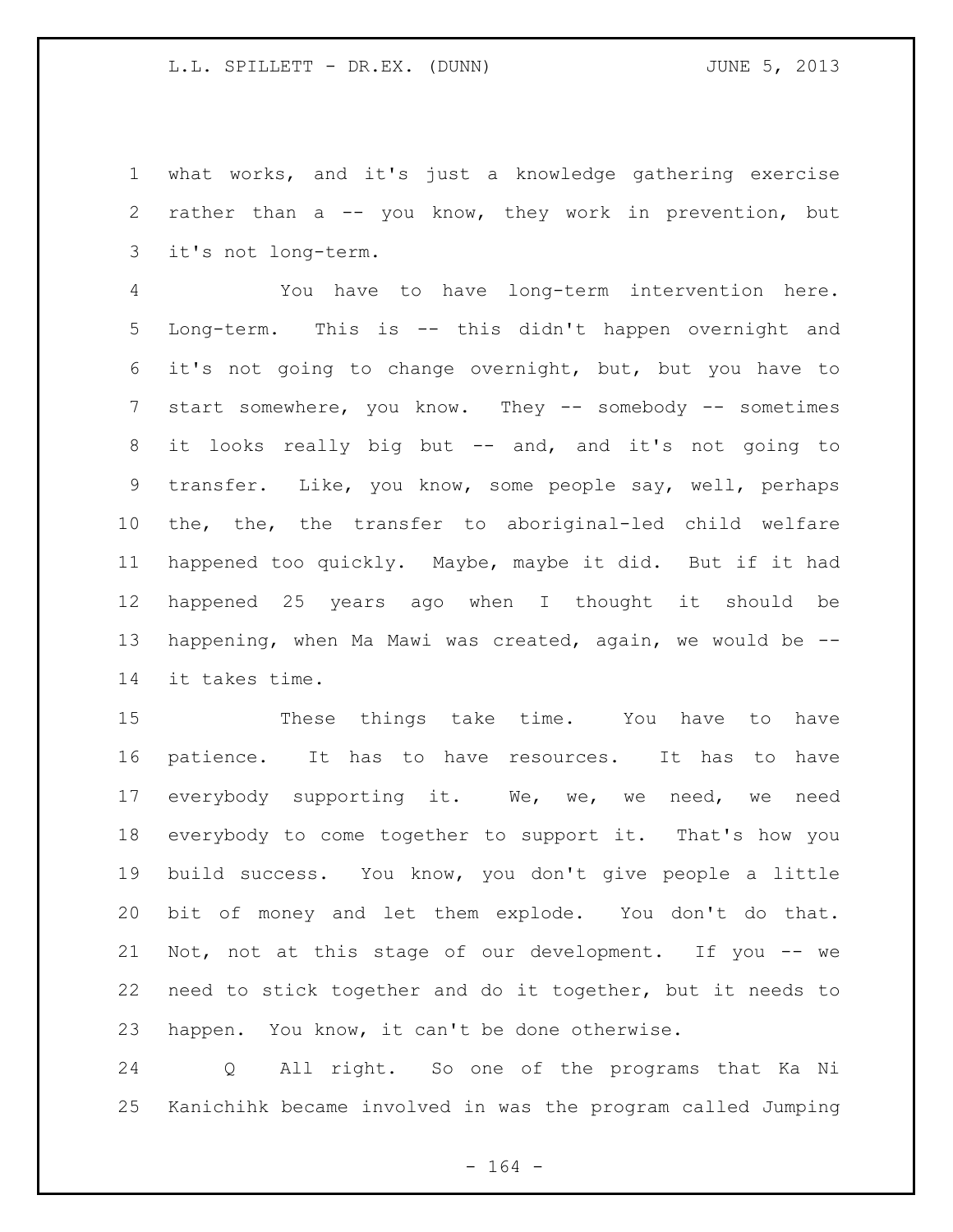Through Hoops. That was a research literature review, correct? And can you tell us a little bit about that, that program and what the results were?

 A Well, it wasn't so much as a program, but we were funded through Status of Women Canada to do a piece of research. So the, the genesis of that was that we were working with a mom who had lost all of her children through the -- to the child welfare system and -- but she was -- she had done a lot of work, a lot of work on herself in 10 terms of, of, of reclaiming her identity, and she did this -- some people just do it on their own. I mean, she found her way to somebody's lodge, she found her way to a healer, to an elder. She kind of did that piece on her own.

 She got herself healthy enough to feel that she was able to, to start building a relationship with her, with her children, three, three children. All the siblings, siblings were in one family. But she was really -- it was like she was like a criminal to the -- this actually preceded the, the devolution process when we started this, this, this relationship because, of course, you represented her in the, in the court system.

22 And so what we found out was that, you know, she needed -- she, she had done a lot of work. She changed, but, you know, the, the system didn't, didn't see those changes. They weren't able to, to make the adjustments to

 $- 165 -$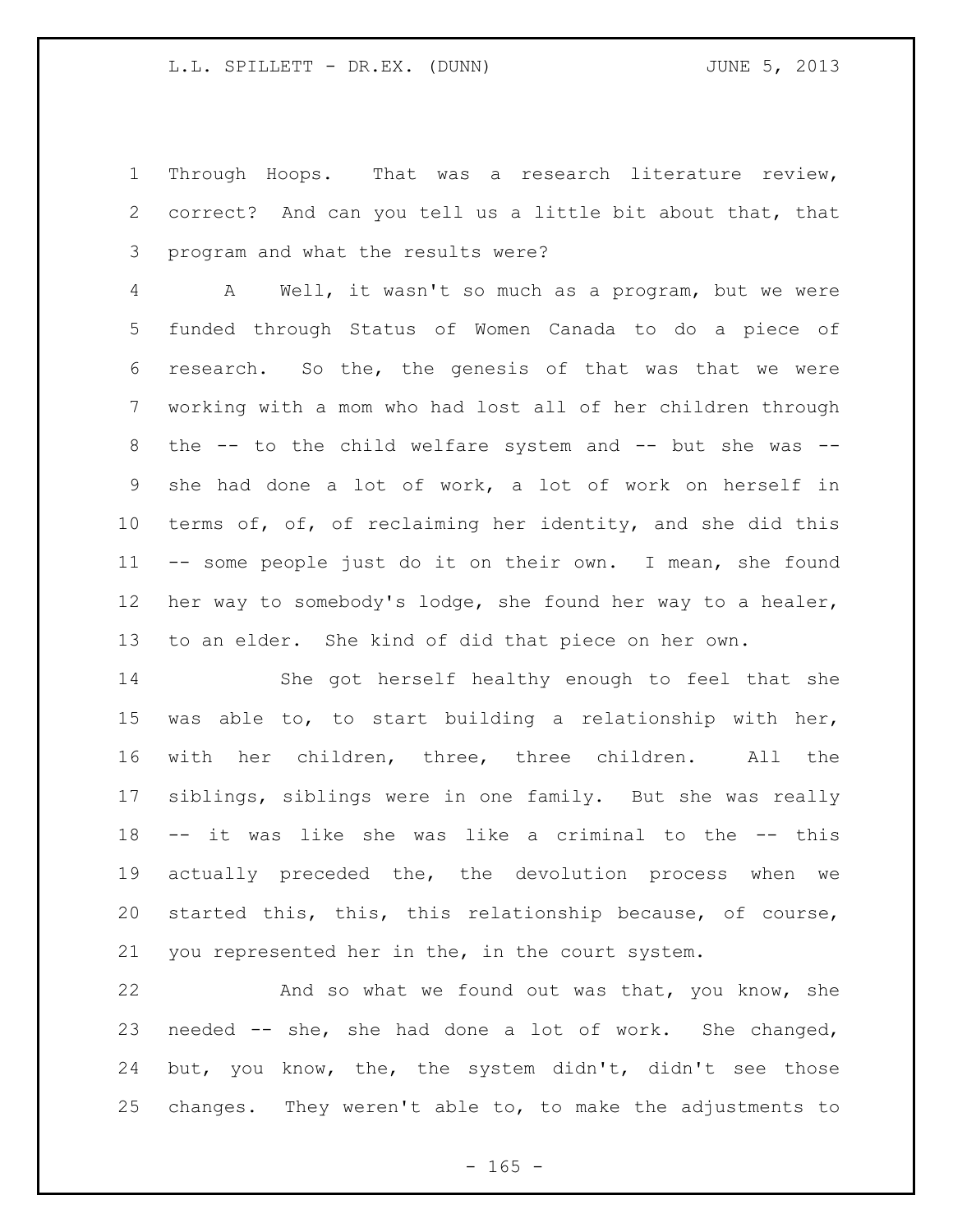be able to, to, to build -- to let her build a relationship with her, with her children. And, and she was virtually on her own and so what, what we, what we, we thought, well, what if we asked mothers, you know, what if we asked them what their experience is? You know, they're the experts in this.

 You know, they, they -- we -- sometimes in our, in our, in our experience, aboriginal people, you know -- for example, there was research done on aboriginal gang -- women in gangs, and so the researcher talked to everybody but aboriginal women in gangs, and came up with, you know, her, her, her thesis, eh? She's now -- she did get a thesis, she's now got a Ph.D. in it, but she didn't talk to the women.

 We said, Let's talk to the women. So we, we, we 16 got this research, we, we, we brought, we brought a really dynamite committee around the research, Prairie Women's Health Centre of Excellence. We had people from the University of Manitoba, University of Winnipeg, Elizabeth Fry Society, so people that, that led, that, that formed an advisory committee, developed the questions, developed the, the -- put the team together, and we went out and talked to aboriginal women.

 We were trying to get -- we were trying to also talk to social workers in the system. Unfortunately, at

- 166 -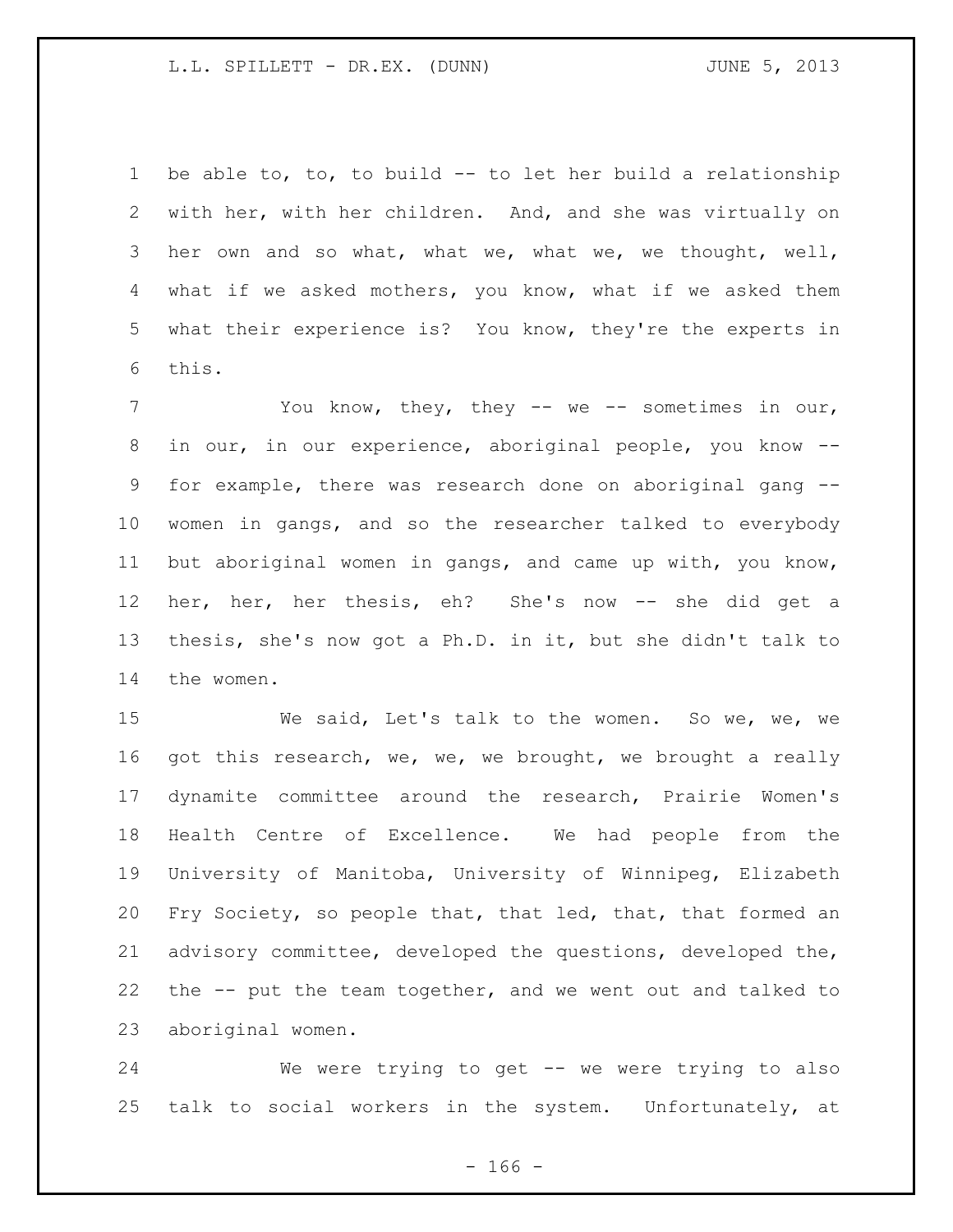the same time we were doing this, the devolution was in full swing and there was nobody talking to anybody. We talked a little bit to some judges and some lawyers, but the, the -- what came out of it was that there was -- that it's so adversarial that the, the aboriginal mothers and sometimes grandmothers -- because grandmothers begin parenting their, their grandchildren -- we found out that they felt so isolated, so alone, so bewildered, so alienated, so small and, and helpless in the face of these systems, that there was nobody, not even their own lawyers ...

 And I can attest to that, personally. I was in a room with child welfare and sitting with the mom, and even her own lawyer was the most disrespectful, the most -- it was jaw-dropping, his performance that day in terms of attacking that mother. She gets to hold the, the bag of a 17 hundred and fifty years of history and, and -- in terms of, 18 of her, her experience and where she sits, and nobody's on her side. I was on her side that day.

 So that, that our -- that their experience with the, with the child welfare is all quite adversarial and it 22 should be a system of, of  $-$  like, we were trying to build a different system where we could -- where -- that, that families felt support, where families felt nurtured, but that wasn't the case. So the, so the, the research was,

- 167 -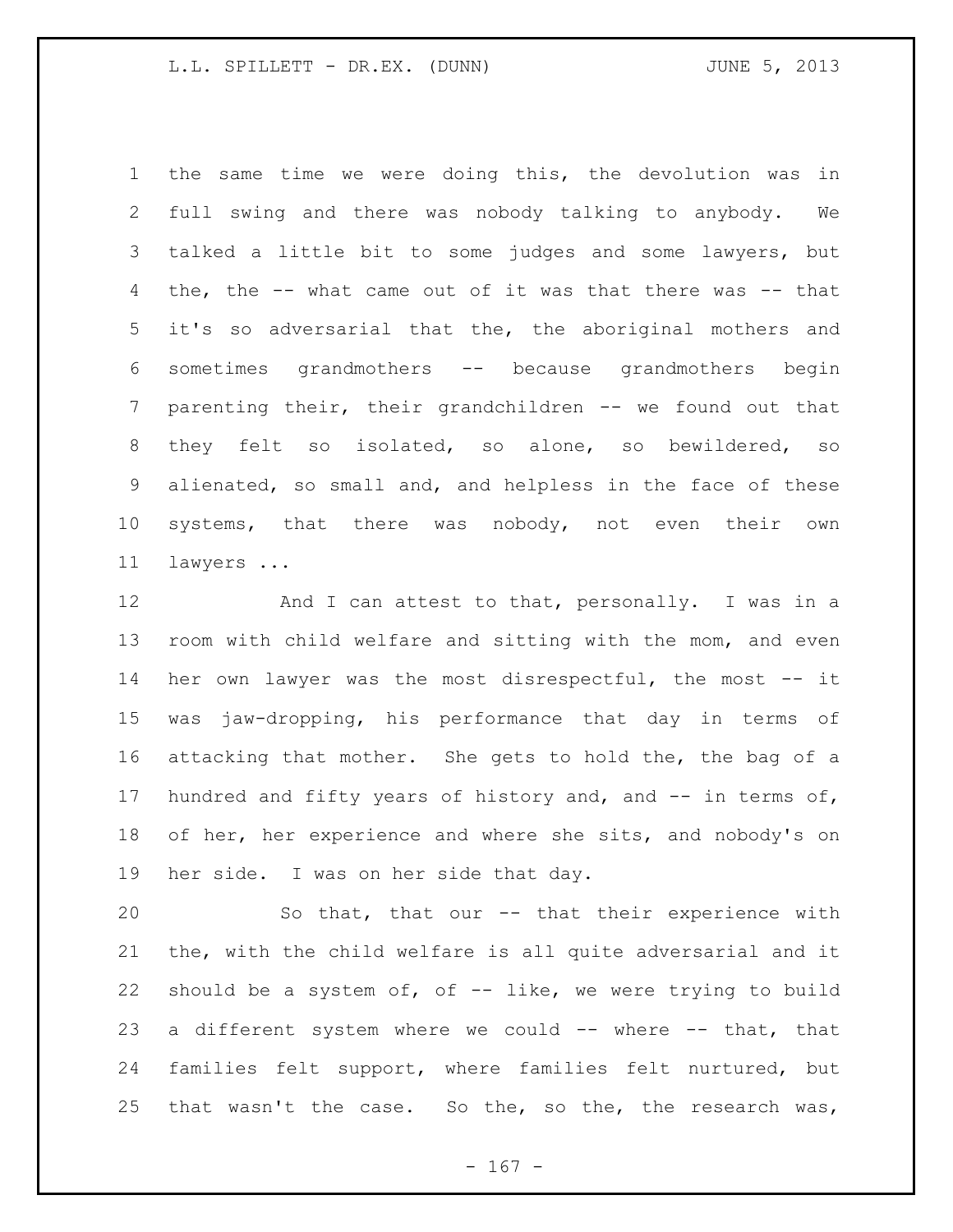was -- came from that, that original woman and her experiences, but we were able to then do the, do the research, design the research, and, and execute the research and come up with some recommendations that we thought would be -- and I think still, although the, the research is a little dated, because I think it was published in 2005, that the, the, the out -- the recommendations are still very relevant because, you know, even just this week I sat with women whose children were in, in the, in the child welfare system.

 And, and again -- and I want to just give a snapshot of the story because I think it's relevant, because this young woman who was -- kind of comes out of a history of, of significant violence and dysfunction and child welfare, and now she's got all her children in the child welfare system, and her, her social worker who was really actually trying to be very supportive and helpful, 18 but in the face of -- so she was trying to get another six months VPA signed, and there was an imminent court case.

 She -- the, the young woman did not feel her, her lawyer was representing her because she wasn't explaining exactly what was going on. It was just not -- and even, and even if she was explaining, this woman suffers from post-traumatic stress syndrome, like, diagnosed, and other mental, mental health difficulties. She wasn't even able

 $- 168 -$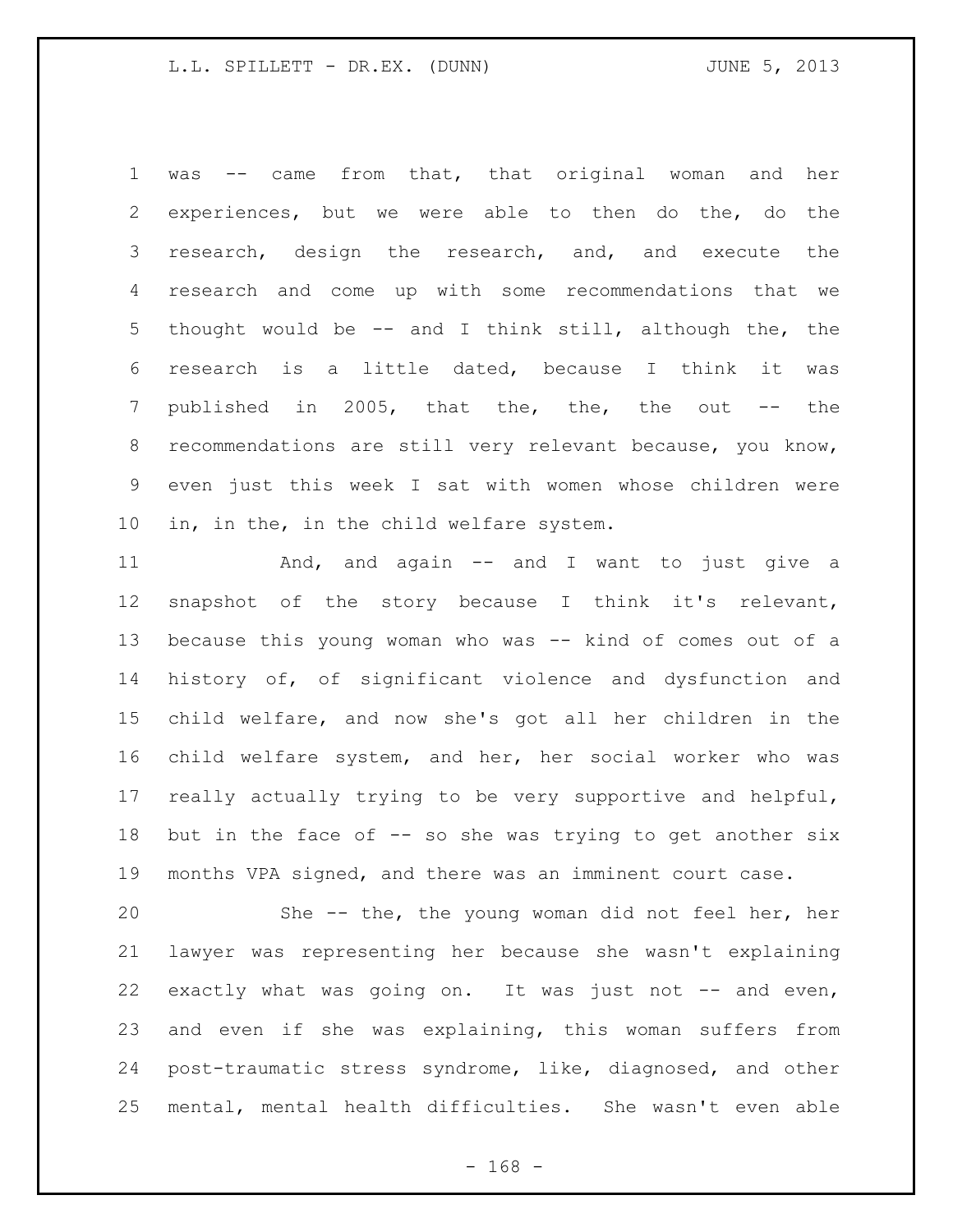| $\mathbf 1$       | to hear. She really needed somebody who she felt was on          |
|-------------------|------------------------------------------------------------------|
| 2                 | her side, and that was me at the time, that she trusted          |
| 3                 | enough to be able to kind of very, very patiently and            |
| 4                 | negotiate and explain what, what was happening, to, to           |
| 5                 | translate -- almost translate the, the social worker --          |
| 6                 | what the social worker was saying to her.                        |
| 7                 | So the, the $--$ this $--$ the, the<br>main                      |
| 8                 | recommendation of the report and --                              |
| $\mathsf 9$       | Yeah.<br>Q                                                       |
| 10                | A<br>-- another part of this puzzle --                           |
| 11                | And, and those recommendations are set out at<br>Q               |
| $12 \overline{ }$ | page 5 of that report in general, correct?                       |
| 13                | Correct.<br>А                                                    |
| 14                | Yeah. And --<br>Q                                                |
| 15                | $\mathbb A$<br>So the, the main recommendation, then, is to have |
| 16                | what, what we were referring to as a resource for, for           |
| 17                | women, although we recognize that it's not just women,           |
| 18                | although it, it -- women dominate that, too. It, it --           |
| 19                | predominant. But, yeah, there are single men who are             |
| 20                | facing the same kind of issues, so to set up -- to kind of       |
| 21                | get a resource that we, that we could support, like the          |
| 22                | children's advocate -- similar to the children's advocate        |
| 23                | but only for mothers, so that there would, there would be        |
| 24                | more positive outcomes for them so that they wouldn't feel       |
| 25                | so isolated.                                                     |

- 169 -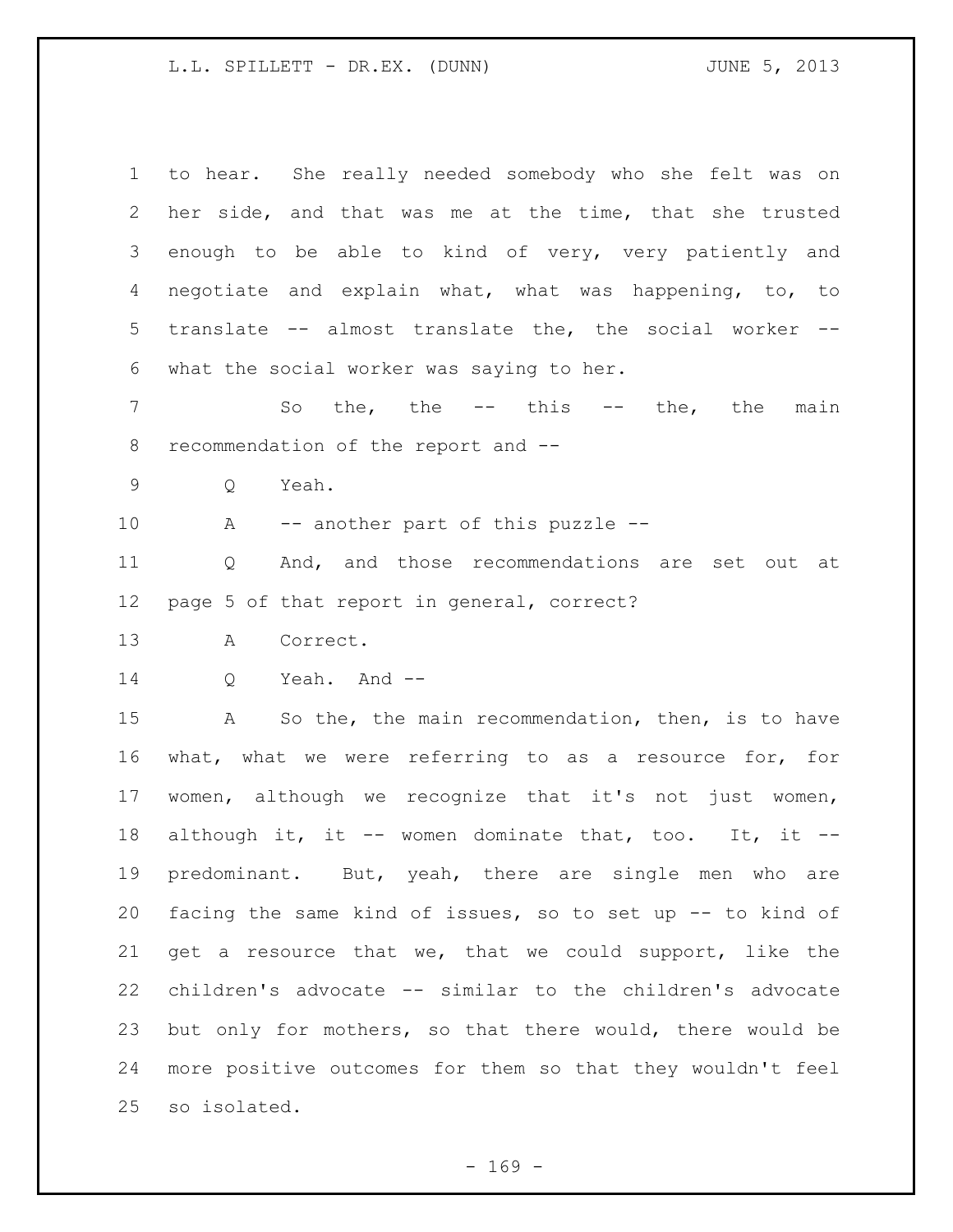1 and then to create -- you know, one of the, the, the greatest advocates -- and that would -- we, we, we know -- I know this from my own experience, that the best advocates for people are people that have been through it, that have gone through it, that, that can absolutely nail the, the situation, to be able to translate that information or transfer that knowledge to the, to the person that's in it and -- so train some peer, peer educators to assist or peer advocates to assist people that were currently going in it. 11 And again, we, we do this off the desk. We don't, we don't do this as a part of any program. 13 THE COMMISSIONER: Whoops. 14 THE WITNESS: See the power of Creator is, is -- that's, that's amazing. Someone turned the lights off. The, the ... BY MS. DUNN: Q One of the main recommendations was that there would be a development -- 21 THE COMMISSIONER: You, you said at page 5? MS. DUNN: At page 5 of the report, yes, there's -- THE COMMISSIONER: I don't see -- the thing -- MS. DUNN: There's actually seven

 $- 170 -$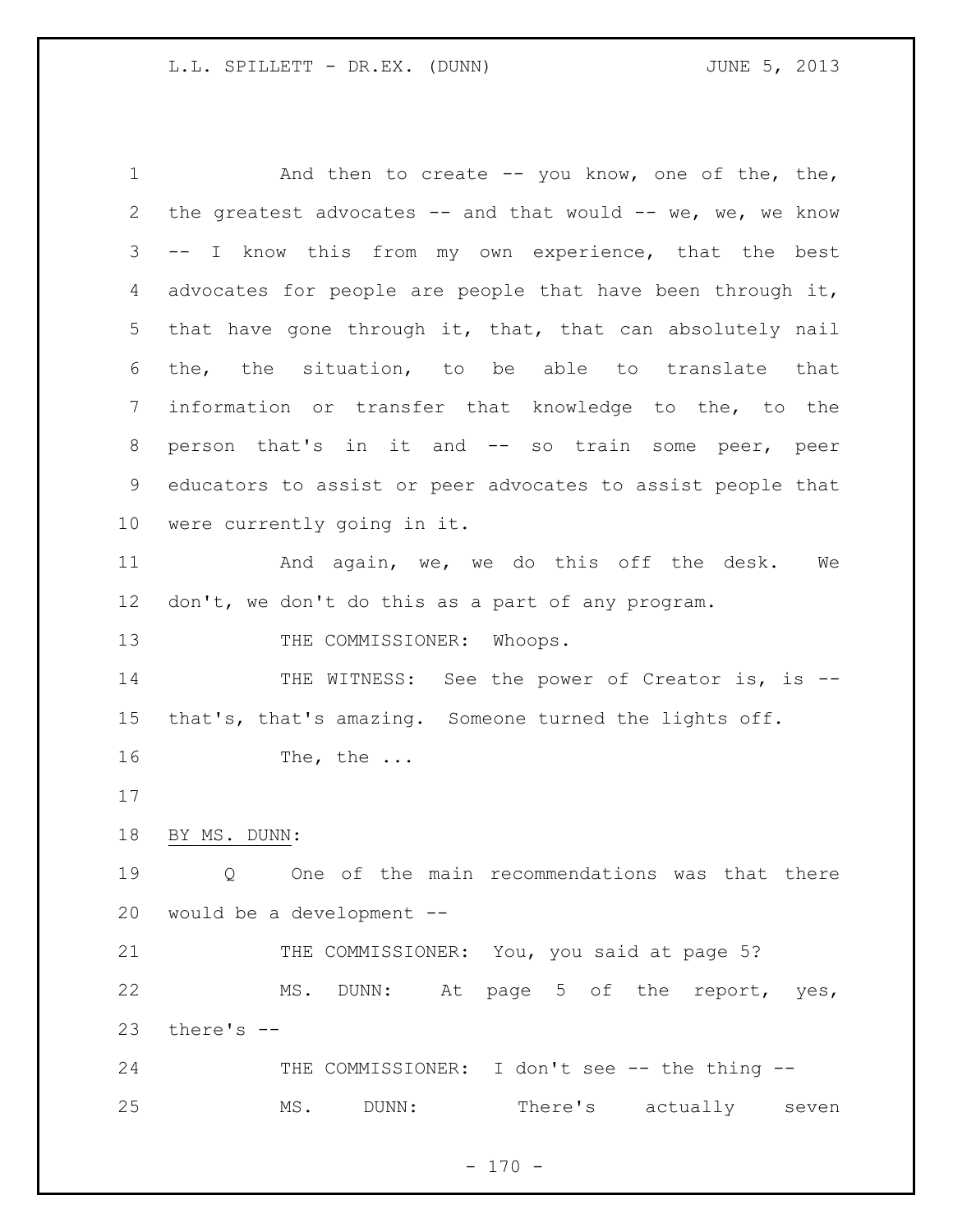recommendations, Ms. Spillett, that the report came up with. 3 THE COMMISSIONER: Is, is this Exhibit 150? MS. DUNN: Yes, it's the Jumping Through Hoops report. THE COMMISSIONER: Yes. But you say the recommendations are at page 5? 8 MS. DUNN: Yes, of that report. THE COMMISSIONER: Chapter 6, Chapter 7. MS. DUNN: Chapter 6. The synopsis of it is at page 5 of the, the introductory part of the report -- 12 THE COMMISSIONER: Oh. MS. DUNN: -- that sort of sets it all out. THE COMMISSIONER: Where do I see the recommendations? MS. DUNN: At page 5 of the hard copy, you've got -- 18 THE COMMISSIONER: What, what's the heading? MS. DUNN: Mothers and Grandmothers Recommendations and Solutions for Change. 21 THE COMMISSIONER: Oh, yes, okay. That's Chapter 7. MS. DUNN: That's right. And it is summarized in -- 25 THE COMMISSIONER: There are --

- 171 -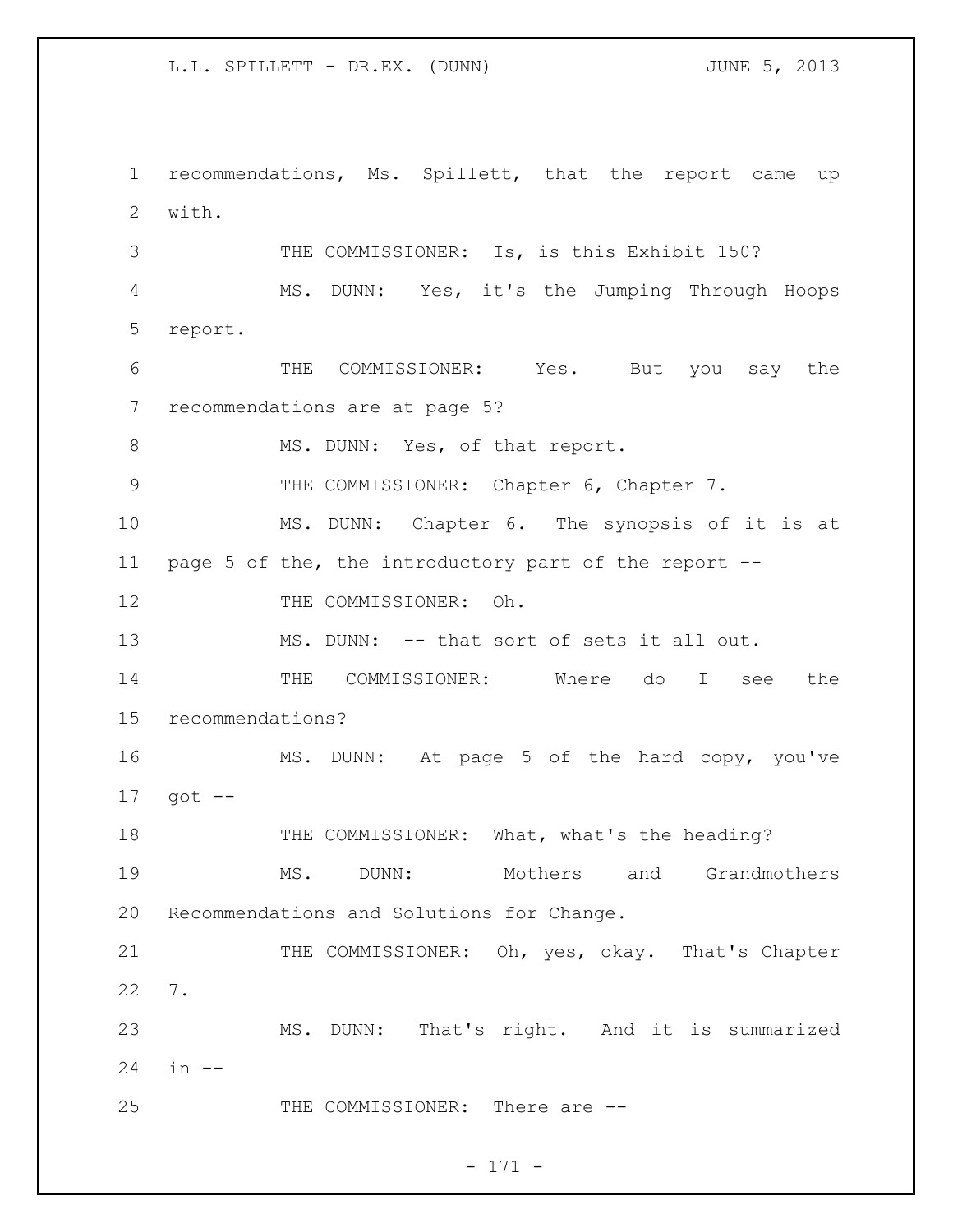1 MS. DUNN: -- at page --2 THE COMMISSIONER: -- seven recommendations. MS. DUNN: That's right. THE COMMISSIONER: All right. BY MS. DUNN: Q So the first, first recommendation, Ms. Spillett, is that you are recommending a "development of an aboriginal mothers' advocates office [or] institute." You indicated that: "This would involve the development of a formal organization to assist Aboriginal mothers navigate all the aspects 16 and complexities of the ... child welfare system in the Province of Manitoba." That was one of your, your main recommendations. How do you see that looking in, in 2013? What, what do you see for that? A Well, I think it's still very relevant. I mean, 24 I think it's even more so with the increased number of, of, of children that are involved in the child welfare system.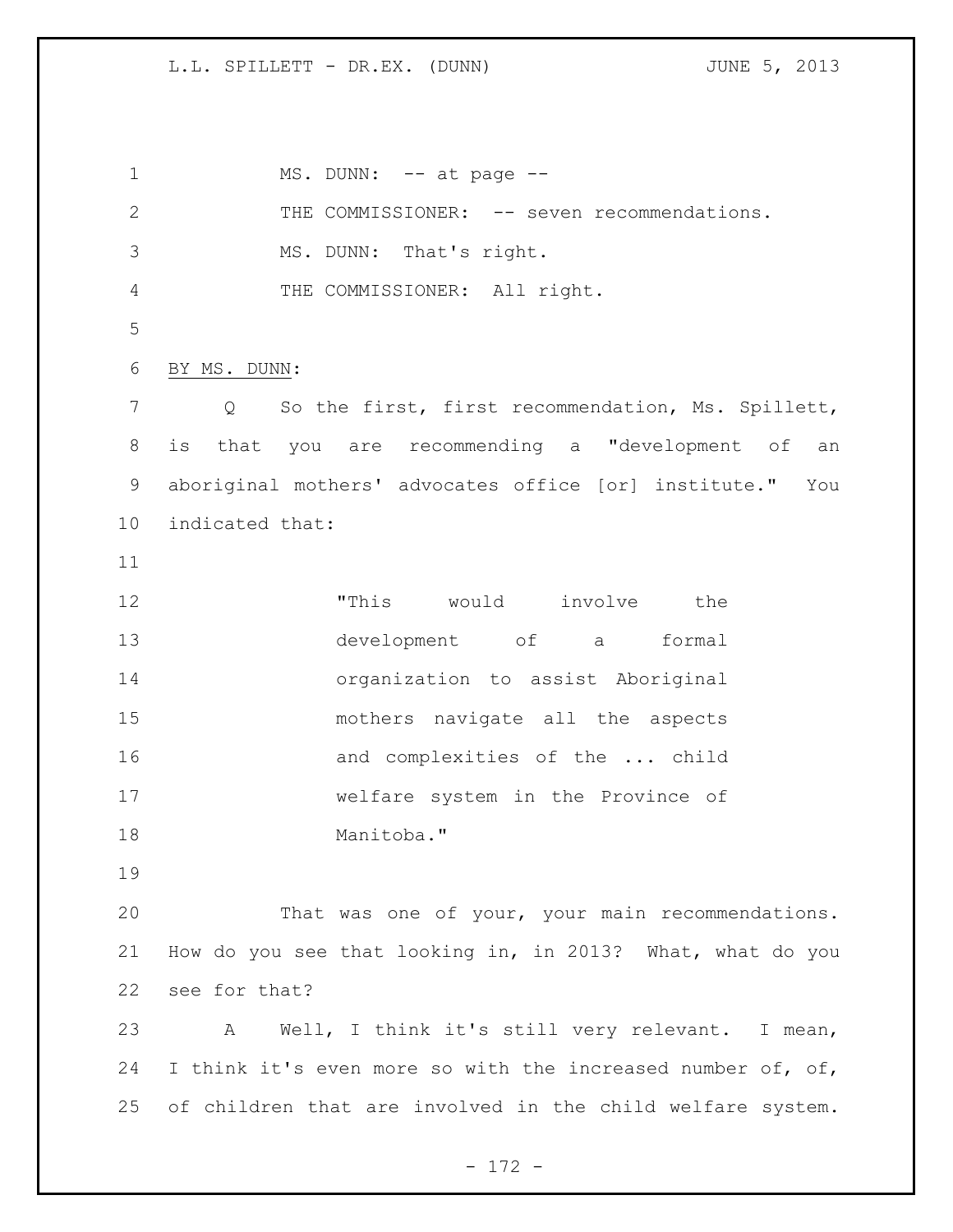I just -- I still -- I just think that it just -- it, it -- the urgency just grows as, as the numbers grow.

 Q Do you think that it would be different from the Office of the Children's Advocate? How do you see that differing or being the same?

 A I, I see it as somewhat different. I mean, the functions -- the Office of the Children's Advocate is there 8 for children, so mothers don't -- can't -- cannot go there and, and get services for their -- so if their children are in, in care. If they, if they think that their children are not getting a quality of care or there's some abuse going on, they can go and advocate on behalf of their 13 children, but they, they cannot -- you know, it's not a, it's not a system that's designed for the mothers to navigate.

 So I, I -- but I don't see it as, as in the same official way. I don't see the province pointing, you know, 18 a mother's advocate. I don't see that -- the functionality of it is -- that's, that's -- and I know that there's a reason for that in terms of the whole independence of, of that, of that office, so I'm, I'm -- but I don't see it in, in that parallel.

 What I see the, the similarities are is the functions of that would be similar to, to, to support mothers to, to, to -- and just to, to be a resource, a

- 173 -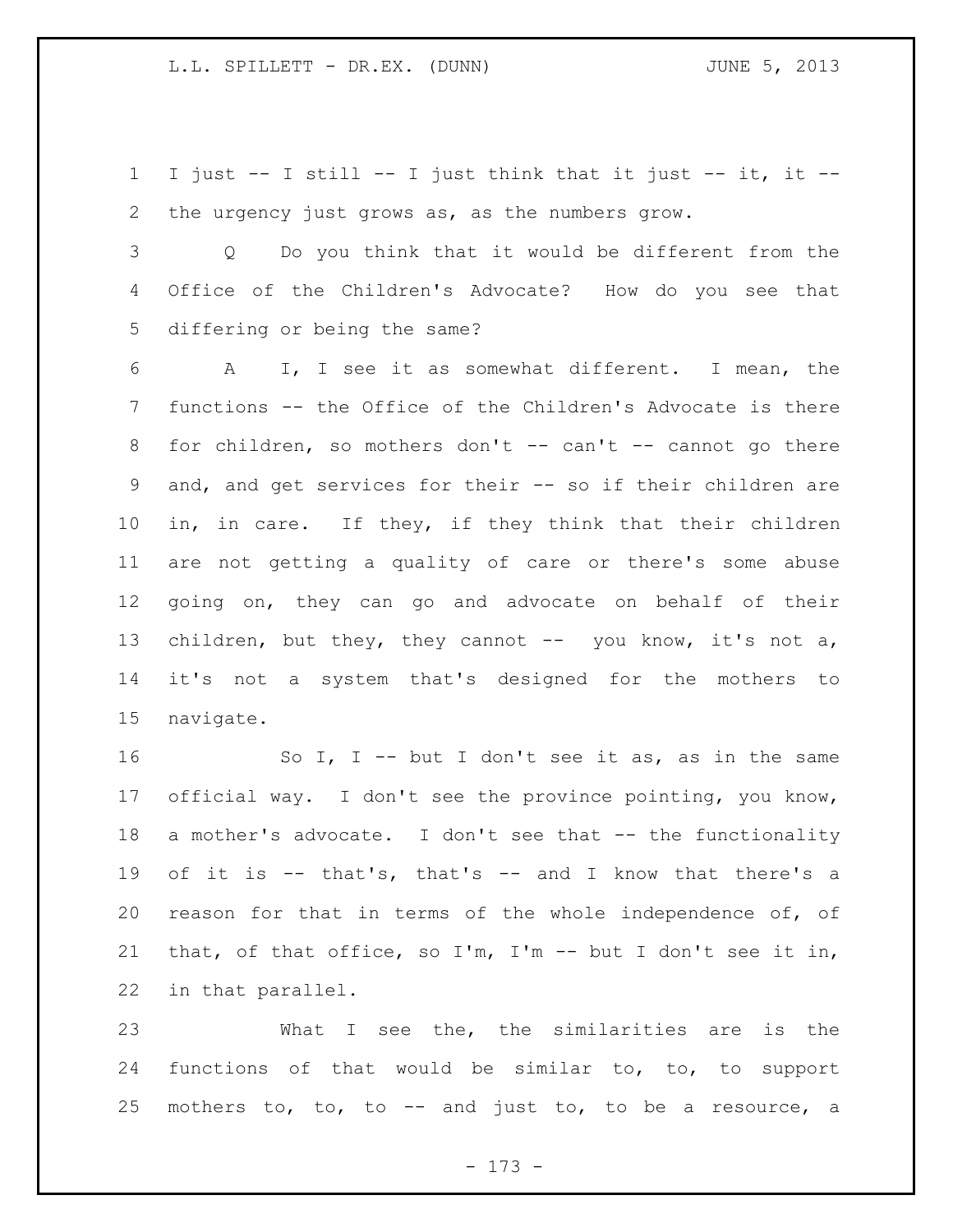consistent, capable, authentic resource for, for people that are involved in the, in the, in -- who need that service because I know mothers go -- people go crazy. I mean, I'm not, I'm not, I'm not exaggerating here. I've seen, I've seen mothers literally go crazy because they believe such an injustice has been done to them when the police show up, when the social worker shows up, when their children are taken from schools, when they're removed from their homes.

10 There is a -- it is, it is -- and then it starts a huge process that, that is, that is, that is so damaging to relationships and the -- and, and it causes intense trauma. I mean, this is -- I can't understate the, the complexities and the significance of the trauma. It's a trauma, and a part of the historical trauma because, of course, our children have historically been removed because that was the policy. That was the social policy of the prevailing, of the prevailing wisdom at the time, right up until the sixties.

 And then in the fifties when, when aboriginal children -- when the federal government transferred responsibility for aboriginal children to the provinces, we became a commodity, and our, our, our communities were emptied out of their children.

So this -- these are just, you know, again, it's

- 174 -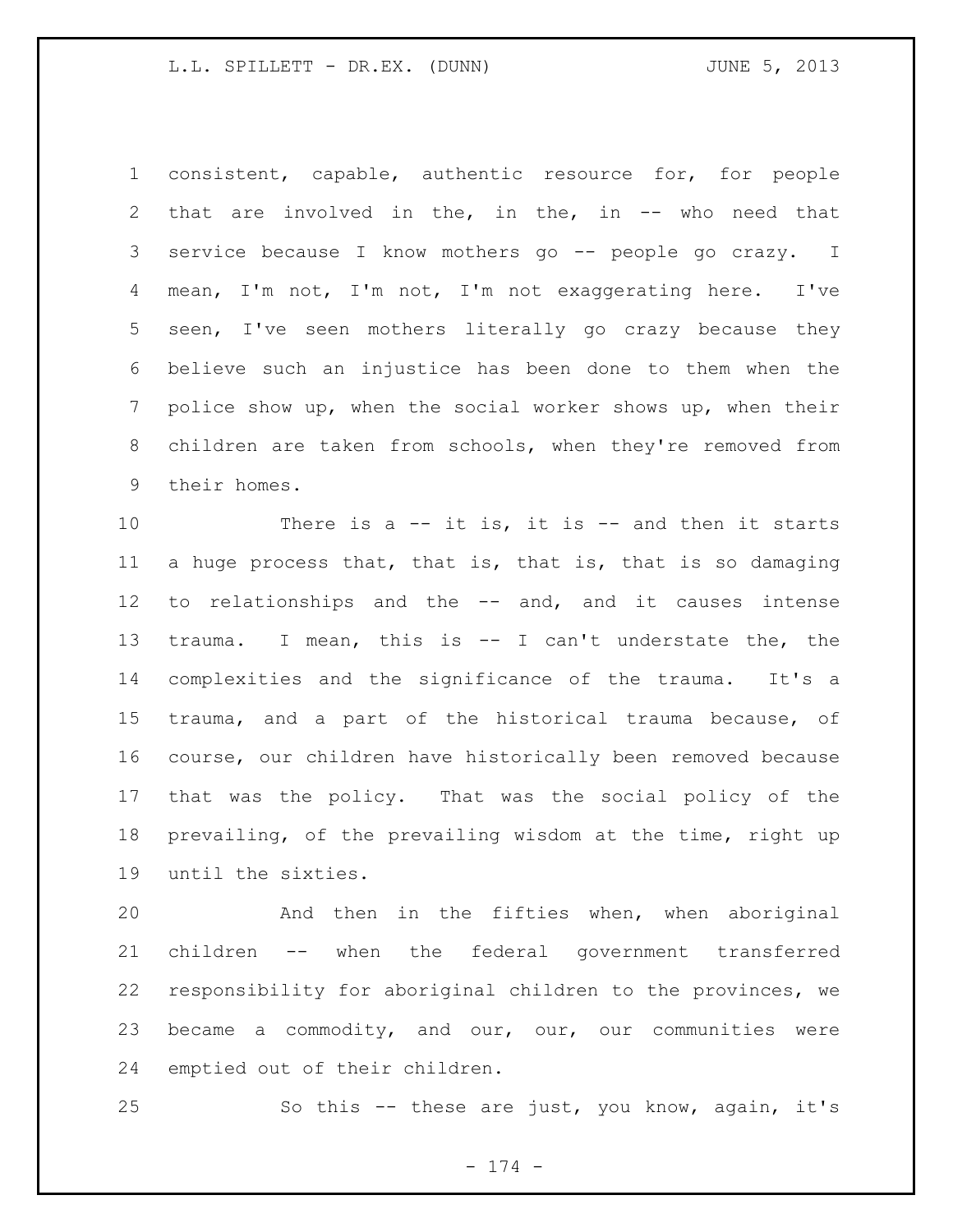-- there's historical threads that, that are interwoven in all of these systems up into the present time and so we need to have a way to unravel it, and this is one -- only one -- 5 THE COMMISSIONER: Now --6 THE WITNESS: -- only one of that. THE COMMISSIONER: Ms. Dunn, how are we doing time-wise? 9 MS. DUNN: I think we're -- THE COMMISSIONER: We've got to take an afternoon break. 12 MS. DUNN: Yes. 13 THE COMMISSIONER: How much longer are you going to be? MS. DUNN: I'm not going to be much longer. We could take the break now, though, and -- 17 THE COMMISSIONER: Well, I mean, if you're going to be through in 15 minutes, we'll carry on and, and then take -- MS. DUNN: Yeah, I think we can certainly get it done in the next five to ten minutes. THE COMMISSIONER: All right. Well, you, you carry on, then, and finish -- MS. DUNN: Okay. 25 THE COMMISSIONER: -- up and that --

#### - 175 -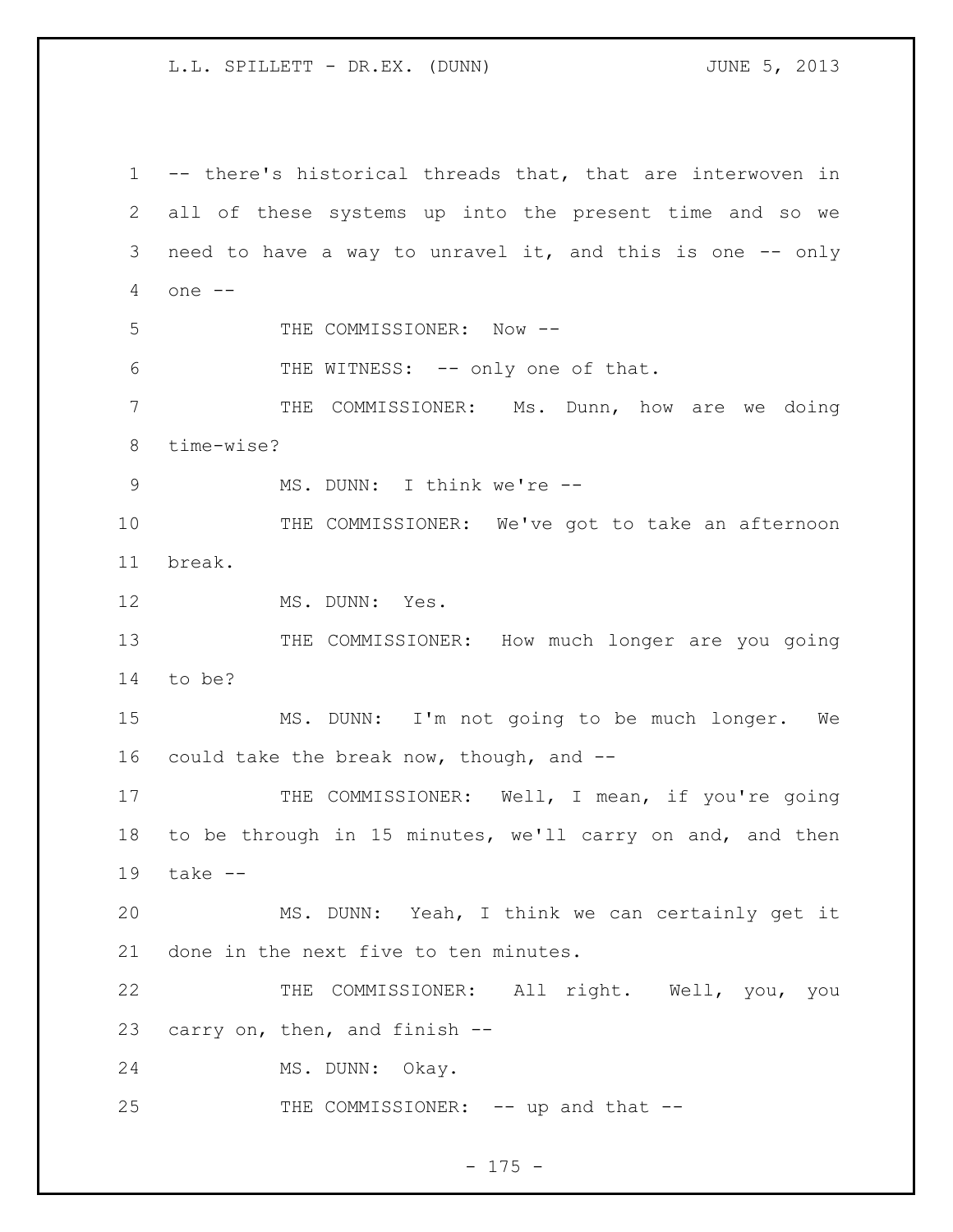1 MS. DUNN: All right. THE COMMISSIONER: -- in about that period of time, then we'll take a break and -- MS. DUNN: Okay. 5 THE COMMISSIONER: -- take the -- MS. DUNN: Fair enough. 7 THE COMMISSIONER: -- other questions. BY MS. DUNN: Q So, Ms. Spillett, in terms of your suggestion of a development of an aboriginal mothers' advocate's office, the difference that you see, if I can sum up what you said, between the Office of the Children's Advocate as it exists now and your suggestion through the report or research, having discussed this with aboriginal women in Manitoba, would be to treat child welfare issues as a family issue, including the aboriginal mother in part of, of the case for, for them as opposed to segregating the children's issue by itself. A Yes. Q Is that fair to say? A Yes, and that's, that's a value base. I mean, that's the value of our culture, is that, that children belong to families and belong to, you know, belong to families and communities.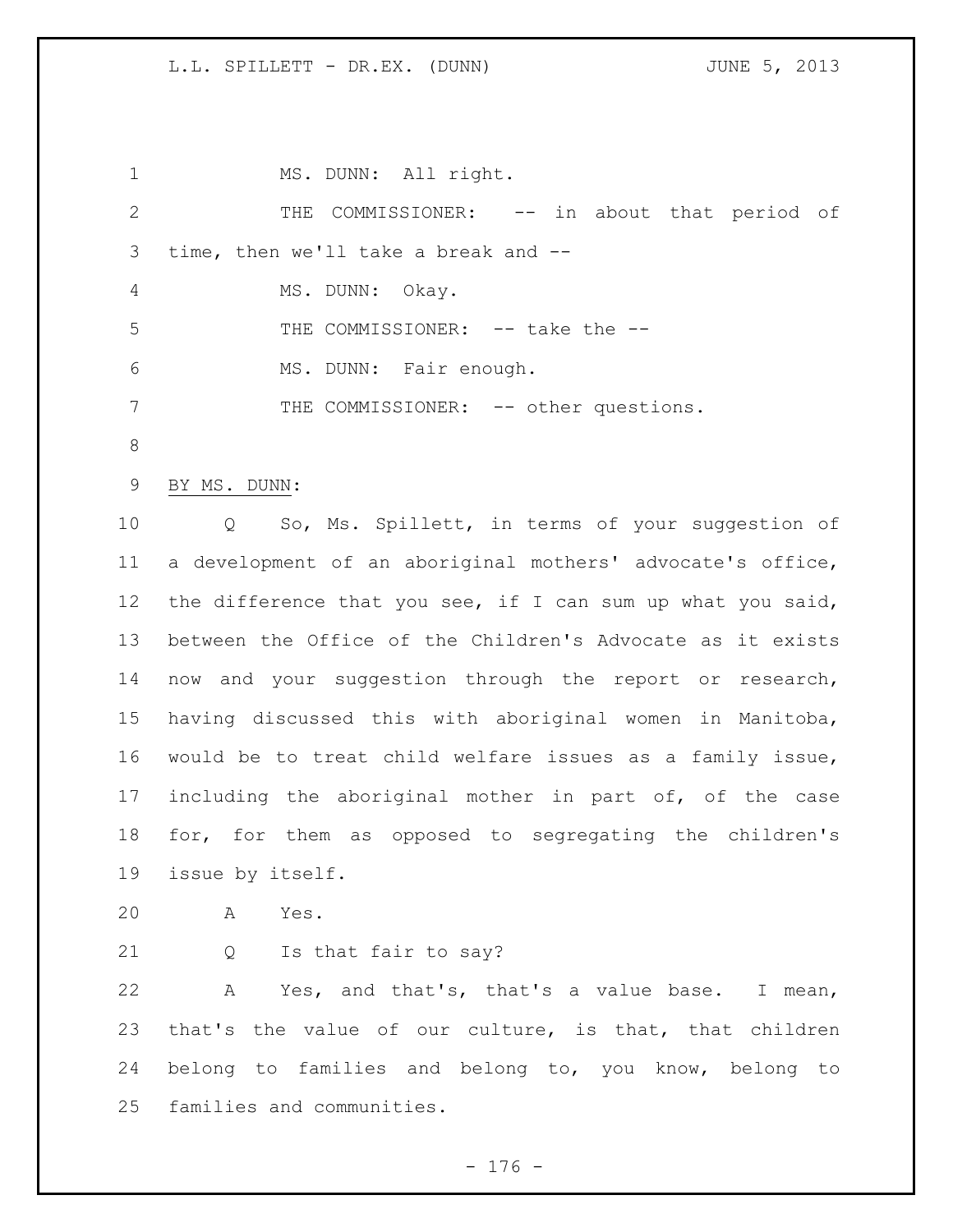Q All right.

 A Absolutely. And that's -- I mean, that's part of the, the reason -- I know I go on a long, long time, but that's part -- it's, it's a very value based response, indigenous value based response. And you find, you find the same kind of response, I think, in all the solutions that, that, that get presented, that absolutely fundamentally -- and, and not necessarily birth children, but the whole kinship systems that, that, that get worked, that are, that are also value-based, that -- even children that are not necessarily -- which is a difference between dominant culture and indigenous culture, is that, that kinship system requires that, that they -- we are, we are responsible for, for them, that they absolutely do not exist in isolation. They are fundamental.

 In fact, you know, for, for aboriginal people, to take away your child is to -- and that's -- and I think that's why it was done, because it was recognized that, that, that, you know, that that was one of our strengths, was, was -- is the fabric of our nation. That's why Judge Hamilton called it genocide and, and that's why it is genocide, because we don't have the relationships with our children. Then the, then the, then the fabric of our, of our nations and our families unravels, our communities unravel.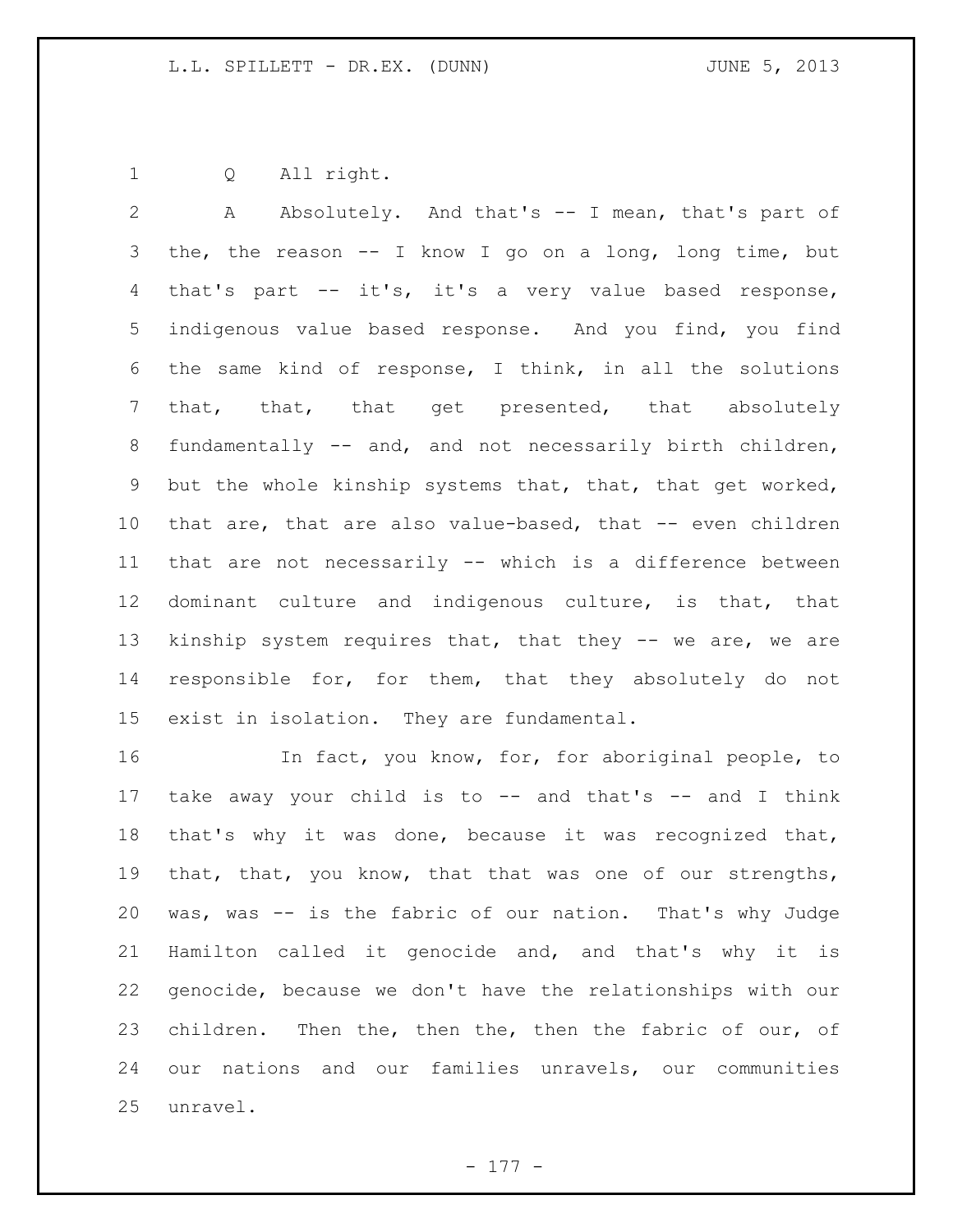1 0 The -- another recommendation that you had -- and I think you've touched on it -- is that there would be aboriginal mothers' advocates in the, in -- actually in the courtroom who would sit at case conferences, et cetera, and, and talk on behalf of aboriginal mothers in addition to any legal representation that they might have.

A Yes.

8 Q Why do you feel that that's --

 THE COMMISSIONER: Just a minute. Are you going to another one of these recommendations?

11 MS. DUNN: I'm on number 2.

BY MS. DUNN:

 Q So it's talking about the establishment of a training program for the aboriginal mothers advocates, who would be responsible for training Aboriginal mothers to become advocates for the Mothers' Advocates Office" and to advocate with mothers who have intimate knowledge and experience dealing with the child welfare systems. What do you mean by that?

 A So just -- and it comes out of, again, our experience that in the criminal justice system everyone -- anyone can go and look at see; it's very transparent. Anyone can go see what, what's going down in the -- in a, in the criminal, in, in the criminal justice system. In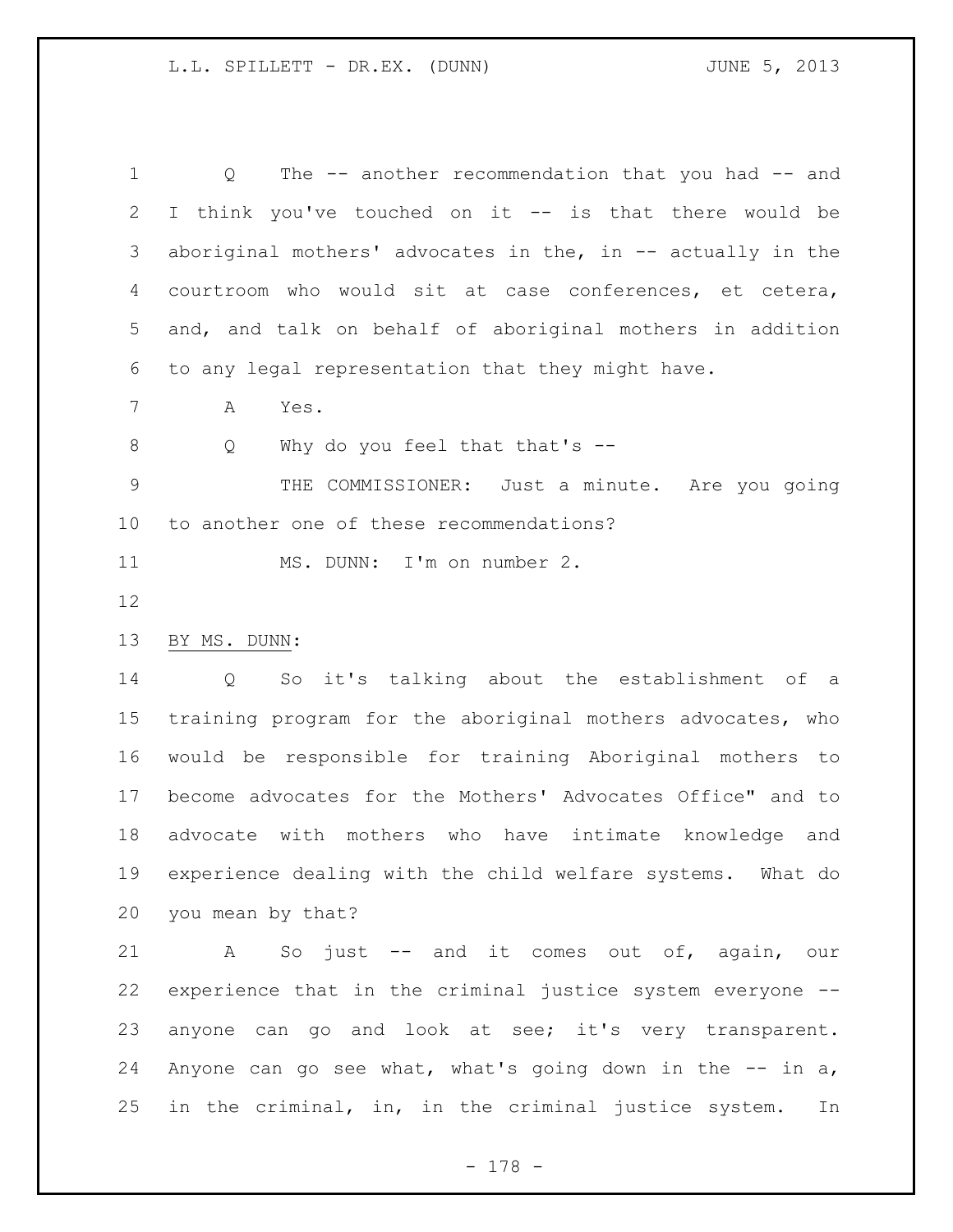the family court system, though, because of privacy laws and other considerations that sometimes I don't understand, that the -- only the lawyer that -- only the court party, the, the social worker, the, the social workers, the lawyers, and the judge can -- is, is, is entitled to go into the courtroom. And so the, the woman -- so she's in there, even sometimes her own lawyer is adversarial or she 8 doesn't understand it, so she goes against -- you know, she's, she's -- again, this is where the feelings of alienation and, and being, you know, really desperately helpless. She goes in there on her own. You cannot -- I've been stopped at many court doors and, and not been 13 able to go in, into the, into the court to be even a witness, to be even a silent supporter of, of a mother 15 who's up there and her children, whether they're, you know, 16 going for permanent status or, or whatever the -- you know, whatever the situation is. There's no one to talk on her behalf. There's no one to be a witness on her behalf. It's not that transparent.

20 And so that was -- we, we tried to -- and, and I just wanted to say -- and maybe this is a part of a change in, in this, but just quite recently, probably within the last year, for the first time I got -- I was in, in court with a mom who lost her, her child to, to the child welfare system, and, and it was aboriginal, aboriginal child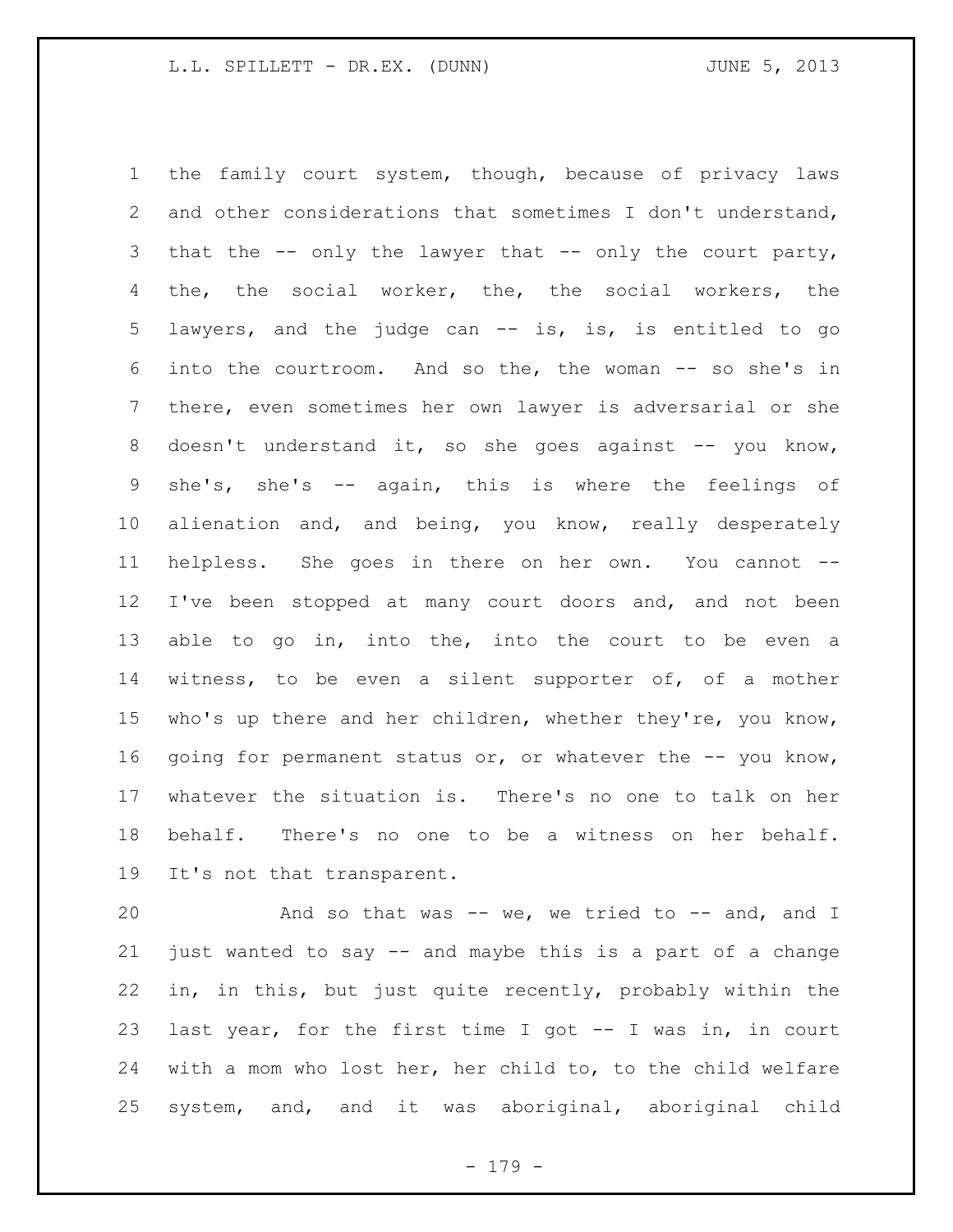welfare agencies were involved and they invited me into the, into the courtroom, the, the child welfare agency. It was the first time I ever got to sit in. It was quite a profound breakthrough, I thought --

Q All right.

 A -- and, and I thought maybe this was one of the changes in, you know, the positive changes in the devolution of child -- of aboriginal child welfare, is that that, that there was a little bit more openness there.

10 So what -- but the, the -- to answer your question, that the, the, the woman, the woman who was, who was there on her own, again, sometimes dealing with a hundred and fifty years of history on her own, is, is, is, I think, further victimized. I think it's structural violence. That's my -- that's how I see it in terms of all the array of power before her. It's her children and she has the least, the least amount of support, and she's the most, she's the most vulnerable, she's the most powerless.

19 0 And so as, as a result of that, one of the other specific recommendations you have --

 MS. DUNN: Which is found, Commissioner, at page  $22 \t 6 - -$ 

23 THE COMMISSIONER: Yes.

24 MS. DUNN: -- recommendation number 5.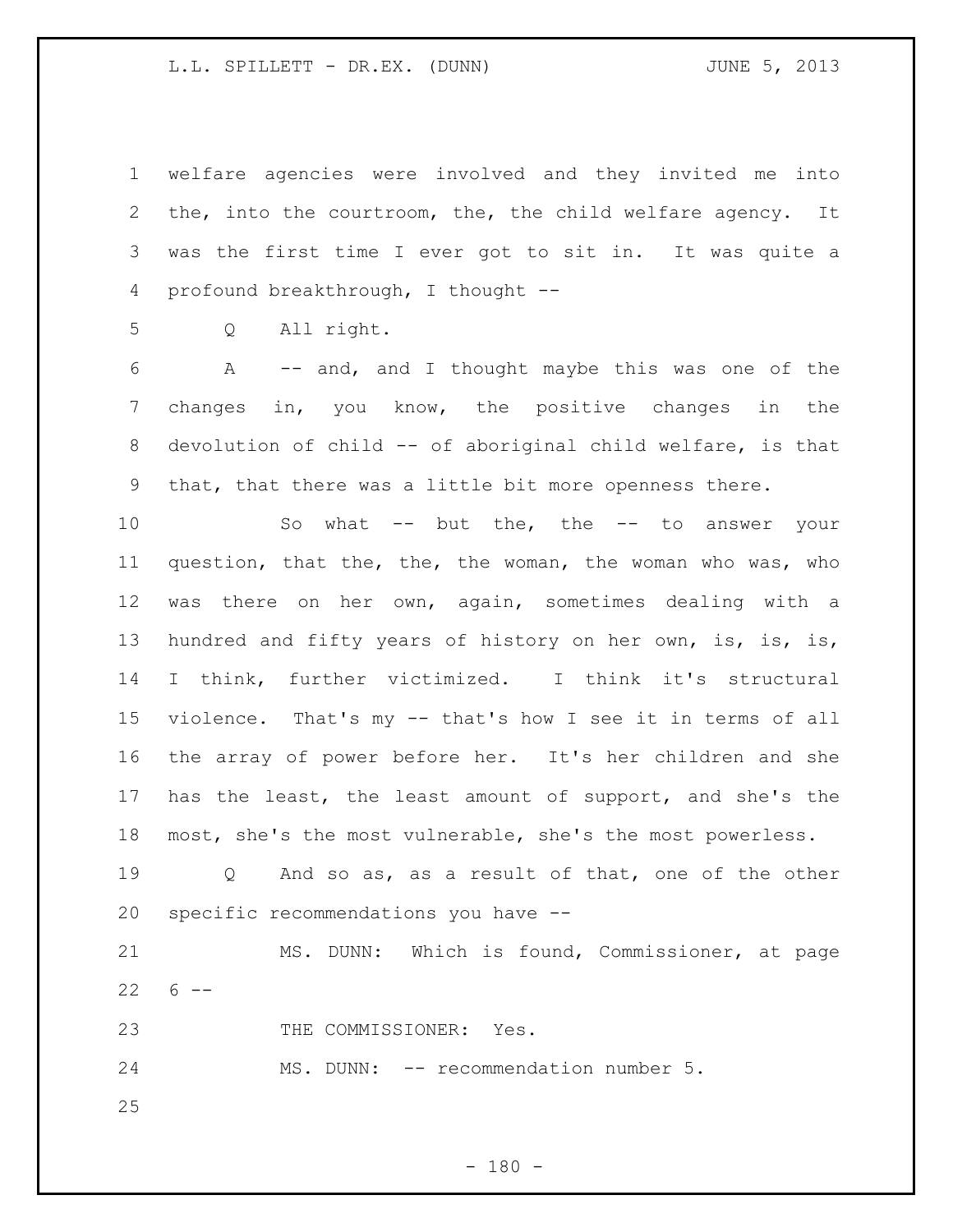BY MS. DUNN:

 Q -- is that specifically in the courtroom experience that aboriginal mothers have a supporter, whether it be an advocate or a close family member or friends or other supporters, to be there in that system to support them, notwithstanding that this is supposed to be a confidential or in-camera hearing. Many of the aboriginal women that, that spoke to you through the study felt isolated by that inability to bring somebody with them into the courtroom experience; is that fair to say? 11 A That's, that's correct, yes. Q Okay. Now, is there anything else that I haven't addressed to you this afternoon, Ms. Spillett, that you

would like to say before we take a break?

15 A No, except that I think that this -- I mean, my, my own personal opinion is this, this, this Inquiry has, has a huge responsibility, and, and that I'm, I'm very grateful for having the opportunity to, to be here and to share my experiences, that, that we have to, we have to take, I think, the example of, of some, of some jurisdictions including, including example that I cited, like New Zealand. And another example which, which is a different -- little bit of a different context was the experience of, of what, what's been referred -- what is 25 called the Harlem Children's Zone and, and it's -- very

- 181 -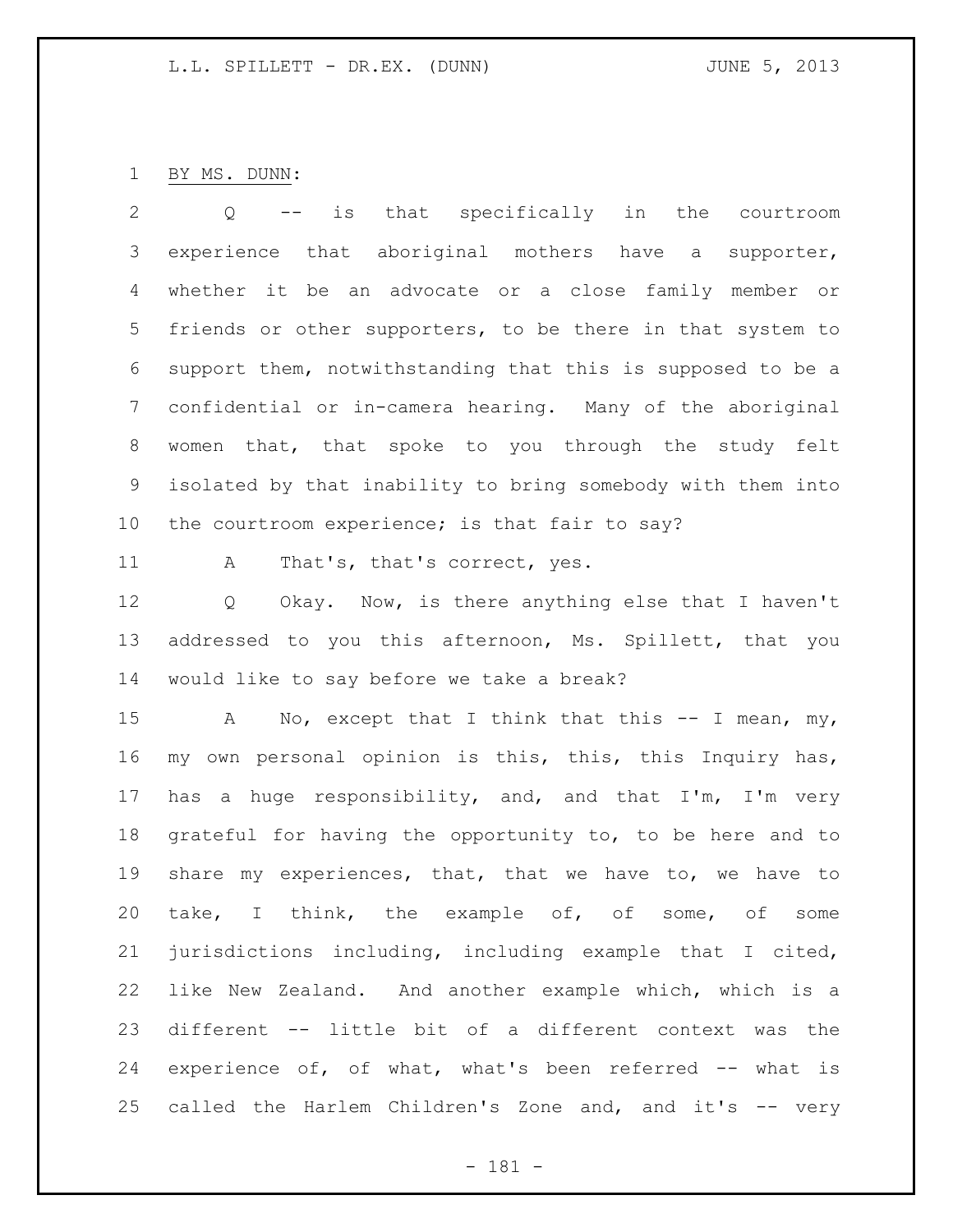briefly to describe that, it was, you know, in, in Harlem -- and if anybody knows New York, Harlem was a very dangerous place at one time, and, and it can be a metaphor to our community because I think some people would say that our communities are dangerous places. And, for sure, for our own children and our own families, they're dangerous places.

8 And so the Harlem -- so the, the -- and they, and they, and they -- and the public school system, which can be a metaphor for our child welfare system, was, was having extremely poor outcomes. Extremely poor outcomes. You know, children never graduated from school, never got beyond, never got beyond basic literacy and numeracy, if that, and it was, it was, it was being felt in the community. High gang involvement, high criminality, high child welfare, all the indicators that, that certainly characterize our community. And a group of African -- because it was African American in this, in this context, they took control of their own selves and they, and they selected 97 blocks of Harlem and have transformed that community by, by self, by self -- through self- determination and being in control of their own social development.

 So there -- this is not rocket science. This is just, this is just shifting our paradigm a little bit. I

- 182 -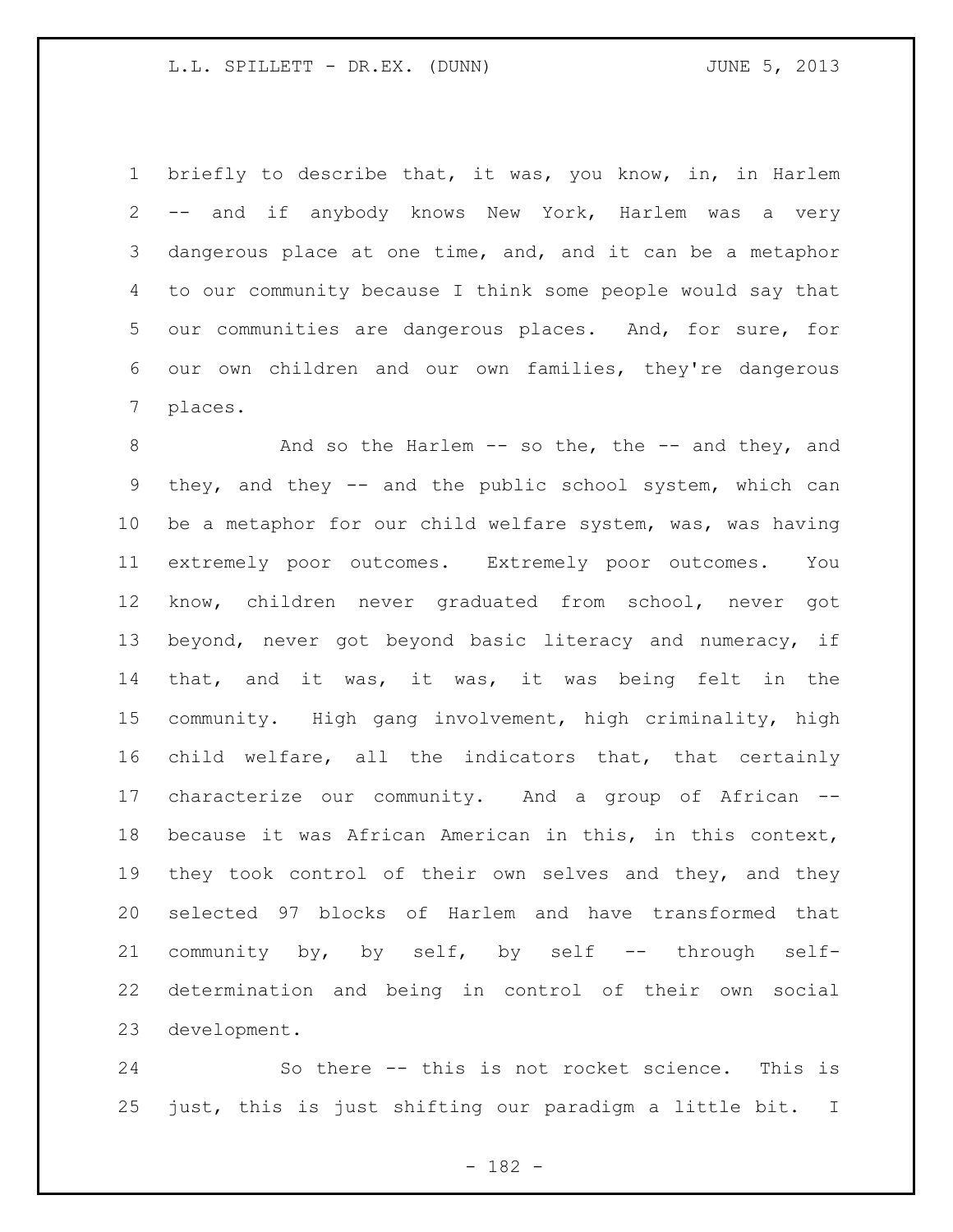think that, that if we are to go forward as a, as a, as a nation -- and again, that unless -- you know, unless we start dominating the solutions -- and that means -- when I say dominating the solutions, I mean being at every table. You know, if you go around -- if you go into a lot of places where everybody is discussing -- and just an example, somebody told me here there was just a big provincial meeting on business leaders and premiers from four or five decades came here, and, and all the corporate community and, you know, everybody was here in town and, you know, the big issue was all about aboriginal people: Aboriginal people need this, aboriginal people need that, we need to do this, we need to do that. But there was about five aboriginal people in the room. That's, that's not, that's not how it's going to work, you know, my relatives. We need a different relationship here and we need to dominate the solutions and be at every table that we are.

 I at -- I'm an advocate for an aboriginal school division. You know, like, it's fundamental. Our children are, are, are not learning who they are in those systems. They're learning to, to not really like themselves and, you know, the -- I always say the French people have a school people, the Jewish people have a school division, the Catholics have a school division, rich people have a school

- 183 -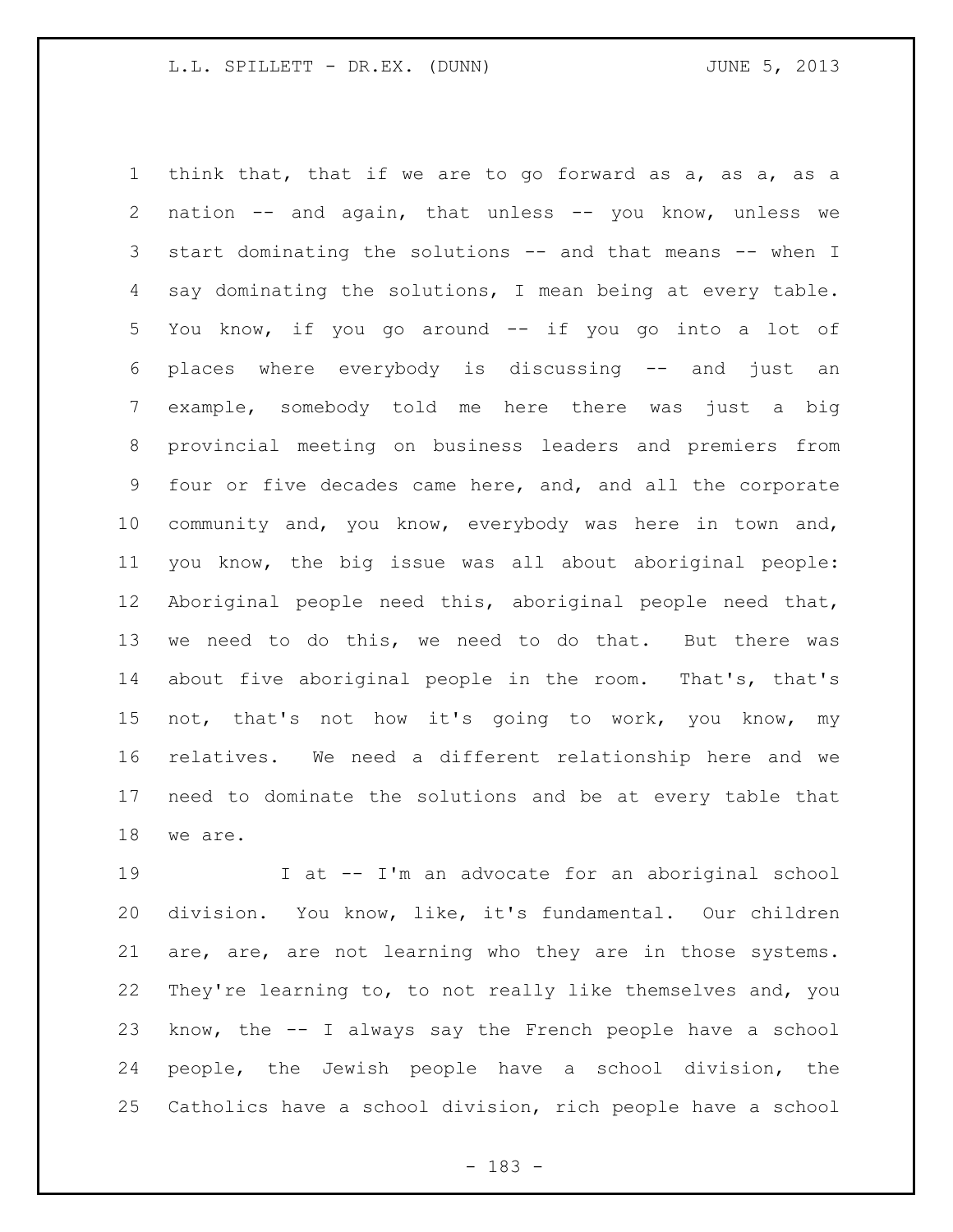division, like, in terms of, of, you know, the private schools. But aboriginal people, the most interfered-with people in terms of our cultural identity and our, and our resources, do not have an aboriginal school division. To me, that's such a blatant act of discrimination and, you know, it's normalized. It's, it's the norm. 7 and we, we are -- we need to do things 8 differently, and this, and this -- we have an opportunity to think, to think big and creatively and courageously, and (inaudible) to, to all of you. MS. DUNN: Thank you very much, Ms. Spillett. 12 THE COMMISSIONER: Now, Ms. Walsh, I assume there'll be some questions. MS. WALSH: I have a few questions, not a lot of questions. I don't know about other lawyers. THE COMMISSIONER: Well, I guess we'll, we'll take a break, will we? It'd be pretty long to carry on, I would think. MS. WALSH: We have been sitting, and the witness has been -- 21 THE COMMISSIONER: Yes. MS. WALSH: -- on the stand for a long time. THE COMMISSIONER: Yeah, she, she's entitled to a break, amongst all people here. So let's rise for 15 minutes. We may not be long afterwards, but we'll ask you

- 184 -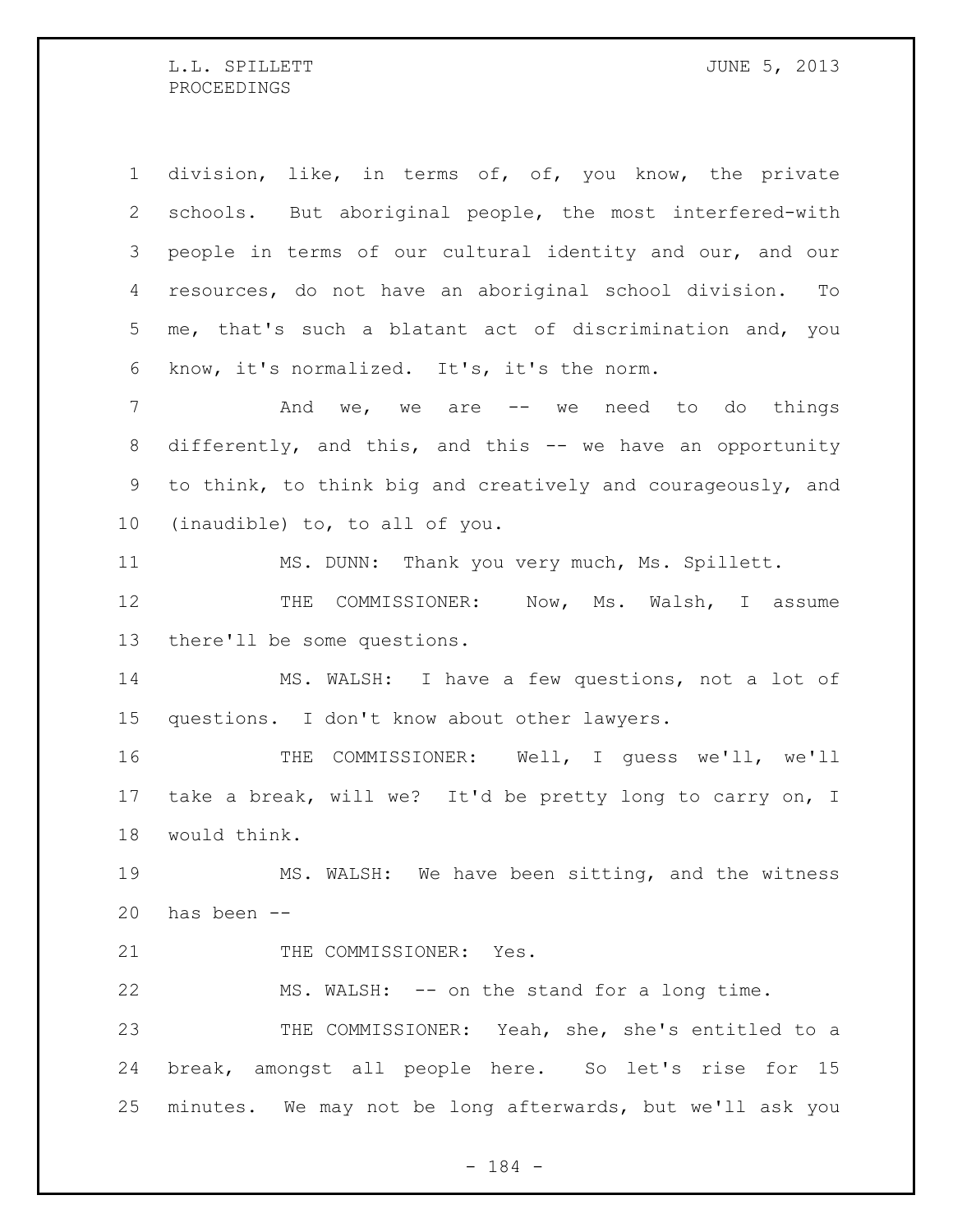to stay, Witness.

| $\overline{2}$ | THE WITNESS: Okay.                                         |
|----------------|------------------------------------------------------------|
| 3              | THE COMMISSIONER: Thank you.                               |
| 4              | MS. DUNN: Thank you, Mr. Commissioner.                     |
| 5              |                                                            |
| 6              | (BRIEF RECESS)                                             |
| $\overline{7}$ |                                                            |
| $8\,$          | THE COMMISSIONER: All right, Ms. Walsh?                    |
| $\mathcal{G}$  | MS. WALSH: Thank you, Mr. Commissioner.                    |
| 10             |                                                            |
| 11             | CROSS-EXAMINATION BY MS. WALSH:                            |
| 12             | Q Ms. Spillett, you have painted a very vivid              |
| 13             | picture for us and I thank you for that. My job is to try  |
| 14             | and clarify certain things.                                |
| 15             | First of all, a small detail, but you contrasted           |
| 16             | your organization with, for example, you said four         |
| 17             | mainstream organizations. What do you mean by mainstream   |
| 18             | organizations?                                             |
| 19             | A Well, the -- what I mean by mainstream is that           |
| 20             | they would follow dominant culture or western pedagogy and |
| 21             | practice, so that they would be run primarily by European  |
| 22             | ancestry individuals, that their board of directors would  |
| 23             | not reflect at all or significantly the, the population    |
| 24             | that they would be providing services for. That's the --   |
| 25             | those are kind of some of the characteristics.             |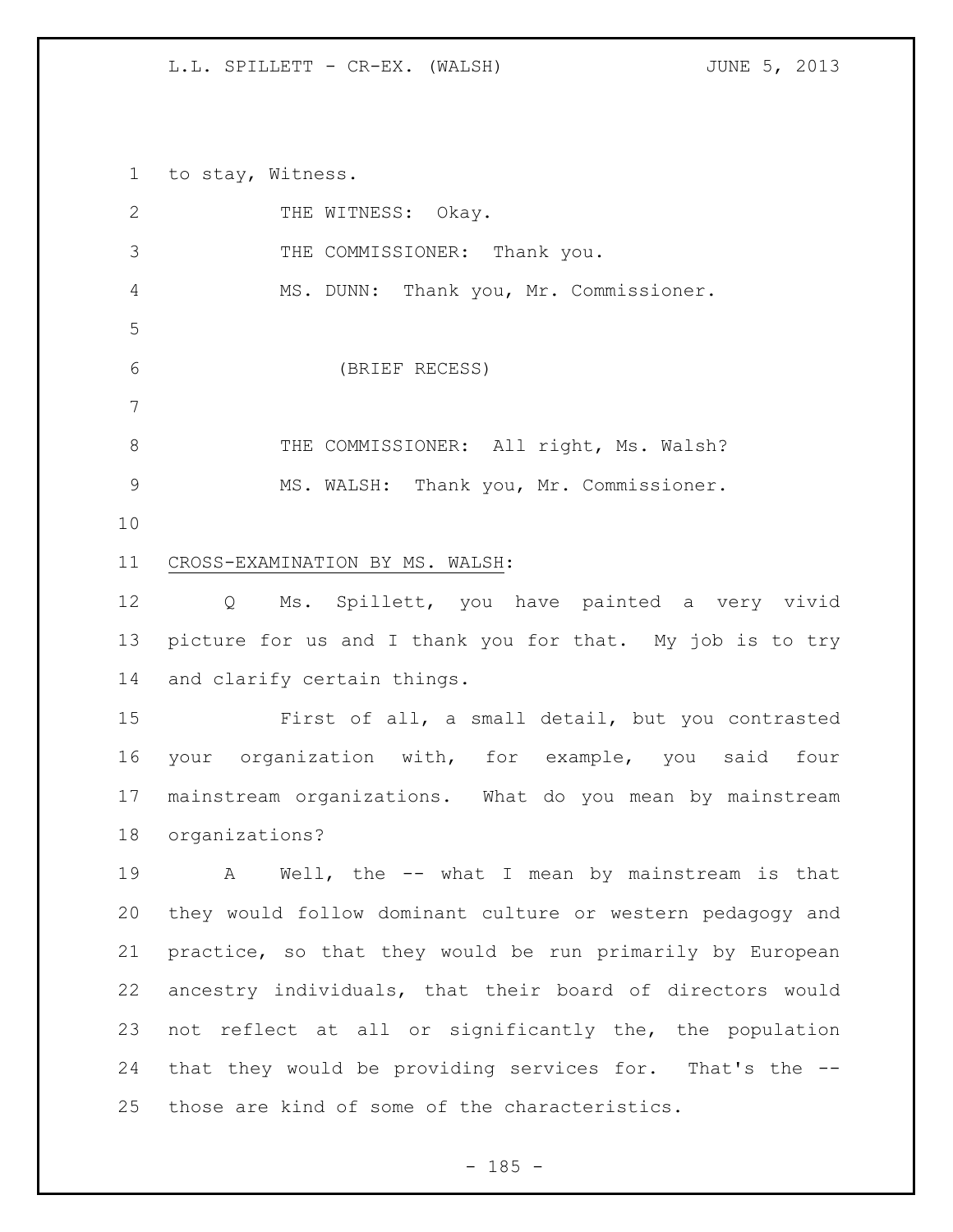Q So -- and, and you're not saying there's anything inherently wrong with such an organization, just that, that  $-$ 

A I'm just saying that they don't work for us.

 Q Right. So what do you mean when -- can you give me a specific example? What's an example in Winnipeg or Manitoba of one of those organizations, just so we understand?

 A Well, I mean, I, I came out of an experience and so I was hired as a clinical director by New Directions for Children, Youth, and, and, and Families at that time, but they've adjusted their name. And so they are a multi- million dollar operation, the largest, the largest -- so that they serve a very broad demographic, but a significant part of that demographic are indigenous people.

16 And I'm not -- I, I want to make it very clear that I'm not -- this is not a personal attack, but it's a systemic analysis. So that they use a very clinical model 19 of, of, of practice and so the -- they -- so that the, that 20 the, that the  $-$ - you know, you're all  $-$  their, their  $-$ -they work with clients. You're always a client there.

22 They -- the, the people that -- and I, and I know this from my own personal experience, so I -- that's why I chose to talk about that particular organization. They, 25 they, they  $-$  their  $-$  they either do not use  $-$  I mean,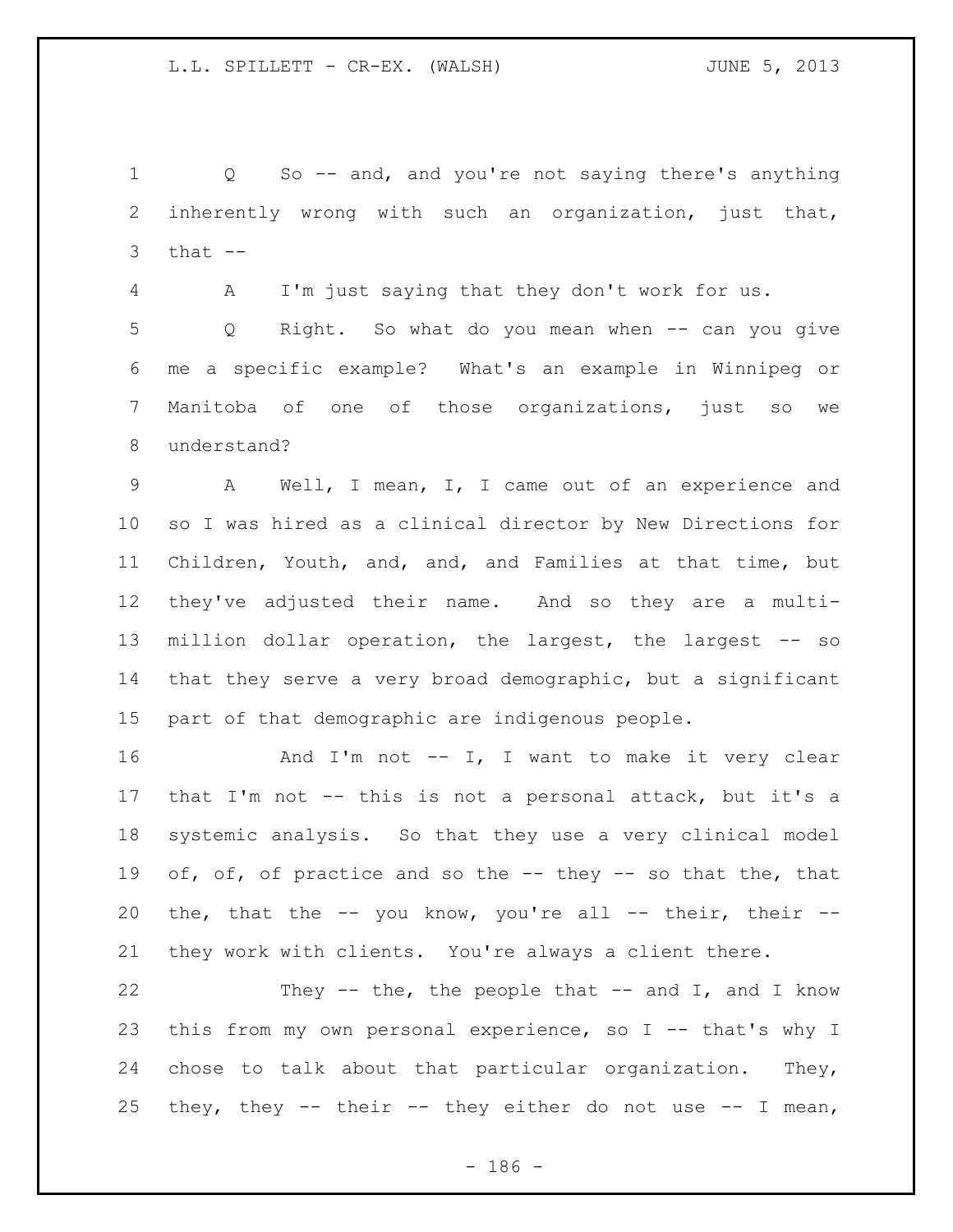and, and I'm, I'm -- they don't understand -- I mean, the, the, the staff or the, or the -- and the board, their -- the board of governors would have a very particular analysis of indigenous people but they would not have the kind of -- necessarily, the kind of connections and relationships that are, that are, that are, that are as a result of longstanding, you know, normalized relationships with, with the indigenous community.

 So that their services is always, you know, that they designed the service mostly without any input from aboriginal people. They see an issue, so if -- for example, an issue with child exploitation -- so that they have a program that works with, with young people and the, the format is basically a life skills kind of format to, to, to train young women who are sexually exploited to, to -- so it's a social development. So --

Q Yes.

18 A -- they're in charge of a certain aspect of social development for primarily an indigenous population.

 THE COMMISSIONER: Isn't that an organization that exists today?

22 THE WITNESS: Correct.

THE COMMISSIONER: And what's it called?

 THE WITNESS: It's called -- this is one organization.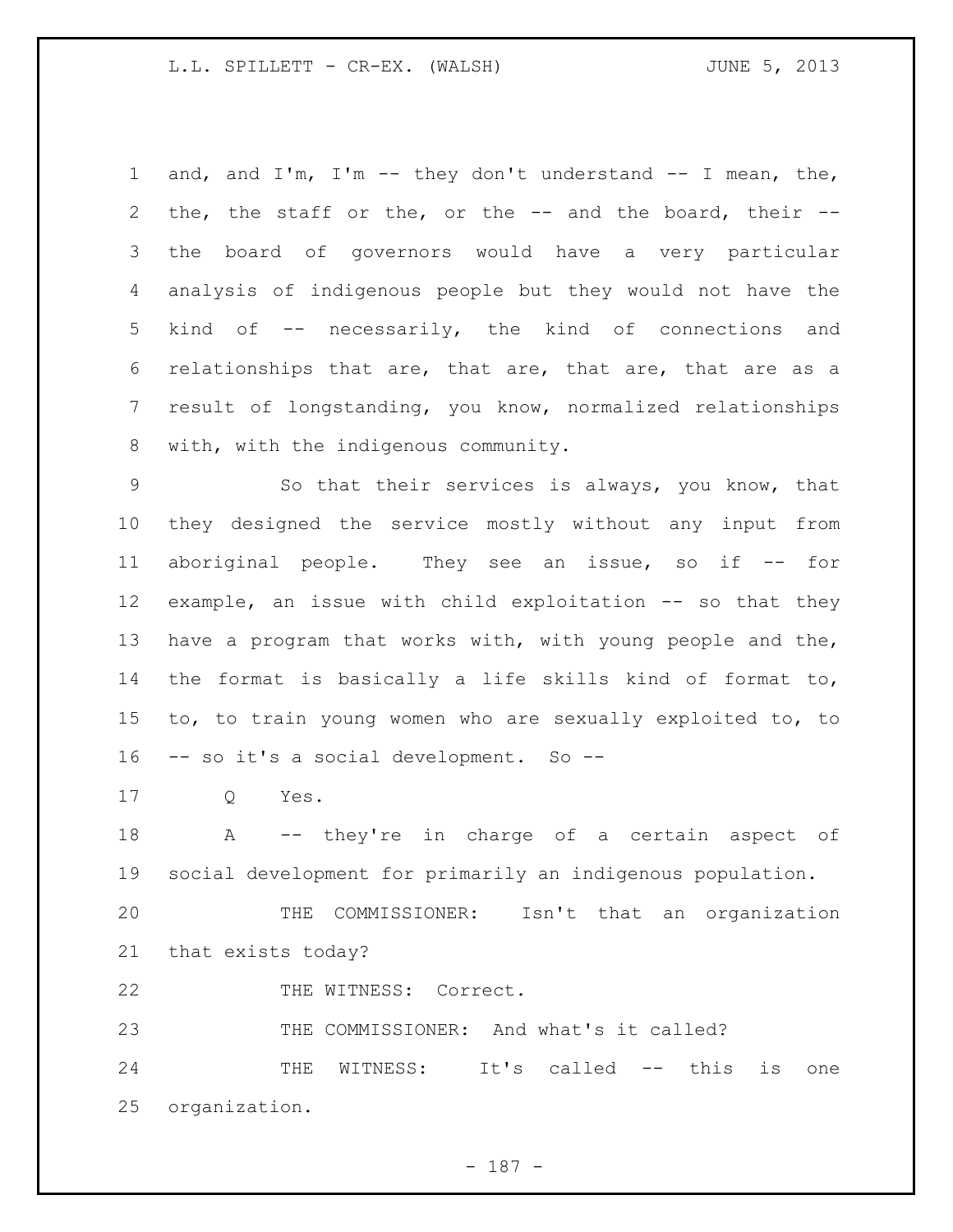1 THE COMMISSIONER: Yes. THE WITNESS: There's many organizations. There are several organizations, but this -- the one I'm referring to is called New Directions for Children, Youth -- I think adults and families, maybe. I might be wrong about the name. BY MS. WALSH: Q So that's an example of an organization that while it may provide programming for -- to support aboriginal people, doesn't involve aboriginal people at the leadership level or the -- A In, in any -- Q -- program design level? A In any, in any level, at any level. Q Okay. A They just do on us, eh? That's the -- it's a do- on approach or do-for approach. Q Okay. A Another -- I wanted to -- I think that this is important feature and a characteristic, is, is the, is the -- and I, and I don't think they, they -- so, for example, 23 when I started there, I think -- and I, and I have the, the deepest respect for the individual that asked me to come and join their team; that was a woman by the name of Dr.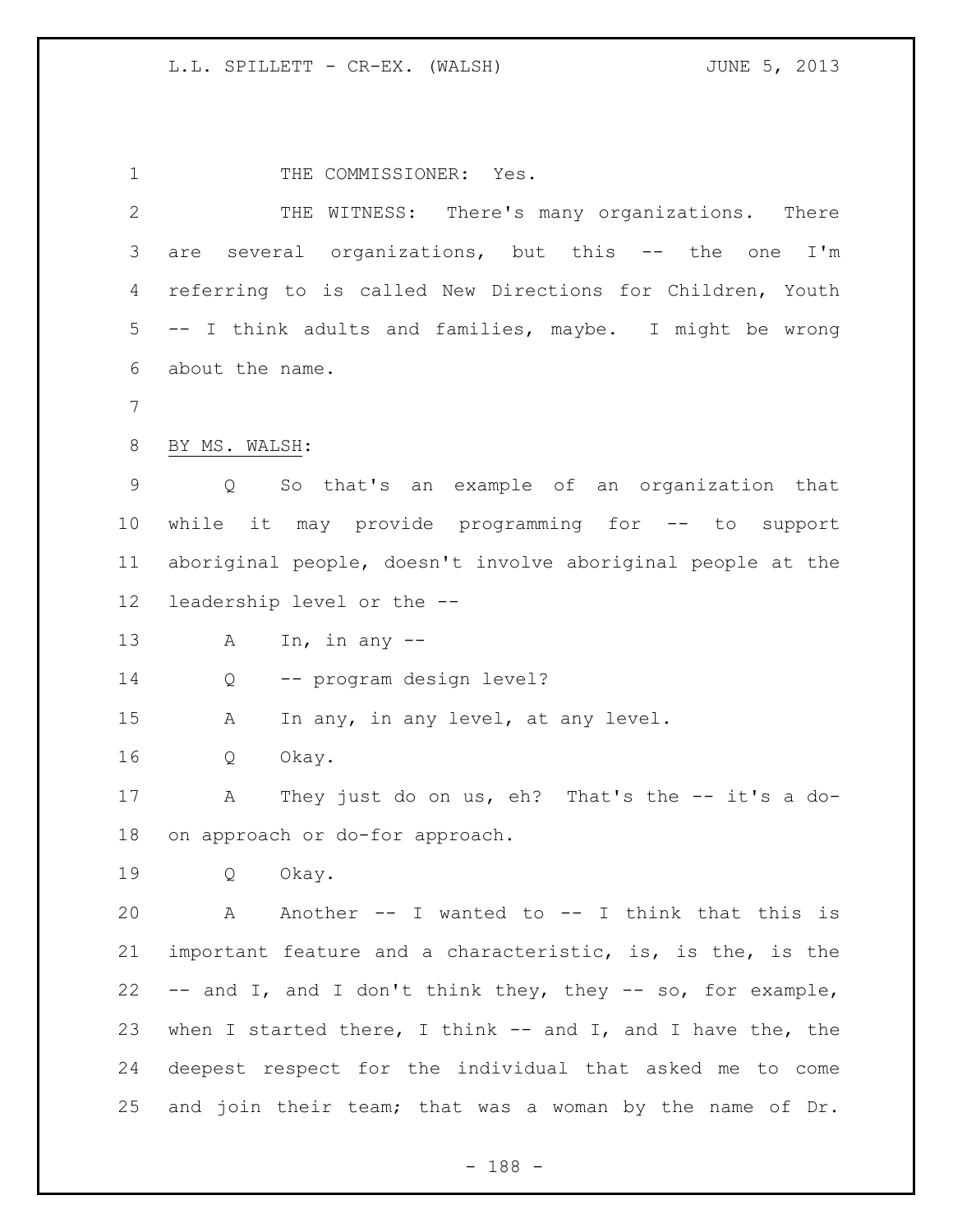Trigg. And I think that she really thought that because -- I think it was, like, very sincere that because there's changes in the child welfare system that were imminent at 4 the time, they needed to be seen in some form of leadership in hiring indigenous people to be in their senior -- at their -- at a senior level.

 And I think that in, in a very genuine way she thought that I had something to offer in terms of, of looking at indigenous people, informing people's practice, supporting people's practice in, in a different way, using a different paradigm or, or asking questions that would shift, shift practice. And, and when I actually got there, I, I actually was met with significant resistance, hostility, anger. You know, people didn't really want to change their practice. They wanted to do what they had been doing for, for the last hundred years because the organization was a hundred years, and they, and they -- and even though they didn't know a lot about aboriginal people 19 or indigenous people or, or -- and, and, and yet indigenous people were way overrepresented in their client group, they just didn't seem to have an interest other than their, their very mainstream approach, their very western approach to, to providing services.

 So it, it, it became really obvious to me. I mean, it took me a long time -- five years because I'm

- 189 -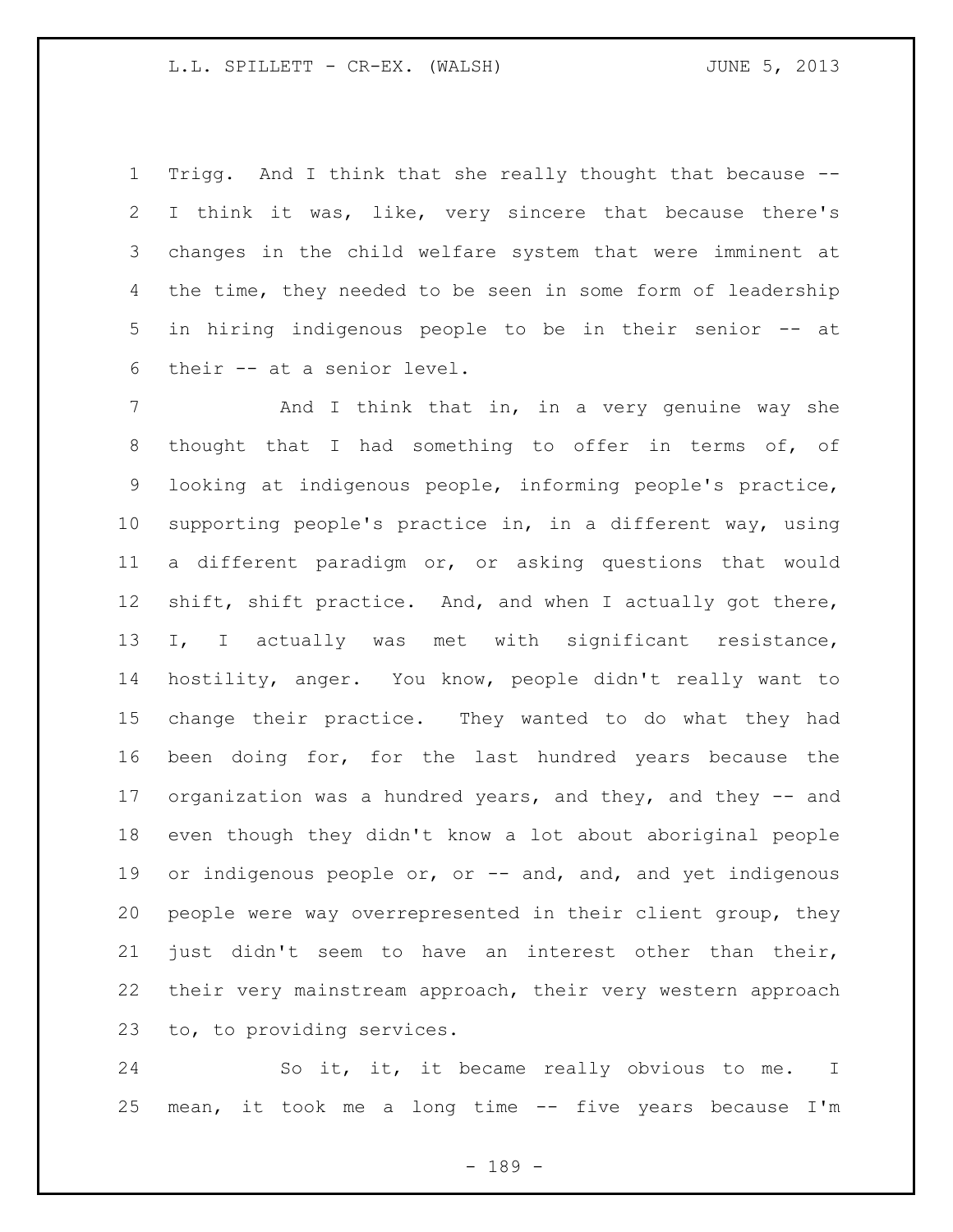quite stubborn -- to, to try to shift that but I wasn't able to shift that, that. And there was a lot of racism --

Q So this --

 A -- that was, that was embedded in, in that, in the attitudes and in the behaviours, some of it just normalized racism, some of it overt racism, but it was an unpleasant experience. And our people come there and, and they're, they're always, they're always being, being serviced, you know.

 Q So this paradigm shift that you're talking about, certainly one aspect of it, you're saying, is to, to build capacity in, in organizations which are run by aboriginal people; is that right?

A Correct.

 Q Are you also saying that aboriginal people should be more widely represented at mainstream organizations, but in an equal way, not in the way that, that you say you felt.

19 A Absolutely.

Q Yes? So --

A Yes.

Q -- both are true.

A Both are true.

Q And then --

A And, and the thing I wanted just to, to say that,

 $- 190 -$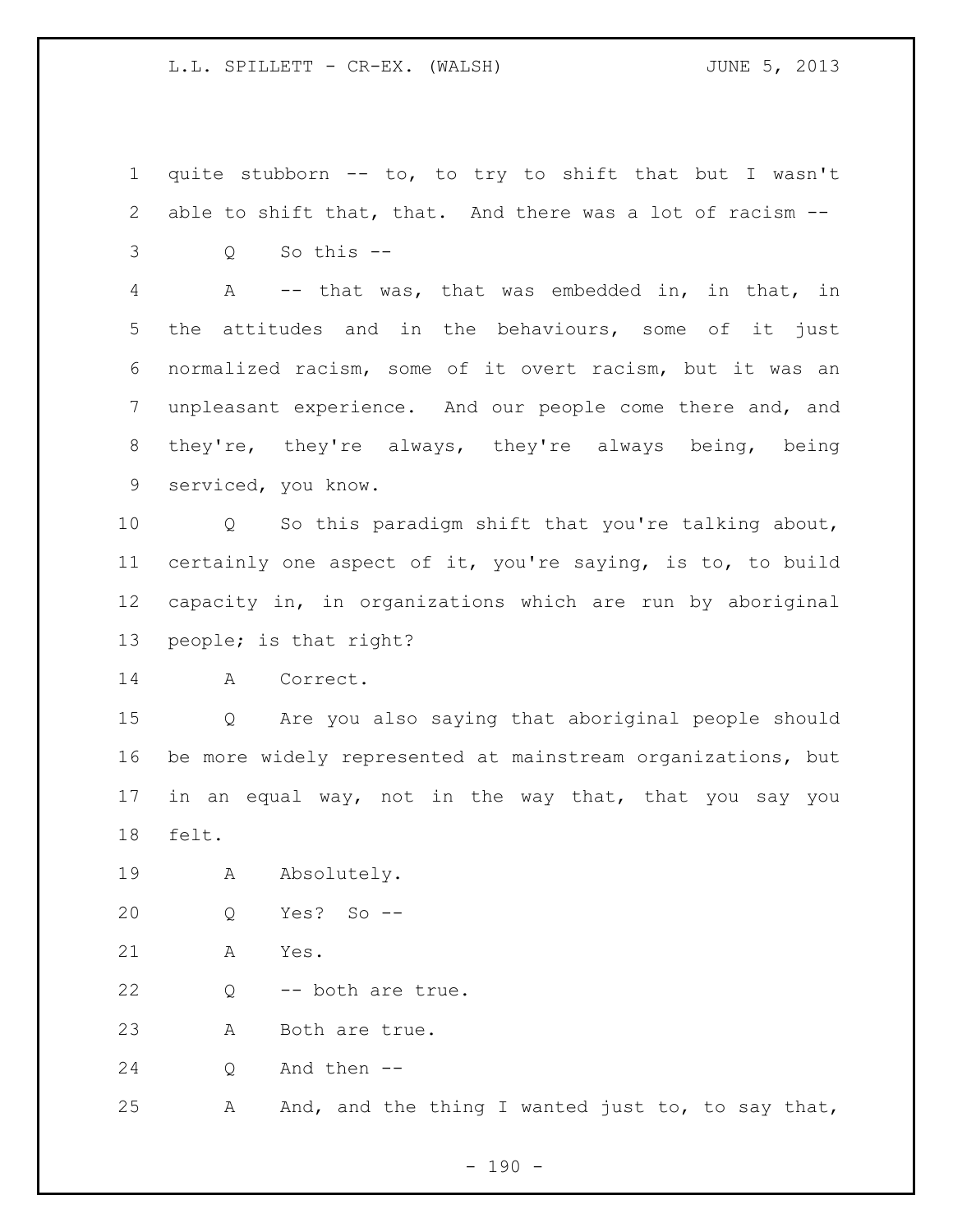you know, it's a cultural imperative in terms of that whole identity that I talked about, is it's not something that 3 the mainstream should be doing or, or, or they should not 4 be doing that because it's a part of -- when they start doing it, it, it's a part of an appropriation. It's, it's cultural theft when they -- when after a hundred years of trying to beat the Indian out of you, then suddenly you can turn around and become -- you know, help you become Indians again, there's a real lack of genuine -- you know, it's, it's about power. It's about who has power, who doesn't have power, and how do we maintain our power. So when they put in, you know, a dreamcatcher or 13 an Indian -- they call themselves by Indian names and, and, 14 and if they look at -- they produce reports that, that are all about the powwows and stuff like that, it's just, it's just not -- it's not genuine, it's --

Q Right.

18 A -- not authentic, and you --

Q So you're saying to avoid --

A It's --

Q -- tokenism is important.

 A It's totally -- it's in the relationships that are, that, that are the test. It's not in all that other, other stuff that, that is completely window dressing.

Q But certainly, education -- I mean, one of the

- 191 -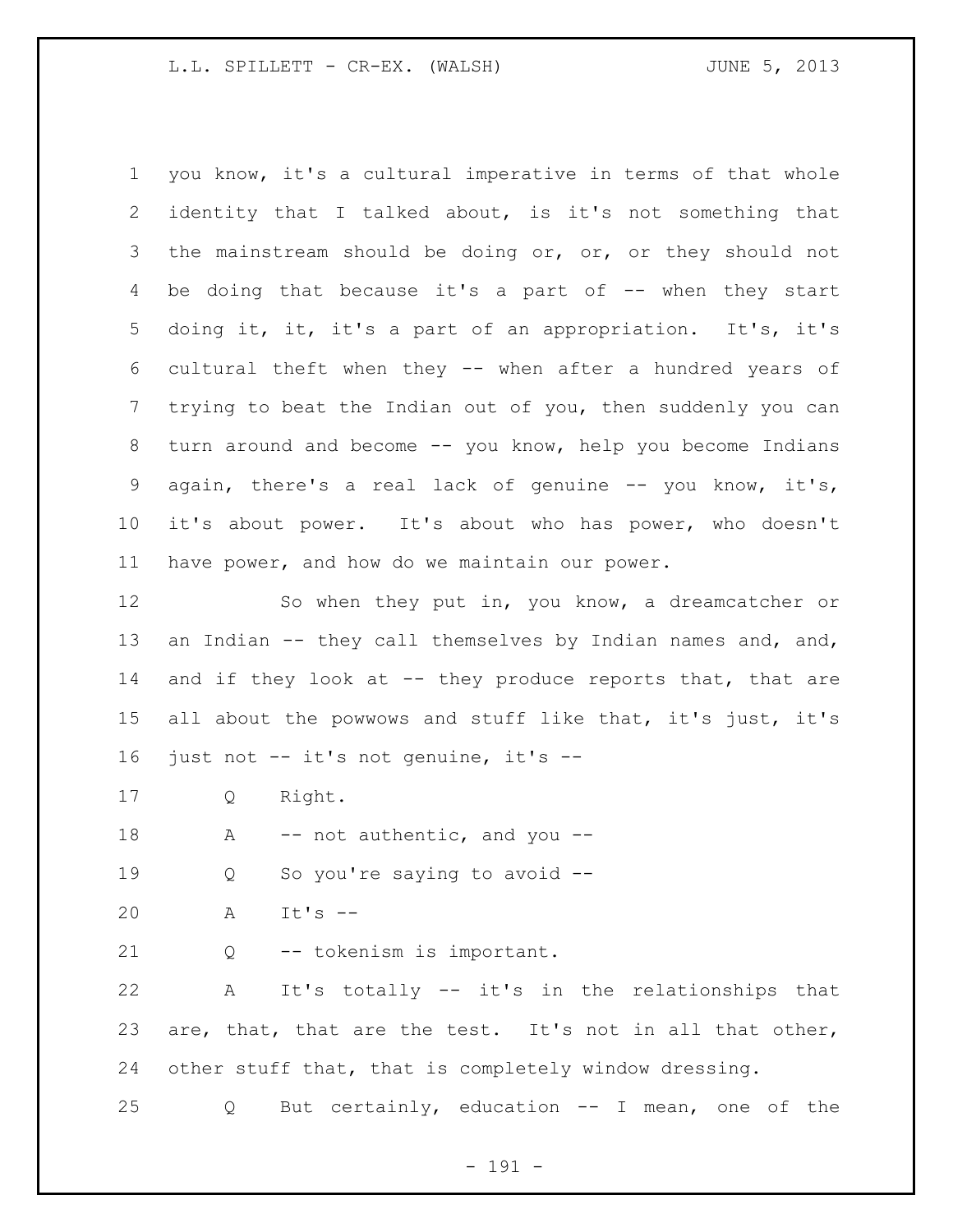recommendations that we heard made to the Commission is that the curriculum -- certainly early childhood education curriculum -- and taking an example from New Zealand -- the curriculum overall, the education curriculum should be infused with knowledge from the aboriginal background and perspective at, at every level.

7 A Absolutely. And, and not only infused -- I mean, I think that if you're, if you're, if you're developing, if you're working with indigenous people, it, it should be -- it should mirror their, their cultural heritage. And, and not only the curriculum, the people that are -- that own it. Because that's what Chalmers and Lalonde -- or Chandler and Lalonde said. It's not who -- it's not the program that, that makes the difference; it's who does the program that makes the difference. And when you -- when we support as a, as a, as a culture, as a, as a system, indigenous people to be independent, to be powerful, then you have -- and to be in charge, then there's outcomes that are, that are positive.

 Q And I hear what you're saying, and I heard you say that you advocated for an aboriginal school division, and I simply want to, to get your perspective on in addition to empowering and educating aboriginal people in their own culture, whether you support recommendations that would educate the non-aboriginal population in aboriginal

- 192 -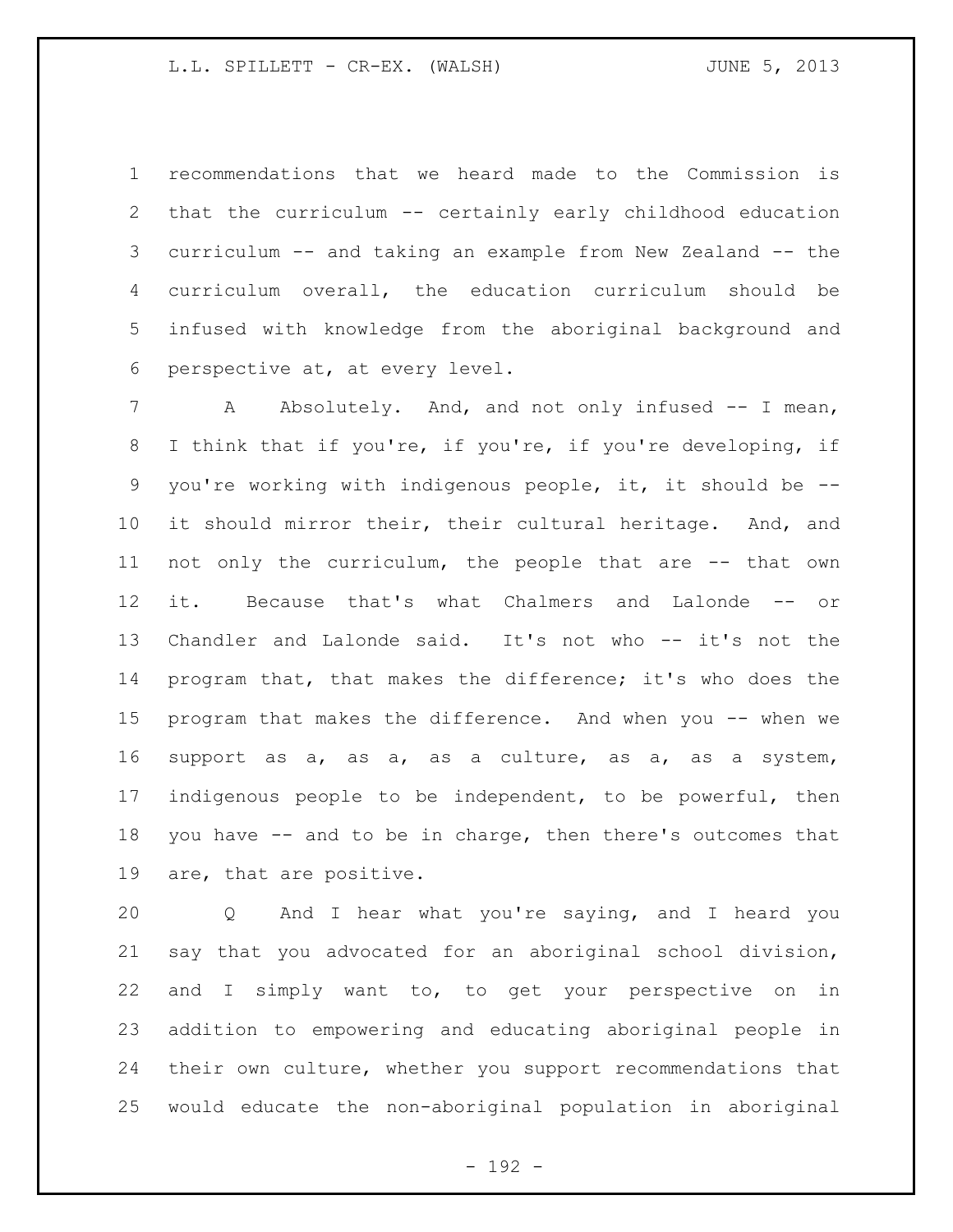culture and values since we, we live together.

- A Absolutely.
- Q Okay.

 A I mean, I think that this should be fundamental to every curriculum in, in -- and we should not have to wait to go to university to understand what, what happened here.

8 Q Now, in terms of -- still on, on this paradigm shift that you talk about, you talked about self- determination, you said that aboriginal people need to be in control of their own social development. What is needed in order to effect that?

13 A It needs, I think, you know -- it's, it's --

Q And I'm --

A No, I --

Q -- talking from a very --

A Yeah.

Q -- practical perspective.

 A And, and I don't have all the answers, but I know --

21 0 Sure.

 A -- I know it's about shifting the provincial funding regimes that currently exist. So the organizations that I talk about, is to look at -- and, and with their consent, I think, decolonization is when, when everybody's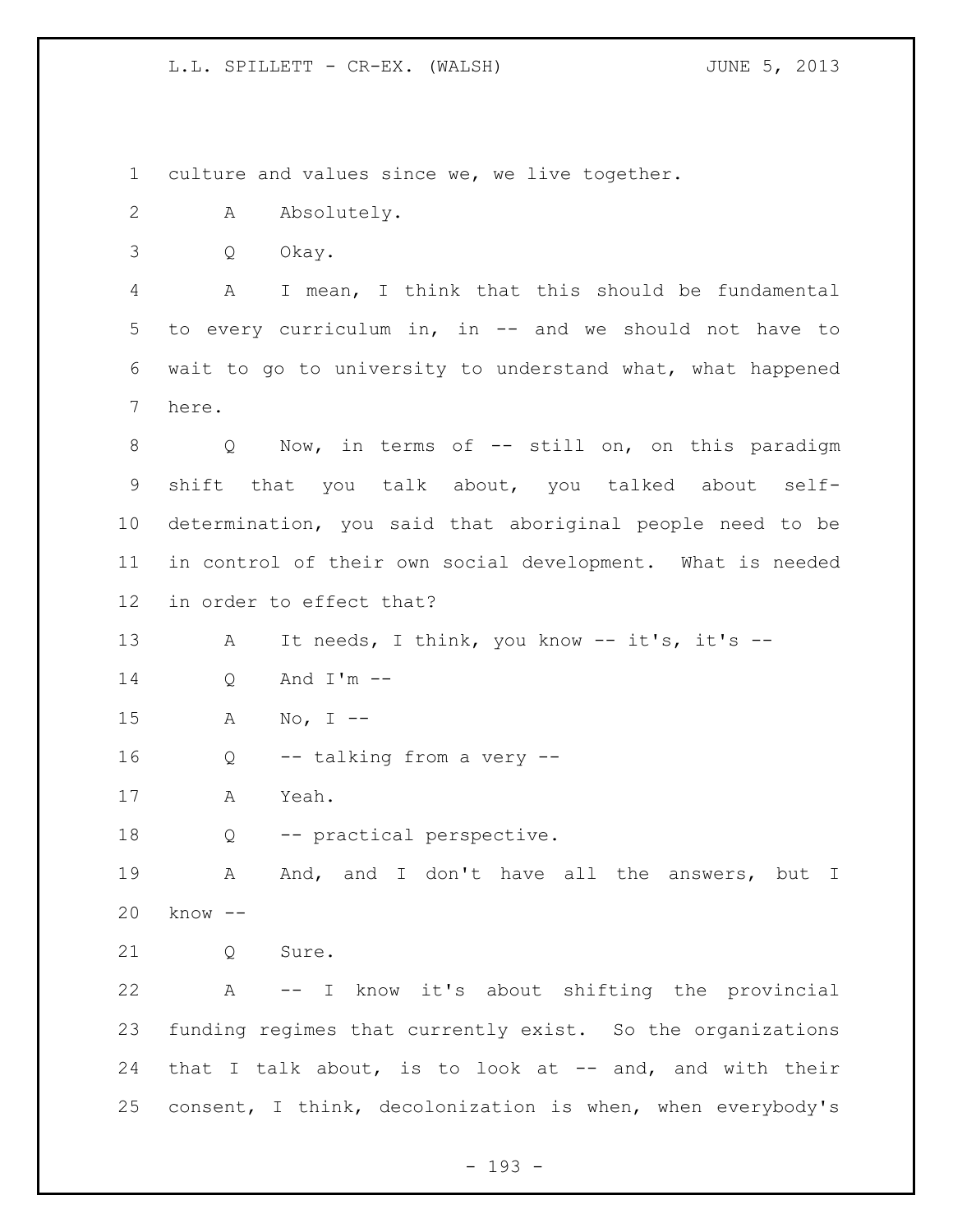involved in it, but shifting power and control over resources where, where aboriginal -- where indigenous people are the -- are, are the majority of the, of the participants to aboriginal-led community-based organizations. And I know I'm talking from an urban perspective, but I think that this can apply -- be applied generally. I understand that there's very few resources in 8 the north. That -- it, it can't be changed by doing nothing. You know, you have to do something in order to get a different result.

 Q So practically, you're talking about an infusion of resources, financial resources.

13 A Shifting the resources.

Q Shifting.

 A It's not like new resources. It's resources -- Q Okay.

17 A -- that already exist, but shifting them. So, like, using -- you know, a practical approach would be adopting a principle of parallel development in, in terms of social policy similar to New Zealand so that, that there -- that would be -- that would, that would prompt a fundamental shift.

 So just an example -- and I think that we're kind of working on that so I just want to give you an example. In, in all the resources under what's called Tracia's Trust

- 194 -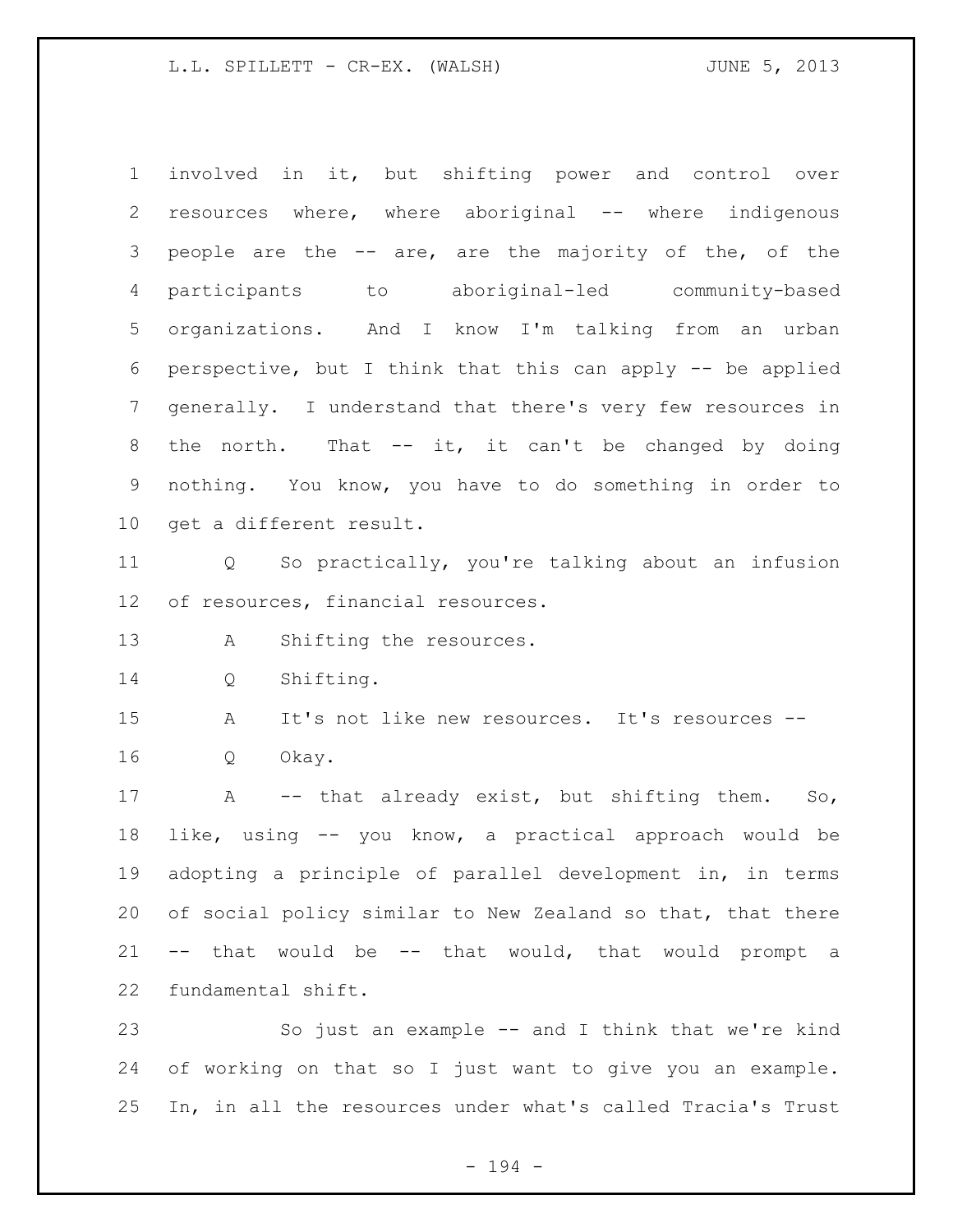which is -- it's, it's prevention and intervention around sexually exploited youth, primarily youth, so that there's a legislative piece but there's also some social development piece.

 There was phase one where the, where the -- I don't know the, the -- I'm just putting -- using these numbers and examples. Say there's an envelope of \$10 million. I would say about 95 percent went to non- aboriginal-led organizations and five percent to aboriginal, and this -- don't quote me, I'm just kind of using an example here. In the second phase of Tracia's Trust, because we, we -- aboriginal people are advocating in the province, is beginning to make some adjustments, and I recognize and acknowledge that, about, about -- so that there is, say, an additional two or three thousand dollars in -- million, sorry, million dollars in the second phase of Tracia's trust. About 70 percent of the three million dollars has gone to aboriginal-led organization, which, which recognizes that shift in terms of, of resourcing.

 So what I'm saying, that's, that's -- that is, that is already happening, but we need to, we need to use -- we need to, I guess, accelerate that. We need to really analyze, you know, using that parallel development model, and to see -- to, to examine it and to accelerate that process, that community-based organizations should not be

 $- 195 -$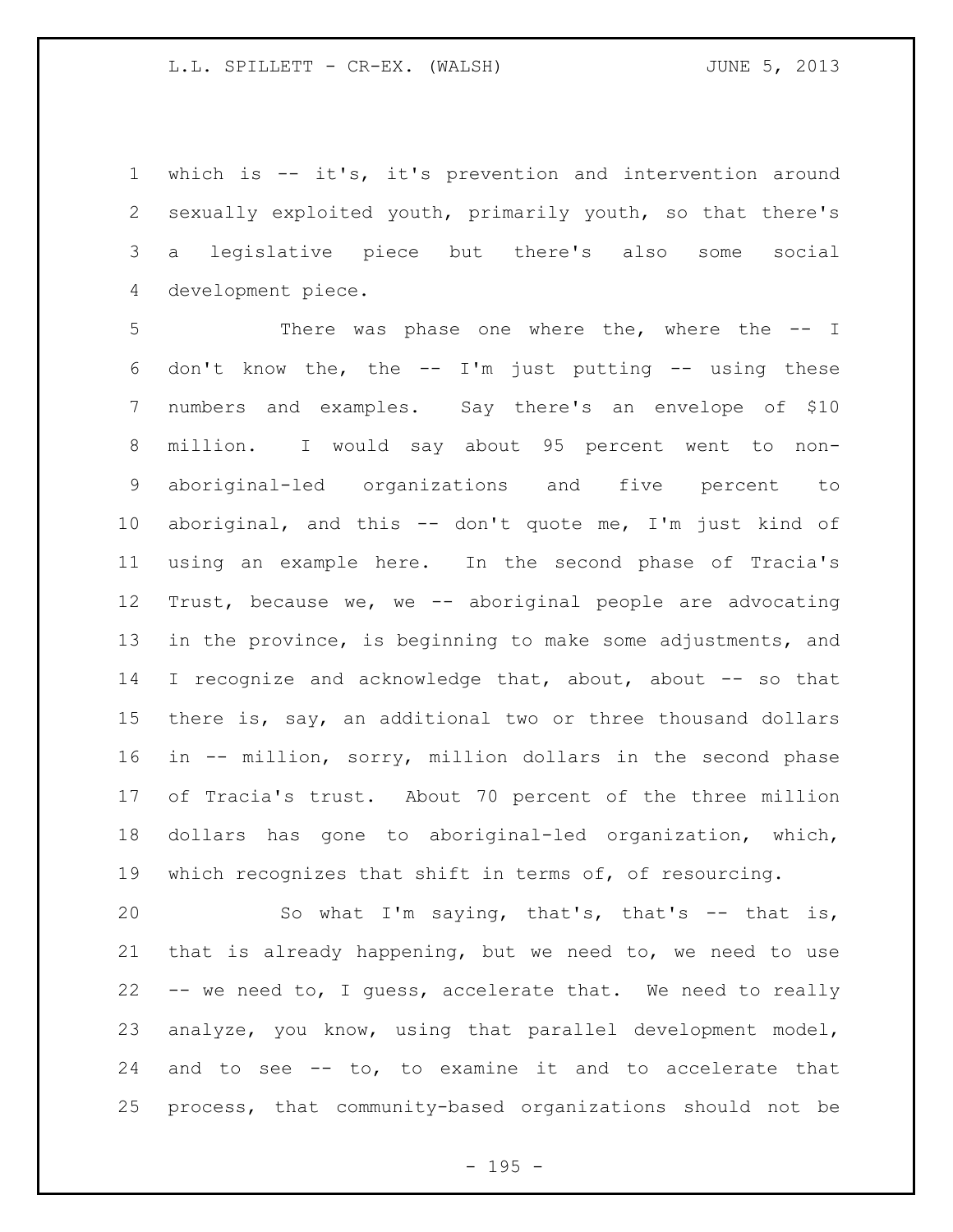struggling from day-to-day to try to figure out how they're going to survive.

 You know, we have -- we, we -- and I understand economies of scale but we, as you're aware, are a very small organization. Much of our resources come from federal government. Federal government funding says we're going to give you programming dollars but we're not going to give you any dollars for things like HR, you know, things like --

Q Operations.

11 A -- all operations. So, so we operate in kind of a -- we are vulnerable. Our organizations are vulnerable and our community is vulnerable. So how do we really get behind aboriginal-led organizations to support them and to, and to make them successful? And I, and I talk -- you know, I, I -- another organization when you -- when I, when I look at the four mainstream organizations that are heavily involved in social development of indigenous people, Marymound comes to mind.

 I think that they have to start on their own devolution, their own devolution of services. In the aboriginal justice inquiry and the implementation committee, they talked about moving group two resources to aboriginal-led organizations, but in those -- in the, in the time between the, the implementation of the devolution,

- 196 -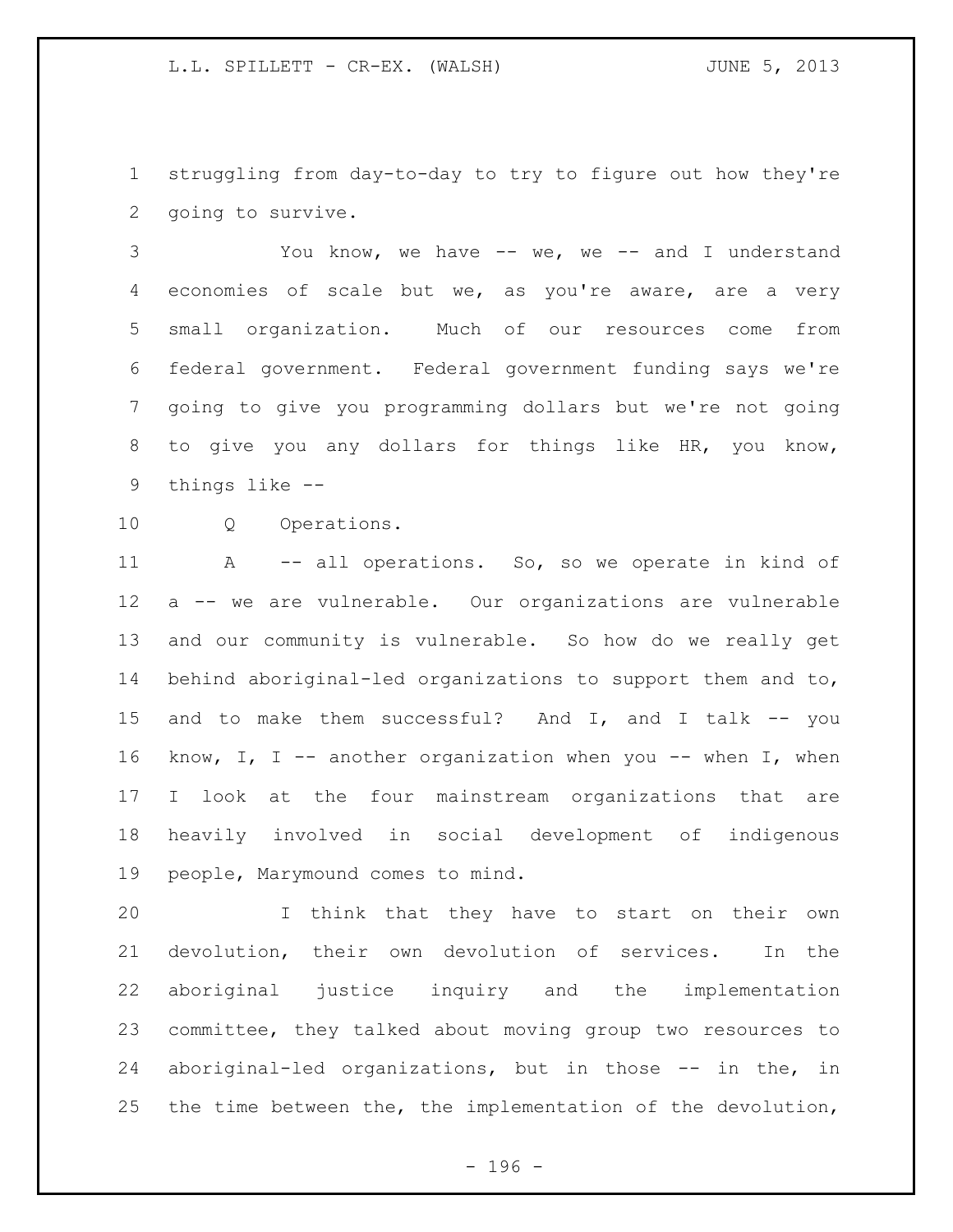the AJIC, and today, those four organizations have grown 2 stronger, not, not the other way around.

 They've, they've enhanced their budgets by, by millions of dollars, so we're going in the opposite direction of what was envisioned by the AJI-AJIC, and, you know, the -- and the, and the leadership of the community and, and what we know as, as best practice. So those are the kinds of, I think, evidence that I would suggest that we look at.

 Q And in addition to shifting funds, is there anything else that you can point to?

 A Well, I mean, of course, there's, there's a lot 13 of, a lot of things that need to -- there's a lot of steps that need to be taken. You know, there's relationships that need to be built. There's people invited to particular tables that need to be -- that are, that are not there. So, I mean, all -- I mean, I think the, the system has to do its own self-reflection and self-examination and see who's not at the table. How do we involve indigenous 20 people to be in front of, of, of the, of the change that we need to, that we need to be making?

 I'm, I'm a total advocate of, of equitable funding in terms of children that are on reserve. I'm, I'm in -- you know, in terms of the, the, the whole federal envelope for child welfare, I, I believe that, that, you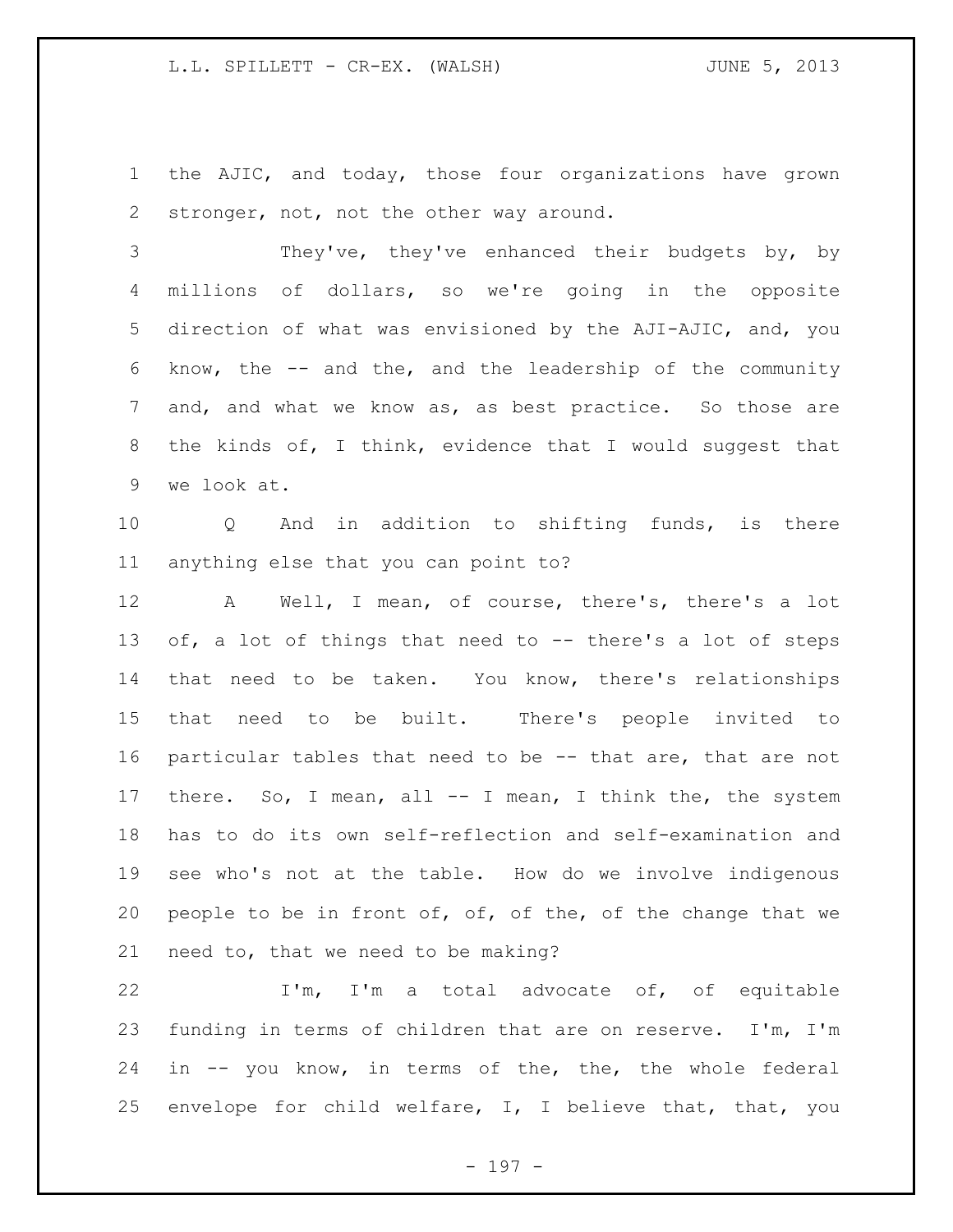know, you, you -- that, that, that change doesn't, doesn't happen swiftly. Although we'd like it to, it does -- that's not the case. To be able to, to have, to have real, solid structural, long-term support when, when we're looking at, at making the changes. So, so organizations shouldn't have to struggle. They should be given the supports to do the job that they're being tasked to do.

8 And the other piece of it is, is to, is to -- that somehow we need to get resources. Somehow the system that's supposed to the social safety net of this great Canadian experience is not working for indigenous people and we need to figure that out. And so, you know, that mothers shouldn't have to make a decision whether to go sell their bodies on the street to be, to be able to feed 15 their families or pay the rent or, or do those sorts of things. It's, it's so inhumane.

17 And so there are lots of things. It is complex, but I, but I think, for me, what -- I think the big piece is, is to, is to really, really start acting, you know, in  $a - -$  you know, in terms of the, the  $- -$  I don't know if it's a legislative piece, but certainly a social health policy, social development policy, is to start transferring responsibility.

 Not like this. You know, things don't change that way. You -- we need to have a long-term strategy on

- 198 -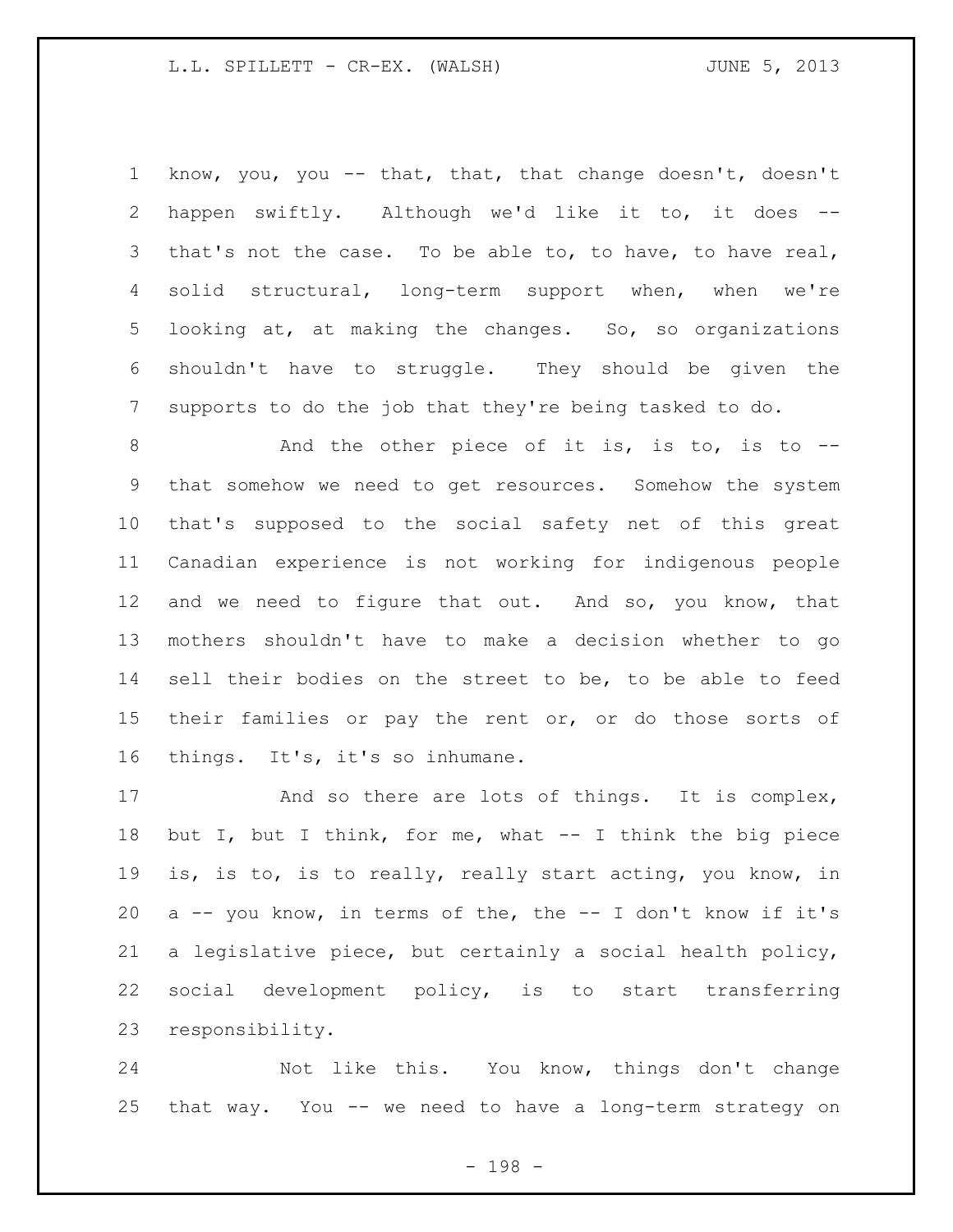1 how to, how to get there and, and, and it will be done, but 2 we need to, we need to have the, we need to have the 3 vehicle to get there. 4 We need to design the vehicle that -- and we're 5 all a part of that. I mean, it's, it's not -- you know, 6 it's not just for one group. Here's your problem, you 7 know, we're all in this so it means looking at, it means 8 looking at our, our systems and, and ... 9 I'm going on and on, but about -- you know, we 10 have to design a new system, I think, that -- and, and 11 that's complex, you know. It's not -- those are not easy 12 things. 13 MS. WALSH: Okay. Thank you. Those are my 14 questions. 15 THE COMMISSIONER: Thank you, Ms. Walsh. 16 Anyone else? It would appear not. 17 Anything further you want to ask? 18 MS. DUNN: No, Mr. Commissioner --19 THE COMMISSIONER: Ms. Dunn? 20 MS. DUNN: -- thank you. 21 THE COMMISSIONER: All right. Then I think we're 22 finished. And thank you, Witness, very much for coming -- 23 THE WITNESS: Thank you. 24 THE COMMISSIONER: -- and making the contribution 25 you have here this afternoon. I appreciate you putting all